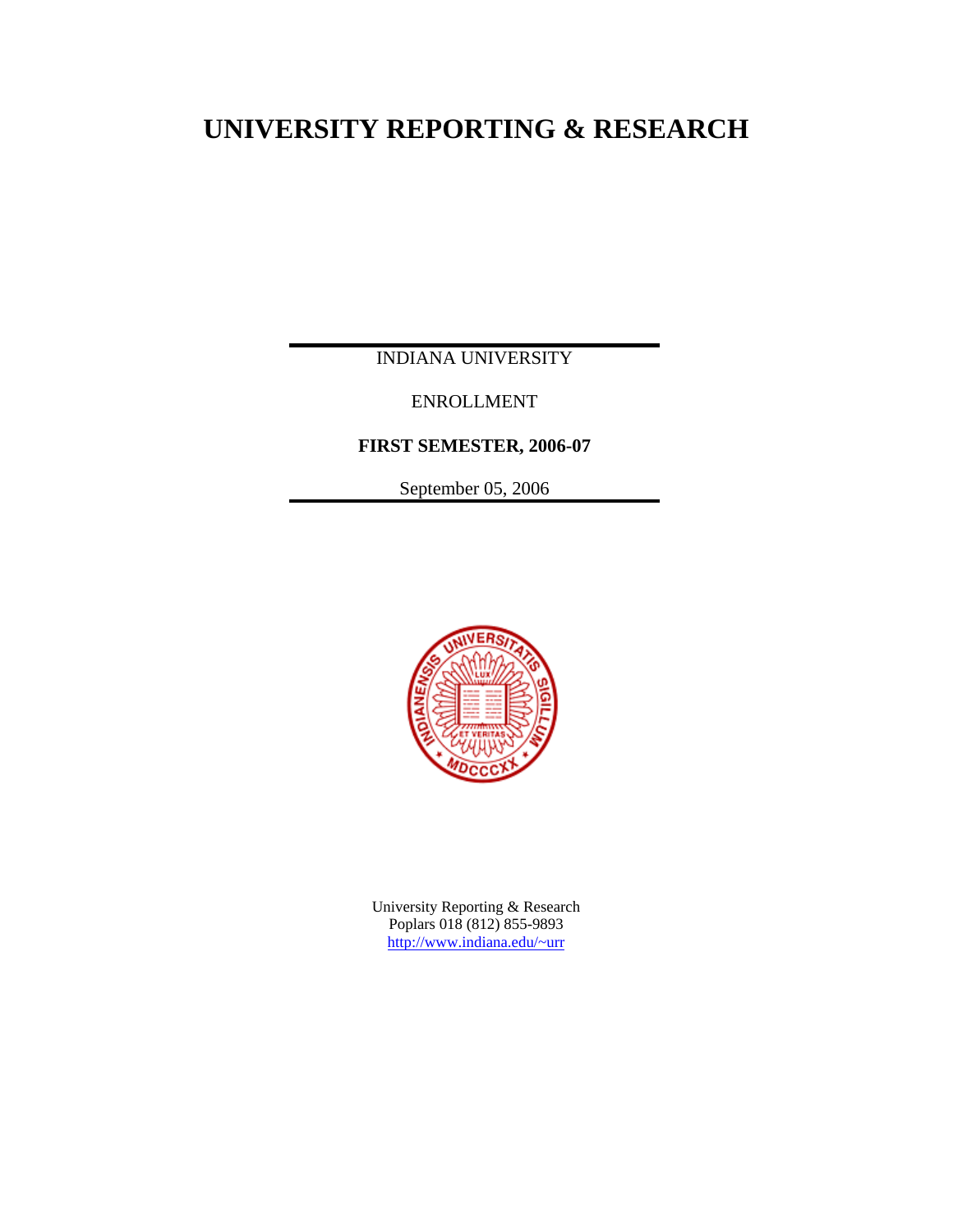#### EXPLANATION OF ENROLLMENT DATA

1. Registration cut-off dates for Student Census differed due to the variance in session dates. The session and cut-off dates are shown below:

|                    |                                 | <b>Student Census</b> |
|--------------------|---------------------------------|-----------------------|
| Campus             | <b>Session Dates</b>            | <b>Cut-off Dates</b>  |
| <b>Bloomington</b> | August 28 – December 15, 2006   | September 04, 2006    |
| Indianapolis       | August 23 – December 18, 2006   | 31, 2006<br>August    |
| East               | August $28$ – December 18, 2006 | September 04, 2006    |
| Fort Wayne         | August $21$ – December 17, 2006 | 26, 2006<br>August    |
| Kokomo             | August $21$ – December 15, 2006 | 26, 2006<br>August    |
| Northwest          | August 26 – December 15, 2006   | September 02, 2006    |
| South Bend         | August 28 – December 16, 2006   | September 02, 2006    |
| Southeast          | August $28$ – December 16, 2006 | September $04, 2006$  |

2. Credit hour figures are net figures that reflect courses dropped and added up to the dates cited above. Students who withdrew from all courses are not included in the headcount and credit hours count.

- 3. Undergraduate and Professional:
	- a. Part-time: student enrolled for less than 12 credit hours.
	- b. Full-time: students enrolled for 12 credit hours or more.
	- c. Full-time-equivalent: the sum of all undergraduate and professional student credit hours divided by 15.

#### 4. Graduate:

- a. Part-time: students enrolled for less than 9 credit hours.
- b. Full-time: students for 9 credit hours or more.
- c. Full-time-equivalent: the sum of all graduate student credit hours divided by 12.
- 5. The new student information system (Peoplesoft) provides unique student records by career. This characteristic is manifested in formal joint programs (i.e. MD/JD, MBA/JD) and with dual enrollments (i.e. UG/Grad). For reporting purposes, the headcounts are aggregated to the higher career level. Credit hours are reported at the aggregated higher career level when level is not a concern. When reporting credit hours with regards to level the credit hours are reported with each career. Beginning with the non-comparative section of this report (pg. 21), dual enrollment headcounts are represented in a dis-aggregated or duplicated view.
- 6. The definition of matriculant has changed from previous reports. A matriculant is now defined as only degreeseeking students new to the university by career level. As such, a student can be a matriculant more than once if they continue their academic pursuits to a new level. For example, an undergraduate matriculant will become a matriculant again if they pursue a graduate or professional degree at IU. If an undergraduate matriculant subsequently transfers to another IU campus as an undergraduate they will not be considered a matriculant at the new campus.
- 7. At IUPUI there is a shift in Grad and in non-degree enrollments as a result of a significant change in processing with the School of Nursing that no longer takes a portion of its graduate population through the non-degree process en route to being admitted as degree-seekers.
- 8. The School of Dentistry has instituted a variable hour course that can be assigned by quarter hours (.25). These hours are rounded up.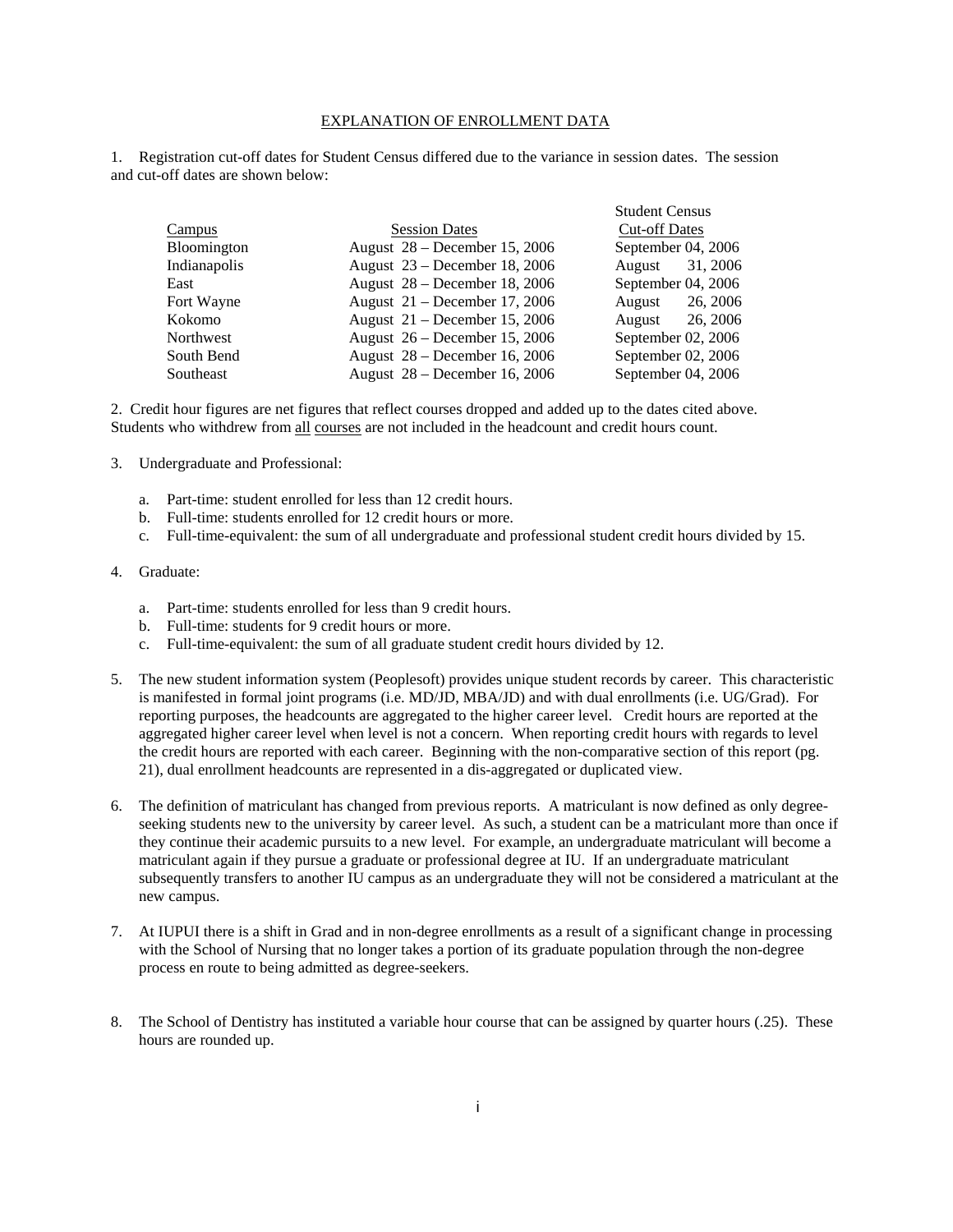# **TABLE OF CONTENTS**

| <b>Comparative Enrollment Data For All Campuses</b>                                                           | Page |
|---------------------------------------------------------------------------------------------------------------|------|
|                                                                                                               |      |
|                                                                                                               |      |
|                                                                                                               |      |
|                                                                                                               |      |
|                                                                                                               |      |
|                                                                                                               |      |
|                                                                                                               |      |
|                                                                                                               |      |
|                                                                                                               |      |
|                                                                                                               |      |
| Historic Enrollment By Campus<br><b>Educational Service Rendered</b><br>Comparative Enrollment Data By Campus |      |
|                                                                                                               |      |
|                                                                                                               |      |
|                                                                                                               |      |
|                                                                                                               |      |
|                                                                                                               |      |
|                                                                                                               |      |
|                                                                                                               |      |

#### **Non-Comparative Enrollment Tables**

 $\textbf{South Bend} \textcolor{red}{p} \textbf{Send} \textcolor{red}{p} \textbf{Command} \textbf{Send} \textbf{Send} \textbf{Red} \textbf{Red} \textbf{Red} \textbf{Red} \textbf{Red} \textbf{Red} \textbf{Red} \textbf{Red} \textbf{Red} \textbf{Red} \textbf{Red} \textbf{Red} \textbf{Red} \textbf{Red} \textbf{Red} \textbf{Red} \textbf{Red} \textbf{Red} \textbf{Red} \textbf{Red} \textbf{Red} \textbf{Red} \textbf{Red} \textbf{Red} \textbf{Red} \textbf{Red} \textbf{Red} \textbf{Red} \textbf{Red$  $\textbf{South east} \textcolor{red}{\overbrace{1}}17$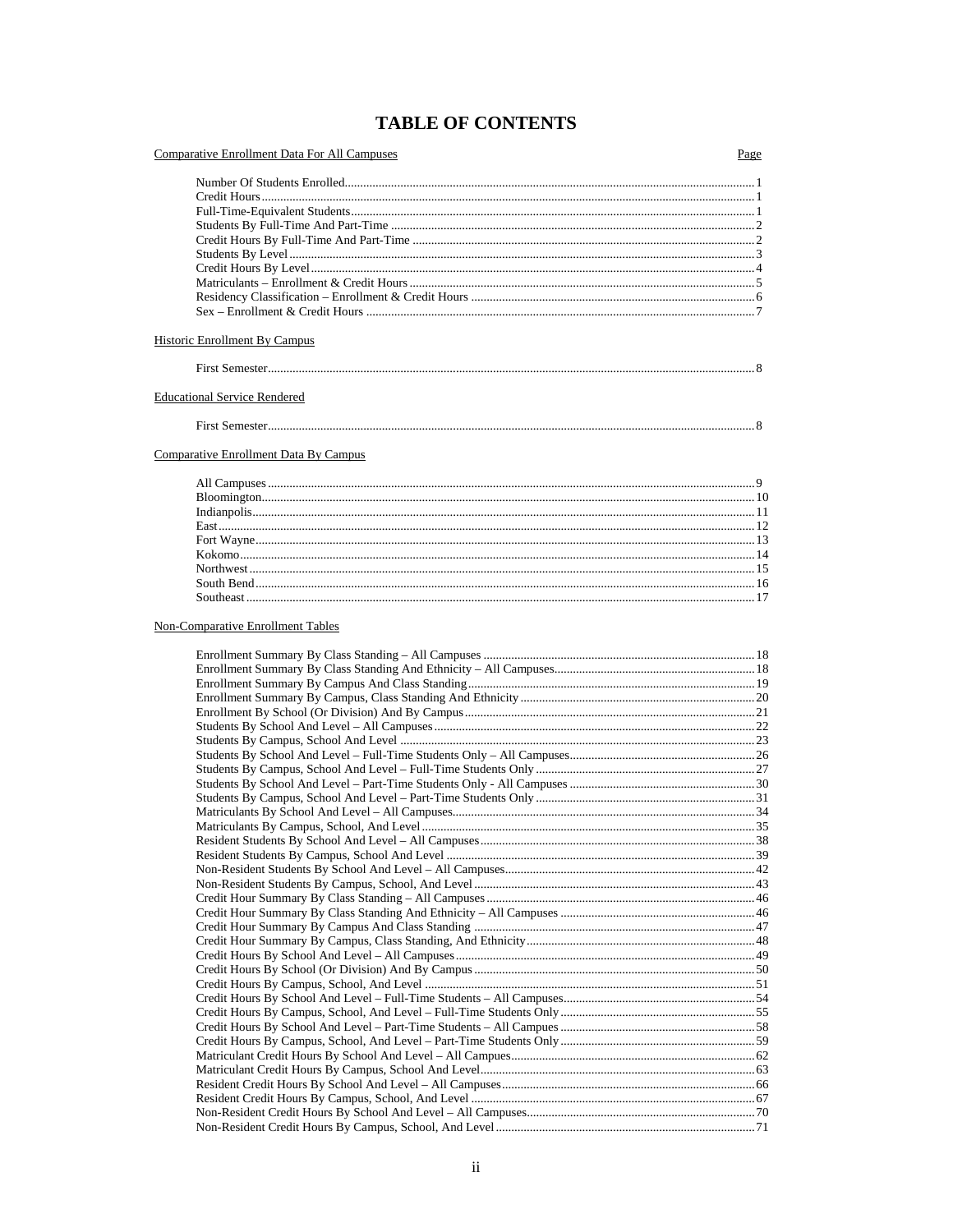# **NUMBER OF STUDENTS ENROLLED**

| Campus             | 1st Sem.<br>2005-06 | $%$ of<br><b>Total</b> | 1st Sem.<br>2006-07 | $%$ of<br><b>Total</b> | <b>Difference</b> | <b>Percent</b><br><b>Change</b> |
|--------------------|---------------------|------------------------|---------------------|------------------------|-------------------|---------------------------------|
|                    |                     |                        |                     |                        |                   |                                 |
| <b>Bloomington</b> | 37,958              | 38.5%                  | 38,247              | 39.0%                  | 289               | 0.8%                            |
| <b>IUPUI</b>       | 29.933              | 30.4%                  | 29.764              | 30.4%                  | $-169$            | $-0.6%$                         |
| East               | 2,459               | 2.5%                   | 2,246               | 2.3%                   | $-213$            | $-8.7\%$                        |
| Fort Wayne         | 6,688               | 6.8%                   | 6,546               | 6.7%                   | $-142$            | $-2.1\%$                        |
| Kokomo             | 2,895               | 2.9%                   | 2,734               | 2.8%                   | $-161$            | $-5.6\%$                        |
| Northwest          | 4,987               | 5.1%                   | 4,819               | 4.9%                   | $-168$            | $-3.4\%$                        |
| South Bend         | 7,459               | 7.6%                   | 7,420               | 7.6%                   | -39               | $-0.5\%$                        |
| Southeast          | 6,164               | 6.3%                   | 6,183               | 6.3%                   | 19                | 0.3%                            |
| <b>Total IU</b>    | 98,543              |                        | 97.959              |                        | $-584$            | $-0.6\%$                        |

# **CREDIT HOURS**

|                 | 1st Sem.    | $%$ of       | 1st Sem.    | $%$ of       |                   | Percent       |
|-----------------|-------------|--------------|-------------|--------------|-------------------|---------------|
| <b>Campus</b>   | 2005-06     | <b>Total</b> | 2006-07     | <b>Total</b> | <b>Difference</b> | <b>Change</b> |
| Bloomington     | 509,954.5   | 45.3%        | 514,181.5   | 45.6%        | 4,227.0           | 0.8%          |
| <b>IUPUI</b>    | 315,741.0   | 28.0%        | 317,611.3   | 28.2%        | 1,870.3           | $0.6\%$       |
| East            | 23,525.5    | 2.1%         | 21,688.0    | 1.9%         | $-1,837.5$        | $-7.8\%$      |
| Fort Wayne      | 68,740.0    | $6.1\%$      | 68,145.0    | 6.0%         | $-595.0$          | $-0.9\%$      |
| Kokomo          | 28,127.0    | 2.5%         | 26,687.0    | 2.4%         | $-1,440.0$        | $-5.1\%$      |
| Northwest       | 47,984.0    | 4.3%         | 47,824.0    | 4.2%         | $-160.0$          | $-0.3\%$      |
| South Bend      | 71,368.0    | 6.3%         | 69,981.0    | 6.2%         | $-1,387.0$        | $-1.9\%$      |
| Southeast       | 60,243.0    | 5.4%         | 60,888.0    | 5.4%         | 645.0             | 1.1%          |
| <b>Total IU</b> | 1.125.683.0 |              | 1.127.005.8 |              | 1.322.8           | $0.1\%$       |

# **FULL-TIME EQUIVALENT STUDENTS (a)**

| <b>Campus</b>    | 1st Sem.<br>2005-06 | $%$ of<br><b>Total</b> | 1st Sem.<br>2006-07 | $%$ of<br><b>Total</b> | <b>Difference</b> | Percent<br><b>Change</b> |
|------------------|---------------------|------------------------|---------------------|------------------------|-------------------|--------------------------|
| Bloomington      | 35,095.4            | 45.5%                  | 35,381.3            | 45.9%                  | 285.9             | 0.8%                     |
| <b>IUPUI</b>     | 21,682.0            | 28.1%                  | 21,814.1            | 28.3%                  | 132.0             | $0.6\%$                  |
| East             | 1,573.2             | 2.0%                   | 1.449.9             | 1.9%                   | $-123.3$          | $-7.8\%$                 |
| Fort Wayne       | 4,638.8             | $6.0\%$                | 4.599.7             | 6.0%                   | $-39.1$           | $-0.8\%$                 |
| Kokomo           | 1.889.8             | 2.5%                   | 1.790.9             | 2.3%                   | $-98.9$           | $-5.2\%$                 |
| <b>Northwest</b> | 3,253.9             | 4.2%                   | 3.241.6             | 4.2%                   | $-12.3$           | $-0.4\%$                 |
| South Bend       | 4,865.5             | 6.3%                   | 4,765.4             | 6.2%                   | $-100.1$          | $-2.1\%$                 |
| Southeast        | 4,080.5             | 5.3%                   | 4,119.9             | 5.3%                   | 39.4              | 1.0%                     |
| <b>Total IU</b>  | 77,079.1            |                        | 77,162.7            |                        | 83.6              | $0.1\%$                  |

(a) System FTE may not equal the sum of campus FTEs. System and campus FTE figures are derived separately.

*Fort Wayne- IU enrollments only*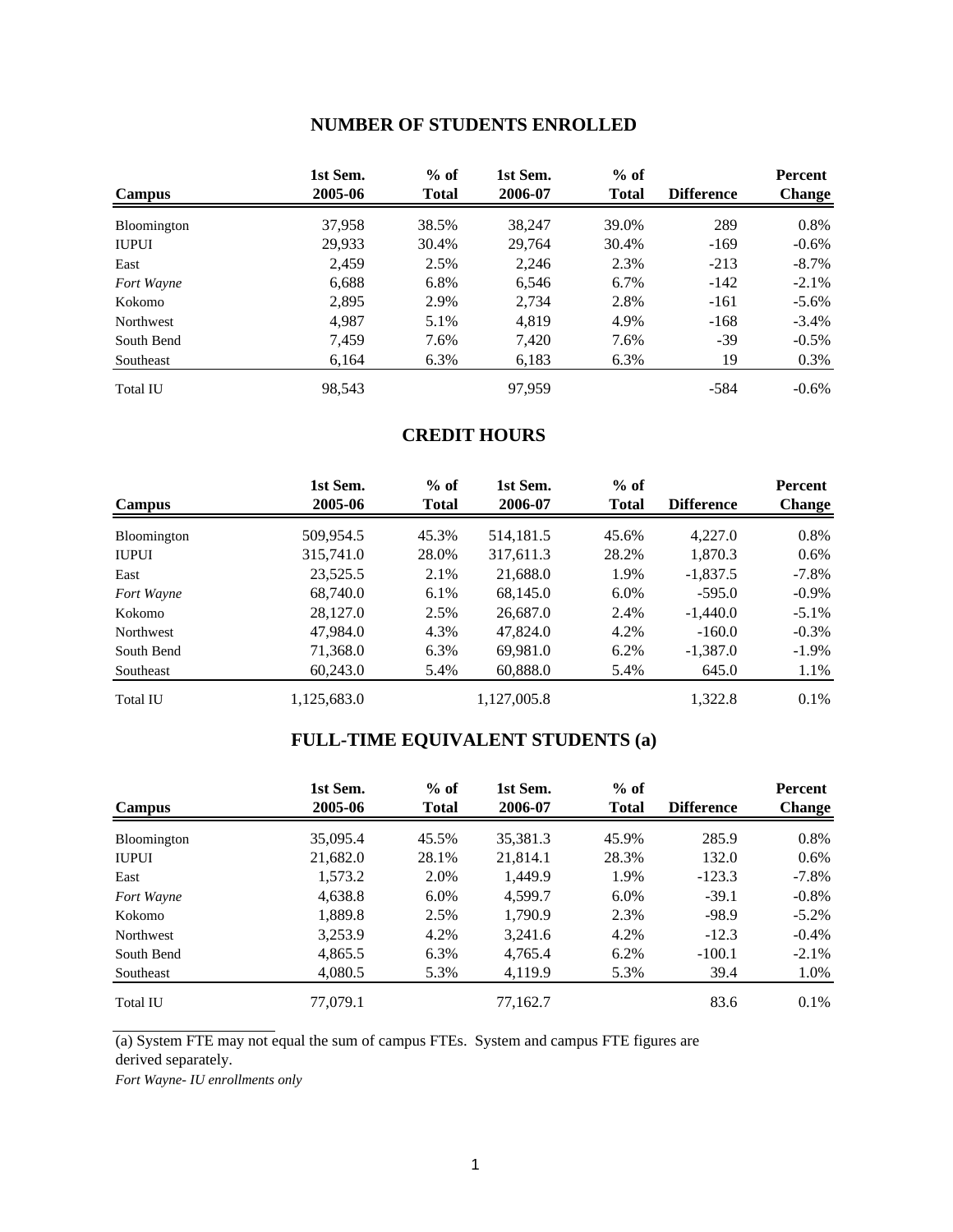|           | Campus          | 1st Sem.<br>2005-06 | $%$ of<br><b>Total</b> | 1st Sem.<br>2006-07 | $%$ of<br><b>Total</b> | <b>Difference</b> | Percent<br><b>Change</b> |
|-----------|-----------------|---------------------|------------------------|---------------------|------------------------|-------------------|--------------------------|
| Full-Time | Bloomington     | 33,472              | 49.7%                  | 33,707              | 49.8%                  | 235               | 0.7%                     |
|           | <b>IUPUI</b>    | 17,478              | 25.9%                  | 17,754              | 26.2%                  | 276               | 1.6%                     |
|           | East            | 1,300               | 1.9%                   | 1,197               | 1.8%                   | $-103$            | $-7.9\%$                 |
|           | Fort Wayne      | 3,947               | 5.9%                   | 3,959               | 5.8%                   | 12                | 0.3%                     |
|           | Kokomo          | 1,453               | 2.2%                   | 1,383               | 2.0%                   | $-70$             | $-4.8%$                  |
|           | Northwest       | 2,571               | 3.8%                   | 2,600               | 3.8%                   | 29                | 1.1%                     |
|           | South Bend      | 3,869               | 5.7%                   | 3,836               | 5.7%                   | $-33$             | $-0.9\%$                 |
|           | Southeast       | 3,264               | 4.8%                   | 3,301               | 4.9%                   | 37                | 1.1%                     |
|           | <b>Total IU</b> | 67,354              |                        | 67,737              |                        | 383               | $0.6\%$                  |
| Part-Time | Bloomington     | 4,486               | 14.4%                  | 4,540               | 15.0%                  | 54                | 1.2%                     |
|           | <b>IUPUI</b>    | 12,455              | 39.9%                  | 12,010              | 39.7%                  | $-445$            | $-3.6\%$                 |
|           | East            | 1,159               | 3.7%                   | 1,049               | 3.5%                   | $-110$            | $-9.5%$                  |
|           | Fort Wayne      | 2,741               | 8.8%                   | 2,587               | 8.6%                   | $-154$            | $-5.6\%$                 |
|           | Kokomo          | 1,442               | 4.6%                   | 1,351               | 4.5%                   | $-91$             | $-6.3%$                  |
|           | Northwest       | 2,416               | 7.7%                   | 2,219               | 7.3%                   | $-197$            | $-8.2%$                  |
|           | South Bend      | 3,590               | 11.5%                  | 3,584               | 11.9%                  | -6                | $-0.2%$                  |
|           | Southeast       | 2,900               | 9.3%                   | 2,882               | 9.5%                   | $-18$             | $-0.6\%$                 |
|           | <b>Total IU</b> | 31,189              |                        | 30,222              |                        | $-967$            | $-3.1\%$                 |

# **STUDENTS BY FULL-TIME AND PART-TIME**

# **CREDIT HOURS BY FULL-TIME AND PART-TIME**

|           | Campus          | 1st Sem.<br>2005-06 | $%$ of<br><b>Total</b> | 1st Sem.<br>2006-07 | $%$ of<br><b>Total</b> | <b>Difference</b> | Percent<br><b>Change</b> |
|-----------|-----------------|---------------------|------------------------|---------------------|------------------------|-------------------|--------------------------|
| Full-Time | Bloomington     | 486,623.5           | 51.5%                  | 491,107.0           | 51.5%                  | 4,483.5           | 0.9%                     |
|           | <b>IUPUI</b>    | 242,556.5           | 25.7%                  | 247,965.8           | 26.0%                  | 5,409.3           | 2.2%                     |
|           | East            | 16,762.5            | 1.8%                   | 15,516.5            | 1.6%                   | $-1,246.0$        | $-7.4%$                  |
|           | Fort Wayne      | 52,840.0            | 5.6%                   | 53,062.0            | 5.6%                   | 222.0             | 0.4%                     |
|           | Kokomo          | 18,968.0            | 2.0%                   | 18,117.0            | 1.9%                   | $-851.0$          | $-4.5%$                  |
|           | Northwest       | 33,520.0            | 3.5%                   | 34,109.0            | 3.6%                   | 589.0             | 1.8%                     |
|           | South Bend      | 50,415.0            | 5.3%                   | 49,611.0            | 5.2%                   | $-804.0$          | $-1.6%$                  |
|           | Southeast       | 43,491.0            | 4.6%                   | 43,996.0            | 4.6%                   | 505.0             | 1.2%                     |
|           | <b>Total IU</b> | 945,176.5           |                        | 953,484.3           |                        | 8,307.8           | 0.9%                     |
| Part-Time | Bloomington     | 23,331.0            | 12.9%                  | 23,074.5            | 13.3%                  | $-256.5$          | $-1.1%$                  |
|           | <b>IUPUI</b>    | 73,184.5            | 40.5%                  | 69,645.5            | 40.1%                  | $-3,539.0$        | $-4.8%$                  |
|           | East            | 6,763.0             | 3.7%                   | 6,171.5             | 3.6%                   | $-591.5$          | $-8.7\%$                 |
|           | Fort Wayne      | 15,900.0            | 8.8%                   | 15,083.0            | 8.7%                   | $-817.0$          | $-5.1\%$                 |
|           | Kokomo          | 9,159.0             | 5.1%                   | 8,570.0             | 4.9%                   | $-589.0$          | $-6.4%$                  |
|           | Northwest       | 14,464.0            | 8.0%                   | 13,715.0            | 7.9%                   | $-749.0$          | $-5.2%$                  |
|           | South Bend      | 20,953.0            | 11.6%                  | 20,370.0            | 11.7%                  | $-583.0$          | $-2.8%$                  |
|           | Southeast       | 16,752.0            | 9.3%                   | 16,892.0            | 9.7%                   | 140.0             | 0.8%                     |
|           | <b>Total IU</b> | 180,506.5           |                        | 173,521.5           |                        | $-6,985.0$        | $-3.9\%$                 |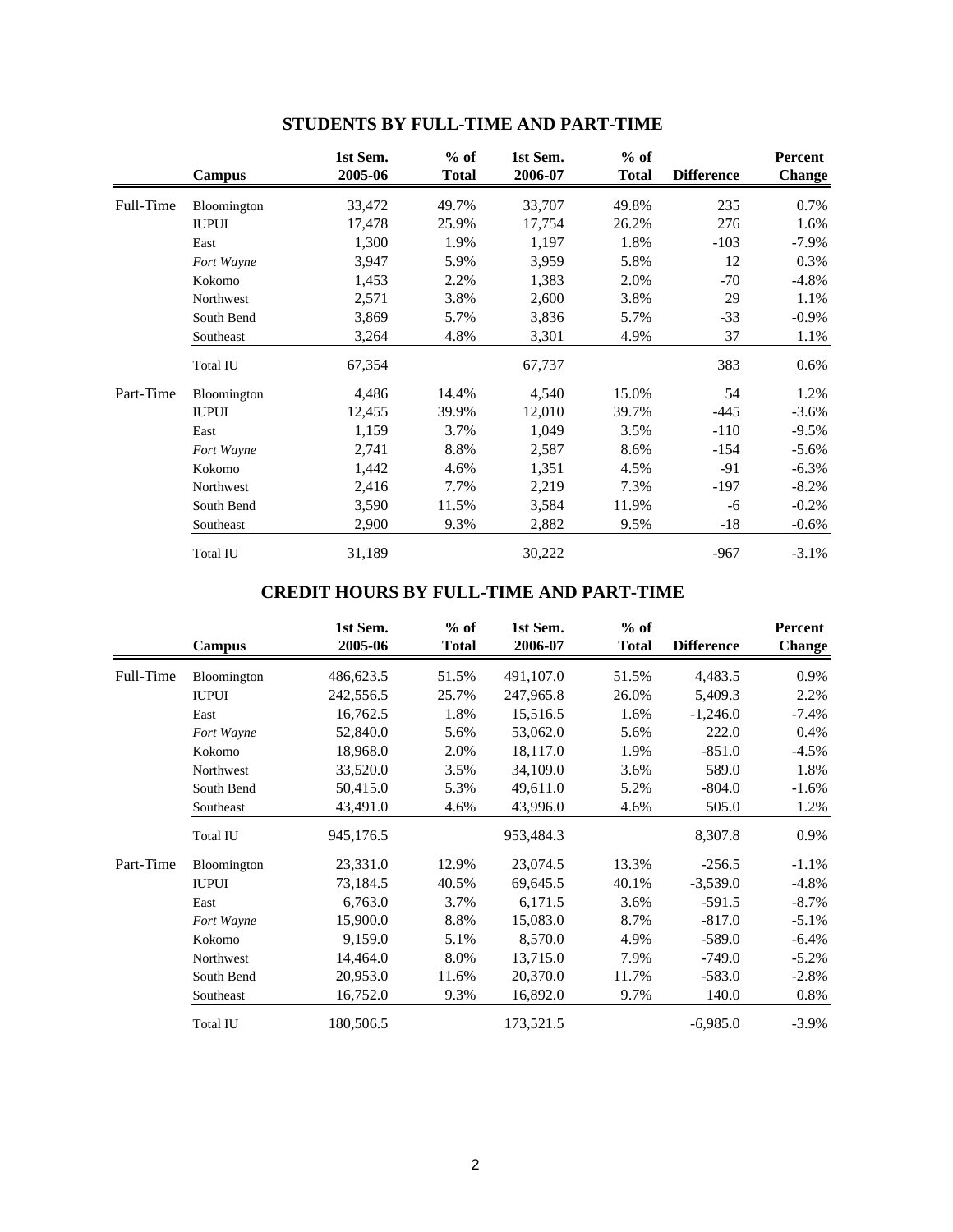# **STUDENTS BY LEVEL**

| Level                             | <b>Campus</b> | 1st Sem.<br>2005-06 | $%$ of<br><b>Total</b> | 1st Sem.<br>2006-07 | $%$ of<br><b>Total</b> | <b>Difference</b> | Percent<br><b>Change</b> |
|-----------------------------------|---------------|---------------------|------------------------|---------------------|------------------------|-------------------|--------------------------|
| Undergraduate                     | Bloomington   | 29,120              | 38.8%                  | 29,258              | 39.3%                  | 138               | 0.5%                     |
|                                   | <b>IUPUI</b>  | 20,537              | 27.3%                  | 20,221              | 27.2%                  | $-316$            | $-1.5%$                  |
|                                   | East          | 2,128               | 2.8%                   | 1,924               | 2.6%                   | $-204$            | $-9.6%$                  |
|                                   | Fort Wayne    | 5,898               | 7.8%                   | 5,787               | 7.8%                   | $-111$            | $-1.9%$                  |
|                                   | Kokomo        | 2,525               | 3.4%                   | 2,368               | 3.2%                   | $-157$            | $-6.2%$                  |
|                                   | Northwest     | 4,042               | 5.4%                   | 4,003               | 5.4%                   | $-39$             | $-1.0%$                  |
|                                   | South Bend    | 5,818               | 7.7%                   | 5,714               | 7.7%                   | $-104$            | $-1.8%$                  |
|                                   | Southeast     | 5,079               | 6.8%                   | 5,133               | 6.9%                   | 54                | 1.1%                     |
|                                   | Total IU      | 75,147              |                        | 74,408              |                        | $-739$            | $-1.0%$                  |
| Graduate                          | Bloomington   | 6,950               | 49.1%                  | 7,010               | 48.6%                  | 60                | 0.9%                     |
|                                   | <b>IUPUI</b>  | 4,738               | 33.5%                  | 5,144               | 35.6%                  | 406               | 8.6%                     |
|                                   | East          | $\boldsymbol{0}$    | 0.0%                   | $\boldsymbol{0}$    | $0.0\%$                | $\boldsymbol{0}$  | n/a                      |
|                                   | Fort Wayne    | 533                 | 3.8%                   | 501                 | 3.5%                   | $-32$             | $-6.0\%$                 |
|                                   | Kokomo        | 77                  | 0.5%                   | 62                  | 0.4%                   | $-15$             | $-19.5%$                 |
|                                   | Northwest     | 386                 | 2.7%                   | 401                 | 2.8%                   | 15                | 3.9%                     |
|                                   | South Bend    | 812                 | 5.7%                   | 734                 | 5.1%                   | $-78$             | $-9.6%$                  |
|                                   | Southeast     | 646                 | 4.6%                   | 586                 | 4.1%                   | $-60$             | $-9.3%$                  |
|                                   | Total IU      | 14,142              |                        | 14,438              |                        | 296               | 2.1%                     |
| Professional                      | Bloomington   | 954                 | 27.2%                  | 938                 | 26.7%                  | $-16$             | $-1.7%$                  |
|                                   | <b>IUPUI</b>  | 2,550               | 72.8%                  | 2,580               | 73.3%                  | 30                | 1.2%                     |
|                                   | Total IU      | 3,504               |                        | 3,518               |                        | 14                | 0.4%                     |
|                                   |               |                     |                        |                     |                        |                   |                          |
| Undergrad. Non-Degree Bloomington |               | 442                 | 14.5%                  | 570                 | 17.3%                  | 128               | 29.0%                    |
|                                   | <b>IUPUI</b>  | 901                 | 29.5%                  | 972                 | 29.6%                  | 71                | 7.9%                     |
|                                   | East          | 264                 | 8.7%                   | 270                 | 8.2%                   | 6                 | 2.3%                     |
|                                   | Fort Wayne    | 159                 | 5.2%                   | 123                 | 3.7%                   | $-36$             | $-22.6%$                 |
|                                   | Kokomo        | 212                 | 7.0%                   | 236                 | 7.2%                   | 24                | 11.3%                    |
|                                   | Northwest     | 345                 | 11.3%                  | 226                 | 6.9%                   | $-119$            | $-34.5%$                 |
|                                   | South Bend    | 506                 | 16.6%                  | 657                 | 20.0%                  | 151               | 29.8%                    |
|                                   | Southeast     | 221                 | 7.2%                   | 232                 | 7.1%                   | 11                | 5.0%                     |
|                                   | Total IU      | 3,050               |                        | 3,286               |                        | 236               | 7.7%                     |
| Graduate Non-Degree               | Bloomington   | 492                 | 18.2%                  | 471                 | 20.4%                  | $-21$             | $-4.3%$                  |
|                                   | <b>IUPUI</b>  | 1,207               | 44.7%                  | 847                 | 36.7%                  | $-360$            | $-29.8%$                 |
|                                   | East          | 67                  | 2.5%                   | 52                  | 2.3%                   | $-15$             | $-22.4%$                 |
|                                   | Fort Wayne    | 98                  | 3.6%                   | 135                 | 5.8%                   | 37                | 37.8%                    |
|                                   | Kokomo        | $81\,$              | 3.0%                   | 68                  | 2.9%                   | $-13$             | $-16.0\%$                |
|                                   | Northwest     | 214                 | 7.9%                   | 189                 | 8.2%                   | $-25$             | $-11.7%$                 |
|                                   | South Bend    | 323                 | 12.0%                  | 315                 | 13.6%                  | $-8$              | $-2.5%$                  |
|                                   | Southeast     | 218                 | 8.1%                   | 232                 | 10.0%                  | 14                | 6.4%                     |
|                                   | Total IU      | 2,700               |                        | 2,309               |                        | $-391$            | $-14.5%$                 |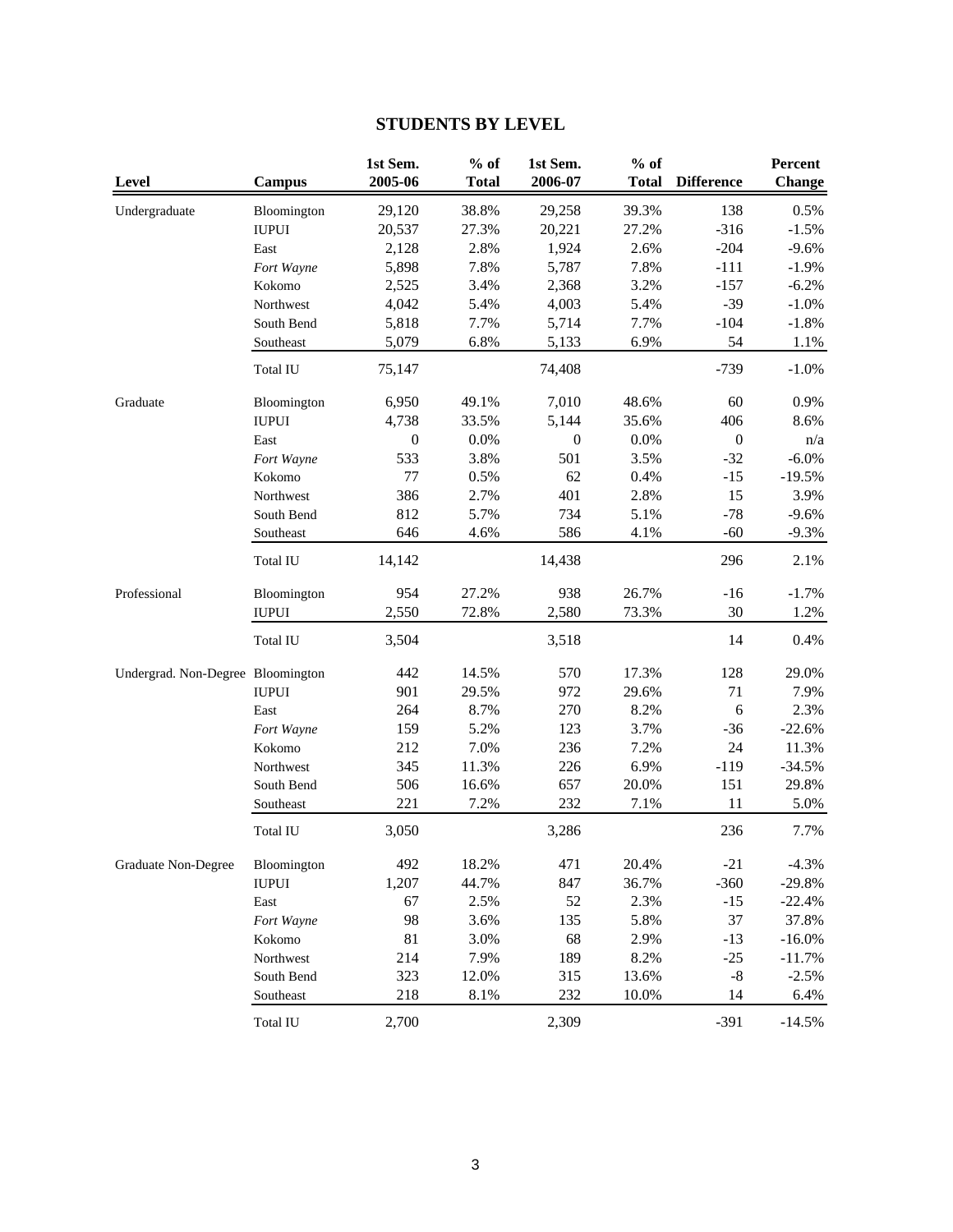# **CREDIT HOURS BY LEVEL1**

| Level                             | <b>Campus</b> | 1st Sem.<br>2005-06 | $%$ of<br><b>Total</b> | 1st Sem.<br>2006-07 | $%$ of<br><b>Total</b> | <b>Difference</b> | Percent<br><b>Change</b> |
|-----------------------------------|---------------|---------------------|------------------------|---------------------|------------------------|-------------------|--------------------------|
| Undergraduate                     | Bloomington   | 426,935.5           | 45.8%                  | 431,098.0           | 46.2%                  | 4,162.5           | 1.0%                     |
|                                   | <b>IUPUI</b>  | 231,305.0           | 24.8%                  | 231,416.5           | 24.8%                  | 111.5             | $0.0\%$                  |
|                                   | East          | 22,128.5            | 2.4%                   | 20,354.0            | 2.2%                   | $-1,774.5$        | $-8.0\%$                 |
|                                   | Fort Wayne    | 64,598.0            | 6.9%                   | 64,181.0            | 6.9%                   | $-417.0$          | $-0.6%$                  |
|                                   | Kokomo        | 26,367.0            | 2.8%                   | 25,037.0            | 2.7%                   | $-1,330.0$        | $-5.0%$                  |
|                                   | Northwest     | 42,802.0            | 4.6%                   | 43,375.0            | 4.7%                   | 573.0             | 1.3%                     |
|                                   | South Bend    | 62,424.0            | 6.7%                   | 60,534.0            | 6.5%                   | $-1,890.0$        | $-3.0%$                  |
|                                   | Southeast     | 55,184.5            | 5.9%                   | 56,133.5            | 6.0%                   | 949.0             | 1.7%                     |
|                                   | Total IU      | 931,744.5           |                        | 932,129.0           |                        | 384.5             | $0.0\%$                  |
| Graduate                          | Bloomington   | 63,444.5            | 58.0%                  | 63,919.0            | 57.5%                  | 474.5             | 0.7%                     |
|                                   | <b>IUPUI</b>  | 32,521.0            | 29.7%                  | 34,694.0            | 31.2%                  | 2,173.0           | 6.7%                     |
|                                   | East          | $0.0\,$             | 0.0%                   | 0.0                 | 0.0%                   | 0.0               | n/a                      |
|                                   | Fort Wayne    | 2,890.0             | 2.6%                   | 2,740.0             | 2.5%                   | $-150.0$          | $-5.2%$                  |
|                                   | Kokomo        | 429.0               | 0.4%                   | 358.0               | 0.3%                   | $-71.0$           | $-16.6%$                 |
|                                   | Northwest     | 2,299.0             | 2.1%                   | 2,283.0             | 2.1%                   | $-16.0$           | $-0.7%$                  |
|                                   | South Bend    | 4,910.0             | 4.5%                   | 4,584.0             | 4.1%                   | $-326.0$          | $-6.6%$                  |
|                                   | Southeast     | 2,937.5             | 2.7%                   | 2,642.5             | 2.4%                   | $-295.0$          | $-10.0\%$                |
|                                   | Total IU      | 109,431.0           |                        | 111,220.5           |                        | 1,789.5           | 1.6%                     |
| Professional                      | Bloomington   | 14,641.0            | 26.3%                  | 14,230.5            | 25.5%                  | $-410.5$          | $-2.8%$                  |
|                                   | <b>IUPUI</b>  | 40,995.0            | 73.7%                  | 41,494.8            | 74.5%                  | 499.8             | 1.2%                     |
|                                   | Total IU      | 55,636.0            |                        | 55,725.3            |                        | 89.3              | 0.2%                     |
| Undergrad. Non-Degree Bloomington |               | 2,472.0             | 15.2%                  | 2,702.0             | 15.5%                  | 230.0             | 9.3%                     |
|                                   | <b>IUPUI</b>  | 5,485.0             | 33.7%                  | 6,302.0             | 36.2%                  | 817.0             | 14.9%                    |
|                                   | East          | 1,105.0             | 6.8%                   | 1,091.0             | 6.3%                   | $-14.0$           | $-1.3%$                  |
|                                   | Fort Wayne    | 772.0               | 4.7%                   | 560.0               | 3.2%                   | $-212.0$          | $-27.5%$                 |
|                                   | Kokomo        | 881.0               | 5.4%                   | 947.0               | 5.4%                   | 66.0              | 7.5%                     |
|                                   | Northwest     | 1,886.0             | 11.6%                  | 1,249.0             | 7.2%                   | $-637.0$          | $-33.8%$                 |
|                                   | South Bend    | 2,487.0             | 15.3%                  | 3,449.0             | 19.8%                  | 962.0             | 38.7%                    |
|                                   | Southeast     | 1,198.0             | 7.4%                   | 1,111.0             | 6.4%                   | $-87.0$           | $-7.3%$                  |
|                                   | Total IU      | 16,286.0            |                        | 17,411.0            |                        | 1,125.0           | 6.9%                     |
| Graduate Non-Degree               | Bloomington   | 2,461.5             | 19.6%                  | 2,232.0             | 21.2%                  | $-229.5$          | $-9.3%$                  |
|                                   | <b>IUPUI</b>  | 5,435.0             | 43.2%                  | 3,704.0             | 35.2%                  | $-1,731.0$        | $-31.8%$                 |
|                                   | East          | 292.0               | 2.3%                   | 243.0               | 2.3%                   | $-49.0$           | $-16.8%$                 |
|                                   | Fort Wayne    | 480.0               | 3.8%                   | 664.0               | 6.3%                   | 184.0             | 38.3%                    |
|                                   | Kokomo        | 450.0               | 3.6%                   | 345.0               | 3.3%                   | $-105.0$          | $-23.3%$                 |
|                                   | Northwest     | 997.0               | 7.9%                   | 917.0               | 8.7%                   | $-80.0$           | $-8.0\%$                 |
|                                   | South Bend    | 1,547.0             | 12.3%                  | 1,414.0             | 13.4%                  | $-133.0$          | $-8.6%$                  |
|                                   | Southeast     | 923.0               | 7.3%                   | 1,001.0             | 9.5%                   | 78.0              | 8.5%                     |
|                                   | Total IU      | 12,585.5            |                        | 10,520.0            |                        | $-2,065.5$        | $-16.4%$                 |

 $^{\mathrm{1}}$  Credit hours are calculated by the duplicated student level.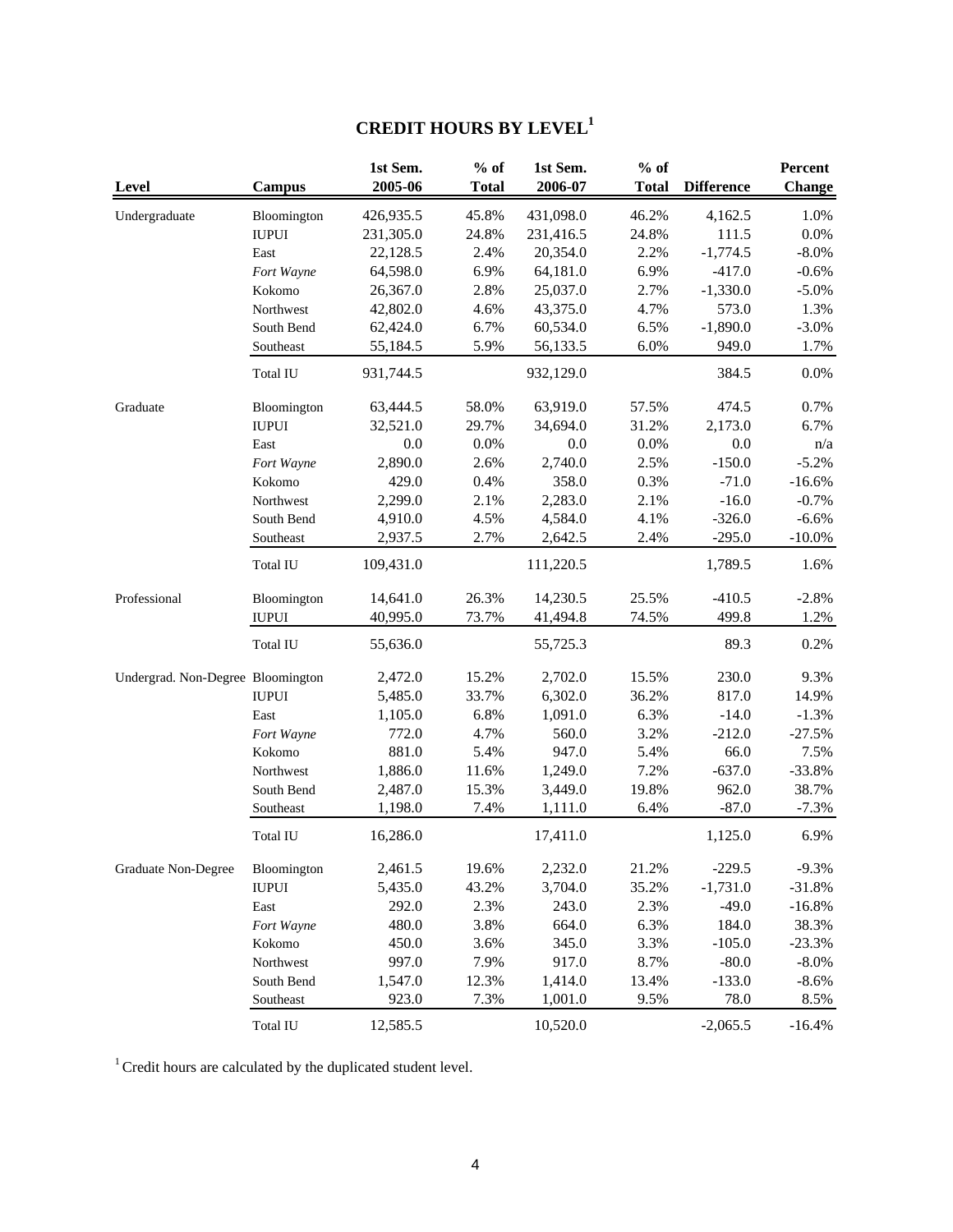### **MATRICULANTS - ENROLLMENT**

|                 | 1st Sem. | $%$ of       | 1st Sem. | $%$ of       |                   | Percent       |
|-----------------|----------|--------------|----------|--------------|-------------------|---------------|
| Campus          | 2005-06  | <b>Total</b> | 2006-07  | <b>Total</b> | <b>Difference</b> | <b>Change</b> |
| Bloomington     | 9,113    | 43.7%        | 9,158    | 43.9%        | 45                | 0.5%          |
| <b>IUPUI</b>    | 5,775    | 27.7%        | 5,596    | 26.8%        | $-179$            | $-3.1\%$      |
| East            | 477      | 2.3%         | 371      | 1.8%         | $-106$            | $-22.2%$      |
| Fort Wayne      | 1,460    | 7.0%         | 1,510    | 7.2%         | 50                | 3.4%          |
| Kokomo          | 600      | 2.9%         | 544      | 2.6%         | $-56$             | $-9.3\%$      |
| Northwest       | 858      | 4.1%         | 943      | 4.5%         | 85                | 9.9%          |
| South Bend      | 1,439    | 6.9%         | 1,454    | 7.0%         | 15                | 1.0%          |
| Southeast       | 1,135    | 5.4%         | 1,269    | 6.1%         | 134               | 11.8%         |
| <b>Total IU</b> | 20,857   |              | 20,845   |              | $-12$             | $-0.1\%$      |

# **MATRICULANTS - CREDIT HOURS**

|                 | 1st Sem.  | $%$ of       | 1st Sem.  | $%$ of       |                   | Percent   |
|-----------------|-----------|--------------|-----------|--------------|-------------------|-----------|
| Campus          | 2005-06   | <b>Total</b> | 2006-07   | <b>Total</b> | <b>Difference</b> | Change    |
| Bloomington     | 131,475.0 | 49.1%        | 132,829.0 | 49.2%        | 1,354.0           | 1.0%      |
| <b>IUPUI</b>    | 68,822.5  | 25.7%        | 67,422.0  | 25.0%        | $-1,400.5$        | $-2.0\%$  |
| East            | 5,181.0   | 1.9%         | 4.125.0   | 1.5%         | $-1,056.0$        | $-20.4\%$ |
| Fort Wayne      | 17,029.0  | 6.4%         | 17,638.0  | 6.5%         | 609.0             | 3.6%      |
| Kokomo          | 6,743.0   | 2.5%         | 6,252.0   | 2.3%         | -491.0            | $-7.3\%$  |
| Northwest       | 9,458.0   | 3.5%         | 10,812.0  | 4.0%         | 1,354.0           | 14.3%     |
| South Bend      | 16,144.0  | $6.0\%$      | 16,130.0  | $6.0\%$      | $-14.0$           | $-0.1\%$  |
| Southeast       | 13,124.5  | 4.9%         | 14,741.5  | 5.5%         | 1,617.0           | 12.3%     |
| <b>Total IU</b> | 267,977.0 |              | 269,949.5 |              | 1,972.5           | $0.7\%$   |

# **BEGINNERS <sup>1</sup> - ENROLLMENT**

|                 | 1st Sem. | $%$ of       | 1st Sem. | $%$ of       |                   | Percent       |
|-----------------|----------|--------------|----------|--------------|-------------------|---------------|
| <b>Campus</b>   | 2005-06  | <b>Total</b> | 2006-07  | <b>Total</b> | <b>Difference</b> | <b>Change</b> |
| Bloomington     | 6,949    | 50.4%        | 7,253    | 51.4%        | 304               | 4.4%          |
| <b>IUPUI</b>    | 2,747    | 19.9%        | 2,785    | 19.7%        | 38                | 1.4%          |
| East            | 372      | 2.7%         | 278      | 2.0%         | -94               | $-25.3%$      |
| Fort Wayne      | 893      | $6.5\%$      | 919      | 6.5%         | 26                | 2.9%          |
| Kokomo          | 476      | 3.4%         | 384      | 2.7%         | $-92$             | $-19.3%$      |
| Northwest       | 604      | 4.4%         | 676      | 4.8%         | 72                | 11.9%         |
| South Bend      | 1,006    | 7.3%         | 987      | 7.0%         | -19               | $-1.9\%$      |
| Southeast       | 753      | 5.5%         | 833      | 5.9%         | 80                | 10.6%         |
| <b>Total IU</b> | 13,800   |              | 14,115   |              | 315               | 2.3%          |

# **BEGINNERS <sup>1</sup> - CREDIT HOURS**

|                  | 1st Sem.       | $%$ of       | 1st Sem.  | $%$ of       |                   | Percent       |
|------------------|----------------|--------------|-----------|--------------|-------------------|---------------|
| Campus           | 2005-06        | <b>Total</b> | 2006-07   | <b>Total</b> | <b>Difference</b> | <b>Change</b> |
| Bloomington      | 104,922.0      | 55.4%        | 109,232.5 | 56.0%        | 4,310.5           | 4.1%          |
| <b>IUPUI</b>     | 35,201.0       | 18.6%        | 36,438.0  | 18.7%        | 1,237.0           | 3.5%          |
| East             | 4,106.0        | 2.2%         | 3,206.0   | 1.6%         | $-900.0$          | $-21.9\%$     |
| Fort Wayne       | 11,376.0       | $6.0\%$      | 11,610.0  | 6.0%         | 234.0             | 2.1%          |
| Kokomo           | 5,570.0        | 2.9%         | 4,666.0   | 2.4%         | $-904.0$          | $-16.2%$      |
| <b>Northwest</b> | 6,988.0        | 3.7%         | 8,163.0   | 4.2%         | 1,175.0           | 16.8%         |
| South Bend       | 11,865.0       | 6.3%         | 11,467.0  | 5.9%         | $-398.0$          | $-3.4\%$      |
| Southeast        | <u>9,459.5</u> | 5.0%         | 10,314.0  | 5.3%         | 854.5             | 9.0%          |
| <b>TOTAL</b>     | 189.487.5      |              | 195.096.5 |              | 5,609.0           | 3.0%          |

<sup>1</sup> Beginners are defined as degree-seeking undergraduates who begin in the fall or in either of the preceeding summer sessions. Students who earned college credit from IU in high school and are currently enrolled are also included as beginners. These students comprise the "cohorts" that are tracked for retention and graduation rates reporting.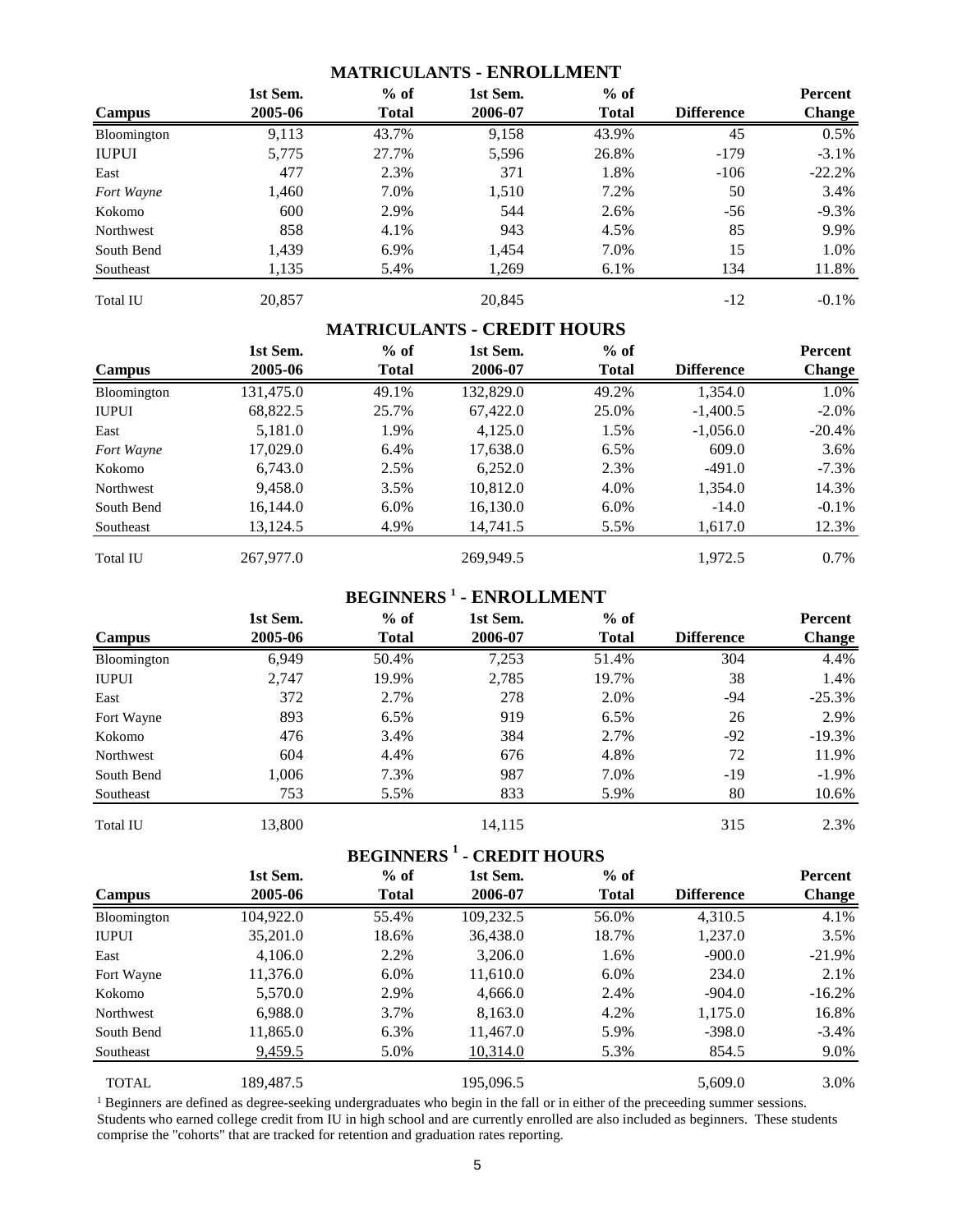|              |                 | 1st Sem. | $%$ of       | 1st Sem. | $%$ of       |                   | Percent       |
|--------------|-----------------|----------|--------------|----------|--------------|-------------------|---------------|
|              | Campus          | 2005-06  | <b>Total</b> | 2006-07  | <b>Total</b> | <b>Difference</b> | <b>Change</b> |
| Resident     | Bloomington     | 22,583   | 28.9%        | 22,360   | 29.1%        | $-223$            | $-1.0%$       |
|              | <b>IUPUI</b>    | 27,459   | 35.2%        | 27,186   | 35.4%        | $-273$            | $-1.0\%$      |
|              | East            | 2,138    | 2.7%         | 1,960    | 2.6%         | $-178$            | $-8.3%$       |
|              | Fort Wayne      | 6,428    | 8.2%         | 6,299    | 8.2%         | $-129$            | $-2.0%$       |
|              | Kokomo          | 2,875    | 3.7%         | 2,711    | 3.5%         | $-164$            | $-5.7%$       |
|              | Northwest       | 4,933    | 6.3%         | 4,759    | 6.2%         | $-174$            | $-3.5%$       |
|              | South Bend      | 7,052    | 9.0%         | 6,957    | 9.1%         | $-95$             | $-1.3%$       |
|              | Southeast       | 4,560    | 5.8%         | 4,560    | 5.9%         | $\overline{0}$    | 0.0%          |
|              | Total IU        | 78,028   |              | 76,792   |              | $-1,236$          | $-1.6%$       |
| Non-Resident | Bloomington     | 15,375   | 74.9%        | 15,887   | 75.1%        | 512               | 3.3%          |
|              | <b>IUPUI</b>    | 2,474    | 12.1%        | 2,578    | 12.2%        | 104               | 4.2%          |
|              | East            | 321      | 1.6%         | 286      | 1.4%         | $-35$             | $-10.9%$      |
|              | Fort Wayne      | 260      | 1.3%         | 247      | 1.2%         | $-13$             | $-5.0\%$      |
|              | Kokomo          | 20       | 0.1%         | 23       | 0.1%         | 3                 | 15.0%         |
|              | Northwest       | 54       | 0.3%         | 60       | 0.3%         | 6                 | 11.1%         |
|              | South Bend      | 407      | 2.0%         | 463      | 2.2%         | 56                | 13.8%         |
|              | Southeast       | 1,604    | 7.8%         | 1,623    | 7.7%         | 19                | 1.2%          |
|              | Total IU        | 20,515   |              | 21,167   |              | 652               | 3.2%          |
| Reciprocity  | East            | 278      | 15.2%        | 256      | 14.1%        | $-22$             | $-7.9\%$      |
|              | Southeast       | 1,555    | 84.8%        | 1,565    | 85.9%        | 10                | 0.6%          |
|              | <b>Total IU</b> | 1,833    |              | 1,821    |              | $-12$             | $-0.7%$       |

# **STUDENTS BY RESIDENCY CLASSIFICATION**

# **CREDIT HOURS BY RESIDENCY CLASSIFICATION**

|                           |              | 1st Sem.  | $%$ of       | 1st Sem.  | $%$ of       |                   | Percent       |
|---------------------------|--------------|-----------|--------------|-----------|--------------|-------------------|---------------|
|                           | Campus       | 2005-06   | <b>Total</b> | 2006-07   | <b>Total</b> | <b>Difference</b> | <b>Change</b> |
| Resident                  | Bloomington  | 309,983.5 | 35.4%        | 307,126.5 | 35.3%        | $-2,857.0$        | $-0.9\%$      |
|                           | <b>IUPUI</b> | 292,288.0 | 33.3%        | 293,349.0 | 33.7%        | 1,061.0           | 0.4%          |
|                           | East         | 20,151.5  | 2.3%         | 18,672.0  | 2.1%         | $-1,479.5$        | $-7.3%$       |
|                           | Fort Wayne   | 65,766.0  | 7.5%         | 65,401.0  | 7.5%         | $-365.0$          | $-0.6%$       |
|                           | Kokomo       | 27,925.0  | 3.2%         | 26,473.0  | 3.0%         | $-1,452.0$        | $-5.2\%$      |
|                           | Northwest    | 47,356.0  | 5.4%         | 47,184.0  | 5.4%         | $-172.0$          | $-0.4%$       |
|                           | South Bend   | 67,300.0  | 7.7%         | 65,411.0  | 7.5%         | $-1,889.0$        | $-2.8%$       |
|                           | Southeast    | 45,999.5  | 5.2%         | 46,079.5  | 5.3%         | 80.0              | 0.2%          |
|                           | Total IU     | 876,769.5 |              | 869,696.0 |              | $-7,073.5$        | $-0.8\%$      |
| Non-Resident              | Bloomington  | 199,971.0 | 80.3%        | 207,055.0 | 80.5%        | 7,084.0           | 3.5%          |
|                           | <b>IUPUI</b> | 23,453.0  | 9.4%         | 24,262.3  | 9.4%         | 809.3             | 3.5%          |
|                           | East         | 3,374.0   | 1.4%         | 3,016.0   | 1.2%         | $-358.0$          | $-10.6\%$     |
|                           | Fort Wayne   | 2,974.0   | 1.2%         | 2,744.0   | 1.1%         | $-230.0$          | $-7.7\%$      |
|                           | Kokomo       | 202.0     | 0.1%         | 214.0     | 0.1%         | 12.0              | 5.9%          |
|                           | Northwest    | 628.0     | 0.3%         | 640.0     | 0.2%         | 12.0              | 1.9%          |
|                           | South Bend   | 4,068.0   | 1.6%         | 4,570.0   | 1.8%         | 502.0             | 12.3%         |
|                           | Southeast    | 14,243.5  | 5.7%         | 14,808.5  | 5.8%         | 565.0             | 4.0%          |
|                           | Total IU     | 248,913.5 |              | 257,309.8 |              | 8,396.3           | 3.4%          |
| Reciprocity $\frac{1}{1}$ | East         | 2,998.5   | 17.9%        | 2,829.0   | 16.6%        | $-169.5$          | $-5.7\%$      |
|                           | Southeast    | 13,798.0  | 82.1%        | 14,247.5  | 83.4%        | 449.5             | 3.3%          |
|                           | TOTAL        | 16,796.5  |              | 17,076.5  |              | 280.0             | 1.7%          |

<sup>1</sup> Reciprocity heads and hours illustrate the portion of non-resident figures that are reciprocity.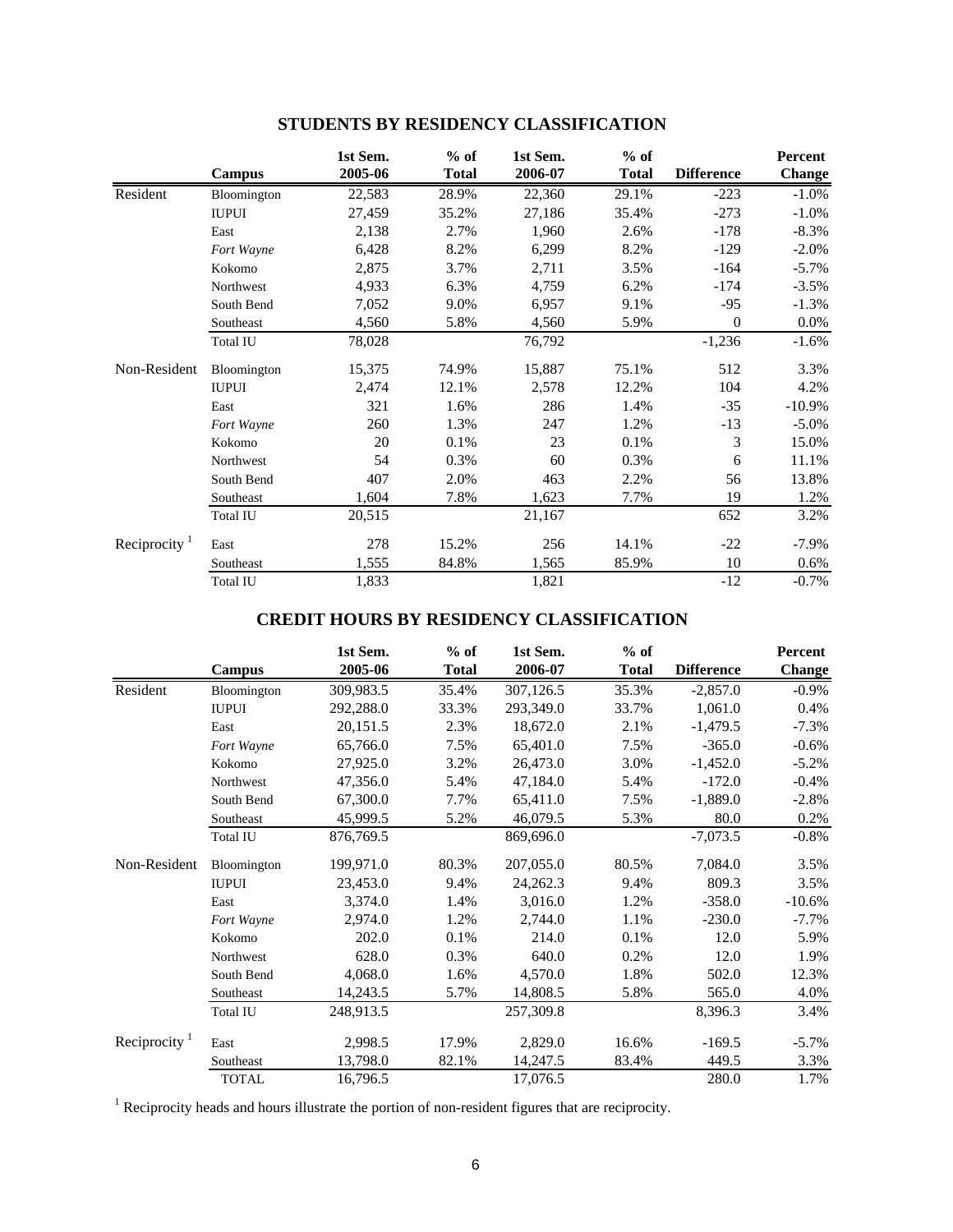| Level  | Campus          | 1st Sem.<br>2005-06 | $%$ of<br><b>Total</b> | 1st Sem.<br>2006-07 | $%$ of<br><b>Total</b> | <b>Difference</b> | Percent<br><b>Change</b> |
|--------|-----------------|---------------------|------------------------|---------------------|------------------------|-------------------|--------------------------|
| Male   | Bloomington     | 18,312              | 43.9%                  | 18,426              | 44.3%                  | 114               | 0.6%                     |
|        | <b>IUPUI</b>    | 12,570              | 30.2%                  | 12,445              | 29.9%                  | $-125$            | $-1.0\%$                 |
|        | East            | 787                 | 1.9%                   | 719                 | 1.7%                   | $-68$             | $-8.6\%$                 |
|        | Fort Wayne      | 2,638               | 6.3%                   | 2,670               | 6.4%                   | 32                | 1.2%                     |
|        | Kokomo          | 877                 | 2.1%                   | 844                 | 2.0%                   | $-33$             | $-3.8\%$                 |
|        | Northwest       | 1,472               | 3.5%                   | 1,445               | 3.5%                   | $-27$             | $-1.8\%$                 |
|        | South Bend      | 2,786               | 6.7%                   | 2,814               | 6.8%                   | 28                | 1.0%                     |
|        | Southeast       | 2,241               | 5.4%                   | 2,271               | 5.5%                   | 30                | 1.3%                     |
|        | <b>Total IU</b> | 41,683              |                        | 41,634              |                        | -49               | $-0.1\%$                 |
| Female | Bloomington     | 19,646              | 34.6%                  | 19,821              | 35.2%                  | 175               | 0.9%                     |
|        | <b>IUPUI</b>    | 17,363              | 30.5%                  | 17,319              | 30.7%                  | $-44$             | $-0.3%$                  |
|        | East            | 1,672               | 2.9%                   | 1,527               | 2.7%                   | $-145$            | $-8.7\%$                 |
|        | Fort Wayne      | 4,050               | 7.1%                   | 3,876               | 6.9%                   | $-174$            | $-4.3\%$                 |
|        | Kokomo          | 2,018               | 3.5%                   | 1,890               | 3.4%                   | $-128$            | $-6.3\%$                 |
|        | Northwest       | 3,515               | 6.2%                   | 3,374               | 6.0%                   | $-141$            | $-4.0\%$                 |
|        | South Bend      | 4,673               | 8.2%                   | 4,606               | 8.2%                   | $-67$             | $-1.4%$                  |
|        | Southeast       | 3,923               | 6.9%                   | 3,912               | 6.9%                   | $-11$             | $-0.3\%$                 |
|        | <b>Total IU</b> | 56,860              |                        | 56,325              |                        | $-535$            | $-0.9\%$                 |

# **STUDENT ENROLLMENT BY SEX**

# **CREDIT HOURS BY SEX**

| <b>Level</b> | Campus          | 1st Sem.<br>2005-06 | $%$ of<br>Total | 1st Sem.<br>2006-07 | $%$ of<br><b>Total</b> | <b>Difference</b> | Percent<br><b>Change</b> |
|--------------|-----------------|---------------------|-----------------|---------------------|------------------------|-------------------|--------------------------|
| Male         | Bloomington     | 246,045.0           | 50.6%           | 248,378.5           | 50.8%                  | 2,333.5           | 0.9%                     |
|              | <b>IUPUI</b>    | 133,597.5           | 27.5%           | 133,285.0           | 27.3%                  | $-312.5$          | $-0.2%$                  |
|              | East            | 7,360.5             | 1.5%            | 6,766.0             | 1.4%                   | $-594.5$          | $-8.1\%$                 |
|              | Fort Wayne      | 27,477.0            | 5.7%            | 28,349.0            | 5.8%                   | 872.0             | 3.2%                     |
|              | Kokomo          | 8,235.0             | 1.7%            | 8,215.0             | 1.7%                   | $-20.0$           | $-0.2%$                  |
|              | Northwest       | 14,419.0            | 3.0%            | 14,718.0            | 3.0%                   | 299.0             | 2.1%                     |
|              | South Bend      | 26,933.0            | 5.5%            | 26,906.0            | 5.5%                   | $-27.0$           | $-0.1\%$                 |
|              | Southeast       | 21,943.0            | 4.5%            | 22,285.5            | 4.6%                   | 342.5             | 1.6%                     |
|              | <b>Total IU</b> | 486,010.0           |                 | 488,903.0           |                        | 2,893.0           | $0.6\%$                  |
| Female       | Bloomington     | 263,909.5           | 41.3%           | 265,803.0           | 41.7%                  | 1,893.5           | 0.7%                     |
|              | <b>IUPUI</b>    | 182, 143.5          | 28.5%           | 184,326.3           | 28.9%                  | 2,182.8           | 1.2%                     |
|              | East            | 16,165.0            | 2.5%            | 14,922.0            | 2.3%                   | $-1,243.0$        | $-7.7\%$                 |
|              | Fort Wayne      | 41,263.0            | 6.5%            | 39,796.0            | 6.2%                   | $-1,467.0$        | $-3.6\%$                 |
|              | Kokomo          | 19,892.0            | 3.1%            | 18,472.0            | 2.9%                   | $-1,420.0$        | $-7.1%$                  |
|              | Northwest       | 33,565.0            | 5.2%            | 33,106.0            | 5.2%                   | $-459.0$          | $-1.4%$                  |
|              | South Bend      | 44,435.0            | 6.9%            | 43,075.0            | 6.8%                   | $-1,360.0$        | $-3.1%$                  |
|              | Southeast       | 38,300.0            | 6.0%            | 38,602.5            | 6.0%                   | 302.5             | $0.8\%$                  |
|              | <b>Total IU</b> | 639,673.0           |                 | 638,102.8           |                        | $-1,570.3$        | $-0.2%$                  |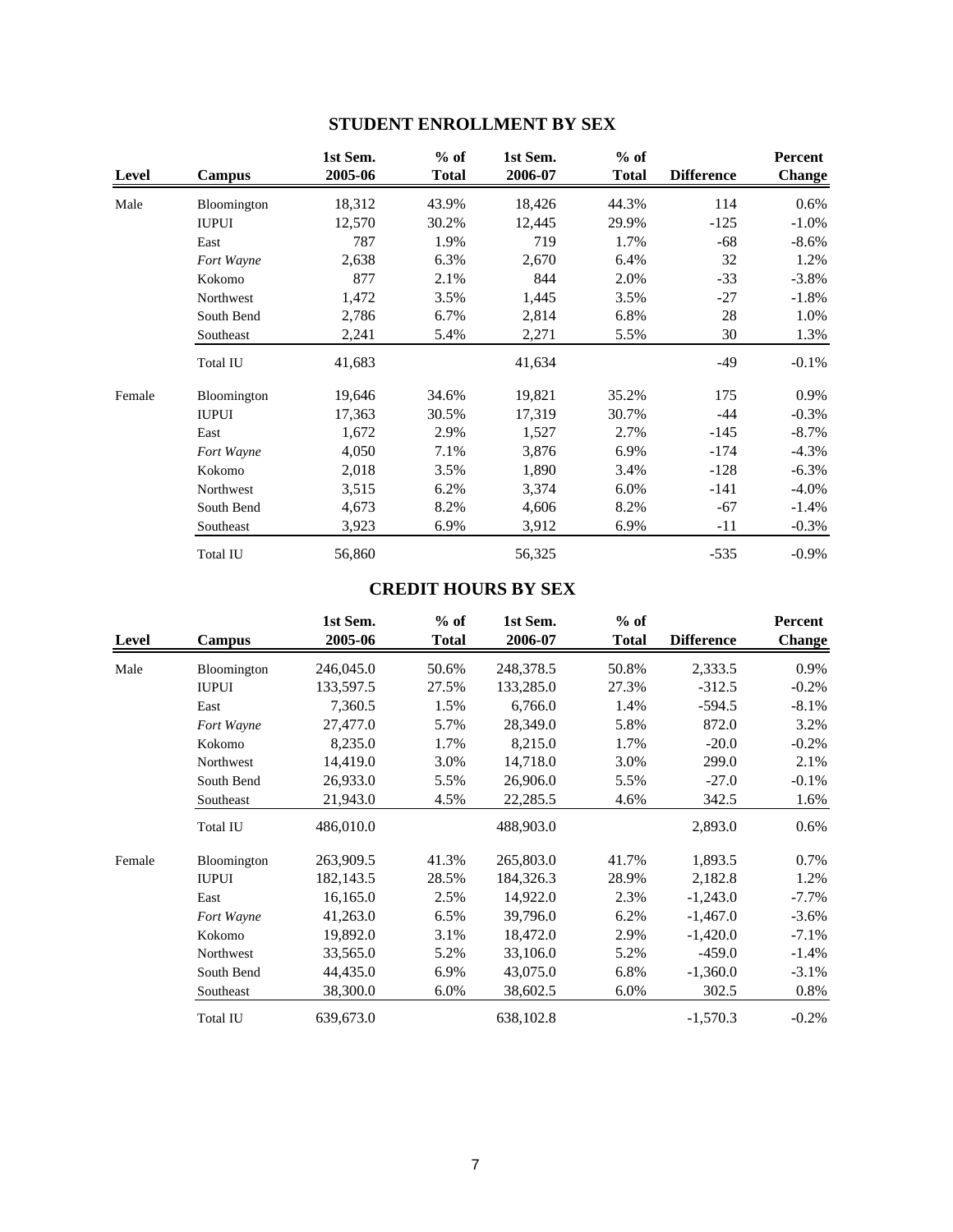## **HISTORICAL ENROLLMENT BY CAMPUS**

### **FIRST SEMESTER**

| <b>CAMPUS</b>      | 97-98  | 98-99  | 99-00  | $00 - 01$ | $01-02$ | $02 - 03$ | $03 - 04$ | 04-05  | $05-06$ | 06-07  |
|--------------------|--------|--------|--------|-----------|---------|-----------|-----------|--------|---------|--------|
| <b>Bloomington</b> | 34,937 | 35,600 | 36,201 | 37,076    | 37,963  | 38,903    | 38,589    | 37.821 | 37.958  | 38.247 |
| Indianapolis       | 27,036 | 27,821 | 27,587 | 27,525    | 28,339  | 29,025    | 29,860    | 29.953 | 29.933  | 29,764 |
| East               | 2.345  | 2,280  | 2,254  | 2,335     | 2,469   | 2,481     | 2,568     | 2,516  | 2.459   | 2,246  |
| Fort Wayne         | 6.025  | 5,990  | 5,990  | 5.829     | 6,094   | 6.463     | 6,408     | 6.475  | 6,688   | 6,546  |
| Kokomo             | 2.927  | 2,796  | 2,634  | 2,682     | 2,741   | 2,772     | 2,954     | 2,903  | 2,895   | 2,734  |
| Northwest          | 5.256  | 4.792  | 4.748  | 4.649     | 4.639   | 4.893     | 5.097     | 5,138  | 4.987   | 4,819  |
| South Bend         | 7.169  | 7,387  | 7,070  | 7.252     | 7,417   | 7,457     | 7,280     | 7,501  | 7,459   | 7,420  |
| Southeast          | 5,520  | 5,813  | 6,115  | 6.427     | 6,557   | 6,716     | 6,408     | 6,238  | 6,164   | 6,183  |
| <b>Total IU</b>    | 91.215 | 92,479 | 92.599 | 93,775    | 96.219  | 98.710    | 99.164    | 98.545 | 98.543  | 97.959 |

### **EDUCATIONAL SERVICE RENDERED**

## **FIRST SEMESTER, 2006-07**

Several campuses offer special programs for which the enrollment is not reflected in the official statistics. The tables below depict the level of educational service provided by the campuses by combining all Indiana University headcounts and credit hours generated with the headcounts and credit hours for these special programs.

| <b>CAMPUS</b> | <b>OFFICIAL IU</b><br><b>ENROLLMENT</b><br><b>FIGURES</b> | <b>SPECIAL</b><br><b>PROGRAMS</b> | <b>EDUCATIONAL</b><br><b>SERVICE</b><br><b>RENDERED</b> |
|---------------|-----------------------------------------------------------|-----------------------------------|---------------------------------------------------------|
| Bloomington   | 38,247                                                    | 8                                 | 38,255                                                  |
| IUPUI         | 29,764                                                    | 354                               | 30,118                                                  |
| East          | 2,246                                                     | 131                               | 2,377                                                   |
| Fort Wayne    | 6,546                                                     | 5,111                             | 11,657                                                  |
| Kokomo        | 2,734                                                     | 217                               | 2,951                                                   |
| Northwest     | 4,819                                                     | $\Omega$                          | 4,819                                                   |
| South Bend    | 7,420                                                     | 199                               | 7,619                                                   |
| Southeast     | 6,183                                                     | 165                               | 6,348                                                   |
| Total IU      | 97.959                                                    | 6.185                             | 104.144                                                 |

### **NUMBER OF STUDENTS ENROLLED**

#### **CREDIT HOURS**

|                    | <b>OFFICIAL IU</b> |                | <b>EDUCATIONAL</b> |
|--------------------|--------------------|----------------|--------------------|
|                    | <b>ENROLLMENT</b>  | <b>PURDUE</b>  | <b>SERVICE</b>     |
| <b>CAMPUS</b>      | <b>FIGURES</b>     | <b>FIGURES</b> | <b>RENDERED</b>    |
| <b>Bloomington</b> | 514,181.5          | 29.0           | 514,210.5          |
| Indianapolis       | 317,611.3          | 2,680.0        | 320,291.3          |
| East               | 21,688.0           | 1,099.0        | 22,787.0           |
| Fort Wayne         | 68,145.0           | 54,553.0       | 122,698.0          |
| Kokomo             | 26,687.0           | 2,311.0        | 28,998.0           |
| <b>Northwest</b>   | 47,824.0           | 0.0            | 47,824.0           |
| South Bend         | 69,981.0           | 1,735.0        | 71,716.0           |
| Southeast          | 60,888.0           | 1,654.0        | 62,542.0           |
| Total IU           | 1.127.005.8        | 64,061.0       | 1,191,066.8        |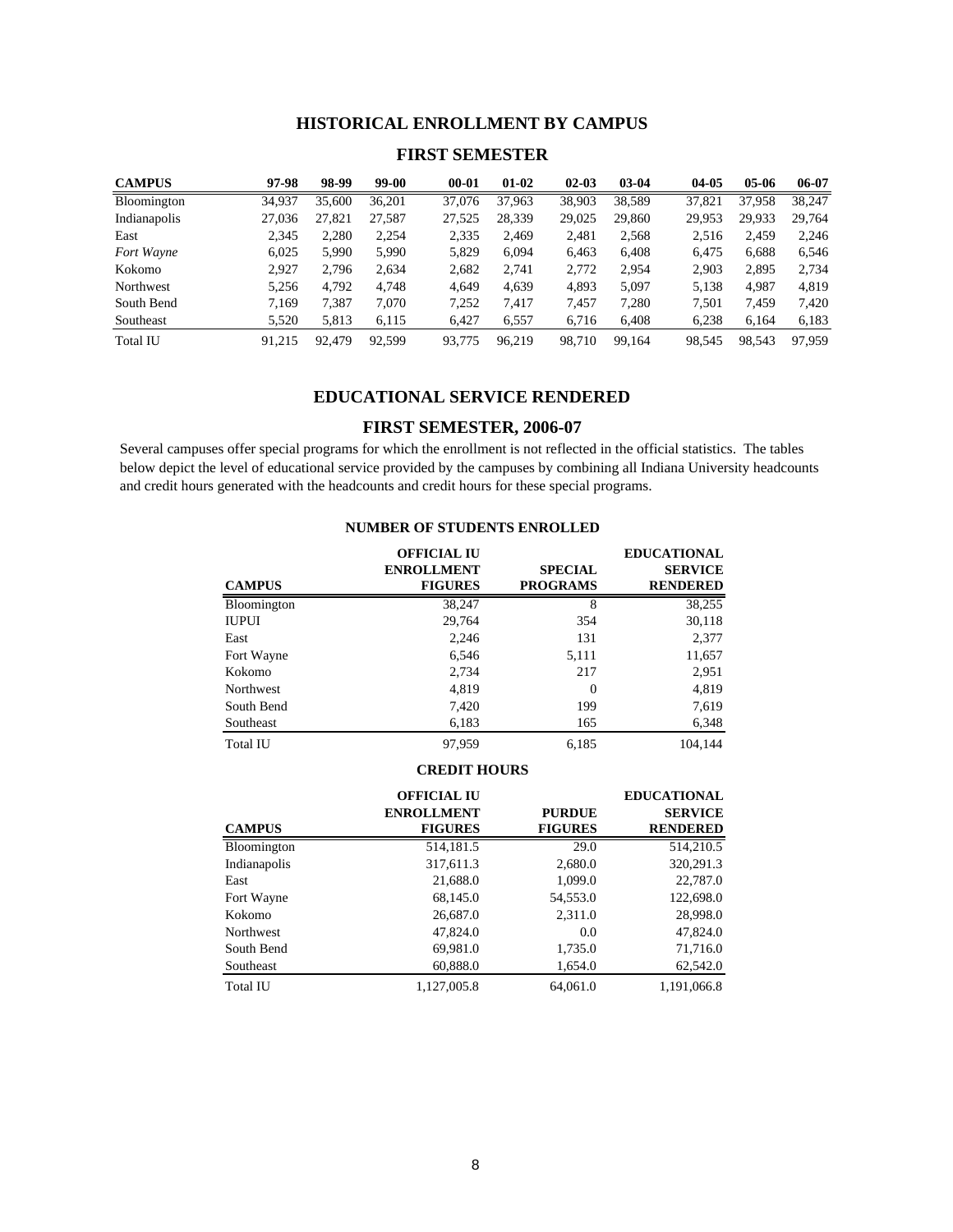|                          |                                         |                      | <b>ALL CAMPUSES</b>    |                       |                        |                   |                   |
|--------------------------|-----------------------------------------|----------------------|------------------------|-----------------------|------------------------|-------------------|-------------------|
| <b>Students by Level</b> |                                         | 1st Sem.<br>2005-06  | $%$ of<br><b>Total</b> | 1st Sem.<br>2006-07   | $%$ of<br><b>Total</b> | <b>Difference</b> | Percent<br>Change |
| Undergraduate            |                                         | 75,147               | 76.3%                  | 74,408                | 76.0%                  | $-739$            | $-1.0%$           |
| Non-Degree (special)     |                                         | 3,050                | 3.1%                   | 3,286                 | 3.4%                   | 236               | 7.7%              |
|                          | Undergraduate Total                     | 78,197               | 79.4%                  | 77,694                | 79.3%                  | $-503$            | $-0.6%$           |
| Graduate                 |                                         | 14,142               | 14.4%                  | 14,438                | 14.7%                  | 296               | 2.1%              |
| Professional             |                                         | 3,504                | 3.6%                   | 3,518                 | 3.6%                   | 14                | 0.4%              |
| Non-Degree (special)     |                                         | 2,700                | 2.7%                   | 2,309                 | 2.4%                   | $-391$            | $-14.5%$          |
|                          | Graduate/Professional Total             | 20,346               | 20.6%                  | 20,265                | 20.7%                  | $-81$             | $-0.4%$           |
| <b>Total IU</b>          |                                         | 98,543               |                        | 97,959                |                        | $-584$            | $-0.6%$           |
|                          | <b>Credit Hours by Level</b>            |                      |                        |                       |                        |                   |                   |
| Undergraduate            |                                         | 931,744.5            | 82.8%                  | 932,129.0             | 82.7%                  | 384.5             | 0.0%              |
| Non-Degree (special)     |                                         | 16,286.0             | 1.4%                   | 17,411.0              | 1.5%                   | 1,125.0           | 6.9%              |
|                          | Undergraduate Total                     | 948,030.5            | 84.2%                  | 949,540.0             | 84.3%                  | 1,509.5           | 0.2%              |
| Graduate<br>Professional |                                         | 109,431.0            | 9.7%<br>4.9%           | 111,220.5<br>55,725.3 | 9.9%<br>4.9%           | 1,789.5<br>89.3   | 1.6%<br>0.2%      |
| Non-Degree (special)     |                                         | 55,636.0<br>12,585.5 | 1.1%                   | 10,520.0              | 0.9%                   | $-2,065.5$        | $-16.4%$          |
|                          | Graduate/Professional Total             | 177,652.5            | 15.8%                  | 177,465.8             | 15.7%                  | $-186.8$          | $-0.1%$           |
| Total IU                 |                                         | 1,125,683.0          |                        | 1,127,005.8           |                        | 1,322.8           | 0.1%              |
|                          | <b>Students by Courseload and Level</b> |                      |                        |                       |                        |                   |                   |
| Full-Time                | Undergraduate                           | 57,249               | 85.0%                  | 57,632                | 85.1%                  | 383               | 0.7%              |
|                          | <b>UG</b> Non-Degree                    | 379                  | 0.6%                   | 397                   | 0.6%                   | 18                | 4.7%              |
|                          | Graduate                                | 6,216                | 9.2%                   | 6,238                 | 9.2%                   | 22                | 0.4%              |
|                          | Professional                            | 3,200                | 4.8%                   | 3,213                 | 4.7%                   | 13                | 0.4%              |
|                          | Grad./Prof. Non-Degree                  | 310                  | 0.5%                   | 257                   | 0.4%                   | $-53$             | $-17.1%$          |
|                          | <b>Total Full-Time</b>                  | 67,354               |                        | 67,737                |                        | 383               | 0.6%              |
| Part-Time                | Undergraduate                           | 17,898               | 57.4%                  | 16,776                | 55.5%                  | $-1,122$          | $-6.3%$           |
|                          | <b>UG</b> Non-Degree                    | 2,671                | 8.6%                   | 2,889                 | 9.6%                   | 218               | 8.2%              |
|                          | Graduate                                | 7,926                | 25.4%                  | 8,200                 | 27.1%                  | 274               | 3.5%              |
|                          | Professional                            | 304                  | 1.0%                   | 305                   | 1.0%                   | 1                 | 0.3%              |
|                          | Grad./Prof. Non-Degree                  | 2,390                | 7.7%                   | 2,052                 | 6.8%                   | $-338$            | $-14.1%$          |
|                          | <b>Total Part-Time</b>                  | 31,189               |                        | 30,222                |                        | $-967$            | $-3.1%$           |
|                          | <b>Students by Undergraduate Class</b>  |                      |                        |                       |                        |                   |                   |
| Freshmen                 |                                         | 22,240               | 29.6%                  | 21,991                | 29.6%                  | $-249$            | $-1.1%$           |
| Sophomore                |                                         | 18,854               | 25.1%                  | 18,507                | 24.9%                  | $-347$            | $-1.8%$           |
| Junior                   |                                         | 14,318               | 19.1%                  | 14,118                | 19.0%                  | $-200$            | $-1.4%$           |
| Senior                   |                                         | 19,735               | 26.3%                  | 19,792                | 26.6%                  | 57                | 0.3%              |
|                          | <b>Student Enrollment by Sex</b>        |                      |                        |                       |                        |                   |                   |
| Male                     |                                         | 41,683               | 42.3%                  | 41,634                | 42.5%                  | $-49$             | $-0.1%$           |
| Female                   |                                         | 56,860               | 57.7%                  | 56,325                | 57.5%                  | $-535$            | $-0.9%$           |
|                          | <b>Student Enrollment by Residency</b>  |                      |                        |                       |                        |                   |                   |
| Resident                 |                                         | 78,028               | 79.2%                  | 76,792                | 78.4%                  | $-1,236$          | $-1.6%$           |
| Non-Resident             |                                         | 20,515               | 20.8%                  | 21,167                | 21.6%                  | 652               | 3.2%              |
| Reciprocity $1$          |                                         | 1,833                | 1.9%                   | 1,821                 | 8.6%                   | $-12$             | $-0.7\%$          |
|                          | <b>Student Enrollment by Ethnicity</b>  |                      |                        |                       |                        |                   |                   |
| American Indian          |                                         | 299                  | 0.3%                   | 324                   | 0.3%                   | 25                | 8.4%              |
| Asian American           |                                         | 2,586                | 2.6%                   | 2,690                 | 2.7%                   | 104               | 4.0%              |
| African American         |                                         | 6,965                | 7.1%                   | 6,704                 | 6.8%                   | $-261$            | $-3.7%$           |
| Hispanic                 |                                         | 2,583                | 2.6%                   | 2,729                 | 2.8%                   | 146               | 5.7%              |
| White                    |                                         | 78,895               | 80.1%                  | 77,940                | 79.6%                  | $-955$            | $-1.2%$           |
| Foreign<br>Unknown       |                                         | 4,420<br>2,795       | 4.5%<br>2.8%           | 4,664<br>2,908        | 4.8%<br>3.0%           | 244<br>113        | 5.5%<br>4.0%      |
|                          |                                         |                      |                        |                       |                        |                   |                   |

<sup>1</sup> Reciprocity heads illustrate the portion of non-resident enrollments that are reciprocity.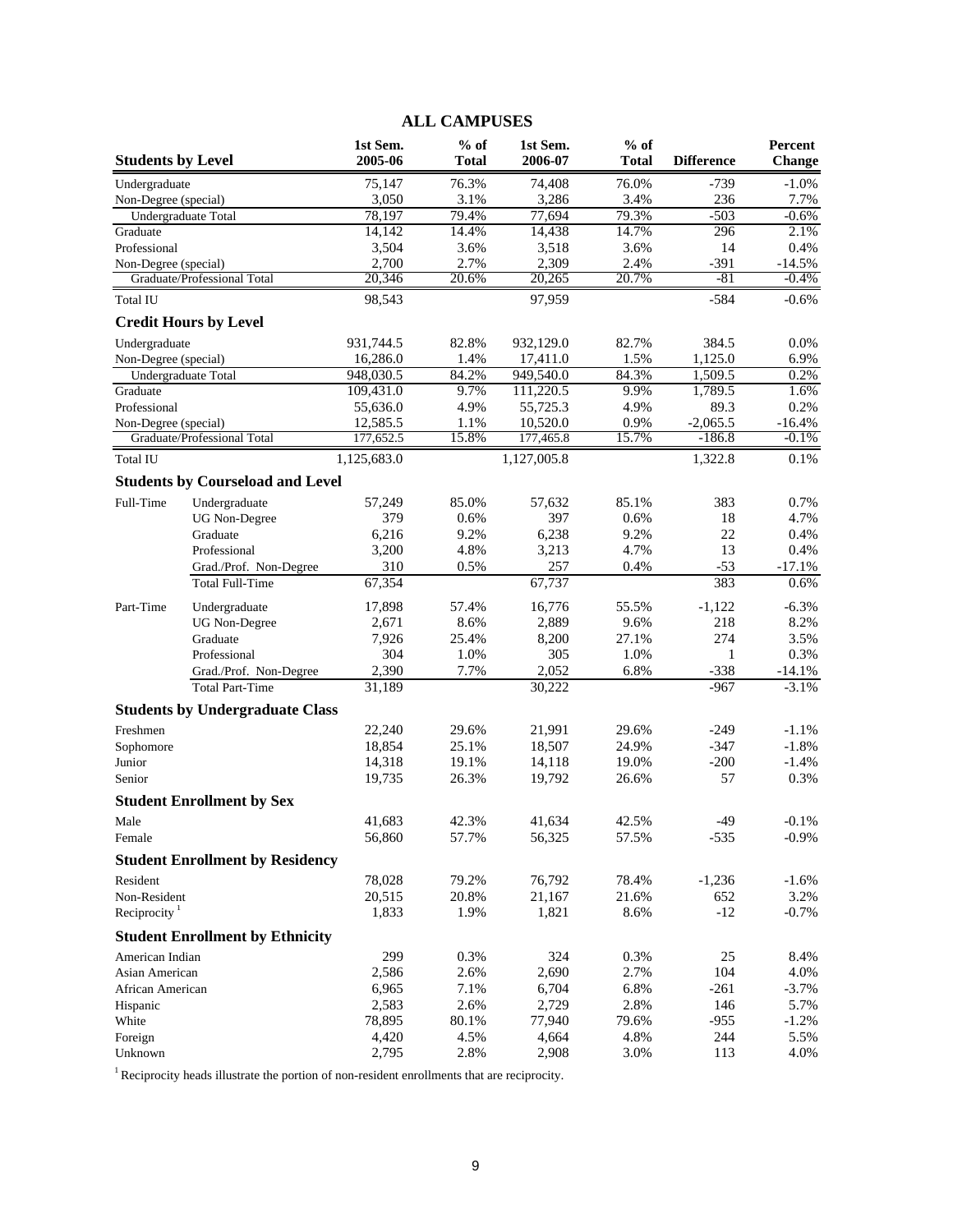|                          |                                         |                       | 2200 01.111 1 02 1 02 1 |                       |                |                         |                          |
|--------------------------|-----------------------------------------|-----------------------|-------------------------|-----------------------|----------------|-------------------------|--------------------------|
| <b>Students by Level</b> |                                         | 1st Sem.<br>2005-06   | $%$ of<br><b>Total</b>  | 1st Sem.<br>2006-07   | $%$ of         | <b>Total Difference</b> | Percent<br><b>Change</b> |
| Undergraduate            |                                         | 29,120                | 76.7%                   | 29,258                | 76.5%          | 138                     | 0.5%                     |
| Non-Degree (special)     |                                         | 442                   | 1.2%                    | 570                   | 1.5%           | 128                     | 29.0%                    |
|                          | Undergraduate Total                     | 29,562                | 77.9%                   | 29,828                | 78.0%          | 266                     | 0.9%                     |
| Graduate                 |                                         | 6,950                 | 18.3%                   | 7,010                 | 18.3%          | 60                      | 0.9%                     |
| Professional             |                                         | 954                   | 2.5%                    | 938                   | 2.5%           | -16                     | $-1.7%$                  |
| Non-Degree (special)     |                                         | 492                   | 1.3%                    | 471                   | 1.2%           | $-21$                   | $-4.3%$                  |
|                          | Graduate/Professional Total             | 8,396                 | 22.1%                   | 8,419                 | 22.0%          | 23                      | 0.3%                     |
| <b>Total BL</b>          |                                         | 37,958                |                         | 38,247                |                | 289                     | 0.8%                     |
|                          | <b>Credit Hours by Level</b>            |                       |                         |                       |                |                         |                          |
| Undergraduate            |                                         | 426,935.5             | 83.7%                   | 431,098.0             | 83.8%          | 4,162.5                 | 1.0%                     |
| Non-Degree (special)     |                                         | 2,472.0               | 0.5%                    | 2,702.0               | 0.5%           | 230.0                   | 9.3%                     |
| Graduate                 | Undergraduate Total                     | 429,407.5<br>63,444.5 | 84.2%<br>12.4%          | 433,800.0<br>63,919.0 | 84.4%<br>12.4% | 4,392.5<br>474.5        | 1.0%<br>0.7%             |
| Professional             |                                         | 14,641.0              | 2.9%                    | 14,230.5              | 2.8%           | $-410.5$                | $-2.8%$                  |
| Non-Degree (special)     |                                         | 2,461.5               | 0.5%                    | 2,232.0               | 0.4%           | $-229.5$                | $-9.3%$                  |
|                          | Graduate/Professional Total             | 80,547.0              | 15.8%                   | 80,381.5              | 15.6%          | $-165.5$                | $-0.2\%$                 |
| <b>Total BL</b>          |                                         | 509,954.5             |                         | 514,181.5             |                | 4,227.0                 | 0.8%                     |
|                          | <b>Students by Courseload and Level</b> |                       |                         |                       |                |                         |                          |
| Full-Time                | Undergraduate                           | 27,873                | 83.3%                   | 28,138                | 83.5%          | 265                     | 1.0%                     |
|                          | <b>UG</b> Non-Degree                    | 101                   | 0.3%                    | 100                   | 0.3%           | $-1$                    | $-1.0%$                  |
|                          | Graduate                                | 4,488                 | 13.4%                   | 4,472                 | 13.3%          | $-16$                   | $-0.4%$                  |
|                          | Professional                            | 916                   | 2.7%                    | 909                   | 2.7%           | $-7$                    | $-0.8%$                  |
|                          | Grad./Prof. Non-Degree                  | 94                    | 0.3%                    | 88                    | 0.3%           | -6                      | $-6.4%$                  |
|                          | <b>Total Full-Time</b>                  | 33,472                |                         | 33,707                |                | 235                     | 0.7%                     |
| Part-Time                | Undergraduate                           | 1,247                 | 27.8%                   | 1,120                 | 24.7%          | $-127$                  | $-10.2%$                 |
|                          | <b>UG</b> Non-Degree                    | 341                   | 7.6%                    | 470                   | 10.4%          | 129                     | 37.8%                    |
|                          | Graduate                                | 2,462                 | 54.9%                   | 2,538                 | 55.9%          | 76                      | 3.1%                     |
|                          | Professional                            | 38                    | 0.8%                    | 29                    | 0.6%           | $-9$                    | $-23.7%$                 |
|                          | Grad./Prof. Non-Degree                  | 398                   | 8.9%                    | 383                   | 8.4%           | $-15$                   | $-3.8%$                  |
|                          | <b>Total Part-Time</b>                  | 4,486                 |                         | 4,540                 |                | 54                      | 1.2%                     |
|                          | <b>Students by Undergraduate Class</b>  |                       |                         |                       |                |                         |                          |
| Freshmen                 |                                         | 7,761                 | 26.7%                   | 8,126                 | 27.8%          | 365                     | 4.7%                     |
| Sophomore                |                                         | 6,823                 | 23.4%                   | 7,260                 | 24.8%          | 437                     | 6.4%                     |
| Junior                   |                                         | 6,664                 | 22.9%                   | 6,129                 | 20.9%          | $-535$                  | $-8.0\%$                 |
| Senior                   |                                         | 7,872                 | 27.0%                   | 7,743                 | 26.5%          | $-129$                  | $-1.6%$                  |
|                          | <b>Student Enrollment by Sex</b>        |                       |                         |                       |                |                         |                          |
| Male                     |                                         | 18,312                | 48.2%                   | 18,426                | 48.2%          | 114                     | $0.6\%$                  |
| Female                   |                                         | 19,646                | 51.8%                   | 19,821                | 51.8%          | 175                     | 0.9%                     |
|                          | <b>Student Enrollment by Residency</b>  |                       |                         |                       |                |                         |                          |
| Resident                 |                                         | 22,583                | 59.5%                   | 22,360                | 58.5%          | $-223$                  | $-1.0%$                  |
| Non-Resident             |                                         | 15,375                | 40.5%                   | 15,887                | 41.5%          | 512                     | 3.3%                     |
|                          | <b>Student Enrollment by Ethnicity</b>  |                       |                         |                       |                |                         |                          |
| American Indian          |                                         | 92                    | 0.2%                    | 105                   | 0.3%           | 13                      | 14.1%                    |
| Asian American           |                                         | 1,294                 | 3.4%                    | 1,339                 | 3.5%           | 45                      | 3.5%                     |
| African American         |                                         | 1,671                 | 4.4%                    | 1,669                 | 4.4%           | $-2$                    | $-0.1%$                  |
| Hispanic                 |                                         | 849                   | 2.2%                    | 889                   | 2.3%           | 40                      | 4.7%                     |
| White                    |                                         | 30,124                | 79.4%                   | 30,185                | 78.9%          | 61                      | 0.2%                     |
| Foreign                  |                                         | 3,188                 | 8.4%                    | 3,373                 | 8.8%           | 185                     | 5.8%                     |
| Unknown                  |                                         | 740                   | 1.9%                    | 687                   | 1.8%           | $-53$                   | $-7.2%$                  |

# **BLOOMINGTON**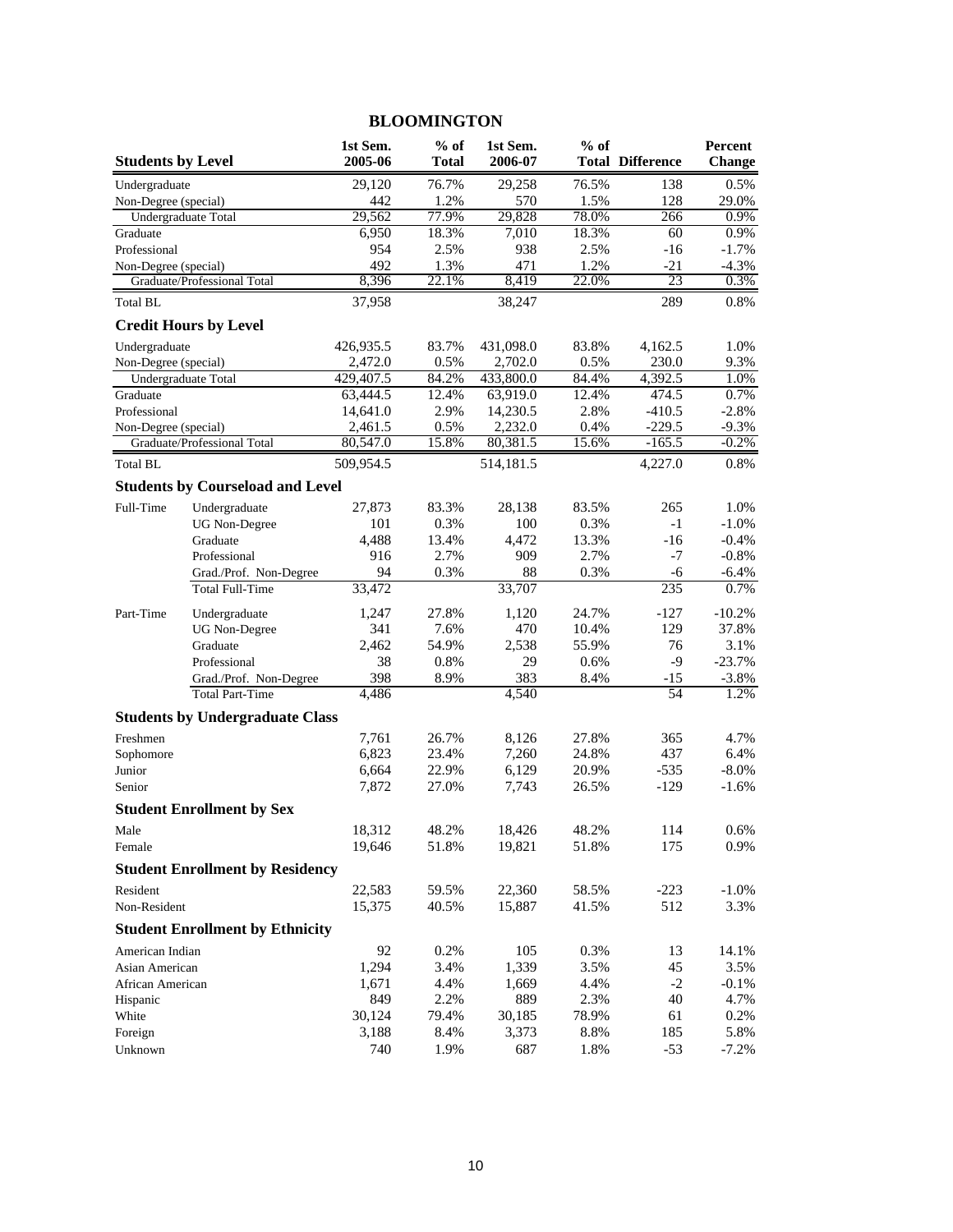| <b>Students by Level</b> |                                         | 1st Sem.<br>2005-06 | $%$ of<br><b>Total</b> | 1st Sem.<br>2006-07 | $%$ of        | <b>Total Difference</b> | Percent<br>Change |
|--------------------------|-----------------------------------------|---------------------|------------------------|---------------------|---------------|-------------------------|-------------------|
| Undergraduate            |                                         | 20,537              | 68.6%                  | 20,221              | 67.9%         | $-316$                  | $-1.5%$           |
| Non-Degree (special)     |                                         | 901                 | 3.0%                   | 972                 | 3.3%          | 71                      | 7.9%              |
| Undergraduate Total      |                                         | 21,438              | 71.6%                  | 21,193              | 71.2%         | $-245$                  | $-1.1%$           |
| Graduate                 |                                         | 4,738               | 15.8%                  | 5,144               | 17.3%         | 406                     | 8.6%              |
| Professional             |                                         | 2,550               | 8.5%                   | 2,580               | 8.7%          | 30                      | 1.2%              |
| Non-Degree (special)     | Graduate/Professional Total             | 1,207<br>8,495      | 4.0%<br>28.4%          | 847<br>8,571        | 2.8%<br>28.8% | $-360$<br>76            | $-29.8%$<br>0.9%  |
| <b>Total IUPUI</b>       |                                         | 29,933              |                        | 29,764              |               | $-169$                  | $-0.6%$           |
|                          | <b>Credit Hours by Level</b>            |                     |                        |                     |               |                         |                   |
| Undergraduate            |                                         | 231,305.0           | 73.3%                  | 231,416.5           | 72.9%         | 111.5                   | 0.0%              |
| Non-Degree (special)     |                                         | 5,485.0             | 1.7%                   | 6,302.0             | 2.0%          | 817.0                   | 14.9%             |
| Undergraduate Total      |                                         | 236,790.0           | 75.0%                  | 237,718.5           | 74.8%         | 928.5                   | 0.4%              |
| Graduate                 |                                         | 32,521.0            | 10.3%                  | 34,694.0            | 10.9%         | 2,173.0                 | 6.7%              |
| Professional             |                                         | 40,995.0            | 13.0%                  | 41,494.8            | 13.1%         | 499.8                   | 1.2%              |
| Non-Degree (special)     |                                         | 5,435.0             | 1.7%                   | 3,704.0             | 1.2%          | $-1,731.0$              | $-31.8%$          |
|                          | Graduate/Professional Total             | 78,951.0            | 25.0%                  | 79,892.8            | 25.2%         | 941.8                   | 1.2%              |
| <b>Total IUPUI</b>       |                                         | 315,741.0           |                        | 317,611.3           |               | 1,870.3                 | 0.6%              |
|                          | <b>Students by Courseload and Level</b> |                     |                        |                     |               |                         |                   |
| Full-Time                | Undergraduate                           | 13,600              | 77.8%                  | 13,778              | 77.6%         | 178                     | 1.3%              |
|                          | <b>UG</b> Non-Degree                    | 136                 | 0.8%                   | 164                 | 0.9%          | 28                      | 20.6%             |
|                          | Graduate                                | 1,348               | 7.7%                   | 1,431               | 8.1%          | 83                      | 6.2%              |
|                          | Professional                            | 2,284               | 13.1%                  | 2,304               | 13.0%         | 20                      | 0.9%              |
|                          | Grad./Prof. Non-Degree                  | 110                 | 0.6%                   | 77                  | 0.4%          | $-33$                   | $-30.0%$          |
|                          | <b>Total Full-Time</b>                  | 17,478              |                        | 17,754              |               | 276                     | 1.6%              |
| Part-Time                | Undergraduate                           | 6,937               | 55.7%                  | 6,443               | 53.6%         | $-494$                  | $-7.1%$           |
|                          | <b>UG</b> Non-Degree                    | 765                 | 6.1%                   | 808                 | 6.7%          | 43                      | 5.6%              |
|                          | Graduate                                | 3,390               | 27.2%                  | 3,713               | 30.9%         | 323                     | 9.5%              |
|                          | Professional                            | 266                 | 2.1%                   | 276                 | 2.3%          | 10                      | 3.8%              |
|                          | Grad./Prof. Non-Degree                  | 1,097               | 8.8%                   | 770                 | 6.4%          | $-327$                  | $-29.8%$          |
|                          | <b>Total Part-Time</b>                  | 12,455              |                        | 12,010              |               | $-445$                  | $-3.6%$           |
|                          | <b>Students by Undergraduate Class</b>  |                     |                        |                     |               |                         |                   |
| Freshmen                 |                                         | 5,323               | 25.9%                  | 5,213               | 25.8%         | $-110$                  | $-2.1%$           |
| Sophomore                |                                         | 5,464               | 26.6%                  | 4,950               | 24.5%         | $-514$                  | $-9.4%$           |
| Junior                   |                                         | 3,696               | 18.0%                  | 3,898               | 19.3%         | 202                     | 5.5%              |
| Senior                   |                                         | 6,054               | 29.5%                  | 6,160               | 30.5%         | 106                     | 1.8%              |
|                          | <b>Student Enrollment by Sex</b>        |                     |                        |                     |               |                         |                   |
| Male                     |                                         | 12,570              | 42.0%                  | 12,445              | 41.8%         | $-125$                  | $-1.0\%$          |
| Female                   |                                         | 17,363              | 58.0%                  | 17,319              | 58.2%         | -44                     | $-0.3%$           |
|                          | <b>Student Enrollment by Residency</b>  |                     |                        |                     |               |                         |                   |
| Resident                 |                                         | 27,459              | 91.7%                  | 27,186              | 91.3%         | $-273$                  | $-1.0\%$          |
| Non-Resident             |                                         | 2,474               | 8.3%                   | 2,578               | 8.7%          | 104                     | 4.2%              |
|                          | <b>Student Enrollment by Ethnicity</b>  |                     |                        |                     |               |                         |                   |
| American Indian          |                                         | 89                  | 0.3%                   | 99                  | 0.3%          | 10                      | 11.2%             |
| Asian American           |                                         | 907                 | 3.0%                   | 980                 | 3.3%          | 73                      | 8.0%              |
| African American         |                                         | 2,812               | 9.4%                   | 2,631               | 8.8%          | $-181$                  | $-6.4%$           |
| Hispanic                 |                                         | 649                 | 2.2%                   | 669                 | 2.2%          | 20                      | 3.1%              |
| White                    |                                         | 23,394              | 78.2%                  | 23,060              | 77.5%         | $-334$                  | $-1.4%$           |
| Foreign                  |                                         | 916                 | 3.1%                   | 955                 | 3.2%          | 39                      | 4.3%              |
| Unknown                  |                                         | 1,166               | 3.9%                   | 1,370               | 4.6%          | 204                     | 17.5%             |

# **IUPUI**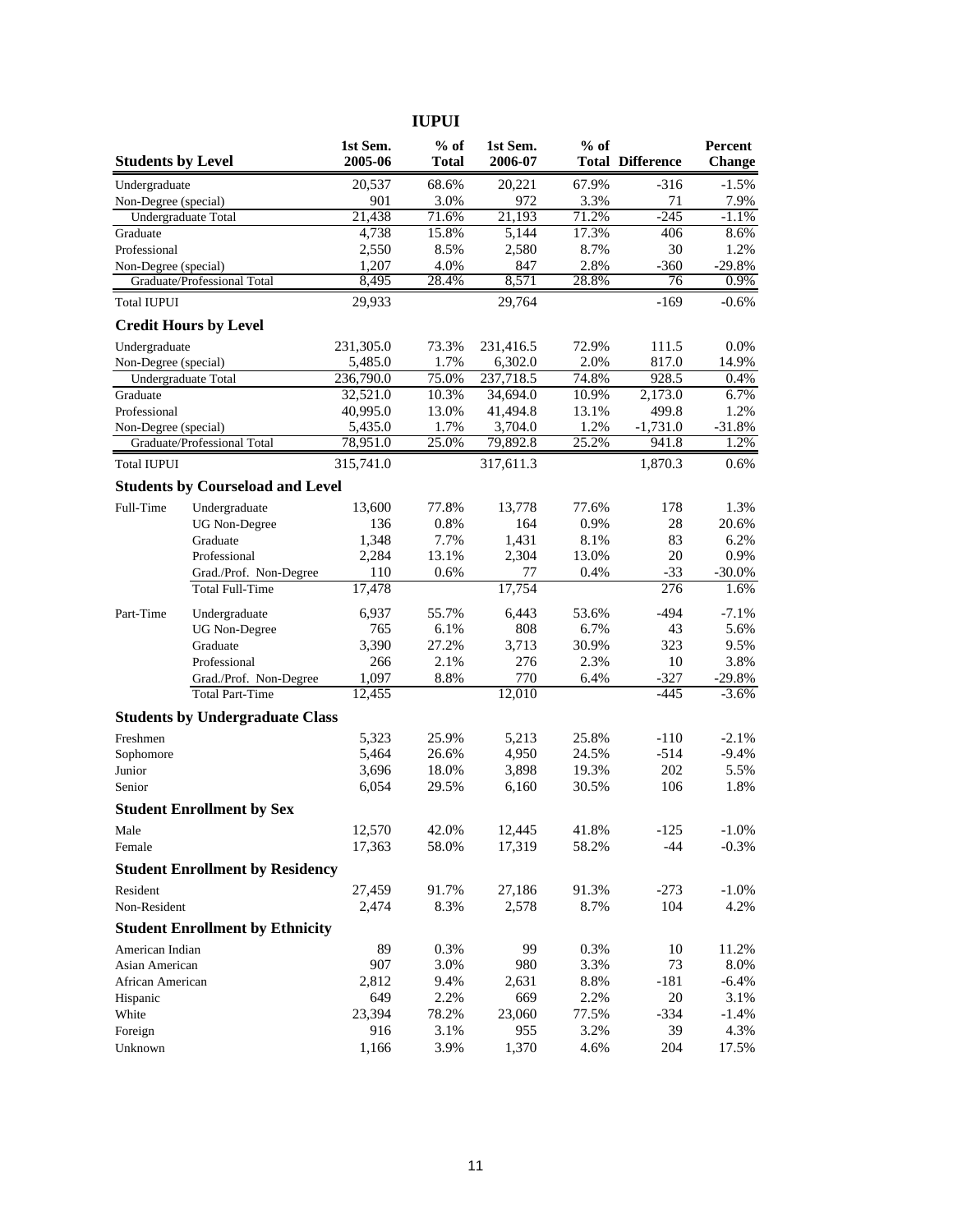| <b>Students by Level</b> |                                         | 1st Sem.<br>2005-06 | $%$ of<br><b>Total</b> | 1st Sem.<br>2006-07 | $%$ of<br><b>Total</b> | <b>Difference</b> | Percent<br><b>Change</b> |
|--------------------------|-----------------------------------------|---------------------|------------------------|---------------------|------------------------|-------------------|--------------------------|
| Undergraduate            |                                         | 2,128               | 86.5%                  | 1,924               | 85.7%                  | $-204$            | $-9.6%$                  |
| Non-Degree (special)     |                                         | 264                 | 10.7%                  | 270                 | 12.0%                  | 6                 | 2.3%                     |
|                          | Undergraduate Total                     | 2,392               | 97.3%                  | 2,194               | 97.7%                  | $-198$            | $-8.3%$                  |
| Graduate Non-Degree      |                                         | 67                  | 2.7%                   | 52                  | 2.3%                   | $-15$             | $-22.4%$                 |
| <b>Total EA</b>          |                                         | 2,459               |                        | 2,246               |                        | $-213$            | $-8.7\%$                 |
|                          |                                         |                     |                        |                     |                        |                   |                          |
|                          | <b>Credit Hours by Level</b>            |                     |                        |                     |                        |                   |                          |
| Undergraduate            |                                         | 22,128.5            | 94.1%                  | 20,354.0            | 93.8%                  | $-1,774.5$        | $-8.0\%$                 |
| Non-Degree (special)     |                                         | 1,105.0             | 4.7%                   | 1,091.0             | 5.0%                   | $-14.0$           | $-1.3%$                  |
|                          | Undergraduate Total                     | 23,233.5            | 98.8%                  | 21,445.0            | 98.9%                  | $-1,788.5$        | $-7.7%$                  |
| Graduate Non-Degree      |                                         | 292.0               | 1.2%                   | 243.0               | 1.1%                   | $-49.0$           | $-16.8%$                 |
| <b>Total EA</b>          |                                         | 23,525.5            |                        | 21,688.0            |                        | $-1,837.5$        | $-7.8%$                  |
|                          | <b>Students by Courseload and Level</b> |                     |                        |                     |                        |                   |                          |
| Full-Time                | Undergraduate                           | 1,275               | 98.1%                  | 1,174               | 98.1%                  | $-101$            | $-7.9%$                  |
|                          | <b>UG Non-Degree</b>                    | 17                  | 1.3%                   | 15                  | 1.3%                   | $-2$              | $-11.8%$                 |
|                          | Graduate Non-Degree                     | $\,8\,$             | 0.6%                   | 8                   | 0.7%                   | $\boldsymbol{0}$  | 0.0%                     |
|                          | <b>Total Full-Time</b>                  | 1,300               |                        | 1,197               |                        | $-103$            | $-7.9%$                  |
| Part-Time                | Undergraduate                           | 853                 | 73.6%                  | 750                 | 71.5%                  | $-103$            | $-12.1%$                 |
|                          | <b>UG</b> Non-Degree                    | 247                 | 21.3%                  | 255                 | 24.3%                  | $\,8\,$           | 3.2%                     |
|                          | Graduate Non-Degree                     | 59                  | 5.1%                   | 44                  | 4.2%                   | $-15$             | $-25.4%$                 |
|                          | <b>Total Part-Time</b>                  | 1,159               |                        | 1,049               |                        | $-110$            | $-9.5%$                  |
|                          | <b>Students by Undergraduate Class</b>  |                     |                        |                     |                        |                   |                          |
| Freshmen                 |                                         | 834                 | 39.2%                  | 661                 | 34.4%                  | $-173$            | $-20.7%$                 |
| Sophomore                |                                         | 587                 | 27.6%                  | 520                 | 27.0%                  | $-67$             | $-11.4%$                 |
| Junior                   |                                         | 309                 | 14.5%                  | 302                 | 15.7%                  | $-7$              | $-2.3%$                  |
| Senior                   |                                         | 398                 | 18.7%                  | 441                 | 22.9%                  | 43                | 10.8%                    |
|                          | <b>Student Enrollment by Sex</b>        |                     |                        |                     |                        |                   |                          |
| Male                     |                                         | 787                 | 32.0%                  | 719                 | 32.0%                  | $-68$             | $-8.6%$                  |
| Female                   |                                         | 1,672               | 68.0%                  | 1,527               | 68.0%                  | $-145$            | $-8.7%$                  |
|                          | <b>Student Enrollment by Residency</b>  |                     |                        |                     |                        |                   |                          |
| Resident                 |                                         | 2,138               | 86.9%                  | 1,960               | 87.3%                  | $-178$            | $-8.3%$                  |
| Non-Resident             |                                         | 321                 | 13.1%                  | 286                 | 12.7%                  | $-35$             | $-10.9\%$                |
| Reciprocity $1$          |                                         | 278                 | 86.6%                  | 256                 | 89.5%                  | $-22$             | $-7.9\%$                 |
|                          |                                         |                     |                        |                     |                        |                   |                          |
|                          | <b>Student Enrollment by Ethnicity</b>  |                     |                        |                     |                        |                   |                          |
| American Indian          |                                         | 10                  | 0.4%                   | $\overline{4}$      | 0.2%                   | -6                | $-60.0\%$                |
| Asian American           |                                         | 16                  | 0.7%                   | 12                  | 0.5%                   | $-4$              | $-25.0%$                 |
| African American         |                                         | 100                 | 4.1%<br>0.8%           | 78<br>25            | 3.5%                   | $-22$             | $-22.0%$                 |
| Hispanic<br>White        |                                         | 19<br>2,234         | 90.8%                  | 2,057               | 1.1%<br>91.6%          | 6<br>$-177$       | 31.6%<br>$-7.9\%$        |
| Foreign                  |                                         | 2                   | 0.1%                   | $\overline{c}$      | 0.1%                   | $\boldsymbol{0}$  | $0.0\%$                  |
| Unknown                  |                                         | 78                  | 3.2%                   | 68                  | 3.0%                   | $-10$             | $-12.8%$                 |

<sup>1</sup> Reciprocity heads illustrate the portion of non-resident enrollments that are reciprocity.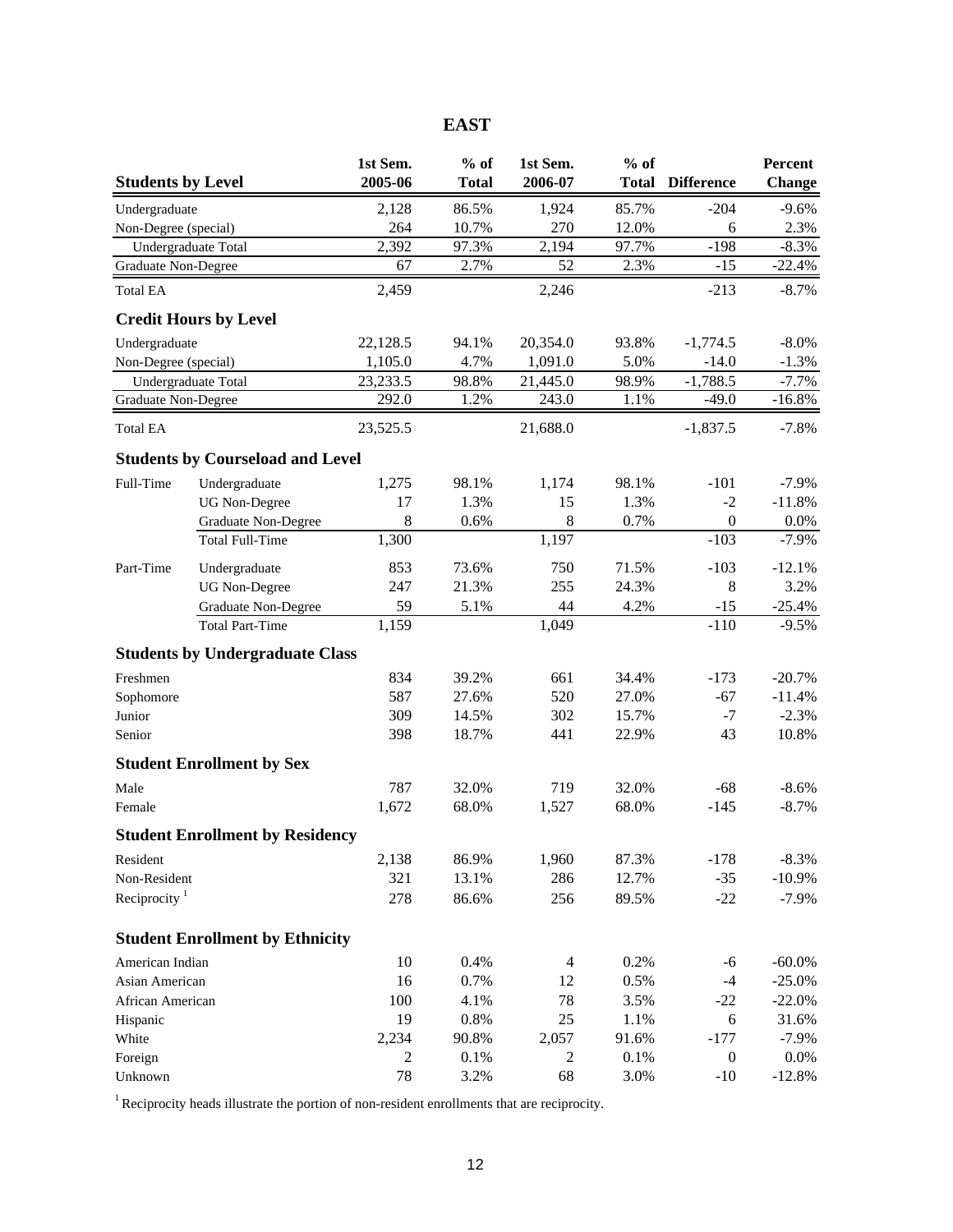|                          |                                         |                     | <b>FORT WAYNE</b> |                     |        |                         |                          |
|--------------------------|-----------------------------------------|---------------------|-------------------|---------------------|--------|-------------------------|--------------------------|
| <b>Students by Level</b> |                                         | 1st Sem.<br>2005-06 | $%$ of<br>Total   | 1st Sem.<br>2006-07 | $%$ of | <b>Total Difference</b> | Percent<br><b>Change</b> |
| Undergraduate            |                                         | 5,898               | 88.2%             | 5,787               | 88.4%  | -111                    | $-1.9\%$                 |
| Non-Degree (special)     |                                         | 159                 | 2.4%              | 123                 | 1.9%   | $-36$                   | $-22.6%$                 |
| Undergraduate Total      |                                         | 6,057               | 90.6%             | 5,910               | 90.3%  | $-147$                  | $-2.4%$                  |
| Graduate                 |                                         | 533                 | 8.0%              | 501                 | 7.7%   | $-32$                   | $-6.0\%$                 |
| Non-Degree (special)     |                                         | 98                  | 1.5%              | 135                 | 2.1%   | 37                      | 37.8%                    |
| Graduate Total           |                                         | 631                 | 9.4%              | 636                 | 9.7%   | 5                       | 0.8%                     |
| <b>Total FW</b>          |                                         | 6,688               |                   | 6.546               |        | $-142$                  | $-2.1%$                  |
|                          | <b>Credit Hours by Level</b>            |                     |                   |                     |        |                         |                          |
| Undergraduate            |                                         | 64,598.0            | 94.0%             | 64,181.0            | 94.2%  | $-417.0$                | $-0.6%$                  |
| Non-Degree (special)     |                                         | 772.0               | 1.1%              | 560.0               | 0.8%   | $-212.0$                | $-27.5%$                 |
| Undergraduate Total      |                                         | 65,370.0            | 95.1%             | 64,741.0            | 95.0%  | $-629.0$                | $-1.0\%$                 |
| Graduate                 |                                         | 2,890.0             | 4.2%              | 2,740.0             | 4.0%   | $-150.0$                | $-5.2%$                  |
| Non-Degree (special)     |                                         | 480.0               | 0.7%              | 664.0               | 1.0%   | 184.0                   | 38.3%                    |
| Graduate Total           |                                         | 3,370.0             | 4.9%              | 3,404.0             | 5.0%   | 34.0                    | 1.0%                     |
| <b>Total FW</b>          |                                         | 68,740.0            |                   | 68,145.0            |        | $-595.0$                | $-0.9\%$                 |
|                          | <b>Students by Courseload and Level</b> |                     |                   |                     |        |                         |                          |
| Full-Time                | Undergraduate                           | 3,861               | 97.8%             | 3,894               | 98.4%  | 33                      | 0.9%                     |
|                          | <b>UG</b> Non-Degree                    | 17                  | 0.4%              | 7                   | 0.2%   | $-10$                   | $-58.8%$                 |
|                          | Graduate                                | 66                  | 1.7%              | 54                  | 1.4%   | $-12$                   | $-18.2%$                 |
|                          | Graduate Non-Degree                     | 3                   | 0.1%              | $\overline{4}$      | 0.1%   | 1                       | 33.3%                    |
|                          | <b>Total Full-Time</b>                  | 3,947               |                   | 3,959               |        | 12                      | 0.3%                     |
| Part-Time                | Undergraduate                           | 2,037               | 74.3%             | 1,893               | 73.2%  | $-144$                  | $-7.1%$                  |
|                          | <b>UG</b> Non-Degree                    | 142                 | 5.2%              | 116                 | 4.5%   | $-26$                   | $-18.3%$                 |
|                          | Graduate                                | 467                 | 17.0%             | 447                 | 17.3%  | $-20$                   | $-4.3%$                  |
|                          | Graduate Non-Degree                     | 95                  | 3.5%              | 131                 | 5.1%   | 36                      | 37.9%                    |
|                          | <b>Total Part-Time</b>                  | 2,741               |                   | 2,587               |        | $-154$                  | $-5.6%$                  |
| <b>Students by Class</b> |                                         |                     |                   |                     |        |                         |                          |
| Freshmen                 |                                         | 2,396               | 35.8%             | 2,175               | 33.2%  | $-221$                  | $-9.2%$                  |
| Sophomore                |                                         | 1,298               | 19.4%             | 1,382               | 21.1%  | 84                      | 6.5%                     |
| Junior                   |                                         | 799                 | 11.9%             | 879                 | 13.4%  | 80                      | 10.0%                    |
| Senior                   |                                         | 1,405               | 21.0%             | 1,351               | 20.6%  | -54                     | $-3.8%$                  |
|                          | <b>Student Enrollment by Sex</b>        |                     |                   |                     |        |                         |                          |
| Male                     |                                         | 2,638               | 39.4%             | 2,670               | 40.8%  | 32                      | 1.2%                     |
| Female                   |                                         | 4,050               | 60.6%             | 3,876               | 59.2%  | $-174$                  | $-4.3%$                  |
|                          | <b>Student Enrollment by Residency</b>  |                     |                   |                     |        |                         |                          |
| Resident                 |                                         | 6,428               | 96.1%             | 6,299               | 96.2%  | $-129$                  | $-2.0\%$                 |
| Non-Resident             |                                         | 260                 | 3.9%              | 247                 | 3.8%   | $-13$                   | $-5.0\%$                 |
|                          | <b>Student Enrollment by Ethnicity</b>  |                     |                   |                     |        |                         |                          |
| American Indian          |                                         | 24                  | 0.4%              | 24                  | 0.4%   | $\boldsymbol{0}$        | $0.0\%$                  |
| Asian American           |                                         | 118                 | 1.8%              | 100                 | 1.5%   | -18                     | $-15.3%$                 |
| African American         |                                         | 339                 | 5.1%              | 331                 | 5.1%   | $-8$                    | $-2.4%$                  |
| Hispanic                 |                                         | 182                 | 2.7%              | 189                 | 2.9%   | 7                       | 3.8%                     |
| White                    |                                         | 5,855               | 87.5%             | 5,709               | 87.2%  | $-146$                  | $-2.5%$                  |
| Foreign                  |                                         | 73                  | 1.1%              | 78                  | 1.2%   | 5                       | 6.8%                     |
| Unknown                  |                                         | 97                  | 1.5%              | 115                 | 1.8%   | 18                      | 18.6%                    |

#### *IU enrollments only*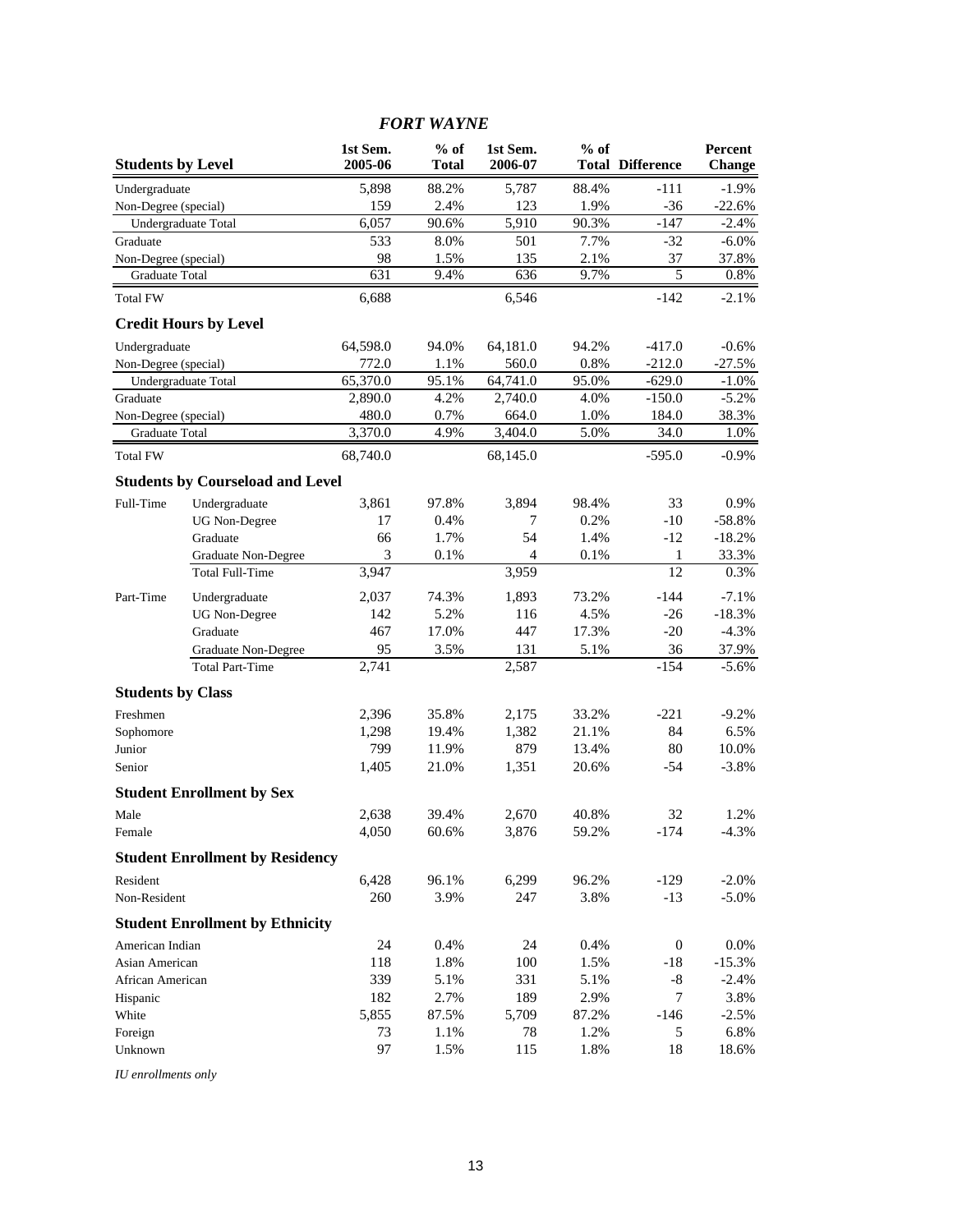| <b>Students by Level</b> |                                         | 1st Sem.<br>2005-06 | $%$ of<br><b>Total</b> | 1st Sem.<br>2006-07 | $%$ of | <b>Total Difference</b> | Percent<br><b>Change</b> |
|--------------------------|-----------------------------------------|---------------------|------------------------|---------------------|--------|-------------------------|--------------------------|
| Undergraduate            |                                         | 2,525               | 87.2%                  | 2,368               | 86.6%  | $-157$                  | $-6.2%$                  |
| Non-Degree (special)     |                                         | 212                 | 7.3%                   | 236                 | 8.6%   | 24                      | 11.3%                    |
|                          | Undergraduate Total                     | 2,737               | 94.5%                  | 2,604               | 95.2%  | $-133$                  | $-4.9%$                  |
| Graduate                 |                                         | 77                  | 2.7%                   | 62                  | 2.3%   | $-15$                   | $-19.5%$                 |
| Non-Degree (special)     |                                         | 81                  | 2.8%                   | 68                  | 2.5%   | $-13$                   | $-16.0\%$                |
| Graduate Total           |                                         | 158                 | 5.5%                   | 130                 | 4.8%   | $-28$                   | $-17.7%$                 |
| Total KO                 |                                         | 2,895               |                        | 2,734               |        | $-161$                  | $-5.6%$                  |
|                          | <b>Credit Hours by Level</b>            |                     |                        |                     |        |                         |                          |
| Undergraduate            |                                         | 26,367.0            | 93.7%                  | 25,037.0            | 93.8%  | $-1,330.0$              | $-5.0\%$                 |
| Non-Degree (special)     |                                         | 881.0               | 3.1%                   | 947.0               | 3.5%   | 66.0                    | 7.5%                     |
|                          | Undergraduate Total                     | 27,248.0            | 96.9%                  | 25,984.0            | 97.4%  | $-1,264.0$              | $-4.6%$                  |
| Graduate                 |                                         | 429.0               | 1.5%                   | 358.0               | 1.3%   | $-71.0$                 | $-16.6%$                 |
| Non-Degree (special)     |                                         | 450.0               | 1.6%                   | 345.0               | 1.3%   | $-105.0$                | $-23.3%$                 |
| Graduate Total           |                                         | 879.0               | 3.1%                   | 703.0               | 2.6%   | $-176.0$                | $-20.0\%$                |
| <b>Total KO</b>          |                                         | 28,127.0            |                        | 26,687.0            |        | $-1,440.0$              | $-5.1%$                  |
|                          | <b>Students by Courseload and Level</b> |                     |                        |                     |        |                         |                          |
| Full-Time                | Undergraduate                           | 1,410               | 97.0%                  | 1,360               | 98.3%  | $-50$                   | $-3.5%$                  |
|                          | <b>UG</b> Non-Degree                    | 13                  | 0.9%                   | 5                   | 0.4%   | $-8$                    | $-61.5%$                 |
|                          | Graduate                                | 12                  | 0.8%                   | 8                   | 0.6%   | $-4$                    | $-33.3%$                 |
|                          | Graduate Non-Degree                     | 18                  | 1.2%                   | 10                  | 0.7%   | -8                      | $-44.4%$                 |
|                          | <b>Total Full-Time</b>                  | 1,453               |                        | 1,383               |        | $-70$                   | $-4.8%$                  |
| Part-Time                | Undergraduate                           | 1,115               | 77.3%                  | 1,008               | 74.6%  | $-107$                  | $-9.6%$                  |
|                          | <b>UG</b> Non-Degree                    | 199                 | 13.8%                  | 231                 | 17.1%  | 32                      | 16.1%                    |
|                          | Graduate                                | 65                  | 4.5%                   | 54                  | 4.0%   | $-11$                   | $-16.9%$                 |
|                          | Graduate Non-Degree                     | 63                  | 4.4%                   | 58                  | 4.3%   | $-5$                    | $-7.9\%$                 |
|                          | <b>Total Part-Time</b>                  | 1,442               |                        | 1,351               |        | $-91$                   | $-6.3%$                  |
| <b>Students by Class</b> |                                         |                     |                        |                     |        |                         |                          |
| Freshmen                 |                                         | 963                 | 33.3%                  | 776                 | 28.4%  | $-187$                  | $-19.4%$                 |
| Sophomore                |                                         | 784                 | 27.1%                  | 749                 | 27.4%  | $-35$                   | $-4.5%$                  |
| Junior                   |                                         | 333                 | 11.5%                  | 361                 | 13.2%  | 28                      | 8.4%                     |
| Senior                   |                                         | 445                 | 15.4%                  | 482                 | 17.6%  | 37                      | 8.3%                     |
|                          | <b>Student Enrollment by Sex</b>        |                     |                        |                     |        |                         |                          |
| Male                     |                                         | 877                 | 30.3%                  | 844                 | 30.9%  | $-33$                   | $-3.8%$                  |
| Female                   |                                         | 2,018               | 69.7%                  | 1,890               | 69.1%  | $-128$                  | $-6.3%$                  |
|                          | <b>Student Enrollment by Residency</b>  |                     |                        |                     |        |                         |                          |
| Resident                 |                                         | 2,875               | 99.3%                  | 2,711               | 99.2%  | $-164$                  | $-5.7\%$                 |
| Non-Resident             |                                         | 20                  | 0.7%                   | 23                  | 0.8%   | 3                       | 15.0%                    |
|                          | <b>Student Enrollment by Ethnicity</b>  |                     |                        |                     |        |                         |                          |
| American Indian          |                                         | 13                  | 0.4%                   | 15                  | 0.5%   | 2                       | 15.4%                    |
| Asian American           |                                         | 30                  | 1.0%                   | $27\,$              | 1.0%   | $-3$                    | $-10.0\%$                |
| African American         |                                         | 91                  | 3.1%                   | 98                  | 3.6%   | $\tau$                  | 7.7%                     |
| Hispanic                 |                                         | 41                  | 1.4%                   | 39                  | 1.4%   | $-2$                    | $-4.9%$                  |
| White                    |                                         | 2,603               | 89.9%                  | 2,451               | 89.6%  | $-152$                  | $-5.8%$                  |
| Foreign                  |                                         | 11                  | 0.4%                   | 18                  | 0.7%   | 7                       | 63.6%                    |
| Unknown                  |                                         | 106                 | 3.7%                   | 86                  | 3.1%   | $-20$                   | $-18.9%$                 |

# **KOKOMO**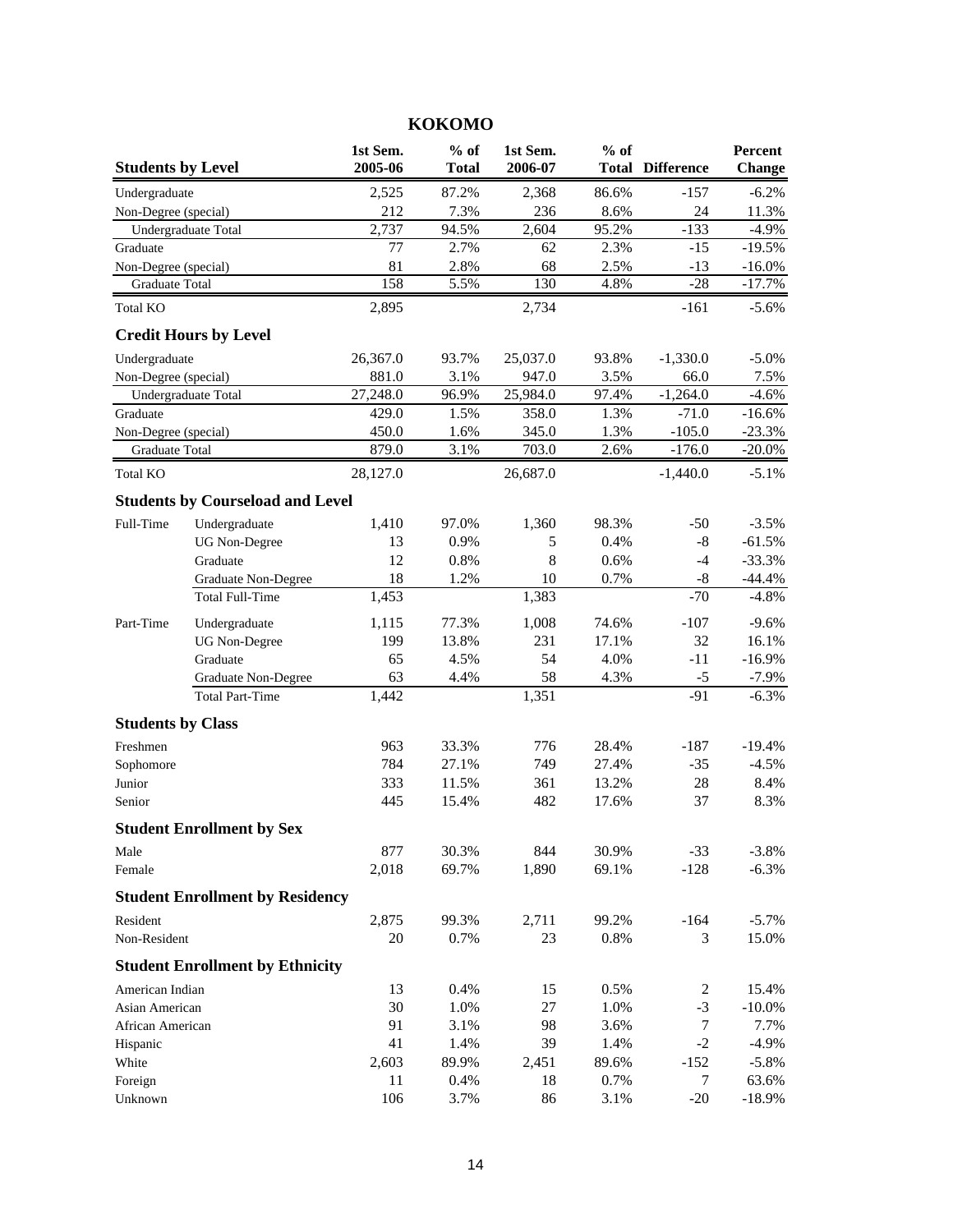## **1st Sem. % of 1st Sem. % of Percent Students by Level 2005-06 Total 2006-07 Total Difference Change** Undergraduate 4,042 81.1% 4,003 83.1% -39 -1.0% Non-Degree (special) 345 6.9% 226 4.7% -119 -34.5% Undergraduate Total 4,387 88.0% 4,229 87.8% -158 -3.6% Graduate 386 7.7% 401 8.3% 15 3.9% Non-Degree (special) 214 4.3% 189 3.9% -25 -11.7% Graduate Total 600 12.0% 590 12.2% -10 -1.7% Total NW 4,987 4,819 -168 -3.4% **Credit Hours by Level** Undergraduate **42,802.0** 89.2% 43,375.0 90.7% 573.0 1.3% Non-Degree (special) 1,886.0 3.9% 1,249.0 2.6% -637.0 -33.8% Undergraduate Total  $44,688.0$   $93.1\%$   $44,624.0$   $93.3\%$   $-64.0$   $-0.1\%$ Graduate 2,299.0 4.8% 2,283.0 4.8% -16.0 -0.7% Non-Degree (special) 997.0 2.1% 917.0 1.9% -80.0 -8.0%<br>
Graduate Total 3,296.0 6.9% 3,200.0 6.7% -96.0 -2.9% Graduate Total 3,296.0 6.9% 3,200.0 6.7% -96.0 Total NW  $47,984.0$   $47,824.0$   $47,824.0$   $-160.0$   $-0.3\%$ **Students by Courseload and Level** Full-Time Undergraduate 2,415 93.9% 2,494 95.9% 79 3.3% UG Non-Degree 54 2.1% 28 1.1% -26 -48.1% Graduate  $\begin{array}{cccc} 79 & 3.1\% & 59 & 2.3\% & -20 & -25.3\% \end{array}$ Graduate Non-Degree 23 0.9% 19 0.7% -4 -17.4% Total Full-Time 2,571 2,600 29 1.1% Part-Time Undergraduate 1,627 67.3% 1,509 68.0% -118 -7.3% UG Non-Degree 291 12.0% 198 8.9% -93 -32.0% Graduate 307 12.7% 342 15.4% 35 11.4% Graduate Non-Degree 191 7.9% 170 7.7% -21 -11.0% Total Part-Time 2,416 2,219 -197 -8.2% **Students by Class** Freshmen 1,500 30.1% 1,442 29.9% -58 -3.9% Sophomore 20.1,162 23.3% 1,107 23.0% -55 -4.7% Junior 561 11.2% 583 12.1% 22 3.9% Senior 819 16.4% 871 18.1% 52 6.3% **Student Enrollment by Sex** Male 1,472 29.5% 1,445 30.0% -27 -1.8% Female 3,515 70.5% 3,374 70.0% -141 -4.0% **Student Enrollment by Residency** Resident 4,933 98.9% 4,759 98.8% -174 -3.5% Non-Resident 54 1.1% 60 1.2% 6 11.1% **Student Enrollment by Ethnicity** American Indian 17 0.3% 19 0.4% 2 11.8% Asian American 68 1.4% 75 1.6% 7 10.3% African American 1,202 24.1% 1,098 22.8% -104 -8.7% Hispanic 558 11.2% 578 12.0% 20 3.6% White 2,991 60.0% 2,901 60.2% -90 -3.0% Foreign 7 0.1% 10 0.2% 3 42.9%

### **NORTHWEST**

Unknown 144 2.9% 138 2.9% -6 -4.2%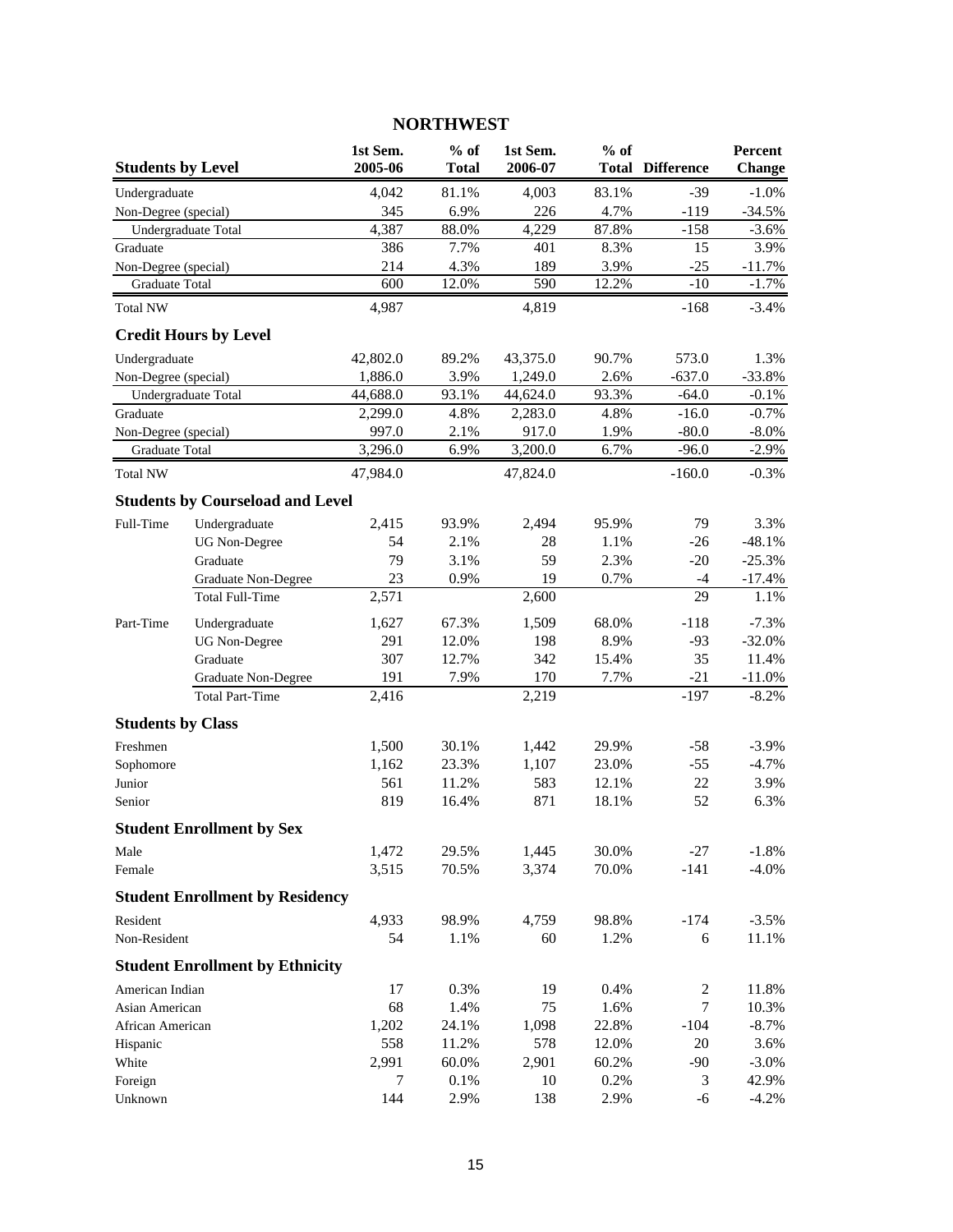| <b>Students by Level</b> |                                         | 1st Sem.<br>2005-06 | $%$ of<br><b>Total</b> | 1st Sem.<br>2006-07 | $%$ of | <b>Total Difference</b> | Percent<br><b>Change</b> |
|--------------------------|-----------------------------------------|---------------------|------------------------|---------------------|--------|-------------------------|--------------------------|
| Undergraduate            |                                         | 5,818               | 78.0%                  | 5,714               | 77.0%  | $-104$                  | $-1.8%$                  |
| Non-Degree (special)     |                                         | 506                 | 6.8%                   | 657                 | 8.9%   | 151                     | 29.8%                    |
|                          | Undergraduate Total                     | 6,324               | 84.8%                  | 6,371               | 85.9%  | 47                      | 0.7%                     |
| Graduate                 |                                         | 812                 | 10.9%                  | 734                 | 9.9%   | $-78$                   | $-9.6%$                  |
| Non-Degree (special)     |                                         | 323                 | 4.3%                   | 315                 | 4.2%   | $-8$                    | $-2.5%$                  |
| Graduate Total           |                                         | 1,135               | 15.2%                  | 1,049               | 14.1%  | $-86$                   | $-7.6%$                  |
| <b>Total SB</b>          |                                         | 7,459               |                        | 7,420               |        | $-39$                   | $-0.5%$                  |
|                          | <b>Credit Hours by Level</b>            |                     |                        |                     |        |                         |                          |
| Undergraduate            |                                         | 62,424.0            | 87.5%                  | 60,534.0            | 86.5%  | $-1,890.0$              | $-3.0\%$                 |
| Non-Degree (special)     |                                         | 2,487.0             | 3.5%                   | 3,449.0             | 4.9%   | 962.0                   | 38.7%                    |
|                          | Undergraduate Total                     | 64,911.0            | 91.0%                  | 63,983.0            | 91.4%  | $-928.0$                | $-1.4%$                  |
| Graduate                 |                                         | 4,910.0             | 6.9%                   | 4,584.0             | 6.6%   | $-326.0$                | $-6.6%$                  |
| Non-Degree (special)     |                                         | 1,547.0             | 2.2%                   | 1,414.0             | 2.0%   | $-133.0$                | $-8.6\%$                 |
| Graduate Total           |                                         | 6,457.0             | 9.0%                   | 5,998.0             | 8.6%   | $-459.0$                | $-7.1%$                  |
| <b>Total SB</b>          |                                         | 71,368.0            |                        | 69,981.0            |        | $-1,387.0$              | $-1.9%$                  |
|                          | <b>Students by Courseload and Level</b> |                     |                        |                     |        |                         |                          |
| Full-Time                | Undergraduate                           | 3,615               | 93.4%                  | 3,543               | 92.4%  | $-72$                   | $-2.0%$                  |
|                          | <b>UG</b> Non-Degree                    | 21                  | 0.5%                   | 63                  | 1.6%   | 42                      | 200.0%                   |
|                          | Graduate                                | 193                 | 5.0%                   | 196                 | 5.1%   | 3                       | 1.6%                     |
|                          | Graduate Non-Degree                     | 40                  | 1.0%                   | 34                  | 0.9%   | $-6$                    | $-15.0%$                 |
|                          | <b>Total Full-Time</b>                  | 3,869               |                        | 3,836               |        | $-33$                   | $-0.9\%$                 |
| Part-Time                | Undergraduate                           | 2,203               | 61.4%                  | 2,171               | 60.6%  | $-32$                   | $-1.5%$                  |
|                          | <b>UG</b> Non-Degree                    | 485                 | 13.5%                  | 594                 | 16.6%  | 109                     | 22.5%                    |
|                          | Graduate                                | 619                 | 17.2%                  | 538                 | 15.0%  | $-81$                   | $-13.1%$                 |
|                          | Graduate Non-Degree                     | 283                 | 7.9%                   | 281                 | 7.8%   | $-2$                    | $-0.7%$                  |
|                          | <b>Total Part-Time</b>                  | 3,590               |                        | 3,584               |        | $-6$                    | $-0.2%$                  |
| <b>Students by Class</b> |                                         |                     |                        |                     |        |                         |                          |
| Freshmen                 |                                         | 2,002               | 26.8%                  | 2,065               | 27.8%  | 63                      | 3.1%                     |
| Sophomore                |                                         | 1,419               | 19.0%                  | 1,370               | 18.5%  | $-49$                   | $-3.5%$                  |
| Junior                   |                                         | 938                 | 12.6%                  | 937                 | 12.6%  | $-1$                    | $-0.1%$                  |
| Senior                   |                                         | 1,459               | 19.6%                  | 1,342               | 18.1%  | $-117$                  | $-8.0\%$                 |
|                          | <b>Student Enrollment by Sex</b>        |                     |                        |                     |        |                         |                          |
| Male                     |                                         | 2,786               | 37.4%                  | 2,814               | 37.9%  | 28                      | 1.0%                     |
| Female                   |                                         | 4,673               | 62.6%                  | 4,606               | 62.1%  | $-67$                   | $-1.4%$                  |
|                          | <b>Student Enrollment by Residency</b>  |                     |                        |                     |        |                         |                          |
| Resident                 |                                         | 7,052               | 94.5%                  | 6,957               | 93.8%  | $-95$                   | $-1.3%$                  |
| Non-Resident             |                                         | 407                 | 5.5%                   | 463                 | 6.2%   | 56                      | 13.8%                    |
|                          | <b>Student Enrollment by Ethnicity</b>  |                     |                        |                     |        |                         |                          |
| American Indian          |                                         | 32                  | 0.4%                   | 38                  | 0.5%   | 6                       | 18.8%                    |
| Asian American           |                                         | 97                  | 1.3%                   | 98                  | 1.3%   | 1                       | 1.0%                     |
| African American         |                                         | 486                 | 6.5%                   | 505                 | 6.8%   | 19                      | 3.9%                     |
| Hispanic                 |                                         | 221                 | 3.0%                   | 269                 | 3.6%   | 48                      | 21.7%                    |
| White                    |                                         | 6,143               | 82.4%                  | 6,021               | 81.1%  | $-122$                  | $-2.0\%$                 |
| Foreign                  |                                         | 203                 | 2.7%                   | 207                 | 2.8%   | 4                       | 2.0%                     |
| Unknown                  |                                         | 277                 | 3.7%                   | 282                 | 3.8%   | $\mathfrak s$           | 1.8%                     |

# **SOUTH BEND**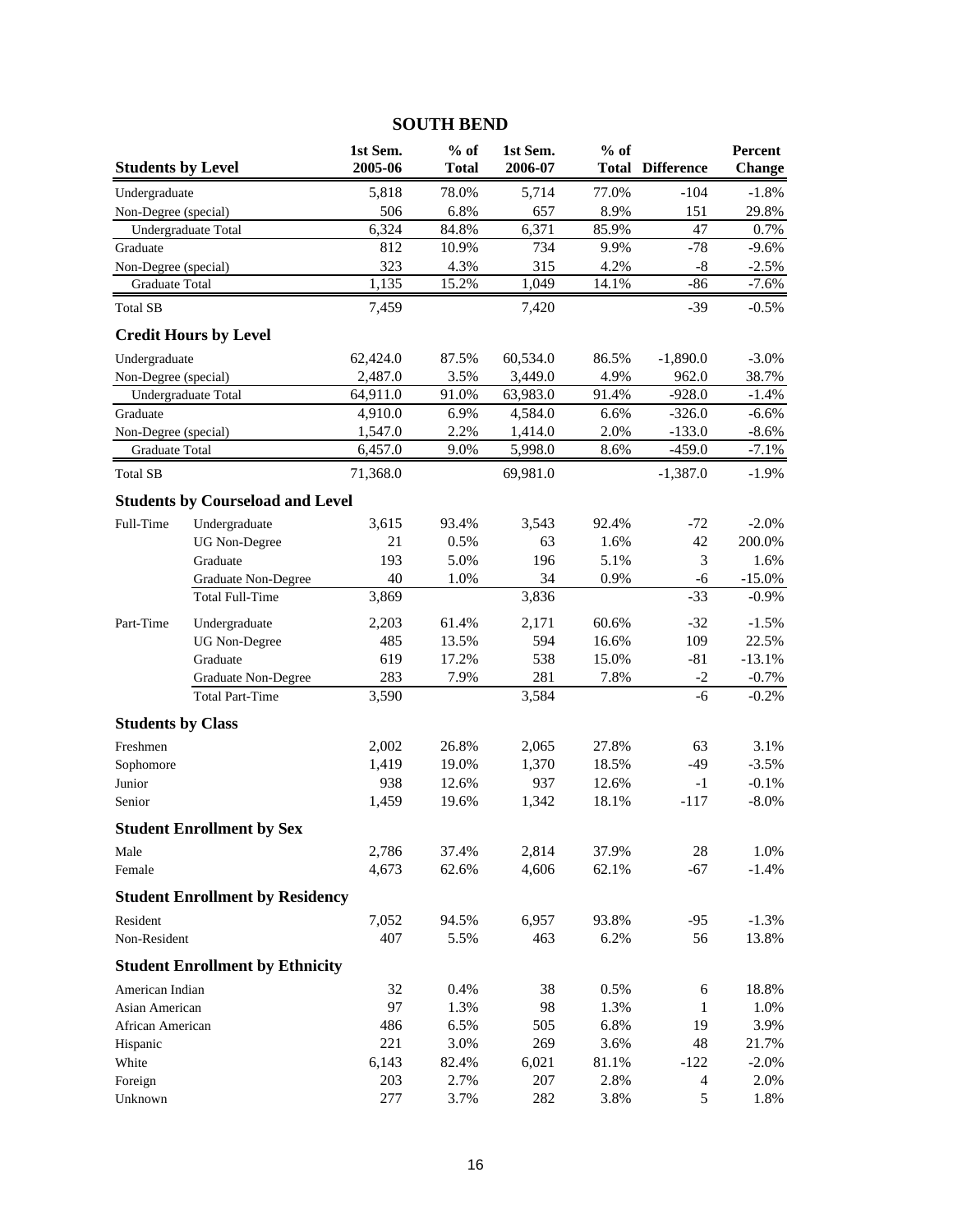| <b>Students by Level</b> |                                         | 1st Sem.<br>2005-06 | $%$ of<br><b>Total</b> | 1st Sem.<br>2006-07 | $%$ of | <b>Total Difference</b>     | Percent<br><b>Change</b> |
|--------------------------|-----------------------------------------|---------------------|------------------------|---------------------|--------|-----------------------------|--------------------------|
| Undergraduate            |                                         | 5,079               | 82.4%                  | 5,133               | 83.0%  | 54                          | 1.1%                     |
| Non-Degree (special)     |                                         | 221                 | 3.6%                   | 232                 | 3.8%   | 11                          | 5.0%                     |
|                          | Undergraduate Total                     | 5,300               | 86.0%                  | $\overline{5,365}$  | 86.8%  | 65                          | 1.2%                     |
| Graduate                 |                                         | 646                 | 10.5%                  | 586                 | 9.5%   | $-60$                       | $-9.3%$                  |
| Non-Degree (special)     |                                         | 218                 | 3.5%                   | 232                 | 3.8%   | 14                          | 6.4%                     |
| <b>Graduate Total</b>    |                                         | 864                 | 14.0%                  | 818                 | 13.2%  | -46                         | $-5.3%$                  |
| <b>Total SE</b>          |                                         | 6,164               |                        | 6,183               |        | 19                          | 0.3%                     |
|                          | <b>Credit Hours by Level</b>            |                     |                        |                     |        |                             |                          |
| Undergraduate            |                                         | 55,184.5            | 91.6%                  | 56,133.5            | 92.2%  | 949.0                       | 1.7%                     |
| Non-Degree (special)     |                                         | 1,198.0             | 2.0%                   | 1,111.0             | 1.8%   | $-87.0$                     | $-7.3%$                  |
|                          | Undergraduate Total                     | 56,382.5            | 93.6%                  | 57,244.5            | 94.0%  | 862.0                       | 1.5%                     |
| Graduate                 |                                         | 2,937.5             | 4.9%                   | 2,642.5             | 4.3%   | $-295.0$                    | $-10.0\%$                |
| Non-Degree (special)     |                                         | 923.0               | 1.5%                   | 1,001.0             | 1.6%   | 78.0                        | $8.5\%$                  |
| Graduate Total           |                                         | 3,860.5             | 6.4%                   | 3,643.5             | 6.0%   | $-217.0$                    | $-5.6\%$                 |
| <b>Total SE</b>          |                                         | 60,243.0            |                        | 60,888.0            |        | 645.0                       | 1.1%                     |
|                          | <b>Students by Courseload and Level</b> |                     |                        |                     |        |                             |                          |
| Full-Time                | Undergraduate                           | 3,200               | 98.0%                  | 3,251               | 98.5%  | 51                          | 1.6%                     |
|                          | <b>UG</b> Non-Degree                    | 20                  | 0.6%                   | 15                  | 0.5%   | $-5$                        | $-25.0%$                 |
|                          | Graduate                                | 30                  | 0.9%                   | 18                  | 0.5%   | $-12$                       | $-40.0\%$                |
|                          | Graduate Non-Degree                     | 14                  | 0.4%                   | 17                  | 0.5%   | $\ensuremath{\mathfrak{Z}}$ | 21.4%                    |
|                          | <b>Total Full-Time</b>                  | 3,264               |                        | 3,301               |        | 37                          | 1.1%                     |
| Part-Time                | Undergraduate                           | 1,879               | 64.8%                  | 1,882               | 65.3%  | 3                           | 0.2%                     |
|                          | <b>UG</b> Non-Degree                    | 201                 | 6.9%                   | 217                 | 7.5%   | 16                          | 8.0%                     |
|                          | Graduate                                | 616                 | 21.2%                  | 568                 | 19.7%  | $-48$                       | $-7.8%$                  |
|                          | Graduate Non-Degree                     | 204                 | 7.0%                   | 215                 | 7.5%   | 11                          | 5.4%                     |
|                          | <b>Total Part-Time</b>                  | 2,900               |                        | 2,882               |        | $-18$                       | $-0.6%$                  |
| <b>Students by Class</b> |                                         |                     |                        |                     |        |                             |                          |
| Freshmen                 |                                         | 1,461               | 23.7%                  | 1,533               | 24.8%  | 72                          | 4.9%                     |
| Sophomore                |                                         | 1,317               | 21.4%                  | 1,169               | 18.9%  | $-148$                      | $-11.2%$                 |
| Junior                   |                                         | 1,018               | 16.5%                  | 1,029               | 16.6%  | 11                          | 1.1%                     |
| Senior                   |                                         | 1,283               | 20.8%                  | 1,402               | 22.7%  | 119                         | 9.3%                     |
|                          | <b>Student Enrollment by Sex</b>        |                     |                        |                     |        |                             |                          |
| Male                     |                                         | 2,241               | 36.4%                  | 2,271               | 36.7%  | 30                          | 1.3%                     |
| Female                   |                                         | 3,923               | 63.6%                  | 3,912               | 63.3%  | -11                         | $-0.3%$                  |
|                          | <b>Student Enrollment by Residency</b>  |                     |                        |                     |        |                             |                          |
| Resident                 |                                         | 4,560               | 74.0%                  | 4,560               | 73.8%  | $\mathbf{0}$                | $0.0\%$                  |
| Non-Resident             |                                         | 1,604               | 26.0%                  | 1,623               | 26.2%  | 19                          | 1.2%                     |
| Reciprocity $1$          |                                         | 1,555               | 96.9%                  | 1,565               | 96.4%  | 10                          | $0.6\%$                  |
|                          | <b>Student Enrollment by Ethnicity</b>  |                     |                        |                     |        |                             |                          |
| American Indian          |                                         | 22                  | 0.4%                   | 20                  | 0.3%   | $-2$                        | $-9.1%$                  |
| Asian American           |                                         | 56                  | 0.9%                   | 59                  | 1.0%   | 3                           | 5.4%                     |
| African American         |                                         | 264                 | 4.3%                   | 294                 | 4.8%   | 30                          | 11.4%                    |
| Hispanic                 |                                         | 64                  | 1.0%                   | 71                  | 1.1%   | 7                           | 10.9%                    |
| White                    |                                         | 5,551               | 90.1%                  | 5,556               | 89.9%  | 5                           | 0.1%                     |
| Foreign                  |                                         | 20                  | 0.3%                   | 21                  | 0.3%   | 1                           | 5.0%                     |
| Unknown                  |                                         | 187                 | 3.0%                   | 162                 | 2.6%   | $-25$                       | $-13.4%$                 |

# **SOUTHEAST**

<sup>1</sup> Reciprocity heads illustrate the portion of non-resident enrollments that are reciprocity.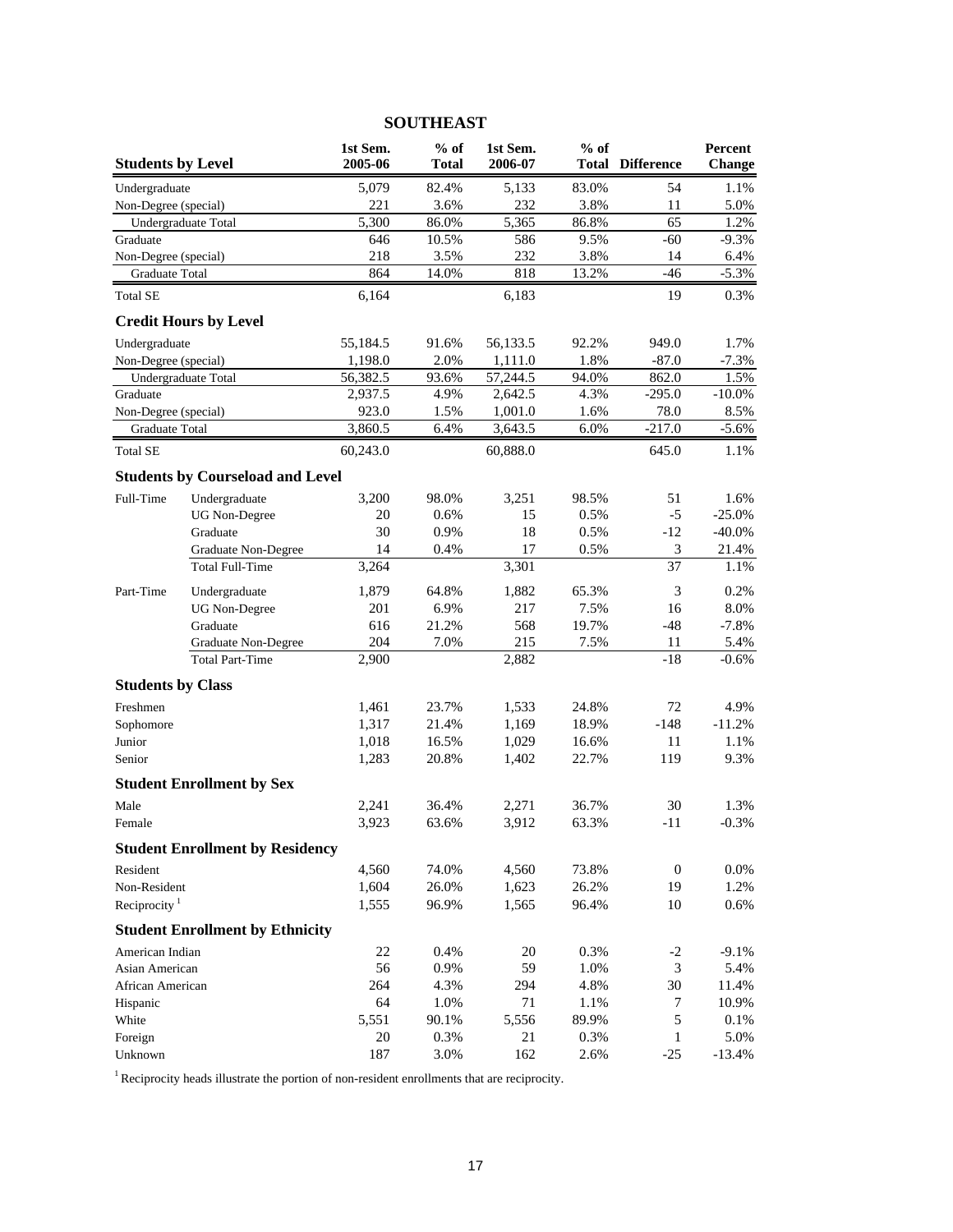### **Enrollment Summary by Class Standing - All Campuses First Semester, 2006-07**

|              |          |           |               |               |                   | <b>Undergraduate</b> |          |              |                   | <b>Grad/Prof</b> | Grand        |
|--------------|----------|-----------|---------------|---------------|-------------------|----------------------|----------|--------------|-------------------|------------------|--------------|
|              | Freshman | Sophomore | <b>Junior</b> | <b>Senior</b> | <b>Non-Degree</b> | <b>Total</b>         | Graduate | Professional | <b>Non-Degree</b> | <b>Total</b>     | <b>Total</b> |
| <b>Total</b> | 21,991   | 18,507    | 14,118        | 19.792        | 3,286             | 77.694               | 14,438   | 3,518        | 2,309             | 20,265           | 97,959       |
| Full-Time    | 18,001   | 14,301    | 11,236        | 14,094        | 397               | 58,029               | 6,238    | 3,213        | 257               | 9,708            | 67,737       |
| Part-Time    | 3,990    | 4,206     | 2,882         | 5,698         | 2,889             | 19.665               | 8,200    | 305          | 2,052             | 10,557           | 30,222       |
| Matrics      | 14,995   | 1,737     | 805           | 336           |                   | 17,873               | 2,457    | 515          | $\theta$          | 2,972            | 20,845       |
| Resident     | 18,136   | 15,666    | 11,528        | 16,539        | 2,932             | 64.801               | 7,486    | 2,579        | 1.926             | 11,991           | 76,792       |
| Non-Resident | 3,855    | 2,841     | 2,590         | 3,253         | 354               | 12,893               | 6,952    | 939          | 383               | 8,274            | 21,167       |
| Male         | 9,415    | 7,516     | 6,115         | 8,216         | 1,411             | 32,673               | 6,288    | 1,867        | 806               | 8.961            | 41,634       |
| Female       | 12,576   | 10,991    | 8,003         | 11,576        | 1,875             | 45,021               | 8,150    | 1,651        | 1,503             | 11,304           | 56,325       |

### **Enrollment Summary by Class Standing and Ethnicity - All Campuses First Semester, 2006-07**

|               |          |           |               |               |                   | Undergraduate |          |              |                   | <b>Grad/Prof</b> | Grand        |
|---------------|----------|-----------|---------------|---------------|-------------------|---------------|----------|--------------|-------------------|------------------|--------------|
|               | Freshman | Sophomore | <b>Junior</b> | <b>Senior</b> | <b>Non-Degree</b> | <b>Total</b>  | Graduate | Professional | <b>Non-Degree</b> | <b>Total</b>     | <b>Total</b> |
| Total         | 21,991   | 18,507    | 14,118        | 19,792        | 3,286             | 77,694        | 14,438   | 3,518        | 2,309             | 20,265           | 97,959       |
| Am. Indian    | 77       | 65        | 31            | 65            | 10                | 248           | 50       | 9            | 17                | 76               | 324          |
| Asian-Amer.   | 562      | 443       | 334           | 552           | 77                | 1,968         | 472      | 194          | 56                | 722              | 2,690        |
| African-Amer. | 1,689    | .380      | 991           | 1,300         | 138               | 5,498         | 836      | 174          | 196               | 1,206            | 6,704        |
| Hispanic      | 752      | 562       | 357           | 501           | 71                | 2,243         | 339      | 99           | 48                | 486              | 2,729        |
| White         | 17,824   | 15,260    | 11,773        | 16,427        | 2,625             | 63,909        | 9,732    | 2,583        | 1,716             | 14,031           | 77,940       |
| Foreign       | 462      | 371       | 350           | 580           | 179               | 1,942         | 2,533    | 58           | 131               | 2,722            | 4,664        |
| Unknown       | 625      | 426       | 282           | 367           | 186               | 1,886         | 476      | 401          | 145               | 1,022            | 2,908        |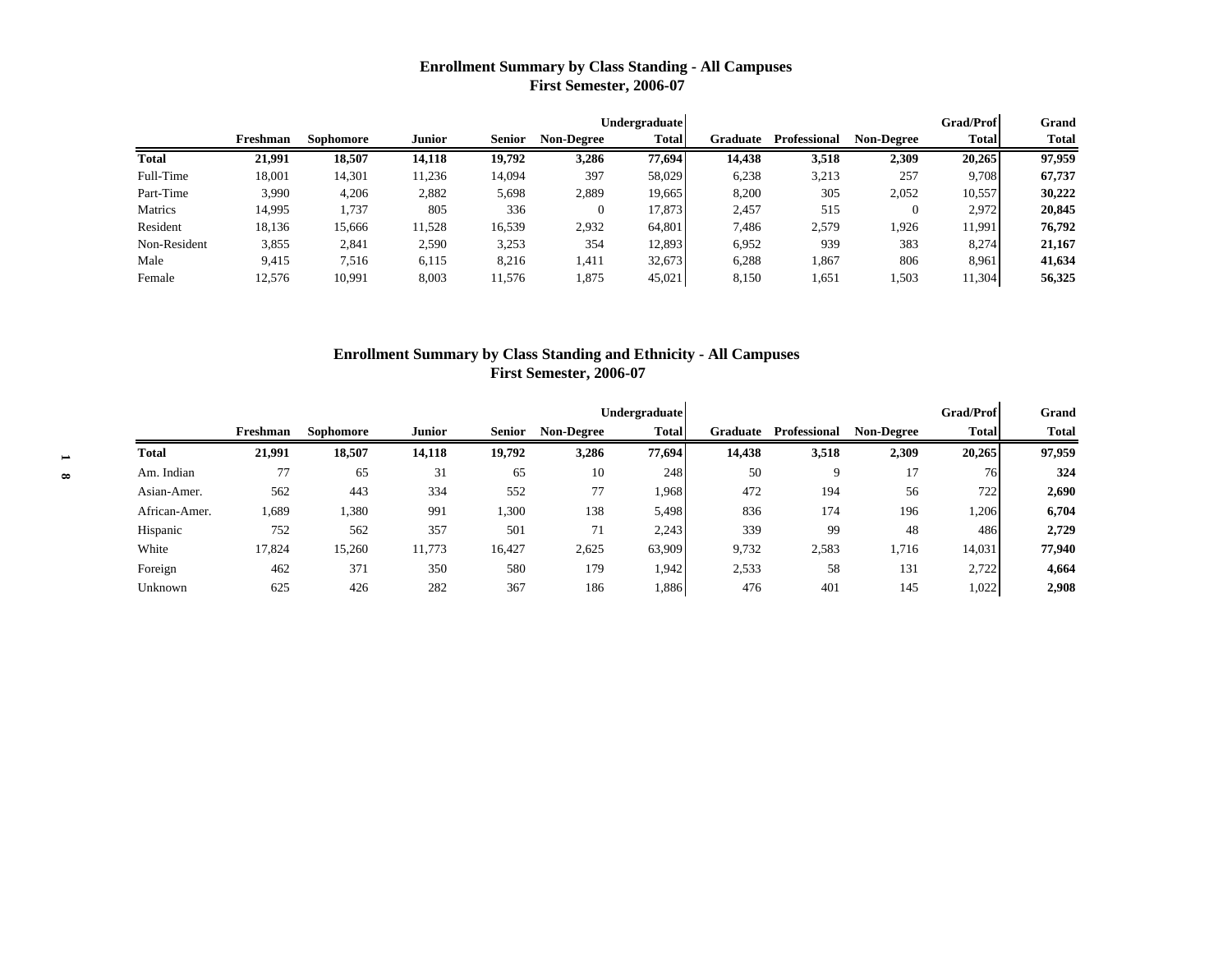#### **Enrollment Summary by Campus and Class Standing First Semester, 2006-07**

|                     |                           |                |                |                |                |                   | Undergraduate   |                         |              |                   | <b>Grad/Prof</b> | Grand            |
|---------------------|---------------------------|----------------|----------------|----------------|----------------|-------------------|-----------------|-------------------------|--------------|-------------------|------------------|------------------|
|                     |                           | Freshman       | Sophomore      | Junior         | Senior         | <b>Non-Degree</b> | <b>Total</b>    | Graduate                | Professional | <b>Non-Degree</b> | <b>Total</b>     | <b>Total</b>     |
| Bloomington         | <b>Total</b>              | 8,126          | 7,260          | 6,129          | 7,743          | 570               | 29,828          | 7,010                   | 938          | 471               | 8,419            | 38,247           |
|                     | Full-Time                 | 8,012          | 7,039          | 5,914          | 7,173          | 100               | 28,238          | 4,472                   | 909          | 88                | 5,469            | 33,707           |
|                     | Part-Time                 | 114            | 221            | 215            | 570            | 470               | 1,590           | 2,538                   | 29           | 383               | 2,950            | 4,540            |
|                     | Matrics                   | 6.769          | 591            | 188            | 28             | $\overline{0}$    | 7,576           | 1.441                   | 141          | $\overline{0}$    | 1,582            | 9,158            |
|                     | Resident                  | 5,033          | 4,952          | 4,101          | 5,246          | 368               | 19,700          | 1,921                   | 407          | 332               | 2,660            | 22,360           |
|                     | Non-Resident              | 3.093          | 2,308          | 2.028          | 2.497          | 202               | 10,128          | 5,089                   | 531          | 139               | 5,759            | 15,887           |
|                     | Male                      | 3,851          | 3,491          | 3,049          | 3,726<br>4.017 | 268<br>302        | 14,385          | 3,404                   | 483          | 154               | 4,041            | 18,426           |
|                     | Female                    | 4,275<br>5,213 | 3,769          | 3,080          |                | 972               | 15,443          | 3,606                   | 455<br>2,580 | 317<br>847        | 4,378<br>8,571   | 19,821<br>29,764 |
| <b>Indianapolis</b> | <b>Total</b><br>Full-Time |                | 4,950          | 3,898          | 6,160          | 164               | 21,193          | 5,144                   | 2,304        | 77                |                  |                  |
|                     | Part-Time                 | 3,953<br>1,260 | 3,415<br>1,535 | 2,741<br>1,157 | 3,669<br>2,491 | 808               | 13,942<br>7,251 | 1,431<br>3,713          | 276          | 770               | 3,812<br>4,759   | 17,754<br>12,010 |
|                     | Matrics                   | 3,258          | 626            | 342            | 186            | $\bf{0}$          | 4,412           | 810                     | 374          | $\mathbf{0}$      | 1,184            | 5,596            |
|                     | Resident                  | 5,022          | 4,830          | 3,804          | 5,987          | 932               | 20,575          | 3,724                   | 2,172        | 715               | 6,611            | 27,186           |
|                     | Non-Resident              | 191            | 120            | 94             | 173            | 40                | 618             | 1,420                   | 408          | 132               | 1,960            | 2,578            |
|                     | Male                      | 2,065          | 1,995          | 1,600          | 2,515          | 437               | 8,612           | 2,092                   | 1,384        | 357               | 3,833            | 12,445           |
|                     | Female                    | 3,148          | 2,955          | 2,298          | 3,645          | 535               | 12,581          | 3,052                   | 1,196        | 490               | 4,738            | 17,319           |
| East                | <b>Total</b>              | 661            | 520            | 302            | 441            | 270               | 2,194           | $\theta$                |              | 52                | 52               | 2,246            |
|                     | Full-Time                 | 437            | 283            | 199            | 255            | 15                | 1,189           | $\Omega$                |              | 8                 |                  | 1,197            |
|                     | Part-Time                 | 224            | 237            | 103            | 186            | 255               | 1,005           | $\Omega$                |              | 44                | 44               | 1,049            |
|                     | Matrics                   | 335            | 25             | 9              | $\overline{2}$ | $\mathbf{0}$      | 371             |                         |              | $\theta$          |                  | 371              |
|                     | Resident                  | 569            | 468            | 247            | 383            | 247               | 1,914           | $\Omega$                |              | 46                | 46               | 1,960            |
|                     | Non-Resident              | 92             | 52             | 55             | 58             | 23                | 280             | $\Omega$                |              | 6                 |                  | 286              |
|                     | Male<br>Female            | 259<br>402     | 146<br>374     | 82<br>220      | 108<br>333     | 115<br>155        | 710<br>1,484    | $\Omega$<br>$\Omega$    |              | 9<br>43           | 43               | 719<br>1,527     |
| <b>Fort Wayne</b>   | <b>Total</b>              | 2,175          | 1,382          | 879            | 1,351          | 123               | 5,910           | 501                     |              | 135               | 636              | 6,546            |
|                     | Full-Time                 | 1,595          | 946            | 589            | 764            | $\tau$            | 3,901           | 54                      |              | $\overline{4}$    | 58               | 3,959            |
|                     | Part-Time                 | 580            | 436            | 290            | 587            | 116               | 2,009           | 447                     |              | 131               | 578              | 2,587            |
|                     | Matrics                   | 1,294          | 78             | 34             | 21             | $\bf{0}$          | 1,427           | 83                      |              | $\boldsymbol{0}$  | 83               | 1,510            |
|                     | Resident                  | 2,096          | 1,332          | 849            | 1.301          | 117               | 5,695           | 476                     |              | 128               | 604              | 6,299            |
|                     | Non-Resident              | 79             | 50             | 30             | 50             | 6                 | 215             | 25                      |              | $7\phantom{.0}$   | 32               | 247              |
|                     | Male                      | 941            | 522            | 376            | 544            | 45                | 2,428           | 200                     |              | 42                | 242              | 2,670            |
|                     | Female                    | 1,234          | 860            | 503            | 807            | 78                | 3,482           | 301                     |              | 93                | 394              | 3,876            |
| Kokomo              | Total                     | 776            | 749            | 361            | 482            | 236               | 2,604           | 62                      |              | 68                | 130              | 2,734            |
|                     | Full-Time<br>Part-Time    | 530<br>246     | 368<br>381     | 218<br>143     | 244<br>238     | 5<br>231          | 1,365<br>1,239  | 8<br>54                 |              | 10<br>58          | -18<br>112       | 1,383<br>1,351   |
|                     | Matrics                   | 449            | 50             | 21             | 21             | $\mathbf{0}$      | 541             | 3                       |              | $\boldsymbol{0}$  |                  | 544              |
|                     | Resident                  | 767            | 745            | 360            | 481            | 235               | 2,588           | 59                      |              | 64                | 123              | 2,711            |
|                     | Non-Resident              | 9              | $\Delta$       |                | -1             | -1                | 16              | $\overline{\mathbf{3}}$ |              | $\overline{4}$    |                  | 23               |
|                     | Male                      | 277            | 194            | 109            | 117            | 96                | 793             | 34                      |              | 17                | 51               | 844              |
|                     | Female                    | 499            | 555            | 252            | 365            | 140               | 1,811           | 28                      |              | 51                | 79               | 1,890            |
| <b>Northwest</b>    | Total                     | 1.442          | 1,107          | 583            | 871            | 226               | 4,229           | 401                     |              | 189               | 590              | 4,819            |
|                     | Full-Time                 | 984            | 682            | 363            | 465            | 28                | 2,522           | 59                      |              | 19                | 78               | 2,600            |
|                     | Part-Time                 | 458            | 425            | 220            | 406            | 198               | 1,707           | 342                     |              | 170               | 512              | 2,219            |
|                     | Matrics                   | 779            | 91             | 32             | 22             | $\overline{0}$    | 924             | 19                      |              | $\Omega$          | 19               | 943              |
|                     | Resident                  | 1,419          | 1,095          | 575            | 861            | 223               | 4,173           | 398                     |              | 188               | 586              | 4,759            |
|                     | Non-Resident              | 23             | 12             | -8             | 10             | 3                 | 56              | 3                       |              | -1                |                  | 60               |
|                     | Male                      | 482            | 306            | 177            | 225            | 91                | 1,281           | 100                     |              | 64                | 164              | 1,445            |
|                     | Female                    | 960            | 801            | 406<br>937     | 646            | 135               | 2,948           | 301<br>734              |              | 125               | 426              | 3,374            |
| <b>South Bend</b>   | Total<br>Full-Time        | 2,065<br>1,355 | 1,370<br>842   | 567            | 1,342<br>779   | 657<br>63         | 6,371           | 196                     |              | 315<br>34         | 1,049<br>230     | 7,420            |
|                     | Part-Time                 | 710            | 528            | 370            | 563            | 594               | 3,606<br>2,765  | 538                     |              | 281               | 819              | 3,836<br>3,584   |
|                     | Matrics                   | 1,160          | 136            | 74             | 31             | $\mathbf{0}$      | 1,401           | 53                      |              | $\overline{0}$    | 53               | 1,454            |
|                     | Resident                  | 1,967          | 1,305          | 880            | 1,272          | 621               | 6,045           | 620                     |              | 292               | 912              | 6,957            |
|                     | Non-Resident              | 98             | 65             | 57             | 70             | 36                | 326             | 114                     |              | 23                | 137              | 463              |
|                     | Male                      | 897            | 446            | 358            | 488            | 283               | 2,472           | 240                     |              | 102               | 342              | 2,814            |
|                     | Female                    | 1,168          | 924            | 579            | 854            | 374               | 3,899           | 494                     |              | 213               | 707              | 4,606            |
| Southeast           | <b>Total</b>              | 1,533          | 1,169          | 1,029          | 1,402          | 232               | 5,365           | 586                     |              | 232               | 818              | 6,183            |
|                     | Full-Time                 | 1,135          | 726            | 645            | 745            | 15                | 3,266           | 18                      |              | 17                | 35               | 3,301            |
|                     | Part-Time                 | 398            | 443            | 384            | 657            | 217               | 2,099           | 568                     |              | 215               | 783              | 2,882            |
|                     | Matrics                   | 951            | 140            | 105            | 25             | $\overline{0}$    | 1,221           | 48                      |              | $\overline{0}$    | 48               | 1,269            |
|                     | Resident                  | 1,263          | 939            | 712            | 1,008          | 189               | 4,111           | 288                     |              | 161               | 449              | 4,560            |
|                     | Non-Resident              | 270            | 230            | 317            | 394            | 43                | 1,254           | 298                     |              | 71                | 369              | 1,623            |
|                     | Male                      | 643            | 416            | 364            | 493            | 76                | 1.992           | 218                     |              | 61                | 279              | 2,271            |
|                     | Female                    | 890            | 753            | 665            | 909            | 156               | 3,373           | 368                     |              | 171               | 539              | 3,912            |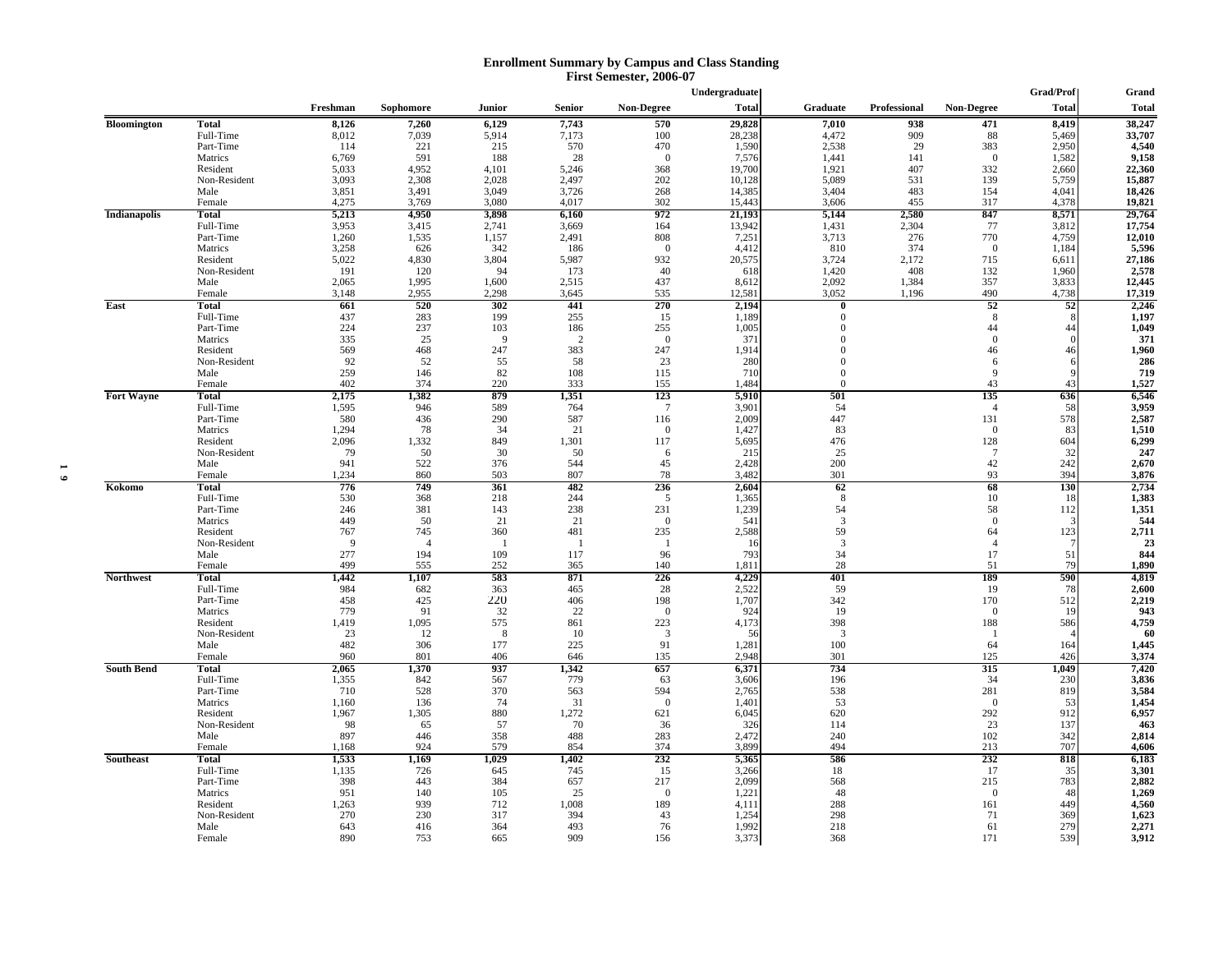|                   |                             |                |                         |                       |                       |                     | Undergraduate |                       |              |                        | Grad/Prof    | Grand          |
|-------------------|-----------------------------|----------------|-------------------------|-----------------------|-----------------------|---------------------|---------------|-----------------------|--------------|------------------------|--------------|----------------|
|                   |                             | Freshman       | Sophomore               | Junior                | Senior                | Non-Degree          | <b>Total</b>  | Graduate              | Professional | Non-Degree             | <b>Total</b> | <b>Total</b>   |
| Bloomington*      | <b>Total</b>                | 8,126          | 7,260                   | 6,129                 | 7,743                 | 570                 | 29,828        | 7,010                 | 938          | 471                    | 8,419        | 38,247         |
|                   | Amer. Indian                | 27             | 19                      | 8                     | 18                    | $\mathbf{0}$        | 72            | 29                    | $\mathbf{0}$ | $\overline{4}$         | 33           | 105            |
|                   | Asian-Amer.                 | 292            | 246                     | 188                   | 302                   | 17                  | 1,045         | 236                   | 47           | 11                     | 294          | 1.339          |
|                   | African-Amer.               | 406            | 385                     | 264                   | 267                   | 13                  | 1,335         | 268                   | 51           | 15                     | 334          | 1,669          |
|                   | Hispanic                    | 186            | 157                     | 137                   | 174                   | 10                  | 664           | 188                   | 28           | $\overline{9}$         | 225          | 889            |
|                   | White                       | 6,709          | 6,092                   | 5,210                 | 6,495                 | 330                 | 24,836        | 4,263                 | 745          | 341                    | 5,349        | 30,185         |
|                   | Foreign                     | 306            | 248                     | 253                   | 409                   | 150                 | 1,366         | 1,914                 | 19           | 74                     | 2,007        | 3,373          |
|                   | Other                       | 200            | 113                     | 69                    | 78                    | 50                  | 510           | 112                   | 48           | 17                     | 177          | 687            |
| Indianapolis*     | Total                       | 5,213<br>19    | 4.950                   | 3.898                 | 6,160                 | 972<br>2            | 21,193        | 5,144                 | 2,580<br>-9  | 847                    | 8,571        | 29,764<br>99   |
|                   | Amer. Indian<br>Asian-Amer. | 157            | 14<br>130               | 11<br>97              | 21<br>178             | 33                  | 67<br>595     | 15<br>200             | 147          | 8<br>38                | 32<br>385    | 980            |
|                   | African-Amer.               | 558            | 497                     | 433                   | 559                   | 76                  | 2,123         | 310                   | 123          | 75                     | 508          | 2,631          |
|                   | Hispanic                    | 149            | 112                     | 93                    | 122                   | 17                  | 493           | 90                    | 71           | 15                     | 176          | 669            |
|                   | White                       | 4.077          | 3,988                   | 3,105                 | 5,002                 | 766                 | 16,938        | 3,706                 | 1,838        | 578                    | 6,122        | 23,060         |
|                   | Foreign                     | 94             | 76                      | 59                    | 120                   | 17                  | 366           | 509                   | 39           | 41                     | 589          | 955            |
|                   | Other                       | 159            | 133                     | 100                   | 158                   | 61                  | 611           | 314                   | 353          | 92                     | 759          | 1,370          |
| East*             | <b>Total</b>                | 661            | 520                     | 302                   | 441                   | 270                 | 2,194         | $\bf{0}$              |              | 52                     | 52           | 2,246          |
|                   | Amer. Indian                | $\overline{0}$ | 2                       | $\bf{0}$              | -1                    | $\overline{0}$      |               | $\mathbf{0}$          |              | -1                     |              | Δ              |
|                   | Asian-Amer.                 | 2              | $\overline{4}$          | -1                    | $\overline{2}$        | 3                   | 12            | $\Omega$              |              | $\mathbf{0}$           |              | 12             |
|                   | African-Amer.               | 25             | 19                      | 12                    | 20                    | 2                   | 78            |                       |              | $\mathbf{0}$           |              | 78             |
|                   | Hispanic                    | 10             | $\overline{7}$          | 3                     | 3                     | $\overline{2}$      | 25            |                       |              | $\mathbf{0}$           |              | 25             |
|                   | White                       | 603            | 469                     | 277                   | 407                   | 252                 | 2,008         |                       |              | 49                     | 49           | 2,057          |
|                   | Foreign                     | - 1            | $\theta$                | -1                    | $\mathbf{0}$          | $\overline{0}$      |               | $\Omega$              |              | $\mathbf{0}$           |              | $\overline{2}$ |
|                   | Other                       | 20             | 19                      | 8                     | $\mathbf{\mathsf{R}}$ | 11                  | 66            | $\Omega$              |              | $\mathcal{D}$          |              | 68             |
| <b>Fort Wayne</b> | <b>Total</b>                | 2,175          | 1,382                   | 879                   | 1,351                 | 123                 | 5,910         | 501                   |              | 135                    | 636          | 6,546          |
|                   | Amer. Indian                | 10             | 9                       | $\mathbf{0}$          | $\overline{4}$        | $\overline{0}$      | 23            | $\mathbf{1}$          |              | $\mathbf{0}$           |              | 24             |
|                   | Asian-Amer.                 | 34             | 20                      | 11                    | 25                    | 3                   | 93            | 7                     |              | $\mathbf{0}$           |              | 100            |
|                   | African-Amer.               | 122            | 72                      | 43                    | 62                    | 2                   | 301           | 29                    |              | $\overline{1}$         | 30           | 331            |
|                   | Hispanic                    | 73             | 50                      | 18                    | 35                    | $\mathbf{0}$<br>114 | 176           | 11                    |              | $\overline{2}$         | 13           | 189            |
|                   | White<br>Foreign            | 1,868<br>22    | 1,197<br>15             | 784<br>10             | 1,191<br>12           | -1                  | 5,154<br>60   | 425<br>17             |              | 130<br>-1              | 555<br>18    | 5,709<br>78    |
|                   | Other                       | 46             | 19                      | 13                    | 22                    | 3                   | 103           | 11                    |              | -1                     | 12           | 115            |
| Kokomo            | Total                       | 776            | 749                     | 361                   | 482                   | 236                 | 2,604         | 62                    |              | 68                     | 130          | 2,734          |
|                   | Amer. Indian                | 2              | 6                       | 2                     | 5                     | $\overline{0}$      | -15           | $\Omega$              |              | $\overline{0}$         |              | 15             |
|                   | Asian-Amer.                 | $\overline{4}$ | 10                      | $\mathbf{2}$          | $\mathbf{2}$          | 5                   | 23            |                       |              | 3                      |              | 27             |
|                   | African-Amer.               | 35             | 33                      | $\,$ 8 $\,$           | 12                    | 6                   | 94            |                       |              | $\mathbf{0}$           |              | 98             |
|                   | Hispanic                    | 13             | 8                       | $\boldsymbol{\Delta}$ | 8                     | 3                   | 36            |                       |              | $\overline{1}$         |              | 39             |
|                   | White                       | 698            | 665                     | 331                   | 443                   | 206                 | 2,343         | 49                    |              | 59                     | 108          | 2,451          |
|                   | Foreign                     | $\overline{4}$ | $\overline{4}$          | -1                    |                       | $\overline{0}$      | 10            | $\overline{4}$        |              | $\overline{4}$         |              | 18             |
|                   | Other                       | 20             | 23                      | 13                    | 11                    | 16                  | 83            | $\mathcal{D}$         |              |                        |              | 86             |
| Northwest*        | Total                       | 1,442          | 1,107                   | 583                   | 871                   | 226                 | 4,229         | 401                   |              | 189                    | 590          | 4,819          |
|                   | Amer. Indian                | $\overline{4}$ | 5                       | - 1                   | $\overline{4}$        | 3                   | -17           | $\mathbf{1}$          |              | -1                     |              | 19             |
|                   | Asian-Amer.                 | 24<br>315      | 12<br>213               | 11<br>122             | 17<br>206             | 6<br>24             | 70<br>880     | $\boldsymbol{\Delta}$ |              | -1                     | 218          | 75             |
|                   | African-Amer.<br>Hispanic   | 194            | 152                     | 56                    | 109                   | 23                  | 534           | 155<br>28             |              | 63<br>16               | 44           | 1,098<br>578   |
|                   | White                       | 864            | 686                     | 369                   | 517                   | 161                 | 2,597         | 205                   |              | 99                     | 304          | 2,901          |
|                   | Foreign                     | $\overline{2}$ | $\overline{2}$          | 3                     | $\overline{2}$        | $\overline{0}$      |               | -1                    |              | $\overline{0}$         |              | 10             |
|                   | Other                       | 39             | 37                      | 21                    | 16                    | 9                   | 122           | $7\phantom{.0}$       |              | 9                      | 16           | 138            |
| South Bend*       | Total                       | 2.065          | 1,370                   | 937                   | 1,342                 | 657                 | 6,371         | 734                   |              | 315                    | 1.049        | 7,420          |
|                   | Amer. Indian                | 11             | 6                       | $\overline{4}$        | 6                     | 5                   | 32            | $\overline{4}$        |              | 2                      |              | 38             |
|                   | Asian-Amer.                 | 33             | 10                      | 14                    | 19                    | 5                   | 81            | 15                    |              | $\overline{c}$         | 17           | 98             |
|                   | African-Amer.               | 159            | 107                     | 55                    | 107                   | 9                   | 437           | 47                    |              | 21                     | 68           | 505            |
|                   | Hispanic                    | 102            | 59                      | 32                    | 39                    | 16                  | 248           | 17                    |              | $\boldsymbol{\Lambda}$ | 21           | 269            |
|                   | White                       | 1.634          | 1.114                   | 781                   | 1,102                 | 590                 | 5,221         | 547                   |              | 253                    | 800          | 6,021          |
|                   | Foreign                     | 28             | 22                      | 21                    | 31                    | 11                  | 113           | 83                    |              | 11                     | 94           | 207            |
|                   | Other                       | 98             | 52                      | 30                    | 38                    | 21                  | 239           | 21                    |              | 22                     | 43           | 282            |
| Southeast         | Total                       | 1,533          | 1,169                   | 1.029                 | 1,402                 | 232                 | 5,365         | 586                   |              | 232                    | 818          | 6,183          |
|                   | Amer. Indian                | $\overline{4}$ | $\overline{4}$          | 5                     | 6                     | $\overline{0}$      | 19            | $\Omega$              |              | -1                     |              | 20             |
|                   | Asian-Amer.                 | 16             | 11                      | 10                    | $\overline{7}$        | 5                   | 49            | 9                     |              | -1                     | 10           | 59             |
|                   | African-Amer.               | 69             | 54                      | 54                    | 67                    | 6                   | 250           | 23                    |              | 21                     | 44           | 294            |
|                   | Hispanic                    | 25             | 17                      | 14                    | 11                    | $\mathbf{0}$        | 67            | 3                     |              | -1<br>207              | 744          | 71<br>5,556    |
|                   | White<br>Foreign            | 1,371<br>5     | 1,049<br>$\overline{4}$ | 916<br>$\overline{2}$ | 1,270<br>5            | 206<br>$\mathbf{0}$ | 4,812<br>-16  | 537<br>5              |              | $\mathbf{0}$           |              | 21             |
|                   | Other                       | 43             | 30                      | 28                    | 36                    | 15                  | 152           |                       |              |                        | 10           | 162            |
|                   |                             |                |                         |                       |                       |                     |               |                       |              |                        |              |                |

#### **Enrollment Summary by Campus, Class Standing and Ethnicity First Semester, 2006-07**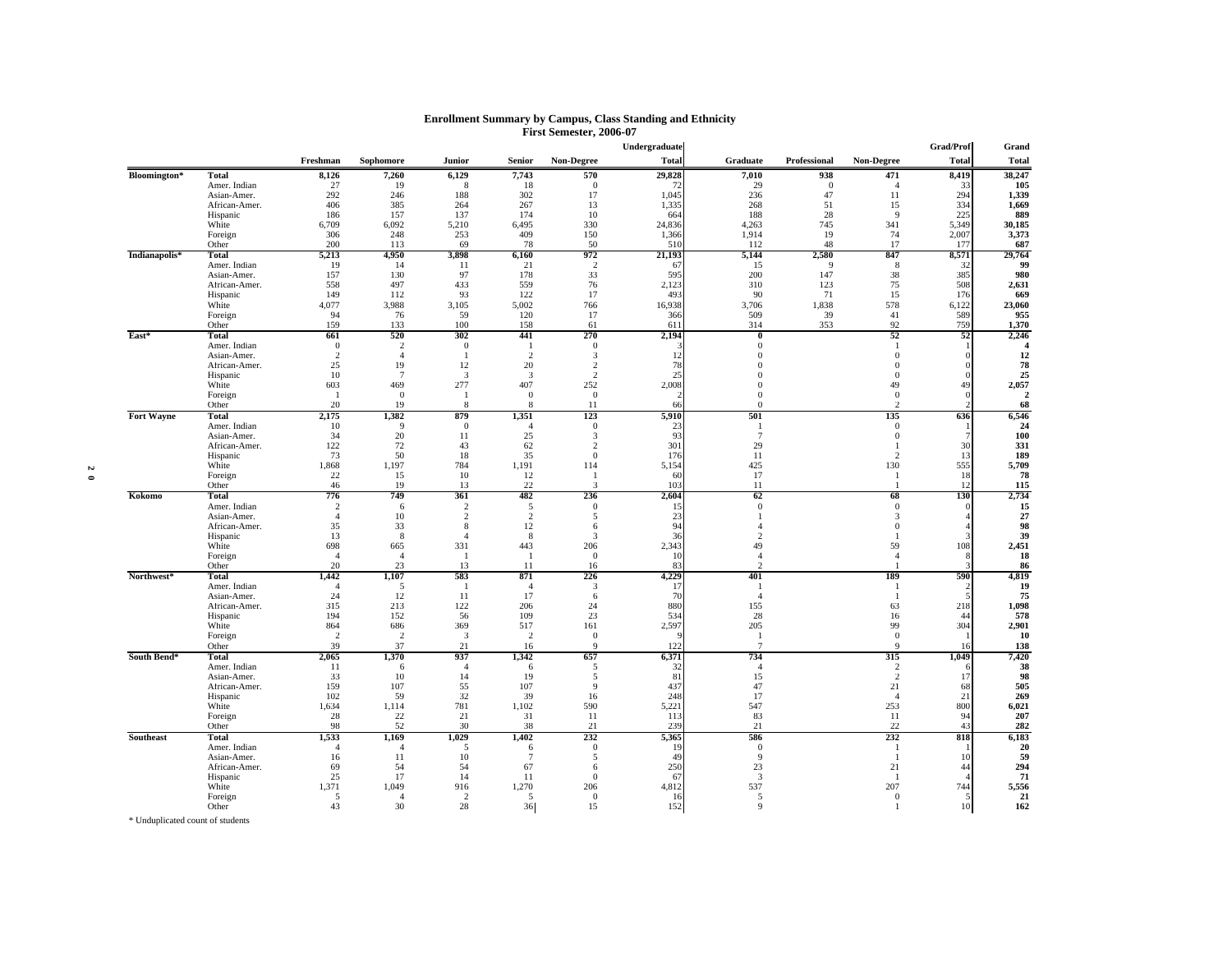|                               | $BL*$                 | $IN^*$          | EA*                  | FW              | K <sub>0</sub>   | NW*              | $SB*$                    | <b>SE</b>        | <b>Total</b> |
|-------------------------------|-----------------------|-----------------|----------------------|-----------------|------------------|------------------|--------------------------|------------------|--------------|
| <b>ALLIED HEALTH</b>          | $\mathbf{0}$          | $\mathbf{0}$    | $\mathbf{0}$         | $\mathbf{0}$    | 169              | 656              | 221                      | $\mathbf{0}$     | 1,046        |
| <b>ARTS &amp; LETTERS</b>     | $\Omega$              | $\theta$        | $\overline{0}$       | $\mathbf{0}$    | $\mathbf{0}$     | $\boldsymbol{0}$ | $\Omega$                 | 362              | 362          |
| <b>ARTS &amp; SCIENCES</b>    | 8,216                 | $\theta$        | $\mathbf{0}$         | 732             | 512              | 932              | $\theta$                 | $\theta$         | 10,392       |
| <b>BEH/SOCIAL SCI</b>         |                       | $\theta$        | 61                   | $\theta$        | $\Omega$         | $\mathbf{0}$     | $\Omega$                 | $\theta$         | 61           |
| <b>BUS &amp; ECONOMICS</b>    | $\theta$              | $\theta$        | $\mathbf{0}$         | $\mathbf{0}$    | $\Omega$         | 559              | 1,302                    | $\mathbf{0}$     | 1,861        |
| <b>BUS &amp; MGMT SCI</b>     | $\Omega$              | $\theta$        | $\mathbf{0}$         | 928             | $\mathbf{0}$     | $\mathbf{0}$     | $\Omega$                 | $\mathbf{0}$     | 928          |
| <b>BUSINESS</b>               | 4,531                 | 2,173           | $\boldsymbol{0}$     | $\mathbf{0}$    | 382              | $\mathbf{0}$     | $\mathbf{0}$             | 747              | 7,833        |
| <b>BUSINESS &amp; ECON</b>    | $\Omega$              | $\mathbf{0}$    | 293                  | $\mathbf{0}$    | $\overline{0}$   | $\mathbf{0}$     | $\mathbf{0}$             | $\mathbf{0}$     | 293          |
| <b>COLUMBUS CAMPUS</b>        | $\Omega$              | 1.463           | $\mathbf{0}$         | $\Omega$        | $\Omega$         | $\theta$         | $\Omega$                 | $\Omega$         | 1,463        |
| <b>CONTINUING STDY</b>        | 876                   | 1,144           | 111                  | 619             | 208              | 342              | 313                      | 470              | 4,083        |
| DENTAL AUX EDUC               | $\theta$              | 138             | $\theta$             | $\Omega$        | $\theta$         | 215              | 228                      | $\Omega$         | 581          |
| <b>DENTISTRY</b>              | $\Omega$              | 506             | $\mathbf{0}$         | $\mathbf{0}$    | $\Omega$         | $\mathbf{0}$     | $\overline{0}$           | $\mathbf{0}$     | 506          |
| DIV OF THE ARTS               | $\Omega$              | $\theta$        | $\mathbf{0}$         | $\Omega$        | $\Omega$         | $\mathbf{0}$     | 454                      | $\Omega$         | 454          |
| <b>EDUCATION</b>              | 1,843                 | 1,829           | 298                  | 1,437           | 302              | 576              | 1,290                    | 924              | 8,499        |
| <b>ENGINEERING</b>            | $\Omega$              | 744             | $\mathbf{0}$         | $\Omega$        | $\mathbf{0}$     | $\mathbf{0}$     | $\mathbf{0}$             | $\mathbf{0}$     | 744          |
| <b>GRAD NON-DEGREE</b>        | $\theta$              | 415             | $\overline{0}$       | $\mathbf{0}$    | $\boldsymbol{0}$ | $\mathbf{0}$     | $\mathbf{0}$             | $\boldsymbol{0}$ | 415          |
| <b>GRADUATE SCHOOL</b>        | 4,081                 | 749             | $\theta$             | $\Omega$        | 13               | $\mathbf{0}$     | 92                       | 32               | 4,967        |
| <b>GUIDED STUDY</b>           | $\theta$              | $\theta$        | $\Omega$             | $\Omega$        |                  | 163              | $\Omega$                 | $\mathbf{0}$     | 164          |
| <b>HEALTH &amp; REHAB SCI</b> | $\mathbf{0}$          | 190             | $\theta$             | $\mathbf{0}$    | $\Omega$         | $\mathbf{0}$     | $\mathbf{0}$             | $\mathbf{0}$     | 190          |
| HEALTH, PE, REC               | 2,043                 | $\theta$        | $\theta$             | $\Omega$        | $\Omega$         | $\Omega$         | $\Omega$                 | $\mathbf{0}$     | 2,043        |
|                               | $\Omega$              |                 | $\theta$             | $\Omega$        | $\Omega$         | $\Omega$         | $\mathbf{0}$             | $\mathbf{0}$     |              |
| <b>HERRON ART</b>             | $\Omega$              | 846<br>$\theta$ | $\Omega$             |                 | $\Omega$         | $\Omega$         | $\Omega$                 | $\theta$         | 846<br>520   |
| <b>HLTH &amp; HUMAN SVCS</b>  | $\Omega$              | $\theta$        |                      | 520<br>$\Omega$ | $\Omega$         | $\Omega$         | $\Omega$                 | $\mathbf{0}$     | 102          |
| <b>HUM/FINE ARTS</b>          |                       |                 | 102                  |                 |                  |                  |                          |                  |              |
| <b>INFORMATICS</b>            | 399                   | 603             | $\boldsymbol{0}$     | $\mathbf{0}$    | $\mathbf{0}$     | $\mathbf{0}$     | $\mathbf{0}$<br>$\Omega$ | $\mathbf{0}$     | 1,002        |
| <b>JOURNALISM</b>             | 668<br>$\overline{7}$ | 169             | $\theta$             | $\Omega$        | $\mathbf{0}$     | $\mathbf{0}$     |                          | $\mathbf{0}$     | 837          |
| <b>LABOR STUDIES</b>          |                       | 20              | $\theta$<br>$\theta$ | 9<br>$\Omega$   | 15               | 24               | 6<br>$\Omega$            | $\boldsymbol{0}$ | 81           |
| LAW                           | 732                   | 1,018           |                      |                 | $\mathbf{0}$     | $\mathbf{0}$     |                          | $\mathbf{0}$     | 1,750        |
| <b>LIB ARTS &amp; SCI</b>     | $\Omega$              | $\mathbf{0}$    | $\Omega$             | $\Omega$        | $\Omega$         | $\mathbf{0}$     | 1,769                    | $\theta$         | 1,769        |
| <b>LIBERAL ARTS</b>           | $\theta$              | 1,601           | $\theta$             | $\Omega$        | $\Omega$         | $\Omega$         | $\mathbf{0}$             | $\mathbf{0}$     | 1,601        |
| <b>LIBRARY &amp; INFO SCI</b> | 312                   | 319             | $\theta$             | $\Omega$        | $\Omega$         | $\Omega$         | $\Omega$                 | $\mathbf{0}$     | 631          |
| <b>MEDICINE</b>               | $\Omega$              | 1,553           | $\Omega$             | $\Omega$        | $\Omega$         | $\Omega$         | $\Omega$                 | $\theta$         | 1,553        |
| <b>MUSIC</b>                  | 1,568                 | 35              | $\mathbf{0}$         | $\Omega$        | $\Omega$         | 0                | $\Omega$                 | $\mathbf{0}$     | 1,603        |
| <b>NAT SCI &amp; MATH</b>     | $\Omega$              | $\theta$        | 54                   | $\Omega$        | $\Omega$         | $\Omega$         | $\Omega$                 | $\theta$         | 54           |
| <b>NATURAL SCIENCE</b>        | $\theta$              | $\theta$        | $\boldsymbol{0}$     | $\Omega$        | $\mathbf{0}$     | $\mathbf{0}$     | $\mathbf{0}$             | 411              | 411          |
| NON-DEGREE                    | $\Omega$              | $\overline{0}$  | 60                   | $\Omega$        | 25               | 58               | 670                      | 112              | 925          |
| <b>NURSING</b>                | 149                   | 1,305           | 139                  | $\theta$        | 377              | 426              | 561                      | 186              | 3,143        |
| <b>NURSING ASSOC</b>          | $\Omega$              | $\theta$        | 42                   | $\Omega$        | 211              | 43               | $\overline{0}$           | $\mathbf{0}$     | 296          |
| <b>OPTOMETRY</b>              | 326                   | $\theta$        | $\mathbf{0}$         | $\Omega$        | $\theta$         | $\mathbf{0}$     | $\theta$                 | $\Omega$         | 326          |
| PHYSICAL EDUC                 | $\Omega$              | 876             | $\mathbf{0}$         | $\theta$        | $\Omega$         | $\mathbf{0}$     | $\overline{0}$           | $\mathbf{0}$     | 876          |
| <b>PUB &amp; ENVIR AFF</b>    | 1,199                 | 991             | 64                   | 385             | 117              | 555              | 358                      | $\mathbf{0}$     | 3,669        |
| <b>SCIENCE</b>                | $\Omega$              | 1,936           | $\mathbf{0}$         | $\theta$        | $\theta$         | $\mathbf{0}$     | $\Omega$                 | $\theta$         | 1,936        |
| <b>SOCIAL SCIENCE</b>         | $\Omega$              | $\theta$        | $\mathbf{0}$         | $\Omega$        | $\Omega$         | $\mathbf{0}$     | $\theta$                 | 569              | 569          |
| <b>SOCIAL WORK</b>            | 59                    | 677             | 98                   | $\mathbf{0}$    | $\theta$         | 118              | 114                      | $\boldsymbol{0}$ | 1,066        |
| <b>TECHNOLOGY</b>             | $\Omega$              | 1,543           | $\mathbf{0}$         | $\Omega$        | $\Omega$         | $\mathbf{0}$     | $\overline{0}$           | $\theta$         | 1,543        |
| <b>TRANSIENT</b>              | $\Omega$              | 585             | 8                    | $\Omega$        | 11               | 75               | 43                       | 4                | 726          |
| <b>UNIT AFFIL PROG</b>        | $\Omega$              | $\overline{0}$  | $\mathbf{0}$         | 1,352           | $\mathbf{0}$     | $\mathbf{0}$     | $\mathbf{0}$             | $\mathbf{0}$     | 1,352        |
| UNIVERSITY COLLEGE            | $\Omega$              | 6,412           | $\overline{0}$       | $\Omega$        | $\theta$         | $\mathbf{0}$     | $\Omega$                 | $\Omega$         | 6,412        |
| UNIVERSITY DIV                | 11,254                | $\theta$        | 917                  | $\mathbf{0}$    | 391              | 80               | $\Omega$                 | 2,366            | 15,008       |
| <b>VIS/PERF ARTS</b>          |                       | $\theta$        | $\theta$             | 564             | $\Omega$         | $\Omega$         | $\Omega$                 | $\Omega$         | 564          |
| <b>Total</b>                  | 38,263                | 29,840          | 2,247                | 6,546           | 2,734            | 4,822            | 7,421                    | 6,183            | 98,056       |
|                               |                       |                 |                      |                 |                  |                  |                          |                  |              |

#### **Enrollment by School (or Division) and by Campus First Semester, 2006-07**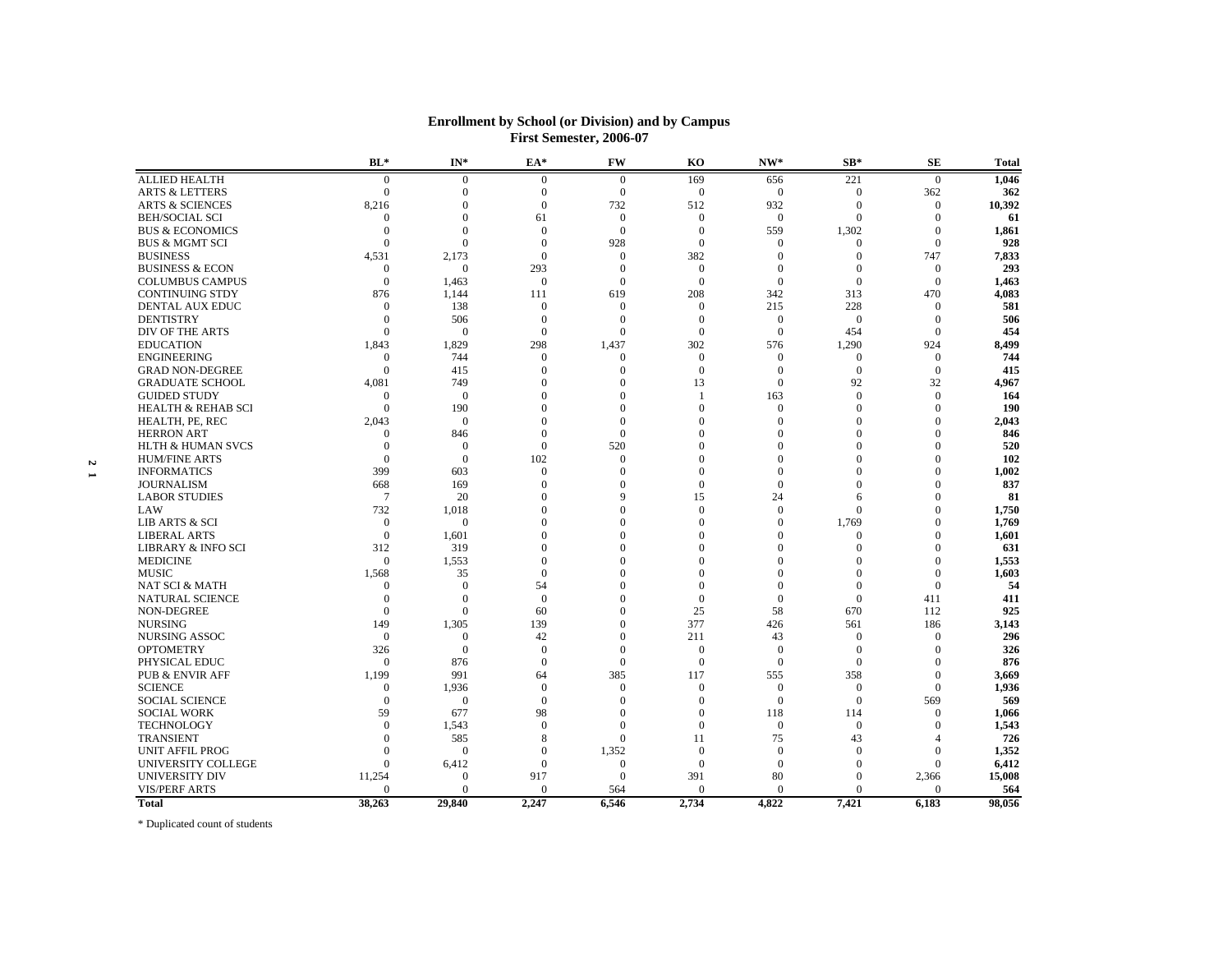|   |                               |                |                |                |                |                   | Undergraduate |                  |                     |                   | <b>Grad/Prof</b> | Grand        |
|---|-------------------------------|----------------|----------------|----------------|----------------|-------------------|---------------|------------------|---------------------|-------------------|------------------|--------------|
|   |                               | Freshman       | Sophomore      | Junior         | Senior         | <b>Non-Degree</b> | <b>Total</b>  | <b>Graduate</b>  | <b>Professional</b> | <b>Non-Degree</b> | <b>Total</b>     | <b>Total</b> |
|   | <b>ALLIED HEALTH</b>          | 467            | 478            | 45             | 53             | 3                 | 1,046         | $\mathbf{0}$     | $\mathbf{0}$        | $\Omega$          | $\Omega$         | 1,046        |
|   | <b>ARTS &amp; LETTERS</b>     | 17             | 85             | 104            | 156            | $\mathbf{0}$      | 362           | $\overline{0}$   | $\mathbf{0}$        | $\overline{0}$    | $\Omega$         | 362          |
|   | <b>ARTS &amp; SCIENCES</b>    | 926            | 2,673          | 2,841          | 3,671          | 186               | 10,297        | 64               | $\theta$            | 31                | 95               | 10,392       |
|   | <b>BEH/SOCIAL SCI</b>         | $\overline{4}$ | 14             | 19             | 24             | $\mathbf{0}$      | 61            | $\mathbf{0}$     | $\Omega$            | $\overline{0}$    | $\Omega$         | 61           |
|   | <b>BUS &amp; ECONOMICS</b>    | 582            | 358            | 269            | 303            | 11                | 1,523         | 270              | $\Omega$            | 68                | 338              | 1,861        |
|   | <b>BUS &amp; MGMT SCI</b>     | 193            | 186            | 173            | 228            | $\mathbf{0}$      | 780           | 146              | $\Omega$            | $\overline{2}$    | 148              | 928          |
|   | <b>BUSINESS</b>               | 657            | 1,141          | 1,518          | 2,370          | 5                 | 5,691         | 2,001            | $\Omega$            | 141               | 2,142            | 7,833        |
|   | <b>BUSINESS &amp; ECON</b>    | 39             | 97             | 71             | 86             | $\mathbf{0}$      | 293           | $\mathbf{0}$     | $\Omega$            | $\Omega$          | $\Omega$         | 293          |
|   | <b>COLUMBUS CAMPUS</b>        | 503            | 368            | 210            | 259            | 35                | 1,375         | 74               | $\theta$            | 14                | 88               | 1,463        |
|   | <b>CONTINUING STDY</b>        | 392            | 770            | 850            | 1,708          | 267               | 3,987         | 71               | $\mathbf{0}$        | 25                | 96               | 4,083        |
|   | <b>DENTAL AUX EDUC</b>        | 227            | 312            | 17             | 20             | 5                 | 581           | $\mathbf{0}$     | $\Omega$            | $\Omega$          | £                | 581          |
|   | <b>DENTISTRY</b>              | $\overline{0}$ | $\overline{0}$ | $\Omega$       | $\overline{0}$ | $\overline{0}$    |               | 104              | 402                 | $\Omega$          | 506              | 506          |
|   | DIV OF THE ARTS               | 154            | 91             | 79             | 116            |                   | 441           | 13               | $\mathbf{0}$        | $\Omega$          | 13               | 454          |
|   | <b>EDUCATION</b>              | 857            | 881            | 1,215          | 2,205          | 115               | 5,273         | 2,001            | $\Omega$            | 1,225             | 3,226            | 8,499        |
|   | <b>ENGINEERING</b>            | 121            | 120            | 135            | 238            | $\Omega$          | 614           | 130              | $\theta$            | $\Omega$          | 130              | 744          |
|   | <b>GRAD NON-DEGREE</b>        | $\mathbf{0}$   | $\mathbf{0}$   | $\Omega$       | $\mathbf{0}$   | $\theta$          | $\Omega$      | $\mathbf{0}$     | $\theta$            | 415               | 415              | 415          |
|   | <b>GRADUATE SCHOOL</b>        | $\mathbf{0}$   | $\mathbf{0}$   | $\Omega$       | $\Omega$       | $\Omega$          | ∩             | 4,829            | $\mathbf{0}$        | 138               | 4,967            | 4,967        |
|   | <b>GUIDED STUDY</b>           | 163            |                | $\Omega$       | $\Omega$       | $\Omega$          | 164           | $\mathbf{0}$     | $\Omega$            | $\overline{0}$    | £                | 164          |
|   | <b>HEALTH &amp; REHAB SCI</b> | $\mathbf{0}$   | $\Omega$       | $\overline{2}$ | -1             | $\Omega$          |               | 80               | 105                 | $\overline{2}$    | 187              | 190          |
|   | HEALTH, PE, REC               | 11             | 396            | 584            | 811            | 7                 | 1,809         | 218              | $\mathbf{0}$        | 16                | 234              | 2,043        |
|   | <b>HERRON ART</b>             | 167            | 193            | 176            | 297            | $\Omega$          | 833           | 13               | $\Omega$            | $\overline{0}$    | 13               | 846          |
|   | <b>HLTH &amp; HUMAN SVCS</b>  | 289            | 202            | 20             | 9              | $\Omega$          | 520           | $\overline{0}$   | $\Omega$            | $\overline{0}$    | $\Omega$         | 520          |
|   | <b>HUM/FINE ARTS</b>          | 5              | 29             | 29             | 39             | $\Omega$          | 102           | $\mathbf{0}$     | $\Omega$            | $\overline{0}$    |                  | 102          |
| 2 | <b>INFORMATICS</b>            | 56             | 183            | 204            | 357            | 3                 | 803           | 197              | $\Omega$            | $\overline{2}$    | 199              | 1,002        |
| 2 | <b>JOURNALISM</b>             | 81             | 226            | 233            | 297            | $\Omega$          | 837           | $\mathbf{0}$     | $\Omega$            | $\Omega$          |                  | 837          |
|   | <b>LABOR STUDIES</b>          | 16             | 19             | 16             | 30             | $\Omega$          | 81            | $\overline{0}$   | $\Omega$            | $\overline{0}$    |                  | 81           |
|   | LAW                           | $\Omega$       | $\theta$       | $\Omega$       | $\theta$       | $\Omega$          | $\Omega$      | 175              | 1,568               | $\overline{7}$    | 1,750            | 1,750        |
|   | LIB ARTS & SCI                | 762            | 389            | 265            | 346            | 7                 | 1,769         | $\mathbf{0}$     | $\mathbf{0}$        | $\overline{0}$    |                  | 1,769        |
|   | <b>LIBERAL ARTS</b>           | 212            | 292            | 429            | 667            |                   | 1,601         | $\boldsymbol{0}$ | $\mathbf{0}$        | $\overline{0}$    | $\sqrt{ }$       | 1,601        |
|   | <b>LIBRARY &amp; INFO SCI</b> | $\mathbf{0}$   | $\overline{0}$ | $\Omega$       | $\overline{0}$ | $\Omega$          | $\Omega$      | 589              | $\Omega$            | 42                | 631              | 631          |
|   | <b>MEDICINE</b>               | 53             | 85             | 33             | 115            | $\Omega$          | 286           | 139              | 1,128               | $\overline{0}$    | 1,267            | 1,553        |
|   | <b>MUSIC</b>                  | 179            | 161            | 139            | 267            | $\overline{4}$    | 750           | 846              | $\mathbf{0}$        | $7\phantom{.0}$   | 853              | 1,603        |
|   | NAT SCI & MATH                | $\overline{7}$ | 16             | 13             | 18             | $\Omega$          | 54            | $\mathbf{0}$     | $\Omega$            | $\Omega$          | $\Omega$         | 54           |
|   | <b>NATURAL SCIENCE</b>        | 48             | 114            | 92             | 157            | $\mathbf{0}$      | 411           | $\mathbf{0}$     | $\Omega$            | $\Omega$          | $\Omega$         | 411          |
|   | NON-DEGREE                    | $\mathbf{0}$   | $\theta$       | $\overline{0}$ | $\mathbf{0}$   | 799               | 799           | $\overline{0}$   | $\theta$            | 126               | 126              | 925          |
|   | <b>NURSING</b>                | 388            | 417            | 531            | 1,386          | $\overline{4}$    | 2,726         | 410              | $\mathbf{0}$        | $7\phantom{.0}$   | 417              | 3,143        |
|   | NURSING ASSOC                 | 18             | 278            | $\overline{0}$ | $\mathbf{0}$   | $\theta$          | 296           | $\overline{0}$   | $\Omega$            | $\overline{0}$    | $\Omega$         | 296          |
|   | <b>OPTOMETRY</b>              | $\overline{0}$ | 10             | $\mathbf{0}$   | $\overline{0}$ | $\theta$          | 10            | $\mathbf{0}$     | 315                 | $\overline{1}$    | 316              | 326          |
|   | PHYSICAL EDUC                 | 169            | 196            | 207            | 283            | $\theta$          | 855           | 16               | $\mathbf{0}$        | 5                 | 21               | 876          |
|   | <b>PUB &amp; ENVIR AFF</b>    | 344            | 555            | 727            | 1,080          | 3                 | 2,709         | 939              | $\Omega$            | 21                | 960              | 3,669        |
|   | <b>SCIENCE</b>                | 207            | 269            | 320            | 618            | 162               | 1,576         | 360              | $\theta$            | $\overline{0}$    | 360              | 1,936        |
|   | <b>SOCIAL SCIENCE</b>         | 51             | 135            | 185            | 198            | $\boldsymbol{0}$  | 569           | $\overline{0}$   | $\theta$            | $\overline{0}$    | $\sqrt{ }$       | 569          |
|   | <b>SOCIAL WORK</b>            | 9              | 52             | 79             | 132            | $\mathbf{0}$      | 272           | 780              | $\Omega$            | 14                | 794              | 1,066        |
|   | <b>TECHNOLOGY</b>             | 160            | 413            | 332            | 623            | $\overline{0}$    | 1,528         | 15               | $\Omega$            | $\Omega$          | 15               | 1,543        |
|   | <b>TRANSIENT</b>              | $\mathbf{0}$   | $\theta$       | $\theta$       | $\mathbf{0}$   | 726               | 726           | $\mathbf{0}$     | $\Omega$            | $\theta$          | $\Omega$         | 726          |
|   | <b>UNIT AFFIL PROG</b>        | 815            | 287            | 86             | 51             | 113               | 1,352         | $\Omega$         | $\Omega$            | $\theta$          |                  | 1,352        |
|   | UNIVERSITY COLLEGE            | 3,272          | 2,062          | 756            | 217            | 105               | 6,412         | $\Omega$         | $\Omega$            | $\theta$          |                  | 6,412        |
|   | UNIVERSITY DIV                | 9,196          | 3,812          | 1,040          | 228            | 732               | 15,008        | $\Omega$         | $\Omega$            | $\Omega$          |                  | 15,008       |
|   | <b>VIS/PERF ARTS</b>          | 180            | 150            | 86             | 147            |                   | 564           | $\Omega$         | $\Omega$            | $\Omega$          |                  | 564          |
|   | <b>Total</b>                  | 21,997         | 18,516         | 14,130         | 19,811         | 3,295             | 77,749        | 14,480           | 3.518               | 2.309             | 20.307           | 98,056       |

#### **Students by School and Level - All Campuses \* First Semester, 2006-07**

\* Duplicated count of students for Bloomington, East, IUPUI, Northwest and South Bend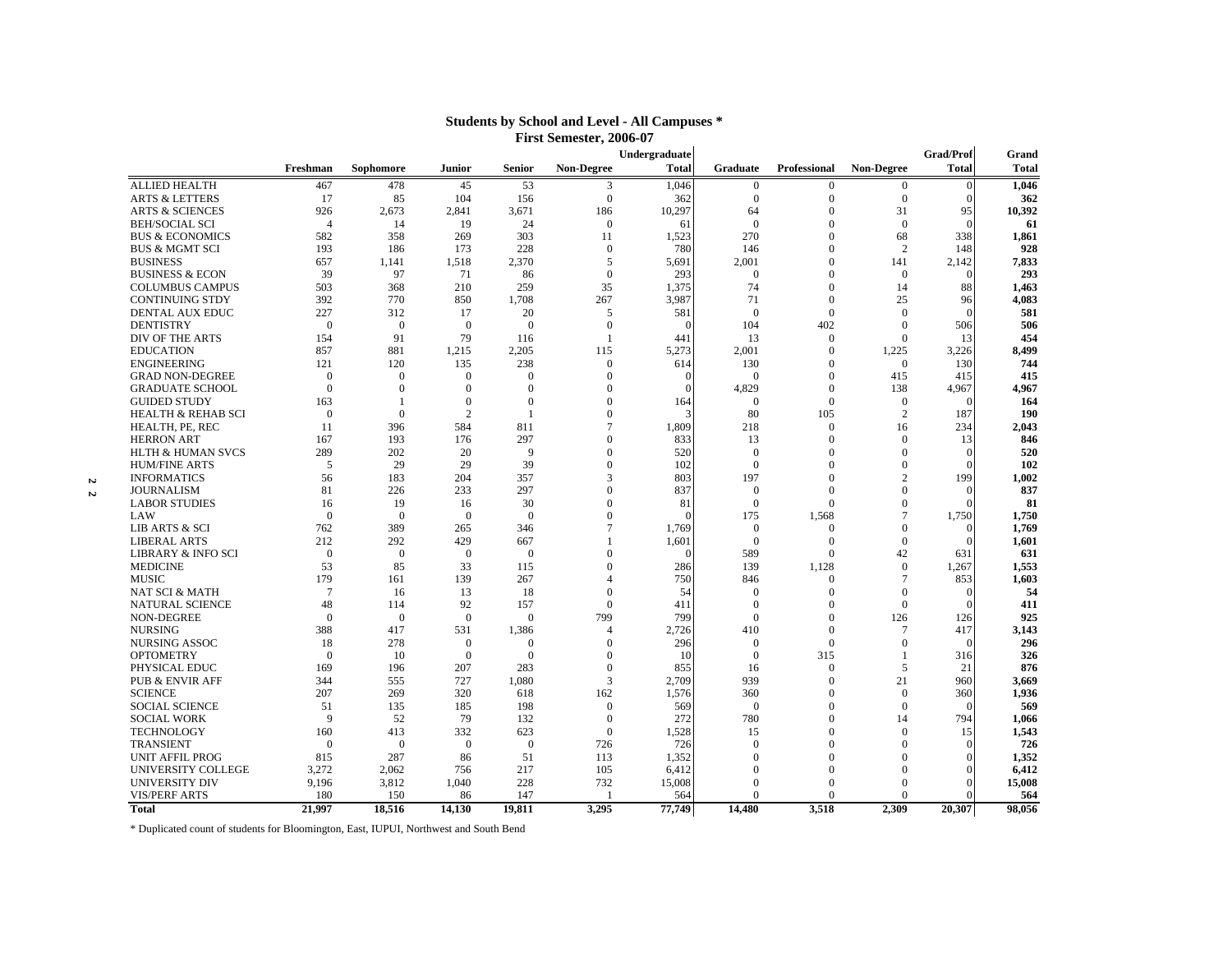#### **Students by Campus, School, and Level First Semester, 2006-07**

|               |                               |                |                |                |                |                   | Undergraduate |                |                     |                   | <b>Grad/Prof</b> | Grand        |
|---------------|-------------------------------|----------------|----------------|----------------|----------------|-------------------|---------------|----------------|---------------------|-------------------|------------------|--------------|
|               |                               | Freshman       | Sophomore      | <b>Junior</b>  | <b>Senior</b>  | <b>Non-Degree</b> | <b>Total</b>  | Graduate       | <b>Professional</b> | <b>Non-Degree</b> | <b>Total</b>     | <b>Total</b> |
| Bloomington*  | <b>ARTS &amp; SCIENCES</b>    | 151            | 2,224          | 2,473          | 3,186          | 179               | 8,213         | 3              | $\boldsymbol{0}$    | $\overline{0}$    | 3                | 8,216        |
|               | <b>BUSINESS</b>               | 467            | 875            | 1,043          | 1,457          | 5                 | 3,847         | 664            | $\mathbf{0}$        | 20                | 684              | 4,531        |
|               | <b>CONTINUING STDY</b>        | 71             | 127            | 172            | 272            | 234               | 876           | $\theta$       | $\mathbf{0}$        | $\overline{0}$    |                  | 876          |
|               | <b>EDUCATION</b>              | $\Omega$       | 10             | 293            | 706            | 5                 | 1,014         | 555            | $\mathbf{0}$        | 274               | 829              | 1,843        |
|               | <b>GRADUATE SCHOOL</b>        | $\Omega$       | $\mathbf{0}$   | $\overline{0}$ | $\overline{0}$ | $\Omega$          | $\Omega$      | 3,950          | $\Omega$            | 131               | 4,081            | 4,081        |
|               | HEALTH, PE, REC               | 11             | 396            | 584            | 811            | $\overline{7}$    | 1.809         | 218            | $\Omega$            | 16                | 234              | 2,043        |
|               | <b>INFORMATICS</b>            | 13             | 58             | 94             | 144            |                   | 310           | 87             | $\Omega$            | $\overline{2}$    | 89               | 399          |
|               | <b>JOURNALISM</b>             | 38             | 184            | 194            | 252            | $\theta$          | 668           | $\mathbf{0}$   | $\Omega$            | $\Omega$          |                  | 668          |
|               | <b>LABOR STUDIES</b>          | $\Omega$       | -1             | 3              | 3              | $\Omega$          |               | $\mathbf{0}$   | $\mathbf{0}$        | $\mathbf{0}$      | $\Omega$         |              |
|               | LAW                           | $\Omega$       | $\theta$       | $\theta$       | $\overline{0}$ | $\Omega$          | $\Omega$      | 102            | 623                 | $\overline{7}$    | 732              | 732          |
|               | <b>LIBRARY &amp; INFO SCI</b> | $\Omega$       | $\Omega$       | $\overline{0}$ | $\Omega$       | $\Omega$          | $\Omega$      | 299            | $\Omega$            | 13                | 312              | 312          |
|               | <b>MUSIC</b>                  | 179            | 161            | 139            | 267            | 4                 | 750           | 812            | $\mathbf{0}$        | 6                 | 818              | 1,568        |
|               | <b>NURSING</b>                | $\Omega$       | 30             | 39             | 79             | $\theta$          | 148           | $\mathbf{0}$   | $\mathbf{0}$        |                   |                  | 149          |
|               | <b>OPTOMETRY</b>              | $\theta$       | 10             | $\mathbf{0}$   | $\overline{0}$ | $\theta$          | 10            | $\overline{0}$ | 315                 |                   | 316              | 326          |
|               | <b>PUB &amp; ENVIR AFF</b>    | 3              | 123            | 306            | 432            | $\theta$          | 864           | 335            | $\mathbf{0}$        | $\Omega$          | 335              | 1,199        |
|               |                               | $\Omega$       | 6              | 25             | 28             | $\boldsymbol{0}$  | 59            | $\mathbf{0}$   | $\mathbf{0}$        | $\Omega$          | $\mathbf{0}$     |              |
|               | <b>SOCIAL WORK</b>            |                |                |                |                |                   |               |                |                     |                   |                  |              |
|               | UNIVERSITY DIV                | 7,193          | 3,055          | 764            | 107            | 135               | 11,254        | $\mathbf{0}$   | $\mathbf{0}$        | $\Omega$          | $\mathbf{0}$     | 11,254       |
|               | <b>Bloomington Total</b>      | 8,126          | 7,260          | 6,129          | 7,744          | 570               | 29,829        | 7,025          | 938                 | 471               | 8,434            | 38,263       |
| Indianapolis* | <b>BUSINESS</b>               | 61             | 78             | 257            | 580            | $\mathbf{0}$      | 976           | 1,081          | $\mathbf{0}$        | 116               | 1,197            | 2,173        |
|               | <b>COLUMBUS CAMPUS</b>        | 503            | 368            | 210            | 259            | 35                | 1,375         | 74             | $\mathbf{0}$        | 14                | 88               | 1,463        |
|               | <b>CONTINUING STDY</b>        | 42             | 182            | 251            | 573            | $\mathbf{0}$      | 1,048         | 71             | $\mathbf{0}$        | 25                | 96               | 1,144        |
|               | DENTAL AUX EDUC               | 26             | 99             | $\overline{0}$ | 12             | $\mathbf{1}$      | 138           | $\overline{0}$ | $\mathbf{0}$        | $\overline{0}$    | $\Omega$         | 138          |
|               | <b>DENTISTRY</b>              | $\overline{0}$ | $\overline{0}$ | $\Omega$       | $\overline{0}$ | $\boldsymbol{0}$  |               | 104            | 402                 | $\overline{0}$    | 506              |              |
|               | <b>EDUCATION</b>              | 113            | 236            | 261            | 416            | 88                | 1,114         | 488            | $\mathbf{0}$        | 227               | 715              | 1,829        |
|               | <b>ENGINEERING</b>            | 121            | 120            | 135            | 238            | $\mathbf{0}$      | 614           | 130            | $\Omega$            | $\Omega$          | 130              |              |
|               | <b>GRAD NON-DEGREE</b>        | $\overline{0}$ | $\Omega$       | $\overline{0}$ | $\overline{0}$ | $\Omega$          | $\Omega$      | $\overline{0}$ | $\mathbf{0}$        | 415               | 415              |              |
|               | <b>GRADUATE SCHOOL</b>        | $\Omega$       | $\theta$       | $\theta$       | $\overline{0}$ | $\Omega$          | $\Omega$      | 749            | $\Omega$            | $\Omega$          | 749              |              |
|               | <b>HEALTH &amp; REHAB SCI</b> | $\theta$       | $\mathbf{0}$   | 2              |                | $\Omega$          |               | 80             | 105                 | $\overline{2}$    | 187              |              |
|               | <b>HERRON ART</b>             | 167            | 193            | 176            | 297            | $\Omega$          | 833           | 13             | $\mathbf{0}$        | $\Omega$          | 13               |              |
|               | <b>INFORMATICS</b>            | 43             | 125            | 110            | 213            | $\overline{c}$    | 493           | 110            | $\Omega$            | $\Omega$          | 110              |              |
|               | <b>JOURNALISM</b>             | 43             | 42             | 39             | 45             | $\Omega$          | 169           | $\mathbf{0}$   | $\Omega$            | $\Omega$          | $\Omega$         | 169          |
|               | <b>LABOR STUDIES</b>          |                | $\overline{2}$ | $\overline{4}$ | 13             | $\Omega$          | 20            | $\mathbf{0}$   | $\mathbf{0}$        | $\mathbf{0}$      | $\Omega$         |              |
|               | LAW                           | $\Omega$       | $\theta$       | $\mathbf{0}$   | $\Omega$       | $\Omega$          |               | 73             | 945                 | $\Omega$          | 1,018            | 1,018        |
|               | <b>LIBERAL ARTS</b>           | 212            | 292            | 429            | 667            |                   | 1,601         | $\overline{0}$ | $\mathbf{0}$        | $\overline{0}$    | $\Omega$         | 1,601        |
|               | <b>LIBRARY &amp; INFO SCI</b> | $\overline{0}$ | $\overline{0}$ | $\overline{0}$ | $\overline{0}$ | $\Omega$          |               | 290            | $\mathbf{0}$        | 29                | 319              | 319          |
|               | <b>MEDICINE</b>               | 53             | 85             | 33             | 115            | $\Omega$          | 286           | 139            | 1,128               | $\mathbf{0}$      | 1,267            | 1,553        |
|               | <b>MUSIC</b>                  | $\Omega$       | $\overline{0}$ | $\mathbf{0}$   | $\mathbf{0}$   | $\Omega$          | $\Omega$      | 34             | $\mathbf{0}$        |                   | 35               |              |
|               | <b>NURSING</b>                | 5              | 57             | 177            | 649            |                   | 889           | 410            | $\Omega$            | 6                 | 416              | 1,305        |
|               | PHYSICAL EDUC                 | 169            | 196            | 207            | 283            | $\mathbf{0}$      | 855           | 16             | $\Omega$            | 5                 | 21               | 876          |
|               | <b>PUB &amp; ENVIR AFF</b>    | 21             | 127            | 177            | 287            | $\mathbf{0}$      | 612           | 375            | $\Omega$            | $\overline{A}$    | 379              |              |
|               | <b>SCIENCE</b>                | 207            | 269            | 320            | 618            | 162               | 1,576         | 360            | $\Omega$            | $\mathbf{0}$      | 360              | 1,936        |
|               | <b>SOCIAL WORK</b>            | $\Omega$       | 13             | 34             | 68             | $\mathbf{0}$      | 115           | 559            | $\Omega$            | $\mathbf{3}$      | 562              | 677          |
|               | <b>TECHNOLOGY</b>             | 160            | 413            | 332            | 623            | $\mathbf{0}$      | 1,528         | 15             | $\Omega$            | $\overline{0}$    | 15               | 1,543        |
|               |                               |                |                |                |                |                   |               |                |                     |                   |                  |              |
|               | <b>TRANSIENT</b>              | $\Omega$       | $\Omega$       | $\overline{0}$ | $\overline{0}$ | 585               | 585           | $\mathbf{0}$   | $\Omega$            | $\Omega$          | $\Omega$         |              |
|               | UNIVERSITY COLLEGE            | 3,272          | 2.062          | 756            | 217            | 105               | 6,412         | $\Omega$       | $\Omega$            | $\Omega$          | $\Omega$         | 585<br>6,412 |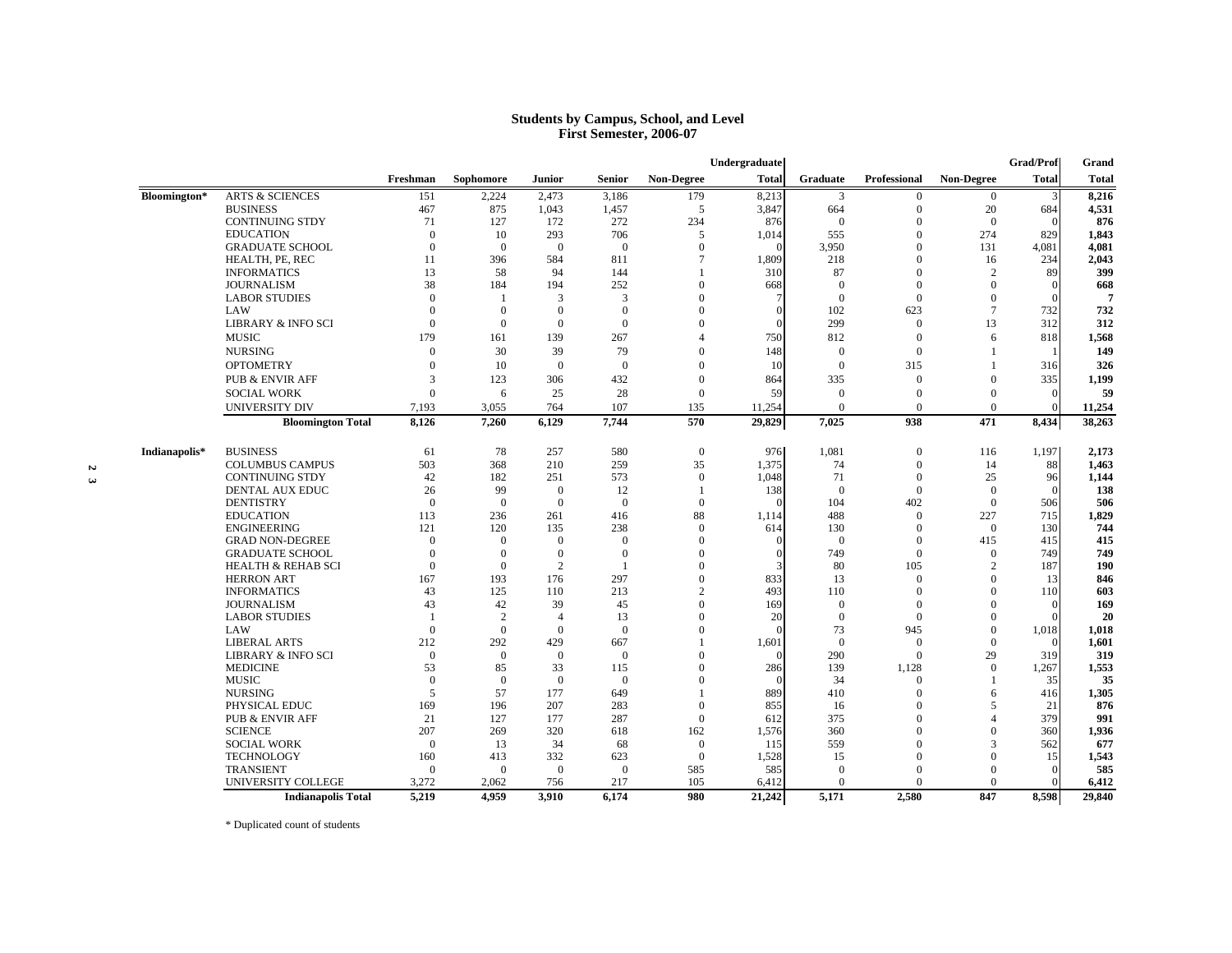#### **Students by Campus, School, and Level First Semester, 2006-07**

|                   |                              |              |                |                  |                |                  | Undergraduate |                  |                                  |                  | <b>Grad/Prof</b> | Grand        |
|-------------------|------------------------------|--------------|----------------|------------------|----------------|------------------|---------------|------------------|----------------------------------|------------------|------------------|--------------|
|                   |                              | Freshman     | Sophomore      | Junior           | Senior         | Non-Degree       | <b>Total</b>  |                  | Graduate Professional Non-Degree |                  | <b>Total</b>     | <b>Total</b> |
| East*             | <b>BEH/SOCIAL SCI</b>        |              | 14             | -19              | 24             | $\Omega$         | 61            | $\overline{0}$   |                                  | $\theta$         | $\overline{0}$   | 61           |
|                   | <b>BUSINESS &amp; ECON</b>   | 39           | 97             | 71               | 86             | $\Omega$         | 293           | $\theta$         |                                  | $\mathbf{0}$     |                  | 293          |
|                   | <b>CONTINUING STDY</b>       | 20           | 41             | 8                | 42             | $\mathbf{0}$     | 111           | $\Omega$         |                                  | $\overline{0}$   |                  | 111          |
|                   | <b>EDUCATION</b>             | 85           | 56             | 53               | 79             | $\mathbf{0}$     | 273           | $\sqrt{ }$       |                                  | 25               | 25               | 298          |
|                   | <b>HUM/FINE ARTS</b>         | 5            | 29             | 29               | 39             | $\mathbf{0}$     | 102           | $\Omega$         |                                  | $\mathbf{0}$     | $\Omega$         | 102          |
|                   | <b>NAT SCI &amp; MATH</b>    | $\tau$       | 16             | 13               | 18             | $\Omega$         | 54            | $\theta$         |                                  | $\theta$         | $\Omega$         | 54           |
|                   | <b>NON-DEGREE</b>            | $\mathbf{0}$ | $\overline{0}$ | $\mathbf{0}$     | $\overline{0}$ | 33               | 33            | $\Omega$         |                                  | 27               | 27               | 60           |
|                   | <b>NURSING</b>               | 3            | 21             | 39               | 76             | $\mathbf{0}$     | 139           | $\theta$         |                                  | $\mathbf{0}$     | $\Omega$         | 139          |
|                   | NURSING ASSOC                |              | 41             | $\mathbf{0}$     | $\overline{0}$ | $\mathbf{0}$     | 42            | $\Omega$         |                                  | $\Omega$         |                  | 42           |
|                   | <b>PUB &amp; ENVIR AFF</b>   | 5            | 23             | 17               | 19             | $\mathbf{0}$     | 64            | $\Omega$         |                                  | $\Omega$         |                  | 64           |
|                   | <b>SOCIAL WORK</b>           | 9            | 33             | 20               | 36             | $\theta$         | 98            | $\sqrt{ }$       |                                  | $\theta$         |                  | 98           |
|                   | <b>TRANSIENT</b>             | $\mathbf{0}$ | $\mathbf{0}$   | $\mathbf{0}$     | $\overline{0}$ | 8                | -8            | $\Omega$         |                                  | $\mathbf{0}$     |                  | 8            |
|                   | <b>UNIVERSITY DIV</b>        | 483          | 149            | 33               | 23             | 229              | 917           | $\mathbf{0}$     |                                  | $\Omega$         |                  | 917          |
|                   | <b>East Total</b>            | 661          | 520            | 302              | 442            | 270              | 2,195         | $\bf{0}$         |                                  | 52               | 52               | 2,247        |
| <b>Fort Wayne</b> | <b>ARTS &amp; SCIENCES</b>   | 224          | 124            | 119              | 167            | 6                | 640           | 61               |                                  | 31               | 92               | 732          |
|                   | <b>BUS &amp; MGMT SCI</b>    | 193          | 186            | 173              | 228            | $\mathbf{0}$     | 780           | 146              |                                  | $\overline{c}$   | 148              | 928          |
|                   | <b>CONTINUING STDY</b>       | 121          | 134            | 119              | 245            | $\mathbf{0}$     | 619           | $\mathbf{0}$     |                                  | $\mathbf{0}$     | $\Omega$         | 619          |
|                   | <b>EDUCATION</b>             | 260          | 230            | 208              | 385            | 3                | 1,086         | 249              |                                  | 102              | 351              | 1,437        |
|                   | <b>HLTH &amp; HUMAN SVCS</b> | 289          | 202            | 20               | 9              | $\Omega$         | 520           | $\overline{0}$   |                                  | $\Omega$         | $\Omega$         | 520          |
|                   | <b>LABOR STUDIES</b>         | 3            | 3              | $\mathbf{1}$     | $\overline{2}$ | $\Omega$         | $\mathbf{q}$  | $\Omega$         |                                  | $\Omega$         |                  | 9            |
|                   | <b>PUB &amp; ENVIR AFF</b>   | 90           | 66             | 67               | 117            | $\mathbf{0}$     | 340           | 45               |                                  | $\mathbf{0}$     | 45               | 385          |
|                   | <b>UNIT AFFIL PROG</b>       | 815          | 287            | 86               | 51             | 113              | 1,352         | $\boldsymbol{0}$ |                                  | $\mathbf{0}$     |                  | 1,352        |
|                   | <b>VIS/PERF ARTS</b>         | 180          | 150            | 86               | 147            |                  | 564           | $\overline{0}$   |                                  | $\mathbf{0}$     |                  | 564          |
|                   | <b>Fort Wayne Total</b>      | 2,175        | 1,382          | 879              | 1,351          | 123              | 5,910         | 501              |                                  | 135              | 636              | 6,546        |
| Kokomo            | <b>ALLIED HEALTH</b>         | 89           | 68             | 9                | 3              | $\boldsymbol{0}$ | 169           | $\boldsymbol{0}$ |                                  | $\boldsymbol{0}$ | $\overline{0}$   | 169          |
|                   | <b>ARTS &amp; SCIENCES</b>   | 179          | 137            | 96               | 100            | $\boldsymbol{0}$ | 512           | $\boldsymbol{0}$ |                                  | $\mathbf{0}$     | $\Omega$         | 512          |
|                   | <b>BUSINESS</b>              | 115          | 92             | 60               | 65             | $\mathbf{0}$     | 332           | 45               |                                  | 5                | 50               | 382          |
|                   | <b>CONTINUING STDY</b>       | 39           | 62             | 37               | 70             | $\mathbf{0}$     | 208           | $\overline{0}$   |                                  | $\Omega$         | $\Omega$         | 208          |
|                   | <b>EDUCATION</b>             | 84           | 53             | 51               | 65             | $\overline{2}$   | 255           | 3                |                                  | 44               | 47               | 302          |
|                   | <b>GRADUATE SCHOOL</b>       | $\mathbf{0}$ | $\Omega$       | $\mathbf{0}$     | $\Omega$       | $\Omega$         | $\Omega$      | 11               |                                  | $\overline{2}$   | 13               | 13           |
|                   | <b>GUIDED STUDY</b>          | $\mathbf{0}$ | $\mathbf{1}$   | $\theta$         | $\Omega$       | $\Omega$         |               | $\Omega$         |                                  | $\Omega$         | $\Omega$         | $\mathbf{1}$ |
|                   | <b>LABOR STUDIES</b>         | 5            | 3              | 3                | $\overline{4}$ | $\Omega$         | 15            | $\sqrt{ }$       |                                  | $\Omega$         |                  | 15           |
|                   | <b>NON-DEGREE</b>            | $\Omega$     | $\Omega$       | $\mathbf{0}$     | $\theta$       | 8                | -8            | $\Omega$         |                                  | 17               | 17               | 25           |
|                   | <b>NURSING</b>               | 82           | 78             | 76               | 141            | $\mathbf{0}$     | 377           | $\theta$         |                                  | $\mathbf{0}$     | $\Omega$         | 377          |
|                   | <b>NURSING ASSOC</b>         | 16           | 195            | $\boldsymbol{0}$ | $\overline{0}$ | $\mathbf{0}$     | 211           | $\Omega$         |                                  | $\mathbf{0}$     |                  | 211          |
|                   | <b>PUB &amp; ENVIR AFF</b>   | 34           | 29             | 19               | 32             | $\mathbf{0}$     | 114           | 3                |                                  | $\Omega$         |                  | 117          |
|                   | <b>TRANSIENT</b>             | $\mathbf{0}$ | $\overline{0}$ | $\boldsymbol{0}$ | $\overline{0}$ | 11               | 11            | $\overline{0}$   |                                  | $\mathbf{0}$     |                  | 11           |
|                   | <b>UNIVERSITY DIV</b>        | 133          | 31             | 10               | $\overline{c}$ | 215              | 391           | $\mathbf{0}$     |                                  | $\mathbf{0}$     |                  | 391          |
|                   | <b>Kokomo Total</b>          | 776          | 749            | 361              | 482            | 236              | 2,604         | 62               |                                  | 68               | 130              | 2,734        |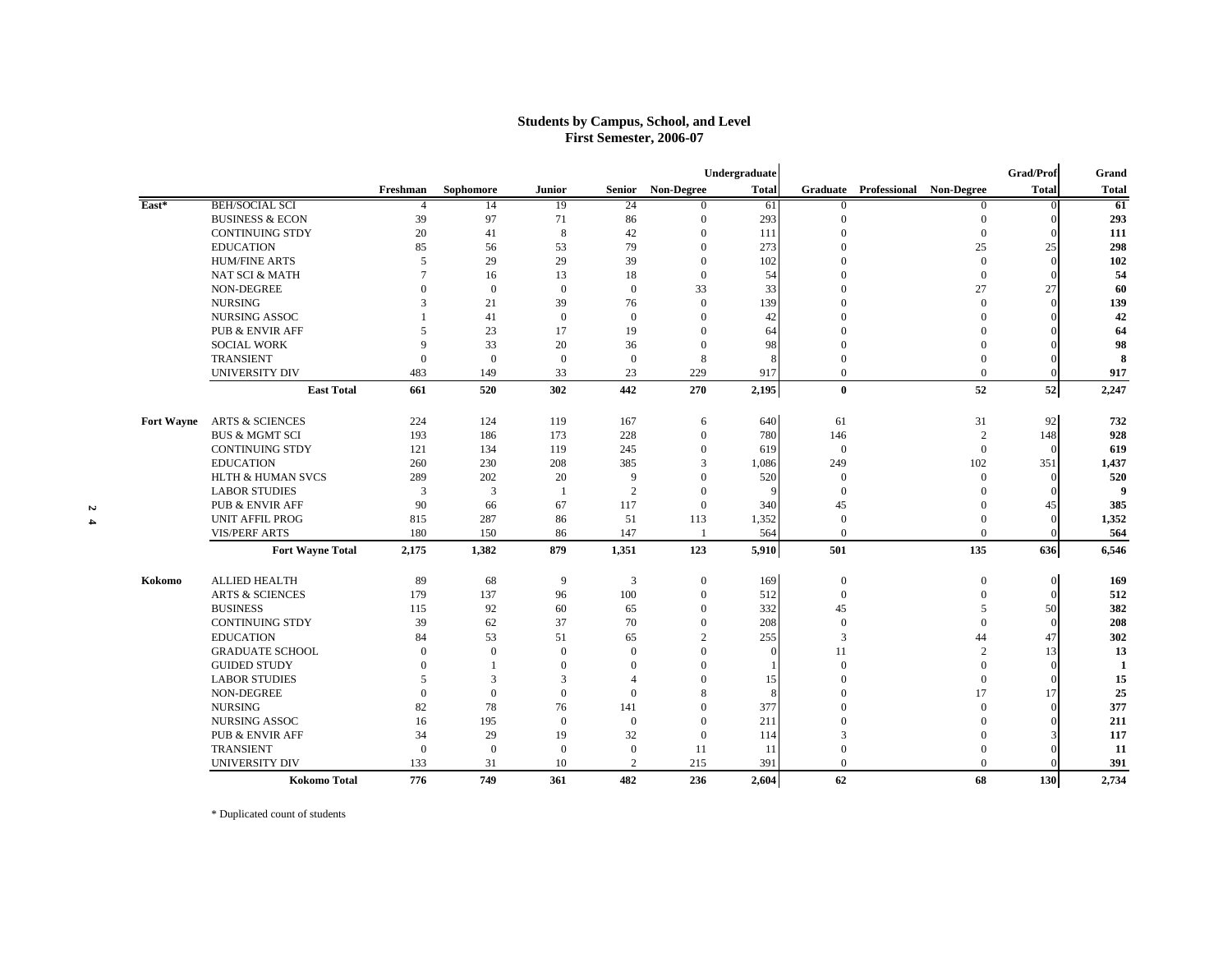#### **Students by Campus, School, and Level First Semester, 2006-07**

|            |                            |                 |                  |                  |                  |                  | Undergraduate |                  |                                  | Grad/Prof                       | Grand          |
|------------|----------------------------|-----------------|------------------|------------------|------------------|------------------|---------------|------------------|----------------------------------|---------------------------------|----------------|
|            |                            | Freshman        | Sophomore        | Junior           | Senior           | Non-Degree       | <b>Total</b>  |                  | Graduate Professional Non-Degree | <b>Total</b>                    | <b>Total</b>   |
| Northwest* | <b>ALLIED HEALTH</b>       | 268             | 302              | 35               | 48               | 3                | 656           | $\Omega$         |                                  | $\Omega$                        | 656            |
|            | <b>ARTS &amp; SCIENCES</b> | 372             | 188              | 153              | 218              | $\mathbf{1}$     | 932           | $\mathbf{0}$     |                                  | $\mathbf{0}$<br>$\Omega$        | 932            |
|            | <b>BUS &amp; ECONOMICS</b> | 157             | 109              | 87               | 90               | 3                | 446           | 83               |                                  | 30<br>113                       | 559            |
|            | <b>CONTINUING STDY</b>     | 48              | 73               | 88               | 130              | 3                | 342           | $\overline{0}$   |                                  | $\mathbf{0}$<br>$\Omega$        | 342            |
|            | <b>DENTAL AUX EDUC</b>     | 98              | 89               | 17               | 8                | 3                | 215           | $\theta$         |                                  | $\mathbf{0}$<br>$\Omega$        | 215            |
|            | <b>EDUCATION</b>           | 92              | 74               | 59               | 120              | 16               | 361           | 67               | 148                              | 215                             | 576            |
|            | <b>GUIDED STUDY</b>        | 163             | $\boldsymbol{0}$ | $\mathbf{0}$     | $\mathbf{0}$     | $\mathbf{0}$     | 163           | $\overline{0}$   |                                  | $\mathbf{0}$<br>$\Omega$        | 163            |
|            | <b>LABOR STUDIES</b>       | $7\phantom{.0}$ | 9                | $\overline{4}$   | $\overline{4}$   | $\mathbf{0}$     | 24            | $\overline{0}$   |                                  | $\mathbf{0}$<br>$\Omega$        | 24             |
|            | NON-DEGREE                 | $\mathbf{0}$    | $\boldsymbol{0}$ | $\mathbf{0}$     | $\mathbf{0}$     | 58               | 58            | $\Omega$         |                                  | $\mathbf{0}$                    | 58             |
|            | <b>NURSING</b>             | 111             | 85               | 72               | 157              | $\mathbf{1}$     | 426           | $\theta$         |                                  | $\mathbf{0}$<br>$\Omega$        | 426            |
|            | <b>NURSING ASSOC</b>       | $\overline{1}$  | 42               | $\boldsymbol{0}$ | $\boldsymbol{0}$ | $\boldsymbol{0}$ | 43            | $\overline{0}$   |                                  | $\mathbf{0}$                    | 43             |
|            | <b>PUB &amp; ENVIR AFF</b> | 117             | 126              | 68               | 98               | $\overline{c}$   | 411           | 134              |                                  | 10<br>144                       | 555            |
|            | <b>SOCIAL WORK</b>         | $\mathbf{0}$    | $\mathbf{0}$     | $\mathbf{0}$     | $\mathbf{0}$     | $\mathbf{0}$     | $\theta$      | 117              |                                  | 118<br>$\overline{1}$           | 118            |
|            | <b>TRANSIENT</b>           | $\Omega$        | $\mathbf{0}$     | $\mathbf{0}$     | $\mathbf{0}$     | 75               | 75            | $\theta$         |                                  | $\mathbf{0}$                    | 75             |
|            | <b>UNIVERSITY DIV</b>      | 8               | 10               | $\Omega$         | $\Omega$         | 62               | 80            | $\Omega$         |                                  | $\Omega$<br>$\Omega$            | 80             |
|            | <b>Northwest Total</b>     | 1.442           | 1,107            | 583              | 873              | 227              | 4,232         | 401              | 189                              | 590                             | 4,822          |
|            | South Bend* ALLIED HEALTH  | 110             | 108              | $\overline{1}$   | $\overline{2}$   | $\mathbf{0}$     | 221           | $\overline{0}$   |                                  | $\boldsymbol{0}$<br>$\Omega$    | 221            |
|            | <b>BUS &amp; ECONOMICS</b> | 425             | 249              | 182              | 213              | 8                | 1,077         | 187              |                                  | 38<br>225                       | 1,302          |
|            | <b>CONTINUING STDY</b>     | 33              | 52               | 66               | 159              | 3                | 313           | $\boldsymbol{0}$ |                                  | $\overline{0}$<br>$\Omega$      | 313            |
|            | DENTAL AUX EDUC            | 103             | 124              | $\mathbf{0}$     | $\mathbf{0}$     | 1                | 228           | $\overline{0}$   |                                  | $\Omega$<br>$\Omega$            | 228            |
|            | DIV OF THE ARTS            | 154             | 91               | 79               | 116              | $\mathbf{1}$     | 441           | 13               |                                  | $\mathbf{0}$<br>13              | 454            |
|            | <b>EDUCATION</b>           | 219             | 188              | 185              | 226              |                  | 819           | 295              | 176                              | 471                             | 1,290          |
|            | <b>GRADUATE SCHOOL</b>     | $\mathbf{0}$    | $\mathbf{0}$     | $\mathbf{0}$     | $\mathbf{0}$     | $\overline{0}$   | $\mathbf{0}$  | 88               |                                  | 92<br>$\overline{4}$            | 92             |
|            | <b>LABOR STUDIES</b>       | $\mathbf{0}$    | 1                | $\mathbf{1}$     | $\overline{4}$   | $\mathbf{0}$     | 6             | $\Omega$         |                                  | $\mathbf{0}$<br>$\Omega$        | 6              |
|            | <b>LIB ARTS &amp; SCI</b>  | 762             | 389              | 265              | 346              | $\overline{7}$   | 1,769         | $\theta$         |                                  | $\mathbf{0}$<br>$\Omega$        | 1,769          |
|            | <b>NON-DEGREE</b>          | $\mathbf{0}$    | $\mathbf{0}$     | $\mathbf{0}$     | $\mathbf{0}$     | 590              | 590           | $\theta$         |                                  | 80<br>80                        | 670            |
|            | <b>NURSING</b>             | 185             | 107              | 85               | 182              | $\overline{c}$   | 561           | $\Omega$         |                                  | $\Omega$<br>$\Omega$            | 561            |
|            | <b>PUB &amp; ENVIR AFF</b> | 74              | 61               | 73               | 95               | $\mathbf{1}$     | 304           | 47               |                                  | $\overline{7}$<br>54            | 358            |
|            | <b>SOCIAL WORK</b>         | $\mathbf{0}$    | $\boldsymbol{0}$ | $\boldsymbol{0}$ | $\boldsymbol{0}$ | $\mathbf{0}$     | $\theta$      | 104              |                                  | 10<br>114                       | 114            |
|            | TRANSIENT                  | $\Omega$        | $\mathbf{0}$     | $\mathbf{0}$     | $\Omega$         | 43               | 43            | $\Omega$         |                                  | $\mathbf{0}$<br>$\Omega$        | 43             |
|            | <b>South Bend Total</b>    | 2.065           | 1,370            | 937              | 1,343            | 657              | 6,372         | 734              | 315                              | 1,049                           | 7,421          |
| Southeast  | <b>ARTS &amp; LETTERS</b>  | 17              | 85               | 104              | 156              | $\boldsymbol{0}$ | 362           | $\theta$         |                                  | $\mathbf{0}$<br>$\Omega$        | 362            |
|            | <b>BUSINESS</b>            | 14              | 96               | 158              | 268              | $\boldsymbol{0}$ | 536           | 211              |                                  | $\mathbf{0}$<br>211             | 747            |
|            | <b>CONTINUING STDY</b>     | 18              | 99               | 109              | 217              | 27               | 470           | $\boldsymbol{0}$ |                                  | $\mathbf{0}$                    | 470            |
|            | <b>EDUCATION</b>           | $\overline{4}$  | 34               | 105              | 208              | $\mathbf{0}$     | 351           | 344              | 229                              | 573                             | 924            |
|            | <b>GRADUATE SCHOOL</b>     | $\mathbf{0}$    | $\mathbf{0}$     | $\mathbf{0}$     | $\mathbf{0}$     | $\mathbf{0}$     | $\theta$      | 31               |                                  | 32                              | 32             |
|            | <b>NATURAL SCIENCE</b>     | 48              | 114              | 92               | 157              | $\boldsymbol{0}$ | 411           | $\overline{0}$   |                                  | $\mathbf{0}$<br>$\Omega$        | 411            |
|            | <b>NON-DEGREE</b>          | $\Omega$        | $\mathbf{0}$     | $\mathbf{0}$     | $\mathbf{0}$     | 110              | 110           | $\Omega$         |                                  | $\overline{c}$<br>$\mathcal{D}$ | 112            |
|            | <b>NURSING</b>             | 2               | 39               | 43               | 102              | $\mathbf{0}$     | 186           | $\Omega$         |                                  | $\Omega$                        | 186            |
|            | <b>SOCIAL SCIENCE</b>      | 51              | 135              | 185              | 198              | $\mathbf{0}$     | 569           | $\Omega$         |                                  | $\mathbf{0}$                    | 569            |
|            | TRANSIENT                  | $\mathbf{0}$    | $\mathbf{0}$     | $\mathbf{0}$     | $\mathbf{0}$     | $\overline{4}$   |               | $\theta$         |                                  | $\theta$                        | $\overline{4}$ |
|            | <b>UNIVERSITY DIV</b>      | 1,379           | 567              | 233              | 96               | 91               | 2,366         | $\Omega$         |                                  | $\Omega$                        | 2,366          |
|            | <b>Southeast Total</b>     | 1,533           | 1,169            | 1,029            | 1,402            | 232              | 5,365         | 586              | 232                              | 818                             | 6,183          |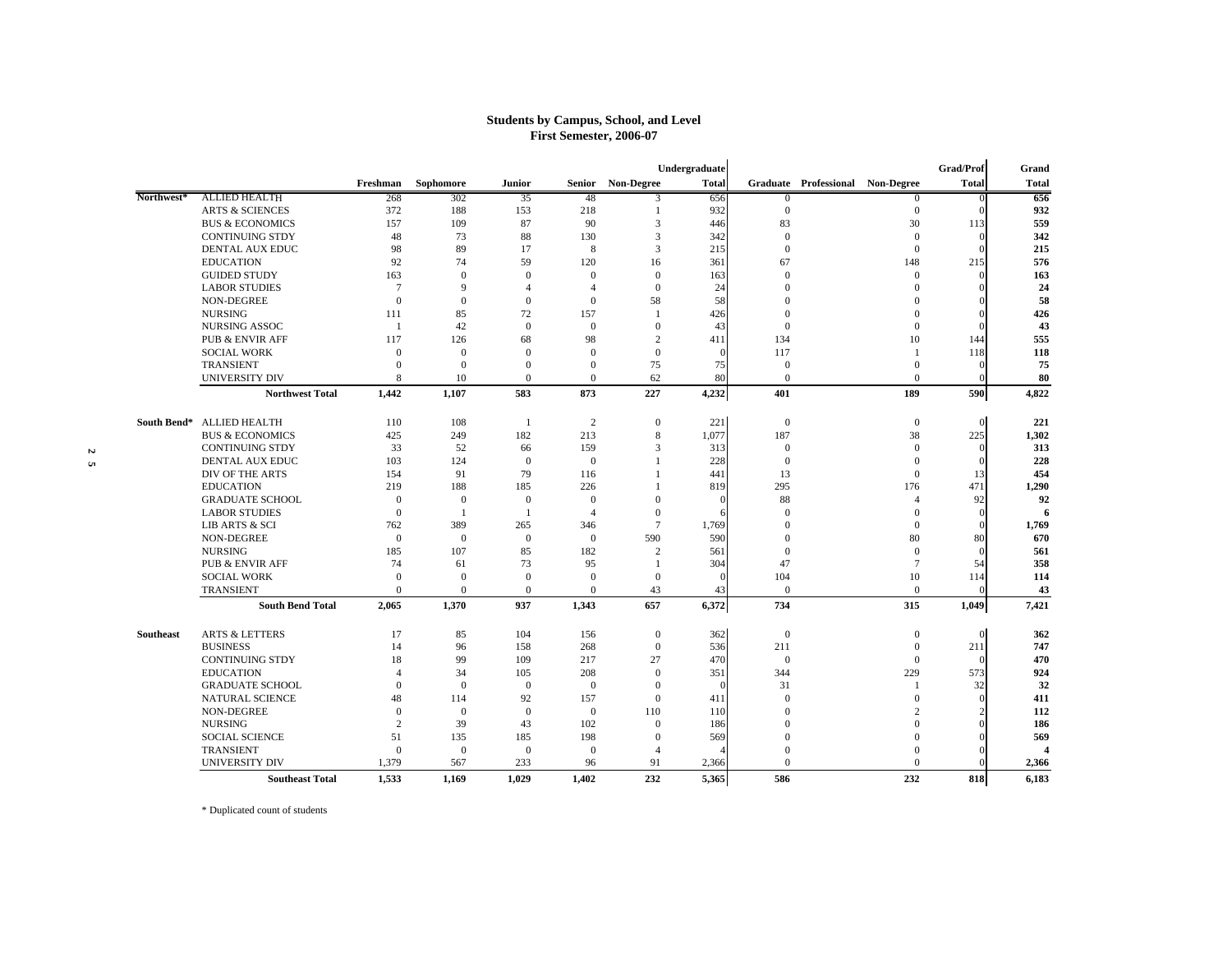|                               |                |                |                |                |                          | Undergraduate |                        |                      |                      | <b>Grad/Prof</b> | Grand        |
|-------------------------------|----------------|----------------|----------------|----------------|--------------------------|---------------|------------------------|----------------------|----------------------|------------------|--------------|
|                               | Freshman       | Sophomore      | <b>Junior</b>  | <b>Senior</b>  | <b>Non-Degree</b>        | <b>Total</b>  | Graduate               | Professional         | <b>Non-Degree</b>    | <b>Total</b>     | <b>Total</b> |
| <b>ALLIED HEALTH</b>          | 251            | 279            | 18             | 25             | 1                        | 574           | $\mathbf{0}$           | $\mathbf{0}$         | $\mathbf{0}$         | $\theta$         | 574          |
| <b>ARTS &amp; LETTERS</b>     | 12             | 57             | 69             | 75             | $\overline{0}$           | 213           | $\overline{0}$         | $\mathbf{0}$         | $\mathbf{0}$         | $\Omega$         | 213          |
| <b>ARTS &amp; SCIENCES</b>    | 729            | 2,492          | 2,645          | 3,160          | 62                       | 9,088         | 13                     | $\mathbf{0}$         | 1                    | 14               | 9,102        |
| <b>BEH/SOCIAL SCI</b>         | $\mathbf{1}$   | 8              | 10             | 13             | $\Omega$                 | 32            | $\Omega$               | $\Omega$             | $\Omega$             | $\Omega$         | 32           |
| <b>BUS &amp; ECONOMICS</b>    | 387            | 201            | 149            | 169            | 3                        | 909           | 80                     | $\Omega$             | 8                    | 88               | 997          |
| <b>BUS &amp; MGMT SCI</b>     | 136            | 132            | 125            | 146            | $\theta$                 | 539           | 32                     | $\theta$             | $\overline{0}$       | 32               | 571          |
| <b>BUSINESS</b>               | 605            | 1.040          | 1,368          | 1,936          | $\overline{\phantom{0}}$ | 4.954         | 756                    | $\Omega$             | 22                   | 778              | 5,732        |
| <b>BUSINESS &amp; ECON</b>    | 32             | 47             | 46             | 51             | $\Omega$                 | 176           | $\Omega$               | $\Omega$             | $\mathbf{0}$         | $\Omega$         | 176          |
| <b>COLUMBUS CAMPUS</b>        | 367            | 206            | 124            | 147            | 14                       | 858           | 3                      | $\Omega$             | $\overline{c}$       |                  | 863          |
| <b>CONTINUING STDY</b>        | 164            | 294            | 459            | 822            | 21                       | 1,760         | $\boldsymbol{\Lambda}$ | $\mathbf{0}$         | $\theta$             |                  | 1,764        |
| DENTAL AUX EDUC               | 149            | 231            | 11             | $\overline{4}$ |                          | 396           | $\Omega$               | $\Omega$             | $\theta$             | $\Omega$         | 396          |
| <b>DENTISTRY</b>              | $\overline{0}$ | $\mathbf{0}$   | $\theta$       | $\theta$       | $\mathbf{0}$             |               | 47                     | 399                  | $\theta$             | 446              | 446          |
| DIV OF THE ARTS               | 114            | 67             | 57             | 67             |                          | 306           | 8                      | $\mathbf{0}$         | $\Omega$             |                  | 314          |
| <b>EDUCATION</b>              | 655            | 647            | 967            | 1,777          | 41                       | 4,087         | 416                    | $\mathbf{0}$         | 116                  | 532              | 4,619        |
| <b>ENGINEERING</b>            | 81             | 90             | 88             | 138            | $\theta$                 | 397           | 42                     | $\mathbf{0}$         | $\mathbf{0}$         | 42               | 439          |
| <b>GRAD NON-DEGREE</b>        | $\Omega$       | $\Omega$       | $\Omega$       | $\Omega$       | $\Omega$                 |               | $\Omega$               | $\Omega$             | 45                   | 45               | 45           |
| <b>GRADUATE SCHOOL</b>        | $\Omega$       | $\Omega$       | $\Omega$       | $\mathbf{0}$   | $\Omega$                 |               | 2,491                  | $\Omega$             | 20                   | 2511             | 2,511        |
| <b>GUIDED STUDY</b>           | 121            |                | $\Omega$       | $\theta$       | $\theta$                 | 122           | $\Omega$               | $\mathbf{0}$         | $\theta$             | $\Omega$         | 122          |
| <b>HEALTH &amp; REHAB SCI</b> | $\mathbf{0}$   | $\theta$       |                |                | $\theta$                 |               | 73                     | 104                  | $\mathbf{1}$         | 178              | 180          |
| HEALTH, PE, REC               | 9              | 385            | 568            | 773            | 6                        | 1,741         | 143                    | $\mathbf{0}$         | 1                    | 144              | 1,885        |
| <b>HERRON ART</b>             | 148            | 163            | 137            | 186            | $\Omega$                 | 634           | $\mathcal{D}$          | $\Omega$             | $\Omega$             |                  | 636          |
| <b>HLTH &amp; HUMAN SVCS</b>  | 195            | 150            | 11             | - 1            | $\Omega$                 | 357           | $\Omega$               | $\Omega$             | $\Omega$             |                  | 357          |
| <b>HUM/FINE ARTS</b>          | 2              | 20             | 19             | 20             | $\theta$                 | 61            | $\Omega$               | $\Omega$             | $\theta$             |                  | 61           |
| <b>INFORMATICS</b>            | 41             | 150            | 176            | 248            | $\overline{c}$           | 617           | 113                    | $\theta$             | $\theta$             | 113              | 730          |
| <b>JOURNALISM</b>             | 74             | 221            | 226            | 274            | $\overline{0}$           | 795           | $\theta$               | $\mathbf{0}$         | $\theta$             | $\Omega$         | 795          |
| <b>LABOR STUDIES</b>          | 3              | 3              | 6              | 11             | $\Omega$                 | 23            | $\Omega$               | $\Omega$             | $\Omega$             |                  | 23           |
| LAW                           | $\Omega$       | $\mathbf{0}$   | $\Omega$       | $\theta$       | $\Omega$                 |               | 104                    | 1,246                | 7                    | 1357             | 1,357        |
| LIB ARTS & SCI                | 497            | 247            | 158            | 197            | $\overline{2}$           | 1,101         | $\Omega$               | $\mathbf{0}$         | $\Omega$             |                  | 1,101        |
| <b>LIBERAL ARTS</b>           | 136            | 213            | 308            | 373            | 1                        | 1,031         | $\theta$               | $\mathbf{0}$         | $\theta$             | $\Omega$         | 1,031        |
| <b>LIBRARY &amp; INFO SCI</b> | $\overline{0}$ | $\overline{0}$ | $\theta$       | $\overline{0}$ | $\theta$                 |               | 255                    | $\mathbf{0}$         | 6                    | 261              | 261          |
| <b>MEDICINE</b>               | 53             | 84             | 22             | 92             | $\Omega$                 | 251           | 66                     | 1,125                | $\Omega$             | 1191             | 1.442        |
| <b>MUSIC</b>                  | 172            | 157            | 137            | 256            | $\overline{2}$           | 724           | 585                    | $\mathbf{0}$         | 5                    | 590              | 1,314        |
| NAT SCI & MATH                | 3              | 11             | 10             | 10             | $\Omega$                 | 34            | $\Omega$               | $\Omega$             | $\Omega$             |                  | 34           |
| NATURAL SCIENCE               | 23             | 61             | 56             | 83             | $\mathbf{0}$             | 223           | $\Omega$               | $\Omega$             | $\overline{0}$       |                  | 223          |
| NON-DEGREE                    | $\Omega$       | $\Omega$       | $\Omega$       | $\theta$       | 53                       | 53            | $\Omega$               | $\Omega$             | 15                   | 15               | 68           |
| <b>NURSING</b>                | 274            | 268            | 377            | 850            | $\mathbf{1}$             | 1.770         | 39                     | $\mathbf{0}$         | $\overline{0}$       | 39               | 1,809        |
| NURSING ASSOC                 | 8              | 82             | $\overline{0}$ | $\mathbf{0}$   | $\theta$                 | 90            | $\Omega$               | $\mathbf{0}$         | $\theta$             | $\Omega$         | 90           |
| <b>OPTOMETRY</b>              | $\theta$       | 10             | $\theta$       | $\theta$       | $\Omega$                 | 10            | $\Omega$               | 309                  | $\theta$             | 309              | 319          |
| PHYSICAL EDUC                 | 125            | 167            | 173            | 209            | $\overline{0}$           | 674           | 8                      | $\mathbf{0}$         | $\theta$             | 8                | 682          |
| <b>PUB &amp; ENVIR AFF</b>    | 256            | 390            | 598            | 770            |                          | 2,015         | 426                    | $\Omega$             | $\overline{c}$       | 428              | 2,443        |
| <b>SCIENCE</b>                | 178            | 207            | 257            | 378            | 31                       | 1,051         | 186                    | $\theta$             | $\theta$             | 186              | 1,237        |
| <b>SOCIAL SCIENCE</b>         | 31             | 85             | 128            | 105            | $\mathbf{0}$             | 349           | $\Omega$               | $\Omega$             | $\theta$             | $\Omega$         | 349          |
| <b>SOCIAL WORK</b>            | $\tau$         | 29             | 68             | 109            | $\mathbf{0}$             | 213           | 347                    | $\Omega$             | $\mathbf{1}$         | 348              | 561          |
| <b>TECHNOLOGY</b>             | 84             | 218            | 197            | 255            | $\mathbf{0}$             | 754           | $\boldsymbol{\Lambda}$ | $\Omega$             | $\theta$             |                  | 758          |
| <b>TRANSIENT</b>              | $\Omega$       | $\Omega$       | $\Omega$       | $\theta$       | 106                      | 106           | $\Omega$               | $\Omega$             | $\Omega$             |                  | 106          |
|                               |                |                |                |                |                          |               | $\Omega$               | $\Omega$             | $\Omega$             |                  |              |
| <b>UNIT AFFIL PROG</b>        | 635            | 197            | 44             | 18             | 5                        | 899           | $\Omega$               |                      |                      |                  | 899          |
| UNIVERSITY COLLEGE            | 2,510          | 1,408          | 480            | 113            | 15                       | 4,526         | $\Omega$               | $\theta$<br>$\Omega$ | $\theta$<br>$\Omega$ |                  | 4,526        |
| UNIVERSITY DIV                | 8,593          | 3,472          | 877            | 153            | 21                       | 13,116        | $\Omega$               |                      | $\Omega$             |                  | 13,116       |
| <b>VIS/PERF ARTS</b>          | 137            | 108            | 64             | 77             |                          | 387           |                        | $\Omega$             |                      |                  | 387          |
| <b>Total</b>                  | 17.998         | 14,298         | 11.234         | 14.092         | 396                      | 58,018        | 6,243                  | 3.183                | 252                  | 9,678            | 67,696       |

#### **Students by School and Level - Full-Time Students Only - All Campuses \* First Semester, 2006-07**

\* Duplicated count of students at Bloomington, East, IUPUI, Northwest and South Bend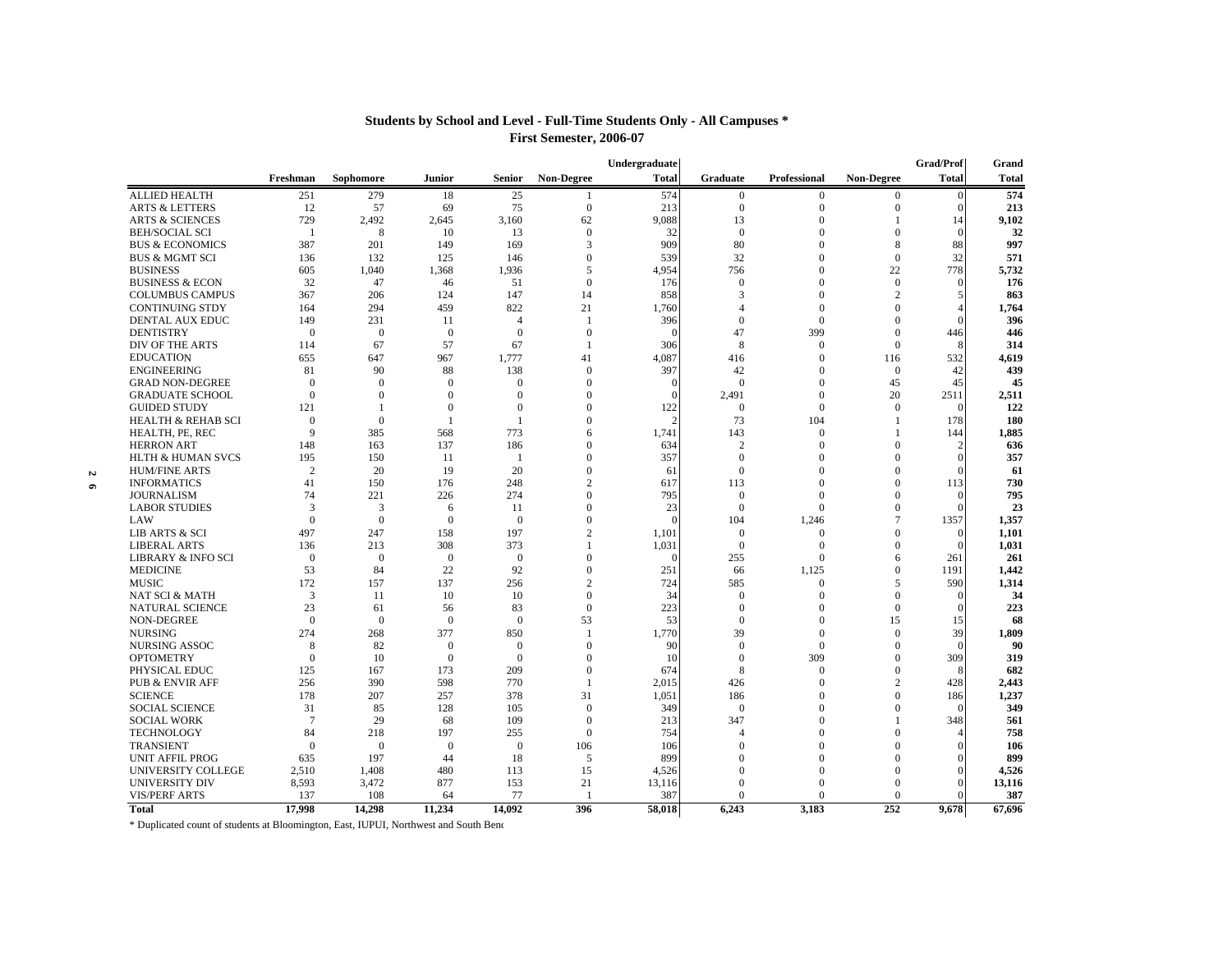| <b>Students by Campus, School and Level - Full-Time Students Only</b> |
|-----------------------------------------------------------------------|
| <b>First Semester, 2006-07</b>                                        |

|               |                               |                |                |                |                |                   | Undergraduate |                |              |                          | Grad/Prof      | Grand            |
|---------------|-------------------------------|----------------|----------------|----------------|----------------|-------------------|---------------|----------------|--------------|--------------------------|----------------|------------------|
|               |                               | Freshman       | Sophomore      | <b>Junior</b>  | <b>Senior</b>  | <b>Non-Degree</b> | <b>Total</b>  | Graduate       | Professional | <b>Non-Degree</b>        | <b>Total</b>   | <b>Total</b>     |
| Bloomington*  | <b>ARTS &amp; SCIENCES</b>    | 151            | 2,170          | 2,369          | 2,884          | 61                | 7,635         | -1             | $\Omega$     | $\overline{0}$           |                | 7,636            |
|               | <b>BUSINESS</b>               | 467            | 869            | 1,032          | 1,400          | 5                 | 3,773         | 620            | $\mathbf{0}$ | 18                       | 638            | 4,411            |
|               | <b>CONTINUING STDY</b>        | 33             | 59             | 129            | 209            | 21                | 451           | $\Omega$       | $\Omega$     | $\mathbf{0}$             | $\Omega$       |                  |
|               | <b>EDUCATION</b>              | $\mathbf{0}$   | 10             | 291            | 677            | $\overline{2}$    | 980           | 269            | $\Omega$     | 37                       | 306            | 1,286            |
|               | <b>GRADUATE SCHOOL</b>        | $\Omega$       | $\Omega$       | $\theta$       | $\overline{0}$ | $\Omega$          | $\Omega$      | 2,221          | $\Omega$     | 19                       | 2,240          | 2,240            |
|               | HEALTH, PE, REC               | 9              | 385            | 568            | 773            | 6                 | 1,741         | 143            | $\theta$     |                          | 144            | 1,885            |
|               | <b>INFORMATICS</b>            | 13             | 55             | 92             | 126            |                   | 287           | 80             | $\Omega$     | $\Omega$                 | 80             |                  |
|               | <b>JOURNALISM</b>             | 38             | 184            | 192            | 241            | $\Omega$          | 655           | $\Omega$       | $\Omega$     | $\Omega$                 |                |                  |
|               | <b>LABOR STUDIES</b>          | $\Omega$       | $\Omega$       | $\overline{c}$ | $\overline{2}$ | $\Omega$          |               | $\overline{0}$ | $\Omega$     | $\Omega$                 |                |                  |
|               | LAW                           | $\Omega$       | $\Omega$       | $\Omega$       | $\Omega$       | $\Omega$          |               | 52             | 587          |                          | 646            |                  |
|               | LIBRARY & INFO SCI            | $\Omega$       | $\Omega$       | $\mathbf{0}$   | $\overline{0}$ | $\Omega$          |               | 203            | $\Omega$     |                          | 204            |                  |
|               | <b>MUSIC</b>                  | 172            | 157            | 137            | 256            | $\mathfrak{D}$    | 724           | 575            | $\Omega$     | 5                        | 580            |                  |
|               | <b>NURSING</b>                | $\theta$       | 30             | 39             | 78             | $\Omega$          | 147           | $\overline{0}$ | $\Omega$     | $\Omega$                 | $\Omega$       |                  |
|               | <b>OPTOMETRY</b>              | $\Omega$       | 10             | $\theta$       | $\Omega$       | $\Omega$          | 10            | $\overline{0}$ | 309          | $\Omega$                 | 309            |                  |
|               | <b>PUB &amp; ENVIR AFF</b>    | 3              | 121            | 301            | 404            | $\mathbf{0}$      | 829           | 311            | $\Omega$     | $\Omega$                 | 311            |                  |
|               | <b>SOCIAL WORK</b>            | $\theta$       | 6              | 25             | 27             | $\mathbf{0}$      | 58            | $\overline{0}$ | $\theta$     | $\theta$                 | $\Omega$       |                  |
|               | UNIVERSITY DIV                | 7.126          | 2.983          | 737            | 97             | $\mathcal{D}$     | 10,945        | $\theta$       | $\Omega$     | $\theta$                 |                |                  |
|               | <b>Bloomington Total</b>      | 8,012          | 7,039          | 5,914          | 7,174          | 100               | 28,239        | 4,475          | 896          | 88                       | 5,459          | 10,945<br>33,698 |
|               |                               |                |                |                |                |                   |               |                |              |                          |                |                  |
| Indianapolis* | <b>BUSINESS</b>               | 54             | 65             | 203            | 357            | $\overline{0}$    | 679           | 119            | $\mathbf{0}$ | $\overline{c}$           | 121            |                  |
|               | <b>COLUMBUS CAMPUS</b>        | 367            | 206            | 124            | 147            | 14                | 858           | 3              | $\mathbf{0}$ | 2                        | $\overline{5}$ |                  |
|               | <b>CONTINUING STDY</b>        | $\tau$         | 49             | 121            | 259            | $\mathbf{0}$      | 436           | $\overline{4}$ | $\theta$     | $\mathbf{0}$             |                |                  |
|               | <b>DENTAL AUX EDUC</b>        | 24             | 88             | $\mathbf{0}$   | $\overline{0}$ | $\Omega$          | 112           | $\theta$       | $\Omega$     | $\Omega$                 |                |                  |
|               | <b>DENTISTRY</b>              | $\mathbf{0}$   | $\overline{0}$ | $\mathbf{0}$   | $\overline{0}$ | $\mathbf{0}$      | $\epsilon$    | 47             | 399          | $\mathbf{0}$             | 446            |                  |
|               | <b>EDUCATION</b>              | 103            | 181            | 202            | 330            | 34                | 850           | 77             | $\Omega$     | 20                       | 97             |                  |
|               | <b>ENGINEERING</b>            | 81             | 90             | 88             | 138            | $\Omega$          | 397           | 42             | $\Omega$     | $\overline{0}$           | 42             |                  |
|               | <b>GRAD NON-DEGREE</b>        | $\theta$       | $\Omega$       | $\theta$       | $\overline{0}$ | $\theta$          |               | $\overline{0}$ | $\theta$     | 45                       | 45             |                  |
|               | <b>GRADUATE SCHOOL</b>        | $\Omega$       | $\Omega$       | $\mathbf{0}$   | $\overline{0}$ | $\Omega$          |               | 251            | $\Omega$     | $\Omega$                 | 251            |                  |
|               | <b>HEALTH &amp; REHAB SCI</b> | $\theta$       | $\Omega$       | $\mathbf{1}$   | $\overline{1}$ | $\Omega$          |               | 73             | 104          |                          | 178            |                  |
|               | <b>HERRON ART</b>             | 148            | 163            | 137            | 186            | $\Omega$          | 634           | $\overline{2}$ | $\Omega$     | $\Omega$                 | 2              |                  |
|               | <b>INFORMATICS</b>            | 28             | 95             | 84             | 122            | $\overline{1}$    | 330           | 33             | $\Omega$     | $\Omega$                 | 33             |                  |
|               | <b>JOURNALISM</b>             | 36             | 37             | 34             | 33             | $\Omega$          | 140           | $\overline{0}$ | $\Omega$     | $\Omega$                 | $\Omega$       |                  |
|               | <b>LABOR STUDIES</b>          | $\theta$       | $\Omega$       | $\overline{1}$ | $\overline{7}$ | $\Omega$          |               | $\theta$       | $\Omega$     | $\Omega$                 | $\Omega$       |                  |
|               | LAW                           | $\Omega$       | $\Omega$       | $\Omega$       | $\theta$       | $\Omega$          |               | 52             | 659          | $\Omega$                 | 711            |                  |
|               | <b>LIBERAL ARTS</b>           | 136            | 213            | 308            | 373            | $\overline{1}$    | 1,031         | $\mathbf{0}$   | $\Omega$     | $\mathbf{0}$             | $\overline{0}$ |                  |
|               | LIBRARY & INFO SCI            | $\theta$       | $\Omega$       | $\theta$       | $\overline{0}$ | $\Omega$          | $\Omega$      | 52             | $\Omega$     | $\overline{\phantom{1}}$ | 57             |                  |
|               |                               |                |                |                |                |                   |               |                |              |                          |                |                  |
|               | <b>MEDICINE</b>               | 53<br>$\Omega$ | 84             | 22             | 92             | $\mathbf{0}$      | 251<br>ſ      | 66             | 1,125        | $\mathbf{0}$             | 1.191          |                  |
|               | <b>MUSIC</b>                  |                | $\Omega$       | $\mathbf{0}$   | $\overline{0}$ | $\Omega$          |               | 10             | $\Omega$     |                          | 10             |                  |
|               | <b>NURSING</b>                | $\mathbf{0}$   | 49             | 147            | 442            | $\mathbf{0}$      | 638           | 39             | $\Omega$     | $\Omega$                 | 39             |                  |
|               | PHYSICAL EDUC                 | 125            | 167            | 173            | 209            | $\Omega$          | 674           | 8              | $\Omega$     | $\Omega$                 | 8              |                  |
|               | PUB & ENVIR AFF               | 16             | 82             | 129            | 164            | $\Omega$          | 391           | 83             | $\Omega$     | $\Omega$                 | 83             |                  |
|               | <b>SCIENCE</b>                | 178            | 207            | 257            | 378            | 31                | 1,051         | 186            | $\Omega$     | $\Omega$                 | 186            |                  |
|               | <b>SOCIAL WORK</b>            | $\mathbf{0}$   | 10             | 31             | 59             | $\Omega$          | 100           | 283            | $\Omega$     | $\Omega$                 | 283            |                  |
|               | <b>TECHNOLOGY</b>             | 84             | 218            | 197            | 255            | $\mathbf{0}$      | 754           | $\overline{A}$ | $\Omega$     | $\Omega$                 |                |                  |
|               | <b>TRANSIENT</b>              | $\Omega$       | $\Omega$       | $\mathbf{0}$   | $\overline{0}$ | 67                | 67            | $\Omega$       | $\Omega$     | $\Omega$                 |                |                  |
|               | UNIVERSITY COLLEGE            | 2,510          | 1,408          | 480            | 113            | 15                | 4,526         | $\theta$       | $\Omega$     | $\Omega$                 |                | 4,526            |
|               | <b>Indianapolis Total</b>     | 3.950          | 3.412          | 2.739          | 3.665          | 163               | 13.929        | 1.434          | 2.287        | 75                       | 3.796          | 17.725           |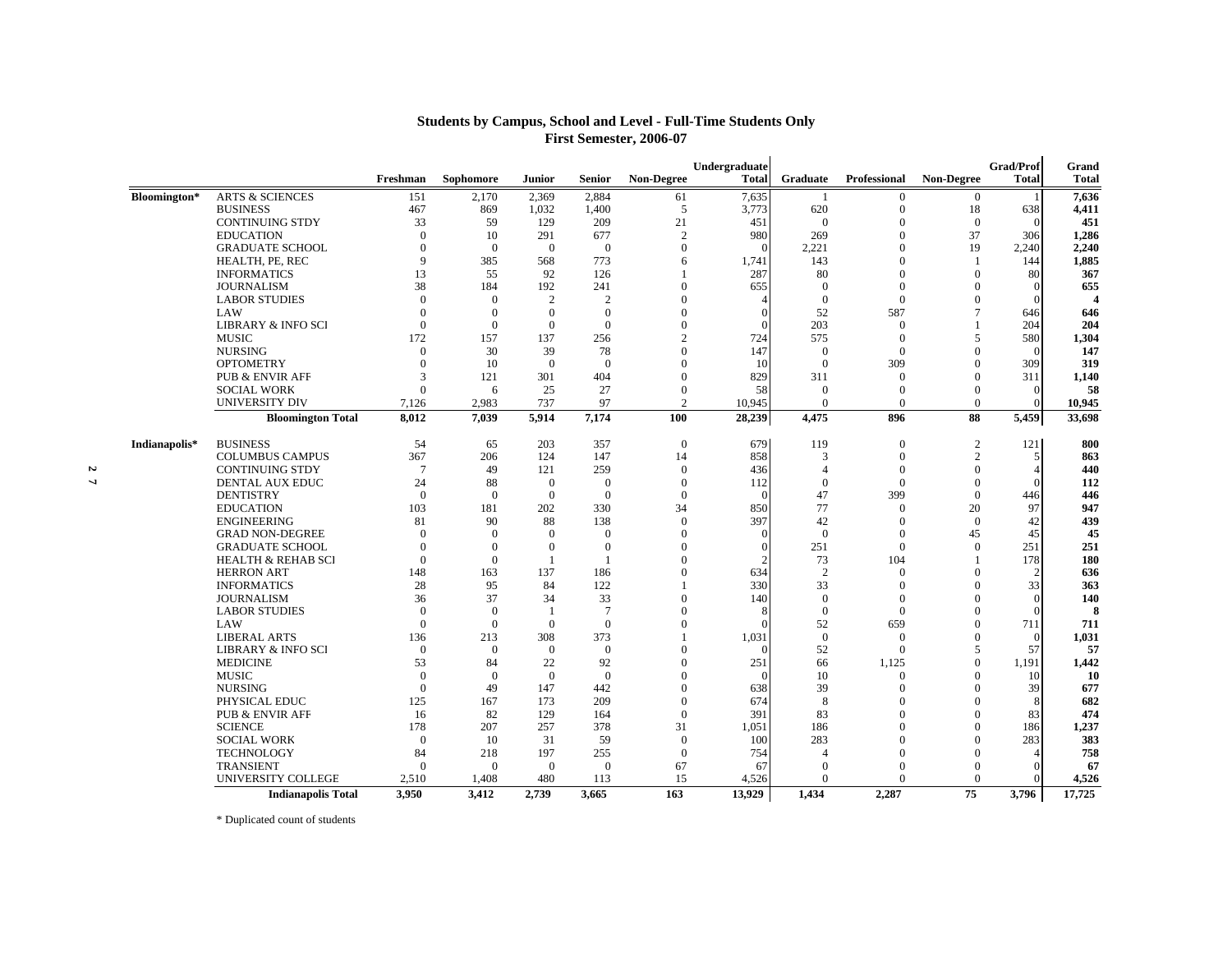### **Students by Campus, School and Level - Full-Time Students Only First Semester, 2006-07**

|                   |                              |                |           |                |                |                   | Undergraduate |                          |              |                   | Grad/Prof      | Grand          |
|-------------------|------------------------------|----------------|-----------|----------------|----------------|-------------------|---------------|--------------------------|--------------|-------------------|----------------|----------------|
|                   |                              | Freshman       | Sophomore | Junior         | <b>Senior</b>  | <b>Non-Degree</b> | <b>Total</b>  | Graduate                 | Professional | <b>Non-Degree</b> | <b>Total</b>   | <b>Total</b>   |
| East*             | <b>BEH/SOCIAL SCI</b>        |                | 8         | 10             | 13             |                   | 32            | $\Omega$                 |              | $\Omega$          |                | 32             |
|                   | <b>BUSINESS &amp; ECON</b>   | 32             | 47        | 46             | 51             |                   | 176           | $\boldsymbol{0}$         |              | $\mathbf{0}$      |                | 176            |
|                   | <b>CONTINUING STDY</b>       | 12             | 13        | $\overline{4}$ | 16             |                   | 45            | $\Omega$                 |              |                   |                | 45             |
|                   | <b>EDUCATION</b>             | 57             | 38        | 36             | 59             | $\Omega$          | 190           | $\Omega$                 |              | 3                 |                | 193            |
|                   | <b>HUM/FINE ARTS</b>         | $\overline{2}$ | 20        | 19             | 20             | $\theta$          | 61            |                          |              |                   |                | 61             |
|                   | NAT SCI & MATH               | 3              | 11        | 10             | 10             | $\Omega$          | 34            |                          |              |                   |                | 34             |
|                   | NON-DEGREE                   | $\Omega$       | $\Omega$  | $\mathbf{0}$   | $\overline{0}$ |                   |               | $\Omega$                 |              |                   |                | 6              |
|                   | <b>NURSING</b>               | $\overline{2}$ | 20        | 36             | 48             | $\theta$          | 106           |                          |              |                   |                | 106            |
|                   | <b>NURSING ASSOC</b>         |                | 17        | $\theta$       | $\mathbf{0}$   | $\Omega$          | 18            | $\Omega$                 |              |                   |                | 18             |
|                   | <b>PUB &amp; ENVIR AFF</b>   | 3              | 12        | 11             | 9              | $\Omega$          | 35            | $\mathbf{0}$             |              |                   |                | 35             |
|                   | <b>SOCIAL WORK</b>           | $\overline{7}$ | 13        | 12             | 23             | $\Omega$          | 55            | $\Omega$                 |              |                   |                | 55             |
|                   | <b>UNIVERSITY DIV</b>        | 317            | 84        | 15             | 6              | 13                | 435           | $\overline{0}$           |              | $\mathbf{0}$      |                | 435            |
|                   | <b>East Total</b>            | 437            | 283       | 199            | 255            | 15                | 1,189         | $\bf{0}$                 |              | $\overline{7}$    | $\overline{7}$ | 1,196          |
| <b>Fort Wayne</b> | <b>ARTS &amp; SCIENCES</b>   | 163            | 84        | 96             | 92             |                   | 436           | 12                       |              |                   | 13             | 449            |
|                   | <b>BUS &amp; MGMT SCI</b>    | 136            | 132       | 125            | 146            | $\theta$          | 539           | 32                       |              | $\Omega$          | 32             | 571            |
|                   | <b>CONTINUING STDY</b>       | 68             | 62        | 63             | 114            | $\Omega$          | 307           | $\Omega$                 |              | 0                 |                | 307            |
|                   | <b>EDUCATION</b>             | 189            | 171       | 139            | 245            | $\Omega$          | 744           | $\overline{\phantom{1}}$ |              |                   |                | 752            |
|                   | <b>HLTH &amp; HUMAN SVCS</b> | 195            | 150       | -11            | -1             | $\Omega$          | 357           | $\Omega$                 |              |                   |                | 357            |
|                   | <b>LABOR STUDIES</b>         | $\overline{1}$ |           | $\overline{0}$ | $\overline{0}$ | $\Omega$          |               | $\Omega$                 |              |                   |                | $\overline{2}$ |
|                   | <b>PUB &amp; ENVIR AFF</b>   | 71             | 41        | 47             | 71             | $\Omega$          | 230           | $\overline{5}$           |              |                   |                | 235            |
|                   | <b>UNIT AFFIL PROG</b>       | 635            | 197       | 44             | 18             | 5                 | 899           | $\mathbf{0}$             |              | 0                 |                | 899            |
|                   | <b>VIS/PERF ARTS</b>         | 137            | 108       | 64             | 77             |                   | 387           | $\mathbf{0}$             |              | $\mathbf{0}$      |                | 387            |
|                   | <b>Fort Wayne Total</b>      | 1,595          | 946       | 589            | 764            | $\overline{7}$    | 3,901         | 54                       |              | 4                 | 58             | 3,959          |
|                   |                              |                |           |                |                |                   |               |                          |              |                   |                |                |
| Kokomo            | <b>ALLIED HEALTH</b>         | 50             | 41        | $\overline{c}$ | $\mathbf{0}$   | $\mathbf{0}$      | 93            | $\mathbf{0}$             |              | $\mathbf{0}$      | $\Omega$       | 93             |
|                   | <b>ARTS &amp; SCIENCES</b>   | 137            | 104       | 68             | 64             | $\Omega$          | 373           | $\mathbf{0}$             |              | 0                 | $\Omega$       | 373            |
|                   | <b>BUSINESS</b>              | 78             | 56        | 33             | 38             | $\Omega$          | 205           |                          |              |                   |                | 214            |
|                   | <b>CONTINUING STDY</b>       | 10             | 21        | 16             | 27             | $\Omega$          | 74            |                          |              |                   |                | 74             |
|                   | <b>EDUCATION</b>             | 70             | 37        | 38             | 43             |                   | 189           |                          |              |                   |                | 196            |
|                   | <b>GRADUATE SCHOOL</b>       | $\Omega$       | $\Omega$  | $\Omega$       | $\mathbf{0}$   | $\Omega$          |               |                          |              |                   |                | $\mathbf{1}$   |
|                   | <b>GUIDED STUDY</b>          | $\Omega$       |           | $\theta$       | $\mathbf{0}$   | $\Omega$          |               |                          |              |                   |                |                |
|                   | <b>LABOR STUDIES</b>         |                | $\Omega$  | $\overline{c}$ | $\theta$       |                   |               | $\Omega$                 |              |                   |                | 3              |
|                   | NON-DEGREE                   | $\Omega$       | $\Omega$  | $\overline{0}$ | $\mathbf{0}$   |                   |               |                          |              |                   |                | $\blacksquare$ |
|                   | <b>NURSING</b>               | 63             | 45        | 42             | 54             |                   | 204           | $\Omega$                 |              |                   |                | 204            |
|                   | <b>NURSING ASSOC</b>         | 6              | 31        | $\Omega$       | $\overline{0}$ | $\Omega$          | 37            | $\Omega$                 |              |                   |                | 37             |
|                   | <b>PUB &amp; ENVIR AFF</b>   | 24             | 15        | 12             | 17             | $\Omega$          | 68            | $\Omega$                 |              |                   |                | 68             |
|                   | <b>TRANSIENT</b>             | $\theta$       | $\theta$  | $\overline{0}$ | $\overline{0}$ |                   |               | $\mathbf{0}$             |              |                   |                | 3              |
|                   | <b>UNIVERSITY DIV</b>        | 91             | 17        | 5              |                |                   | 115           | $\mathbf{0}$             |              | $\Omega$          |                | 115            |
|                   | <b>Kokomo Total</b>          | 530            | 368       | 218            | 244            | 5                 | 1.365         | 8                        |              | 10                | <b>18</b>      | 1.383          |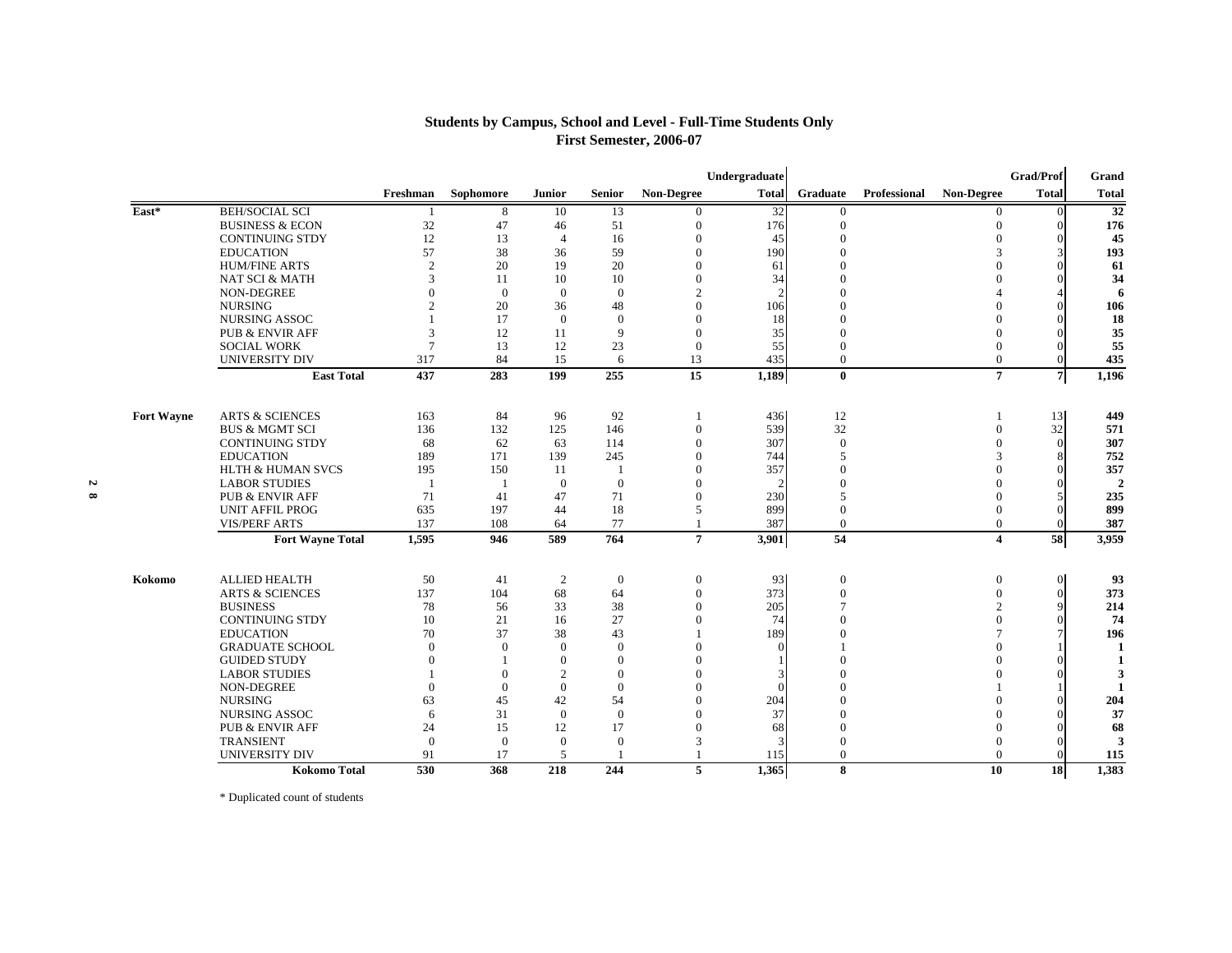### **Students by Campus, School and Level - Full-Time Students Only First Semester, 2006-07**

|           |             |                            |                |                      |                |                |                | Undergraduate |                |                     |                   | Grad/Prof    | Grand                  |
|-----------|-------------|----------------------------|----------------|----------------------|----------------|----------------|----------------|---------------|----------------|---------------------|-------------------|--------------|------------------------|
|           |             |                            | Freshman       | Sophomore            | <b>Junior</b>  | <b>Senior</b>  | Non-Degree     | <b>Total</b>  | Graduate       | <b>Professional</b> | <b>Non-Degree</b> | <b>Total</b> | <b>Total</b>           |
|           | Northwest*  | <b>ALLIED HEALTH</b>       | 143            | 172                  | 15             | 25             |                | 356           | $\mathbf{0}$   |                     | $\overline{0}$    | $\Omega$     | 356                    |
|           |             | <b>ARTS &amp; SCIENCES</b> | 278            | 134                  | 112            | 120            | $\Omega$       | 644           | $\mathbf{0}$   |                     | $\mathbf{0}$      |              | 644                    |
|           |             | <b>BUS &amp; ECONOMICS</b> | 106            | 67                   | 48             | 58             | $\Omega$       | 279           | 11             |                     | 2                 | 13           | 292                    |
|           |             | <b>CONTINUING STDY</b>     | 21             | 28                   | 43             | 51             | $\Omega$       | 143           | $\theta$       |                     | $\Omega$          |              | 143                    |
|           |             | <b>DENTAL AUX EDUC</b>     | 64             | 60                   | 11             | $\overline{4}$ | $\Omega$       | 139           | $\Omega$       |                     | $\Omega$          |              | 139                    |
|           |             | <b>EDUCATION</b>           | 76             | 50                   | 40             | 91             | $\Delta$       | 261           | 3              |                     | 13                | 16           | 277                    |
|           |             | <b>GUIDED STUDY</b>        | 121            | $\Omega$             | $\Omega$       | $\mathbf{0}$   | $\Omega$       | 121           | $\Omega$       |                     | $\Omega$          |              | 121                    |
|           |             | <b>LABOR STUDIES</b>       | $\overline{1}$ |                      |                | $\mathbf{1}$   | $\Omega$       |               |                |                     | $\Omega$          |              | $\boldsymbol{\Lambda}$ |
|           |             | NON-DEGREE                 | $\mathbf{0}$   | $\theta$             | $\theta$       | $\overline{0}$ | $\mathfrak{D}$ |               |                |                     |                   |              | $\mathbf{2}$           |
|           |             | <b>NURSING</b>             | 75             | 47                   | 43             | 55             | $\Omega$       | 220           | $\Omega$       |                     |                   |              | 220                    |
|           |             | <b>NURSING ASSOC</b>       | $\overline{1}$ | 34                   | $\theta$       | $\overline{0}$ | $\Omega$       | 35            | $\Omega$       |                     |                   |              | 35                     |
|           |             | <b>PUB &amp; ENVIR AFF</b> | 94             | 80                   | 50             | 60             | $\Omega$       | 284           | 16             |                     | 2                 | 18           | 302                    |
|           |             | <b>SOCIAL WORK</b>         | $\theta$       | $\Omega$             | $\Omega$       | $\mathbf{0}$   | $\Omega$       |               | 29             |                     | 0                 | 29           | 29                     |
|           |             | <b>TRANSIENT</b>           | $\Omega$       | $\Omega$<br>$\Omega$ | $\theta$       | $\Omega$       | 20             | 20            | $\Omega$       |                     | 0                 |              | 20                     |
|           |             | <b>UNIVERSITY DIV</b>      |                |                      | $\Omega$       | $\overline{0}$ |                | 14            | $\overline{0}$ |                     | $\Omega$          |              | 14                     |
|           |             | <b>Northwest Total</b>     | 984            | 682                  | 363            | 465            | 28             | 2,522         | 59             |                     | 17                | 76           | 2,598                  |
|           | South Bend* | <b>ALLIED HEALTH</b>       | 58             | 66                   | -1             | $\overline{0}$ | $\overline{0}$ | 125           | $\overline{0}$ |                     | $\mathbf{0}$      | $\Omega$     | 125                    |
|           |             | <b>BUS &amp; ECONOMICS</b> | 281            | 134                  | 101            | 111            | 3              | 630           | 69             |                     | 6                 | 75           | 705                    |
|           |             | <b>CONTINUING STDY</b>     | 9              | 23                   | 26             | 59             |                | 117           | $\Omega$       |                     | $\Omega$          |              | 117                    |
|           |             | DENTAL AUX EDUC            | 61             | 83                   | $\overline{0}$ | $\overline{0}$ |                | 145           | $\Omega$       |                     | 0                 |              | 145                    |
|           |             | DIV OF THE ARTS            | 114            | 67                   | 57             | 67             |                | 306           | 8              |                     | $\theta$          |              | 314                    |
|           |             | <b>EDUCATION</b>           | 157            | 132                  | 133            | 170            | $\Omega$       | 592           | 57             |                     | 18                | 75           | 667                    |
| N         |             | <b>GRADUATE SCHOOL</b>     | $\theta$       | $\overline{0}$       | $\overline{0}$ | $\overline{0}$ | $\Omega$       |               | 15             |                     | $\Omega$          | 15           | 15                     |
| $\bullet$ |             | <b>LABOR STUDIES</b>       | $\theta$       |                      | $\Omega$       |                | $\Omega$       |               | $\Omega$       |                     | $\Omega$          |              | $\mathcal{D}$          |
|           |             | <b>LIB ARTS &amp; SCI</b>  | 497            | 247                  | 158            | 197            | $\mathbf{2}$   | 1,101         | $\Omega$       |                     |                   |              | 1,101                  |
|           |             | <b>NON-DEGREE</b>          | $\Omega$       | $\Omega$             | $\Omega$       | $\overline{0}$ | 38             | 38            | $\Omega$       |                     |                   |              | 47                     |
|           |             | <b>NURSING</b>             | 133            | 50                   | 43             | 130            |                | 357           | $\mathbf{0}$   |                     |                   |              | 357                    |
|           |             | <b>PUB &amp; ENVIR AFF</b> | 45             | 39                   | 48             | 45             |                | 178           | 11             |                     |                   | 11           | 189                    |
|           |             | <b>SOCIAL WORK</b>         | $\Omega$       | $\Omega$             | $\theta$       | $\overline{0}$ | $\Omega$       |               | 35             |                     |                   | 36           | 36                     |
|           |             | <b>TRANSIENT</b>           | $\Omega$       | $\Omega$             | $\theta$       | $\overline{0}$ | 16             | 16            | $\overline{0}$ |                     | $\theta$          |              | 16                     |
|           |             | <b>South Bend Total</b>    | 1.355          | 842                  | 567            | 780            | 63             | 3,607         | 195            |                     | 34                | 229          | 3,836                  |
|           | Southeast   | <b>ARTS &amp; LETTERS</b>  | 12             | 57                   | 69             | 75             | $\theta$       | 213           | $\mathbf{0}$   |                     | $\mathbf{0}$      | $\Omega$     | 213                    |
|           |             | <b>BUSINESS</b>            | 6              | 50                   | 100            | 141            | $\Omega$       | 297           | 10             |                     | $\Omega$          | 10           | 307                    |
|           |             | <b>CONTINUING STDY</b>     | $\Delta$       | 39                   | 57             | 87             | $\Omega$       | 187           | $\Omega$       |                     | $\Omega$          |              | 187                    |
|           |             | <b>EDUCATION</b>           | 3              | 28                   | 88             | 162            | $\Omega$       | 281           |                |                     | 15                | 20           | 301                    |
|           |             | <b>GRADUATE SCHOOL</b>     | $\Omega$       | $\Omega$             | $\Omega$       | $\overline{0}$ | $\Omega$       | $\Omega$      | 3              |                     |                   |              | $\overline{\Delta}$    |
|           |             | <b>NATURAL SCIENCE</b>     | 23             | 61                   | 56             | 83             | $\Omega$       | 223           |                |                     |                   |              | 223                    |
|           |             | <b>NON-DEGREE</b>          | $\Omega$       | $\Omega$             | $\overline{0}$ | $\overline{0}$ | 11             | 11            | $\Omega$       |                     |                   |              | 12                     |
|           |             | <b>NURSING</b>             |                | 27                   | 27             | 43             | $\Omega$       | 98            |                |                     |                   |              | 98                     |
|           |             | <b>SOCIAL SCIENCE</b>      | 31             | 85                   | 128            | 105            | $\Omega$       | 349           | $\Omega$       |                     |                   |              | 349                    |
|           |             | <b>UNIVERSITY DIV</b>      | 1,055          | 379                  | 120            | 49             |                | 1,607         | $\Omega$       |                     | $\Omega$          |              | 1,607                  |
|           |             | <b>Southeast Total</b>     | 1.135          | 726                  | 645            | 745            | 15             | 3.266         | 18             |                     | 17                | 35           | 3.301                  |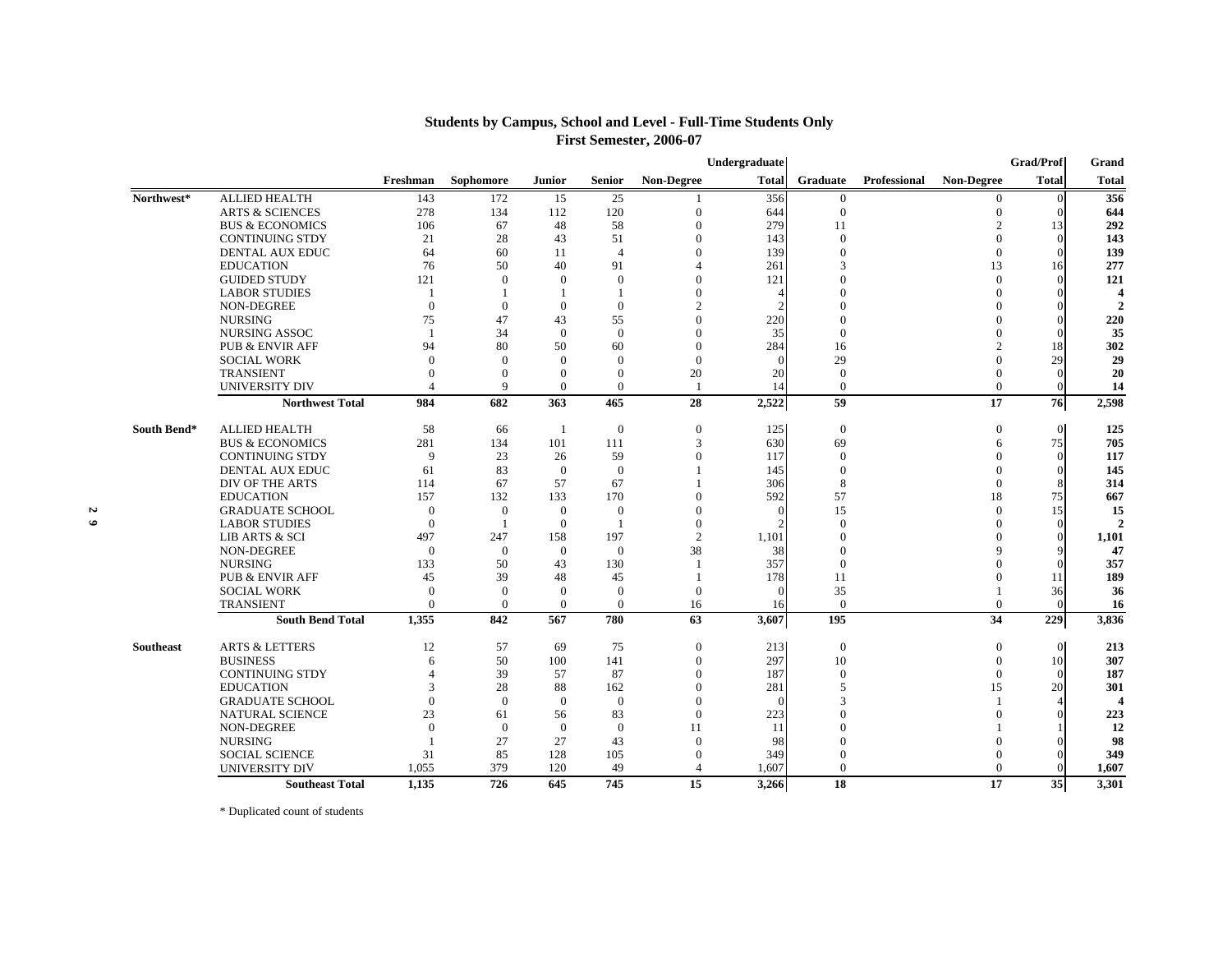|                      |                               |                |                |                |                |                | Undergraduate |                 |              |                         | Grad/Prof    | Grand        |
|----------------------|-------------------------------|----------------|----------------|----------------|----------------|----------------|---------------|-----------------|--------------|-------------------------|--------------|--------------|
|                      |                               | Freshman       | Sophomore      | Junior         | <b>Senior</b>  | Non-Degree     | <b>Total</b>  | Graduate        |              | Professional Non-Degree | <b>Total</b> | <b>Total</b> |
|                      | <b>ALLIED HEALTH</b>          | 216            | 199            | 27             | 28             | 2              | 472           | $\bf{0}$        | $\mathbf{0}$ | $\bf{0}$                |              | 472          |
|                      | <b>ARTS &amp; LETTERS</b>     | 5              | 28             | 35             | 81             | $\mathbf{0}$   | 149           | $\mathbf{0}$    | $\mathbf{0}$ | $\mathbf{0}$            | $\sqrt{ }$   | 149          |
|                      | <b>ARTS &amp; SCIENCES</b>    | 197            | 181            | 196            | 511            | 124            | 1,209         | 51              | $\Omega$     | 30                      | 81           | 1,290        |
|                      | <b>BEH/SOCIAL SCI</b>         | 3              | 6              | 9              | 11             | $\mathbf{0}$   | 29            | $\mathbf{0}$    | $\mathbf{0}$ | $\mathbf{0}$            | $\sqrt{ }$   | 29           |
|                      | <b>BUS &amp; ECONOMICS</b>    | 195            | 157            | 120            | 134            | 8              | 614           | 190             | $\Omega$     | 60                      | 250          | 864          |
|                      | <b>BUS &amp; MGMT SCI</b>     | 57             | 54             | 48             | 82             | $\Omega$       | 241           | 114             | $\Omega$     | $\overline{2}$          | 116          | 357          |
|                      | <b>BUSINESS</b>               | 52             | 101            | 150            | 434            | $\Omega$       | 737           | 1,245           | $\mathbf{0}$ | 119                     | 1,364        | 2,101        |
|                      | <b>BUSINESS &amp; ECON</b>    | $\overline{7}$ | 50             | 25             | 35             | $\mathbf{0}$   | 117           | $\overline{0}$  | $\mathbf{0}$ | $\mathbf{0}$            |              | 117          |
|                      | <b>COLUMBUS CAMPUS</b>        | 136            | 162            | 86             | 112            | 21             | 517           | 71              | $\mathbf{0}$ | 12                      | 83           | 600          |
|                      | <b>CONTINUING STDY</b>        | 228            | 476            | 391            | 886            | 246            | 2,227         | 67              | $\Omega$     | 25                      | 92           | 2,319        |
|                      | DENTAL AUX EDUC               | 78             | 81             | 6              | 16             | $\overline{A}$ | 185           | $\overline{0}$  | $\mathbf{0}$ | $\mathbf{0}$            | $\sqrt{ }$   | 185          |
|                      | <b>DENTISTRY</b>              | $\mathbf{0}$   | $\Omega$       | $\overline{0}$ | $\Omega$       | $\Omega$       | ſ             | 57              | 3            | $\Omega$                | 60           | 60           |
|                      | DIV OF THE ARTS               | 40             | 24             | 22             | 49             | $\Omega$       | 135           | 5               | $\Omega$     | $\theta$                |              | 140          |
|                      | <b>EDUCATION</b>              | 202            | 234            | 248            | 428            | 74             | 1,186         | 1,585           | $\Omega$     | 1.109                   | 2,694        | 3,880        |
|                      | <b>ENGINEERING</b>            | 40             | 30             | 47             | 100            | $\theta$       | 217           | 88              | $\theta$     | $\mathbf{0}$            | 88           | 305          |
|                      | <b>GRAD NON-DEGREE</b>        | $\mathbf{0}$   | $\Omega$       | $\overline{0}$ | $\theta$       | $\Omega$       | $\Omega$      | $\Omega$        | $\mathbf{0}$ | 370                     | 370          | 370          |
|                      | <b>GRADUATE SCHOOL</b>        | $\Omega$       | $\Omega$       | $\Omega$       | $\Omega$       | $\Omega$       |               | 2,338           | $\Omega$     | 118                     | 2,456        | 2,456        |
|                      | <b>GUIDED STUDY</b>           | 42             | $\Omega$       | $\mathbf{0}$   | $\Omega$       | $\Omega$       | 42            | $\mathbf{0}$    | $\Omega$     | $\boldsymbol{0}$        |              | 42           |
|                      | <b>HEALTH &amp; REHAB SCI</b> | $\Omega$       | $\Omega$       | $\overline{1}$ | $\Omega$       | $\Omega$       |               | $7\overline{ }$ |              | $\overline{1}$          |              | 10           |
|                      | HEALTH, PE, REC               | $\overline{c}$ | 11             | 16             | 38             | $\mathbf{1}$   | 68            | 75              | $\Omega$     | 15                      | 90           | 158          |
|                      | <b>HERRON ART</b>             | 19             | 30             | 39             | 111            | $\theta$       | 199           | 11              | $\mathbf{0}$ | $\mathbf{0}$            | 11           | 210          |
|                      | <b>HLTH &amp; HUMAN SVCS</b>  | 94             | 52             | 9              | 8              | $\theta$       | 163           | $\mathbf{0}$    | $\mathbf{0}$ | $\mathbf{0}$            | $\sqrt{ }$   | 163          |
| $\ddot{\phantom{0}}$ | <b>HUM/FINE ARTS</b>          | 3              | 9              | 10             | 19             | $\Omega$       | 41            | $\mathbf{0}$    | $\mathbf{0}$ | $\mathbf{0}$            |              | 41           |
| $\bullet$            | <b>INFORMATICS</b>            | 15             | 33             | 28             | 109            |                | 186           | 84              | $\Omega$     | $\overline{2}$          | 86           | 272          |
|                      | <b>JOURNALISM</b>             | 7              | 5              | $\overline{7}$ | 23             | $\Omega$       | 42            | $\mathbf{0}$    | $\Omega$     | $\Omega$                |              | 42           |
|                      | <b>LABOR STUDIES</b>          | 13             | 16             | 10             | 19             | $\Omega$       | 58            | $\mathbf{0}$    | $\Omega$     | $\theta$                |              | 58           |
|                      | LAW                           | $\Omega$       | $\Omega$       | $\mathbf{0}$   | $\Omega$       | $\Omega$       | $\sqrt{ }$    | 71              | 322          | $\Omega$                | 393          | 393          |
|                      | LIB ARTS & SCI                | 265            | 142            | 107            | 149            | 5              | 668           | $\overline{0}$  | $\mathbf{0}$ | $\mathbf{0}$            | $\sqrt{ }$   | 668          |
|                      | <b>LIBERAL ARTS</b>           | 76             | 79             | 121            | 294            | $\theta$       | 570           | $\mathbf{0}$    | $\Omega$     | $\mathbf{0}$            |              | 570          |
|                      | <b>LIBRARY &amp; INFO SCI</b> | $\mathbf{0}$   | $\Omega$       | $\mathbf{0}$   | $\overline{0}$ | $\theta$       | $\Omega$      | 334             | $\mathbf{0}$ | 36                      | 370          | 370          |
|                      | <b>MEDICINE</b>               | $\mathbf{0}$   |                | 11             | 23             | $\theta$       | 35            | 73              | 3            | $\mathbf{0}$            | 76           | 111          |
|                      | <b>MUSIC</b>                  | 7              | $\overline{A}$ | 2              | 11             | $\overline{c}$ | 26            | 261             | $\Omega$     | $\overline{c}$          | 263          | 289          |
|                      | <b>NAT SCI &amp; MATH</b>     | $\overline{4}$ | 5              | 3              | 8              | $\Omega$       | 20            | $\mathbf{0}$    | $\mathbf{0}$ | $\theta$                | $\sqrt{ }$   | 20           |
|                      | <b>NATURAL SCIENCE</b>        | 25             | 53             | 36             | 74             | $\Omega$       | 188           | $\Omega$        | $\Omega$     | $\Omega$                |              | 188          |
|                      | NON-DEGREE                    | $\theta$       | $\theta$       | $\overline{0}$ | $\mathbf{0}$   | 746            | 746           | $\mathbf{0}$    | $\mathbf{0}$ | 111                     | 111          | 857          |
|                      | <b>NURSING</b>                | 114            | 149            | 154            | 536            | 3              | 956           | 371             | $\Omega$     | $\overline{7}$          | 378          | 1,334        |
|                      | NURSING ASSOC                 | 10             | 196            | $\mathbf{0}$   | $\overline{0}$ | $\Omega$       | 206           | $\mathbf{0}$    | $\theta$     | $\theta$                | $\sqrt{ }$   | 206          |
|                      | <b>OPTOMETRY</b>              | $\mathbf{0}$   | $\Omega$       | $\mathbf{0}$   | $\overline{0}$ | $\mathbf{0}$   | $\Omega$      | $\mathbf{0}$    | 6            | $\mathbf{1}$            | 7            |              |
|                      | PHYSICAL EDUC                 | 44             | 29             | 34             | 74             | $\Omega$       | 181           | 8               | $\Omega$     | 5                       | 13           | 194          |
|                      | <b>PUB &amp; ENVIR AFF</b>    | 88             | 165            | 129            | 310            | $\overline{c}$ | 694           | 513             | $\Omega$     | 19                      | 532          | 1,226        |
|                      | <b>SCIENCE</b>                | 29             | 62             | 63             | 240            | 131            | 525           | 174             | $\Omega$     | $\Omega$                | 174          | 699          |
|                      | <b>SOCIAL SCIENCE</b>         | 20             | 50             | 57             | 93             | $\mathbf{0}$   | 220           | $\mathbf{0}$    | $\Omega$     | $\mathbf{0}$            |              | 220          |
|                      | <b>SOCIAL WORK</b>            | 2              | 23             | 11             | 23             | $\mathbf{0}$   | 59            | 433             | $\mathbf{0}$ | 13                      | 446          | 505          |
|                      | <b>TECHNOLOGY</b>             | 76             | 195            | 135            | 368            | $\Omega$       | 774           | 11              | $\Omega$     | $\mathbf{0}$            | 11           | 785          |
|                      | <b>TRANSIENT</b>              | $\mathbf{0}$   | $\mathbf{0}$   | $\overline{0}$ | $\mathbf{0}$   | 620            | 620           | $\mathbf{0}$    | $\mathbf{0}$ | $\theta$                |              | 620          |
|                      | <b>UNIT AFFIL PROG</b>        | 180            | 90             | 42             | 33             | 108            | 453           | $\Omega$        | $\Omega$     | $\Omega$                |              | 453          |
|                      | UNIVERSITY COLLEGE            | 762            | 654            | 276            | 104            | 90             | 1,886         | $\Omega$        | $\Omega$     | $\Omega$                |              | 1,886        |
|                      | <b>UNIVERSITY DIV</b>         | 603            | 340            | 163            | 75             | 711            | 1,892         | $\Omega$        | $\Omega$     | $\Omega$                |              | 1,892        |
|                      | <b>VIS/PERF ARTS</b>          | 43             | 42             | 22             | 70             | $\Omega$       | 177           | $\Omega$        | $\Omega$     | $\Omega$                |              | 177          |
|                      | <b>Total</b>                  | 3.999          | 4,218          | 2,896          | 5,719          | 2.899          | 19,731        | 8.237           | 335          | 2.057                   | 10,629       | 30,360       |

#### **Students by School and Level - Part-Time Students Only - All Campuses\* First Semester, 2006-07**

\* Duplicated count of students at Bloomington, East, IUPUI, Northwest and South Bend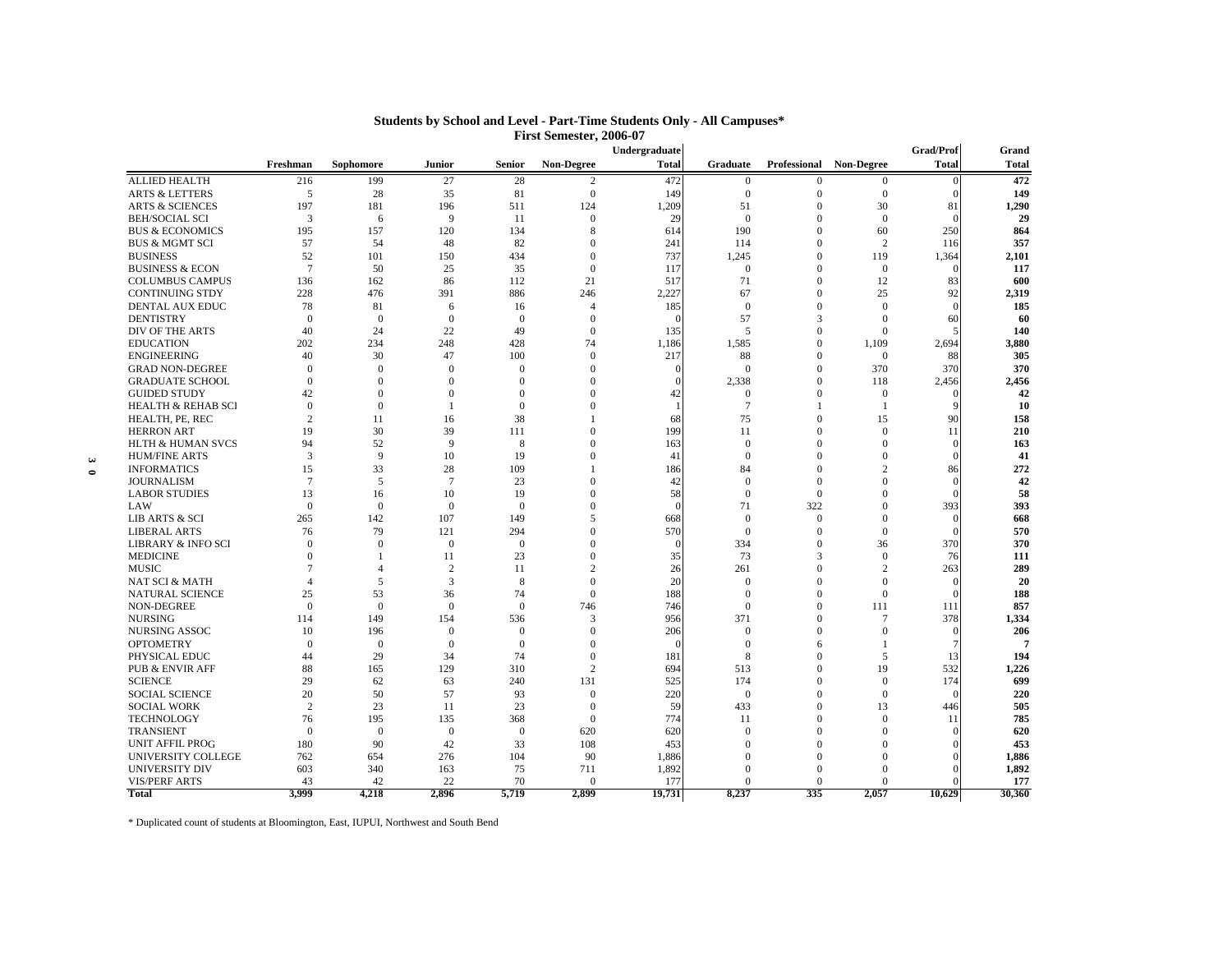|               |                               |                  |                |                |                |                   | Undergraduate |                |                  |                   | <b>Grad/Prof</b> | Grand         |
|---------------|-------------------------------|------------------|----------------|----------------|----------------|-------------------|---------------|----------------|------------------|-------------------|------------------|---------------|
|               |                               | Freshman         | Sophomore      | <b>Junior</b>  | <b>Senior</b>  | <b>Non-Degree</b> | <b>Total</b>  | Graduate       | Professional     | <b>Non-Degree</b> | <b>Total</b>     | <b>Total</b>  |
| Bloomington*  | <b>ARTS &amp; SCIENCES</b>    | $\boldsymbol{0}$ | 54             | 104            | 302            | 118               | 578           | $\overline{2}$ | $\Omega$         | $\overline{0}$    | $\overline{c}$   | 580           |
|               | <b>BUSINESS</b>               | $\overline{0}$   | 6              | 11             | 57             | $\mathbf{0}$      | 74            | 44             | $\mathbf{0}$     | 2                 | 46               | 120           |
|               | <b>CONTINUING STDY</b>        | 38               | 68             | 43             | 63             | 213               | 425           | $\overline{0}$ | $\mathbf{0}$     | $\boldsymbol{0}$  |                  | 425           |
|               | <b>EDUCATION</b>              | $\theta$         | $\Omega$       | $\overline{c}$ | 29             | 3                 | 34            | 286            | $\Omega$         | 237               | 523              | 557           |
|               | <b>GRADUATE SCHOOL</b>        | $\Omega$         | $\Omega$       | $\Omega$       | $\overline{0}$ | $\Omega$          | $\Omega$      | 1,729          | $\Omega$         | 112               | 1,841            | 1,841         |
|               | HEALTH, PE, REC               | $\mathcal{D}$    | 11             | 16             | 38             |                   | 68            | 75             | $\Omega$         | 15                | 90               | 158           |
|               | <b>INFORMATICS</b>            | $\Omega$         | 3              | 2              | 18             | 0                 | 23            | 7              | $\mathbf{0}$     | 2                 |                  | 32            |
|               | <b>JOURNALISM</b>             |                  | $\theta$       | $\overline{2}$ | 11             |                   | 13            | $\Omega$       | $\mathbf{0}$     | $\overline{0}$    |                  | 13            |
|               | <b>LABOR STUDIES</b>          | $\Omega$         |                |                | -1             |                   |               | $\overline{0}$ | $\mathbf{0}$     | $\overline{0}$    |                  | 3             |
|               | LAW                           |                  | $\Omega$       | $\Omega$       | $\theta$       |                   |               | 50             | 36               | $\mathbf{0}$      | 86               | 86            |
|               | <b>LIBRARY &amp; INFO SCI</b> |                  | $\Omega$       | $\Omega$       | $\theta$       |                   |               | 96             | $\Omega$         | 12                | 108              | 108           |
|               | <b>MUSIC</b>                  |                  |                | $\overline{2}$ | 11             |                   | 26            | 237            | $\mathbf{0}$     | -1                | 238              | 264           |
|               | <b>NURSING</b>                |                  | $\Omega$       | $\Omega$       | $\overline{1}$ |                   |               | $\overline{0}$ | $\Omega$         | $\mathbf{1}$      |                  | $\mathcal{D}$ |
|               | <b>OPTOMETRY</b>              |                  | $\Omega$       | $\Omega$       | $\mathbf{0}$   |                   |               | $\overline{0}$ | 6                |                   |                  |               |
|               | <b>PUB &amp; ENVIR AFF</b>    | $\Omega$         | $\overline{2}$ | 5              | 28             | $\Omega$          | 35            | 24             | $\Omega$         | $\Omega$          | 24               | 59            |
|               | <b>SOCIAL WORK</b>            | $\Omega$         | $\Omega$       | $\Omega$       | $\overline{1}$ | $\Omega$          |               | $\Omega$       | $\Omega$         | $\Omega$          | $\Omega$         |               |
|               | <b>UNIVERSITY DIV</b>         | 67               | 72             | 27             | 10             | 133               | 309           | $\overline{0}$ | $\mathbf{0}$     | $\mathbf{0}$      | $\Omega$         | 309           |
|               | <b>Bloomington Total</b>      | 114              | 221            | 215            | 570            | 470               | 1,590         | 2,550          | 42               | 383               | 2,975            | 4,565         |
| Indianapolis* | <b>BUSINESS</b>               | $7\phantom{.0}$  | 13             | 54             | 223            | $\boldsymbol{0}$  | 297           | 962            | $\boldsymbol{0}$ | 114               | 1,076            | 1,373         |
|               | <b>COLUMBUS CAMPUS</b>        | 136              | 162            | 86             | 112            | 21                | 517           | 71             | $\boldsymbol{0}$ | 12                | 83               | 600           |
|               | <b>CONTINUING STDY</b>        | 35               | 133            | 130            | 314            | $\Omega$          | 612           | 67             | $\Omega$         | 25                | 92               | 704           |
|               | DENTAL AUX EDUC               | 2                | 11             | $\overline{0}$ | 12             |                   | 26            | $\Omega$       | $\Omega$         | $\overline{0}$    | $\Omega$         | 26            |
|               | <b>DENTISTRY</b>              | $\Omega$         | $\theta$       | $\Omega$       | $\mathbf{0}$   | $\Omega$          |               | 57             | 3                | $\Omega$          | 60               | 60            |
|               | <b>EDUCATION</b>              | 10               | 55             | 59             | 86             | 54                | 264           | 411            | $\Omega$         | 207               | 618              | 882           |
|               | <b>ENGINEERING</b>            | 40               | 30             | 47             | 100            | $\overline{0}$    | 217           | 88             | $\Omega$         | $\overline{0}$    | 88               | 305           |
|               | <b>GRAD NON-DEGREE</b>        | $\Omega$         | $\Omega$       | $\Omega$       | $\Omega$       | $\Omega$          |               | $\Omega$       | $\Omega$         | 370               | 370              | 370           |
|               | <b>GRADUATE SCHOOL</b>        | $\Omega$         | $\Omega$       | $\Omega$       | $\theta$       |                   |               | 498            | $\mathbf{0}$     | $\mathbf{0}$      | 498              | 498           |
|               | <b>HEALTH &amp; REHAB SCI</b> | $\Omega$         | $\Omega$       |                | $\Omega$       |                   |               | $\overline{7}$ |                  |                   | q                | 10            |
|               | <b>HERRON ART</b>             | 19               | 30             | 39             | 111            |                   | 199           | 11             | $\mathbf{0}$     | $\mathbf{0}$      | 11               | 210           |
|               | <b>INFORMATICS</b>            | 15               | 30             | 26             | 91             |                   | 163           | 77             | $\Omega$         | $\Omega$          | 77               | 240           |
|               | <b>JOURNALISM</b>             |                  | 5              | 5              | 12             | $\Omega$          | 29            | $\overline{0}$ | $\Omega$         | $\Omega$          | $\Omega$         | 29            |
|               | <b>LABOR STUDIES</b>          |                  | $\overline{2}$ | 3              | 6              | $\Omega$          | 12            | $\overline{0}$ | $\mathbf{0}$     | $\mathbf{0}$      | $\Omega$         | 12            |
|               | LAW                           | $\Omega$         | $\Omega$       | $\Omega$       | $\theta$       | $\Omega$          |               | 21             | 286              | $\Omega$          | 307              | 307           |
|               | <b>LIBERAL ARTS</b>           | 76               | 79             | 121            | 294            | $\Omega$          | 570           | $\overline{0}$ | $\mathbf{0}$     | $\mathbf{0}$      | $\Omega$         | 570           |
|               | <b>LIBRARY &amp; INFO SCI</b> | $\Omega$         | $\Omega$       | $\Omega$       | $\Omega$       | $\Omega$          |               | 238            | $\Omega$         | 24                | 262              | 262           |
|               | <b>MEDICINE</b>               | $\Omega$         |                | 11             | 23             |                   | 35            | 73             | 3                | $\overline{0}$    | 76               | 111           |
|               | <b>MUSIC</b>                  | $\Omega$         | $\Omega$       | $\Omega$       | $\theta$       |                   |               | 24             | $\Omega$         |                   | 25               | 25            |
|               | <b>NURSING</b>                | 5                | 8              | 30             | 207            |                   | 251           | 371            | $\mathbf{0}$     | 6                 | 377              | 628           |
|               | PHYSICAL EDUC                 | 44               | 29             | 34             | 74             | $\Omega$          | 181           | 8              | $\theta$         | 5                 | 13               | 194           |
|               | <b>PUB &amp; ENVIR AFF</b>    | 5                | 45             | 48             | 123            | $\Omega$          | 221           | 292            | $\Omega$         | 4                 | 296              | 517           |
|               | <b>SCIENCE</b>                | 29               | 62             | 63             | 240            | 131               | 525           | 174            | $\Omega$         | $\Omega$          | 174              | 699           |
|               | <b>SOCIAL WORK</b>            | $\Omega$         | 3              | 3              | 9              | $\Omega$          | 15            | 276            | $\Omega$         | $\mathbf{3}$      | 279              | 294           |
|               | <b>TECHNOLOGY</b>             | 76               | 195            | 135            | 368            | $\overline{0}$    | 774           | 11             | $\Omega$         | $\mathbf{0}$      | 11               | 785           |
|               | <b>TRANSIENT</b>              | $\overline{0}$   | $\Omega$       | $\Omega$       | $\theta$       | 518               | 518           | $\overline{0}$ | $\theta$         | $\Omega$          | $\Omega$         | 518           |
|               | UNIVERSITY COLLEGE            | 762              | 654            | 276            | 104            | 90                | 1,886         | $\overline{0}$ | $\Omega$         | $\Omega$          |                  | 1,886         |
|               | <b>Indianapolis Total</b>     | 1,269            | 1,547          | 1,171          | 2,509          | 817               | 7,313         | 3,737          | 293              | 772               | 4,802            | 12,115        |

#### **Students by Campus, School, and Level - Part-Time Students Only First Semester, 2006-07**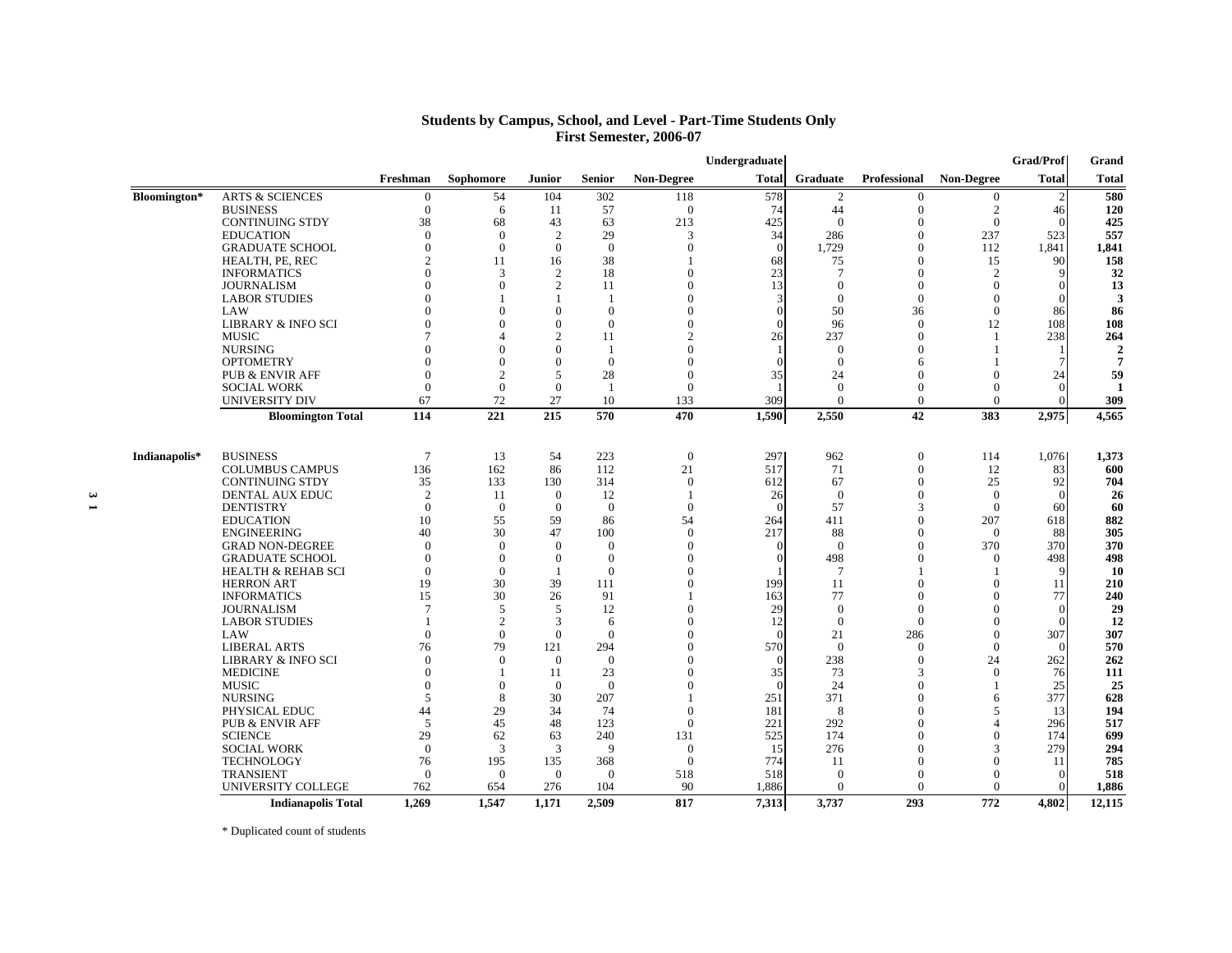#### **Students by Campus, School, and Level - Part-Time Students Only First Semester, 2006-07**

|                   |                                                    |                |                |                          |                |                   | Undergraduate |                  |              |                   | <b>Grad/Prof</b> | Grand        |
|-------------------|----------------------------------------------------|----------------|----------------|--------------------------|----------------|-------------------|---------------|------------------|--------------|-------------------|------------------|--------------|
|                   |                                                    | Freshman       | Sophomore      | Junior                   | <b>Senior</b>  | <b>Non-Degree</b> | <b>Total</b>  | Graduate         | Professional | <b>Non-Degree</b> | <b>Total</b>     | <b>Total</b> |
| East*             | <b>BEH/SOCIAL SCI</b>                              | 3              | 6              | 9                        | 11             | $\Omega$          | 29            | $\theta$         |              | $\Omega$          | $\Omega$         | 29           |
|                   | <b>BUSINESS &amp; ECON</b>                         | $\overline{7}$ | 50             | 25                       | 35             | $\Omega$          | 117           | $\overline{0}$   |              | $\Omega$          | $\Omega$         | 117          |
|                   | <b>CONTINUING STDY</b>                             | 8              | 28             | $\overline{4}$           | 26             |                   | 66            | $\Omega$         |              | $\Omega$          |                  | 66           |
|                   | <b>EDUCATION</b>                                   | 28             | 18             | 17                       | 20             |                   | 83            | $\Omega$         |              | 22                | 22               | 105          |
|                   | <b>HUM/FINE ARTS</b>                               | $\mathcal{R}$  | $\mathbf Q$    | 10                       | 19             | $\Omega$          | 41            |                  |              | $\overline{0}$    | $\Omega$         | 41           |
|                   | <b>NAT SCI &amp; MATH</b>                          |                | $\overline{5}$ | 3                        | 8              | $\Omega$          | 20            | $\Omega$         |              | $\overline{0}$    |                  | 20           |
|                   | NON-DEGREE<br><b>NURSING</b>                       |                | $\Omega$       | $\Omega$<br>$\mathbf{3}$ | $\Omega$       | 31                | 31            |                  |              | 23<br>$\Omega$    | 23<br>$\Omega$   | 54           |
|                   |                                                    |                |                | $\Omega$                 | 28<br>$\Omega$ | $\Omega$          | 33            | $\Omega$         |              |                   |                  | 33           |
|                   | <b>NURSING ASSOC</b><br><b>PUB &amp; ENVIR AFF</b> | $\overline{2}$ | 24<br>11       | 6                        | 10             |                   | 24<br>29      |                  |              |                   |                  | 24<br>29     |
|                   | <b>SOCIAL WORK</b>                                 |                | 20             | 8                        |                | $\Omega$          | 43            | $\Omega$         |              |                   |                  | 43           |
|                   | <b>TRANSIENT</b>                                   | $\Omega$       | $\Omega$       | $\Omega$                 | 13<br>$\theta$ | 8                 |               | $\theta$         |              |                   |                  | 8            |
|                   | <b>UNIVERSITY DIV</b>                              | 166            | 65             | 18                       | 17             | 216               | 482           | $\overline{0}$   |              | $\Omega$          |                  | 482          |
|                   | <b>East Total</b>                                  | 224            | 237            | 103                      | 187            | 255               | 1,006         | $\bf{0}$         |              | 45                | 45               | 1,051        |
|                   |                                                    |                |                |                          |                |                   |               |                  |              |                   |                  |              |
| <b>Fort Wayne</b> | <b>ARTS &amp; SCIENCES</b>                         | 61             | 40             | 23                       | 75             | 5                 | 204           | 49               |              | 30                | 79               | 283          |
|                   | <b>BUS &amp; MGMT SCI</b>                          | 57             | 54             | 48                       | 82             | $\Omega$          | 241           | 114              |              | 2                 | 116              | 357          |
|                   | <b>CONTINUING STDY</b>                             | 53             | 72             | 56                       | 131            |                   | 312           | $\Omega$         |              | $\Omega$          |                  | 312          |
|                   | <b>EDUCATION</b>                                   | 71             | 59             | 69                       | 140            |                   | 342           | 244              |              | 99                | 343              | 685          |
|                   | <b>HLTH &amp; HUMAN SVCS</b>                       | 94             | 52             | 9                        | 8              |                   | 163           | $\Omega$         |              | $\Omega$          | $\Omega$         | 163          |
|                   | <b>LABOR STUDIES</b>                               | $\overline{2}$ | 2              |                          | $\overline{2}$ |                   |               | $\Omega$         |              |                   |                  | 7            |
|                   | <b>PUB &amp; ENVIR AFF</b>                         | 19             | 25             | 20                       | 46             | $\theta$          | 110           | 40               |              |                   | 40               | 150          |
|                   | <b>UNIT AFFIL PROG</b>                             | 180            | 90             | 42                       | 33             | 108               | 453           | $\theta$         |              |                   |                  | 453          |
|                   | <b>VIS/PERF ARTS</b>                               | 43             | 42             | 22                       | 70             | $\overline{0}$    | 177           | $\overline{0}$   |              | $\Omega$          |                  | 177          |
|                   | <b>Fort Wayne Total</b>                            | 580            | 436            | 290                      | 587            | 116               | 2,009         | 447              |              | 131               | 578              | 2,587        |
| Kokomo            | <b>ALLIED HEALTH</b>                               | 39             | 27             | $\overline{7}$           | 3              | $\overline{0}$    | 76            | $\mathbf{0}$     |              | $\overline{0}$    | $\overline{0}$   | 76           |
|                   | <b>ARTS &amp; SCIENCES</b>                         | 42             | 33             | 28                       | 36             | $\theta$          | 139           | $\boldsymbol{0}$ |              |                   | $\theta$         | 139          |
|                   | <b>BUSINESS</b>                                    | 37             | 36             | 27                       | 27             |                   | 127           | 38               |              |                   | 41               | 168          |
|                   | <b>CONTINUING STDY</b>                             | 29             | 41             | 21                       | 43             |                   | 134           | $\overline{0}$   |              | $\Omega$          | $\Omega$         | 134          |
|                   | <b>EDUCATION</b>                                   | 14             | 16             | 13                       | 22             |                   | 66            | 3                |              | 37                | 40               | 106          |
|                   | <b>GRADUATE SCHOOL</b>                             | $\Omega$       | $\theta$       | $\Omega$                 | $\theta$       |                   |               | 10               |              | $\overline{2}$    |                  | 12           |
|                   | <b>LABOR STUDIES</b>                               |                | 3              |                          | $\overline{4}$ |                   | 12            | $\Omega$         |              | $\Omega$          | $\Omega$         | 12           |
|                   | NON-DEGREE                                         | $\Omega$       | $\theta$       | $\Omega$                 | $\Omega$       |                   |               | $\Omega$         |              | 16                | 16               | 24           |
|                   | <b>NURSING</b>                                     | 19             | 33             | 34                       | 87             |                   | 173           | $\Omega$         |              | $\Omega$          | $\Omega$         | 173          |
|                   | <b>NURSING ASSOC</b>                               | 10             | 164            | $\Omega$                 | $\Omega$       |                   | 174           | $\Omega$         |              |                   |                  | 174          |
|                   | <b>PUB &amp; ENVIR AFF</b>                         | 10             | 14             |                          | 15             | $\Omega$          | 46            | $\mathcal{R}$    |              |                   |                  | 49           |
|                   | <b>TRANSIENT</b>                                   | $\mathbf{0}$   | $\Omega$       | $\Omega$                 | $\mathbf{0}$   | 8                 |               | $\Omega$         |              |                   |                  | 8            |
|                   | <b>UNIVERSITY DIV</b>                              | 42             | 14             | 5                        |                | 214               | 276           | $\overline{0}$   |              | $\Omega$          |                  | 276          |
|                   | <b>Kokomo Total</b>                                | 246            | 381            | 143                      | 238            | $\overline{231}$  | 1,239         | 54               |              | 58                | 112              | 1,351        |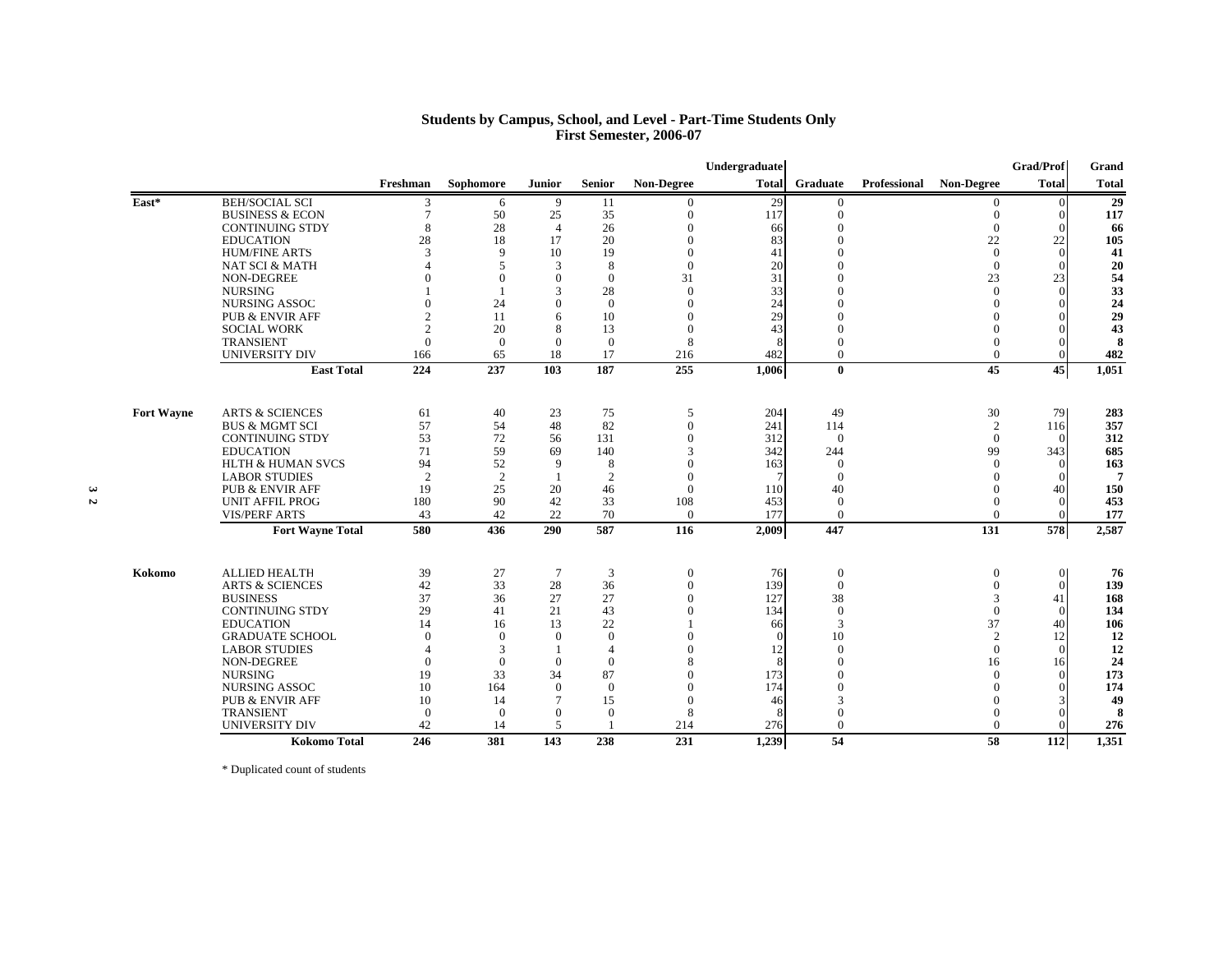#### **Students by Campus, School, and Level - Part-Time Students Only First Semester, 2006-07**

|             |                            |                |                |                |                |                   | Undergraduate |                  |              |                   | Grad/Prof      | Grand                 |
|-------------|----------------------------|----------------|----------------|----------------|----------------|-------------------|---------------|------------------|--------------|-------------------|----------------|-----------------------|
|             |                            | Freshman       | Sophomore      | Junior         | <b>Senior</b>  | <b>Non-Degree</b> | <b>Total</b>  | Graduate         | Professional | <b>Non-Degree</b> | <b>Total</b>   | <b>Total</b>          |
| Northwest*  | <b>ALLIED HEALTH</b>       | 125            | 130            | 20             | 23             | 2                 | 300           | $\overline{0}$   |              | $\overline{0}$    | $\overline{0}$ | 300                   |
|             | <b>ARTS &amp; SCIENCES</b> | 94             | 54             | 41             | 98             |                   | 288           | $\mathbf{0}$     |              | $\overline{0}$    | $\Omega$       | 288                   |
|             | <b>BUS &amp; ECONOMICS</b> | 51             | 42             | 39             | 32             | 3                 | 167           | 72               |              | 28                | 100            | 267                   |
|             | <b>CONTINUING STDY</b>     | 27             | 45             | 45             | 79             | 3                 | 199           | $\Omega$         |              | $\Omega$          | $\Omega$       | 199                   |
|             | DENTAL AUX EDUC            | 34             | 29             | 6              | $\overline{4}$ | 3                 | 76            | $\Omega$         |              | $\overline{0}$    | $\Omega$       | 76                    |
|             | <b>EDUCATION</b>           | 16             | 24             | 19             | 29             | 12                | 100           | 64               |              | 135               | 199            | 299                   |
|             | <b>GUIDED STUDY</b>        | 42             | $\Omega$       | $\Omega$       | $\theta$       | $\overline{0}$    | 42            | $\Omega$         |              | $\Omega$          |                | 42                    |
|             | <b>LABOR STUDIES</b>       | 6              | 8              | 3              | 3              | $\theta$          | 20            | $\Omega$         |              | $\Omega$          | 0              | 20                    |
|             | <b>NON-DEGREE</b>          | $\Omega$       | $\Omega$       | $\Omega$       | $\theta$       | 56                | 56            | $\Omega$         |              | 0                 | 0              | 56                    |
|             | <b>NURSING</b>             | 36             | 38             | 29             | 102            | $\overline{1}$    | 206           | $\mathbf{0}$     |              |                   | $\Omega$       | 206                   |
|             | <b>NURSING ASSOC</b>       | $\Omega$       | 8              | $\Omega$       | $\theta$       | $\Omega$          | -8            | $\Omega$         |              | $\Omega$          | $\Omega$       | -8                    |
|             | <b>PUB &amp; ENVIR AFF</b> | 23             | 46             | 18             | 38             | $\overline{2}$    | 127           | 118              |              |                   | 126            | 253                   |
|             | <b>SOCIAL WORK</b>         | $\Omega$       | $\Omega$       | $\overline{0}$ | $\mathbf{0}$   | $\mathbf{0}$      |               | 88               |              |                   | 89             | 89                    |
|             | <b>TRANSIENT</b>           | $\Omega$       | $\Omega$       | $\Omega$       | $\mathbf{0}$   | 55                | 55            | $\mathbf{0}$     |              | $\Omega$          | 0              | 55                    |
|             | <b>UNIVERSITY DIV</b>      |                |                | $\overline{0}$ | $\mathbf{0}$   | 61                | 66            | $\mathbf{0}$     |              | $\overline{0}$    | $\Omega$       | 66                    |
|             | <b>Northwest Total</b>     | 458            | 425            | 220            | 408            | 199               | 1,710         | 342              |              | 172               | 514            | 2,224                 |
| South Bend* | <b>ALLIED HEALTH</b>       | 52             | 42             | $\overline{0}$ | 2              | $\mathbf{0}$      | 96            | $\mathbf{0}$     |              | $\overline{0}$    | $\overline{0}$ | 96                    |
|             | <b>BUS &amp; ECONOMICS</b> | 144            | 115            | 81             | 102            | 5                 | 447           | 118              |              | 32                | 150            | 597                   |
|             | <b>CONTINUING STDY</b>     | 24             | 29             | 40             | 100            | 3                 | 196           | $\mathbf{0}$     |              | $\Omega$          | $\Omega$       | 196                   |
|             | <b>DENTAL AUX EDUC</b>     | 42             | 41             | $\overline{0}$ | $\mathbf{0}$   | $\Omega$          | 83            | $\mathbf{0}$     |              | $\Omega$          | $\Omega$       | 83                    |
|             | DIV OF THE ARTS            | 40             | 24             | 22             | 49             | $\Omega$          | 135           | 5                |              | $\theta$          | 5              | 140                   |
|             | <b>EDUCATION</b>           | 62             | 56             | 52             | 56             |                   | 227           | 238              |              | 158               | 396            | 623                   |
|             | <b>GRADUATE SCHOOL</b>     | $\Omega$       | $\Omega$       | $\theta$       | $\theta$       | $\Omega$          | $\Omega$      | 73               |              | $\overline{A}$    | 77             | 77                    |
|             | <b>LABOR STUDIES</b>       | $\Omega$       | $\Omega$       | $\overline{1}$ | 3              | $\Omega$          |               | $\Omega$         |              | $\Omega$          | $\Omega$       | $\overline{a}$        |
|             | LIB ARTS & SCI             | 265            | 142            | 107            | 149            | 5                 | 668           | $\mathbf{0}$     |              | $\theta$          | $\Omega$       | 668                   |
|             | NON-DEGREE                 | $\theta$       | $\overline{0}$ | $\overline{0}$ | $\mathbf{0}$   | 552               | 552           | $\boldsymbol{0}$ |              | 71                | 71             | 623                   |
|             | <b>NURSING</b>             | 52             | 57             | 42             | 52             | -1                | 204           | $\mathbf{0}$     |              | $\Omega$          | $\Omega$       | 204                   |
|             | <b>PUB &amp; ENVIR AFF</b> | 29             | 22             | 25             | 50             | $\Omega$          | 126           | 36               |              | 7                 | 43             | 169                   |
|             | <b>SOCIAL WORK</b>         | $\Omega$       | $\Omega$       | $\Omega$       | $\theta$       | $\theta$          |               | 69               |              | 9                 | 78             | 78                    |
|             | <b>TRANSIENT</b>           | $\Omega$       | $\overline{0}$ | $\overline{0}$ | $\mathbf{0}$   | 27                | 27            | $\Omega$         |              | $\Omega$          | $\Omega$       | 27                    |
|             | <b>South Bend Total</b>    | 710            | 528            | 370            | 563            | 594               | 2,765         | 539              |              | 281               | 820            | 3,585                 |
| Southeast   | <b>ARTS &amp; LETTERS</b>  | 5              | 28             | 35             | 81             | $\overline{0}$    | 149           | $\theta$         |              | $\overline{0}$    | $\Omega$       | 149                   |
|             | <b>BUSINESS</b>            | 8              | 46             | 58             | 127            | $\mathbf{0}$      | 239           | 201              |              | $\overline{0}$    | 201            | 440                   |
|             | <b>CONTINUING STDY</b>     | 14             | 60             | 52             | 130            | 27                | 283           | $\mathbf{0}$     |              | $\overline{0}$    | $\Omega$       | 283                   |
|             |                            | $\overline{1}$ |                |                |                |                   |               |                  |              |                   |                |                       |
|             | <b>EDUCATION</b>           |                | 6              | 17             | 46             | $\Omega$          | 70            | 339              |              | 214               | 553            | 623                   |
|             | <b>GRADUATE SCHOOL</b>     | $\Omega$       | $\overline{0}$ | $\overline{0}$ | $\mathbf{0}$   | $\theta$          |               | 28               |              | $\theta$          | 28             | 28                    |
|             | <b>NATURAL SCIENCE</b>     | 25             | 53             | 36             | 74             | $\Omega$          | 188           | $\theta$         |              | $\Omega$          |                | 188                   |
|             | NON-DEGREE                 | $\theta$       | $\overline{0}$ | $\overline{0}$ | $\theta$       | 99                | 99            | $\mathbf{0}$     |              |                   |                | <b>100</b>            |
|             | <b>NURSING</b>             | $\overline{1}$ | 12             | 16             | 59             | $\mathbf{0}$      | 88            | $\mathbf{0}$     |              | $\Omega$          | $\Omega$       | 88                    |
|             | <b>SOCIAL SCIENCE</b>      | 20             | 50             | 57             | 93             | $\Omega$          | 220           | $\mathbf{0}$     |              | $\Omega$          |                | 220                   |
|             | <b>TRANSIENT</b>           | $\overline{0}$ | $\overline{0}$ | $\overline{0}$ | $\mathbf{0}$   | $\overline{4}$    |               | $\theta$         |              | $\Omega$          |                | $\boldsymbol{\Delta}$ |
|             | <b>UNIVERSITY DIV</b>      | 324            | 188            | 113            | 47             | 87                | 759           | $\Omega$         |              | $\Omega$          |                | 759                   |
|             | <b>Southeast Total</b>     | 398            | 443            | 384            | 657            | 217               | 2.099         | 568              |              | 215               | 783            | 2.882                 |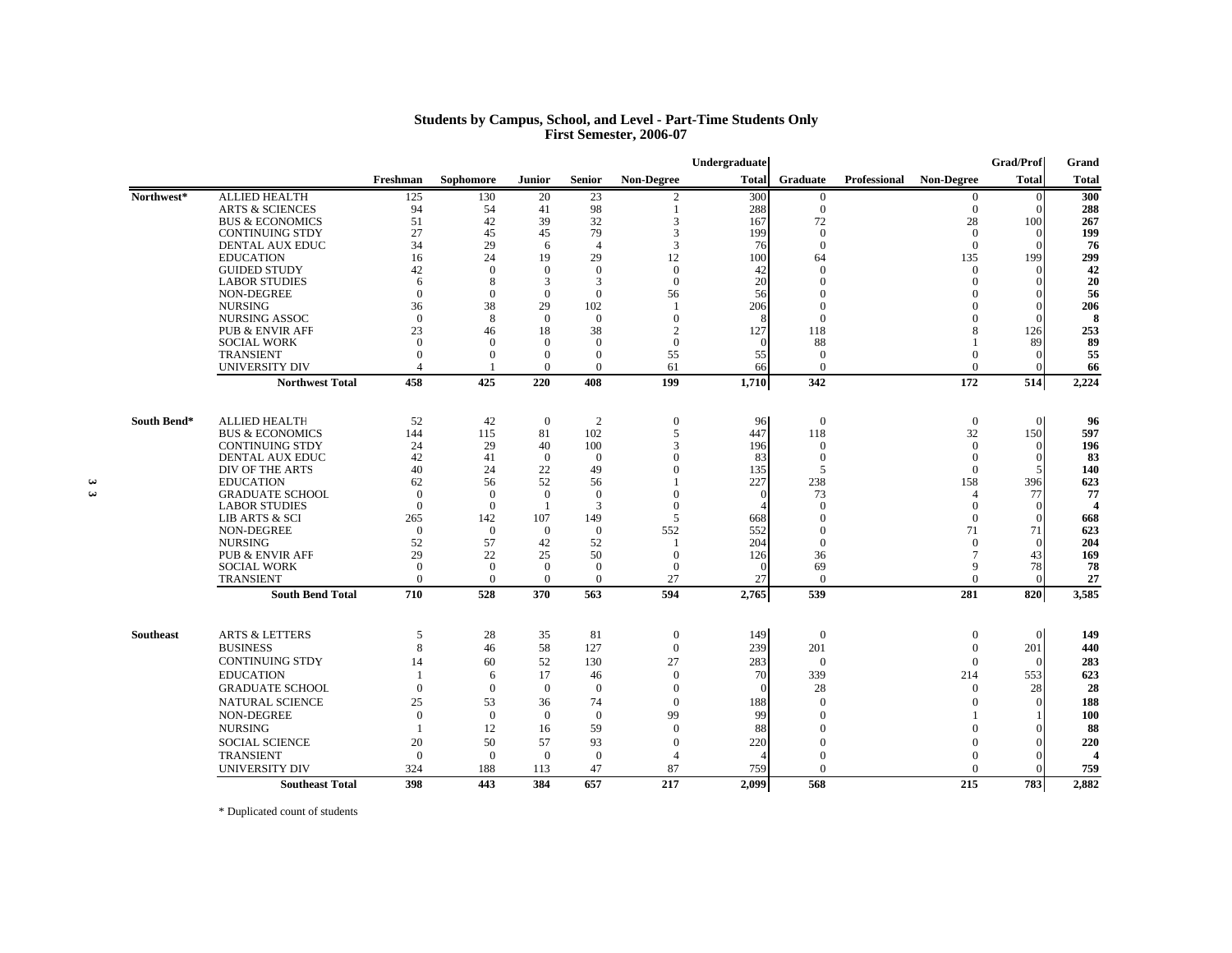# **Matriculants by School and Level - All Campuses First Semester, 2006-07**

|                               |                  |                 |                |                |                | Undergraduate  |                  |                |                   | Grad/Prof     | Grand          |
|-------------------------------|------------------|-----------------|----------------|----------------|----------------|----------------|------------------|----------------|-------------------|---------------|----------------|
|                               | Freshman         | Sophomore       | <b>Junior</b>  | <b>Senior</b>  | Non-Degree     | <b>Total</b>   | Graduate         | Professional   | <b>Non-Degree</b> | <b>Total</b>  | <b>Total</b>   |
| <b>ALLIED HEALTH</b>          | 231              | 43              | 3              | -1             | $\overline{0}$ | 278            | $\overline{0}$   | $\theta$       | $\overline{0}$    | $\Omega$      | 278            |
| <b>ARTS &amp; LETTERS</b>     | $\overline{2}$   | 10              | $\tau$         | $\overline{0}$ | $\mathbf{0}$   | 19             | $\overline{0}$   | $\overline{0}$ | $\overline{0}$    | $\Omega$      | 19             |
| <b>ARTS &amp; SCIENCES</b>    | 583              | 170             | 66             | 20             | $\mathbf{0}$   | 839            | 13               | $\Omega$       | $\Omega$          | 13            | 852            |
| <b>BEH/SOCIAL SCI</b>         | $\theta$         | -1              | $\overline{0}$ | $\Omega$       | $\mathbf{0}$   | 1              | $\overline{0}$   | $\Omega$       | $\Omega$          | $\Omega$      | $\blacksquare$ |
| <b>BUS &amp; ECONOMICS</b>    | 321              | 34              | 15             | 5              | $\mathbf{0}$   | 375            | 26               | $\Omega$       | $\Omega$          | 26            | 401            |
| <b>BUS &amp; MGMT SCI</b>     | 107              | 3               | -1             | $\Omega$       | $\mathbf{0}$   | 111            | 22               | $\Omega$       | $\Omega$          | 22            | 133            |
| <b>BUSINESS</b>               | 560              | 44              | 21             | 3              | $\mathbf{0}$   | 628            | 459              | $\Omega$       | $\Omega$          | 459           | 1,087          |
| <b>BUSINESS &amp; ECON</b>    | 13               | 3               | $\overline{4}$ | $\Omega$       | $\mathbf{0}$   | 20             | $\overline{0}$   | $\Omega$       | $\Omega$          | $\Omega$      | 20             |
| <b>COLUMBUS CAMPUS</b>        | 337              | 45              | 12             |                | $\Omega$       | 395            | 12               | $\Omega$       | $\Omega$          | 12            | 407            |
| <b>CONTINUING STDY</b>        | 136              | 37              | 47             | 18             | $\theta$       | 238            | $\overline{7}$   | $\Omega$       | $\Omega$          |               | 245            |
| DENTAL AUX EDUC               | 118              | 24              | 5              | $\Omega$       | $\Omega$       | 147            | $\boldsymbol{0}$ | $\Omega$       | $\Omega$          |               | 147            |
| <b>DENTISTRY</b>              | $\boldsymbol{0}$ | $\overline{0}$  | $\overline{0}$ | $\theta$       | $\Omega$       | 0              | $\mathfrak{2}$   | $\overline{0}$ | $\Omega$          |               | $\mathcal{P}$  |
| DIV OF THE ARTS               | 93               | $7\phantom{.0}$ | 5              | $\overline{2}$ | $\theta$       | 107            | $\mathfrak{2}$   | $\Omega$       | $\Omega$          |               | 109            |
| <b>EDUCATION</b>              | 505              | 84              | 46             | 29             | $\theta$       | 664            | 218              | $\overline{0}$ | $\Omega$          | 218           | 882            |
| <b>ENGINEERING</b>            | 94               | 18              | 14             | 14             | $\theta$       | 140            | 29               | $\Omega$       | $\Omega$          | 29            | 169            |
| <b>GRADUATE SCHOOL</b>        | $\overline{0}$   | $\overline{0}$  | $\mathbf{0}$   | $\Omega$       | $\theta$       | $\mathbf{0}$   | 739              | $\overline{0}$ | $\Omega$          | 739           | 739            |
| <b>GUIDED STUDY</b>           | 126              | $\theta$        | $\Omega$       | $\Omega$       | $\theta$       | 126            | $\mathbf{0}$     | $\overline{0}$ | $\Omega$          | $\Omega$      | 126            |
| <b>HEALTH &amp; REHAB SCI</b> | $\theta$         | $\overline{0}$  | $\Omega$       | $\theta$       | $\theta$       | $\mathbf{0}$   | 10               | 16             | $\Omega$          | 26            | 26             |
| HEALTH, PE, REC               | 9                | 20              | $\overline{7}$ | $\overline{c}$ | $\theta$       | 38             | 61               | $\overline{0}$ | $\Omega$          | 61            | 99             |
| <b>HERRON ART</b>             | 126              | 18              |                | $\mathbf Q$    | $\theta$       | 160            | 3                | $\Omega$       | $\Omega$          | $\mathcal{R}$ | 163            |
| <b>HLTH &amp; HUMAN SVCS</b>  | 162              | 12              |                |                | $\theta$       | 176            | $\mathbf{0}$     | $\Omega$       | $\Omega$          | $\Omega$      | 176            |
| <b>HUM/FINE ARTS</b>          | $\overline{0}$   | $\mathbf{1}$    | $\Omega$       | $\Omega$       | $\theta$       | 1              | $\mathbf{0}$     | $\Omega$       | $\Omega$          | $\Omega$      | $\blacksquare$ |
| <b>INFORMATICS</b>            | 31               | 15              | 6              | $\Omega$       | $\theta$       | 52             | 55               | $\Omega$       | $\Omega$          | 55            | 107            |
| <b>JOURNALISM</b>             | 54               | 9               | 5              |                | $\theta$       | 69             | $\mathbf{0}$     | $\theta$       | $\theta$          | $\Omega$      | 69             |
| <b>LABOR STUDIES</b>          | 3                | $\overline{1}$  |                | $\Omega$       | $\theta$       | 5              | $\theta$         | $\theta$       | $\Omega$          |               | 5              |
| LAW                           | $\theta$         | $\Omega$        | $\theta$       | $\theta$       | $\theta$       | $\bf{0}$       | 85               | 281            | $\theta$          | 366           | 366            |
| LIB ARTS & SCI                | 418              | 40              | 20             | $\mathbf Q$    | $\theta$       | 487            | $\theta$         | $\theta$       | $\Omega$          | $\Omega$      | 487            |
| <b>LIBERAL ARTS</b>           | 90               | 41              | 39             | 23             | $\theta$       | 193            | $\theta$         | $\theta$       | $\theta$          | $\Omega$      | 193            |
| LIBRARY & INFO SCI            | $\Omega$         | $\Omega$        | $\Omega$       | $\Omega$       | $\theta$       | $\mathbf{0}$   | 103              | $\Omega$       | $\Omega$          | 103           | 103            |
| <b>MEDICINE</b>               | 49               | $\theta$        |                | $\overline{2}$ | $\Omega$       | 52             | 26               | 175            | $\Omega$          | 201           | 253            |
| <b>MUSIC</b>                  | 164              | 22              | 6              | $\overline{4}$ | $\Omega$       | 196            | 214              | $\Omega$       | $\Omega$          | 214           | 410            |
| <b>NAT SCI &amp; MATH</b>     | $\overline{c}$   | $\theta$        | $\Omega$       | $\theta$       | $\Omega$       | $\overline{2}$ | $\theta$         | $\Omega$       | $\Omega$          | $\Omega$      | $\overline{2}$ |
| <b>NATURAL SCIENCE</b>        | $\overline{4}$   | 11              | 9              | 5              | $\Omega$       | 29             | $\theta$         | $\Omega$       | $\Omega$          | $\Omega$      | 29             |
| <b>NURSING</b>                | 241              | 37              | 28             | 69             | $\Omega$       | 375            | 33               | $\Omega$       | $\Omega$          | 33            | 408            |
| <b>NURSING ASSOC</b>          | $\overline{4}$   | 11              | $\Omega$       | $\Omega$       | $\Omega$       | 15             | $\Omega$         | $\Omega$       | $\Omega$          | $\Omega$      | 15             |
| <b>OPTOMETRY</b>              | $\Omega$         | $\overline{0}$  | $\Omega$       | $\Omega$       | $\Omega$       | $\mathbf{0}$   | $\mathbf{0}$     | 43             | $\Omega$          | 43            | 43             |
| PHYSICAL EDUC                 | 82               | 25              | 11             | 3              | $\Omega$       | 121            | $\overline{c}$   | $\Omega$       | $\Omega$          |               | 123            |
| <b>PUB &amp; ENVIR AFF</b>    | 177              | 58              | 24             | 8              | $\Omega$       | 267            | 179              | $\Omega$       | $\Omega$          | 179           | 446            |
| <b>SCIENCE</b>                | 164              | 27              | 23             | 24             | $\Omega$       | 238            | 83               | $\Omega$       | $\Omega$          | 83            | 321            |
| <b>SOCIAL SCIENCE</b>         | $7\phantom{.0}$  | 11              | 19             |                | $\theta$       | 38             | $\theta$         | $\Omega$       | $\Omega$          | $\Omega$      | 38             |
| <b>SOCIAL WORK</b>            | $\overline{1}$   | $\overline{0}$  | $\overline{0}$ | $\theta$       | $\Omega$       | 1              | 71               | $\Omega$       | $\Omega$          | 71            | 72             |
| <b>TECHNOLOGY</b>             | 63               | 42              | 43             | 26             | $\Omega$       | 174            | 3                | $\Omega$       | $\Omega$          |               | 177            |
| <b>UNIT AFFIL PROC</b>        | 519              | 24              | 5              | $\overline{4}$ | $\Omega$       | 552            | $\overline{0}$   | $\Omega$       | $\Omega$          |               | 552            |
| UNIVERSITY COLLEGE            | 2,069            | 308             | 137            | 23             | $\theta$       | 2,537          | $\overline{0}$   | $\Omega$       | $\Omega$          |               | 2,537          |
| <b>UNIVERSITY DIV</b>         | 7,220            | 478             | 164            | 25             | $\mathbf{0}$   | 7,887          | $\overline{0}$   | $\Omega$       | $\overline{0}$    |               | 7,887          |
| <b>VIS/PERF ARTS</b>          | 110              | 3               | 3              | $\overline{4}$ | $\mathbf{0}$   | 120            | $\overline{0}$   | $\Omega$       | $\overline{0}$    | $\Omega$      | 120            |
| <b>Total</b>                  | 14,995           | 1,737           | 805            | 336            | $\bf{0}$       | 17,873         | 2,457            | 515            | $\bf{0}$          | 2,972         | 20,845         |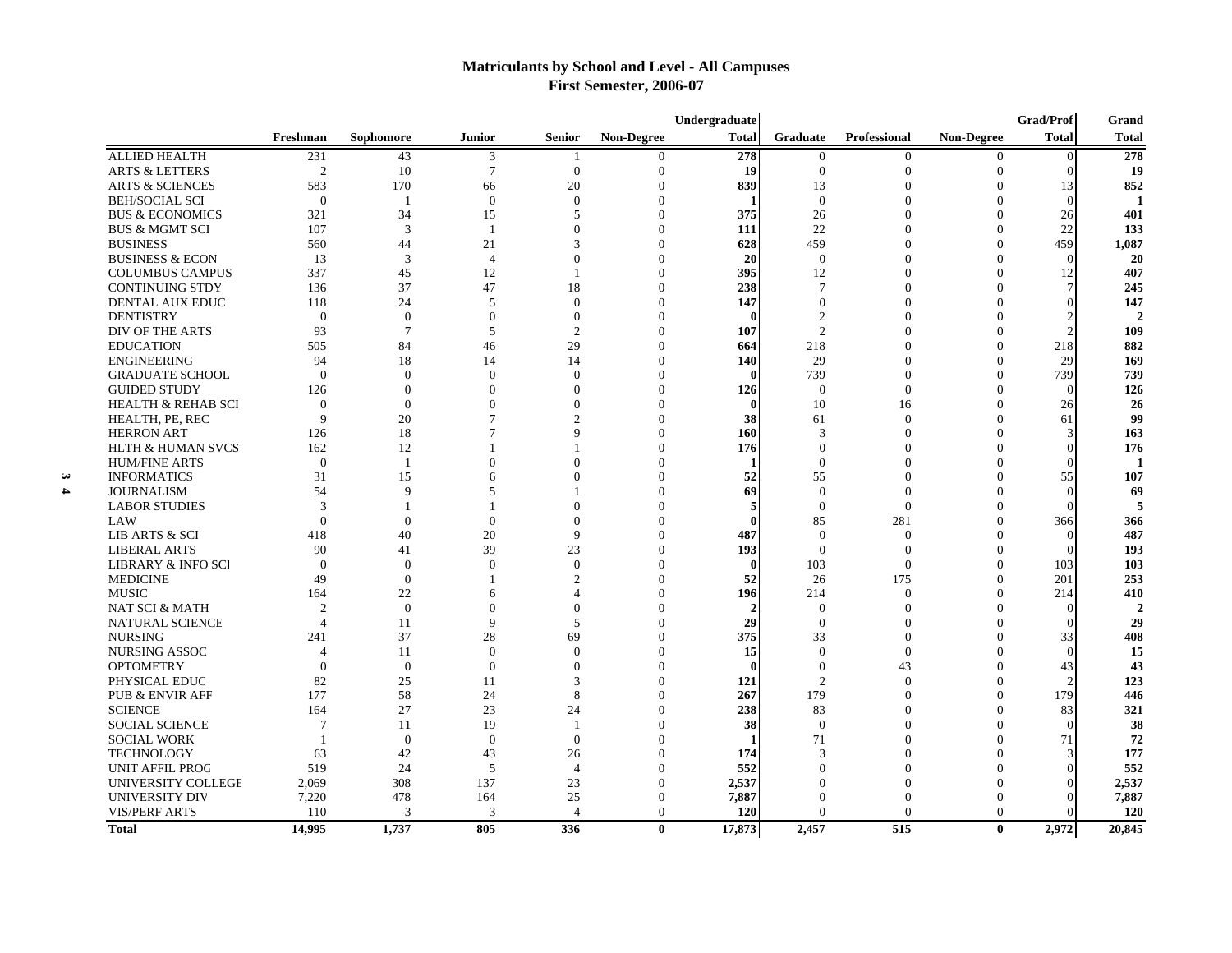# **Matriculants by Campus, School, and Level First Semester, 2006-07**

|                    |                               |                 |                       |                 |                |                   | Undergraduate |                |              |                   | Grad/Prof    | Grand          |
|--------------------|-------------------------------|-----------------|-----------------------|-----------------|----------------|-------------------|---------------|----------------|--------------|-------------------|--------------|----------------|
|                    |                               | Freshman        | Sophomore             | <b>Junior</b>   | <b>Senior</b>  | <b>Non-Degree</b> | <b>Total</b>  | Graduate       | Professional | <b>Non-Degree</b> | <b>Total</b> | <b>Total</b>   |
| <b>Bloomington</b> | <b>ARTS &amp; SCIENCES</b>    | 136             | 134                   | 47              | 7              | 0                 | 324           | $\overline{0}$ |              |                   |              | 324            |
|                    | <b>BUSINESS</b>               | 446             | 24                    | $\theta$        | $\Omega$       | $\theta$          | 470           | 204            | $\mathbf{0}$ | $\Omega$          | 204          | 674            |
|                    | <b>CONTINUING STDY</b>        | 22              | $\boldsymbol{\Delta}$ | $\overline{5}$  |                | $\Omega$          | 32            | $\theta$       | $\Omega$     |                   | $\Omega$     | 32             |
|                    | <b>EDUCATION</b>              | $\Omega$        | $\Omega$              | $\Omega$        | $\Omega$       | $\Omega$          |               | 101            | $\Omega$     | $\Omega$          | 101          | 101            |
|                    | <b>GRADUATE SCHOOL</b>        | $\Omega$        | $\Omega$              | $\Omega$        | $\theta$       | $\Omega$          |               | 605            | $\Omega$     | $\Omega$          | 605          | 605            |
|                    | HEALTH, PE, REC               | $\mathbf{Q}$    | 20                    |                 | $\overline{c}$ | $\Omega$          | 38            | 61             | $\Omega$     |                   | 61           | 99             |
|                    | <b>INFORMATICS</b>            | 12 <sub>1</sub> | $\mathcal{D}$         |                 | $\Omega$       | $\Omega$          | 14            | 37             | $\Omega$     |                   | 37           | 51             |
|                    | <b>JOURNALISM</b>             | 35              |                       | $\Omega$        | $\Omega$       | $\theta$          | 35            | $\mathbf{0}$   | $\Omega$     |                   |              | 35             |
|                    | LAW                           | $\Omega$        | $\Omega$              | $\Omega$        | $\Omega$       | $\Omega$          |               | 45             | 98           | $\Omega$          | 143          | 143            |
|                    | <b>LIBRARY &amp; INFO SCI</b> | $\Omega$        | $\Omega$              | $\Omega$        | $\Omega$       | $\Omega$          |               | 69             | $\Omega$     | $\Omega$          | 69           | 69             |
|                    | <b>MUSIC</b>                  | 164             | 22                    | 6               | $\overline{4}$ | $\theta$          | 196           | 202            | $\theta$     | $\Omega$          | 202          | 398            |
|                    | <b>OPTOMETRY</b>              | $\theta$        | $\theta$              | $\Omega$        | $\Omega$       | $\theta$          | $\sqrt{ }$    | $\theta$       | 43           | $\Omega$          | 43           | 43             |
|                    | <b>PUB &amp; ENVIR AFF</b>    |                 | .5                    | 3               |                | $\theta$          | 10            | 117            | $\theta$     | $\Omega$          | 117          | 127            |
|                    | UNIVERSITY DIV                | 5,944           | 380                   | 120             | 13             | $\theta$          | 6,457         | $\theta$       | $\theta$     | $\Omega$          | $\Omega$     | 6,457          |
|                    | <b>Bloomington Total</b>      | 6,769           | 591                   | 188             | 28             | $\bf{0}$          | 7,576         | 1,441          | 141          | $\bf{0}$          | 1,582        | 9,158          |
| Indianapolis       | <b>BUSINESS</b>               | 49              | $\mathbf{0}$          | 2               | $\mathbf{0}$   | $\mathbf{0}$      | 51            | 227            | $\mathbf{0}$ | $\theta$          | 227          | 278            |
|                    | <b>COLUMBUS CAMPUS</b>        | 337             | 45                    | 12              |                | $\theta$          | 395           | 12             | $\theta$     | $\theta$          | 12           | 407            |
|                    | <b>CONTINUING STDY</b>        | 10              | 14                    | 14              | 6              | $\theta$          | 44            |                | $\Omega$     |                   |              | 51             |
|                    | <b>DENTAL AUX EDUC</b>        | .5              | 9                     | $\theta$        | $\Omega$       | $\theta$          | 14            | $\Omega$       | $\theta$     |                   |              | 14             |
|                    | <b>DENTISTRY</b>              | $\Omega$        | $\theta$              | $\theta$        | $\theta$       | $\theta$          | $\sqrt{ }$    | $\overline{2}$ | $\theta$     | $\Omega$          |              | $\overline{2}$ |
|                    | <b>EDUCATION</b>              | 74              | 32                    | 11              | 14             | $\Omega$          | 131           | 46             | $\Omega$     | $\Omega$          | 46           | 177            |
|                    | <b>ENGINEERING</b>            | 94              | 18                    | 14              | 14             | $\theta$          | 140           | 29             | $\theta$     | $\Omega$          | 29           | 169            |
|                    | <b>GRADUATE SCHOOL</b>        | $\theta$        | $\theta$              | $\theta$        | $\theta$       | $\theta$          | $\Omega$      | 118            | $\theta$     | $\Omega$          | 118          | 118            |
|                    | <b>HEALTH &amp; REHAB SCI</b> | $\Omega$        | $\Omega$              | $\Omega$        | $\theta$       | $\Omega$          |               | 10             | 16           |                   | 26           | 26             |
|                    | <b>HERRON ART</b>             | 126             | 18                    | 7               | $\mathbf Q$    | $\Omega$          | 160           | 3              | $\Omega$     |                   | 3            | 163            |
|                    | <b>INFORMATICS</b>            | 19              | 13                    | 6               | $\Omega$       | $\Omega$          | 38            | 18             | $\Omega$     | $\Omega$          | 18           | 56             |
|                    | <b>JOURNALISM</b>             | 19              | 9                     | 5               |                | $\Omega$          | 34            | $\mathbf{0}$   | $\theta$     |                   |              | 34             |
|                    | LAW                           | $\Omega$        | $\Omega$              | $\Omega$        | $\Omega$       | $\Omega$          |               | 40             | 183          | $\Omega$          | 223          | 223            |
|                    | <b>LIBERAL ARTS</b>           | 90              | 41                    | 39              | 23             | $\Omega$          | 193           | $\mathbf{0}$   | $\Omega$     |                   | $\Omega$     | 193            |
|                    | <b>LIBRARY &amp; INFO SCI</b> | $\Omega$        | $\Omega$              | $\Omega$        | $\mathbf{0}$   | $\Omega$          | $\Omega$      | 34             | $\Omega$     |                   | 34           | 34             |
|                    | <b>MEDICINE</b>               | 49              | $\Omega$              |                 | 2              | $\Omega$          | 52            | 26             | 175          | $\Omega$          | 201          | 253            |
|                    | <b>MUSIC</b>                  | $\Omega$        | $\Omega$              | $\Omega$        | $\Omega$       | $\Omega$          |               | 12             | $\Omega$     | $\Omega$          | 12           | 12             |
|                    | <b>NURSING</b>                |                 | 2                     | $7\phantom{.0}$ | 37             | $\Omega$          | 49            | 33             | $\Omega$     |                   | 33           | 82             |
|                    | PHYSICAL EDUC                 | 82              | 25                    | 11              | $\mathcal{R}$  | $\Omega$          | 121           | $\overline{2}$ | $\Omega$     |                   |              | 123            |
|                    | <b>PUB &amp; ENVIR AFF</b>    | 5               | 23                    | 10              | 3              | $\Omega$          | 41            | 37             | $\Omega$     | $\Omega$          | 37           | 78             |
|                    | <b>SCIENCE</b>                | 164             | 27                    | 23              | 24             | $\Omega$          | 238           | 83             | $\Omega$     |                   | 83           | 321            |
|                    | <b>SOCIAL WORK</b>            | $\Omega$        | $\Omega$              | $\Omega$        | $\Omega$       | $\Omega$          | -0            | 68             | $\Omega$     | $\Omega$          | 68           | 68             |
|                    | <b>TECHNOLOGY</b>             | 63              | 42                    | 43              | 26             | $\mathbf{0}$      | 174           | 3              | $\Omega$     |                   |              | 177            |
|                    | UNIVERSITY COLLEGE            | 2,069           | 308                   | 137             | 23             | $\theta$          | 2,537         | $\theta$       | $\Omega$     | $\Omega$          |              | 2,537          |
|                    | <b>Indianapolis Total</b>     | 3,258           | 626                   | 342             | 186            | $\mathbf{0}$      | 4.412         | 810            | 374          | $\theta$          | 1.184        | 5.596          |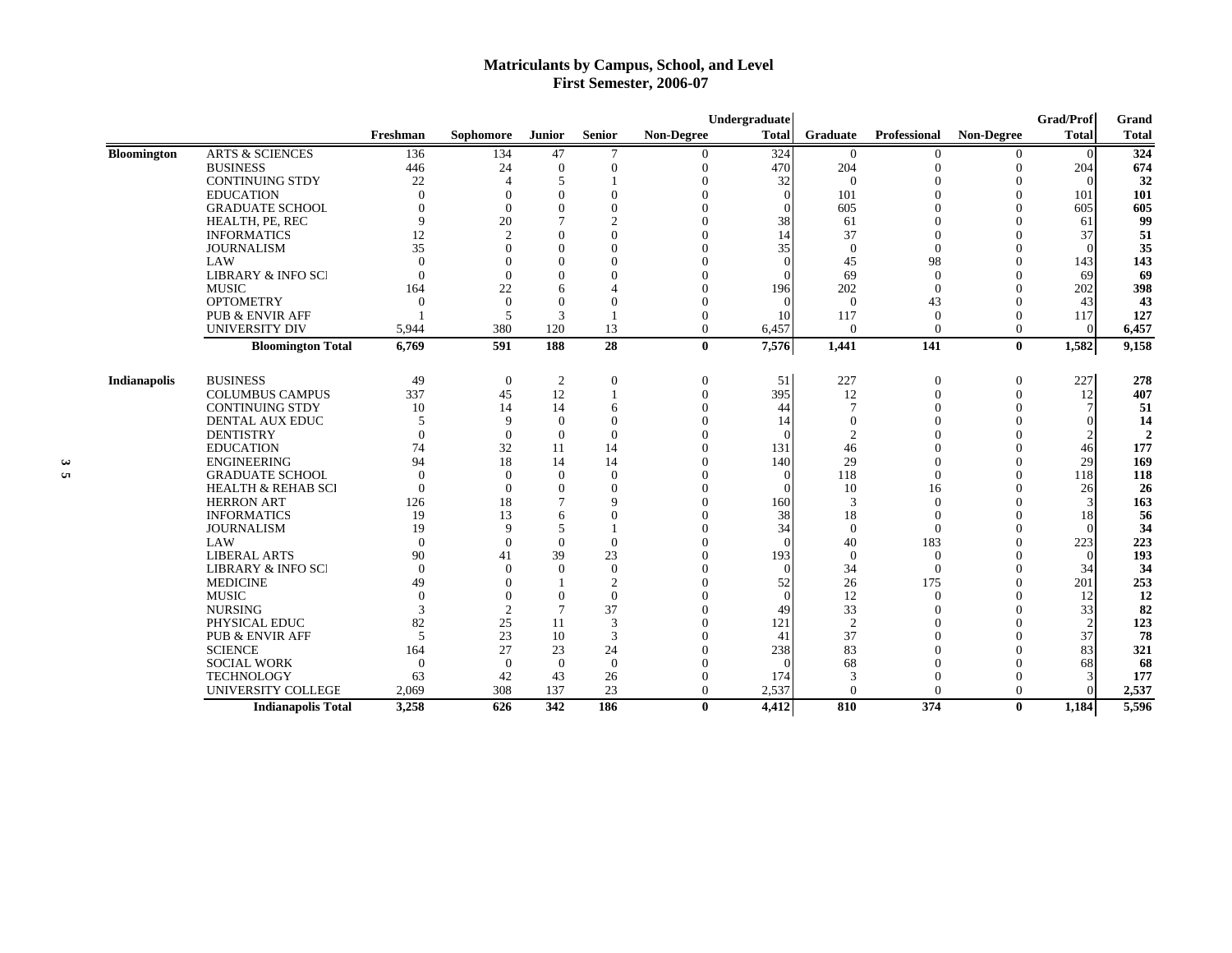# **Matriculants by Campus, School, and Level First Semester, 2006-07**

|                   |                              |                          |                  |                  |                  |                   | Undergraduate |                |              |                   | <b>Grad/Prof</b> | Grand                 |
|-------------------|------------------------------|--------------------------|------------------|------------------|------------------|-------------------|---------------|----------------|--------------|-------------------|------------------|-----------------------|
|                   |                              | Freshman                 | <b>Sophomore</b> | <b>Junior</b>    | <b>Senior</b>    | <b>Non-Degree</b> | <b>Total</b>  | Graduate       | Professional | <b>Non-Degree</b> | <b>Total</b>     | <b>Total</b>          |
| East              | <b>BEH/SOCIAL SCI</b>        | $\theta$                 |                  | $\overline{0}$   | $\overline{0}$   | 0                 |               | $\theta$       |              | 0                 | $\Omega$         |                       |
|                   | <b>BUSINESS &amp; ECON</b>   | 13                       | 3                | $\overline{4}$   | $\mathbf{0}$     | $\Omega$          | 20            | $\Omega$       |              | $\Omega$          |                  | 20                    |
|                   | <b>CONTINUING STDY</b>       | $\overline{4}$           |                  | $\boldsymbol{0}$ | $\theta$         | $\Omega$          | 5             | $\Omega$       |              | $\Omega$          |                  | 5                     |
|                   | <b>EDUCATION</b>             | 43                       | $\overline{c}$   |                  | $\theta$         |                   | 46            |                |              | $\Omega$          |                  | 46                    |
|                   | <b>HUM/FINE ARTS</b>         |                          |                  | $\theta$         | 0                |                   |               |                |              |                   |                  |                       |
|                   | NAT SCI & MATH               |                          | $\Omega$         | $\Omega$         | 0                |                   |               |                |              | ∩                 |                  |                       |
|                   | <b>NURSING</b>               |                          | $\mathfrak{D}$   | $\Omega$         |                  |                   |               |                |              |                   |                  |                       |
|                   | NURSING ASSOC                |                          |                  | $\Omega$         | 0                |                   |               |                |              |                   |                  |                       |
|                   | <b>PUB &amp; ENVIR AFF</b>   |                          | $\Omega$         | $\overline{0}$   | $\Omega$         |                   |               |                |              | 0                 |                  |                       |
|                   |                              |                          | $\Omega$         | $\theta$         | $\Omega$         | $\Omega$          |               |                |              | $\Omega$          |                  |                       |
|                   | <b>SOCIAL WORK</b>           |                          |                  |                  |                  |                   |               |                |              |                   |                  |                       |
|                   | UNIVERSITY DIV               | 270                      | 14               | $\overline{4}$   | 1                | $\Omega$          | 289           | $\mathbf{0}$   |              | $\overline{0}$    | $\Omega$         | 289                   |
|                   | <b>East Total</b>            | 335                      | 25               | $\boldsymbol{9}$ | $\overline{2}$   | $\mathbf{0}$      | 371           | $\bf{0}$       |              | $\mathbf{0}$      | 0                | 371                   |
| <b>Fort Wayne</b> | <b>ARTS &amp; SCIENCES</b>   | 122                      | 10               | 9                | 5                | $\Omega$          | 146           | 13             |              | $\theta$          | 13               | 159                   |
|                   | <b>BUS &amp; MGMT SCI</b>    | 107                      | 3                | $\overline{1}$   | $\theta$         | $\theta$          | 111           | 22             |              | $\Omega$          | $22\,$           | 133                   |
|                   | <b>CONTINUING STDY</b>       | 69                       | $\overline{7}$   | 8                | 3                | $\Omega$          | 87            | $\theta$       |              | $\Omega$          | $\Omega$         | 87                    |
|                   | <b>EDUCATION</b>             | 154                      | 14               | 5                | Δ                | $\Omega$          | 177           | 38             |              | $\Omega$          | 38               | 215                   |
|                   | <b>HLTH &amp; HUMAN SVCS</b> | 162                      | 12               | $\overline{1}$   |                  | $\Omega$          | 176           | $\theta$       |              | $\Omega$          | $\Omega$         | 176                   |
|                   | <b>PUB &amp; ENVIR AFF</b>   | 51                       | 5                | $\overline{2}$   | $\mathbf{0}$     | $\Omega$          | 58            | 10             |              |                   | 10               | 68                    |
|                   | <b>UNIT AFFIL PROG</b>       | 519                      | 24               | 5                | $\overline{4}$   | $\Omega$          | 552           | $\theta$       |              | $\Omega$          | $\Omega$         | 552                   |
|                   | <b>VIS/PERF ARTS</b>         | 110                      | 3                | 3                | $\overline{4}$   | $\Omega$          | 120           | $\theta$       |              | $\theta$          | $\theta$         | 120                   |
|                   | <b>Fort Wayne Total</b>      | 1,294                    | 78               | 34               | 21               | $\mathbf{0}$      | 1,427         | 83             |              | $\mathbf{0}$      | 83               | 1,510                 |
| Kokomo            | <b>ALLIED HEALTH</b>         | 48                       | $\overline{4}$   | -1               | $\mathbf{0}$     | $\boldsymbol{0}$  | 53            | $\mathbf{0}$   |              | $\theta$          | $\overline{0}$   | 53                    |
|                   | <b>ARTS &amp; SCIENCES</b>   | 111                      | 11               | $\overline{2}$   | 2                | $\Omega$          | 126           | $\mathbf{0}$   |              | $\Omega$          | $\Omega$         | 126                   |
|                   | <b>BUSINESS</b>              | 65                       | 8                | $\overline{4}$   | $\boldsymbol{0}$ | $\Omega$          | 77            |                |              | $\Omega$          |                  | 80                    |
|                   | <b>CONTINUING STDY</b>       | 12                       | $\overline{c}$   | $\overline{2}$   |                  |                   | 17            |                |              | 0                 |                  | 17                    |
|                   | <b>EDUCATION</b>             | 56                       | 5                | 5                | $\overline{c}$   |                   | 68            |                |              |                   |                  | 68                    |
|                   | <b>LABOR STUDIES</b>         | $\overline{\phantom{0}}$ | $\Omega$         | $\theta$         | $\Omega$         |                   |               |                |              |                   |                  | -1                    |
|                   | <b>NURSING</b>               | 55                       | 6                | 5                | 16               |                   | 82            |                |              |                   |                  | 82                    |
|                   | <b>NURSING ASSOC</b>         | 3                        | 10               | $\Omega$         | $\Omega$         | $\Omega$          | 13            |                |              | ∩                 |                  | 13                    |
|                   | <b>PUB &amp; ENVIR AFF</b>   | 22                       | 3                |                  | $\mathbf{0}$     | $\Omega$          | 26            |                |              | $\Omega$          |                  | 26                    |
|                   | UNIVERSITY DIV               | 76                       |                  |                  | $\overline{0}$   | $\Omega$          | 78            | $\mathbf{0}$   |              | $\overline{0}$    | $\Omega$         | 78                    |
|                   | <b>Kokomo Total</b>          | 449                      | 50               | 21               | 21               | $\mathbf{0}$      | 541           | $\mathbf{3}$   |              | $\bf{0}$          | $3\vert$         | 544                   |
| <b>Northwest</b>  | <b>ALLIED HEALTH</b>         | 125                      | 30               | -1               | 1                | $\theta$          | 157           | $\mathbf{0}$   |              | $\theta$          | $\Omega$         | 157                   |
|                   | <b>ARTS &amp; SCIENCES</b>   | 214                      | 15               | 8                | 6                | $\Omega$          | 243           | $\Omega$       |              | $\Omega$          | $\Omega$         | 243                   |
|                   | <b>BUS &amp; ECONOMICS</b>   | 80                       | 3                | 3                |                  | $\Omega$          | 87            | 6              |              | $\Omega$          |                  | 93                    |
|                   | <b>CONTINUING STDY</b>       | $\Delta$                 | ⊿                | 3                | 3                | ∩                 | 14            |                |              | ∩                 |                  | 14                    |
|                   | DENTAL AUX EDUC              | 54                       | 5                | 5                | $\Omega$         | $\Omega$          | 64            |                |              |                   |                  | 64                    |
|                   | <b>EDUCATION</b>             | 55                       | 6                | $\overline{4}$   | $\Omega$         | $\Omega$          | 65            |                |              | $\Omega$          |                  | 68                    |
|                   | <b>GUIDED STUDY</b>          | 126                      | $\Omega$         | $\Omega$         | $\Omega$         |                   | 126           |                |              |                   |                  | 126                   |
|                   | <b>LABOR STUDIES</b>         | $\overline{2}$           |                  |                  | $\theta$         |                   |               |                |              |                   |                  | $\boldsymbol{\Delta}$ |
|                   | <b>NURSING</b>               | 67                       | 11               | 6                | 11               |                   | 95            |                |              |                   |                  | 95                    |
|                   | <b>PUB &amp; ENVIR AFF</b>   | 52                       | 16               | $\overline{1}$   | $\theta$         | $\Omega$          | 69            | 8              |              | $\Omega$          |                  | 77                    |
|                   | <b>SOCIAL WORK</b>           | $\theta$                 | $\theta$         | $\theta$         | $\theta$         | $\Omega$          |               | $\mathfrak{D}$ |              | $\Omega$          |                  | $\overline{2}$        |
|                   | <b>Northwest Total</b>       | 779                      | 91               | 32               | 22               | $\mathbf{0}$      | 924           | 19             |              | $\mathbf{0}$      | 19               | 943                   |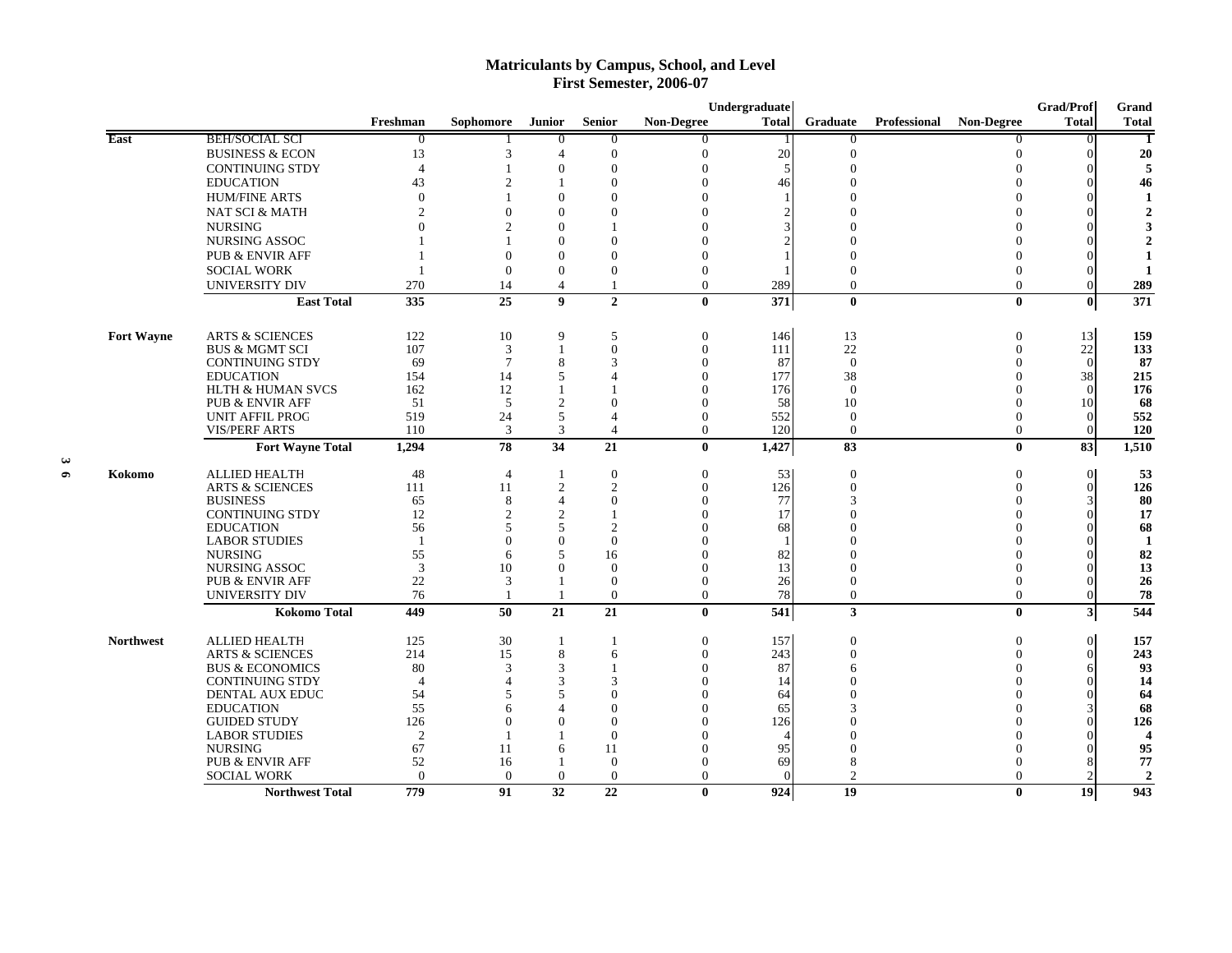# **Matriculants by Campus, School, and Level First Semester, 2006-07**

|                   |                            |          |           |          |               |                   | Undergraduate |          |              |                   | <b>Grad/Prof</b> | Grand        |
|-------------------|----------------------------|----------|-----------|----------|---------------|-------------------|---------------|----------|--------------|-------------------|------------------|--------------|
|                   |                            | Freshman | Sophomore | Junior   | <b>Senior</b> | <b>Non-Degree</b> | <b>Total</b>  | Graduate | Professional | <b>Non-Degree</b> | <b>Total</b>     | <b>Total</b> |
| <b>South Bend</b> | <b>ALLIED HEALTH</b>       | 58       |           |          |               |                   | 68            |          |              |                   |                  | 68           |
|                   | <b>BUS &amp; ECONOMICS</b> | 241      | 31        |          |               |                   | 288           | 20       |              |                   | 20               | 308          |
|                   | <b>CONTINUING STDY</b>     | 11       |           |          |               |                   |               |          |              |                   |                  | 17           |
|                   | DENTAL AUX EDUC            | 59       | 10        |          |               |                   | 69            |          |              |                   |                  | 69           |
|                   | DIV OF THE ARTS            | 93       |           |          |               |                   | 107           |          |              |                   |                  | 109          |
|                   | <b>EDUCATION</b>           | 121      | 22        | 18       |               |                   | 169           |          |              |                   |                  | 180          |
|                   | <b>GRADUATE SCHOOL</b>     |          |           | $\Omega$ |               |                   |               |          |              |                   |                  | 12           |
|                   | <b>LIB ARTS &amp; SCI</b>  | 418      | 40        | 20       |               |                   | 487           |          |              |                   |                  | 487          |
|                   | <b>NURSING</b>             | 114      | 10        |          |               |                   | 134           |          |              |                   |                  | 134          |
|                   | <b>PUB &amp; ENVIR AFF</b> | 45       |           |          |               |                   | 62            |          |              |                   |                  | 69           |
|                   | <b>SOCIAL WORK</b>         |          |           | $\theta$ |               | $\Omega$          |               |          |              |                   |                  |              |
|                   | <b>South Bend Total</b>    | 1,160    | 136       | 74       | 31            | $\bf{0}$          | 1,401         | 53       |              | $\mathbf{0}$      | 53               | 1,454        |
| <b>Southeast</b>  | <b>ARTS &amp; LETTERS</b>  |          | 10        |          |               | $\Omega$          | 19            | $\Omega$ |              |                   |                  | 19           |
|                   | <b>BUSINESS</b>            |          | 12        | 15       |               |                   | 30            | 25       |              |                   | 25               | 55           |
|                   | <b>CONTINUING STDY</b>     |          |           | 11       |               |                   | າາ            |          |              |                   |                  | 22           |
|                   | <b>EDUCATION</b>           |          |           |          |               |                   |               |          |              |                   | 19               | 27           |
|                   | <b>GRADUATE SCHOOL</b>     |          |           |          |               |                   |               |          |              |                   |                  |              |
|                   | NATURAL SCIENCE            |          |           |          |               |                   | 29            |          |              |                   |                  | 29           |
|                   | <b>NURSING</b>             |          |           |          |               |                   |               |          |              |                   |                  | 12           |
|                   | <b>SOCIAL SCIENCE</b>      |          |           | 19       |               |                   | 38            |          |              |                   |                  | 38           |
|                   | UNIVERSITY DIV             | 930      | 83        | 39       |               | $\Omega$          | 1,063         |          |              |                   |                  | 1,063        |
|                   | <b>Southeast Total</b>     | 951      | 140       | 105      | 25            | 0                 | 1,221         | 48       |              |                   | 48               | 1,269        |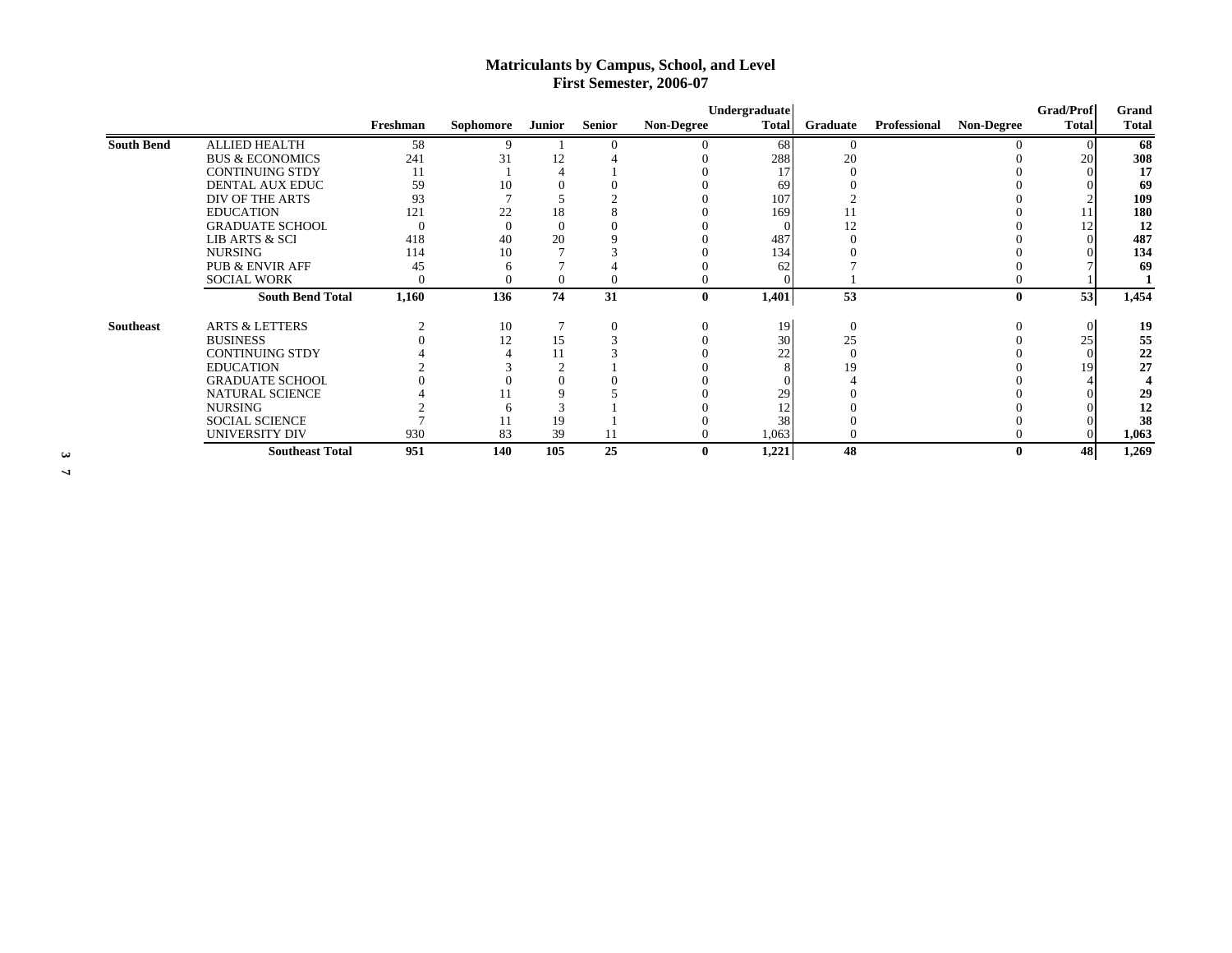| <b>Total</b><br>Sophomore<br><b>Non-Degree</b><br><b>Total</b><br><b>Non-Degree</b><br>Freshman<br>Junior<br>Senior<br><b>Graduate</b><br>Professional<br><b>ALLIED HEALTH</b><br>52<br>1,027<br>458<br>470<br>44<br>3<br>$\mathbf{0}$<br>$\Omega$<br>$\Omega$<br>0<br>70<br>112<br>$\mathbf{0}$<br>$\mathbf{0}$<br><b>ARTS &amp; LETTERS</b><br>15<br>70<br>267<br>$\mathbf{0}$<br>$\mathbf{0}$<br>2,098<br>2,135<br>2,835<br>21<br>7,955<br>61<br>$\boldsymbol{0}$<br>27<br>88<br><b>ARTS &amp; SCIENCES</b><br>866<br>15<br>22<br>$\Omega$<br>$\Omega$<br>$\Omega$<br><b>BEH/SOCIAL SCI</b><br>$\overline{4}$<br>12<br>53<br>$\Omega$<br>287<br><b>BUS &amp; ECONOMICS</b><br>343<br>254<br>11<br>1.450<br>204<br>$\mathbf{0}$<br>63<br>267<br>555<br>182<br>169<br>219<br>$\Omega$<br>131<br>$\Omega$<br>132<br><b>BUS &amp; MGMT SCI</b><br>185<br>755<br>- 1<br><b>BUSINESS</b><br>371<br>681<br>943<br>1.493<br>$\Omega$<br>3.488<br>751<br>$\Omega$<br>807<br>56<br>29<br>74<br><b>BUSINESS &amp; ECON</b><br>84<br>55<br>$\mathbf{0}$<br>242<br>$\overline{0}$<br>$\mathbf{0}$<br>$\mathbf{0}$<br>502<br>367<br>210<br>257<br>34<br>1.370<br>71<br>$\Omega$<br>13<br>84<br><b>COLUMBUS CAMPUS</b><br><b>CONTINUING STDY</b><br>376<br>728<br>768<br>1,567<br>240<br>3,679<br>67<br>$\mathbf{0}$<br>$\mathbf{0}$<br>67<br>221<br>302<br>20<br>$\Omega$<br>$\Omega$<br>$\Omega$<br><b>DENTAL AUX EDUC</b><br>17<br>5<br>565<br><b>DENTISTRY</b><br>$\overline{0}$<br>$\boldsymbol{0}$<br>$\mathbf{0}$<br>43<br>284<br>327<br>$\mathbf{0}$<br>$\mathbf{0}$<br>$\Omega$<br>$\mathbf{0}$<br>147<br>87<br>71<br>3<br>DIV OF THE ARTS<br>112<br>418<br>$\mathbf{0}$<br>$\mathbf{0}$<br><b>EDUCATION</b><br>824<br>853<br>1.088<br>1.956<br>109<br>4.830<br>1.606<br>$\Omega$<br>1,091<br>2,697<br><b>ENGINEERING</b><br>94<br>93<br>120<br>200<br>$\mathbf{0}$<br>507<br>$\mathbf{0}$<br>$\mathbf{0}$<br>64<br>64<br>$\Omega$<br>$\Omega$<br>$\Omega$<br>384<br>384<br><b>GRAD NON-DEGREE</b><br>$\Omega$<br>$\Omega$<br>$\Omega$<br>$\Omega$<br><b>GRADUATE SCHOOL</b><br>$\overline{0}$<br>$\theta$<br>$\theta$<br>1,473<br>$\mathbf{0}$<br>85<br>1,558<br>$\Omega$<br>$\Omega$<br>$\Omega$<br>$\theta$<br>$\Omega$<br>$\overline{0}$<br>162<br>$\mathbf{0}$<br><b>GUIDED STUDY</b><br>161<br>$\Omega$<br>$\mathbf{0}$<br>-1<br>99<br><b>HEALTH &amp; REHAB SCI</b><br>$\Omega$<br>$\overline{2}$<br>$\theta$<br>70<br>170<br>$\Omega$<br>-1<br>599<br>HEALTH, PE, REC<br>8<br>296<br>413<br>3<br>1,319<br>121<br>$\Omega$<br>10<br>131<br><b>HERRON ART</b><br>189<br>174<br>287<br>$\mathbf{0}$<br>810<br>13<br>$\mathbf{0}$<br>$\mathbf{0}$<br>160<br>13<br><b>HLTH &amp; HUMAN SVCS</b><br>280<br>196<br>18<br>9<br>$\theta$<br>503<br>$\mathbf{0}$<br>$\mathbf{0}$<br>$\mathbf{0}$<br>37<br>5<br>27<br>24<br>$\mathbf{0}$<br>93<br>$\Omega$<br>$\Omega$<br>$\mathbf{0}$<br><b>HUM/FINE ARTS</b> | Grand        |
|----------------------------------------------------------------------------------------------------------------------------------------------------------------------------------------------------------------------------------------------------------------------------------------------------------------------------------------------------------------------------------------------------------------------------------------------------------------------------------------------------------------------------------------------------------------------------------------------------------------------------------------------------------------------------------------------------------------------------------------------------------------------------------------------------------------------------------------------------------------------------------------------------------------------------------------------------------------------------------------------------------------------------------------------------------------------------------------------------------------------------------------------------------------------------------------------------------------------------------------------------------------------------------------------------------------------------------------------------------------------------------------------------------------------------------------------------------------------------------------------------------------------------------------------------------------------------------------------------------------------------------------------------------------------------------------------------------------------------------------------------------------------------------------------------------------------------------------------------------------------------------------------------------------------------------------------------------------------------------------------------------------------------------------------------------------------------------------------------------------------------------------------------------------------------------------------------------------------------------------------------------------------------------------------------------------------------------------------------------------------------------------------------------------------------------------------------------------------------------------------------------------------------------------------------------------------------------------------------------------------------------------------------------------------------------------------------------------------------------------------------------------------------------------------------------------------------------------------------------------------------------------------------------|--------------|
|                                                                                                                                                                                                                                                                                                                                                                                                                                                                                                                                                                                                                                                                                                                                                                                                                                                                                                                                                                                                                                                                                                                                                                                                                                                                                                                                                                                                                                                                                                                                                                                                                                                                                                                                                                                                                                                                                                                                                                                                                                                                                                                                                                                                                                                                                                                                                                                                                                                                                                                                                                                                                                                                                                                                                                                                                                                                                                          | <b>Total</b> |
|                                                                                                                                                                                                                                                                                                                                                                                                                                                                                                                                                                                                                                                                                                                                                                                                                                                                                                                                                                                                                                                                                                                                                                                                                                                                                                                                                                                                                                                                                                                                                                                                                                                                                                                                                                                                                                                                                                                                                                                                                                                                                                                                                                                                                                                                                                                                                                                                                                                                                                                                                                                                                                                                                                                                                                                                                                                                                                          | 1,027        |
|                                                                                                                                                                                                                                                                                                                                                                                                                                                                                                                                                                                                                                                                                                                                                                                                                                                                                                                                                                                                                                                                                                                                                                                                                                                                                                                                                                                                                                                                                                                                                                                                                                                                                                                                                                                                                                                                                                                                                                                                                                                                                                                                                                                                                                                                                                                                                                                                                                                                                                                                                                                                                                                                                                                                                                                                                                                                                                          | 267          |
|                                                                                                                                                                                                                                                                                                                                                                                                                                                                                                                                                                                                                                                                                                                                                                                                                                                                                                                                                                                                                                                                                                                                                                                                                                                                                                                                                                                                                                                                                                                                                                                                                                                                                                                                                                                                                                                                                                                                                                                                                                                                                                                                                                                                                                                                                                                                                                                                                                                                                                                                                                                                                                                                                                                                                                                                                                                                                                          | 8,043        |
|                                                                                                                                                                                                                                                                                                                                                                                                                                                                                                                                                                                                                                                                                                                                                                                                                                                                                                                                                                                                                                                                                                                                                                                                                                                                                                                                                                                                                                                                                                                                                                                                                                                                                                                                                                                                                                                                                                                                                                                                                                                                                                                                                                                                                                                                                                                                                                                                                                                                                                                                                                                                                                                                                                                                                                                                                                                                                                          | 53           |
|                                                                                                                                                                                                                                                                                                                                                                                                                                                                                                                                                                                                                                                                                                                                                                                                                                                                                                                                                                                                                                                                                                                                                                                                                                                                                                                                                                                                                                                                                                                                                                                                                                                                                                                                                                                                                                                                                                                                                                                                                                                                                                                                                                                                                                                                                                                                                                                                                                                                                                                                                                                                                                                                                                                                                                                                                                                                                                          | 1.717        |
|                                                                                                                                                                                                                                                                                                                                                                                                                                                                                                                                                                                                                                                                                                                                                                                                                                                                                                                                                                                                                                                                                                                                                                                                                                                                                                                                                                                                                                                                                                                                                                                                                                                                                                                                                                                                                                                                                                                                                                                                                                                                                                                                                                                                                                                                                                                                                                                                                                                                                                                                                                                                                                                                                                                                                                                                                                                                                                          | 887          |
|                                                                                                                                                                                                                                                                                                                                                                                                                                                                                                                                                                                                                                                                                                                                                                                                                                                                                                                                                                                                                                                                                                                                                                                                                                                                                                                                                                                                                                                                                                                                                                                                                                                                                                                                                                                                                                                                                                                                                                                                                                                                                                                                                                                                                                                                                                                                                                                                                                                                                                                                                                                                                                                                                                                                                                                                                                                                                                          | 4,295        |
|                                                                                                                                                                                                                                                                                                                                                                                                                                                                                                                                                                                                                                                                                                                                                                                                                                                                                                                                                                                                                                                                                                                                                                                                                                                                                                                                                                                                                                                                                                                                                                                                                                                                                                                                                                                                                                                                                                                                                                                                                                                                                                                                                                                                                                                                                                                                                                                                                                                                                                                                                                                                                                                                                                                                                                                                                                                                                                          | 242          |
|                                                                                                                                                                                                                                                                                                                                                                                                                                                                                                                                                                                                                                                                                                                                                                                                                                                                                                                                                                                                                                                                                                                                                                                                                                                                                                                                                                                                                                                                                                                                                                                                                                                                                                                                                                                                                                                                                                                                                                                                                                                                                                                                                                                                                                                                                                                                                                                                                                                                                                                                                                                                                                                                                                                                                                                                                                                                                                          | 1.454        |
|                                                                                                                                                                                                                                                                                                                                                                                                                                                                                                                                                                                                                                                                                                                                                                                                                                                                                                                                                                                                                                                                                                                                                                                                                                                                                                                                                                                                                                                                                                                                                                                                                                                                                                                                                                                                                                                                                                                                                                                                                                                                                                                                                                                                                                                                                                                                                                                                                                                                                                                                                                                                                                                                                                                                                                                                                                                                                                          | 3,746        |
|                                                                                                                                                                                                                                                                                                                                                                                                                                                                                                                                                                                                                                                                                                                                                                                                                                                                                                                                                                                                                                                                                                                                                                                                                                                                                                                                                                                                                                                                                                                                                                                                                                                                                                                                                                                                                                                                                                                                                                                                                                                                                                                                                                                                                                                                                                                                                                                                                                                                                                                                                                                                                                                                                                                                                                                                                                                                                                          | 565          |
|                                                                                                                                                                                                                                                                                                                                                                                                                                                                                                                                                                                                                                                                                                                                                                                                                                                                                                                                                                                                                                                                                                                                                                                                                                                                                                                                                                                                                                                                                                                                                                                                                                                                                                                                                                                                                                                                                                                                                                                                                                                                                                                                                                                                                                                                                                                                                                                                                                                                                                                                                                                                                                                                                                                                                                                                                                                                                                          | 327          |
|                                                                                                                                                                                                                                                                                                                                                                                                                                                                                                                                                                                                                                                                                                                                                                                                                                                                                                                                                                                                                                                                                                                                                                                                                                                                                                                                                                                                                                                                                                                                                                                                                                                                                                                                                                                                                                                                                                                                                                                                                                                                                                                                                                                                                                                                                                                                                                                                                                                                                                                                                                                                                                                                                                                                                                                                                                                                                                          | 421          |
|                                                                                                                                                                                                                                                                                                                                                                                                                                                                                                                                                                                                                                                                                                                                                                                                                                                                                                                                                                                                                                                                                                                                                                                                                                                                                                                                                                                                                                                                                                                                                                                                                                                                                                                                                                                                                                                                                                                                                                                                                                                                                                                                                                                                                                                                                                                                                                                                                                                                                                                                                                                                                                                                                                                                                                                                                                                                                                          | 7,527        |
|                                                                                                                                                                                                                                                                                                                                                                                                                                                                                                                                                                                                                                                                                                                                                                                                                                                                                                                                                                                                                                                                                                                                                                                                                                                                                                                                                                                                                                                                                                                                                                                                                                                                                                                                                                                                                                                                                                                                                                                                                                                                                                                                                                                                                                                                                                                                                                                                                                                                                                                                                                                                                                                                                                                                                                                                                                                                                                          | 571          |
|                                                                                                                                                                                                                                                                                                                                                                                                                                                                                                                                                                                                                                                                                                                                                                                                                                                                                                                                                                                                                                                                                                                                                                                                                                                                                                                                                                                                                                                                                                                                                                                                                                                                                                                                                                                                                                                                                                                                                                                                                                                                                                                                                                                                                                                                                                                                                                                                                                                                                                                                                                                                                                                                                                                                                                                                                                                                                                          | 384          |
|                                                                                                                                                                                                                                                                                                                                                                                                                                                                                                                                                                                                                                                                                                                                                                                                                                                                                                                                                                                                                                                                                                                                                                                                                                                                                                                                                                                                                                                                                                                                                                                                                                                                                                                                                                                                                                                                                                                                                                                                                                                                                                                                                                                                                                                                                                                                                                                                                                                                                                                                                                                                                                                                                                                                                                                                                                                                                                          | 1,558        |
|                                                                                                                                                                                                                                                                                                                                                                                                                                                                                                                                                                                                                                                                                                                                                                                                                                                                                                                                                                                                                                                                                                                                                                                                                                                                                                                                                                                                                                                                                                                                                                                                                                                                                                                                                                                                                                                                                                                                                                                                                                                                                                                                                                                                                                                                                                                                                                                                                                                                                                                                                                                                                                                                                                                                                                                                                                                                                                          | 162          |
|                                                                                                                                                                                                                                                                                                                                                                                                                                                                                                                                                                                                                                                                                                                                                                                                                                                                                                                                                                                                                                                                                                                                                                                                                                                                                                                                                                                                                                                                                                                                                                                                                                                                                                                                                                                                                                                                                                                                                                                                                                                                                                                                                                                                                                                                                                                                                                                                                                                                                                                                                                                                                                                                                                                                                                                                                                                                                                          | 173          |
|                                                                                                                                                                                                                                                                                                                                                                                                                                                                                                                                                                                                                                                                                                                                                                                                                                                                                                                                                                                                                                                                                                                                                                                                                                                                                                                                                                                                                                                                                                                                                                                                                                                                                                                                                                                                                                                                                                                                                                                                                                                                                                                                                                                                                                                                                                                                                                                                                                                                                                                                                                                                                                                                                                                                                                                                                                                                                                          | 1,450        |
|                                                                                                                                                                                                                                                                                                                                                                                                                                                                                                                                                                                                                                                                                                                                                                                                                                                                                                                                                                                                                                                                                                                                                                                                                                                                                                                                                                                                                                                                                                                                                                                                                                                                                                                                                                                                                                                                                                                                                                                                                                                                                                                                                                                                                                                                                                                                                                                                                                                                                                                                                                                                                                                                                                                                                                                                                                                                                                          | 823          |
|                                                                                                                                                                                                                                                                                                                                                                                                                                                                                                                                                                                                                                                                                                                                                                                                                                                                                                                                                                                                                                                                                                                                                                                                                                                                                                                                                                                                                                                                                                                                                                                                                                                                                                                                                                                                                                                                                                                                                                                                                                                                                                                                                                                                                                                                                                                                                                                                                                                                                                                                                                                                                                                                                                                                                                                                                                                                                                          | 503          |
|                                                                                                                                                                                                                                                                                                                                                                                                                                                                                                                                                                                                                                                                                                                                                                                                                                                                                                                                                                                                                                                                                                                                                                                                                                                                                                                                                                                                                                                                                                                                                                                                                                                                                                                                                                                                                                                                                                                                                                                                                                                                                                                                                                                                                                                                                                                                                                                                                                                                                                                                                                                                                                                                                                                                                                                                                                                                                                          | 93           |
| 172<br>185<br><b>INFORMATICS</b><br>51<br>331<br>740<br>112<br>$\Omega$<br>$\overline{c}$<br>114                                                                                                                                                                                                                                                                                                                                                                                                                                                                                                                                                                                                                                                                                                                                                                                                                                                                                                                                                                                                                                                                                                                                                                                                                                                                                                                                                                                                                                                                                                                                                                                                                                                                                                                                                                                                                                                                                                                                                                                                                                                                                                                                                                                                                                                                                                                                                                                                                                                                                                                                                                                                                                                                                                                                                                                                         | 854          |
| 65<br>149<br>187<br>$\Omega$<br>$\mathbf{0}$<br>$\Omega$<br>$\theta$<br><b>JOURNALISM</b><br>153<br>554                                                                                                                                                                                                                                                                                                                                                                                                                                                                                                                                                                                                                                                                                                                                                                                                                                                                                                                                                                                                                                                                                                                                                                                                                                                                                                                                                                                                                                                                                                                                                                                                                                                                                                                                                                                                                                                                                                                                                                                                                                                                                                                                                                                                                                                                                                                                                                                                                                                                                                                                                                                                                                                                                                                                                                                                  | 554          |
| <b>LABOR STUDIES</b><br>18<br>14<br>27<br>$\theta$<br>75<br>$\mathbf{0}$<br>$\Omega$<br>$\mathbf{0}$<br>16                                                                                                                                                                                                                                                                                                                                                                                                                                                                                                                                                                                                                                                                                                                                                                                                                                                                                                                                                                                                                                                                                                                                                                                                                                                                                                                                                                                                                                                                                                                                                                                                                                                                                                                                                                                                                                                                                                                                                                                                                                                                                                                                                                                                                                                                                                                                                                                                                                                                                                                                                                                                                                                                                                                                                                                               | 75           |
| $\overline{0}$<br>$\overline{0}$<br>LAW<br>$\Omega$<br>$\overline{0}$<br>$\overline{0}$<br>15<br>1,030<br>$\theta$<br>1,045<br>$\Omega$                                                                                                                                                                                                                                                                                                                                                                                                                                                                                                                                                                                                                                                                                                                                                                                                                                                                                                                                                                                                                                                                                                                                                                                                                                                                                                                                                                                                                                                                                                                                                                                                                                                                                                                                                                                                                                                                                                                                                                                                                                                                                                                                                                                                                                                                                                                                                                                                                                                                                                                                                                                                                                                                                                                                                                  | 1,045        |
| 368<br>323<br>LIB ARTS & SCI<br>730<br>248<br>7<br>1,676<br>$\mathbf{0}$<br>$\mathbf{0}$<br>$\mathbf{0}$                                                                                                                                                                                                                                                                                                                                                                                                                                                                                                                                                                                                                                                                                                                                                                                                                                                                                                                                                                                                                                                                                                                                                                                                                                                                                                                                                                                                                                                                                                                                                                                                                                                                                                                                                                                                                                                                                                                                                                                                                                                                                                                                                                                                                                                                                                                                                                                                                                                                                                                                                                                                                                                                                                                                                                                                 | 1,676        |
| 207<br>284<br>1.571<br><b>LIBERAL ARTS</b><br>426<br>654<br>$\Omega$<br>$\Omega$<br>$\Omega$<br>$\Omega$                                                                                                                                                                                                                                                                                                                                                                                                                                                                                                                                                                                                                                                                                                                                                                                                                                                                                                                                                                                                                                                                                                                                                                                                                                                                                                                                                                                                                                                                                                                                                                                                                                                                                                                                                                                                                                                                                                                                                                                                                                                                                                                                                                                                                                                                                                                                                                                                                                                                                                                                                                                                                                                                                                                                                                                                 | 1,571        |
| <b>LIBRARY &amp; INFO SCI</b><br>$\overline{0}$<br>$\theta$<br>$\Omega$<br>41<br>$\Omega$<br>$\overline{0}$<br>413<br>$\Omega$<br>454<br>$\Omega$                                                                                                                                                                                                                                                                                                                                                                                                                                                                                                                                                                                                                                                                                                                                                                                                                                                                                                                                                                                                                                                                                                                                                                                                                                                                                                                                                                                                                                                                                                                                                                                                                                                                                                                                                                                                                                                                                                                                                                                                                                                                                                                                                                                                                                                                                                                                                                                                                                                                                                                                                                                                                                                                                                                                                        | 454          |
| 85<br>32<br><b>MEDICINE</b><br>113<br>$\mathbf{0}$<br>241<br>108<br>1,019<br>$\mathbf{0}$<br>1,127<br>11                                                                                                                                                                                                                                                                                                                                                                                                                                                                                                                                                                                                                                                                                                                                                                                                                                                                                                                                                                                                                                                                                                                                                                                                                                                                                                                                                                                                                                                                                                                                                                                                                                                                                                                                                                                                                                                                                                                                                                                                                                                                                                                                                                                                                                                                                                                                                                                                                                                                                                                                                                                                                                                                                                                                                                                                 | 1,368        |
| <b>MUSIC</b><br>49<br>$\mathfrak{D}$<br>31<br>40<br>70<br>192<br>115<br>$\mathbf{0}$<br>116                                                                                                                                                                                                                                                                                                                                                                                                                                                                                                                                                                                                                                                                                                                                                                                                                                                                                                                                                                                                                                                                                                                                                                                                                                                                                                                                                                                                                                                                                                                                                                                                                                                                                                                                                                                                                                                                                                                                                                                                                                                                                                                                                                                                                                                                                                                                                                                                                                                                                                                                                                                                                                                                                                                                                                                                              | 308          |
| 13<br>$\mathbf{0}$<br><b>NAT SCI &amp; MATH</b><br>11<br>16<br>$\mathbf{0}$<br>$\mathbf{0}$<br>$\mathbf{0}$<br>6<br>46                                                                                                                                                                                                                                                                                                                                                                                                                                                                                                                                                                                                                                                                                                                                                                                                                                                                                                                                                                                                                                                                                                                                                                                                                                                                                                                                                                                                                                                                                                                                                                                                                                                                                                                                                                                                                                                                                                                                                                                                                                                                                                                                                                                                                                                                                                                                                                                                                                                                                                                                                                                                                                                                                                                                                                                   | 46           |
| 39<br>90<br>62<br>$\Omega$<br>304<br><b>NATURAL SCIENCE</b><br>113<br>$\Omega$<br>$\Omega$<br>$\Omega$                                                                                                                                                                                                                                                                                                                                                                                                                                                                                                                                                                                                                                                                                                                                                                                                                                                                                                                                                                                                                                                                                                                                                                                                                                                                                                                                                                                                                                                                                                                                                                                                                                                                                                                                                                                                                                                                                                                                                                                                                                                                                                                                                                                                                                                                                                                                                                                                                                                                                                                                                                                                                                                                                                                                                                                                   | 304          |
| $\Omega$<br>$\mathbf{0}$<br>$\boldsymbol{0}$<br>$\theta$<br>731<br>731<br>$\mathbf{0}$<br>$\mathbf{0}$<br>110<br>NON-DEGREE<br>110                                                                                                                                                                                                                                                                                                                                                                                                                                                                                                                                                                                                                                                                                                                                                                                                                                                                                                                                                                                                                                                                                                                                                                                                                                                                                                                                                                                                                                                                                                                                                                                                                                                                                                                                                                                                                                                                                                                                                                                                                                                                                                                                                                                                                                                                                                                                                                                                                                                                                                                                                                                                                                                                                                                                                                       | 841          |
| <b>NURSING</b><br>397<br>497<br>1.325<br>391<br>368<br>3<br>2.590<br>$\Omega$<br>5<br>396                                                                                                                                                                                                                                                                                                                                                                                                                                                                                                                                                                                                                                                                                                                                                                                                                                                                                                                                                                                                                                                                                                                                                                                                                                                                                                                                                                                                                                                                                                                                                                                                                                                                                                                                                                                                                                                                                                                                                                                                                                                                                                                                                                                                                                                                                                                                                                                                                                                                                                                                                                                                                                                                                                                                                                                                                | 2,986        |
| $\overline{0}$<br>$\mathbf{0}$<br>$\mathbf{0}$<br>NURSING ASSOC<br>18<br>276<br>$\overline{0}$<br>294<br>$\mathbf{0}$<br>$\mathbf{0}$                                                                                                                                                                                                                                                                                                                                                                                                                                                                                                                                                                                                                                                                                                                                                                                                                                                                                                                                                                                                                                                                                                                                                                                                                                                                                                                                                                                                                                                                                                                                                                                                                                                                                                                                                                                                                                                                                                                                                                                                                                                                                                                                                                                                                                                                                                                                                                                                                                                                                                                                                                                                                                                                                                                                                                    | 294          |
| $\overline{0}$<br>$\theta$<br>$\Omega$<br>147<br>$\mathbf{0}$<br>147<br><b>OPTOMETRY</b><br>$\Omega$<br>10<br>$\mathbf{0}$<br>10                                                                                                                                                                                                                                                                                                                                                                                                                                                                                                                                                                                                                                                                                                                                                                                                                                                                                                                                                                                                                                                                                                                                                                                                                                                                                                                                                                                                                                                                                                                                                                                                                                                                                                                                                                                                                                                                                                                                                                                                                                                                                                                                                                                                                                                                                                                                                                                                                                                                                                                                                                                                                                                                                                                                                                         | 157          |
| 189<br>201<br>272<br>$\Omega$<br>827<br>PHYSICAL EDUC<br>165<br>14<br>$\Omega$<br>5<br>19                                                                                                                                                                                                                                                                                                                                                                                                                                                                                                                                                                                                                                                                                                                                                                                                                                                                                                                                                                                                                                                                                                                                                                                                                                                                                                                                                                                                                                                                                                                                                                                                                                                                                                                                                                                                                                                                                                                                                                                                                                                                                                                                                                                                                                                                                                                                                                                                                                                                                                                                                                                                                                                                                                                                                                                                                | 846          |
| 623<br>950<br>2,435<br><b>PUB &amp; ENVIR AFF</b><br>335<br>524<br>3<br>$\Omega$<br>18<br>642<br>624                                                                                                                                                                                                                                                                                                                                                                                                                                                                                                                                                                                                                                                                                                                                                                                                                                                                                                                                                                                                                                                                                                                                                                                                                                                                                                                                                                                                                                                                                                                                                                                                                                                                                                                                                                                                                                                                                                                                                                                                                                                                                                                                                                                                                                                                                                                                                                                                                                                                                                                                                                                                                                                                                                                                                                                                     | 3,077        |
| 195<br>1.525<br><b>SCIENCE</b><br>265<br>308<br>601<br>156<br>263<br>$\Omega$<br>$\mathbf{0}$<br>263                                                                                                                                                                                                                                                                                                                                                                                                                                                                                                                                                                                                                                                                                                                                                                                                                                                                                                                                                                                                                                                                                                                                                                                                                                                                                                                                                                                                                                                                                                                                                                                                                                                                                                                                                                                                                                                                                                                                                                                                                                                                                                                                                                                                                                                                                                                                                                                                                                                                                                                                                                                                                                                                                                                                                                                                     | 1,788        |
| <b>SOCIAL SCIENCE</b><br>33<br>108<br>$\mathbf{0}$<br>$\boldsymbol{0}$<br>$\boldsymbol{0}$<br>128<br>144<br>0<br>413                                                                                                                                                                                                                                                                                                                                                                                                                                                                                                                                                                                                                                                                                                                                                                                                                                                                                                                                                                                                                                                                                                                                                                                                                                                                                                                                                                                                                                                                                                                                                                                                                                                                                                                                                                                                                                                                                                                                                                                                                                                                                                                                                                                                                                                                                                                                                                                                                                                                                                                                                                                                                                                                                                                                                                                     | 413          |
| $\mathbf{Q}$<br>49<br>69<br>120<br>$\mathbf{0}$<br>247<br>769<br>$\Omega$<br>13<br>782<br><b>SOCIAL WORK</b>                                                                                                                                                                                                                                                                                                                                                                                                                                                                                                                                                                                                                                                                                                                                                                                                                                                                                                                                                                                                                                                                                                                                                                                                                                                                                                                                                                                                                                                                                                                                                                                                                                                                                                                                                                                                                                                                                                                                                                                                                                                                                                                                                                                                                                                                                                                                                                                                                                                                                                                                                                                                                                                                                                                                                                                             | 1,029        |
| <b>TECHNOLOGY</b><br>150<br>402<br>322<br>606<br>1.480<br>$\mathbf{0}$<br>$\mathbf{0}$<br>14<br>$\theta$<br>14                                                                                                                                                                                                                                                                                                                                                                                                                                                                                                                                                                                                                                                                                                                                                                                                                                                                                                                                                                                                                                                                                                                                                                                                                                                                                                                                                                                                                                                                                                                                                                                                                                                                                                                                                                                                                                                                                                                                                                                                                                                                                                                                                                                                                                                                                                                                                                                                                                                                                                                                                                                                                                                                                                                                                                                           | 1,494        |
| $\theta$<br>$\Omega$<br>$\mathbf{0}$<br>TRANSIENT<br>$\Omega$<br>$\overline{0}$<br>$\overline{0}$<br>683<br>683<br>$\Omega$                                                                                                                                                                                                                                                                                                                                                                                                                                                                                                                                                                                                                                                                                                                                                                                                                                                                                                                                                                                                                                                                                                                                                                                                                                                                                                                                                                                                                                                                                                                                                                                                                                                                                                                                                                                                                                                                                                                                                                                                                                                                                                                                                                                                                                                                                                                                                                                                                                                                                                                                                                                                                                                                                                                                                                              | 683          |
| 787<br>274<br>85<br>49<br><b>UNIT AFFIL PROG</b><br>108<br>1.303<br>$\Omega$<br>$\Omega$<br>$\theta$                                                                                                                                                                                                                                                                                                                                                                                                                                                                                                                                                                                                                                                                                                                                                                                                                                                                                                                                                                                                                                                                                                                                                                                                                                                                                                                                                                                                                                                                                                                                                                                                                                                                                                                                                                                                                                                                                                                                                                                                                                                                                                                                                                                                                                                                                                                                                                                                                                                                                                                                                                                                                                                                                                                                                                                                     | 1,303        |
| 3,200<br>2,023<br>739<br>209<br>103<br>6,274<br>$\theta$<br>$\mathbf{0}$<br>$\Omega$<br>UNIVERSITY COLLEGE                                                                                                                                                                                                                                                                                                                                                                                                                                                                                                                                                                                                                                                                                                                                                                                                                                                                                                                                                                                                                                                                                                                                                                                                                                                                                                                                                                                                                                                                                                                                                                                                                                                                                                                                                                                                                                                                                                                                                                                                                                                                                                                                                                                                                                                                                                                                                                                                                                                                                                                                                                                                                                                                                                                                                                                               | 6,274        |
| 6,290<br>2,708<br>723<br>167<br>715<br>10.603<br>$\Omega$<br>$\Omega$<br>UNIVERSITY DIV<br>$\Omega$                                                                                                                                                                                                                                                                                                                                                                                                                                                                                                                                                                                                                                                                                                                                                                                                                                                                                                                                                                                                                                                                                                                                                                                                                                                                                                                                                                                                                                                                                                                                                                                                                                                                                                                                                                                                                                                                                                                                                                                                                                                                                                                                                                                                                                                                                                                                                                                                                                                                                                                                                                                                                                                                                                                                                                                                      | 10,603       |
| <b>VIS/PERF ARTS</b><br>175<br>143<br>84<br>544<br>$\Omega$<br>141<br>0<br>$\Omega$                                                                                                                                                                                                                                                                                                                                                                                                                                                                                                                                                                                                                                                                                                                                                                                                                                                                                                                                                                                                                                                                                                                                                                                                                                                                                                                                                                                                                                                                                                                                                                                                                                                                                                                                                                                                                                                                                                                                                                                                                                                                                                                                                                                                                                                                                                                                                                                                                                                                                                                                                                                                                                                                                                                                                                                                                      | 544          |
| 16.557<br>64.854<br>2.579<br>18.142<br>15,675<br>11.540<br>2.940<br>12.021<br>7.516<br>1.926<br>Total                                                                                                                                                                                                                                                                                                                                                                                                                                                                                                                                                                                                                                                                                                                                                                                                                                                                                                                                                                                                                                                                                                                                                                                                                                                                                                                                                                                                                                                                                                                                                                                                                                                                                                                                                                                                                                                                                                                                                                                                                                                                                                                                                                                                                                                                                                                                                                                                                                                                                                                                                                                                                                                                                                                                                                                                    |              |

# **Resident Students by School and Level - All Campuses\* First Semester, 2006-07**

\* Duplicated count of students at Bloomington, East, IUPUI, Northwest and South Bend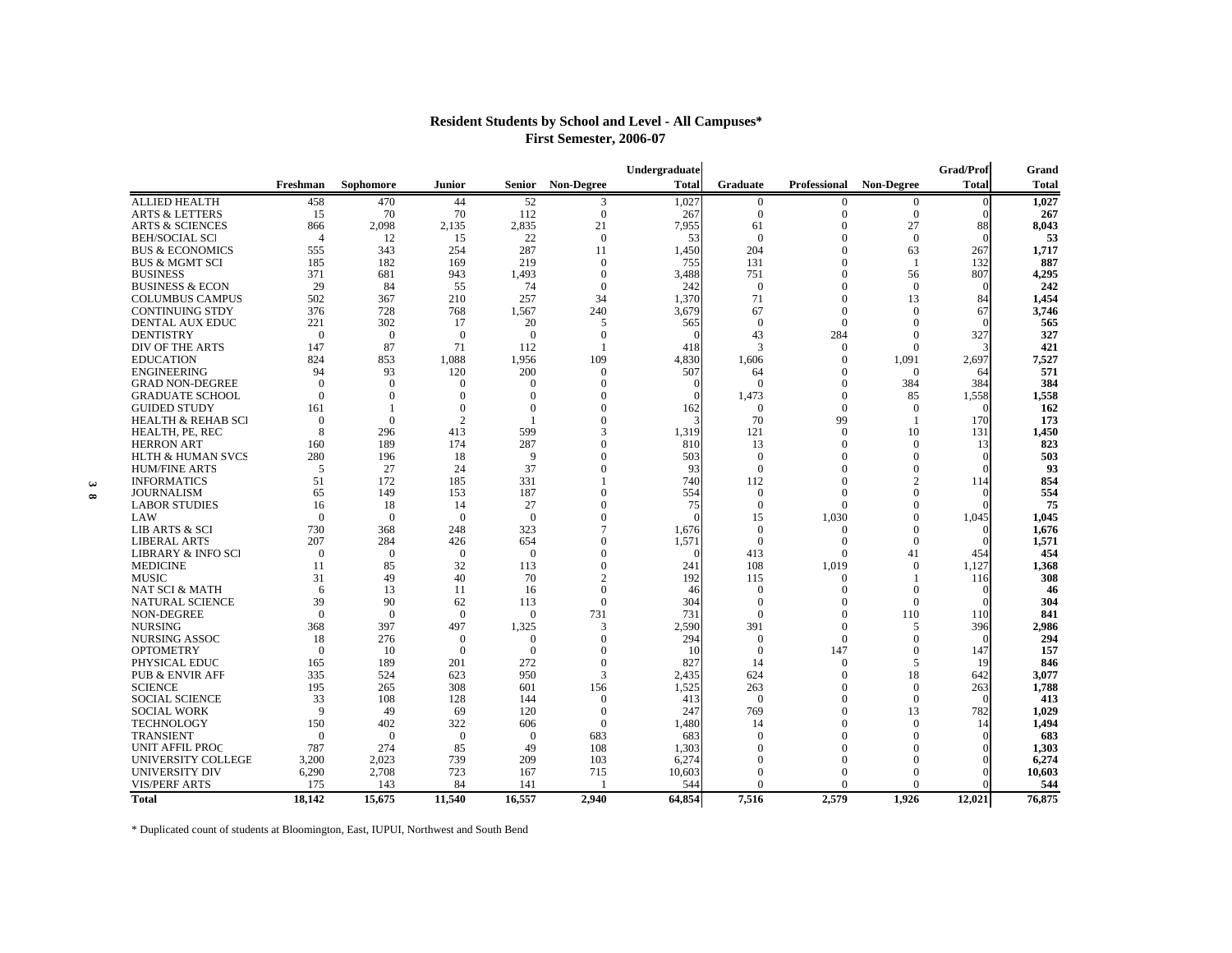## **Resident Students by Campus, School, and Level First Semester, 2006-07**

|                       |               |                                     |                      |                      |                                  |                      |                | Undergraduate |                      |                      |                   | <b>Grad/Prof</b> | Grand        |
|-----------------------|---------------|-------------------------------------|----------------------|----------------------|----------------------------------|----------------------|----------------|---------------|----------------------|----------------------|-------------------|------------------|--------------|
|                       |               |                                     | Freshman             | Sophomore            | Junior                           | Senior               | Non-Degree     | <b>Total</b>  | Graduate             | Professional         | <b>Non-Degree</b> | <b>Total</b>     | <b>Total</b> |
|                       | Bloomington*  | <b>ARTS &amp; SCIENCES</b>          | 112                  | 1,657                | 1,776                            | 2,356                | 15             | 5,916         | 3                    | $\mathbf{0}$         | $\mathbf{0}$      | 3                | 5,919        |
|                       |               | <b>BUSINESS</b>                     | 195                  | 440                  | 526                              | 681                  | $\mathbf{0}$   | 1,842         | 198                  | $\theta$             | $\overline{c}$    | 200              | 2,042        |
|                       |               | <b>CONTINUING STDY</b>              | 68                   | 121                  | 141                              | 233                  | 209            | 772           | $\overline{0}$       | $\theta$             | $\Omega$          |                  | 772          |
|                       |               | <b>EDUCATION</b>                    | $\overline{0}$       | 10                   | 218                              | 550                  | 3              | 781           | 359                  | $\theta$             | 225               | 584              | 1,365        |
|                       |               | <b>GRADUATE SCHOOL</b>              | $\mathbf{0}$         | $\overline{0}$       | $\overline{0}$                   | $\overline{0}$       | $\mathbf{0}$   | $\Omega$      | 848                  | $\theta$             | 78                | 926              | 926          |
|                       |               | HEALTH, PE, REC                     | 8                    | 296                  | 413                              | 599                  | 3              | 1,319         | 121                  | $\Omega$             | 10                | 131              | 1,450        |
|                       |               | <b>INFORMATICS</b>                  | $\mathbf Q$          | 49                   | 76                               | 122                  |                | 257           | 27                   | $\theta$             | $\overline{c}$    | 29               | 286          |
|                       |               | <b>JOURNALISM</b>                   | 23                   | 112                  | 118                              | 143                  | $\theta$       | 396           | $\overline{0}$       | $\theta$             | $\Omega$          | $\Omega$         | 396          |
|                       |               | <b>LABOR STUDIES</b>                | $\Omega$             |                      | $\overline{2}$                   | $\overline{2}$       | $\Omega$       | 5             | $\overline{0}$       | $\Omega$             | $\Omega$          |                  | 5            |
|                       |               | LAW                                 | $\Omega$             | $\Omega$             | $\Omega$                         | $\Omega$             | $\Omega$       | $\Omega$      | 3                    | 260                  | $\Omega$          | 263              | 263          |
|                       |               | <b>LIBRARY &amp; INFO SCI</b>       | $\mathbf{0}$         | $\Omega$             | $\overline{0}$                   | $\overline{0}$       | $\theta$       |               | 134                  | $\overline{0}$       | 13                | 147              | 147          |
|                       |               | <b>MUSIC</b>                        | 31                   | 49                   | 40                               | 70                   | $\overline{c}$ | 192           | 103                  | $\theta$             | -1                | 104              | 296          |
|                       |               | <b>NURSING</b>                      | $\Omega$             | 27                   | 32                               | 75                   | $\theta$       | 134           | $\Omega$             | $\theta$             |                   |                  | 135          |
|                       |               | <b>OPTOMETRY</b>                    | $\Omega$             | 10                   | $\Omega$                         | $\Omega$             | $\Omega$       | 10            | $\Omega$             | 147                  | $\Omega$          | 147              | 157          |
|                       |               | <b>PUB &amp; ENVIR AFF</b>          | 3                    | 99                   | 214                              | 319                  | $\Omega$       | 635           | 132                  | $\theta$             | $\Omega$          | 132              | 767          |
|                       |               | <b>SOCIAL WORK</b>                  | $\Omega$             | $\overline{4}$       | 20                               | 21                   | $\mathbf{0}$   | 45            | $\overline{0}$       | $\theta$             | $\Omega$          | $\Omega$         | 45           |
|                       |               | UNIVERSITY DIV                      | 4,584                | 2,077                | 525                              | 75                   | 135            | 7,396         | $\Omega$             | $\Omega$             | $\Omega$          |                  | 7,396        |
|                       |               | <b>Bloomington Total</b>            | 5,033                | 4,952                | 4,101                            | 5,246                | 368            | 19,700        | 1,928                | 407                  | 332               | 2,667            | 22,367       |
|                       |               |                                     |                      |                      |                                  |                      |                |               |                      |                      |                   |                  |              |
|                       | Indianapolis* | <b>BUSINESS</b>                     | 53                   | 75                   | 248                              | 562                  | $\mathbf{0}$   | 938           | 429                  | $\overline{0}$       | 51                | 480              | 1,418        |
| $\boldsymbol{\omega}$ |               | <b>COLUMBUS CAMPUS</b>              | 502                  | 367                  | 210                              | 257                  | 34             | 1,370         | 71                   | $\theta$<br>$\Omega$ | 13<br>$\Omega$    | 84               | 1.454        |
| $\bullet$             |               | <b>CONTINUING STDY</b>              | 41                   | 180                  | 248                              | 571                  | $\mathbf{0}$   | 1.040         | 67                   | $\Omega$             | $\Omega$          | 67<br>$\Omega$   | 1,107        |
|                       |               | DENTAL AUX EDUC<br><b>DENTISTRY</b> | 26<br>$\overline{0}$ | 97<br>$\overline{0}$ | $\overline{0}$<br>$\overline{0}$ | 12<br>$\overline{0}$ | $\mathbf{0}$   | 136           | $\overline{0}$<br>43 | 284                  | $\Omega$          | 327              | 136<br>327   |
|                       |               | <b>EDUCATION</b>                    | 113                  | 235                  | 259                              | 411                  | 84             | 1,102         | 471                  | $\theta$             | 224               | 695              | 1,797        |
|                       |               | <b>ENGINEERING</b>                  | 94                   | 93                   | 120                              | 200                  | $\mathbf{0}$   | 507           | 64                   | $\Omega$             | $\Omega$          | 64               | 571          |
|                       |               | <b>GRAD NON-DEGREE</b>              | $\Omega$             | $\Omega$             | $\Omega$                         | $\Omega$             | $\Omega$       | $\Omega$      | $\Omega$             | $\Omega$             | 384               | 384              | 384          |
|                       |               | <b>GRADUATE SCHOOL</b>              | $\mathbf{0}$         | $\overline{0}$       | $\overline{0}$                   | $\overline{0}$       | $\Omega$       |               | 520                  | $\theta$             | $\Omega$          | 520              | 520          |
|                       |               | <b>HEALTH &amp; REHAB SCI</b>       | $\overline{0}$       | $\overline{0}$       | $\overline{2}$                   |                      | $\Omega$       |               | 70                   | 99                   |                   | 170              | 173          |
|                       |               | <b>HERRON ART</b>                   | 160                  | 189                  | 174                              | 287                  | $\theta$       | 810           | 13                   | $\theta$             | $\Omega$          | 13               | 823          |
|                       |               | <b>INFORMATICS</b>                  | 42                   | 123                  | 109                              | 209                  | $\Omega$       | 483           | 85                   | $\Omega$             | $\Omega$          | 85               | 568          |
|                       |               | <b>JOURNALISM</b>                   | 42                   | 37                   | 35                               | 44                   | $\Omega$       | 158           | $\Omega$             | $\Omega$             | $\Omega$          | $\Omega$         | 158          |
|                       |               | <b>LABOR STUDIES</b>                | $\overline{1}$       | 2                    | $\overline{4}$                   | 12                   | $\theta$       | 19            | $\overline{0}$       | $\theta$             | $\Omega$          |                  | 19           |
|                       |               | LAW                                 | $\mathbf{0}$         | $\mathbf{0}$         | $\overline{0}$                   | $\overline{0}$       | $\theta$       | $\Omega$      | 12                   | 770                  | $\theta$          | 782              | 782          |
|                       |               | <b>LIBERAL ARTS</b>                 | 207                  | 284                  | 426                              | 654                  | $\theta$       | 1,571         | $\mathbf{0}$         | $\overline{0}$       | $\theta$          | $\Omega$         | 1,571        |
|                       |               | LIBRARY & INFO SCI                  | $\Omega$             | $\Omega$             | $\Omega$                         | $\Omega$             | $\Omega$       | $\Omega$      | 279                  | $\Omega$             | 28                | 307              | 307          |
|                       |               | <b>MEDICINE</b>                     | 11                   | 85                   | 32                               | 113                  | $\Omega$       | 241           | 108                  | 1,019                | $\Omega$          | 1,127            | 1,368        |
|                       |               | <b>MUSIC</b>                        | $\Omega$             | $\overline{0}$       | $\overline{0}$                   | $\overline{0}$       | $\Omega$       |               | 12                   | $\Omega$             | $\Omega$          | 12               | 12           |
|                       |               | <b>NURSING</b>                      | 5                    | 55                   | 173                              | 631                  | $\Omega$       | 864           | 391                  | $\Omega$             | $\Delta$          | 395              | 1,259        |
|                       |               | PHYSICAL EDUC                       | 165                  | 189                  | 201                              | 272                  | $\mathbf{0}$   | 827           | 14                   | $\theta$             | 5                 | 19               | 846          |
|                       |               | <b>PUB &amp; ENVIR AFF</b>          | 21                   | 125                  | 173                              | 283                  | $\Omega$       | 602           | 269                  | $\Omega$             | $\mathcal{D}$     | 271              | 873          |
|                       |               | <b>SCIENCE</b>                      | 195                  | 265                  | 308                              | 601                  | 156            | 1,525         | 263                  | $\Omega$             | $\Omega$          | 263              | 1,788        |
|                       |               | <b>SOCIAL WORK</b>                  | $\Omega$             | 13                   | 33                               | 66                   | $\mathbf{0}$   | 112           | 552                  | $\Omega$             | 3                 | 555              | 667          |
|                       |               | <b>TECHNOLOGY</b>                   | 150                  | 402                  | 322                              | 606                  | $\mathbf{0}$   | 1,480         | 14                   | $\theta$             | $\Omega$          | 14               | 1,494        |
|                       |               | <b>TRANSIENT</b>                    | $\Omega$             | $\overline{0}$       | $\overline{0}$                   | $\overline{0}$       | 561            | 561           | $\overline{0}$       | $\Omega$             | $\Omega$          |                  | 561          |
|                       |               | UNIVERSITY COLLEGE                  | 3,200                | 2,023                | 739                              | 209                  | 103            | 6,274         | $\Omega$             | $\Omega$             | $\Omega$          |                  | 6,274        |
|                       |               | <b>Indianapolis Total</b>           | 5,028                | 4.839                | 3.816                            | 6.001                | 939            | 20,623        | 3.747                | 2.172                | 715               | 6,634            | 27,257       |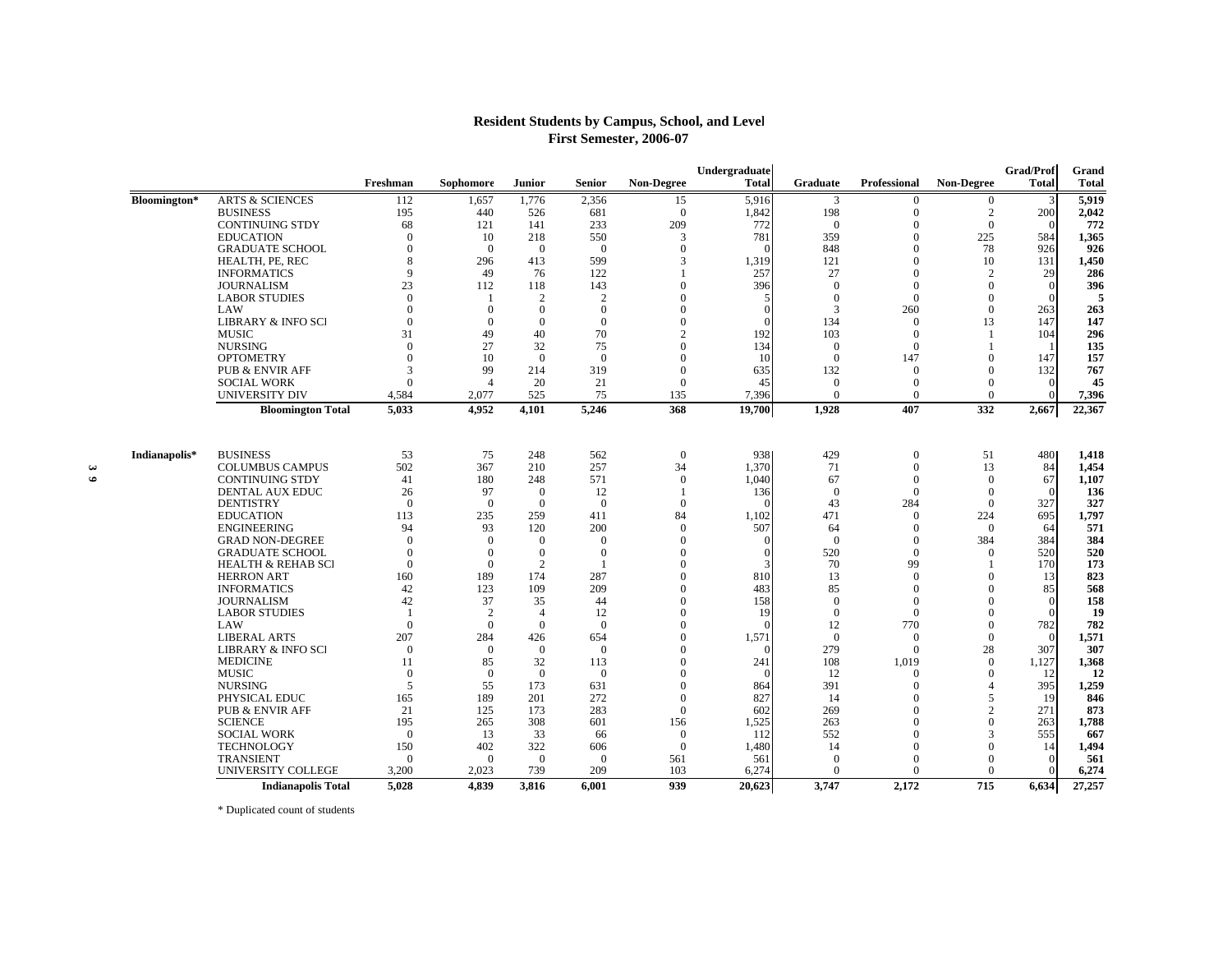#### **Resident Students by Campus, School, and Level First Semester, 2006-07**

|           |                           |                                                 |              |                |                |                |                      | Undergraduate |                      |              |                            | Grad/Prof          | Grand               |
|-----------|---------------------------|-------------------------------------------------|--------------|----------------|----------------|----------------|----------------------|---------------|----------------------|--------------|----------------------------|--------------------|---------------------|
|           |                           |                                                 | Freshman     | Sophomore      | <b>Junior</b>  | <b>Senior</b>  | <b>Non-Degree</b>    | <b>Total</b>  | <b>Graduate</b>      | Professional | <b>Non-Degree</b>          | <b>Total</b>       | <b>Total</b>        |
|           | $\overline{\text{East*}}$ | <b>BEH/SOCIAL SCI</b>                           | 4            | 12             | 15             | 22             | $\Omega$             | 53            | $\mathbf{0}$         |              | $\mathbf{0}$               | $\Omega$           | $\overline{53}$     |
|           |                           | <b>BUSINESS &amp; ECON</b>                      | 29           | 84             | 55             | 74             | $\Omega$             | 242           | $\Omega$             |              | $\Omega$                   | $\Omega$           | 242                 |
|           |                           | <b>CONTINUING STDY</b>                          | 17           | 35             | 8              | 40             | $\Omega$             | 100           | $\Omega$             |              | $\Omega$                   | $\Omega$           | 100                 |
|           |                           | <b>EDUCATION</b>                                | 71           | 50             | 41             | 61             | $\Omega$             | 223           |                      |              | 23                         | 23                 | 246                 |
|           |                           | <b>HUM/FINE ARTS</b>                            | 5            | 27             | 24             | 37             | $\Omega$             | 93            |                      |              | $\Omega$                   | $\mathbf{0}$       | 93                  |
|           |                           | <b>NAT SCI &amp; MATH</b>                       | 6            | 13             | 11             | 16             | $\Omega$             | 46            |                      |              | $\Omega$                   | $\Omega$           | 46                  |
|           |                           | NON-DEGREE                                      |              | $\Omega$       | $\Omega$       | $\theta$       | 30                   | 30            |                      |              | 23                         | 23                 | 53                  |
|           |                           | <b>NURSING</b>                                  |              | 17             | 33             | 65             | $\overline{0}$       | 116           |                      |              | $\Omega$                   | $\mathbf{0}$       | 116                 |
|           |                           | <b>NURSING ASSOC</b>                            |              | 39             | $\Omega$       | $\Omega$       | $\Omega$             | 40            |                      |              | $\Omega$                   | $\Omega$           | 40                  |
|           |                           | <b>PUB &amp; ENVIR AFF</b>                      | 5            | 21             | 14             | 17             | $\theta$             | 57            |                      |              | $\Omega$                   | $\theta$           | 57                  |
|           |                           | <b>SOCIAL WORK</b>                              | Q            | 32             | 16             | 33             | $\theta$             | 90            |                      |              | $\Omega$                   | $\Omega$           | 90                  |
|           |                           | <b>TRANSIENT</b>                                | $\Omega$     | $\Omega$       | $\Omega$       | $\theta$       | Δ                    |               |                      |              | $\Omega$                   | $\Omega$           | $\overline{\Delta}$ |
|           |                           | UNIVERSITY DIV                                  | 421          | 138            | 30             | 19             | 213                  | 821           | $\Omega$             |              | $\overline{0}$             | $\mathbf{0}$       | 821                 |
|           |                           | <b>East Total</b>                               | 569          | 468            | 247            | 384            | 247                  | 1,915         | $\bf{0}$             |              | 46                         | 46                 | 1,961               |
|           | <b>Fort Wayne</b>         | <b>ARTS &amp; SCIENCES</b>                      | 212          | 119            | 113            | 162            | 5                    | 611           | 58                   |              | 27                         | 85                 | 696                 |
|           |                           | <b>BUS &amp; MGMT SCI</b>                       | 185          | 182            | 169            | 219            | $\theta$             | 755           | 131                  |              |                            | 132                | 887                 |
|           |                           | <b>CONTINUING STDY</b>                          | 116          | 127            | 110            | 233            | $\theta$             | 586           | $\Omega$             |              | $\Omega$                   | $\Omega$           | 586                 |
|           |                           | <b>EDUCATION</b>                                | 251          | 225            | 205            | 377            |                      | 1,061         | 243                  |              | 100                        | 343                | 1,404               |
|           |                           | <b>HLTH &amp; HUMAN SVCS</b>                    | 280          | 196            | 18             | 9              |                      | 503           | $\Omega$             |              | $\Omega$                   | $\theta$           | 503                 |
|           |                           | <b>LABOR STUDIES</b>                            | 3            | 2              | $\overline{0}$ | - 1            | $\Omega$             |               | $\overline{0}$       |              | $\Omega$                   | $\mathbf{0}$       | -6                  |
|           |                           | <b>PUB &amp; ENVIR AFF</b>                      | 87           | 64             | 65             | 110            | $\theta$             | 326           | 44                   |              | $\Omega$                   | 44                 | 370                 |
| $\bullet$ |                           | <b>UNIT AFFIL PROG</b>                          | 787          | 274            | 85             | 49             | 108                  | 1,303         | $\theta$             |              | $\Omega$                   | $\mathbf{0}$       | 1,303               |
|           |                           | <b>VIS/PERF ARTS</b><br><b>Fort Wayne Total</b> | 175<br>2,096 | 143<br>1,332   | 84<br>849      | 141<br>1,301   | 117                  | 544<br>5,695  | $\Omega$<br>476      |              | $\Omega$<br>128            | $\Omega$<br>604    | 544<br>6,299        |
|           |                           |                                                 |              |                |                |                |                      |               |                      |              |                            |                    |                     |
|           | Kokomo                    | <b>ALLIED HEALTE</b>                            | 89           | 67             | 9              | 3              | $\mathbf{0}$         | 168           | $\overline{0}$       |              | $\overline{0}$<br>$\Omega$ | $\mathbf{0}$       | 168                 |
|           |                           | <b>ARTS &amp; SCIENCES</b><br><b>BUSINESS</b>   | 177<br>111   | 137<br>90      | 96<br>59       | 99<br>65       | $\theta$<br>$\theta$ | 509<br>325    | $\overline{0}$<br>42 |              | 3                          | $\mathbf{0}$<br>45 | 509<br>370          |
|           |                           | <b>CONTINUING STDY</b>                          | 38           | 61             | 37             | 70             | $\theta$             | 206           | $\overline{0}$       |              | $\Omega$                   | $\overline{0}$     | 206                 |
|           |                           | <b>EDUCATION</b>                                | 83           | 53             | 51             | 65             |                      | 254           | 3                    |              | 43                         | 46                 | 300                 |
|           |                           | <b>GRADUATE SCHOOL</b>                          | $\Omega$     | $\Omega$       | $\Omega$       | $\overline{0}$ | $\Omega$             |               | 11                   |              | $\overline{2}$             | 13                 | 13                  |
|           |                           | <b>GUIDED STUDY</b>                             | $\Omega$     |                | $\Omega$       | $\Omega$       | $\Omega$             |               | $\Omega$             |              | $\Omega$                   | $\Omega$           | -1                  |
|           |                           | <b>LABOR STUDIES</b>                            | 5            | 3              | 3              | $\Delta$       | $\Omega$             | 15            | $\Omega$             |              | $\Omega$                   | $\mathbf{0}$       | 15                  |
|           |                           | NON-DEGREE                                      | $\Omega$     | $\mathbf{0}$   | $\overline{0}$ | $\overline{0}$ |                      |               |                      |              | 16                         | 16                 | 24                  |
|           |                           | <b>NURSING</b>                                  | 81           | 78             | 76             | 141            | $\Omega$             | 376           |                      |              | $\Omega$                   | $\theta$           | 376                 |
|           |                           | <b>NURSING ASSOC</b>                            | 16           | 195            | $\overline{0}$ | $\overline{0}$ | $\Omega$             | 211           |                      |              | $\Omega$                   | $\overline{0}$     | 211                 |
|           |                           | <b>PUB &amp; ENVIR AFF</b>                      | 34           | 29             | 19             | 32             | $\theta$             | 114           |                      |              | $\Omega$                   | 3                  | 117                 |
|           |                           | <b>TRANSIENT</b>                                | $\theta$     | $\overline{0}$ | $\Omega$       | $\Omega$       | 10                   | 10            |                      |              | $\Omega$                   | $\theta$           | 10                  |
|           |                           | UNIVERSITY DIV                                  | 133          | 31             | 10             | $\overline{2}$ | 215                  | 391           | $\Omega$             |              | $\Omega$                   | $\Omega$           | 391                 |
|           |                           | <b>Kokomo Total</b>                             | 767          | 745            | 360            | 481            | 235                  | 2,588         | 59                   |              | 64                         | 123                | 2,711               |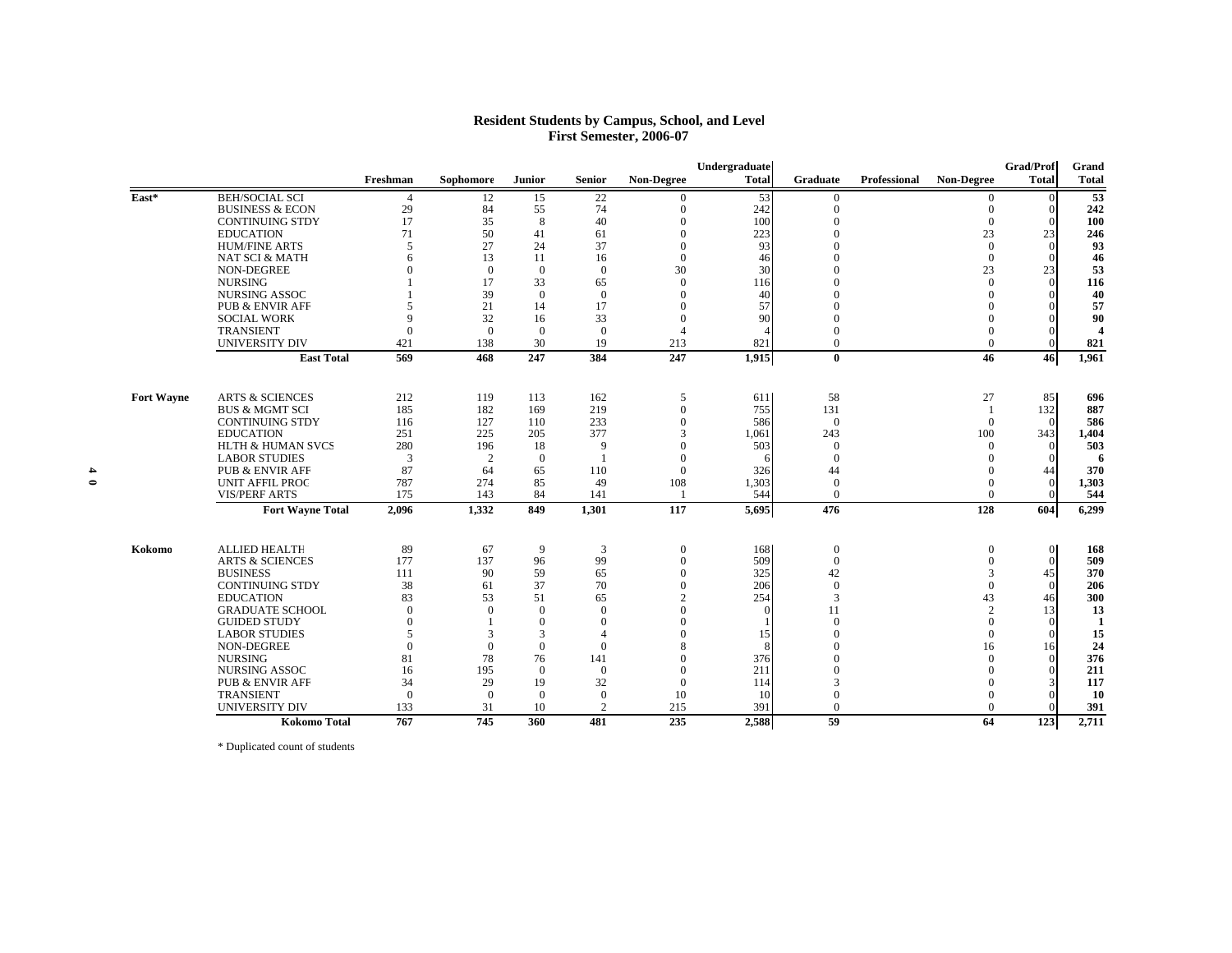## **Resident Students by Campus, School, and Level First Semester, 2006-07**

|                  |                            |                |                  |                |                |                  | Undergraduate |                 |              |                   | <b>Grad/Prof</b> | Grand        |
|------------------|----------------------------|----------------|------------------|----------------|----------------|------------------|---------------|-----------------|--------------|-------------------|------------------|--------------|
|                  |                            | Freshman       | <b>Sophomore</b> | <b>Junior</b>  | Senior         | Non-Degree       | <b>Total</b>  | <b>Graduate</b> | Professional | <b>Non-Degree</b> | <b>Total</b>     | <b>Total</b> |
| Northwest*       | ALLIED HEALTH              | 262            | 296              | 34             | 47             | 3                | 642           | $\overline{0}$  |              | $\mathbf{0}$      | $\mathbf{0}$     | 642          |
|                  | <b>ARTS &amp; SCIENCES</b> | 365            | 185              | 150            | 218            |                  | 919           | $\mathbf{0}$    |              | $\mathbf{0}$      | $\Omega$         | 919          |
|                  | <b>BUS &amp; ECONOMICS</b> | 154            | 109              | 86             | 90             | 3                | 442           | 82              |              | 30                | 112              | 554          |
|                  | <b>CONTINUING STDY</b>     | 48             | 73               | 88             | 128            | 3                | 340           | $\Omega$        |              | $\Omega$          | $\mathbf{0}$     | 340          |
|                  | DENTAL AUX EDUC            | 97             | 88               | 17             | 8              | 3                | 213           | $\Omega$        |              | $\Omega$          | $\Omega$         | 213          |
|                  | <b>EDUCATION</b>           | 92             | 74               | 58             | 116            | 16               | 356           | 67              |              | 147               | 214              | 570          |
|                  | <b>GUIDED STUDY</b>        | 161            | $\Omega$         | $\Omega$       | $\Omega$       | $\Omega$         | 161           | $\Omega$        |              | $\Omega$          | $\Omega$         | 161          |
|                  | <b>LABOR STUDIES</b>       | $\tau$         | $\mathbf Q$      | $\overline{A}$ | $\Delta$       | $\mathbf{0}$     | 24            |                 |              |                   |                  | 24           |
|                  | <b>NON-DEGREE</b>          | $\mathbf{0}$   | $\Omega$         | $\Omega$       | $\overline{0}$ | 56               | 56            |                 |              |                   | $\Omega$         | -56          |
|                  | <b>NURSING</b>             | 110            | 83               | 71             | 155            | $\mathbf{1}$     | 420           |                 |              |                   |                  | 420          |
|                  | <b>NURSING ASSOC</b>       |                | 42               | $\overline{0}$ | $\overline{0}$ | $\Omega$         | 43            | $\Omega$        |              | $\Omega$          | $\Omega$         | 43           |
|                  | <b>PUB &amp; ENVIR AFF</b> | 114            | 126              | 67             | 97             | $\mathcal{L}$    | 406           | 133             |              | 10                | 143              | 549          |
|                  | <b>SOCIAL WORK</b>         | $\Omega$       | $\Omega$         | $\Omega$       | $\Omega$       | $\Omega$         |               | 116             |              |                   | 117              | 117          |
|                  | <b>TRANSIENT</b>           | $\Omega$       | $\theta$         | $\Omega$       | $\Omega$       | 74               | 74            | $\Omega$        |              | $\Omega$          | $\mathbf{0}$     | 74           |
|                  | UNIVERSITY DIV             | 8              | 10               | $\overline{0}$ | $\Omega$       | 62               | 80            | $\Omega$        |              | $\Omega$          | $\Omega$         | 80           |
|                  | <b>Northwest Total</b>     | 1,419          | 1.095            | 575            | 863            | 224              | 4,176         | 398             |              | 188               | 586              | 4,762        |
| South Bend*      | <b>ALLIED HEALTH</b>       | 107            | 107              | $\overline{1}$ | 2              | $\boldsymbol{0}$ | 217           | $\overline{0}$  |              | $\mathbf{0}$      | $\overline{0}$   | 217          |
|                  | <b>BUS &amp; ECONOMICS</b> | 401            | 234              | 168            | 197            | 8                | 1,008         | 122             |              | 33                | 155              | 1,163        |
|                  | <b>CONTINUING STDY</b>     | 32             | 51               | 64             | 153            | 3                | 303           | $\Omega$        |              | $\Omega$          | $\Omega$         | 303          |
|                  | DENTAL AUX EDUC            | 98             | 117              | $\overline{0}$ | $\overline{0}$ |                  | 216           | $\Omega$        |              | $\Omega$          | $\Omega$         | 216          |
|                  | DIV OF THE ARTS            | 147            | 87               | 71             | 112            |                  | 418           | 3               |              | $\Omega$          |                  | 421          |
|                  | <b>EDUCATION</b>           | 211            | 177              | 178            | 214            |                  | 781           | 279             |              | 171               | 450              | 1,231        |
|                  | <b>GRADUATE SCHOOL</b>     | $\overline{0}$ | $\mathbf{0}$     | $\overline{0}$ | $\Omega$       | $\Omega$         |               | 72              |              | Δ                 | 76               | 76           |
|                  | <b>LABOR STUDIES</b>       | $\mathbf{0}$   |                  | -1             | $\overline{4}$ | $\Omega$         |               | $\Omega$        |              | $\Omega$          | $\mathbf{0}$     | 6            |
|                  | <b>LIB ARTS &amp; SCI</b>  | 730            | 368              | 248            | 323            | $\tau$           | 1,676         | $\Omega$        |              | $\Omega$          | $\Omega$         | 1,676        |
|                  | NON-DEGREE                 | $\overline{0}$ | $\overline{0}$   | $\overline{0}$ | $\overline{0}$ | 564              | 564           | $\Omega$        |              | 69                | 69               | 633          |
|                  | <b>NURSING</b>             | 170            | 103              | 78             | 176            | $\mathcal{D}$    | 529           | $\Omega$        |              | $\Omega$          | $\Omega$         | 529          |
|                  | <b>PUB &amp; ENVIR AFF</b> | 71             | 60               | 71             | 92             |                  | 295           | 43              |              | 6                 | 49               | 344          |
|                  | <b>SOCIAL WORK</b>         | $\Omega$       | $\Omega$         | $\Omega$       | $\Omega$       | $\Omega$         |               | 101             |              | $\mathbf Q$       | 110              | 110          |
|                  | <b>TRANSIENT</b>           | $\Omega$       | $\Omega$         | $\overline{0}$ | $\mathbf{0}$   | 33               | 33            | $\Omega$        |              | $\Omega$          | $\Omega$         | 33           |
|                  | <b>South Bend Total</b>    | 1.967          | 1.305            | 880            | 1,273          | 621              | 6,046         | 620             |              | 292               | 912              | 6,958        |
| <b>Southeast</b> | <b>ARTS &amp; LETTERS</b>  | 15             | 70               | 70             | 112            | $\boldsymbol{0}$ | 267           | $\overline{0}$  |              | $\Omega$          | $\overline{0}$   | 267          |
|                  | <b>BUSINESS</b>            | 12             | 76               | 110            | 185            | $\mathbf{0}$     | 383           | 82              |              | $\theta$          | 82               | 465          |
|                  | <b>CONTINUING STDY</b>     | 16             | 80               | 72             | 139            | 25               | 332           | $\Omega$        |              | $\Omega$          | $\Omega$         | 332          |
|                  | <b>EDUCATION</b>           | 3              | 29               | 78             | 162            | $\Omega$         | 272           | 184             |              | 158               | 342              | 614          |
|                  | <b>GRADUATE SCHOOL</b>     | $\mathbf{0}$   | $\overline{0}$   | $\overline{0}$ | $\overline{0}$ | $\mathbf{0}$     | $\sqrt{ }$    | 22              |              |                   | 23               | 23           |
|                  | <b>NATURAL SCIENCE</b>     | 39             | 90               | 62             | 113            | $\Omega$         | 304           | $\Omega$        |              | $\Omega$          | $\Omega$         | 304          |
|                  | NON-DEGREE                 | $\Omega$       | $\overline{0}$   | $\overline{0}$ | $\overline{0}$ | 73               | 73            | $\Omega$        |              |                   |                  | 75           |
|                  | <b>NURSING</b>             |                | 34               | 34             | 82             | $\Omega$         | 151           | $\Omega$        |              |                   | $\Omega$         | 151          |
|                  | <b>SOCIAL SCIENCE</b>      | 33             | 108              | 128            | 144            | $\Omega$         | 413           |                 |              |                   | $\Omega$         | 413          |
|                  | <b>TRANSIENT</b>           | $\Omega$       | $\overline{0}$   | $\overline{0}$ | $\overline{0}$ |                  |               |                 |              |                   | $\Omega$         | -1           |
|                  | <b>UNIVERSITY DIV</b>      | 1.144          | 452              | 158            | 71             | 90               | 1,915         | $\Omega$        |              | $\Omega$          |                  | 1,915        |
|                  |                            |                |                  |                |                |                  |               |                 |              |                   |                  |              |
|                  | <b>Southeast Total</b>     | 1,263          | 939              | 712            | 1,008          | 189              | 4,111         | 288             |              | 161               | 449              | 4,560        |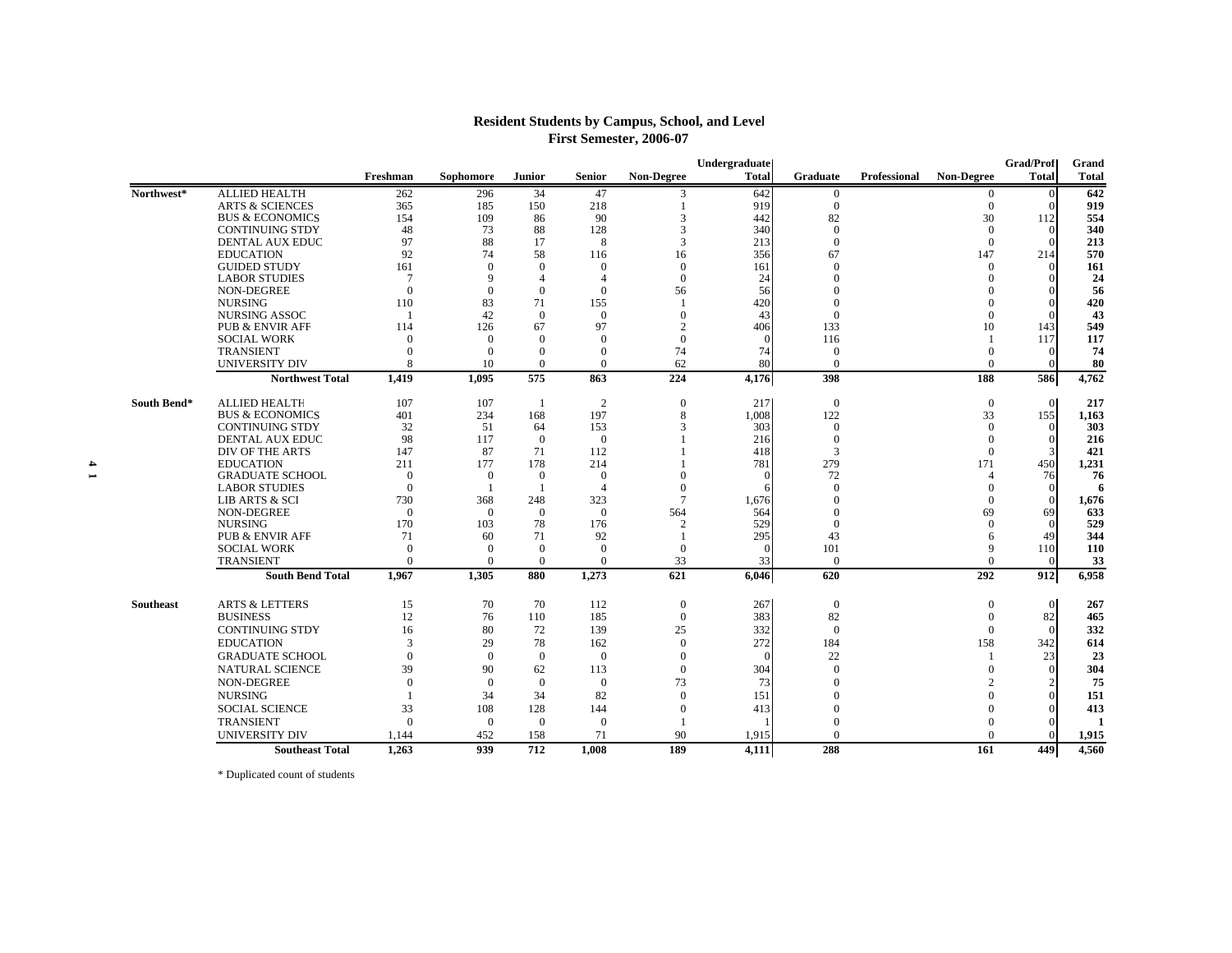|   |                               |                          |                  |                      |                              |                   | Undergraduate |                          |              |                   | Grad/Prof    | Grand          |
|---|-------------------------------|--------------------------|------------------|----------------------|------------------------------|-------------------|---------------|--------------------------|--------------|-------------------|--------------|----------------|
|   |                               | Freshman                 | <b>Sophomore</b> | Junior               | <b>Senior</b>                | <b>Non-Degree</b> | <b>Total</b>  | Graduate                 | Professional | <b>Non-Degree</b> | <b>Total</b> | Total          |
|   | <b>ALLIED HEALTH</b>          | 9                        | 8                | -1                   | -1                           | $\mathbf{0}$      | 19            | $\overline{0}$           | $\mathbf{0}$ | $\overline{0}$    |              | 19             |
|   | <b>ARTS &amp; LETTERS</b>     | $\overline{2}$           | 15               | 34                   | 44                           | $\mathbf{0}$      | 95            | $\Omega$                 | $\Omega$     | 0                 |              | 95             |
|   | <b>ARTS &amp; SCIENCES</b>    | 60                       | 575              | 706                  | 836                          | 165               | 2,342         | 3                        | $\Omega$     |                   |              | 2,349          |
|   | <b>BEH/SOCIAL SCI</b>         | $\theta$                 | 2                | $\overline{4}$       | $\overline{c}$               | $\mathbf{0}$      | Я             | $\Omega$                 | $\Omega$     | $\mathbf{0}$      |              | 8              |
|   | <b>BUS &amp; ECONOMICS</b>    | 27                       | 15               | 15                   | 16                           | $\mathbf{0}$      | 73            | 66                       | $\Omega$     | 5                 | 71           | 144            |
|   | <b>BUS &amp; MGMT SCI</b>     | 8                        | $\overline{4}$   | $\overline{4}$       | 9                            | $\mathbf{0}$      | 25            | 15                       | $\Omega$     | 1                 | 16           | 41             |
|   | <b>BUSINESS</b>               | 286                      | 460              | 575                  | 877                          | 5                 | 2,203         | 1,250                    | $\Omega$     | 85                | 1,335        | 3,538          |
|   | <b>BUSINESS &amp; ECON</b>    | 10                       | 13               | 16                   | 12                           | $\theta$          | 51            | $\Omega$                 | $\Omega$     | $\overline{0}$    |              | 51             |
|   | <b>COLUMBUS CAMPUS</b>        | $\overline{1}$           | -1               | $\theta$             | $\overline{2}$               | $\overline{1}$    | 5             | 3                        | $\Omega$     | $\overline{1}$    |              |                |
|   | <b>CONTINUING STDY</b>        | 16                       | 42               | 82                   | 141                          | 27                | 308           |                          | $\Omega$     | 25                | 29           | 337            |
|   | DENTAL AUX EDUC               | 6                        | 10               | $\theta$             | $\mathbf{0}$                 | $\theta$          | 16            | $\mathbf{0}$             | $\theta$     | $\mathbf{0}$      |              | 16             |
|   | <b>DENTISTRY</b>              | $\mathbf{0}$             | $\overline{0}$   | $\mathbf{0}$         | $\mathbf{0}$                 | $\Omega$          | $\Omega$      | 61                       | 118          | $\mathbf{0}$      | 179          | 179            |
|   | DIV OF THE ARTS               | 7                        | $\overline{4}$   | 8                    | $\overline{A}$               | $\Omega$          | 23            | 10                       | $\Omega$     | $\Omega$          | 10           | 33             |
|   | <b>EDUCATION</b>              | 33                       | 28               | 127                  | 249                          | 6                 | 443           | 395                      | $\Omega$     | 134               | 529          | 972            |
|   | <b>ENGINEERING</b>            | 27                       | 27               | 15                   | 38                           | $\Omega$          | 107           | 66                       | $\Omega$     | $\mathbf{0}$      | 66           | 173            |
|   | <b>GRAD NON-DEGREE</b>        | $\Omega$                 | $\Omega$         | $\Omega$             | $\Omega$                     | $\Omega$          | 0             | $\Omega$                 | $\Omega$     | 31                | 31           | 31             |
|   | <b>GRADUATE SCHOOL</b>        | $\Omega$                 | $\mathbf{0}$     | $\Omega$             | $\mathbf{0}$                 | $\Omega$          |               | 3,356                    | $\Omega$     | 53                | 3,409        | 3,409          |
|   | <b>GUIDED STUDY</b>           | $\mathfrak{D}$           | $\Omega$         | $\mathbf{0}$         | $\mathbf{0}$                 | $\Omega$          |               | $\Omega$                 | $\Omega$     | $\mathbf{0}$      |              |                |
|   | <b>HEALTH &amp; REHAB SCI</b> | $\theta$                 | $\theta$         | $\Omega$             | $\Omega$                     | $\Omega$          | $\Omega$      | 10                       | 6            | -1                | 17           | 17             |
|   | HEALTH, PE, REC               | 3                        | 100              | 171                  | 212                          | $\Lambda$         | 490           | 97                       | $\Omega$     | 6                 | 103          | 593            |
|   | <b>HERRON ART</b>             | 7                        | $\overline{A}$   | $\overline{c}$       | 10                           | $\Omega$          | 23            | $\Omega$                 | $\Omega$     | $\Omega$          |              | 23             |
|   | <b>HLTH &amp; HUMAN SVCS</b>  | 9                        | 6                | $\overline{c}$       | $\mathbf{0}$                 | $\Omega$          | 17            | $\theta$                 | $\Omega$     | $\Omega$          |              | 17             |
|   | <b>HUM/FINE ARTS</b>          | $\mathbf{0}$             | $\overline{2}$   | 5                    | $\overline{c}$               | $\Omega$          |               | $\mathbf{0}$             | $\Omega$     | $\Omega$          |              | q              |
| 4 | <b>INFORMATICS</b>            | 5                        | 11               | 19                   | 26                           | $\overline{c}$    | 63            | 85                       | $\Omega$     | $\theta$          | 85           | 148            |
| 2 | <b>JOURNALISM</b>             | 16                       | 77               | 80                   | 110                          | $\Omega$          | 283           | $\Omega$                 | $\Omega$     | $\Omega$          |              | 283            |
|   | <b>LABOR STUDIES</b>          | $\Omega$                 | -1               | 2                    | 3                            | $\Omega$          | 6             | $\Omega$                 | $\Omega$     | $\theta$          |              | 6              |
|   | LAW                           | $\Omega$                 | $\mathbf{0}$     | $\mathbf{0}$         | $\mathbf{0}$                 | $\Omega$          | $\Omega$      | 160                      | 538          | 7                 | 705          | 705            |
|   | LIB ARTS & SCI                | 32                       | 21               | 17                   | 23                           | $\Omega$          | 93            | $\Omega$                 | $\Omega$     | $\Omega$          |              | 93             |
|   | LIBERAL ARTS                  | 5                        | 8                | 3                    | 13                           |                   | 30            | $\overline{0}$           | $\Omega$     | $\Omega$          |              | 30             |
|   | <b>LIBRARY &amp; INFO SCI</b> | $\mathbf{0}$             | $\overline{0}$   | $\mathbf{0}$         | $\mathbf{0}$                 | $\Omega$          | $\Omega$      | 176                      | $\Omega$     | 1                 | 177          | 177            |
|   | <b>MEDICINE</b>               | 42                       | $\theta$         | $\overline{1}$       | $\overline{2}$               | $\Omega$          | 45            | 31                       | 109          | $\Omega$          | 140          | 185            |
|   | <b>MUSIC</b>                  | 148                      | 112              | 99                   | 197                          | $\mathfrak{D}$    | 558           | 731                      | $\Omega$     | 6                 | 737          | 1,295          |
|   | <b>NAT SCI &amp; MATH</b>     |                          | 3                | 2                    | $\overline{c}$               | $\Omega$          | 8             | $\Omega$                 | $\Omega$     | $\theta$          |              |                |
|   | <b>NATURAL SCIENCE</b>        | 9                        | 24               | 30                   | 44                           | $\mathbf{0}$      | 107           | $\mathbf{0}$             | $\Omega$     | $\mathbf{0}$      |              | 107            |
|   | NON-DEGREE                    | $\mathbf{0}$             | $\boldsymbol{0}$ | $\theta$             | $\mathbf{0}$                 | 68                | 68            | $\mathbf{0}$             | $\Omega$     | 16                |              | 84             |
|   |                               |                          | 20               |                      |                              | $\mathbf{1}$      |               |                          | $\Omega$     | $\overline{c}$    | 16           |                |
|   | <b>NURSING</b>                | 20<br>$\theta$           | $\overline{2}$   | 34                   | 61                           | $\Omega$          | 136           | 19                       | $\Omega$     |                   | 21           | 157            |
|   | NURSING ASSOC                 | $\Omega$                 | $\mathbf{0}$     | $\theta$<br>$\theta$ | $\mathbf{0}$<br>$\mathbf{0}$ | $\Omega$          | 2<br>$\Omega$ | $\mathbf{0}$<br>$\Omega$ |              | $\mathbf{0}$      |              | $\overline{2}$ |
|   | <b>OPTOMETRY</b>              |                          |                  |                      |                              |                   |               |                          | 168          |                   | 169          | 169            |
|   | PHYSICAL EDUC                 | $\overline{\mathcal{A}}$ | 7                | 6                    | 11                           | $\Omega$          | 28            | 2                        | $\Omega$     | $\Omega$          |              | 30             |
|   | PUB & ENVIR AFF               | 9                        | 31               | 104                  | 130                          | $\Omega$          | 274           | 315                      | $\Omega$     | 3                 | 318          | 592            |
|   | <b>SCIENCE</b>                | 12                       | $\overline{4}$   | 12                   | 17                           | 6                 | 51            | 97                       | $\Omega$     | $\Omega$          | 97           | 148            |
|   | <b>SOCIAL SCIENCE</b>         | 18                       | 27               | 57                   | 54                           | $\Omega$          | 156           | $\theta$                 | $\Omega$     | 0                 |              | 156            |
|   | <b>SOCIAL WORK</b>            | $\Omega$                 | 3                | 10                   | 12                           | $\Omega$          | 25            | 11                       | $\Omega$     |                   | 12           | 37             |
|   | TECHNOLOGY                    | 10                       | 11               | 10                   | 17                           | $\Omega$          | 48            |                          | $\Omega$     | $\Omega$          |              | 49             |
|   | TRANSIENT                     | $\Omega$                 | $\overline{0}$   | $\theta$             | $\mathbf{0}$                 | 43                | 43            | $\Omega$                 | $\Omega$     | $\Omega$          |              | 43             |
|   | <b>UNIT AFFIL PROG</b>        | 28                       | 13               | $\mathbf{1}$         | $\overline{2}$               | 5                 | 49            | $\Omega$                 | $\Omega$     | $\theta$          |              | 49             |
|   | UNIVERSITY COLLEGE            | 72                       | 39               | 17                   | 8                            | $\overline{2}$    | 138           | $\Omega$                 | $\Omega$     | $\Omega$          |              | 138            |
|   | UNIVERSITY DIV                | 2,906                    | 1,104            | 317                  | 61                           | 17                | 4,405         | $\Omega$                 | $\Omega$     | $\theta$          |              | 4,405          |
|   | <b>VIS/PERF ARTS</b>          | 5                        | $\overline{7}$   | $\overline{2}$       | 6                            | $\theta$          | 20            |                          | $\Omega$     | $\Omega$          |              | 20             |
|   | <b>Total</b>                  | 3.855                    | 2.841            | 2.590                | 3.254                        | 355               | 12,895        | 6,964                    | 939          | 383               | 8.286        | 21,181         |

## **Non-Resident Students by School and Level - All Campuses\* First Semester, 2006-07**

\* Duplicated count of students at Bloomington, East, IUPUI, Northwest and South Bend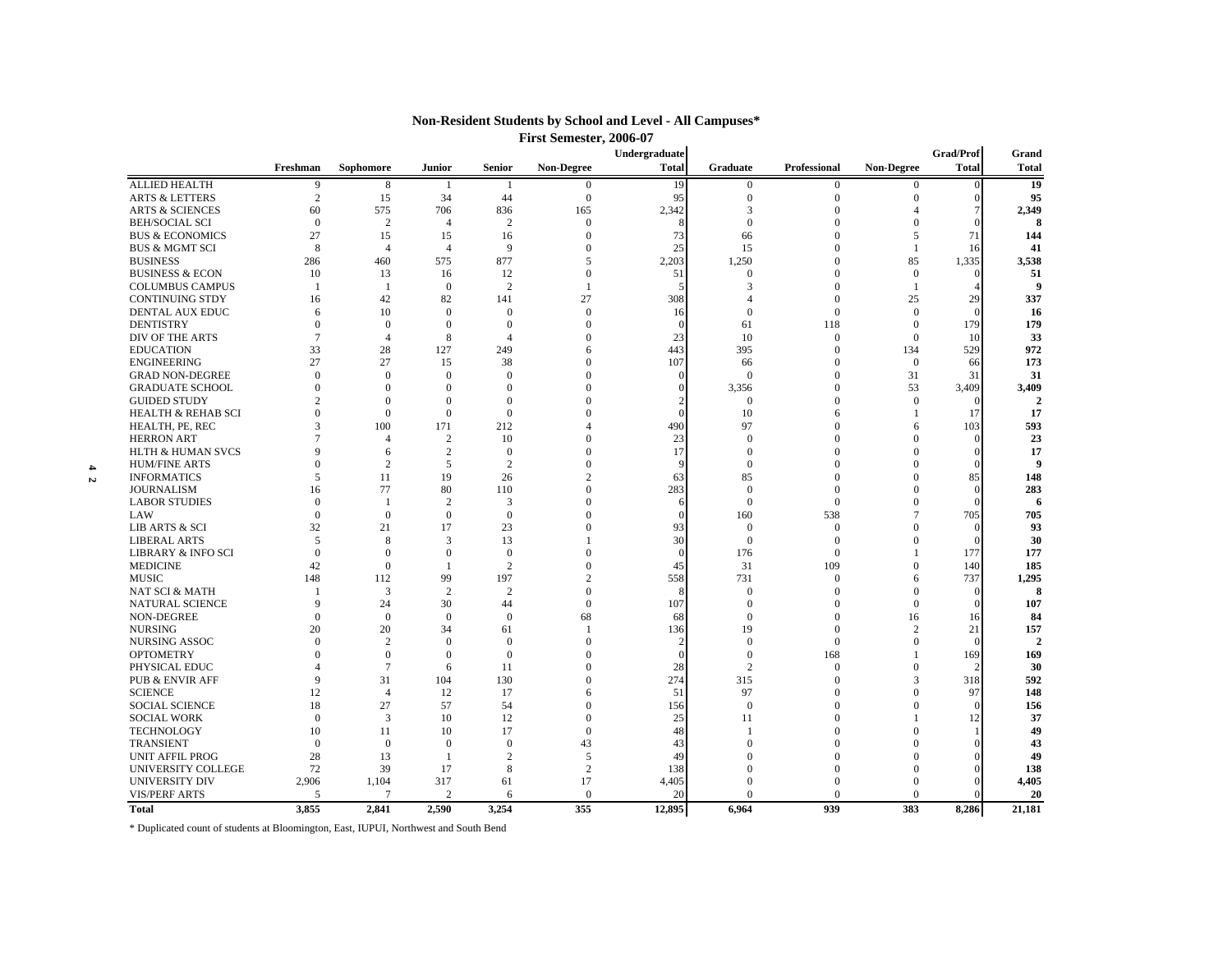#### **Non-Resident Students by Campus, School, and Level First Semester, 2006-07**

|               |                               |                |                          |                |                 |                   | Undergraduate |                |          |                                | Grad/Prof    | Grand  |
|---------------|-------------------------------|----------------|--------------------------|----------------|-----------------|-------------------|---------------|----------------|----------|--------------------------------|--------------|--------|
|               |                               | Freshman       | Sophomore                | Junior         | <b>Senior</b>   | <b>Non-Degree</b> | <b>Total</b>  | Graduate       |          | <b>Professional Non-Degree</b> | <b>Total</b> | Total  |
| Bloomington*  | <b>ARTS &amp; SCIENCES</b>    | 39             | 567                      | 697            | 830             | 164               | 2,297         | $\mathbf{0}$   | $\Omega$ | $\overline{0}$                 | $\Omega$     | 2,297  |
|               | <b>BUSINESS</b>               | 272            | 435                      | 517            | 776             | 5                 | 2,005         | 466            | $\theta$ | 18                             | 484          | 2,489  |
|               | <b>CONTINUING STDY</b>        | 3              | 6                        | 31             | 39              | 25                | 104           | $\Omega$       | $\Omega$ | $\overline{0}$                 |              | 104    |
|               | <b>EDUCATION</b>              | $\theta$       | $\theta$                 | 75             | 156             | $\overline{2}$    | 233           | 196            | $\Omega$ | 49                             | 245          | 478    |
|               | <b>GRADUATE SCHOOL</b>        | $\Omega$       | $\theta$                 | $\theta$       | $\overline{0}$  | $\Omega$          |               | 3,102          | $\Omega$ | 53                             | 3,155        | 3,155  |
|               | HEALTH, PE, REC               | 3              | 100                      | 171            | 212             | $\Delta$          | 490           | 97             | $\Omega$ | 6                              | 103          | 593    |
|               | <b>INFORMATICS</b>            | $\Delta$       | 9                        | 18             | 22              | $\Omega$          | 53            | 60             | $\Omega$ | $\theta$                       | 60           | 113    |
|               | <b>JOURNALISM</b>             | 15             | 72                       | 76             | 109             | $\Omega$          | 272           | $\Omega$       | $\Omega$ | $\Omega$                       |              | 272    |
|               | <b>LABOR STUDIES</b>          | $\Omega$       | $\theta$                 | $\overline{1}$ | $\overline{1}$  | $\theta$          |               | $\overline{0}$ | $\theta$ | $\Omega$                       |              | C      |
|               | LAW                           | $\Omega$       | $\theta$                 | $\Omega$       | $\mathbf{0}$    | $\Omega$          |               | 99             | 363      | 7                              | 469          | 469    |
|               | <b>LIBRARY &amp; INFO SCI</b> | $\Omega$       | $\theta$                 | $\mathbf{0}$   | $\mathbf{0}$    | $\Omega$          |               | 165            | $\theta$ | $\Omega$                       | 165          | 165    |
|               | <b>MUSIC</b>                  | 148            | 112                      | 99             | 197             | $\mathcal{D}$     | 558           | 709            | $\Omega$ | $\overline{\phantom{0}}$       | 714          | 1,272  |
|               | <b>NURSING</b>                | $\Omega$       | 3                        | $\overline{7}$ | $\overline{4}$  | $\Omega$          | 14            | $\overline{0}$ | $\theta$ | $\Omega$                       |              | 14     |
|               | <b>OPTOMETRY</b>              | $\Omega$       | $\overline{0}$           | $\mathbf{0}$   | $\overline{0}$  | $\Omega$          |               | $\overline{0}$ | 168      |                                | 169          | 169    |
|               | <b>PUB &amp; ENVIR AFF</b>    | $\Omega$       | 24                       | 92             | 113             | $\Omega$          | 229           | 203            | $\Omega$ | $\Omega$                       | 203          | 432    |
|               | <b>SOCIAL WORK</b>            | $\Omega$       | 2                        | 5              | $7\phantom{.0}$ | $\Omega$          |               | $\Omega$       | $\Omega$ | $\Omega$                       |              | 14     |
|               | UNIVERSITY DIV                | 2,609          | 978                      | 239            | 32              | $\Omega$          | 3,858         | $\Omega$       | $\Omega$ | $\Omega$                       |              | 3,858  |
|               | <b>Bloomington Total</b>      | 3,093          | 2,308                    | 2,028          | 2,498           | 202               | 10,129        | 5,097          | 531      | 139                            | 5,767        | 15,896 |
|               |                               |                |                          |                |                 |                   |               |                |          |                                |              |        |
| Indianapolis* | <b>BUSINESS</b>               | 8              | 3                        | 9              | 18              | $\overline{0}$    | 38            | 652            | $\theta$ | 65                             | 717          | 755    |
|               | <b>COLUMBUS CAMPUS</b>        |                | $\overline{1}$           | $\mathbf{0}$   | 2               |                   | 5             | 3              | $\theta$ | -1                             |              |        |
|               | <b>CONTINUING STDY</b>        |                | $\overline{c}$           | 3              | $\overline{c}$  | $\Omega$          |               | $\overline{A}$ | $\theta$ | 25                             | 29           | 37     |
|               | DENTAL AUX EDUC               | $\Omega$       | $\overline{c}$           | $\Omega$       | $\mathbf{0}$    | $\Omega$          |               | $\Omega$       | $\Omega$ | $\theta$                       |              |        |
|               | <b>DENTISTRY</b>              | $\Omega$       | $\Omega$                 | $\Omega$       | $\mathbf{0}$    | $\Omega$          |               | 61             | 118      | $\theta$                       | 179          | 179    |
|               | <b>EDUCATION</b>              | $\Omega$       | $\overline{\phantom{a}}$ | 2              | 5               |                   | 12            | 17             | $\Omega$ | 3                              | 20           | 32     |
|               | <b>ENGINEERING</b>            | 27             | 27                       | 15             | 38              | $\Omega$          | 107           | 66             | $\Omega$ | $\mathbf{0}$                   | 66           | 173    |
|               | <b>GRAD NON-DEGREE</b>        | $\Omega$       | $\Omega$                 | $\Omega$       | $\Omega$        | $\Omega$          |               | $\Omega$       | $\Omega$ | 31                             | 31           | 31     |
|               | <b>GRADUATE SCHOOL</b>        | $\Omega$       | $\Omega$                 | $\Omega$       | $\overline{0}$  | $\Omega$          |               | 229            | $\Omega$ | $\theta$                       | 229          | 229    |
|               | <b>HEALTH &amp; REHAB SCI</b> | $\Omega$       | $\Omega$                 | $\Omega$       | $\Omega$        | $\Omega$          |               | 10             | 6        |                                | 17           | 17     |
|               | <b>HERRON ART</b>             |                | Δ                        | 2              | 10              | $\Omega$          | 23            | $\Omega$       | $\Omega$ | $\Omega$                       |              | 23     |
|               | <b>INFORMATICS</b>            |                | $\overline{c}$           | $\mathbf{1}$   | $\overline{4}$  | $\overline{c}$    | 10            | 25             | $\Omega$ | $\Omega$                       | 25           | 35     |
|               | <b>JOURNALISM</b>             |                | $\overline{\mathbf{5}}$  | 4              | $\overline{1}$  | $\Omega$          | 11            | $\Omega$       | $\Omega$ | $\Omega$                       |              | 11     |
|               | <b>LABOR STUDIES</b>          |                | $\Omega$                 | $\Omega$       | $\overline{1}$  | $\theta$          |               | $\overline{0}$ | $\theta$ | $\Omega$                       |              |        |
|               | LAW                           |                | $\Omega$                 | $\Omega$       | $\mathbf{0}$    | $\Omega$          |               | 61             | 175      | $\Omega$                       | 236          | 236    |
|               | <b>LIBERAL ARTS</b>           | 5              | 8                        | 3              | 13              |                   | 30            | $\Omega$       | $\Omega$ | $\Omega$                       |              | 30     |
|               | <b>LIBRARY &amp; INFO SCI</b> | $\Omega$       | $\Omega$                 | $\Omega$       | $\mathbf{0}$    | $\Omega$          |               | 11             | $\theta$ |                                | 12           | 12     |
|               | <b>MEDICINE</b>               | 42             | $\Omega$                 |                | $\overline{2}$  | $\Omega$          | 45            | 31             | 109      | $\Omega$                       | 140          | 185    |
|               | <b>MUSIC</b>                  | $\Omega$       | $\Omega$                 | $\Omega$       | $\mathbf{0}$    | $\Omega$          |               | 22             | $\Omega$ |                                | 23           | 23     |
|               | <b>NURSING</b>                | $\Omega$       | $\overline{c}$           | 4              | 18              |                   | 25            | 19             | $\Omega$ | $\overline{2}$                 | 21           | 46     |
|               | PHYSICAL EDUC                 |                | $\overline{7}$           | 6              | 11              | $\Omega$          | 28            | $\overline{c}$ | $\Omega$ | $\Omega$                       |              | 30     |
|               | <b>PUB &amp; ENVIR AFF</b>    | $\Omega$       | $\overline{c}$           | 4              | $\overline{4}$  | $\Omega$          | 10            | 106            | $\Omega$ | 2                              | 108          | 118    |
|               | <b>SCIENCE</b>                | 12             | Δ                        | 12             | 17              | 6                 | 51            | 97             | $\Omega$ | $\Omega$                       | 97           | 148    |
|               | <b>SOCIAL WORK</b>            | $\Omega$       | $\Omega$                 | -1             | 2               | $\Omega$          |               | $\overline{7}$ | $\Omega$ | $\Omega$                       |              | 10     |
|               | <b>TECHNOLOGY</b>             | 10             | 11                       | 10             | 17              | $\Omega$          | 48            |                | $\Omega$ | $\Omega$                       |              | 49     |
|               | <b>TRANSIENT</b>              | $\overline{0}$ | $\theta$                 | $\overline{0}$ | $\mathbf{0}$    | 24                | 24            | $\Omega$       | $\Omega$ | $\Omega$                       |              | 24     |
|               | UNIVERSITY COLLEGE            | 72             | 39                       | 17             | 8               | $\overline{2}$    | 138           | $\Omega$       | $\Omega$ | $\theta$                       |              | 138    |
|               | <b>Indianapolis Total</b>     | 191            | $\overline{120}$         | 94             | 173             | 41                | 619           | 1,424          | 408      | 132                            | 1.964        | 2,583  |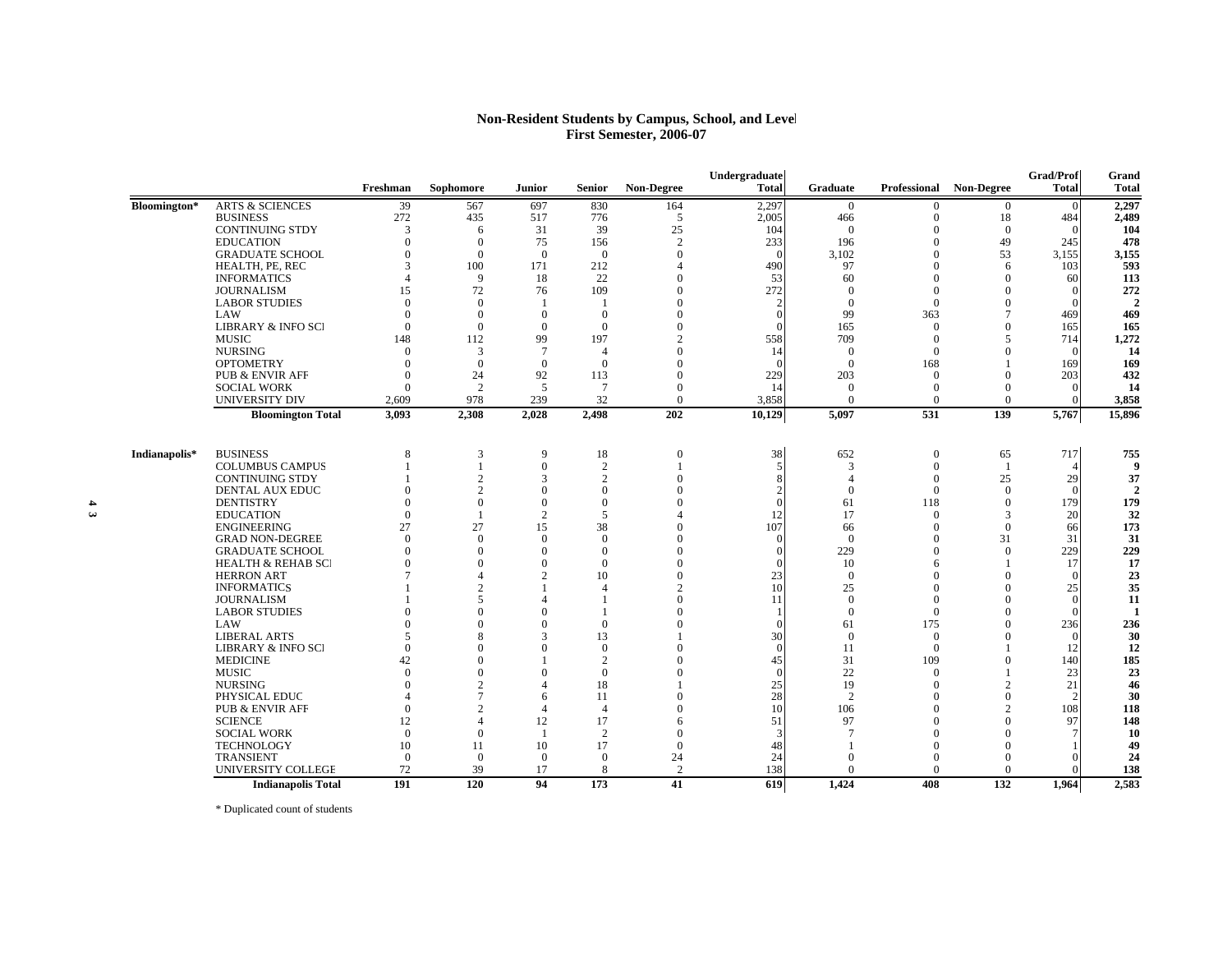| <b>Non-Resident Students by Campus, School, and Level</b> |  |
|-----------------------------------------------------------|--|
| <b>First Semester, 2006-07</b>                            |  |

|                   |                                                  |                 |                         |                 |                |                   | Undergraduate |              |                                | <b>Grad/Prof</b> | Grand                   |
|-------------------|--------------------------------------------------|-----------------|-------------------------|-----------------|----------------|-------------------|---------------|--------------|--------------------------------|------------------|-------------------------|
|                   |                                                  | Freshman        | Sophomore               | <b>Junior</b>   | Senior         | <b>Non-Degree</b> | <b>Total</b>  | Graduate     | <b>Professional Non-Degree</b> | <b>Total</b>     | <b>Total</b>            |
| East              | <b>BEH/SOCIAL SCI</b>                            | 0               | 2                       | 4               | 2              | $\mathbf{0}$      | 8             | $\bf{0}$     | $\mathbf{0}$                   |                  | 8                       |
|                   | <b>BUSINESS &amp; ECON</b>                       | 10              | 13                      | 16              | 12             | $\mathbf{0}$      | 51            | $\Omega$     | $\Omega$                       |                  | 51                      |
|                   | <b>CONTINUING STDY</b>                           | 3               | 6                       | $\bf{0}$        | 2              | $\Omega$          | 11            | $\Omega$     | $\Omega$                       |                  | 11                      |
|                   | <b>EDUCATION</b>                                 | 14              | 6                       | 12              | 18             | $\Omega$          | 50            |              |                                |                  | 52                      |
|                   | <b>HUM/FINE ARTS</b>                             | $\Omega$        |                         | 5               | 2              | $\Omega$          |               |              |                                |                  | 9                       |
|                   | <b>NAT SCI &amp; MATH</b>                        |                 |                         | $\overline{c}$  | $\overline{2}$ |                   |               |              |                                |                  | 8                       |
|                   | NON-DEGREE                                       | $\Omega$        |                         | $\Omega$        | $\Omega$       |                   |               |              |                                |                  | $\overline{7}$          |
|                   | <b>NURSING</b>                                   | っ               |                         | 6               | 11             |                   | 23            |              |                                |                  | 23                      |
|                   | NURSING ASSOC                                    |                 |                         | $\Omega$        | $\Omega$       |                   |               |              |                                |                  | $\mathbf{2}$            |
|                   | <b>PUB &amp; ENVIR AFF</b>                       |                 |                         | 3               | $\mathfrak{D}$ |                   |               |              |                                |                  | 7                       |
|                   | <b>SOCIAL WORK</b>                               | $\Omega$        |                         | Δ               | 3              | $\Omega$          |               |              |                                |                  | 8                       |
|                   | TRANSIENT                                        | $\Omega$        | $\mathbf{0}$            | $\overline{0}$  | $\Omega$       |                   |               |              | $\Omega$                       |                  | $\overline{\mathbf{4}}$ |
|                   | <b>UNIVERSITY DIV</b>                            | 62              | 11                      | 3               | $\overline{4}$ | 16                | 96            | $\Omega$     | $\Omega$                       |                  | 96                      |
|                   | <b>East Total</b>                                | 92              | $\overline{52}$         | $\overline{55}$ | 58             | 23                | 280           | $\mathbf{0}$ | 6                              | 6                | 286                     |
|                   | <b>ARTS &amp; SCIENCES</b>                       |                 | 5                       |                 | 5              |                   |               | 3            |                                | 7 <sup>1</sup>   |                         |
| <b>Fort Wayne</b> | <b>BUS &amp; MGMT SCI</b>                        | 12<br>$\,8\,$   |                         | 6<br>4          | 9              | $\overline{0}$    | 29<br>25      | 15           |                                |                  | 36<br>41                |
|                   | <b>CONTINUING STDY</b>                           | 5               |                         | 9               | 12             | $\Omega$          | 33            | $\Omega$     | $\Omega$                       | 16<br>$\Omega$   | 33                      |
|                   |                                                  | Q               |                         | 3               | 8              |                   |               |              |                                |                  | 33                      |
|                   | <b>EDUCATION</b><br><b>HLTH &amp; HUMAN SVCS</b> | 9               | 6                       | $\overline{c}$  | $\Omega$       | $\Omega$          | 25<br>17      |              |                                |                  | 17                      |
|                   | <b>LABOR STUDIES</b>                             | $\mathbf{0}$    |                         |                 |                |                   | $\mathcal{R}$ |              |                                |                  | $\overline{\mathbf{3}}$ |
|                   | <b>PUB &amp; ENVIR AFF</b>                       | 3               | $\overline{2}$          | 2               |                | $\theta$          |               |              |                                |                  | 15                      |
|                   | <b>UNIT AFFIL PROG</b>                           | 28              | 13                      | $\mathbf{1}$    | $\overline{2}$ | 5                 | 14<br>49      | $\Omega$     | $\Omega$                       |                  | 49                      |
|                   | <b>VIS/PERF ARTS</b>                             | 5               | $\tau$                  | 2               | 6              | $\overline{0}$    | 20            | $\mathbf{0}$ | $\overline{0}$                 |                  | 20                      |
|                   |                                                  |                 |                         |                 |                |                   |               |              |                                |                  |                         |
|                   | <b>Fort Wayne Total</b>                          | 79              | 50                      | 30              | 50             | 6                 | 215           | 25           | $\overline{7}$                 | 32               | 247                     |
| Kokomo            | <b>ALLIED HEALTH</b>                             | $\mathbf{0}$    |                         | $\overline{0}$  | $\mathbf{0}$   | $\Omega$          |               | $\Omega$     | $\Omega$                       | $\Omega$         | $\blacksquare$          |
|                   | <b>ARTS &amp; SCIENCES</b>                       | 2               | $\Omega$                | 0               |                | $\theta$          |               | $\Omega$     | $\Omega$                       | $\Omega$         | 3                       |
|                   | <b>BUSINESS</b>                                  |                 |                         |                 | $\Omega$       | $\Omega$          |               |              |                                |                  | 12                      |
|                   | <b>CONTINUING STDY</b>                           |                 |                         | $\Omega$        | $\Omega$       |                   |               |              |                                |                  | $\gamma$                |
|                   | <b>EDUCATION</b>                                 |                 | $\Omega$                | $\Omega$        | $\Omega$       | $\Omega$          |               |              |                                |                  | $\mathcal{D}$           |
|                   | NON-DEGREE                                       | $\Omega$        | $\Omega$                | $\Omega$        | $\Omega$       |                   |               |              |                                |                  | $\mathbf{1}$            |
|                   | <b>NURSING</b>                                   |                 | $\Omega$                | $\overline{0}$  | $\Omega$       | $\Omega$          |               |              | $\Omega$                       |                  | 1                       |
|                   | <b>TRANSIENT</b>                                 | $\mathbf{0}$    | $\mathbf{0}$            | $\overline{0}$  | $\overline{0}$ |                   |               | $\mathbf{0}$ | $\overline{0}$                 | $\Omega$         | 1                       |
|                   | <b>Kokomo Total</b>                              | 9               | $\overline{\mathbf{4}}$ | $\mathbf{1}$    | $\mathbf{1}$   | $\mathbf{1}$      | 16            | $\mathbf{3}$ | $\overline{\mathbf{4}}$        | $\overline{7}$   | $\overline{23}$         |
| Northwest*        | <b>ALLIED HEALTH</b>                             | 6               | 6                       | 1               |                | $\overline{0}$    | 14            | $\Omega$     | $\Omega$                       | $\Omega$         | 14                      |
|                   | <b>ARTS &amp; SCIENCES</b>                       | $\overline{7}$  | 3                       | 3               | $\mathbf{0}$   | $\Omega$          | 13            | $\Omega$     | $\Omega$                       | $\Omega$         | 13                      |
|                   | <b>BUS &amp; ECONOMICS</b>                       | 3               | $\Omega$                |                 | $\mathbf{0}$   | $\Omega$          | Δ             |              |                                |                  | 5                       |
|                   | <b>CONTINUING STDY</b>                           |                 |                         | $\Omega$        | $\mathfrak{D}$ |                   |               |              |                                |                  |                         |
|                   | <b>DENTAL AUX EDUC</b>                           |                 |                         | $\Omega$        |                |                   |               |              |                                |                  |                         |
|                   | <b>EDUCATION</b>                                 |                 |                         |                 |                |                   |               |              |                                |                  |                         |
|                   | <b>GUIDED STUDY</b>                              | C               |                         |                 |                |                   |               |              |                                |                  |                         |
|                   | NON-DEGREE                                       | $\Omega$        |                         |                 |                |                   |               |              |                                |                  |                         |
|                   | <b>NURSING</b>                                   |                 |                         |                 |                |                   |               |              |                                |                  |                         |
|                   | <b>PUB &amp; ENVIR AFF</b>                       | 3               |                         |                 |                | $\Omega$          |               |              |                                |                  |                         |
|                   | <b>SOCIAL WORK</b>                               | $\theta$        | $\Omega$                | $\mathbf{0}$    | $\Omega$       | $\Omega$          |               |              |                                |                  | -1                      |
|                   | <b>TRANSIENT</b>                                 | $\Omega$        | $\Omega$                | $\Omega$        | $\Omega$       |                   |               | $\Omega$     | $\Omega$                       |                  | $\mathbf{1}$            |
|                   | <b>Northwest Total</b>                           | $\overline{23}$ | $\overline{12}$         | 8               | 10             | $\mathbf{3}$      | 56            | 3            | 1                              | $\frac{4}{ }$    | 60                      |
|                   |                                                  |                 |                         |                 |                |                   |               |              |                                |                  |                         |

\* Duplicated count of students

**4 4Kokomo**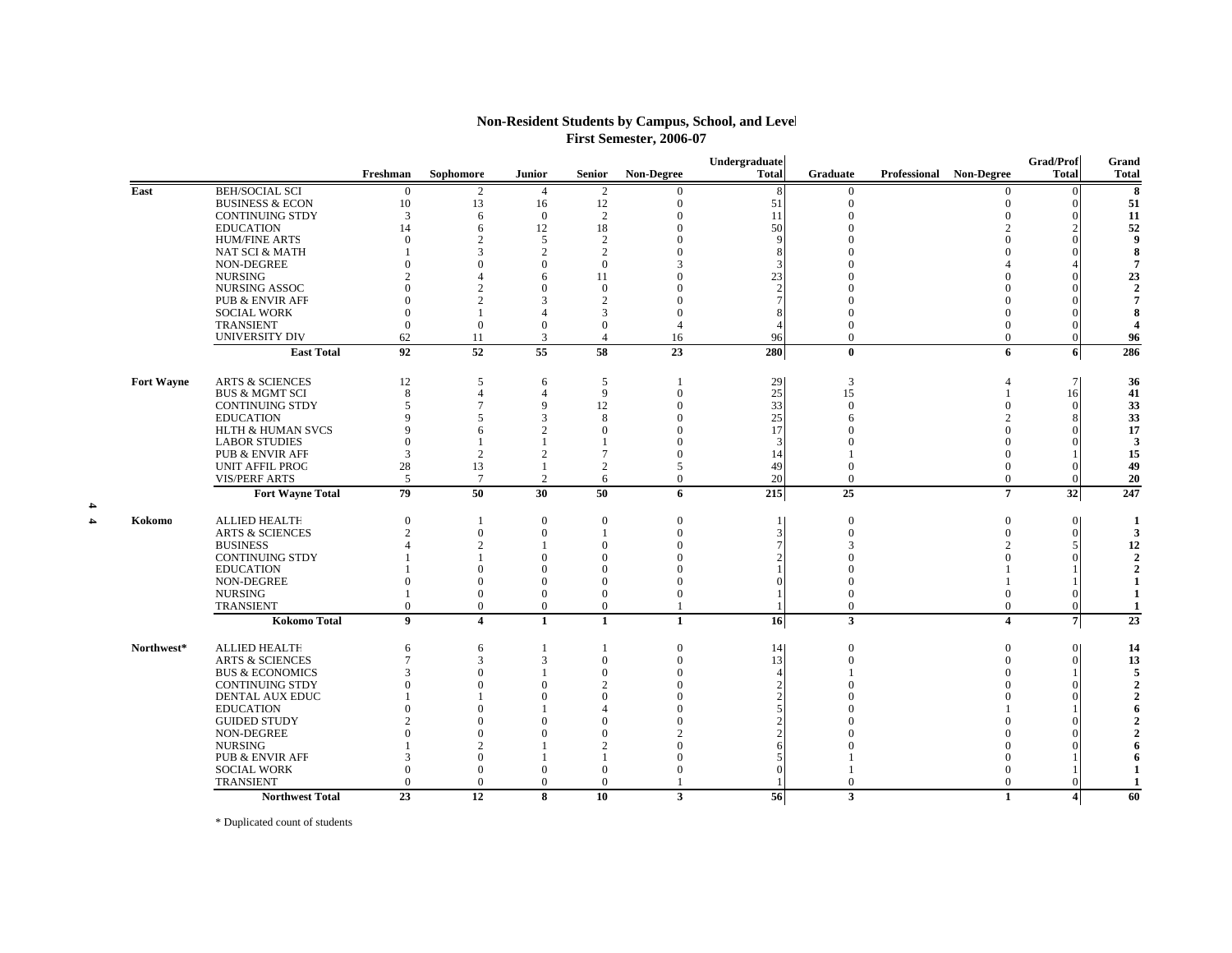|                   |                            | Freshman | Sophomore | Junior       | Senior   | <b>Non-Degree</b> | Undergraduate<br>Total | Graduate       | Professional Non-Degree | <b>Grad/Prof</b><br><b>Total</b> | Grand<br><b>Total</b> |
|-------------------|----------------------------|----------|-----------|--------------|----------|-------------------|------------------------|----------------|-------------------------|----------------------------------|-----------------------|
| <b>South Bend</b> | <b>ALLIED HEALTH</b>       | 3        |           | $\theta$     | $\Omega$ |                   |                        | $\Omega$       |                         |                                  |                       |
|                   | <b>BUS &amp; ECONOMICS</b> | 24       | 15        | 14           | 16       |                   | 69                     | 65             |                         | 70                               | 139                   |
|                   | <b>CONTINUING STDY</b>     |          |           |              |          |                   | 10                     |                |                         |                                  | 10                    |
|                   | DENTAL AUX EDUC            |          |           |              |          |                   | 12                     |                |                         |                                  | 12                    |
|                   | DIV OF THE ARTS            |          |           |              |          |                   | 23                     | 10             |                         | 10                               | 33                    |
|                   | <b>EDUCATION</b>           |          |           |              | 12       |                   | 38                     | 16             |                         | 21                               | 59                    |
|                   | <b>GRADUATE SCHOOL</b>     |          |           |              |          |                   |                        | 16             |                         |                                  | 16                    |
|                   | LIB ARTS & SCI             | 32       | 21        | 17           | 23       |                   | 93                     |                |                         |                                  | 93                    |
|                   | NON-DEGREE                 |          |           |              |          | 26                | 26                     |                |                         |                                  | 37                    |
|                   | <b>NURSING</b>             | 15       |           |              |          |                   | 32                     |                |                         |                                  | 32                    |
|                   | <b>PUB &amp; ENVIR AFF</b> |          |           |              |          |                   |                        |                |                         |                                  | 14                    |
|                   | <b>SOCIAL WORK</b>         |          |           |              |          |                   |                        |                |                         |                                  |                       |
|                   | <b>TRANSIENT</b>           |          |           |              |          | 10                | 10                     |                |                         |                                  | 10                    |
|                   | <b>South Bend Total</b>    | 98       | 65        | 57           | 70       | 36                | 326                    | 114            | 23                      | 137                              | 463                   |
| <b>Southeast</b>  | <b>ARTS &amp; LETTERS</b>  |          | 15        | 34           | 44       |                   | 95                     | $\overline{0}$ |                         |                                  | 95                    |
|                   | <b>BUSINESS</b>            |          | 20        | 48           | 83       |                   | 153                    | 129            |                         | 129                              | 282                   |
|                   | <b>CONTINUING STDY</b>     |          | 19        | 37           | 78       |                   | 138                    | $\Omega$       |                         |                                  | 138                   |
|                   | <b>EDUCATION</b>           |          |           | 27           | 46       |                   | 79                     | 160            |                         | 231                              | 310                   |
|                   | <b>GRADUATE SCHOOL</b>     |          |           | $\Omega$     |          |                   |                        |                |                         |                                  |                       |
|                   | NATURAL SCIENCE            |          | 24        | 30           | 44       |                   | 107                    |                |                         |                                  | 107                   |
|                   | NON-DEGREE                 |          |           |              |          | 37                | 37                     |                |                         |                                  | 37                    |
|                   | <b>NURSING</b>             |          |           |              | 20       |                   | 35                     |                |                         |                                  | 35                    |
|                   | <b>SOCIAL SCIENCE</b>      | 18       | 27        | 57           | 54       |                   | 156                    |                |                         |                                  | 156                   |
|                   | TRANSIENT                  |          |           | $\mathbf{0}$ | $\Omega$ |                   |                        |                |                         |                                  |                       |
|                   | UNIVERSITY DIV             | 235      | 115       | 75           | 25       |                   | 451                    |                |                         |                                  | 451                   |
|                   | <b>Southeast Total</b>     | 270      | 230       | 317          | 394      | 43                | 1,254                  | 298            | 71                      | 369                              | 1,623                 |

## **Non-Resident Students by Campus, School, and Level First Semester, 2006-07**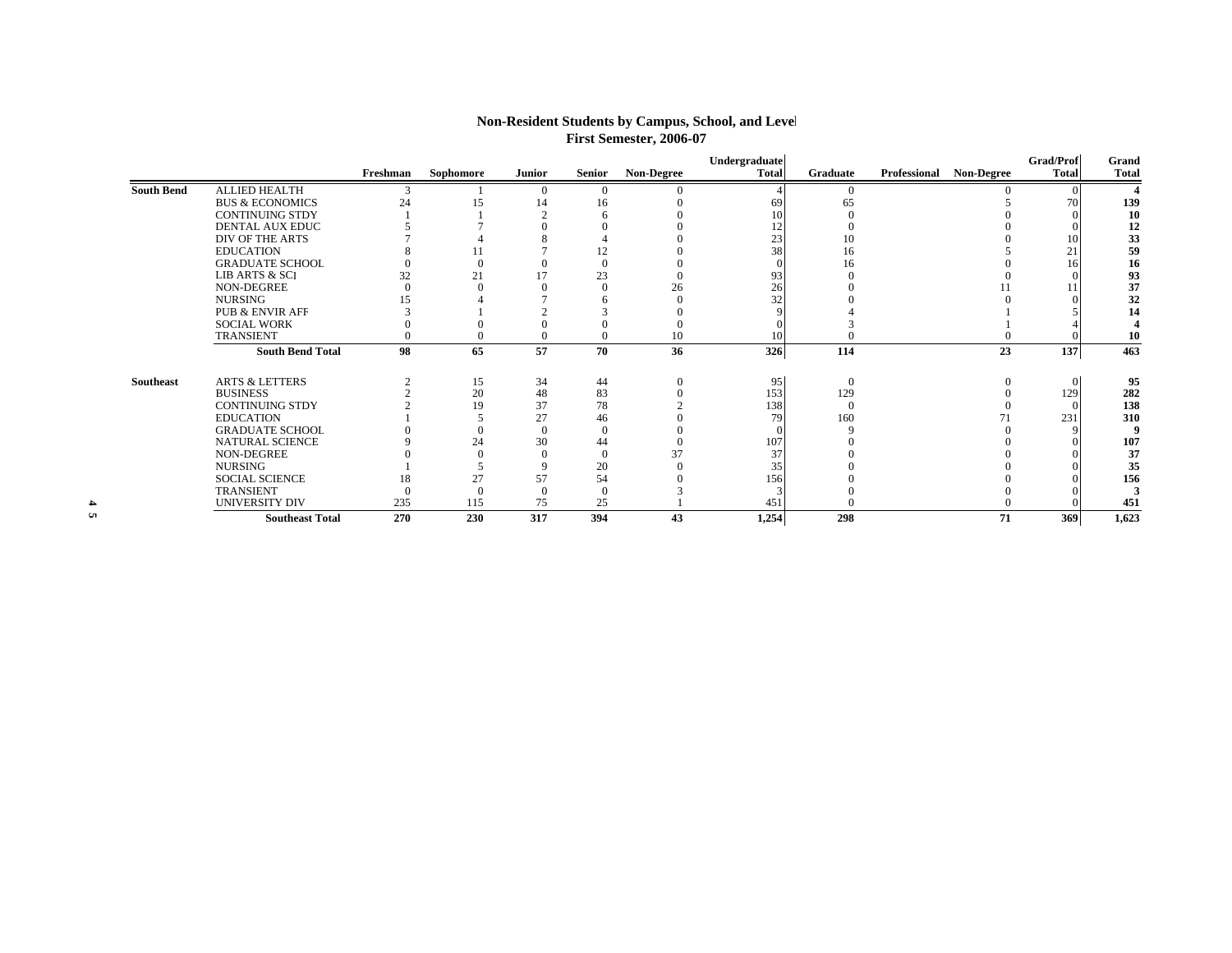# **Credit Hour Summary by Class Standing - All Campuses First Semester, 2006-07**

|              |           |           |               |               |                   | Undergraduate |           |                     |                   | <b>Grad/Prof</b> | Grand        |
|--------------|-----------|-----------|---------------|---------------|-------------------|---------------|-----------|---------------------|-------------------|------------------|--------------|
|              | Freshman  | Sophomore | <b>Junior</b> | <b>Senior</b> | <b>Non-Degree</b> | Total         | Graduate  | <b>Professional</b> | <b>Non-Degree</b> | <b>Total</b>     | <b>Total</b> |
| Total        | 278,497.0 | 231,054.0 | 181,690.5     | 240,887.5     | 17,411.0          | 949,540.0     | 111.220.5 | 55,725.3            | 10,520.0          | 177,466          | 1,127,005.8  |
| Full-Time    | 252,166.0 | 202,877.5 | 162,449.0     | 203,460.5     | 5,461.5           | 826,414.5     | 70,988.0  | 52,629.8            | 2,708.5           | 126,326          | 952,740.8    |
| Part-Time    | 26,331.0  | 28,176.5  | 19,241.5      | 37,427.0      | 11,949.5          | 123, 125.5    | 40,232.5  | 3,095.5             | 7,811.5           | 51.140           | 174,265.0    |
| Matrics      | 202,231.0 | 21,977.0  | 9,777.5       | 3,396.0       | 0.0               | 237,381.5     | 24, 245.5 | 8,322.5             | 0.0               | 32,568           | 269,949.5    |
| Resident     | 223,181.5 | 190.219.5 | 144.596.5     | 195,060.0     | 15.478.5          | 768,536.0     | 51.832.5  | 40.741.5            | 8.586.0           | 101.160          | 869,696.0    |
| Non-Resident | 55,315.5  | 40,834.5  | 37,094.0      | 45,827.5      | 1,932.5           | 181,004.0     | 59,388.0  | 14,983.8            | 1,934.0           | 76,306           | 257,309.8    |
| Male         | 120.997.5 | 96,178.0  | 79,961.5      | 100,597.0     | 7.710.0           | 405,444.0     | 49,870.0  | 29,725.0            | 3,864.0           | 83,459           | 488,903.0    |
| Female       | 157,499.5 | 134,876.0 | 101,729.0     | 140,290.5     | 9,701.0           | 544,096.0     | 61,350.5  | 26,000.3            | 6,656.0           | 94,007           | 638,102.8    |

# **Credit Hour Summary by Class Standing and Ethnicity - All Campuses First Semester, 2006-07**

|                  |               |           |           |               |               |                   | <b>Undergraduate</b> |           |              |                   | <b>Grad/Prof</b> | Grand       |
|------------------|---------------|-----------|-----------|---------------|---------------|-------------------|----------------------|-----------|--------------|-------------------|------------------|-------------|
|                  |               | Freshman  | Sophomore | <b>Junior</b> | <b>Senior</b> | <b>Non-Degree</b> | Total                | Graduate  | Professional | <b>Non-Degree</b> | <b>Total</b>     | Total       |
| $\blacktriangle$ | <b>Total</b>  | 278,497.0 | 231,054.0 | 181,690.5     | 240,887.5     | 17,411.0          | 949,540.0            | 111,220.5 | 55,725.3     | 10,520.0          | 177,465.8        | 1,127,005.8 |
| $\bullet$        | Am. Indian    | 999.0     | 778.0     | 362.0         | 777.0         | 63.0              | 2,979.0              | 394.0     | 168.5        | 93.0              | 655.5            | 3,634.5     |
|                  | Asian-Amer.   | 7,568.5   | 6,118.5   | 4,602.5       | 7,182.5       | 409.0             | 25,881.0             | 4.034.0   | 3,225.0      | 248.0             | 7.507.0          | 33,388.0    |
|                  | African-Amer. | 19,864.0  | 15,685.5  | 11,884.0      | 14,330.5      | 766.0             | 62,530.0             | 6,089.5   | 2,620.0      | 898.5             | 9,608.0          | 72,138.0    |
|                  | Hispanic      | 9.206.0   | 6,660.5   | 4,412.0       | 6,042.5       | 452.0             | 26,773.0             | 2,669.0   | 1,520.5      | 222.0             | 4.411.5          | 31,184.5    |
|                  | White         | 226,755.0 | 191,541.5 | 152,093.5     | 200,322.5     | 13,751.5          | 784,464.0            | 72,123.5  | 40,694.0     | 7,565.0           | 120,382.5        | 904,846.5   |
|                  | Foreign       | 6,479.5   | 5,271.0   | 5,036.5       | 8,085.0       | 819.5             | 25,691.5             | 22,305.0  | 937.8        | 868.5             | 24,111.3         | 49,802.8    |
|                  | Unknown       | 7.625.0   | 4.999.0   | 3,300.0       | 4.147.5       | 1,150.0           | 21,221.5             | 3,605.5   | 6,559.5      | 625.0             | 10,790.0         | 32,011.5    |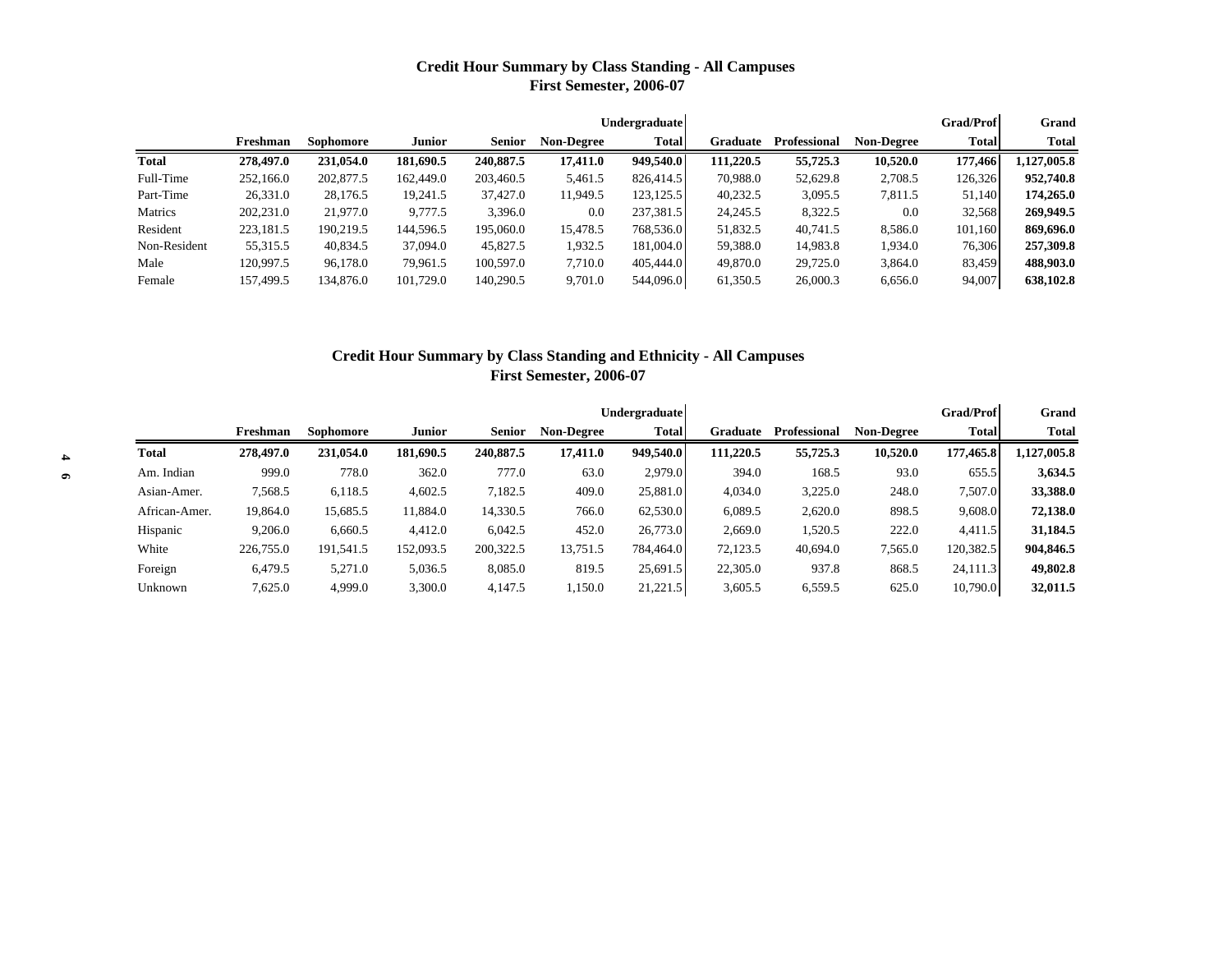#### **Credit Hour Summary by Campus and Class Standing First Semester, 2006-07**

|                     |              |           |           |          |           |                   | Undergraduate        |                      |                     |                    | Grad/Prof    | Grand                                        |
|---------------------|--------------|-----------|-----------|----------|-----------|-------------------|----------------------|----------------------|---------------------|--------------------|--------------|----------------------------------------------|
|                     |              | Freshman  | Sophomore | Junior   | Senior    | <b>Non-Degree</b> | <b>Total</b>         | Graduate             | Professional        | <b>Non-Degree</b>  | <b>Total</b> | <b>Total</b>                                 |
| <b>Bloomington</b>  | <b>Total</b> | 121,144.0 | 107,329.0 | 90,913.5 | 111,711.5 | 2,702.0           | 433,800.0            | 63,919.0             | 14,230.5            | 2,232.0            | 80,381.5     | 514,181.5                                    |
|                     | Full-Time    | 120,312.0 | 105,724.0 | 89,562.0 | 107,810.5 | 1,409.5           | 424,818.0            | 51,301.0             | 13,883.0            | 928.5              | 66,112.5     | 490,930.5                                    |
|                     | Part-Time    | 832.0     | 1,605.0   | 1,351.5  | 3,901.0   | 1,292.5           | 8,982.0              | 12,618.0             | 347.5               | 1,303.5            | 14,269.0     | 23,251.0                                     |
|                     | Matrics      | 101,941.5 | 8,717.5   | 2,765.0  | 417.0     | $0.0\,$           | 113,841.0            | 16,526.5             | 2,461.5             | 0.0                | 18,988.0     | 132,829.0                                    |
|                     | Resident     | 74,475.0  | 72,428.0  | 60,159.0 | 74,215.0  | 1,679.5           | 282,956.5            | 16,678.0             | 6,157.0             | 1,335.0            | 24,170.0     | 307,126.5                                    |
|                     | Non-Resident | 46,669.0  | 34,901.0  | 30,754.5 | 37,496.5  | 1,022.5           | 150,843.5            | 47,241.0             | 8,073.5             | 897.0              | 56,211.5     | 207,055.0                                    |
|                     | Male         | 57,326.0  | 51,452.0  | 44,867.5 | 53,390.0  | 1,309.0           | 208,344.5            | 31,917.0             | 7,246.0             | 871.0              | 40,034.0     | 248,378.5                                    |
|                     | Female       | 63,818.0  | 55,877.0  | 46,046.0 | 58,321.5  | 1,393.0           | 225,455.5            | 32,002.0             | 6,984.5             | 1,361.0            | 40,347.5     | 265,803.0                                    |
| <b>Indianapolis</b> | Total        | 61,804.0  | 56,348.0  | 45,712.5 | 67,552.0  | 6,302.0           | 237,718.5            | 34,694.0             | 41,494.8            | 3,704.0            | 79,892.8     | 317,611.3                                    |
|                     | Full-Time    | 53,451.0  | 46,350.0  | 37,905.5 | 51,498.0  | 2,303.0           | 191,507.5            |                      |                     | 837.0              | 55,931.3     |                                              |
|                     | Part-Time    | 8,353.0   | 9,998.0   | 7,807.0  | 16,054.0  | 3,999.0           | 46,211.0             | 16,347.5<br>18,346.5 | 38,746.8<br>2,748.0 | 2,867.0            | 23,961.5     | 247, 438.8<br>70, 172.5                      |
|                     | Matrics      | 41,643.0  | 7,592.0   | 4,026.0  | 1,834.0   | 0.0               | 55,095.0             | 6,466.0              | 5,861.0             | 0.0                | 12,327.0     | 67,422.0                                     |
|                     | Resident     | 59,531.0  | 54,901.0  | 44,583.5 | 65,453.0  | 6,005.0           | 230,473.5            | 25,058.0             | 34,584.5            | 3,233.0            | 62,875.5     | 293,349.0                                    |
|                     | Non-Resident | 2,273.0   | 1,447.0   | 1,129.0  | 2,099.0   | 297.0             | 7,245.0              | 9,636.0              | 6,910.3             | 471.0              | 17,017.3     | 24,262.3                                     |
|                     | Male         | 24,365.0  | 22,767.0  | 18,744.0 | 26,978.5  | 2,812.0           | 95,666.5             | 13,542.5             | 22,479.0            |                    | 37,618.5     |                                              |
|                     |              |           |           | 26,968.5 |           | 3,490.0           | 142,052.0            | 21,151.5             | 19,015.8            | 1,597.0<br>2,107.0 | 42,274.3     | 133,285.0<br>184,326.3                       |
|                     | Female       | 37,439.0  | 33,581.0  |          | 40,573.5  |                   |                      |                      |                     |                    |              |                                              |
| <b>East</b>         | <b>Total</b> | 6,986.0   | 5,302.0   | 3,374.0  | 4,692.0   | 1,091.0           | 21,445.0             | 0.0                  |                     | 243.0              | 243.0        | 21,688.0                                     |
|                     | Full-Time    | 5,486.0   | 3,664.0   | 2,687.0  | 3,395.5   | 194.0             | 15,426.5             | 0.0                  |                     | 81.0               | 81.0         | 15,507.5                                     |
|                     | Part-Time    | 1,500.0   | 1,638.0   | 687.0    | 1,296.5   | 897.0             | 6,018.5              | 0.0                  |                     | 162.0              | 162.0        | $6,180.5$<br>4,125.0                         |
|                     | Matrics      | 3,753.0   | 266.0     | 96.0     | 10.0      | 0.0               | 4,125.0              | 0.0                  |                     | 0.0                | 0.0          |                                              |
|                     | Resident     | 5,980.0   | 4,737.0   | 2,707.0  | 4,047.0   | 991.0             | 18,462.0             | 0.0                  |                     | 210.0              | 210.0        | 18,672.0                                     |
|                     | Non-Resident | 1,006.0   | 565.0     | 667.0    | 645.0     | $100.0\,$         | 2,983.0              | $0.0\,$              |                     | 33.0               | 33.0         | 3,016.0                                      |
|                     | Male         | 2,784.0   | 1,474.0   | 906.0    | 1,093.0   | 469.0             | 6,726.0              | $0.0\,$              |                     | 40.0               | 40.0         | 6,766.0                                      |
|                     | Female       | 4,202.0   | 3,828.0   | 2,468.0  | 3,599.0   | 622.0             | 14,719.0             | 0.0                  |                     | 203.0              | 203.0        | 14,922.0                                     |
| <b>Fort Wayne</b>   | <b>Total</b> | 24,706.0  | 15,381.0  | 9,954.0  | 14,140.0  | 560.0             | 64,741.0             | 2,740.0              |                     | 664.0              | 3,404.0      | 68,145.0                                     |
|                     | Full-Time    | 21,078.0  | 12,647.0  | 8,104.0  | 10,566.0  | 95.0              | 52,490.0             | 525.0                |                     | 47.0               | 572.0        | 53,062.0                                     |
|                     | Part-Time    | 3,628.0   | 2,734.0   | 1,850.0  | 3,574.0   | 465.0             | 12,251.0             | 2,215.0              |                     | 617.0              | 2,832.0      | 15,083.0                                     |
|                     | Matrics      | 15,638.0  | 898.0     | 386.0    | 189.0     | 0.0               | 17,111.0             | 527.0                |                     | 0.0                | 0.0          | 17,638.0                                     |
|                     | Resident     | 23,736.0  | 14,797.0  | 9,559.0  | 13,566.0  | 535.0             | 62,193.0             | 2,580.0              |                     | 628.0              | 3,208.0      | 65,401.0                                     |
|                     | Non-Resident | 970.0     | 584.0     | 395.0    | 574.0     | 25.0              | 2,548.0              | 160.0                |                     | 36.0               | 196.0        |                                              |
|                     | Male         | 10,918.0  | 5,847.0   | 4,291.0  | 5,772.0   | 228.0             | 27,056.0             | 1,111.0              |                     | 182.0              | 1,293.0      | 2,744.0<br>28,349.0                          |
|                     | Female       | 13,788.0  | 9,534.0   | 5,663.0  | 8,368.0   | 332.0             | 37,685.0             | 1,629.0              |                     | 482.0              | 2,111.0      | 39,796.0                                     |
| Kokomo              | Total        | 8,445.0   | 7,718.0   | 3,859.0  | 5,015.0   | 947.0             | 25,984.0             | 358.0                |                     | 345.0              | 703.0        | 26,687.0                                     |
|                     | Full-Time    | 6,814.0   | 4,876.0   | 2,915.0  | 3,253.0   | 63.0              | 17,921.0             | 81.0                 |                     | 115.0              | 196.0        | 18,117.0                                     |
|                     | Part-Time    | 1,631.0   | 2,842.0   | 944.0    | 1,762.0   | 884.0             | 8,063.0              | 277.0                |                     | 230.0              | 507.0        | 8,570.0                                      |
|                     | Matrics      | 5,318.0   | 511.0     | 203.0    | 202.0     | $0.0\,$           | 6,234.0              | 18.0                 |                     | 0.0                | 18.0         | 6,252.0                                      |
|                     | Resident     | 8,356.0   | 7,671.0   | 3,853.0  | 5,003.0   | 938.0             | 25,821.0             | 337.0                |                     | 315.0              | 652.0        | 26,473.0                                     |
|                     | Non-Resident | 89.0      | 47.0      | 6.0      | 12.0      | 9.0               | 163.0                | 21.0                 |                     | 30.0               | 51.0         | 214.0                                        |
|                     | Male         | 3,064.0   | 2,079.0   | 1,177.0  | 1,170.0   | 389.0             | 7,879.0              | 216.0                |                     | 120.0              | 336.0        | 8,215.0                                      |
|                     | Female       | 5,381.0   | 5,639.0   | 2,682.0  | 3,845.0   | 558.0             | 18,105.0             | 142.0                |                     | 225.0              | 367.0        | 18,472.0                                     |
| <b>Northwest</b>    | <b>Total</b> | 15,825.0  | 11,855.0  | 6,478.0  | 9,217.0   | 1,249.0           | 44,624.0             | 2,283.0              |                     | 917.0              | 3,200.0      | 47,824.0                                     |
|                     | Full-Time    | 12,752.0  | 8,882.0   | 4,923.0  | 6,402.0   | 355.0             | 33,314.0             | 585.0                |                     | 185.0              | 770.0        | 34,084.0                                     |
|                     | Part-Time    | 3,073.0   | 2,973.0   | 1,335.0  | 2,815.0   | 894.0             | 11,310.0             | 1,698.0              |                     | 732.0              | 2,430.0      | 13,740.0                                     |
|                     | Matrics      | 9,218.0   | 967.0     | 315.0    | 204.0     | $0.0\,$           | 10,704.0             | 108.0                |                     | 0.0                | 108.0        | 10,812.0                                     |
|                     | Resident     | 15,568.0  | 11,716.0  | 6,400.0  | 9,102.0   | 1,226.0           | 44,012.0             | 2,262.0              |                     | 910.0              | 3,172.0      | 47,184.0                                     |
|                     | Non-Resident | 257.0     | 139.0     | 78.0     | 115.0     | 23.0              | 612.0                | 21.0                 |                     | 7.0                | 28.0         | 640.0                                        |
|                     | Male         | 5,526.0   | 3,341.0   | 2,047.0  | 2,439.0   | 566.0             | 13,919.0             | 512.0                |                     | 287.0              | 799.0        | 14,718.0                                     |
|                     | Female       | 10,299.0  | 8,514.0   | 4,431.0  | 6,778.0   | 683.0             | 30,705.0             | 1,771.0              |                     | 630.0              | 2,401.0      | 33,106.0                                     |
| <b>South Bend</b>   | Total        | 22,127.0  | 14,434.0  | 9,984.0  | 13,989.0  | 3,449.0           | 63,983.0             | 4,584.0              |                     | 1,414.0            | 5,998.0      | 69,981.0                                     |
|                     | Full-Time    | 17,424.0  | 11,058.0  | 7,561.0  | 10,396.0  | 834.0             | 47,273.0             | 1,981.0              |                     | 351.0              | 2,332.0      | 49,605.0                                     |
|                     | Part-Time    | 4,703.0   | 3,376.0   | 2,423.0  | 3,593.0   | 2,615.0           | 16,710.0             | 2,603.0              |                     | 1,063.0            | 3,666.0      | 20,376.0                                     |
|                     | Matrics      | 13,134.0  | 1,494.0   | 832.0    | 292.0     | $0.0\,$           | 15,752.0             | 378.0                |                     | 0.0                | 378.0        | 16,130.0                                     |
|                     | Resident     | 21,017.0  | 13,695.0  | 9,312.0  | 13,221.0  | 3,235.0           | 60,480.0             | 3,666.0              |                     | 1,265.0            | 4,931.0      | 65,411.0                                     |
|                     | Non-Resident | 1,110.0   | 739.0     | 672.0    | 768.0     | 214.0             | 3,503.0              | 918.0                |                     | 149.0              | 1,067.0      | 4,570.0                                      |
|                     | Male         | 9,744.0   | 4,787.0   | 3,821.0  | 4,969.0   | 1,535.0           | 24,856.0             | 1,561.0              |                     | 489.0              | 2,050.0      | 26,906.0                                     |
|                     |              | 12,383.0  |           |          | 9,020.0   |                   | 39,127.0             | 3,023.0              |                     | 925.0              | 3,948.0      | 43,075.0                                     |
|                     | Female       |           | 9,647.0   | 6,163.0  |           | 1,914.0           |                      | 2,642.5              |                     |                    |              | 60,888.0                                     |
| <b>Southeast</b>    | Total        | 17,460.0  | 12,687.0  | 11,415.5 | 14,571.0  | 1,111.0           | 57,244.5             |                      |                     | 1,001.0            | 3,643.5      |                                              |
|                     | Full-Time    | 14,849.0  | 9,676.5   | 8,791.5  | 10,139.5  | 208.0             | 43,664.5             | 167.5                |                     | 164.0              | 331.5        | 43,996.0<br>16,892.0<br>14,741.5<br>46,079.5 |
|                     | Part-Time    | 2,611.0   | 3,010.5   | 2,624.0  | 4,431.5   | 903.0             | 13,580.0             | 2,475.0              |                     | 837.0              | 3,312.0      |                                              |
|                     | Matrics      | 11,585.5  | 1,531.5   | 1,154.5  | 248.0     | 0.0               | 14,519.5<br>44,138.0 | 222.0                |                     | 0.0                | 222.0        |                                              |
|                     | Resident     | 14,518.5  | 10,274.5  | 8,023.0  | 10,453.0  | 869.0             |                      | 1,251.5              |                     | 690.0              | 1,941.5      |                                              |
|                     | Non-Resident | 2,941.5   | 2,412.5   | 3,392.5  | 4,118.0   | 242.0             | 13,106.5             | 1,391.0              |                     | 311.0              | 1,702.0      | 14,808.5                                     |
|                     | Male         | 7,270.5   | 4,431.0   | 4,108.0  | 4,785.5   | 402.0             | 20,997.0             | 1,010.5              |                     | 278.0              | 1,288.5      | 22,285.5                                     |
|                     | Female       | 10,189.5  | 8,256.0   | 7,307.5  | 9,785.5   | 709.0             | 36,247.5             | 1,632.0              |                     | 723.0              | 2,355.0      | 38,602.5                                     |
|                     |              |           |           |          |           |                   |                      |                      |                     |                    |              |                                              |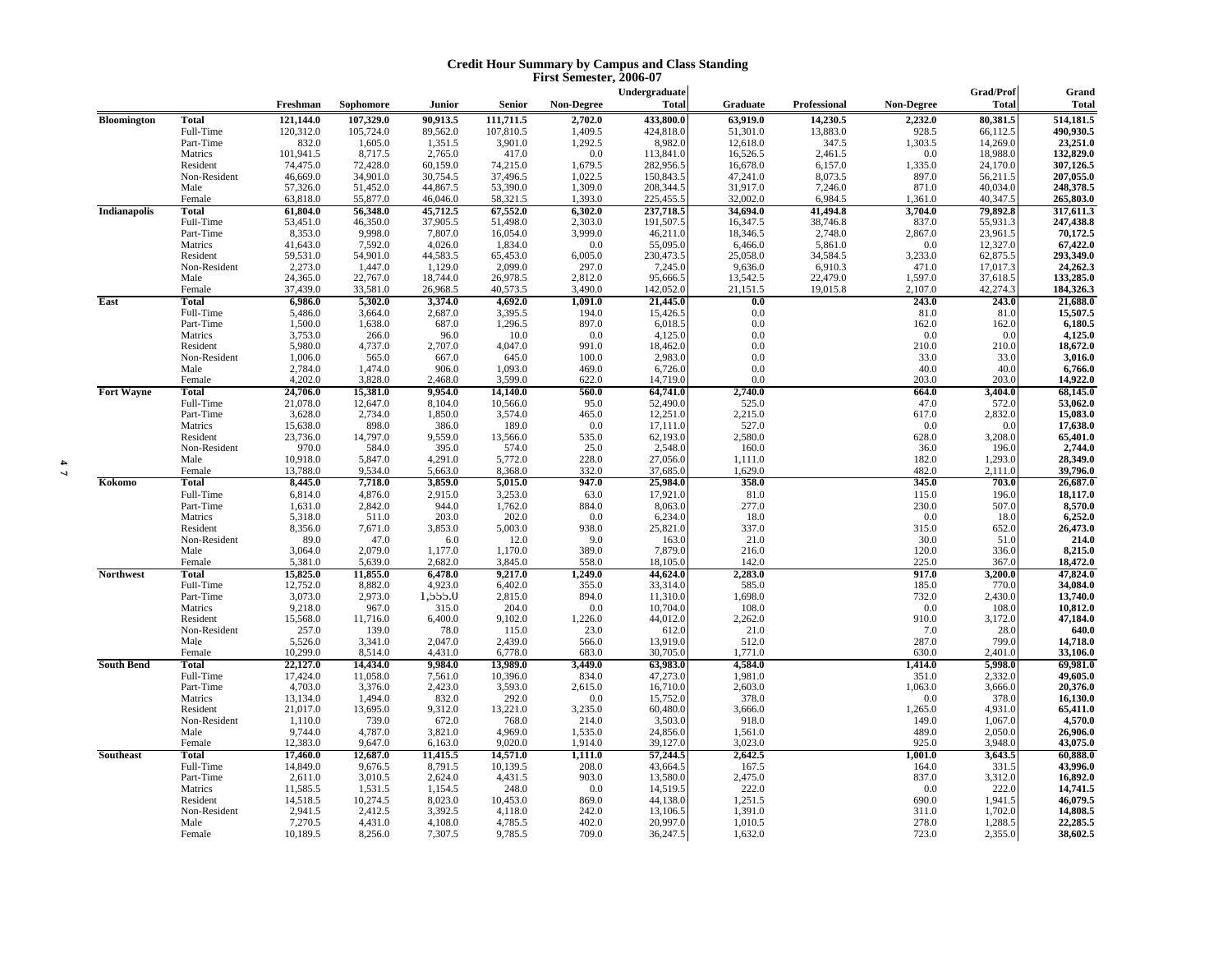|                     |                           |                   |                   |                  |                   |                   | Undergraduate       |                  |              |                   | <b>Grad/Prof</b> | Grand               |
|---------------------|---------------------------|-------------------|-------------------|------------------|-------------------|-------------------|---------------------|------------------|--------------|-------------------|------------------|---------------------|
|                     |                           | Freshman          | Sophomore         | Junior           | <b>Senior</b>     | <b>Non-Degree</b> | <b>Total</b>        | Graduate         | Professional | <b>Non-Degree</b> | <b>Total</b>     | <b>Total</b>        |
| <b>Bloomington</b>  | <b>Total</b>              | 121,144.0         | 107,329.0         | 90,913.5         | 111,711.5         | 2,702.0           | 433,800.0           | 63,919.0         | 14,230.5     | 2,232.0           | 80,381.5         | 514,181.5           |
|                     | Amer. Indian              | 406.0             | 257.0             | 102.0            | 261.0             | 0.0               | 1,026.0             | 246.0            | 0.0          | 31.0              | 277.0            | 1,303.0             |
|                     | Asian-Amer.               | 4,395.5           | 3,712.5           | 2,834.5          | 4,376.5           | 57.0              | 15,376.0            | 2,396.0          | 704.0        | 31.0              | 3,131.0          | 18,507.0            |
|                     | African-Amer.             | 5,912.5           | 5,450.5           | 3,858.5          | 3,790.5           | 59.0              | 19,071.0            | 2,416.5          | 781.0        | 63.0              | 3,260.5          | 22,331.5            |
|                     | Hispanic                  | 2,775.0           | 2,242.0           | 1,949.0          | 2,440.0           | 37.0              | 9,443.0             | 1,703.5          | 424.0        | 29.0              | 2,156.5          | 11,599.5            |
|                     | White                     | 100,085.5         | 90,250.0          | 77,342.0         | 93,673.5          | 1,526.5           | 362,877.5           | 38,659.0         | 11,200.0     | 1,396.0           | 51,255.0         | 414,132.5           |
|                     | Foreign                   | 4,564.5           | 3,722.0           | 3,823.5          | 6,072.5           | 619.5             | 18,802.0            | 17,389.5         | 313.5        | 599.0             | 18,302.0         | 37,104.0            |
|                     | Other                     | 3.005.0           | 1,695.0           | 1.004.0          | 1.097.5           | 403.0             | 7.204.              | 1,108.5          | 808.0        | 83.0              | 1.999.5          | 9,204.0             |
| <b>Indianapolis</b> | Total                     | 61,804.0          | 56,348.0          | 45,712.5         | 67,552.0          | 6,302.0           | 237,718.5           | 34,694.0         | 41,494.8     | 3,704.0           | 79,892.8         | 317,611.3           |
|                     | Amer. Indian              | 236.0             | 171.0             | 134.0            | 216.0             | 20.0              | 777.0               | 98.0             | 168.5        | 44.0              | 310.5            | 1,087.5             |
|                     | Asian-Amer.               | 1,914.0           | 1,636.0           | 1,216.0          | 2,030.0           | 231.0             | 7,027.0             | 1,415.5          | 2,521.0      | 184.0             | 4,120.5          | 11,147.5            |
|                     | African-Amer.             | 6,337.0           | 5,332.0           | 4,838.5          | 5,834.0           | 440.0             | 22,781.5            | 2,141.0          | 1,839.0      | 328.5             | 4,308.5          | 27,090.0            |
|                     | Hispanic                  | 1,780.0           | 1,262.0           | 1,089.0          | 1,376.5           | 118.0             | 5,625.5             | 621.0            | 1,096.5      | 74.0              | 1,791.5          | 7,417.0             |
|                     | White                     | 48,563.0          | 45,439.0          | 36,519.0         | 54,945.0          | 5,042.0           | 190,508.0           | 24,244.0         | 29,494.0     | 2,569.0           | 56,307.0         | 246,815.0           |
|                     | Foreign                   | 1,176.0           | 1,006.0           | 768.0            | 1,463.5           | 90.0              | 4,503.5             | 3,995.5          | 624.3        | 143.5             | 4,763.3          | 9,266.8             |
|                     | Other                     | 1.798.0           | 1,502.0           | 1.148.0          | 1.687.0           | 361.0             | 6,496.0             | 2,179.0          | 5,751.5      | 361.0             | 8,291.5          | 14,787.5            |
| East                | Total                     | 6.986.0           | 5,302.0           | 3,374.0          | 4,692.0           | 1,091.0           | 21,445.0            | 0.0              |              | 243.0             | 243.0            | 21,688.0            |
|                     | Amer. Indian              | 0.0               | 24.0              | 0.0              | 15.0              | 0.0               | 39.0                | 0.0              |              | 2.0               | 2.0              | 41.0                |
|                     | Asian-Amer.               | 18.0              | 53.0              | 6.0              | 25.0              | 21.0              | 123.0               | 0.0              |              | 0.0               | 0.0              | 123.0               |
|                     | African-Amer.             | 249.0<br>112.0    | 186.0<br>84.0     | 143.0<br>22.0    | 221.0<br>37.0     | 5.0<br>18.0       | 804.0<br>273.0      | 0.0<br>0.0       |              | 0.0<br>0.0        | 0.0<br>0.0       | 804.0<br>273.0      |
|                     | Hispanic<br>White         | 6,373.0           | 4,780.0           | 3,114.0          | 4,293.0           | 983.0             | 19,543.0            | 0.0              |              | 231.0             |                  | 19,774.0            |
|                     | Foreign                   | 12.0              | 0.0               | 11.0             | 0.0               | 0.0               | 23.0                | 0.0              |              | 0.0               | 231.0<br>0.0     | 23.0                |
|                     | Other                     | 222.0             | 175.0             | 78.0             | 101.0             | 64.0              | 640.                | 0.0              |              | 10.0              | 10.0             | 650.0               |
| <b>Fort Wayne</b>   | Total                     | 24,706.0          | 15,381.0          | 9.954.0          | 14,140.0          | 560.0             | 64,741.0            | 2,740.0          |              | 664.0             | 3,404.0          | 68,145.0            |
|                     | Amer. Indian              | 107.0             | 109.0             | 0.0              | 51.0              | 0.0               | 267.0               | 6.0              |              | 0.0               | 6.0              | 273.0               |
|                     | Asian-Amer.               | 374.0             | 230.0             | 142.0            | 271.0             | 17.0              | 1,034.0             | 45.0             |              | 0.0               | 45.0             | 1,079.0             |
|                     | African-Amer.             | 1,334.0           | 753.0             | 440.0            | 634.0             | 6.0               | 3,167.0             | 169.0            |              | 7.0               | 176.0            | 3,343.0             |
|                     | Hispanic                  | 819.0             | 581.0             | 195.0            | 384.0             | 0.0               | 1,979.0             | 60.0             |              | 12.0              | 72.0             | 2,051.0             |
|                     | White                     | 21,340.0          | 13,337.0          | 8,891.0          | 12,428.0          | 512.0             | 56,508.0            | 2,264.0          |              | 638.0             | 2,902.0          | 59,410.0            |
|                     | Foreign                   | 243.0             | 190.0             | 132.0            | 138.0             | 6.0               | 709.0               | 121.0            |              | 4.0               | 125.0            | 834.0               |
|                     | Other                     | 489.0             | 181.0             | 154.0            | 234.0             | 19.0              | 1,077.0             | 75.0             |              | 3.0               | 78.0             | 1,155.0             |
| Kokomo              | <b>Total</b>              | 8,445.0           | 7,718.0           | 3,859.0          | 5,015.0           | 947.0             | 25,984.0            | 358.0            |              | 345.0             | 703.0            | 26,687.0            |
|                     | Amer. Indian              | 25.0              | 74.0              | 18.0             | 47.0              | 0.0               | 164.0<br>222.0      | 0.0              |              | 0.0               | 0.0              | 164.0               |
|                     | Asian-Amer.               | 45.0<br>336.0     | 108.0<br>275.0    | 22.0<br>71.0     | 24.0<br>120.0     | 23.0<br>21.0      | 823.0               | 6.0<br>21.0      |              | 15.0<br>0.0       | 21.0             | 243.0<br>844.0      |
|                     | African-Amer.<br>Hispanic | 126.0             | 94.0              | 41.0             | 78.0              | 15.0              | 354.0               | 9.0              |              | 15.0              | 21.0<br>24.0     | 378.0               |
|                     | White                     | 7,641.0           | 6,898.0           | 3,565.0          | 4,622.0           | 822.0             | 23,548.0            | 280.0            |              | 282.0             | 562.0            | 24,110.0            |
|                     | Foreign                   | 46.0              | 47.0              | 6.0              | 7.0               | 0.0               | 106.0               | 24.0             |              | 30.0              | 54.0             | 160.0               |
|                     | Other                     | 226.0             | 222.0             | 136.0            | 117.0             | 66.0              | 767.0               | 18.0             |              | 3.0               | 21.0             | 788.0               |
| <b>Northwest</b>    | Total                     | 15,825.0          | 11,855.0          | 6,478.0          | 9,217.0           | 1,249.0           | 44,624.0            | 2,283.0          |              | 917.0             | 3,200.0          | 47,824.0            |
|                     | Amer. Indian              | 47.0              | 45.0              | 6.0              | 59.0              | 19.0              | 176.0               | 10.0             |              | 7.0               | 17.0             | 193.0               |
|                     | Asian-Amer.               | 290.0             | 146.0             | 113.0            | 187.0             | 20.0              | 756.0               | 25.0             |              | 7.0               | 32.0             | 788.0               |
|                     | African-Amer.             | 3,278.0           | 2,149.0           | 1,337.0          | 2,019.0           | 146.0             | 8,929.0             | 922.0            |              | 317.0             | 1,239.0          | 10,168.0            |
|                     | Hispanic                  | 2,229.0           | 1,650.0           | 618.0            | 1,181.0           | 159.0             | 5,837.0             | 151.0            |              | 71.0              | 222.0            | 6,059.0             |
|                     | White                     | 9,539.0           | 7,480.0           | 4,151.0          | 5,589.0           | 856.0             | 27,615.0            | 1,133.0          |              | 480.0             | 1,613.0          | 29,228.0            |
|                     | Foreign                   | 20.0              | 23.0              | 33.0             | 23.0              | 0.0               | 99.0                | 6.0              |              | 0.0               | 6.0              | 105.0               |
|                     | Other                     | 422.0             | 362.0             | 220.0            | 159.0             | 49.0              | 1,212.0             | 36.0             |              | 35.0              | 71.0             | 1,283.0             |
| <b>South Bend</b>   | Total                     | 22,127.0          | 14,434.0          | 9,984.0          | 13,989.0          | 3,449.0           | 63,983.0            | 4,584.0          |              | 1,414.0           | 5,998.0          | 69,981.0            |
|                     | Amer. Indian              | 123.0             | 62.0              | 50.0             | 70.0              | 24.0              | 329.0               | 34.0             |              | 6.0               | 40.0             | 369.0               |
|                     | Asian-Amer.               | 336.0             | 105.0             | 142.0            | 191.0             | 21.0              | 795.0               | 107.0            |              | 8.0               | 115.0            | 910.0               |
|                     | African-Amer.             | 1,668.0           | 1,025.0           | 605.0            | 1,034.0           | 69.0              | 4,401.0             | 299.0            |              | 96.0              | 395.0            | 4,796.0             |
|                     | Hispanic                  | 1,055.0           | 580.0             | 338.0            | 413.0             | 105.0             | 2.491.0             | 114.0            |              | 15.0              | 129.0            | 2,620.0             |
|                     | White                     | 17,578.0<br>350.0 | 11,892.0<br>235.0 | 8,314.0<br>238.0 | 11,607.0<br>320.0 | 3,000.0<br>104.0  | 52,391.0<br>1,247.0 | 3,143.0<br>744.0 |              | 1,074.0<br>92.0   | 4,217.0<br>836.0 | 56,608.0<br>2,083.0 |
|                     | Foreign<br>Other          | 1,017.0           | 535.0             | 297.0            | 354.0             | 126.0             | 2.329.0             | 143.0            |              | 123.0             | 266.0            | 2,595.0             |
| <b>Southeast</b>    | Total                     | 17,460.0          | 12,687.0          | 11,415.5         | 14,571.0          | 1,111.0           | 57,244.5            | 2,642.5          |              | 1,001.0           | 3,643.5          | 60,888.0            |
|                     | Amer. Indian              | 55.0              | 36.0              | 52.0             | 58.0              | 0.0               | 201.0               | 0.0              |              | 3.0               | 3.0              | 204.0               |
|                     | Asian-Amer.               | 196.0             | 128.0             | 127.0            | 78.0              | 19.0              | 548.0               | 39.5             |              | 3.0               | 42.5             | 590.5               |
|                     | African-Amer.             | 749.5             | 515.0             | 591.0            | 678.0             | 20.0              | 2,553.5             | 121.0            |              | 87.0              | 208.0            | 2,761.5             |
|                     | Hispanic                  | 310.0             | 167.5             | 160.0            | 133.0             | 0.0               | 770.5               | 10.5             |              | 6.0               | 16.5             | 787.0               |
|                     | White                     | 15,635.5          | 11,465.5          | 10,197.5         | 13,165.0          | 1,010.0           | 51,473.5            | 2,400.5          |              | 895.0             | 3,295.5          | 54,769.0            |
|                     | Foreign                   | 68.0              | 48.0              | 25.0             | 61.0              | 0.0               | 202.0               | 25.0             |              | 0.0               | 25.0             | 227.0               |
|                     | Other                     | 446.0             | 327.0             | 263.0            | 398.0             | 62.0              | 1,496.0             | 46.0             |              | 7.0               | 53.0             | 1,549.0             |
|                     |                           |                   |                   |                  |                   |                   |                     |                  |              |                   |                  |                     |

# **Credit Hour Summary by Campus, Class Standing and Ethnicity First Semester, 2006-07**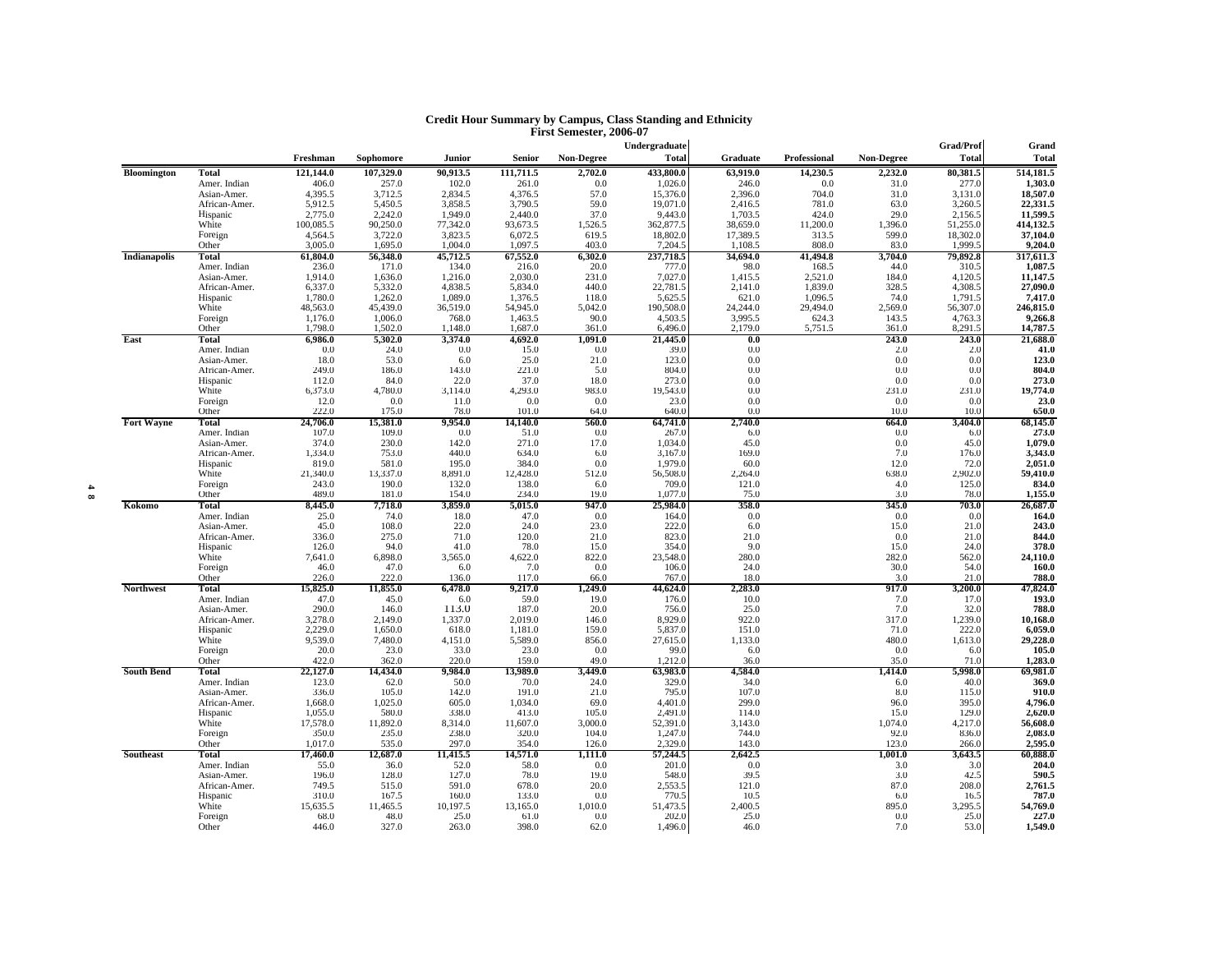| <b>Credit Hours by School and Level - All Campuses</b> |
|--------------------------------------------------------|
| First Semester, 2006-07                                |

|                                       |           |                |                |                |                   | Undergraduate       |                 |              |                   | <b>Grad/Prof</b> | Grand               |
|---------------------------------------|-----------|----------------|----------------|----------------|-------------------|---------------------|-----------------|--------------|-------------------|------------------|---------------------|
|                                       | Freshman  | Sophomore      | <b>Junior</b>  | <b>Senior</b>  | <b>Non-Degree</b> | <b>Total</b>        | <b>Graduate</b> | Professional | <b>Non-Degree</b> | <b>Total</b>     | <b>Total</b>        |
| <b>ALLIED HEALTH</b>                  | 4,748.0   | 4,971.0        | 435.0          | 536.0          | 24.0              | 10,714.0            | 0.0             | 0.0          | 0.0               | 0.0              | 10,714.0            |
| <b>ARTS &amp; LETTERS</b>             | 174.0     | 950.0          | 1,186.0        | 1,507.5        | 0.0               | 3,817.5             | 0.0             | 0.0          | 0.0               | 0.0              | 3,817.5             |
| <b>ARTS &amp; SCIENCES</b>            | 11,294.0  | 38,206.5       | 40,647.0       | 49,750.5       | 950.0             | 140,848.0           | 380.0           | 0.0          | 116.0             | 496.0            | 141,344.0           |
| <b>BEH/SOCIAL SCI</b>                 | 37.0      | 154.0          | 185.0          | 224.0          | 0.0               | 600.0               | 0.0             | 0.0          | 0.0               | 0.0              | 600.0               |
| <b>BUS &amp; ECONOMICS</b>            | 6,150.0   | 3,670.0        | 2,739.0        | 3,199.0        | 74.0              | 15,832.0            | 1,741.0         | 0.0          | 332.0             | 2,073.0          | 17,905.0            |
| <b>BUS &amp; MGMT SCI</b>             | 2,150.0   | 2,119.0        | 2,047.0        | 2,626.0        | 0.0               | 8,942.0             | 901.0           | 0.0          | 9.0               | 910.0            | 9,852.0             |
| <b>BUSINESS</b>                       | 9,311.5   | 16,090.0       | 21,143.5       | 32,029.5       | 75.5              | 78,650.0            | 17,177.5        | 0.0          | 612.0             | 17,789.5         | 96,439.5            |
| <b>BUSINESS &amp; ECON</b>            | 448.0     | 937.0          | 798.0          | 920.0          | 0.0               | 3,103.0             | 0.0             | 0.0          | 0.0               | 0.0              | 3,103.0             |
| <b>COLUMBUS CAMPUS</b>                | 5,924.0   | 3,765.0        | 2.238.0        | 2,858.0        | 298.0             | 15,083.0            | 495.0           | 0.0          | 65.0              | 560.0            | 15,643.0            |
| <b>CONTINUING STDY</b>                | 3,322.5   | 6,606.0        | 8,665.5        | 16,739.0       | 1,185.5           | 36,518.5            | 358.0           | 0.0          | 75.0              | 433.0            | 36,951.5            |
| DENTAL AUX EDUC                       | 2,560.0   | 3,614.0        | 192.0          | 175.0          | 39.0              | 6,580.0             | 0.0             | 0.0          | 0.0               | 0.0              | 6,580.0             |
| <b>DENTISTRY</b>                      | 0.0       | 0.0            | 0.0            | 0.0            | 0.0               | 0.0                 | 1,022.0         | 8,707.8      | 0.0               | 9,729.8          | 9,729.8             |
| DIV OF THE ARTS                       | 1,744.0   | 1,026.0        | 930.0          | 1,198.0        | 12.0              | 4,910.0             | 110.0           | 0.0          | 0.0               | 110.0            | 5,020.0             |
| <b>EDUCATION</b>                      | 10,116.0  | 10,321.5       | 15,816.0       | 28,799.0       | 1,017.0           | 66,069.5            | 11,391.0        | 0.0          | 5,576.0           | 16,967.0         | 83,036.5            |
| <b>ENGINEERING</b>                    | 1,323.0   | 1,470.0        | 1.479.0        | 2,652.0        | 0.0               | 6.924.0             | 766.0           | 0.0          | 0.0               | 766.0            | 7.690.0             |
| <b>GRAD NON-DEGREE</b>                | 0.0       | 0.0            | 0.0            | 0.0            | 0.0               | 0.0                 | 0.0             | 0.0          | 1,947.0           | 1,947.0          | 1,947.0             |
| <b>GRADUATE SCHOOL</b>                | 0.0       | 0.0            | 0.0            | 0.0            | 0.0               | 0.0                 | 38,870.0        | 0.0          | 617.0             | 39,487.0         | 39,487.0            |
| <b>GUIDED STUDY</b>                   | 1,771.0   | 12.0           | 0.0            | 0.0            | 0.0               | 1,783.0             | 0.0             | 0.0          | 0.0               | 0.0              | 1,783.0             |
| <b>HEALTH &amp; REHAB SCI</b>         | 0.0       | 0.0            | 22.0           | 16.0           | 0.0               | 38.0                | 1,110.0         | 1,635.0      | 18.0              | 2,763.0          | 2,801.0             |
| HEALTH, PE, REC                       | 141.0     | 5,918.0        | 8,816.0        | 11,862.5       | 77.0              | 26.814.5            | 1,930.0         | 0.0          | 58.0              | 1.988.0          | 28.802.5            |
| <b>HERRON ART</b>                     | 2,195.0   | 2,409.0        | 2,103.0        | 3,215.0        | 0.0               | 9,922.0             | 57.0            | 0.0          | 0.0               | 57.0             | 9,979.0             |
| <b>HLTH &amp; HUMAN SVCS</b>          | 3,228.0   | 2,321.0        | 197.0          | 48.0           | 0.0               | 5,794.0             | 0.0             | 0.0          | 0.0               | 0.0              | 5,794.0             |
| <b>HUM/FINE ARTS</b>                  | 49.0      | 340.0          | 311.0          | 392.0          | 0.0               | 1,092.0             | 0.0             | 0.0          | 0.0               | 0.0              | 1,092.0             |
| <b>INFORMATICS</b>                    | 679.5     | 2,324.0        | 2,754.5        | 4,189.0        | 38.0              | 9,985.0             | 1,373.0         | 0.0          | 12.0              | 1,385.0          | 11,370.0            |
| <b>JOURNALISM</b>                     | 1,167.0   | 3,430.0        | 3,457.0        | 4,233.5        | 0.0               | 12,287.5            | 0.0             | 0.0          | 0.0               | 0.0              | 12,287.5            |
| <b>LABOR STUDIES</b>                  | 110.0     | 119.0          | 135.0          | 256.5          | 0.0               | 620.5               | 0.0             | 0.0          | 0.0               | 0.0              | 620.5               |
| LAW                                   | 0.0       | 0.0            | 0.0            | 0.0            | 0.0               | 0.0                 | 1,613.0         | 21,308.0     | 80.0              | 23,001.0         | 23,001.0            |
| <b>LIB ARTS &amp; SCI</b>             | 8,145.0   | 4,214.0        | 2,829.0        | 3,603.0        | 48.0              | 18,839.0            | 0.0             | 0.0          | 0.0               | 0.0              | 18,839.0            |
| <b>LIBERAL ARTS</b>                   | 2,285.0   | 3,369.0        | 5,139.0        | 6,964.5        | 13.0              | 17,770.5            | 0.0             | 0.0          | 0.0               | 0.0              | 17,770.5            |
| <b>LIBRARY &amp; INFO SCI</b>         | 0.0       | 0.0            | 0.0            | 0.0            | 0.0               | 0.0                 | 4,106.5         | 0.0          | 182.0             | 4,288.5          | 4,288.5             |
| <b>MEDICINE</b>                       | 636.0     | 1,081.0        | 391.0          | 1,494.0        | 0.0               | 3.602.0             | 1,133.0         | 18,748.0     | 0.0               | 19,881.0         | 23,483.0            |
| <b>MUSIC</b>                          | 3,186.0   | 2,744.0        | 2,366.0        | 4,537.0        | 40.0              | 12,873.0            | 7,650.0         | 0.0          | 51.0              | 7,701.0          | 20,574.0            |
| NAT SCI & MATH                        | 66.0      | 190.0          | 173.0          | 198.0          | 0.0               | 627.0               | 0.0             | 0.0          | 0.0               | 0.0              | 627.0               |
| <b>NATURAL SCIENCE</b>                | 442.5     | 1,193.5        | 1,043.0        | 1,644.0        | 0.0               | 4,323.0             | 0.0             | 0.0          | 0.0               | 0.0              | 4,323.0             |
| <b>NON-DEGREE</b>                     | 0.0       | 0.0            | 0.0            | 0.0            | 3,920.0           | 3,920.0             | 0.0             | 0.0          | 583.0             | 583.0            | 4,503.0             |
| <b>NURSING</b>                        | 4,387.0   | 4,782.0        | 6,216.0        | 15,395.0       | 23.0              | 30,803.0            | 2,062.5         | 0.0          | 21.0              | 2,083.5          | 32,886.5            |
| <b>NURSING ASSOC</b>                  | 179.0     | 2,715.0        | 0.0            | 0.0            | 0.0               | 2,894.0             | 0.0             | 0.0          | 0.0               | 0.0              | 2,894.0             |
| <b>OPTOMETRY</b>                      | 0.0       | 153.0          | 0.0            | 0.0            | 0.0               | 153.0               | 0.0             | 5,326.5      | 5.0               | 5,331.5          | 5,484.5             |
| PHYSICAL EDUC                         | 1,978.0   | 2,551.0        | 2,772.0        | 3,577.0        | 0.0               | 10,878.0            | 114.0           | 0.0          | 14.0              | 128.0            | 11,006.0            |
| PUB & ENVIR AFF                       | 3,819.0   | 6,496.0        | 9.487.0        | 13,051.5       | 26.0              | 32,879.5            | 7,089.0         | 0.0          | 89.0              | 7,178.0          | 40,057.5            |
| <b>SCIENCE</b>                        | 2,747.0   | 3,395.0        | 4,119.0        | 6,923.0        | 1,252.0           | 18,436.0            | 2,892.0         | 0.0          | 0.0               | 2,892.0          | 21,328.0            |
| <b>SOCIAL SCIENCE</b>                 | 565.0     | 1,499.5        | 2.095.0        | 2.054.5        | 0.0               | 6,214.0             | 0.0             | 0.0          | 0.0               | 0.0              | 6,214.0             |
| <b>SOCIAL WORK</b>                    | 99.0      | 548.0          | 1,014.0        | 1,633.0        | 0.0               | 3,294.0             | 6,791.0         | 0.0          | 58.0              | 6,849.0          | 10,143.0            |
|                                       | 1.564.0   |                |                |                | 0.0               |                     | 88.0            | 0.0          | 0.0               | 88.0             |                     |
| <b>TECHNOLOGY</b><br><b>TRANSIENT</b> | 0.0       | 4,186.0<br>0.0 | 3.614.0<br>0.0 | 5,758.0<br>0.0 | 4,200.0           | 15,122.0<br>4,200.0 | 0.0             | 0.0          | 0.0               | 0.0              | 15,210.0<br>4,200.0 |
|                                       |           |                | 855.0          | 388.0          |                   |                     | 0.0             | 0.0          | 0.0               | 0.0              | 14,334.0            |
| <b>UNIT AFFIL PROG</b>                | 9,424.0   | 3,168.0        |                | 2,207.5        | 499.0<br>675.0    | 14,334.0            | 0.0             | 0.0          |                   |                  |                     |
| UNIVERSITY COLLEGE                    | 38,839.0  | 23,222.0       | 8,369.0        |                |                   | 73,312.5            |                 |              | 0.0               | 0.0              | 73,312.5            |
| <b>UNIVERSITY DIV</b>                 | 129,416.0 | 53,078.0       | 13,901.0       | 2,598.5        | 2,911.0           | 201,904.5           | 0.0             | 0.0          | 0.0               | 0.0              | 201,904.5           |
| <b>VIS/PERF ARTS</b>                  | 2,077.0   | 1,696.0        | 1,011.0        | 1,435.0        | 14.0              | 6,233.0             | 0.0             | 0.0          | 0.0               | 0.0              | 6,233.0             |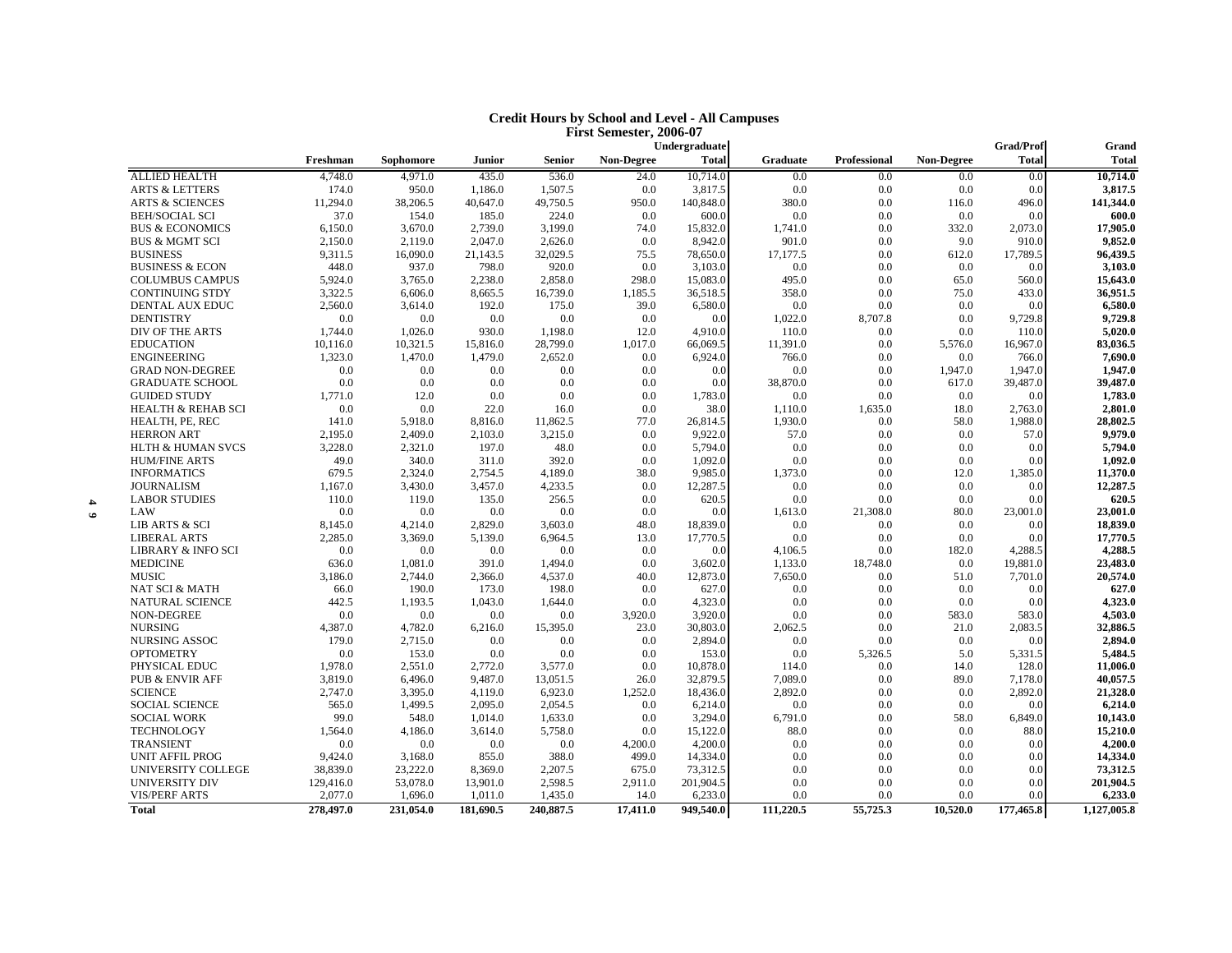|           |                               | <b>BL</b> | IN        | EA       | <b>FW</b> | K <sub>O</sub> | <b>NW</b> | SB       | <b>SE</b> | <b>Total</b> |
|-----------|-------------------------------|-----------|-----------|----------|-----------|----------------|-----------|----------|-----------|--------------|
|           | <b>ALLIED HEALTH</b>          | 0.0       | 0.0       | 0.0      | 0.0       | 1,748.0        | 6,723.0   | 2,243.0  | 0.0       | 10,714.0     |
|           | <b>ARTS &amp; LETTERS</b>     | 0.0       | 0.0       | 0.0      | 0.0       | 0.0            | 0.0       | 0.0      | 3,817.5   | 3,817.5      |
|           | <b>ARTS &amp; SCIENCES</b>    | 117,147.0 | 0.0       | 0.0      | 7,661.0   | 5,905.0        | 10.631.0  | 0.0      | 0.0       | 141,344.0    |
|           | <b>BEH/SOCIAL SCI</b>         | 0.0       | 0.0       | 600.0    | 0.0       | 0.0            | 0.0       | 0.0      | 0.0       | 600.0        |
|           | <b>BUS &amp; ECONOMICS</b>    | 0.0       | 0.0       | 0.0      | 0.0       | 0.0            | 5,443.0   | 12,462.0 | 0.0       | 17,905.0     |
|           | <b>BUS &amp; MGMT SCI</b>     | 0.0       | 0.0       | 0.0      | 9,852.0   | 0.0            | 0.0       | 0.0      | 0.0       | 9,852.0      |
|           | <b>BUSINESS</b>               | 67.811.0  | 18.287.5  | 0.0      | 0.0       | 3.755.0        | 0.0       | 0.0      | 6.586.0   | 96,439.5     |
|           | <b>BUSINESS &amp; ECON</b>    | 0.0       | 0.0       | 3,103.0  | 0.0       | 0.0            | 0.0       | 0.0      | 0.0       | 3,103.0      |
|           | <b>COLUMBUS CAMPUS</b>        | 0.0       | 15.643.0  | 0.0      | 0.0       | 0.0            | 0.0       | 0.0      | 0.0       | 15,643.0     |
|           | <b>CONTINUING STDY</b>        | 8,407.0   | 9,873.0   | 985.0    | 5,937.0   | 1,756.0        | 3,144.0   | 2,707.0  | 4,142.5   | 36,951.5     |
|           | DENTAL AUX EDUC               | 0.0       | 1,766.0   | 0.0      | 0.0       | 0.0            | 2,339.0   | 2,475.0  | 0.0       | 6,580.0      |
|           | <b>DENTISTRY</b>              | 0.0       | 9,729.8   | 0.0      | 0.0       | 0.0            | 0.0       | 0.0      | 0.0       | 9,729.8      |
|           | DIV OF THE ARTS               | 0.0       | 0.0       | 0.0      | 0.0       | 0.0            | 0.0       | 5.020.0  | 0.0       | 5,020.0      |
|           | <b>EDUCATION</b>              | 20,601.0  | 17,728.0  | 3,277.0  | 14,263.0  | 3,155.0        | 5,181.0   | 11,843.0 | 6,988.5   | 83,036.5     |
|           | <b>ENGINEERING</b>            | 0.0       | 7,690.0   | 0.0      | 0.0       | 0.0            | 0.0       | 0.0      | 0.0       | 7,690.0      |
|           | <b>GRAD NON-DEGREE</b>        | 0.0       | 1,947.0   | 0.0      | 0.0       | 0.0            | 0.0       | 0.0      | 0.0       | 1,947.0      |
|           | <b>GRADUATE SCHOOL</b>        | 33,617.5  | 5,173.5   | 0.0      | 0.0       | 64.0           | 0.0       | 498.0    | 134.0     | 39,487.0     |
|           | <b>GUIDED STUDY</b>           | 0.0       | 0.0       | 0.0      | 0.0       | 12.0           | 1.771.0   | 0.0      | 0.0       | 1,783.0      |
|           | <b>HEALTH &amp; REHAB SCI</b> | 0.0       | 2.801.0   | 0.0      | 0.0       | 0.0            | 0.0       | 0.0      | 0.0       | 2,801.0      |
|           | HEALTH, PE, REC               | 28,802.5  | 0.0       | 0.0      | 0.0       | 0.0            | 0.0       | 0.0      | 0.0       | 28,802.5     |
|           | <b>HERRON ART</b>             | 0.0       | 9.979.0   | 0.0      | 0.0       | 0.0            | 0.0       | 0.0      | 0.0       | 9,979.0      |
|           | <b>HLTH &amp; HUMAN SVCS</b>  | 0.0       | 0.0       | 0.0      | 5,794.0   | 0.0            | 0.0       | 0.0      | 0.0       | 5,794.0      |
|           | <b>HUM/FINE ARTS</b>          | 0.0       | 0.0       | 1,092.0  | 0.0       | 0.0            | 0.0       | 0.0      | 0.0       | 1,092.0      |
|           | <b>INFORMATICS</b>            | 5,204.0   | 6.166.0   | 0.0      | 0.0       | 0.0            | 0.0       | 0.0      | 0.0       | 11,370.0     |
| n,        | <b>JOURNALISM</b>             | 10,120.5  | 2.167.0   | 0.0      | 0.0       | 0.0            | 0.0       | 0.0      | 0.0       | 12,287.5     |
| $\bullet$ | <b>LABOR STUDIES</b>          | 71.0      | 170.5     | 0.0      | 64.0      | 101.0          | 165.0     | 49.0     | 0.0       | 620.5        |
|           | LAW                           | 9,878.0   | 13,123.0  | 0.0      | 0.0       | 0.0            | 0.0       | 0.0      | 0.0       | 23,001.0     |
|           | LIB ARTS & SCI                | 0.0       | 0.0       | 0.0      | 0.0       | 0.0            | 0.0       | 18,839.0 | 0.0       | 18,839.0     |
|           | <b>LIBERAL ARTS</b>           | 0.0       | 17,770.5  | 0.0      | 0.0       | 0.0            | 0.0       | 0.0      | 0.0       | 17,770.5     |
|           | LIBRARY & INFO SCI            | 2,537.5   | 1,751.0   | 0.0      | 0.0       | 0.0            | 0.0       | 0.0      | 0.0       | 4,288.5      |
|           | <b>MEDICINE</b>               | 0.0       | 23,483.0  | 0.0      | 0.0       | 0.0            | 0.0       | 0.0      | 0.0       | 23,483.0     |
|           | <b>MUSIC</b>                  | 20,365.0  | 209.0     | 0.0      | 0.0       | 0.0            | 0.0       | 0.0      | 0.0       | 20,574.0     |
|           | <b>NAT SCI &amp; MATH</b>     | 0.0       | 0.0       | 627.0    | 0.0       | 0.0            | 0.0       | 0.0      | 0.0       | 627.0        |
|           | <b>NATURAL SCIENCE</b>        | 0.0       | 0.0       | 0.0      | 0.0       | 0.0            | 0.0       | 0.0      | 4,323.0   | 4,323.0      |
|           | NON-DEGREE                    | 0.0       | 0.0       | 244.0    | 0.0       | 114.0          | 272.0     | 3,287.0  | 586.0     | 4,503.0      |
|           | <b>NURSING</b>                | 2,117.0   | 12,440.5  | 1,617.0  | 0.0       | 4,185.0        | 4,517.0   | 5,980.0  | 2,030.0   | 32,886.5     |
|           | <b>NURSING ASSOC</b>          | 0.0       | 0.0       | 440.0    | 0.0       | 1.987.0        | 467.0     | 0.0      | 0.0       | 2,894.0      |
|           | <b>OPTOMETRY</b>              | 5,484.5   | 0.0       | 0.0      | 0.0       | 0.0            | 0.0       | 0.0      | 0.0       | 5,484.5      |
|           | PHYSICAL EDUC                 | 0.0       | 11,006.0  | 0.0      | 0.0       | 0.0            | 0.0       | 0.0      | 0.0       | 11,006.0     |
|           | <b>PUB &amp; ENVIR AFF</b>    | 16.412.0  | 8.973.5   | 648.0    | 4.007.0   | 1,186.0        | 5.391.0   | 3.440.0  | 0.0       | 40.057.5     |
|           | <b>SCIENCE</b>                | 0.0       | 21,328.0  | 0.0      | 0.0       | 0.0            | 0.0       | 0.0      | 0.0       | 21,328.0     |
|           | <b>SOCIAL SCIENCE</b>         | 0.0       | 0.0       | 0.0      | 0.0       | 0.0            | 0.0       | 0.0      | 6,214.0   | 6,214.0      |
|           | <b>SOCIAL WORK</b>            | 880.0     | 6.669.0   | 984.0    | 0.0       | 0.0            | 808.0     | 802.0    | 0.0       | 10,143.0     |
|           | <b>TECHNOLOGY</b>             | 0.0       | 15,210.0  | 0.0      | 0.0       | 0.0            | 0.0       | 0.0      | 0.0       | 15,210.0     |
|           | TRANSIENT                     | 0.0       | 3,214.0   | 38.0     | 0.0       | 79.0           | 515.0     | 336.0    | 18.0      | 4,200.0      |
|           | <b>UNIT AFFIL PROG</b>        | 0.0       | 0.0       | 0.0      | 14,334.0  | 0.0            | 0.0       | 0.0      | 0.0       | 14,334.0     |
|           | UNIVERSITY COLLEGE            | 0.0       | 73,312.5  | 0.0      | 0.0       | 0.0            | 0.0       | 0.0      | 0.0       | 73,312.5     |
|           | <b>UNIVERSITY DIV</b>         | 164,726.0 | 0.0       | 8,033.0  | 0.0       | 2,640.0        | 457.0     | 0.0      | 26,048.5  | 201,904.5    |
|           | <b>VIS/PERF ARTS</b>          | 0.0       | 0.0       | 0.0      | 6,233.0   | 0.0            | 0.0       | 0.0      | 0.0       | 6,233.0      |
|           | Total                         | 514,181.5 | 317,611.3 | 21,688.0 | 68,145.0  | 26,687.0       | 47,824.0  | 69,981.0 | 60,888.0  | 1,127,005.8  |

## **Credit Hours by School (or Division) and by Campus First Semester, 2006-07**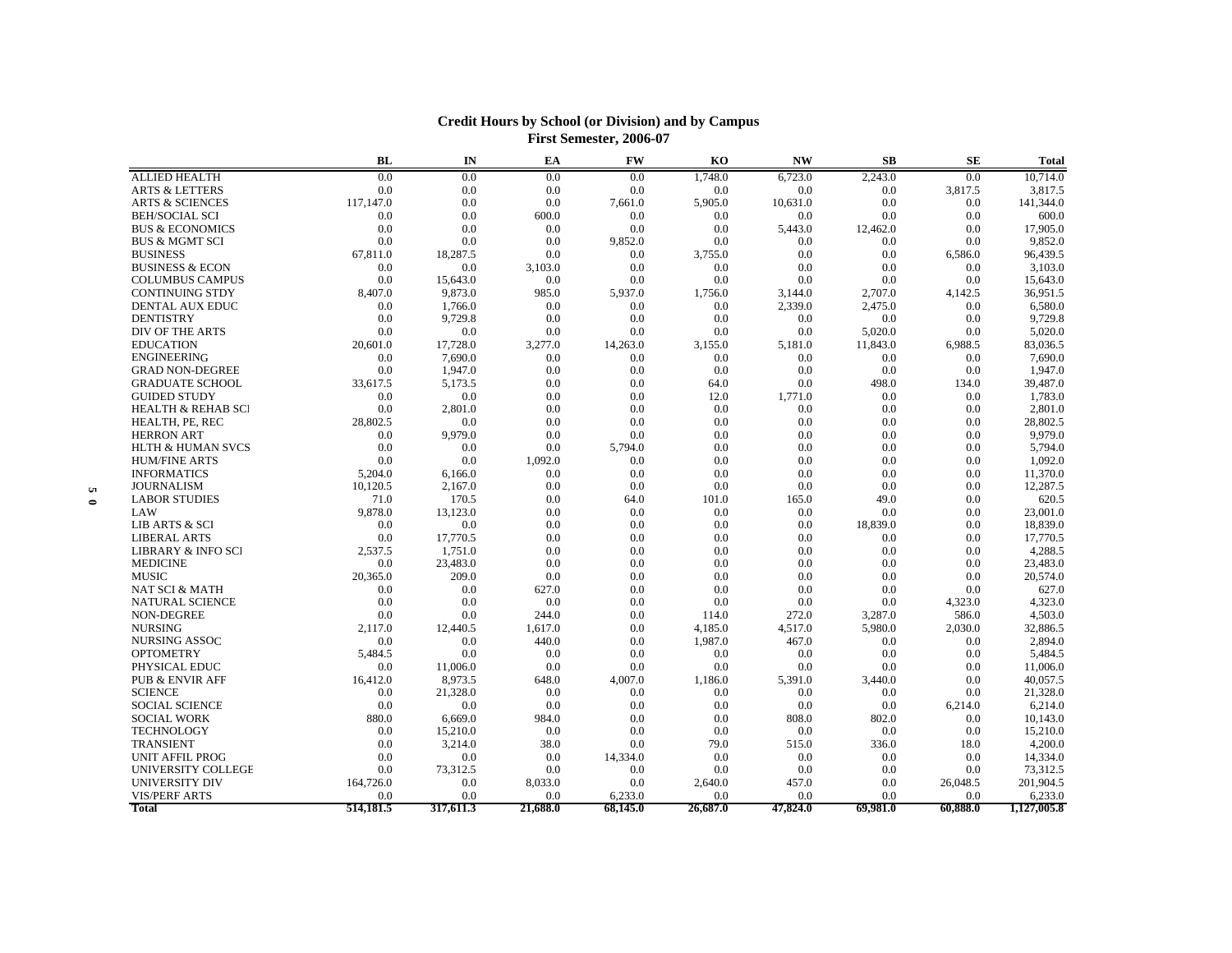|                     |                               |           |           |          |           |                   | Undergraduate |                 |                     |                   | <b>Grad/Prof</b> | Grand        |
|---------------------|-------------------------------|-----------|-----------|----------|-----------|-------------------|---------------|-----------------|---------------------|-------------------|------------------|--------------|
|                     |                               | Freshman  | Sophomore | Junior   | Senior    | <b>Non-Degree</b> | Total         | <b>Graduate</b> | <b>Professional</b> | <b>Non-Degree</b> | <b>Total</b>     | <b>Total</b> |
| <b>Bloomington</b>  | <b>ARTS &amp; SCIENCES</b>    | 2,339.0   | 33,037.5  | 36,234.0 | 44,605.5  | 909.0             | 117,125.0     | 22.0            | 0.0                 | 0.0               | 22.0             | 117,147.0    |
|                     | <b>BUSINESS</b>               | 7.190.5   | 13.194.0  | 15.668.5 | 21.938.0  | 75.5              | 58,066.5      | 9,525.5         | 0.0                 | 219.0             | 9,744.5          | 67,811.0     |
|                     | <b>CONTINUING STDY</b>        | 616.0     | 1,233.0   | 2,154.0  | 3,334.5   | 1,069.5           | 8,407.0       | 0.0             | 0.0                 | 0.0               | 0.0              | 8,407.0      |
|                     | <b>EDUCATION</b>              | 0.0       | 156.0     | 4,602.5  | 10,537.5  | 36.0              | 15,332.0      | 4,102.0         | 0.0                 | 1,167.0           | 5,269.0          | 20,601.0     |
|                     | <b>GRADUATE SCHOOL</b>        | 0.0       | 0.0       | 0.0      | 0.0       | 0.0               | 0.0           | 33,028.5        | 0.0                 | 589.0             | 33,617.5         | 33,617.5     |
|                     | HEALTH, PE, REC               | 141.0     | 5,918.0   | 8,816.0  | 11,862.5  | 77.0              | 26,814.5      | 1,930.0         | 0.0                 | 58.0              | 1,988.0          | 28,802.5     |
|                     | <b>INFORMATICS</b>            | 199.5     | 844.0     | 1,416.5  | 1,951.0   | 15.0              | 4,426.0       | 766.0           | 0.0                 | 12.0              | 778.0            | 5,204.0      |
|                     | <b>JOURNALISM</b>             | 597.0     | 2,891.0   | 2,933.0  | 3,699.5   | 0.0               | 10,120.5      | 0.0             | 0.0                 | 0.0               | 0.0              | 10,120.5     |
|                     | <b>LABOR STUDIES</b>          | 0.0       | 3.0       | 32.0     | 36.0      | 0.0               | 71.0          | 0.0             | 0.0                 | 0.0               | 0.0              | 71.0         |
|                     | LAW                           | 0.0       | 0.0       | 0.0      | 0.0       | 0.0               | 0.0           | 894.0           | 8,904.0             | 80.0              | 9,878.0          | 9,878.0      |
|                     | <b>LIBRARY &amp; INFO SCI</b> | 0.0       | 0.0       | 0.0      | 0.0       | 0.0               | 0.0           | 2,487.5         | 0.0                 | 50.0              | 2,537.5          | 2,537.5      |
|                     | <b>MUSIC</b>                  | 3,186.0   | 2,744.0   | 2,366.0  | 4,537.0   | 40.0              | 12,873.0      | 7,443.0         | 0.0                 | 49.0              | 7,492.0          | 20,365.0     |
|                     | <b>NURSING</b>                | 0.0       | 448.0     | 557.0    | 1,109.0   | 0.0               | 2,114.0       | 0.0             | 0.0                 | 3.0               | 3.0              | 2,117.0      |
|                     | <b>OPTOMETRY</b>              | 0.0       | 153.0     | 0.0      | 0.0       | 0.0               | 153.0         | 0.0             | 5,326.5             | 5.0               | 5,331.5          | 5,484.5      |
|                     | <b>PUB &amp; ENVIR AFF</b>    | 44.0      | 1,834.0   | 4,615.0  | 6,198.5   | 0.0               | 12,691.5      | 3,720.5         | 0.0                 | 0.0               | 3,720.5          | 16,412.0     |
|                     | <b>SOCIAL WORK</b>            | 0.0       | 94.0      | 370.0    | 416.0     | 0.0               | 880.0         | 0.0             | 0.0                 | 0.0               | 0.0              | 880.0        |
|                     | UNIVERSITY DIV                | 106,831.0 | 44,779.5  | 11,149.0 | 1,486.5   | 480.0             | 164,726.0     | 0.0             | 0.0                 | 0.0               | 0.0              | 164,726.0    |
|                     | <b>Bloomington Total</b>      | 121,144.0 | 107,329.0 | 90.913.5 | 111,711.5 | 2,702.0           | 433,800.0     | 63,919.0        | 14,230.5            | 2,232.0           | 80,381.5         | 514,181.5    |
| <b>Indianapolis</b> | <b>BUSINESS</b>               | 785.0     | 1,002.0   | 3,154.5  | 6,639.5   | 0.0               | 11,581.0      | 6,343.5         | 0.0                 | 363.0             | 6,706.5          | 18,287.5     |
|                     | <b>COLUMBUS CAMPUS</b>        | 5,924.0   | 3,765.0   | 2,238.0  | 2,858.0   | 298.0             | 15,083.0      | 495.0           | 0.0                 | 65.0              | 560.0            | 15,643.0     |
|                     | <b>CONTINUING STDY</b>        | 268.0     | 1,343.0   | 2,375.0  | 5,454.0   | 0.0               | 9,440.0       | 358.0           | 0.0                 | 75.0              | 433.0            | 9,873.0      |
|                     | DENTAL AUX EDUC               | 394.0     | 1,279.0   | 0.0      | 86.0      | 7.0               | 1,766.0       | 0.0             | 0.0                 | 0.0               | 0.0              | 1,766.0      |
|                     | <b>DENTISTRY</b>              | 0.0       | 0.0       | 0.0      | 0.0       | 0.0               | 0.0           | 1,022.0         | 8,707.8             | 0.0               | 9,729.8          | 9,729.8      |
|                     | <b>EDUCATION</b>              | 1,545.0   | 2,872.0   | 3,267.0  | 5,553.0   | 817.0             | 14,054.0      | 2,625.0         | 0.0                 | 1,049.0           | 3,674.0          | 17,728.0     |
|                     | <b>ENGINEERING</b>            | 1,323.0   | 1,470.0   | 1,479.0  | 2,652.0   | 0.0               | 6,924.0       | 766.0           | 0.0                 | 0.0               | 766.0            | 7,690.0      |
|                     | <b>GRAD NON-DEGREE</b>        | 0.0       | 0.0       | 0.0      | 0.0       | 0.0               | 0.0           | 0.0             | 0.0                 | 1,947.0           | 1,947.0          | 1,947.0      |
|                     | <b>GRADUATE SCHOOL</b>        | 0.0       | 0.0       | 0.0      | 0.0       | 0.0               | 0.0           | 5,173.5         | 0.0                 | 0.0               | 5,173.5          | 5,173.5      |
|                     | <b>HEALTH &amp; REHAB SCI</b> | 0.0       | 0.0       | 22.0     | 16.0      | 0.0               | 38.0          | 1,110.0         | 1,635.0             | 18.0              | 2,763.0          | 2,801.0      |
|                     | <b>HERRON ART</b>             | 2,195.0   | 2,409.0   | 2,103.0  | 3,215.0   | 0.0               | 9.922.0       | 57.0            | 0.0                 | 0.0               | 57.0             | 9.979.0      |
|                     | <b>INFORMATICS</b>            | 480.0     | 1,480.0   | 1,338.0  | 2,238.0   | 23.0              | 5,559.0       | 607.0           | 0.0                 | 0.0               | 607.0            | 6,166.0      |
|                     | <b>JOURNALISM</b>             | 570.0     | 539.0     | 524.0    | 534.0     | 0.0               | 2.167.0       | 0.0             | 0.0                 | 0.0               | 0.0              | 2,167.0      |
|                     | <b>LABOR STUDIES</b>          | 3.0       | 9.0       | 30.0     | 128.5     | 0.0               | 170.5         | 0.0             | 0.0                 | 0.0               | 0.0              | 170.5        |
|                     | LAW                           | 0.0       | 0.0       | 0.0      | 0.0       | 0.0               | 0.0           | 719.0           | 12,404.0            | 0.0               | 13,123.0         | 13,123.0     |
|                     | <b>LIBERAL ARTS</b>           | 2,285.0   | 3,369.0   | 5,139.0  | 6,964.5   | 13.0              | 17,770.5      | 0.0             | 0.0                 | 0.0               | 0.0              | 17,770.5     |
|                     | <b>LIBRARY &amp; INFO SCI</b> | 0.0       | 0.0       | 0.0      | 0.0       | 0.0               | 0.0           | 1,619.0         | 0.0                 | 132.0             | 1,751.0          | 1,751.0      |
|                     | <b>MEDICINE</b>               | 636.0     | 1,081.0   | 391.0    | 1,494.0   | 0.0               | 3,602.0       | 1,133.0         | 18,748.0            | 0.0               | 19,881.0         | 23,483.0     |
|                     | <b>MUSIC</b>                  | 0.0       | 0.0       | 0.0      | 0.0       | 0.0               | 0.0           | 207.0           | 0.0                 | 2.0               | 209.0            | 209.0        |
|                     | <b>NURSING</b>                | 32.0      | 774.0     | 2,240.0  | 7,311.0   | 3.0               | 10,360.0      | 2,062.5         | 0.0                 | 18.0              | 2,080.5          | 12,440.5     |
|                     | PHYSICAL EDUC                 | 1,978.0   | 2,551.0   | 2,772.0  | 3,577.0   | 0.0               | 10,878.0      | 114.0           | 0.0                 | 14.0              | 128.0            | 11,006.0     |
|                     | <b>PUB &amp; ENVIR AFF</b>    | 236.0     | 1.443.0   | 2,104.0  | 3,106.0   | 0.0               | 6.889.0       | 2,072.5         | 0.0                 | 12.0              | 2,084.5          | 8,973.5      |
|                     | <b>SCIENCE</b>                | 2,747.0   | 3.395.0   | 4,119.0  | 6,923.0   | 1,252.0           | 18.436.0      | 2,892.0         | 0.0                 | 0.0               | 2,892.0          | 21,328.0     |
|                     | <b>SOCIAL WORK</b>            | 0.0       | 159.0     | 434.0    | 837.0     | 0.0               | 1,430.0       | 5,230.0         | 0.0                 | 9.0               | 5,239.0          | 6,669.0      |
|                     | <b>TECHNOLOGY</b>             | 1,564.0   | 4,186.0   | 3,614.0  | 5,758.0   | 0.0               | 15,122.0      | 88.0            | 0.0                 | 0.0               | 88.0             | 15,210.0     |
|                     | <b>TRANSIENT</b>              | 0.0       | 0.0       | 0.0      | 0.0       | 3,214.0           | 3,214.0       | 0.0             | 0.0                 | 0.0               | 0.0              | 3,214.0      |
|                     | UNIVERSITY COLLEGE            | 38,839.0  | 23,222.0  | 8,369.0  | 2,207.5   | 675.0             | 73,312.5      | 0.0             | 0.0                 | 0.0               | 0.0              | 73,312.5     |
|                     | <b>Indianapolis Total</b>     | 61,804.0  | 56.348.0  | 45,712.5 | 67,552.0  | 6.302.0           | 237,718.5     | 34,694.0        | 41.494.8            | 3,704.0           | 79,892.8         | 317,611.3    |

#### **Credit Hours by Campus, School, and Level First Semester, 2006-07**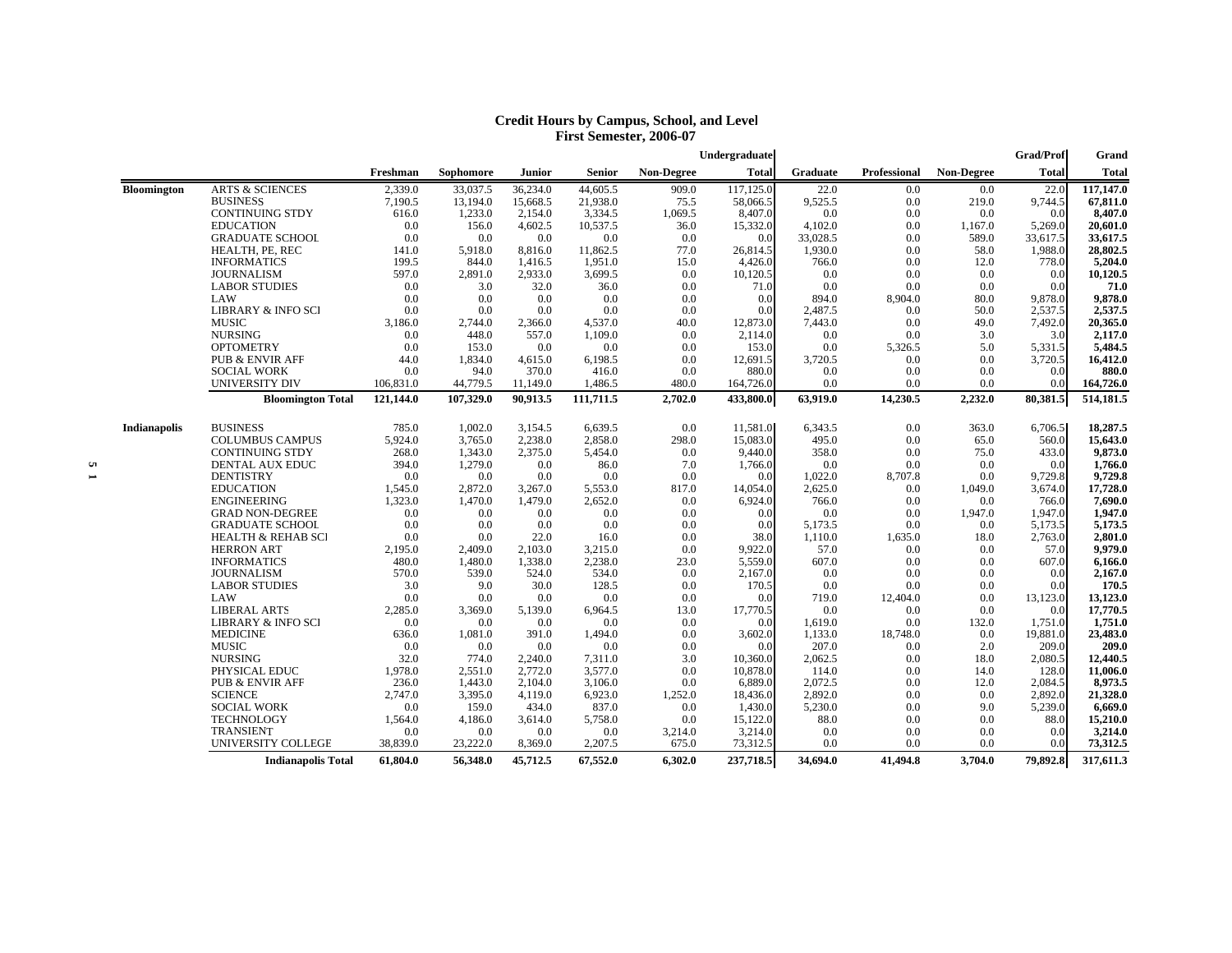#### **Credit Hours by Campus, School, and Level First Semester, 2006-07**

|                   |                              |          |           |         |          |                   | Undergraduate |          |              |                   | <b>Grad/Prof</b> | Grand        |
|-------------------|------------------------------|----------|-----------|---------|----------|-------------------|---------------|----------|--------------|-------------------|------------------|--------------|
|                   |                              | Freshman | Sophomore | Junior  | Senior   | <b>Non-Degree</b> | <b>Total</b>  | Graduate | Professional | <b>Non-Degree</b> | <b>Total</b>     | <b>Total</b> |
| East              | <b>BEH/SOCIAL SCI</b>        | 37.0     | 154.0     | 185.0   | 224.0    | 0.0               | 600.0         | 0.0      |              | 0.0               | 0.0              | 600.0        |
|                   | <b>BUSINESS &amp; ECON</b>   | 448.0    | 937.0     | 798.0   | 920.0    | 0.0               | 3,103.0       | 0.0      |              | 0.0               | 0.0              | 3,103.0      |
|                   | <b>CONTINUING STDY</b>       | 201.0    | 319.0     | 76.0    | 389.0    | 0.0               | 985.0         | 0.0      |              | 0.0               | 0.0              | 985.0        |
|                   | <b>EDUCATION</b>             | 895.0    | 603.0     | 650.0   | 1,011.0  | 0.0               | 3,159.0       | 0.0      |              | 118.0             | 118.0            | 3,277.0      |
|                   | <b>HUM/FINE ARTS</b>         | 49.0     | 340.0     | 311.0   | 392.0    | 0.0               | 1,092.0       | 0.0      |              | 0.0               | 0.0              | 1,092.0      |
|                   | <b>NAT SCI &amp; MATH</b>    | 66.0     | 190.0     | 173.0   | 198.0    | 0.0               | 627.0         | 0.0      |              | 0.0               | 0.0              | 627.0        |
|                   | <b>NON-DEGREE</b>            | 0.0      | 0.0       | 0.0     | 0.0      | 119.0             | 119.0         | 0.0      |              | 125.0             | 125.0            | 244.0        |
|                   | <b>NURSING</b>               | 36.0     | 280.0     | 479.0   | 822.0    | 0.0               | 1,617.0       | 0.0      |              | 0.0               | 0.0              | 1,617.0      |
|                   | <b>NURSING ASSOC</b>         | 12.0     | 428.0     | 0.0     | 0.0      | 0.0               | 440.0         | 0.0      |              | 0.0               | 0.0              | 440.0        |
|                   | <b>PUB &amp; ENVIR AFF</b>   | 54.0     | 223.0     | 183.0   | 188.0    | 0.0               | 648.0         | 0.0      |              | 0.0               | 0.0              | 648.0        |
|                   | <b>SOCIAL WORK</b>           | 99.0     | 295.0     | 210.0   | 380.0    | 0.0               | 984.0         | 0.0      |              | 0.0               | 0.0              | 984.0        |
|                   | TRANSIENT                    | 0.0      | 0.0       | 0.0     | 0.0      | 38.0              | 38.0          | 0.0      |              | 0.0               | 0.0              | 38.0         |
|                   | UNIVERSITY DIV               | 5.089.0  | 1,533.0   | 309.0   | 168.0    | 934.0             | 8,033.0       | 0.0      |              | 0.0               | 0.0              | 8.033.0      |
|                   | <b>East Total</b>            | 6,986.0  | 5.302.0   | 3,374.0 | 4.692.0  | 1,091.0           | 21,445.0      | 0.0      |              | 243.0             | 243.0            | 21,688.0     |
| <b>Fort Wayne</b> | <b>ARTS &amp; SCIENCES</b>   | 2.560.0  | 1.389.0   | 1.479.0 | 1.724.0  | 35.0              | 7.187.0       | 358.0    |              | 116.0             | 474.0            | 7,661.0      |
|                   | <b>BUS &amp; MGMT SCI</b>    | 2,150.0  | 2,119.0   | 2,047.0 | 2,626.0  | 0.0               | 8,942.0       | 901.0    |              | 9.0               | 910.0            | 9,852.0      |
|                   | <b>CONTINUING STDY</b>       | 1,176.0  | 1,222.0   | 1,175.0 | 2,364.0  | 0.0               | 5,937.0       | 0.0      |              | 0.0               | 0.0              | 5,937.0      |
|                   | <b>EDUCATION</b>             | 3,028.0  | 2,725.0   | 2,432.0 | 4,287.0  | 12.0              | 12,484.0      | 1,240.0  |              | 539.0             | 1,779.0          | 14,263.0     |
|                   | <b>HLTH &amp; HUMAN SVCS</b> | 3,228.0  | 2,321.0   | 197.0   | 48.0     | 0.0               | 5,794.0       | 0.0      |              | 0.0               | 0.0              | 5,794.0      |
|                   | <b>LABOR STUDIES</b>         | 30.0     | 22.0      | 3.0     | 9.0      | 0.0               | 64.0          | 0.0      |              | 0.0               | 0.0              | 64.0         |
|                   | <b>PUB &amp; ENVIR AFF</b>   | 1,033.0  | 719.0     | 755.0   | 1,259.0  | 0.0               | 3,766.0       | 241.0    |              | 0.0               | 241.0            | 4,007.0      |
|                   | <b>UNIT AFFIL PROC</b>       | 9,424.0  | 3.168.0   | 855.0   | 388.0    | 499.0             | 14,334.0      | 0.0      |              | 0.0               | 0.0              | 14,334.0     |
|                   | <b>VIS/PERF ARTS</b>         | 2,077.0  | 1,696.0   | 1,011.0 | 1,435.0  | 14.0              | 6,233.0       | 0.0      |              | 0.0               | 0.0              | 6,233.0      |
|                   | <b>Fort Wayne Total</b>      | 24,706.0 | 15,381.0  | 9.954.0 | 14,140.0 | 560.0             | 64,741.0      | 2,740.0  |              | 664.0             | 3,404.0          | 68,145.0     |
| Kokomo            | <b>ALLIED HEALTH</b>         | 924.0    | 741.0     | 69.0    | 14.0     | 0.0               | 1,748.0       | 0.0      |              | 0.0               | 0.0              | 1,748.0      |
|                   | <b>ARTS &amp; SCIENCES</b>   | 2,085.0  | 1,602.0   | 1,103.0 | 1,115.0  | 0.0               | 5,905.0       | 0.0      |              | 0.0               | 0.0              | 5,905.0      |
|                   | <b>BUSINESS</b>              | 1,217.0  | 962.0     | 609.0   | 664.0    | 0.0               | 3,452.0       | 273.0    |              | 30.0              | 303.0            | 3,755.0      |
|                   | <b>CONTINUING STDY</b>       | 293.0    | 494.0     | 327.0   | 642.0    | 0.0               | 1,756.0       | 0.0      |              | 0.0               | 0.0              | 1,756.0      |
|                   | <b>EDUCATION</b>             | 973.0    | 594.0     | 592.0   | 725.0    | 20.0              | 2,904.0       | 12.0     |              | 239.0             | 251.0            | 3,155.0      |
|                   | <b>GRADUATE SCHOOL</b>       | 0.0      | 0.0       | 0.0     | 0.0      | 0.0               | 0.0           | 58.0     |              | 6.0               | 64.0             | 64.0         |
|                   | <b>GUIDED STUDY</b>          | 0.0      | 12.0      | 0.0     | 0.0      | 0.0               | 12.0          | 0.0      |              | 0.0               | 0.0              | 12.0         |
|                   | <b>LABOR STUDIES</b>         | 30.0     | 13.0      | 31.0    | 27.0     | 0.0               | 101.0         | 0.0      |              | 0.0               | 0.0              | 101.0        |
|                   | <b>NON-DEGREE</b>            | 0.0      | 0.0       | 0.0     | 0.0      | 44.0              | 44.0          | 0.0      |              | 70.0              | 70.0             | 114.0        |
|                   | <b>NURSING</b>               | 965.0    | 892.0     | 828.0   | 1,500.0  | 0.0               | 4,185.0       | 0.0      |              | 0.0               | 0.0              | 4,185.0      |
|                   | <b>NURSING ASSOC</b>         | 154.0    | 1,833.0   | 0.0     | 0.0      | 0.0               | 1,987.0       | 0.0      |              | 0.0               | 0.0              | 1,987.0      |
|                   | <b>PUB &amp; ENVIR AFF</b>   | 379.0    | 271.0     | 210.0   | 311.0    | 0.0               | 1,171.0       | 15.0     |              | 0.0               | 15.0             | 1,186.0      |
|                   | <b>TRANSIENT</b>             | 0.0      | 0.0       | 0.0     | 0.0      | 79.0              | 79.0          | 0.0      |              | 0.0               | 0.0              | 79.0         |
|                   | <b>UNIVERSITY DIV</b>        | 1,425.0  | 304.0     | 90.0    | 17.0     | 804.0             | 2,640.0       | 0.0      |              | 0.0               | 0.0              | 2,640.0      |
|                   | <b>Kokomo Total</b>          | 8,445.0  | 7.718.0   | 3.859.0 | 5.015.0  | 947.0             | 25,984.0      | 358.0    |              | 345.0             | 703.0            | 26,687.0     |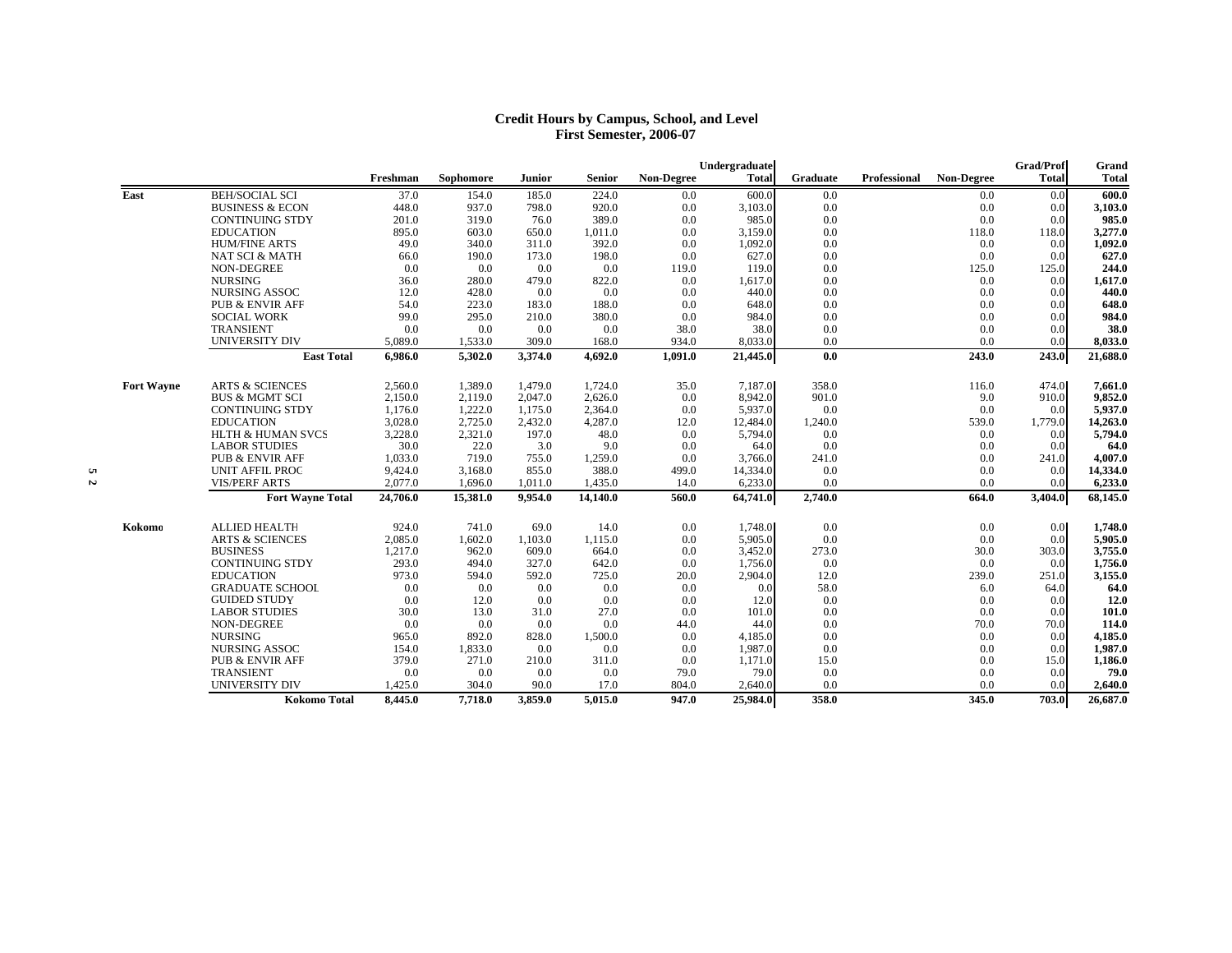## **Credit Hours by Campus, School, and Level First Semester, 2006-07**

|                   |                                 |            |             |                |            |                   | Undergraduate |              |              |                   | <b>Grad/Prof</b> | Grand             |
|-------------------|---------------------------------|------------|-------------|----------------|------------|-------------------|---------------|--------------|--------------|-------------------|------------------|-------------------|
|                   |                                 | Freshman   | Sophomore   | Junior         | Senior     | <b>Non-Degree</b> | <b>Total</b>  | Graduate     | Professional | <b>Non-Degree</b> | <b>Total</b>     | Total             |
| <b>Northwest</b>  | <b>ALLIED HEALTH</b>            | 2,703.0    | 3,133.0     | 353.0          | 510.0      | 24.0              | 6,723.0       | 0.0          |              | 0.0               | 0.0              | 6,723.0           |
|                   | <b>ARTS &amp; SCIENCES</b>      | 4,310.0    | 2,178.0     | 1,831.0        | 2,306.0    | 6.0               | 10,631.0      | 0.0          |              | 0.0               | 0.0              | 10,631.0          |
|                   | <b>BUS &amp; ECONOMICS</b>      | 1,693.0    | 1,181.0     | 925.0          | 1,046.0    | 5.0               | 4,850.0       | 452.0        |              | 141.0             | 593.0            | 5,443.0           |
|                   | <b>CONTINUING STDY</b>          | 425.0      | 670.0       | 840.0          | 1,197.0    | 12.0              | 3,144.0       | 0.0          |              | 0.0               | 0.0              | 3,144.0           |
|                   | DENTAL AUX EDUC                 | 1,037.0    | 1,005.0     | 192.0          | 89.0       | 16.0              | 2,339.0       | 0.0          |              | 0.0               | 0.0              | 2,339.0           |
|                   | <b>EDUCATION</b>                | 1,140.0    | 809.0       | 687.0          | 1,430.0    | 129.0             | 4,195.0       | 262.0        |              | 724.0             | 986.0            | 5,181.0           |
|                   | <b>GUIDED STUDY</b>             | 1,771.0    | 0.0         | 0.0            | 0.0        | 0.0               | 1,771.0       | 0.0          |              | 0.0               | 0.0              | 1,771.0           |
|                   | <b>LABOR STUDIES</b>            | 47.0       | 60.0        | 30.0           | 28.0       | 0.0               | 165.0         | 0.0          |              | 0.0               | 0.0              | 165.0             |
|                   | <b>NON-DEGREE</b>               | 0.0        | 0.0         | 0.0            | 0.0        | 272.0             | 272.0         | 0.0          |              | 0.0               | 0.0              | 272.0             |
|                   | <b>NURSING</b>                  | 1,285.0    | 891.0       | 785.0          | 1,552.0    | 4.0               | 4,517.0       | 0.0          |              | 0.0               | 0.0              | 4,517.0           |
|                   | <b>NURSING ASSOC</b>            | 13.0       | 454.0       | 0.0            | 0.0        | 0.0               | 467.0         | 0.0          |              | 0.0               | 0.0              | 467.0             |
|                   | PUB & ENVIR AFF                 | 1,324.0    | 1,349.0     | 835.0          | 1,059.0    | 11.0              | 4,578.0       | 762.0        |              | 51.0              | 813.0            | 5,391.0           |
|                   | <b>SOCIAL WORK</b>              | 0.0        | 0.0         | 0.0            | 0.0        | 0.0               | 0.0           | 807.0        |              | 1.0               | 808.0            | 808.0             |
|                   | TRANSIENT                       | 0.0        | 0.0         | 0.0            | 0.0        | 515.0             | 515.0         | 0.0          |              | 0.0               | 0.0              | 515.0             |
|                   | UNIVERSITY DIV                  | 77.0       | 125.0       | 0.0            | 0.0        | 255.0             | 457.0         | 0.0          |              | 0.0               | 0.0              | 457.0             |
|                   | <b>Northwest Total</b>          | 15,825.0   | 11,855.0    | 6,478.0        | 9,217.0    | 1,249.0           | 44,624.0      | 2,283.0      |              | 917.0             | 3,200.0          | 47,824.0          |
| <b>South Bend</b> | <b>ALLIED HEALTH</b>            | 1,121.0    | 1.097.0     | 13.0           | 12.0       | 0.0               | 2,243.0       | 0.0          |              | 0.0               | 0.0              | 2,243.0           |
|                   | <b>BUS &amp; ECONOMICS</b>      | 4,457.0    | 2,489.0     | 1,814.0        | 2,153.0    | 69.0              | 10,982.0      | 1,289.0      |              | 191.0             | 1,480.0          | 12,462.0          |
|                   | <b>CONTINUING STDY</b>          | 240.0      | 446.0       | 595.0          | 1,403.0    | 23.0              | 2,707.0       | 0.0          |              | 0.0               | 0.0              | 2,707.0           |
|                   | DENTAL AUX EDUC                 | 1,129.0    | 1,330.0     | 0.0            | 0.0        | 16.0              | 2,475.0       | 0.0          |              | 0.0               | 0.0              | 2,475.0           |
|                   | <b>DIV OF THE ARTS</b>          | 1,744.0    | 1.026.0     | 930.0          | 1,198.0    | 12.0              | 4,910.0       | 110.0        |              | 0.0               | 110.0            | 5,020.0           |
|                   | <b>EDUCATION</b>                | 2,488.0    | 2,133.0     | 2,164.0        | 2,627.0    | 3.0               | 9,415.0       | 1,668.0      |              | 760.0             | 2,428.0          | 11,843.0          |
|                   | <b>GRADUATE SCHOOL</b>          |            |             |                | 0.0        | 0.0               |               | 485.0        |              | 13.0              | 498.0            | 498.0             |
|                   | <b>LABOR STUDIES</b>            | 0.0<br>0.0 | 0.0<br>12.0 | 0.0            | 28.0       | 0.0               | 0.0<br>49.0   |              |              | 0.0               | 0.0              | 49.0              |
|                   | LIB ARTS & SCI                  | 8,145.0    | 4,214.0     | 9.0<br>2,829.0 | 3,603.0    | 48.0              | 18.839.0      | 0.0<br>0.0   |              | 0.0               | 0.0              | 18,839.0          |
|                   | <b>NON-DEGREE</b>               | 0.0        | 0.0         | 0.0            | 0.0        | 2,911.0           | 2,911.0       | 0.0          |              | 376.0             | 376.0            | 3,287.0           |
|                   | <b>NURSING</b>                  |            |             |                |            |                   |               | 0.0          |              |                   |                  | 5,980.0           |
|                   |                                 | 2,054.0    | 1,030.0     | 845.0          | 2,035.0    | 16.0              | 5,980.0       |              |              | 0.0               | 0.0<br>304.0     |                   |
|                   | <b>PUB &amp; ENVIR AFF</b>      | 749.0      | 657.0       | 785.0          | 930.0      | 15.0              | 3,136.0       | 278.0        |              | 26.0              | 802.0            | 3,440.0           |
|                   | <b>SOCIAL WORK</b><br>TRANSIENT | 0.0<br>0.0 | 0.0<br>0.0  | 0.0            | 0.0<br>0.0 | 0.0               | 0.0           | 754.0<br>0.0 |              | 48.0<br>0.0       | 0.0              | 802.0             |
|                   |                                 |            |             | 0.0<br>9,984.0 |            | 336.0             | 336.0         |              |              |                   | 5,998.0          | 336.0<br>69,981.0 |
|                   | <b>South Bend Total</b>         | 22,127.0   | 14,434.0    |                | 13,989.0   | 3,449.0           | 63,983.0      | 4,584.0      |              | 1,414.0           |                  |                   |
| <b>Southeast</b>  | <b>ARTS &amp; LETTERS</b>       | 174.0      | 950.0       | 1,186.0        | 1,507.5    | 0.0               | 3,817.5       | 0.0          |              | 0.0               | 0.0              | 3,817.5           |
|                   | <b>BUSINESS</b>                 | 119.0      | 932.0       | 1,711.5        | 2,788.0    | 0.0               | 5,550.5       | 1,035.5      |              | 0.0               | 1,035.5          | 6,586.0           |
|                   | <b>CONTINUING STDY</b>          | 103.5      | 879.0       | 1.123.5        | 1.955.5    | 81.0              | 4.142.5       | 0.0          |              | 0.0               | 0.0              | 4.142.5           |
|                   | <b>EDUCATION</b>                | 47.0       | 429.5       | 1,421.5        | 2,628.5    | 0.0               | 4,526.5       | 1,482.0      |              | 980.0             | 2,462.0          | 6,988.5           |
|                   | <b>GRADUATE SCHOOL</b>          | 0.0        | 0.0         | 0.0            | 0.0        | 0.0               | 0.0           | 125.0        |              | 9.0               | 134.0            | 134.0             |
|                   | <b>NATURAL SCIENCE</b>          | 442.5      | 1,193.5     | 1,043.0        | 1,644.0    | 0.0               | 4,323.0       | 0.0          |              | 0.0               | 0.0              | 4,323.0           |
|                   | <b>NON-DEGREE</b>               | 0.0        | 0.0         | 0.0            | 0.0        | 574.0             | 574.0         | 0.0          |              | 12.0              | 12.0             | 586.0             |
|                   | <b>NURSING</b>                  | 15.0       | 467.0       | 482.0          | 1.066.0    | 0.0               | 2,030.0       | 0.0          |              | 0.0               | 0.0              | 2.030.0           |
|                   | <b>SOCIAL SCIENCE</b>           | 565.0      | 1,499.5     | 2,095.0        | 2,054.5    | 0.0               | 6,214.0       | 0.0          |              | 0.0               | 0.0              | 6,214.0           |
|                   | TRANSIENT                       | 0.0        | 0.0         | 0.0            | 0.0        | 18.0              | 18.0          | 0.0          |              | 0.0               | 0.0              | 18.0              |
|                   | UNIVERSITY DIV                  | 15,994.0   | 6,336.5     | 2,353.0        | 927.0      | 438.0             | 26,048.5      | 0.0          |              | 0.0               | 0.0              | 26,048.5          |
|                   | <b>Southeast Total</b>          | 17,460.0   | 12,687.0    | 11,415.5       | 14,571.0   | 1,111.0           | 57,244.5      | 2,642.5      |              | 1,001.0           | 3,643.5          | 60,888.0          |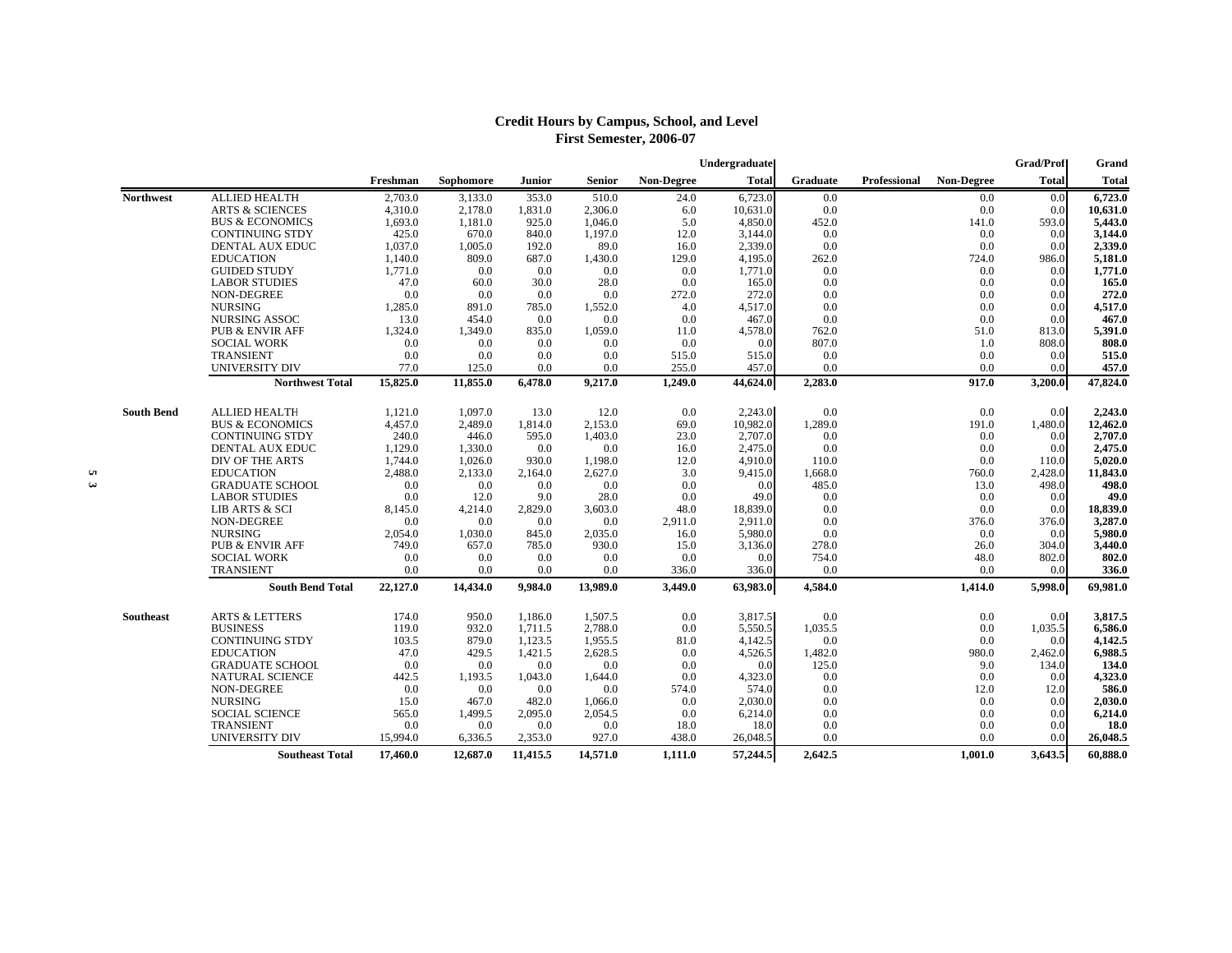|          |                               |           |           |           |                    |            | Undergraduate |            |              |            | <b>Grad/Prof</b> | Grand                |
|----------|-------------------------------|-----------|-----------|-----------|--------------------|------------|---------------|------------|--------------|------------|------------------|----------------------|
|          |                               | Freshman  | Sophomore | Junior    | <b>Senior</b>      | Non-Degree | <b>Total</b>  | Graduate   | Professional | Non-Degree | <b>Total</b>     | <b>Total</b>         |
|          | <b>ALLIED HEALTH</b>          | 3,274.0   | 3.645.0   | 233.0     | 345.0              | 12.0       | 7,509.0       | 0.0        | 0.0          | 0.0        | 0.0              | 7,509.0              |
|          | <b>ARTS &amp; LETTERS</b>     | 147.0     | 763.0     | 926.0     | 1,003.5            | 0.0        | 2,839.5       | 0.0        | 0.0          | 0.0        | 0.0              | 2,839.5              |
|          | <b>ARTS &amp; SCIENCES</b>    | 9,989.0   | 36,913.5  | 39,405.0  | 46,302.5           | 885.0      | 133,495.0     | 121.0      | 0.0          | 18.0       | 139.0            | 133,634.0            |
|          | <b>BEH/SOCIAL SCI</b>         | 16.0      | 110.0     | 126.0     | 161.0              | 0.0        | 413.0         | 0.0        | 0.0          | 0.0        | 0.0              | 413.0                |
|          | <b>BUS &amp; ECONOMICS</b>    | 4,938.0   | 2,612.0   | 1,985.0   | 2,403.0            | 42.0       | 11,980.0      | 805.0      | 0.0          | 72.0       | 877.0            | 12,857.0             |
|          | <b>BUS &amp; MGMT SCI</b>     | 1,832.0   | 1,790.0   | 1,746.0   | 2,081.0            | 0.0        | 7,449.0       | 318.0      | 0.0          | 0.0        | 318.0            | 7,767.0              |
|          | <b>BUSINESS</b>               | 9,017.5   | 15,452.0  | 20.141.5  | 29.054.5           | 75.5       | 73,741.0      | 10.689.5   | 0.0          | 249.0      | 10.938.5         | 84,679.5             |
|          | <b>BUSINESS &amp; ECON</b>    | 411.0     | 605.0     | 630.0     | 697.0              | 0.0        | 2,343.0       | 0.0        | 0.0          | 0.0        | 0.0              | 2,343.0              |
|          | <b>COLUMBUS CAMPUS</b>        | 4,970.0   | 2,755.0   | 1,682.0   | 2,106.0            | 208.0      | 11,721.0      | 36.0       | 0.0          | 21.0       | 57.0             | 11,778.0             |
|          | <b>CONTINUING STDY</b>        | 2,117.0   | 3.908.0   | 6.356.5   | 11,350.5           | 290.0      | 24,022.0      | 36.0       | 0.0          | 0.0        | 36.0             | 24.058.0             |
|          | DENTAL AUX EDUC               | 2,012.0   | 3,043.0   | 152.0     | 57.0               | 16.0       | 5,280.0       | 0.0        | 0.0          | 0.0        | 0.0              | 5,280.0              |
|          | <b>DENTISTRY</b>              | 0.0       | 0.0       | 0.0       | 0.0                | 0.0        | 0.0           | 855.0      | 8,701.8      | 0.0        | 9,556.8          | 9,556.8              |
|          | DIV OF THE ARTS               | 1,456.0   | 875.0     | 770.0     | 908.0              | 12.0       | 4,021.0       | 75.0       | 0.0          | 0.0        | 75.0             | 4,096.0              |
|          | <b>EDUCATION</b>              | 8,773.0   | 8,725.5   | 14,037.0  | 25,886.5           | 582.0      | 58,004.0      | 4,363.0    | 0.0          | 1,275.0    | 5,638.0          | 63,642.0             |
|          | <b>ENGINEERING</b>            | 1,156.0   | 1,294.0   | 1,209.0   | 1,948.0            | 0.0        | 5,607.0       | 397.0      | 0.0          | 0.0        | 397.0            | 6,004.0              |
|          | <b>GRAD NON-DEGREE</b>        | 0.0       | 0.0       | 0.0       | 0.0                | 0.0        | 0.0           | 0.0        | 0.0          | 483.0      | 483.0            | 483.0                |
|          | <b>GRADUATE SCHOOL</b>        | 0.0       | 0.0       | 0.0       | 0.0                | 0.0        | 0.0           | 27.019.5   | 0.0          | 192.5      | 27,212.0         | 27,212.0             |
|          | <b>GUIDED STUDY</b>           | 1,477.0   | 12.0      | 0.0       | 0.0                | 0.0        | 1,489.0       | 0.0        | 0.0          | 0.0        | 0.0              | 1,489.0              |
|          | <b>HEALTH &amp; REHAB SCI</b> | 0.0       | 0.0       | 15.0      | 16.0               | 0.0        | 31.0          | 1,077.0    | 1,627.0      | 12.0       | 2,716.0          | 2,747.0              |
|          | HEALTH, PE, REC               | 137.0     | 5,821.0   | 8,733.0   | 11,586.5           | 75.0       | 26,352.5      | 1,521.0    | 0.0          | 9.0        | 1,530.0          | 27,882.5             |
|          | <b>HERRON ART</b>             | 2,081.0   | 2,203.0   | 1,852.0   | 2,507.0            | 0.0        | 8,643.0       | 24.0       | 0.0          | 0.0        | 24.0             | 8,667.0              |
|          | <b>HLTH &amp; HUMAN SVCS</b>  | 2,597.0   | 2,013.0   | 143.0     | 12.0               | 0.0        | 4,765.0       | 0.0        | 0.0          | 0.0        | 0.0              | 4,765.0              |
| <b>u</b> | <b>HUM/FINE ARTS</b>          | 25.0      | 269.0     | 248.0     | 264.0              | 0.0        | 806.0         | 0.0        | 0.0          | 0.0        | 0.0              | 806.0                |
| 4        | <b>INFORMATICS</b>            | 577.5     | 2,095.0   | 2,556.5   | 3,454.0            | 28.0       | 8,711.0       | 1,033.0    | 0.0          | 0.0        | 1,033.0          | 9,744.0              |
|          | <b>JOURNALISM</b>             | 1,111.0   | 3,395.0   | 3,406.0   | 4,112.5            | 0.0        | 12,024.5      | 0.0        | 0.0          | 0.0        | 0.0              | 12,024.5             |
|          | <b>LABOR STUDIES</b>          | 45.0      | 36.0      | 78.0      | 154.5              | 0.0        | 313.5         | 0.0        | 0.0          | 0.0        | 0.0              | 313.5                |
|          | LAW                           | 0.0       | 0.0       | 0.0       | 0.0                | 0.0        | 0.0           | 1,225.0    | 18,309.0     | 80.0       | 19,614.0         | 19,614.0             |
|          | LIB ARTS & SCI                | 6,406.0   | 3,301.0   | 2,140.0   | 2,630.0            | 28.0       | 14,505.0      | 0.0        | 0.0          | 0.0        | 0.0              | 14,505.0             |
|          | <b>LIBERAL ARTS</b>           | 1,858.0   | 2,877.0   | 4,267.0   | 5.206.5            | 13.0       | 14,221.5      | 0.0        | 0.0          | 0.0        | 0.0              | 14,221.5             |
|          | <b>LIBRARY &amp; INFO SCI</b> | 0.0       | 0.0       | 0.0       | 0.0                | 0.0        | 0.0           | 2,477.5    | 0.0          | 57.0       | 2,534.5          | 2,534.5              |
|          | <b>MEDICINE</b>               | 636.0     | 1,072.0   | 317.0     | 1,340.0            | 0.0        | 3,365.0       | 722.0      | 18,724.0     | 0.0        | 19,446.0         | 22,811.0             |
|          | <b>MUSIC</b>                  | 3,123.0   | 2,735.0   | 2,355.0   | 4,443.0            | 31.0       | 12,687.0      | 6,412.0    | 0.0          | 46.0       | 6,458.0          | 19,145.0             |
|          | <b>NAT SCI &amp; MATH</b>     | 39.0      | 152.0     | 151.0     | 138.0              | 0.0        | 480.0         | 0.0        | 0.0          | 0.0        | 0.0              | 480.0                |
|          | NATURAL SCIENCE               | 308.0     | 838.0     | 780.0     | 1,149.0            | 0.0        | 3,075.0       | 0.0        | 0.0          | 0.0        | 0.0              | 3,075.0              |
|          | <b>NON-DEGREE</b>             | 0.0       | 0.0       | 0.0       | 0.0                | 705.0      | 705.0         | 0.0        | 0.0          | 164.0      | 164.0            | 869.0                |
|          | <b>NURSING</b>                | 3,575.0   | 3,691.0   | 5,067.0   | 11,309.0           | 13.0       | 23,655.0      | 373.0      | 0.0          | 0.0        | 373.0            | 24,028.0             |
|          | <b>NURSING ASSOC</b>          | 101.0     | 1,027.0   | 0.0       | 0.0                | 0.0        | 1,128.0       | 0.0        | 0.0          | 0.0        | 0.0              | 1,128.0              |
|          | <b>OPTOMETRY</b>              | 0.0       | 153.0     | 0.0       | 0.0                | 0.0        | 153.0         | 0.0        | 5,268.0      | 0.0        | 5,268.0          | 5.421.0              |
|          | PHYSICAL EDUC                 | 1,728.0   | 2,337.0   | 2,526.0   | 3,044.0            | 0.0        | 9,635.0       | 72.0       | 0.0          | 0.0        | 72.0             | 9,707.0              |
|          | <b>PUB &amp; ENVIR AFF</b>    | 3,237.0   | 5,391.0   | 8,628.0   | 11,050.5           | 15.0       | 28,321.5      | 4,857.5    | 0.0          | 21.0       | 4,878.5          | 33,200.0             |
|          | <b>SCIENCE</b>                | 2,566.0   | 2,960.0   | 3,645.0   | 5,375.0            | 432.0      | 14,978.0      | 2,186.0    | 0.0          | 0.0        | 2,186.0          | 17,164.0             |
|          | <b>SOCIAL SCIENCE</b>         | 408.0     | 1,128.0   | 1,706.0   | 1,432.5            | 0.0        | 4,674.5       | 0.0        | 0.0          | 0.0        | 0.0              | 4,674.5              |
|          | <b>SOCIAL WORK</b>            | 87.0      | 391.0     | 951.0     | 1,458.0            | 0.0        | 2,887.0       | 4,256.0    | 0.0          | 9.0        | 4,265.0          | 7,152.0              |
|          | <b>TECHNOLOGY</b>             | 1,174.0   | 3,022.0   | 2,775.0   | 3,535.0            | 0.0        | 10,506.0      | 37.0       | 0.0          | 0.0        | 37.0             | 10,543.0             |
|          | <b>TRANSIENT</b>              | 0.0       | 0.0       | 0.0       | 0.0                | 1.417.0    | 1.417.0       | 0.0        | 0.0          | 0.0        | 0.0              | 1.417.0              |
|          | <b>UNIT AFFIL PROG</b>        | 8,243.0   | 2,582.0   | 581.0     | 226.0              | 66.0       | 11,698.0      | 0.0        | 0.0          | 0.0        | 0.0              | 11,698.0             |
|          | UNIVERSITY COLLEGE            | 33,494.0  | 18,818.0  | 6,462.5   | 1,540.5            | 219.0      | 60,534.0      | 0.0        | 0.0          | 0.0        | 0.0              | 60,534.0             |
|          | <b>UNIVERSITY DIV</b>         | 125,228.0 | 50,642.5  | 12,798.0  | 2,158.5<br>1,015.0 | 283.0      | 191,110.0     | 0.0<br>0.0 | 0.0<br>0.0   | 0.0<br>0.0 | 0.0<br>0.0       | 191,110.0<br>5,119.0 |
|          | <b>VIS/PERF ARTS</b>          | 1,796.0   | 1,425.0   | 869.0     |                    | 14.0       | 5,119.0       |            |              |            |                  |                      |
|          | <b>Total</b>                  | 252,166.0 | 202,877.5 | 162,449.0 | 203,460.5          | 5,461.5    | 826,414.5     | 70,988.0   | 52,629.8     | 2,708.5    | 126,326.3        | 952,740.8            |

# **Credit Hours by School and Level - Full-Time Students Only - All Campuses**

**First Semester, 2006-07**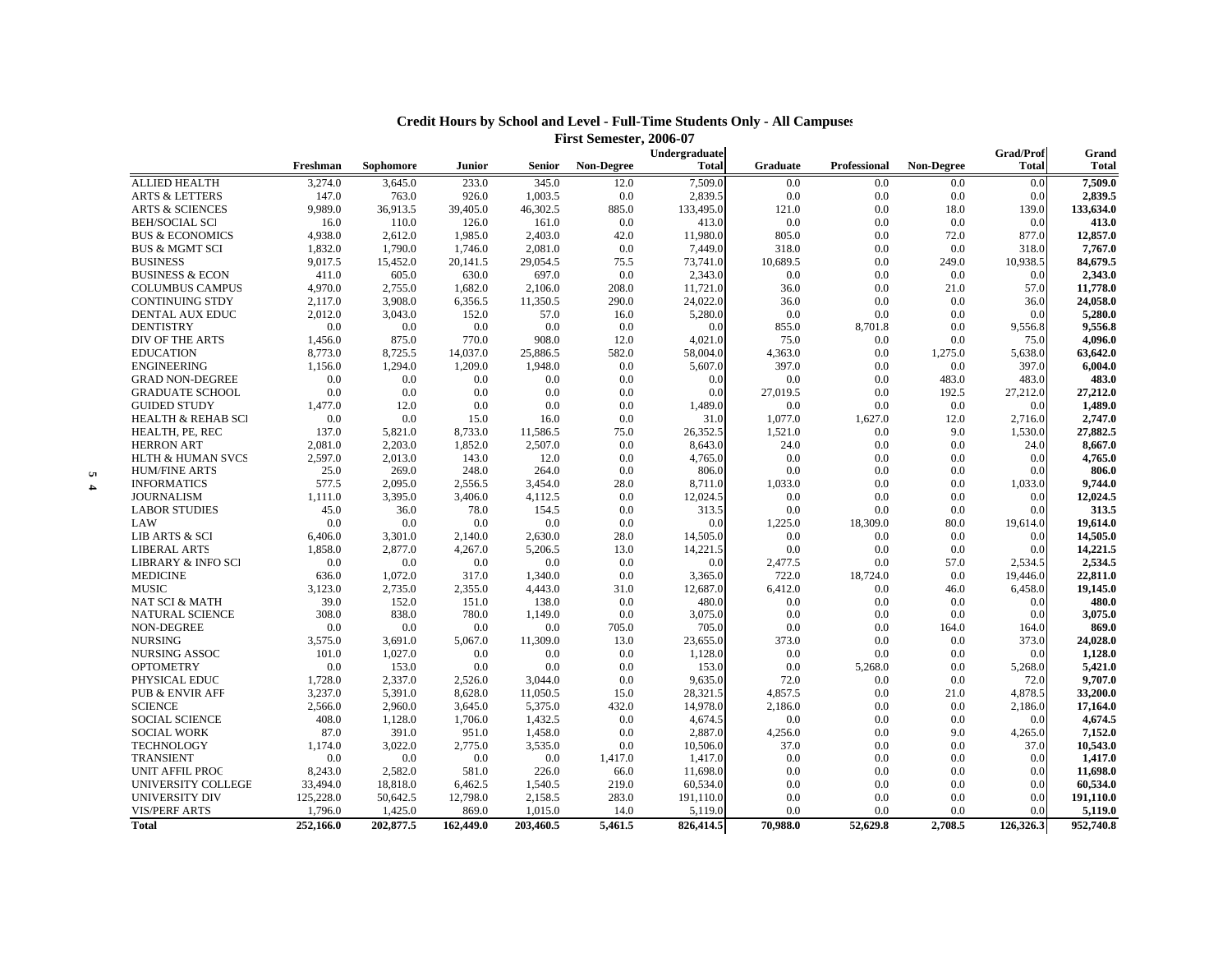#### **Credit Hours by Campus, School and Level - Full-Time Students Only First Semester, 2006-07**

|                     |                               |           |                  |          |           |                   | Undergraduate |          |              |                   | <b>Grad/Prof</b> | Grand        |
|---------------------|-------------------------------|-----------|------------------|----------|-----------|-------------------|---------------|----------|--------------|-------------------|------------------|--------------|
|                     |                               | Freshman  | <b>Sophomore</b> | Junior   | Senior    | <b>Non-Degree</b> | <b>Total</b>  | Graduate | Professional | <b>Non-Degree</b> | <b>Total</b>     | <b>Total</b> |
| <b>Bloomington</b>  | <b>ARTS &amp; SCIENCES</b>    | 2,339.0   | 32,593.5         | 35,610.0 | 42,502.5  | 870.0             | 113,915.0     | 10.0     | 0.0          | 0.0               | 10.0             | 113,925.0    |
|                     | <b>BUSINESS</b>               | 7,190.5   | 13,141.0         | 15,611.0 | 21,559.0  | 75.5              | 57,577.0      | 9,336.5  | 0.0          | 213.0             | 9,549.5          | 67,126.5     |
|                     | <b>CONTINUING STDY</b>        | 437.0     | 820.0            | 1,884.0  | 2,986.5   | 290.0             | 6,417.5       | 0.0      | 0.0          | 0.0               | 0.0              | 6,417.5      |
|                     | <b>EDUCATION</b>              | 0.0       | 156.0            | 4,584.5  | 10,322.5  | 24.0              | 15,087.0      | 2,921.0  | 0.0          | 385.0             | 3,306.0          | 18,393.0     |
|                     | <b>GRADUATE SCHOOL</b>        | 0.0       | 0.0              | 0.0      | 0.0       | 0.0               | 0.0           | 24,280.5 | 0.0          | 183.5             | 24,464.0         | 24,464.0     |
|                     | HEALTH, PE, REC               | 137.0     | 5,821.0          | 8,733.0  | 11,586.5  | 75.0              | 26,352.5      | 1,521.0  | 0.0          | 9.0               | 1,530.0          | 27,882.5     |
|                     | <b>INFORMATICS</b>            | 199.5     | 824.0            | 1,402.5  | 1,822.0   | 15.0              | 4,263.0       | 724.0    | 0.0          | 0.0               | 724.0            | 4,987.0      |
|                     | <b>JOURNALISM</b>             | 597.0     | 2,891.0          | 2,913.0  | 3,641.5   | 0.0               | 10,042.5      | 0.0      | 0.0          | 0.0               | 0.0              | 10,042.5     |
|                     | <b>LABOR STUDIES</b>          | 0.0       | 0.0              | 29.0     | 30.0      | 0.0               | 59.0          | 0.0      | 0.0          | 0.0               | 0.0              | 59.0         |
|                     | LAW                           | 0.0       | 0.0              | 0.0      | 0.0       | 0.0               | 0.0           | 625.0    | 8,615.0      | 80.0              | 9,320.0          | 9,320.0      |
|                     | <b>LIBRARY &amp; INFO SCI</b> | 0.0       | 0.0              | 0.0      | 0.0       | 0.0               | 0.0           | 1,981.5  | 0.0          | 12.0              | 1,993.5          | 1,993.5      |
|                     | <b>MUSIC</b>                  | 3,123.0   | 2,735.0          | 2,355.0  | 4,443.0   | 31.0              | 12,687.0      | 6,295.0  | 0.0          | 46.0              | 6,341.0          | 19,028.0     |
|                     | <b>NURSING</b>                | 0.0       | 448.0            | 557.0    | 1,098.0   | 0.0               | 2,103.0       | 0.0      | 0.0          | 0.0               | 0.0              | 2,103.0      |
|                     | <b>OPTOMETRY</b>              | 0.0       | 153.0            | 0.0      | 0.0       | 0.0               | 153.0         | 0.0      | 5,268.0      | 0.0               | 5,268.0          | 5,421.0      |
|                     | <b>PUB &amp; ENVIR AFF</b>    | 44.0      | 1,819.0          | 4,578.0  | 5,994.5   | 0.0               | 12,435.5      | 3,606.5  | 0.0          | 0.0               | 3,606.5          | 16,042.0     |
|                     | <b>SOCIAL WORK</b>            | 0.0       | 94.0             | 370.0    | 407.0     | 0.0               | 871.0         | 0.0      | 0.0          | 0.0               | 0.0              | 871.0        |
|                     | UNIVERSITY DIV                | 106,245.0 | 44,228.5         | 10,935.0 | 1,417.5   | 29.0              | 162,855.0     | 0.0      | 0.0          | 0.0               | 0.0              | 162,855.0    |
|                     | <b>Bloomington Total</b>      | 120,312.0 | 105,724.0        | 89,562.0 | 107,810.5 | 1,409.5           | 424,818.0     | 51,301.0 | 13,883.0     | 928.5             | 66,112.5         | 490,930.5    |
|                     |                               |           |                  |          |           |                   |               |          |              |                   |                  |              |
| <b>Indianapolis</b> | <b>BUSINESS</b>               | 742.0     | 913.0            | 2,767.0  | 5,055.5   | 0.0               | 9,477.5       | 1,186.5  | 0.0          | 18.0              | 1,204.5          | 10,682.0     |
|                     | <b>COLUMBUS CAMPUS</b>        | 4,970.0   | 2,755.0          | 1,682.0  | 2,106.0   | 208.0             | 11,721.0      | 36.0     | 0.0          | 21.0              | 57.0             | 11,778.0     |
|                     | <b>CONTINUING STDY</b>        | 92.0      | 649.0            | 1,631.0  | 3,567.0   | 0.0               | 5,939.0       | 36.0     | 0.0          | 0.0               | 36.0             | 5,975.0      |
|                     | DENTAL AUX EDUC               | 384.0     | 1.192.0          | 0.0      | 0.0       | 0.0               | 1.576.0       | 0.0      | 0.0          | 0.0               | 0.0              | 1,576.0      |
|                     | <b>DENTISTRY</b>              | 0.0       | 0.0              | 0.0      | 0.0       | 0.0               | 0.0           | 855.0    | 8,701.8      | 0.0               | 9,556.8          | 9,556.8      |
|                     | <b>EDUCATION</b>              | 1,466.0   | 2,500.0          | 2,859.0  | 5,006.0   | 496.0             | 12,327.0      | 722.0    | 0.0          | 258.0             | 980.0            | 13,307.0     |
|                     | <b>ENGINEERING</b>            | 1,156.0   | 1,294.0          | 1,209.0  | 1,948.0   | 0.0               | 5,607.0       | 397.0    | 0.0          | 0.0               | 397.0            | 6,004.0      |
|                     | <b>GRAD NON-DEGREE</b>        | 0.0       | 0.0              | 0.0      | 0.0       | 0.0               | 0.0           | 0.0      | 0.0          | 483.0             | 483.0            | 483.0        |
|                     | <b>GRADUATE SCHOOL</b>        | 0.0       | 0.0              | 0.0      | 0.0       | 0.0               | 0.0           | 2,547.0  | 0.0          | 0.0               | 2,547.0          | 2,547.0      |
|                     | <b>HEALTH &amp; REHAB SCI</b> | 0.0       | 0.0              | 15.0     | 16.0      | 0.0               | 31.0          | 1,077.0  | 1,627.0      | 12.0              | 2,716.0          | 2,747.0      |
|                     | <b>HERRON ART</b>             | 2,081.0   | 2,203.0          | 1,852.0  | 2,507.0   | 0.0               | 8.643.0       | 24.0     | 0.0          | 0.0               | 24.0             | 8,667.0      |
|                     | <b>INFORMATICS</b>            | 378.0     | 1,271.0          | 1,154.0  | 1,632.0   | 13.0              | 4,448.0       | 309.0    | 0.0          | 0.0               | 309.0            | 4,757.0      |
|                     | <b>JOURNALISM</b>             | 514.0     | 504.0            | 493.0    | 471.0     | 0.0               | 1,982.0       | 0.0      | 0.0          | 0.0               | 0.0              | 1,982.0      |
|                     | <b>LABOR STUDIES</b>          | 0.0       | 0.0              | 12.0     | 100.5     | 0.0               | 112.5         | 0.0      | 0.0          | 0.0               | 0.0              | 112.5        |
|                     | LAW                           | 0.0       | 0.0              | 0.0      | 0.0       | 0.0               | 0.0           | 600.0    | 9,694.0      | 0.0               | 10,294.0         | 10,294.0     |
|                     | <b>LIBERAL ARTS</b>           | 1,858.0   | 2,877.0          | 4,267.0  | 5,206.5   | 13.0              | 14,221.5      | 0.0      | 0.0          | 0.0               | 0.0              | 14,221.5     |
|                     | <b>LIBRARY &amp; INFO SCI</b> | 0.0       | 0.0              | 0.0      | 0.0       | 0.0               | 0.0           | 496.0    | 0.0          | 45.0              | 541.0            | 541.0        |
|                     | <b>MEDICINE</b>               | 636.0     | 1,072.0          | 317.0    | 1,340.0   | 0.0               | 3,365.0       | 722.0    | 18,724.0     | 0.0               | 19,446.0         | 22,811.0     |
|                     | <b>MUSIC</b>                  | 0.0       | 0.0              | 0.0      | 0.0       | 0.0               | 0.0           | 117.0    | 0.0          | 0.0               | 117.0            | 117.0        |
|                     | <b>NURSING</b>                | 0.0       | 713.0            | 2,028.0  | 5,977.0   | 0.0               | 8,718.0       | 373.0    | 0.0          | 0.0               | 373.0            | 9,091.0      |
|                     | PHYSICAL EDUC                 | 1,728.0   | 2,337.0          | 2,526.0  | 3,044.0   | 0.0               | 9,635.0       | 72.0     | 0.0          | 0.0               | 72.0             | 9,707.0      |
|                     | <b>PUB &amp; ENVIR AFF</b>    | 212.0     | 1,140.0          | 1,792.0  | 2,300.0   | 0.0               | 5,444.0       | 940.0    | 0.0          | 0.0               | 940.0            | 6,384.0      |
|                     | <b>SCIENCE</b>                | 2,566.0   | 2,960.0          | 3,645.0  | 5,375.0   | 432.0             | 14,978.0      | 2,186.0  | 0.0          | 0.0               | 2,186.0          | 17,164.0     |
|                     | <b>SOCIAL WORK</b>            | 0.0       | 130.0            | 419.0    | 771.0     | 0.0               | 1,320.0       | 3,615.0  | 0.0          | 0.0               | 3,615.0          | 4,935.0      |
|                     | <b>TECHNOLOGY</b>             | 1,174.0   | 3,022.0          | 2,775.0  | 3,535.0   | 0.0               | 10,506.0      | 37.0     | 0.0          | 0.0               | 37.0             | 10,543.0     |
|                     | <b>TRANSIENT</b>              | 0.0       | 0.0              | 0.0      | 0.0       | 922.0             | 922.0         | 0.0      | 0.0          | 0.0               | 0.0              | 922.0        |
|                     | UNIVERSITY COLLEGE            | 33,494.0  | 18,818.0         | 6,462.5  | 1,540.5   | 219.0             | 60,534.0      | 0.0      | 0.0          | 0.0               | 0.0              | 60,534.0     |
|                     | <b>Indianapolis Total</b>     | 53,451.0  | 46,350.0         | 37.905.5 | 51,498.0  | 2.303.0           | 191,507.5     | 16,347.5 | 38,746.8     | 837.0             | 55,931.3         | 247,438.8    |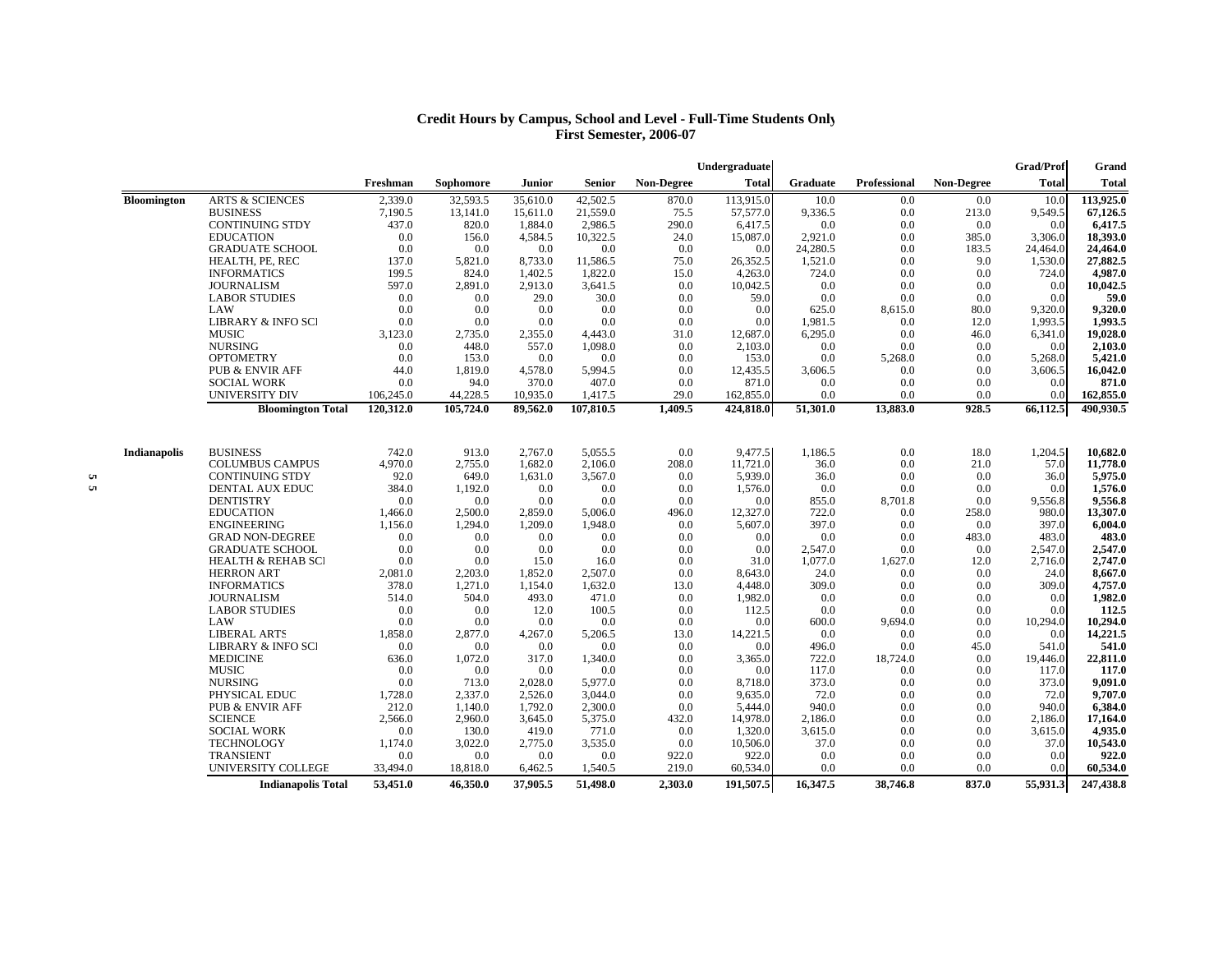#### **Credit Hours by Campus, School and Level - Full-Time Students Only First Semester, 2006-07**

|                   |                              |          |           |               |               |                   | Undergraduate |                 |              |                   | Grad/Prof    | Grand        |
|-------------------|------------------------------|----------|-----------|---------------|---------------|-------------------|---------------|-----------------|--------------|-------------------|--------------|--------------|
|                   |                              | Freshman | Sophomore | <b>Junior</b> | <b>Senior</b> | <b>Non-Degree</b> | Total         | <b>Graduate</b> | Professional | <b>Non-Degree</b> | <b>Total</b> | <b>Total</b> |
| East              | <b>BEH/SOCIAL SCI</b>        | 16.0     | 110.0     | 126.0         | 161.0         | 0.0               | 413.0         | 0.0             |              | 0.0               | 0.0          | 413.0        |
|                   | <b>BUSINESS &amp; ECON</b>   | 411.0    | 605.0     | 630.0         | 697.0         | 0.0               | 2,343.0       | 0.0             |              | 0.0               | 0.0          | 2,343.0      |
|                   | <b>CONTINUING STDY</b>       | 145.0    | 173.0     | 53.0          | 214.0         | 0.0               | 585.0         | 0.0             |              | 0.0               | 0.0          | 585.0        |
|                   | <b>EDUCATION</b>             | 700.0    | 477.0     | 509.0         | 840.5         | 0.0               | 2,526.5       | 0.0             |              | 31.0              | 31.0         | 2,557.5      |
|                   | <b>HUM/FINE ARTS</b>         | 25.0     | 269.0     | 248.0         | 264.0         | 0.0               | 806.0         | 0.0             |              | 0.0               | 0.0          | 806.0        |
|                   | NAT SCI & MATH               | 39.0     | 152.0     | 151.0         | 138.0         | 0.0               | 480.0         | 0.0             |              | 0.0               | 0.0          | 480.0        |
|                   | NON-DEGREE                   | 0.0      | 0.0       | 0.0           | 0.0           | 26.0              | 26.0          | 0.0             |              | 50.0              | 50.0         | 76.0         |
|                   | <b>NURSING</b>               | 25.0     | 269.0     | 451.0         | 598.0         | 0.0               | 1,343.0       | 0.0             |              | 0.0               | 0.0          | 1,343.0      |
|                   | <b>NURSING ASSOC</b>         | 12.0     | 215.0     | 0.0           | 0.0           | 0.0               | 227.0         | 0.0             |              | 0.0               | 0.0          | 227.0        |
|                   | <b>PUB &amp; ENVIR AFF</b>   | 42.0     | 150.0     | 153.0         | 126.0         | 0.0               | 471.0         | 0.0             |              | 0.0               | 0.0          | 471.0        |
|                   | <b>SOCIAL WORK</b>           | 87.0     | 167.0     | 162.0         | 280.0         | 0.0               | 696.0         | 0.0             |              | 0.0               | 0.0          | 696.0        |
|                   | <b>UNIVERSITY DIV</b>        | 3,984.0  | 1,077.0   | 204.0         | 77.0          | 168.0             | 5,510.0       | 0.0             |              | 0.0               | 0.0          | 5,510.0      |
|                   | <b>East Total</b>            | 5,486.0  | 3,664.0   | 2,687.0       | 3,395.5       | 194.0             | 15,426.5      | 0.0             |              | 81.0              | 81.0         | 15,507.5     |
| <b>Fort Wayne</b> | <b>ARTS &amp; SCIENCES</b>   | 2,197.0  | 1,132.0   | 1,338.0       | 1,255.0       | 15.0              | 5,937.0       | 111.0           |              | 18.0              | 129.0        | 6,066.0      |
|                   | <b>BUS &amp; MGMT SCI</b>    | 1,832.0  | 1,790.0   | 1,746.0       | 2,081.0       | 0.0               | 7.449.0       | 318.0           |              | 0.0               | 318.0        | 7,767.0      |
|                   | <b>CONTINUING STDY</b>       | 888.0    | 815.0     | 860.0         | 1.566.0       | 0.0               | 4,129.0       | 0.0             |              | 0.0               | 0.0          | 4,129.0      |
|                   | <b>EDUCATION</b>             | 2,595.0  | 2,328.0   | 1,948.0       | 3,436.0       | 0.0               | 10,307.0      | 48.0            |              | 29.0              | 77.0         | 10,384.0     |
|                   | <b>HLTH &amp; HUMAN SVCS</b> | 2,597.0  | 2,013.0   | 143.0         | 12.0          | 0.0               | 4,765.0       | 0.0             |              | 0.0               | 0.0          | 4,765.0      |
|                   | <b>LABOR STUDIES</b>         | 21.0     | 12.0      | 0.0           | 0.0           | 0.0               | 33.0          | 0.0             |              | 0.0               | 0.0          | 33.0         |
|                   | <b>PUB &amp; ENVIR AFF</b>   | 909.0    | 550.0     | 619.0         | 975.0         | 0.0               | 3.053.0       | 48.0            |              | 0.0               | 48.0         | 3,101.0      |
|                   | <b>UNIT AFFIL PROC</b>       | 8,243.0  | 2,582.0   | 581.0         | 226.0         | 66.0              | 11,698.0      | 0.0             |              | 0.0               | 0.0          | 11,698.0     |
|                   | <b>VIS/PERF ARTS</b>         | 1,796.0  | 1,425.0   | 869.0         | 1,015.0       | 14.0              | 5,119.0       | 0.0             |              | 0.0               | 0.0          | 5,119.0      |
|                   | <b>Fort Wayne Total</b>      | 21,078.0 | 12,647.0  | 8,104.0       | 10,566.0      | 95.0              | 52,490.0      | 525.0           |              | 47.0              | 572.0        | 53,062.0     |
| Kokomo            | <b>ALLIED HEALTH</b>         | 653.0    | 550.0     | 26.0          | 0.0           | 0.0               | 1,229.0       | 0.0             |              | 0.0               | 0.0          | 1,229.0      |
|                   | <b>ARTS &amp; SCIENCES</b>   | 1,786.0  | 1.394.0   | 926.0         | 884.0         | 0.0               | 4.990.0       | 0.0             |              | 0.0               | 0.0          | 4,990.0      |
|                   | <b>BUSINESS</b>              | 1,006.0  | 743.0     | 428.0         | 501.0         | 0.0               | 2,678.0       | 72.0            |              | 18.0              | 90.0         | 2,768.0      |
|                   | <b>CONTINUING STDY</b>       | 122.0    | 263.0     | 216.0         | 367.0         | 0.0               | 968.0         | 0.0             |              | 0.0               | 0.0          | 968.0        |
|                   | <b>EDUCATION</b>             | 879.0    | 501.0     | 509.0         | 559.0         | 12.0              | 2,460.0       | 0.0             |              | 88.0              | 88.0         | 2,548.0      |
|                   | <b>GRADUATE SCHOOL</b>       | 0.0      | 0.0       | 0.0           | 0.0           | 0.0               | 0.0           | 9.0             |              | 0.0               | 9.0          | 9.0          |
|                   | <b>GUIDED STUDY</b>          | 0.0      | 12.0      | 0.0           | 0.0           | 0.0               | 12.0          | 0.0             |              | 0.0               | 0.0          | 12.0         |
|                   | <b>LABOR STUDIES</b>         | 12.0     | 0.0       | 25.0          | 0.0           | 0.0               | 37.0          | 0.0             |              | 0.0               | 0.0          | 37.0         |
|                   | <b>NON-DEGREE</b>            | 0.0      | 0.0       | 0.0           | 0.0           | 0.0               | 0.0           | 0.0             |              | 9.0               | 9.0          | 9.0          |
|                   | <b>NURSING</b>               | 842.0    | 608.0     | 562.0         | 704.0         | 0.0               | 2,716.0       | 0.0             |              | 0.0               | 0.0          | 2,716.0      |
|                   | <b>NURSING ASSOC</b>         | 76.0     | 399.0     | 0.0           | 0.0           | 0.0               | 475.0         | 0.0             |              | 0.0               | 0.0          | 475.0        |
|                   | <b>PUB &amp; ENVIR AFF</b>   | 301.0    | 186.0     | 158.0         | 226.0         | 0.0               | 871.0         | 0.0             |              | 0.0               | 0.0          | 871.0        |
|                   | <b>TRANSIENT</b>             | 0.0      | 0.0       | 0.0           | 0.0           | 36.0              | 36.0          | 0.0             |              | 0.0               | 0.0          | 36.0         |
|                   | <b>UNIVERSITY DIV</b>        | 1,137.0  | 220.0     | 65.0          | 12.0          | 15.0              | 1,449.0       | 0.0             |              | 0.0               | 0.0          | 1,449.0      |
|                   | Kokomo Total                 | 6,814.0  | 4,876.0   | 2,915.0       | 3,253.0       | 63.0              | 17,921.0      | 81.0            |              | 115.0             | 196.0        | 18,117.0     |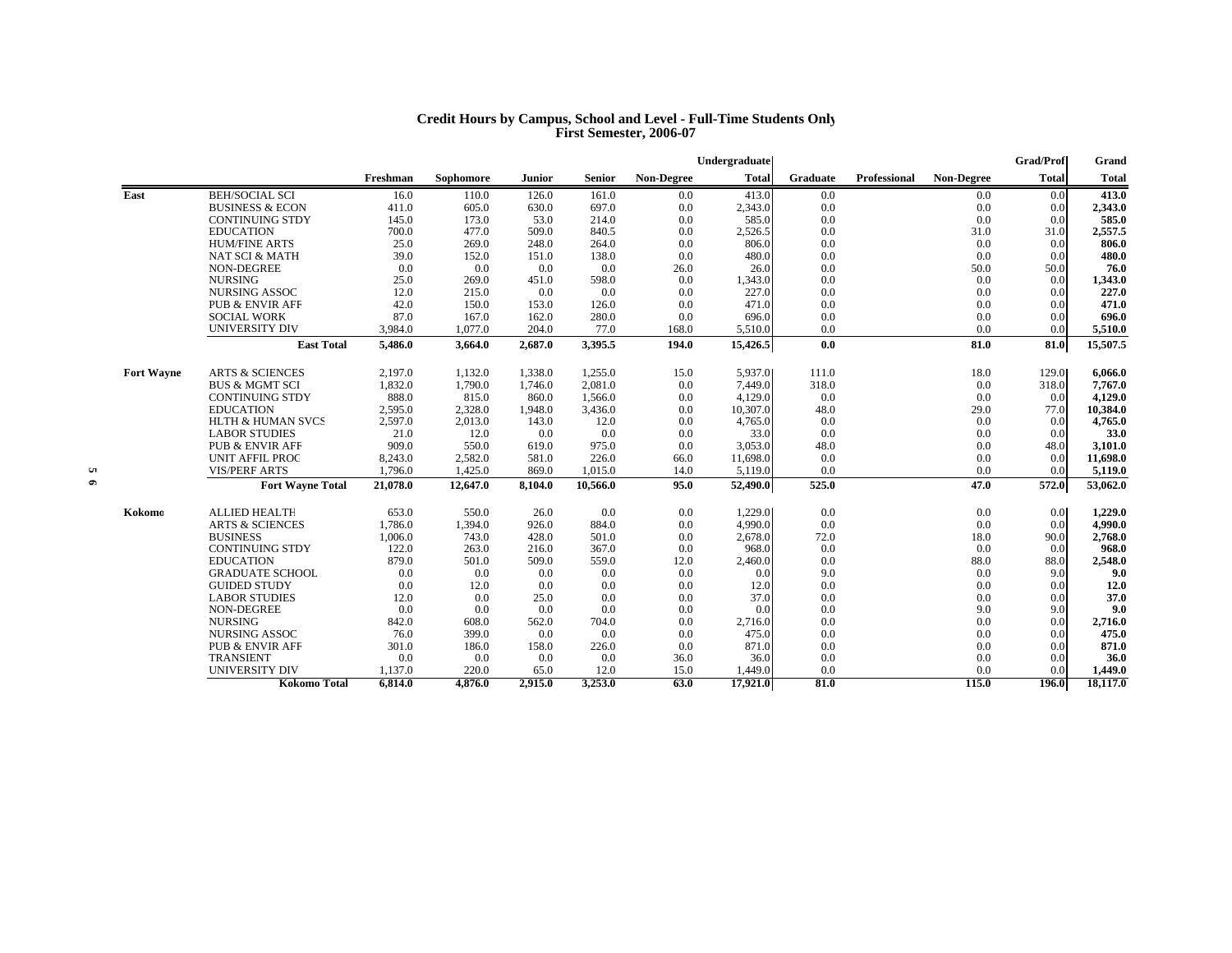## **Credit Hours by Campus, School and Level - Full-Time Students Only First Semester, 2006-07**

|                   |                            |          |           |         |          |                   | Undergraduate |          |              |                   | Grad/Prof    | Grand        |
|-------------------|----------------------------|----------|-----------|---------|----------|-------------------|---------------|----------|--------------|-------------------|--------------|--------------|
|                   |                            | Freshman | Sophomore | Junior  | Senior   | <b>Non-Degree</b> | <b>Total</b>  | Graduate | Professional | <b>Non-Degree</b> | <b>Total</b> | <b>Total</b> |
| <b>Northwest</b>  | <b>ALLIED HEALTH</b>       | 1,868.0  | 2,224.0   | 194.0   | 345.0    | 12.0              | 4,643.0       | 0.0      |              | 0.0               | 0.0          | 4,643.0      |
|                   | <b>ARTS &amp; SCIENCES</b> | 3,667.0  | 1,794.0   | 1,531.0 | 1,661.0  | 0.0               | 8,653.0       | 0.0      |              | 0.0               | 0.0          | 8,653.0      |
|                   | <b>BUS &amp; ECONOMICS</b> | 1,390.0  | 877.0     | 656.0   | 864.0    | 0.0               | 3,787.0       | 114.0    |              | 18.0              | 132.0        | 3,919.0      |
|                   | <b>CONTINUING STDY</b>     | 262.0    | 360.0     | 575.0   | 697.0    | 0.0               | 1.894.0       | 0.0      |              | 0.0               | 0.0          | 1.894.0      |
|                   | DENTAL AUX EDUC            | 818.0    | 805.0     | 152.0   | 57.0     | 0.0               | 1,832.0       | 0.0      |              | 0.0               | 0.0          | 1,832.0      |
|                   | <b>EDUCATION</b>           | 1,027.0  | 632.0     | 547.0   | 1,214.0  | 50.0              | 3,470.0       | 28.0     |              | 146.0             | 174.0        | 3,644.0      |
|                   | <b>GUIDED STUDY</b>        | 1,477.0  | 0.0       | 0.0     | 0.0      | 0.0               | 1.477.0       | 0.0      |              | 0.0               | 0.0          | 1,477.0      |
|                   | <b>LABOR STUDIES</b>       | 12.0     | 12.0      | 12.0    | 12.0     | 0.0               | 48.0          | 0.0      |              | 0.0               | 0.0          | 48.0         |
|                   | NON-DEGREE                 | 0.0      | 0.0       | 0.0     | 0.0      | 29.0              | 29.0          | 0.0      |              | 0.0               | 0.0          | 29.0         |
|                   | <b>NURSING</b>             | 1,004.0  | 609.0     | 561.0   | 721.0    | 0.0               | 2,895.0       | 0.0      |              | 0.0               | 0.0          | 2,895.0      |
|                   | NURSING ASSOC              | 13.0     | 413.0     | 0.0     | 0.0      | 0.0               | 426.0         | 0.0      |              | 0.0               | 0.0          | 426.0        |
|                   | <b>PUB &amp; ENVIR AFF</b> | 1,161.0  | 1.039.0   | 695.0   | 831.0    | 0.0               | 3,726.0       | 150.0    |              | 21.0              | 171.0        | 3,897.0      |
|                   | <b>SOCIAL WORK</b>         | 0.0      | 0.0       | 0.0     | 0.0      | 0.0               | 0.0           | 293.0    |              | 0.0               | 293.0        | 293.0        |
|                   | <b>TRANSIENT</b>           | 0.0      | 0.0       | 0.0     | 0.0      | 250.0             | 250.0         | 0.0      |              | 0.0               | 0.0          | 250.0        |
|                   | UNIVERSITY DIV             | 53.0     | 117.0     | 0.0     | 0.0      | 14.0              | 184.0         | 0.0      |              | 0.0               | 0.0          | 184.0        |
|                   | <b>Northwest Total</b>     | 12,752.0 | 8,882.0   | 4,923.0 | 6,402.0  | 355.0             | 33,314.0      | 585.0    |              | 185.0             | 770.0        | 34,084.0     |
| <b>South Bend</b> | <b>ALLIED HEALTH</b>       | 753.0    | 871.0     | 13.0    | 0.0      | 0.0               | 1,637.0       | 0.0      |              | 0.0               | 0.0          | 1,637.0      |
|                   | <b>BUS &amp; ECONOMICS</b> | 3,548.0  | 1,735.0   | 1,329.0 | 1,539.0  | 42.0              | 8,193.0       | 691.0    |              | 54.0              | 745.0        | 8,938.0      |
|                   | <b>CONTINUING STDY</b>     | 123.0    | 307.0     | 340.0   | 806.0    | 0.0               | 1,576.0       | 0.0      |              | 0.0               | 0.0          | 1,576.0      |
|                   | DENTAL AUX EDUC            | 810.0    | 1,046.0   | 0.0     | 0.0      | 16.0              | 1,872.0       | 0.0      |              | 0.0               | 0.0          | 1,872.0      |
|                   | DIV OF THE ARTS            | 1,456.0  | 875.0     | 770.0   | 908.0    | 12.0              | 4.021.0       | 75.0     |              | 0.0               | 75.0         | 4,096.0      |
|                   | <b>EDUCATION</b>           | 2,068.0  | 1,758.0   | 1,791.0 | 2,251.0  | 0.0               | 7,868.0       | 599.0    |              | 192.0             | 791.0        | 8,659.0      |
|                   | <b>GRADUATE SCHOOL</b>     | 0.0      | 0.0       | 0.0     | 0.0      | 0.0               | 0.0           | 155.0    |              | 0.0               | 155.0        | 155.0        |
|                   | <b>LABOR STUDIES</b>       | 0.0      | 12.0      | 0.0     | 12.0     | 0.0               | 24.0          | 0.0      |              | 0.0               | 0.0          | 24.0         |
|                   | LIB ARTS & SCI             | 6,406.0  | 3,301.0   | 2,140.0 | 2,630.0  | 28.0              | 14,505.0      | 0.0      |              | 0.0               | 0.0          | 14,505.0     |
|                   | NON-DEGREE                 | 0.0      | 0.0       | 0.0     | 0.0      | 499.0             | 499.0         | 0.0      |              | 96.0              | 96.0         | 595.0        |
|                   | <b>NURSING</b>             | 1,692.0  | 646.0     | 545.0   | 1.652.0  | 13.0              | 4,548.0       | 0.0      |              | 0.0               | 0.0          | 4,548.0      |
|                   | <b>PUB &amp; ENVIR AFF</b> | 568.0    | 507.0     | 633.0   | 598.0    | 15.0              | 2,321.0       | 113.0    |              | 0.0               | 113.0        | 2,434.0      |
|                   | <b>SOCIAL WORK</b>         | 0.0      | 0.0       | 0.0     | 0.0      | 0.0               | 0.0           | 348.0    |              | 9.0               | 357.0        | 357.0        |
|                   | <b>TRANSIENT</b>           | 0.0      | 0.0       | 0.0     | 0.0      | 209.0             | 209.0         | 0.0      |              | 0.0               | 0.0          | 209.0        |
|                   | <b>South Bend Total</b>    | 17,424.0 | 11,058.0  | 7,561.0 | 10,396.0 | 834.0             | 47,273.0      | 1,981.0  |              | 351.0             | 2,332.0      | 49,605.0     |
| Southeast         | <b>ARTS &amp; LETTERS</b>  | 147.0    | 763.0     | 926.0   | 1,003.5  | 0.0               | 2,839.5       | 0.0      |              | 0.0               | 0.0          | 2,839.5      |
|                   | <b>BUSINESS</b>            | 79.0     | 655.0     | 1,335.5 | 1.939.0  | 0.0               | 4,008.5       | 94.5     |              | 0.0               | 94.5         | 4,103.0      |
|                   | <b>CONTINUING STDY</b>     | 48.0     | 521.0     | 797.5   | 1.147.0  | 0.0               | 2,513.5       | 0.0      |              | 0.0               | 0.0          | 2,513.5      |
|                   | <b>EDUCATION</b>           | 38.0     | 373.5     | 1,289.5 | 2,257.5  | 0.0               | 3,958.5       | 45.0     |              | 146.0             | 191.0        | 4,149.5      |
|                   | <b>GRADUATE SCHOOL</b>     | 0.0      | 0.0       | 0.0     | 0.0      | 0.0               | 0.0           | 28.0     |              | 9.0               | 37.0         | 37.0         |
|                   | <b>NATURAL SCIENCE</b>     | 308.0    | 838.0     | 780.0   | 1,149.0  | 0.0               | 3,075.0       | 0.0      |              | 0.0               | 0.0          | 3,075.0      |
|                   | <b>NON-DEGREE</b>          | 0.0      | 0.0       | 0.0     | 0.0      | 151.0             | 151.0         | 0.0      |              | 9.0               | 9.0          | 160.0        |
|                   | <b>NURSING</b>             | 12.0     | 398.0     | 363.0   | 559.0    | 0.0               | 1,332.0       | 0.0      |              | 0.0               | 0.0          | 1,332.0      |
|                   | <b>SOCIAL SCIENCE</b>      | 408.0    | 1,128.0   | 1,706.0 | 1,432.5  | 0.0               | 4,674.5       | 0.0      |              | 0.0               | 0.0          | 4,674.5      |
|                   | <b>UNIVERSITY DIV</b>      | 13,809.0 | 5.000.0   | 1.594.0 | 652.0    | 57.0              | 21,112.0      | 0.0      |              | 0.0               | 0.0          | 21,112.0     |
|                   | <b>Southeast Total</b>     | 14,849.0 | 9,676.5   | 8,791.5 | 10,139.5 | 208.0             | 43,664.5      | 167.5    |              | 164.0             | 331.5        | 43,996.0     |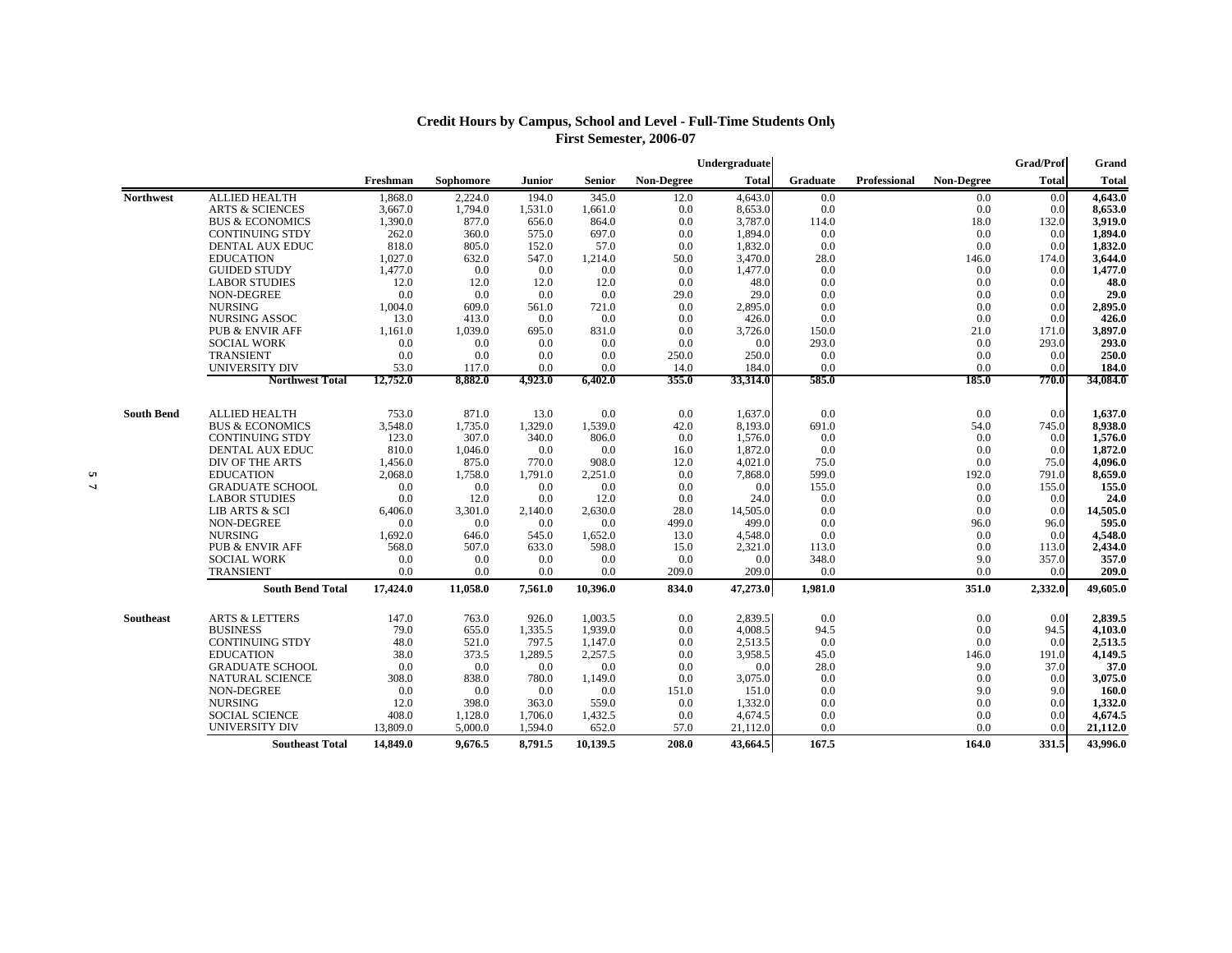|          |                                             |                |                |                |                  |                   | Undergraduate    |                 |              |                   | <b>Grad/Prof</b> | Grand              |
|----------|---------------------------------------------|----------------|----------------|----------------|------------------|-------------------|------------------|-----------------|--------------|-------------------|------------------|--------------------|
|          |                                             | Freshman       | Sophomore      | <b>Junior</b>  | Senior           | <b>Non-Degree</b> | <b>Total</b>     | <b>Graduate</b> | Professional | <b>Non-Degree</b> | <b>Total</b>     | <b>Total</b>       |
|          | <b>ALLIED HEALTH</b>                        | 1,474.0        | 1,326.0        | 202.0          | 191.0            | 12.0              | 3,205.0          | 0.0             | 0.0          | 0.0               | 0.0              | 3,205.0            |
|          | <b>ARTS &amp; LETTERS</b>                   | 27.0           | 187.0          | 260.0          | 504.0            | 0.0               | 978.0            | 0.0             | 0.0          | 0.0               | 0.0              | 978.0              |
|          | <b>ARTS &amp; SCIENCES</b>                  | 1.305.0        | 1,293.0        | 1,242.0        | 3,448.0          | 65.0              | 7,353.0          | 259.0           | 0.0          | 98.0              | 357.0            | 7,710.0            |
|          | <b>BEH/SOCIAL SCI</b>                       | 21.0           | 44.0           | 59.0           | 63.0             | 0.0               | 187.0            | 0.0             | 0.0          | 0.0               | 0.0              | 187.0              |
|          | <b>BUS &amp; ECONOMICS</b>                  | 1,212.0        | 1,058.0        | 754.0          | 796.0            | 32.0              | 3,852.0          | 936.0           | 0.0          | 260.0             | 1,196.0          | 5,048.0            |
|          | <b>BUS &amp; MGMT SCI</b>                   | 318.0          | 329.0          | 301.0          | 545.0            | 0.0               | 1,493.0          | 583.0           | 0.0          | 9.0               | 592.0            | 2,085.0            |
|          | <b>BUSINESS</b>                             | 294.0          | 638.0          | 1.002.0        | 2.975.0          | 0.0               | 4,909.0          | 6.488.0         | 0.0          | 363.0             | 6,851.0          | 11.760.0           |
|          | <b>BUSINESS &amp; ECON</b>                  | 37.0           | 332.0          | 168.0          | 223.0            | 0.0               | 760.0            | 0.0             | 0.0          | 0.0               | 0.0              | 760.0              |
|          | <b>COLUMBUS CAMPUS</b>                      | 954.0          | 1,010.0        | 556.0          | 752.0            | 90.0              | 3,362.0          | 459.0           | 0.0          | 44.0              | 503.0            | 3,865.0            |
|          | <b>CONTINUING STDY</b>                      | 1,205.5        | 2,698.0        | 2,309.0        | 5,388.5          | 895.5             | 12,496.5         | 322.0           | 0.0          | 75.0              | 397.0            | 12,893.5           |
|          | DENTAL AUX EDUC                             | 548.0          | 571.0          | 40.0           | 118.0            | 23.0              | 1,300.0          | 0.0             | 0.0          | 0.0               | 0.0              | 1.300.0            |
|          | <b>DENTISTRY</b>                            | 0.0            | 0.0            | 0.0            | 0.0              | 0.0               | 0.0              | 167.0           | 6.0          | 0.0               | 173.0            | 173.0              |
|          | <b>DIV OF THE ARTS</b>                      | 288.0          | 151.0          | 160.0          | 290.0            | 0.0               | 889.0            | 35.0            | 0.0          | 0.0               | 35.0             | 924.0              |
|          | <b>EDUCATION</b>                            | 1,343.0        | 1,596.0        | 1,779.0        | 2,912.5          | 435.0             | 8,065.5          | 7,028.0         | 0.0          | 4,301.0           | 11,329.0         | 19,394.5           |
|          | <b>ENGINEERING</b>                          | 167.0          | 176.0          | 270.0          | 704.0            | 0.0               | 1,317.0          | 369.0           | 0.0          | 0.0               | 369.0            | 1,686.0            |
|          | <b>GRAD NON-DEGREE</b>                      | 0.0            | 0.0            | 0.0            | 0.0              | 0.0               | 0.0              | 0.0             | 0.0          | 1,464.0           | 1,464.0          | 1,464.0            |
|          | <b>GRADUATE SCHOOL</b>                      | 0.0            | 0.0            | 0.0            | 0.0              | 0.0               | 0.0              | 11,850.5        | 0.0          | 424.5             | 12,275.0         | 12,275.0           |
|          | <b>GUIDED STUDY</b>                         | 294.0          | 0.0            | 0.0            | 0.0              | 0.0               | 294.0            | 0.0             | 0.0          | 0.0               | 0.0              | 294.0              |
|          | <b>HEALTH &amp; REHAB SCI</b>               | 0.0            | 0.0            | 7.0            | 0.0              | 0.0               | 7.0              | 33.0            | 8.0          | 6.0               | 47.0             | 54.0               |
|          | HEALTH. PE. REC                             | 4.0            | 97.0           | 83.0           | 276.0            | 2.0               | 462.0            | 409.0           | 0.0          | 49.0              | 458.0            | 920.0              |
|          | <b>HERRON ART</b>                           | 114.0          | 206.0          | 251.0          | 708.0            | 0.0               | 1,279.0          | 33.0            | 0.0          | 0.0               | 33.0             | 1,312.0            |
|          | <b>HLTH &amp; HUMAN SVCS</b>                | 631.0          | 308.0          | 54.0           | 36.0             | 0.0               | 1,029.0          | 0.0             | 0.0          | 0.0               | 0.0              | 1,029.0            |
|          | <b>HUM/FINE ARTS</b>                        | 24.0           | 71.0           | 63.0           | 128.0            | 0.0               | 286.0            | 0.0             | 0.0          | 0.0               | 0.0              | 286.0              |
| <b>u</b> | <b>INFORMATICS</b>                          | 102.0          | 229.0          | 198.0          | 735.0            | 10.0              | 1,274.0          | 340.0           | 0.0          | 12.0              | 352.0            | 1,626.0            |
| $\infty$ | <b>JOURNALISM</b>                           | 56.0           | 35.0           | 51.0           | 121.0            | 0.0               | 263.0            | 0.0             | 0.0          | 0.0               | 0.0              | 263.0              |
|          | <b>LABOR STUDIES</b>                        | 65.0           | 83.0           | 57.0           | 102.0            | 0.0               | 307.0            | 0.0             | 0.0          | 0.0               | 0.0              | 307.0              |
|          | LAW                                         | 0.0            | 0.0            | 0.0            | 0.0              | 0.0               | 0.0              | 388.0           | 2,999.0      | 0.0               | 3,387.0          | 3,387.0            |
|          | <b>LIB ARTS &amp; SCI</b>                   | 1,739.0        | 913.0          | 689.0          | 973.0            | 20.0              | 4,334.0          | 0.0             | 0.0          | 0.0               | 0.0              | 4,334.0            |
|          | LIBERAL ARTS                                | 427.0          | 492.0          | 872.0          | 1.758.0          | 0.0               | 3,549.0          | 0.0             | 0.0          | 0.0               | 0.0              | 3,549.0            |
|          | <b>LIBRARY &amp; INFO SCI</b>               | 0.0            | 0.0            | 0.0            | 0.0              | 0.0               | 0.0              | 1,629.0         | 0.0          | 125.0             | 1,754.0          | 1,754.0            |
|          | <b>MEDICINE</b>                             | 0.0            | 9.0            | 74.0           | 154.0            | 0.0               | 237.0            | 411.0           | 24.0         | 0.0               | 435.0            | 672.0              |
|          | <b>MUSIC</b>                                | 63.0           | 9.0            | 11.0           | 94.0             | 9.0               | 186.0            | 1,238.0         | 0.0          | 5.0               | 1,243.0          | 1,429.0            |
|          | <b>NAT SCI &amp; MATH</b>                   | 27.0           | 38.0           | 22.0           | 60.0             | 0.0               | 147.0            | 0.0             | 0.0          | 0.0               | 0.0              | 147.0              |
|          | <b>NATURAL SCIENCE</b>                      | 134.5          | 355.5          | 263.0          | 495.0            | 0.0               | 1,248.0          | 0.0             | 0.0          | 0.0               | 0.0              | 1,248.0            |
|          | NON-DEGREE                                  | 0.0            | 0.0            | 0.0            | 0.0              | 3,215.0           | 3,215.0          | 0.0             | 0.0          | 419.0             | 419.0            | 3,634.0            |
|          | <b>NURSING</b>                              | 812.0          | 1,091.0        | 1,149.0        | 4,086.0          | 10.0              | 7,148.0          | 1,689.5         | 0.0          | 21.0              | 1,710.5          | 8,858.5            |
|          | <b>NURSING ASSOC</b>                        | 78.0           | 1,688.0        | 0.0            | 0.0              | 0.0               | 1,766.0          | 0.0             | 0.0          | 0.0               | 0.0              | 1,766.0            |
|          | <b>OPTOMETRY</b>                            | 0.0            | 0.0            | 0.0            | 0.0              | 0.0               | 0.0              | 0.0             | 58.5         | 5.0               |                  |                    |
|          | PHYSICAL EDUC                               | 250.0          | 214.0          | 246.0          | 533.0            | 0.0               | 1,243.0          | 42.0            | 0.0          | 14.0              | 63.5<br>56.0     | 63.5<br>1,299.0    |
|          |                                             | 582.0          |                |                | 2.001.0          |                   |                  |                 | 0.0          |                   |                  |                    |
|          | <b>PUB &amp; ENVIR AFF</b>                  |                | 1,105.0        | 859.0          |                  | 11.0              | 4,558.0          | 2,231.5         |              | 68.0              | 2,299.5          | 6,857.5            |
|          | <b>SCIENCE</b>                              | 181.0<br>157.0 | 435.0<br>371.5 | 474.0<br>389.0 | 1,548.0<br>622.0 | 820.0<br>0.0      | 3,458.0          | 706.0<br>0.0    | 0.0<br>0.0   | 0.0<br>0.0        | 706.0            | 4,164.0<br>1,539.5 |
|          | <b>SOCIAL SCIENCE</b><br><b>SOCIAL WORK</b> | 12.0           | 157.0          | 63.0           | 175.0            | 0.0               | 1,539.5<br>407.0 |                 | 0.0          | 49.0              | 0.0              | 2.991.0            |
|          |                                             |                |                |                |                  |                   |                  | 2,535.0         |              |                   | 2,584.0          |                    |
|          | <b>TECHNOLOGY</b>                           | 390.0          | 1,164.0        | 839.0          | 2,223.0          | 0.0               | 4,616.0          | 51.0            | 0.0          | 0.0               | 51.0             | 4,667.0            |
|          | TRANSIENT                                   | 0.0            | 0.0            | 0.0            | 0.0              | 2,783.0           | 2,783.0          | 0.0             | 0.0          | 0.0               | 0.0              | 2,783.0            |
|          | <b>UNIT AFFIL PROG</b>                      | 1,181.0        | 586.0          | 274.0          | 162.0            | 433.0             | 2,636.0          | 0.0             | 0.0          | 0.0               | 0.0              | 2,636.0            |
|          | UNIVERSITY COLLEGE                          | 5,345.0        | 4,404.0        | 1,906.5        | 667.0            | 456.0             | 12,778.5         | 0.0             | 0.0          | 0.0               | 0.0              | 12,778.5           |
|          | <b>UNIVERSITY DIV</b>                       | 4,188.0        | 2,435.5        | 1,103.0        | 440.0            | 2,628.0           | 10,794.5         | 0.0             | 0.0          | 0.0               | 0.0              | 10.794.5           |
|          | <b>VIS/PERF ARTS</b>                        | 281.0          | 271.0          | 142.0          | 420.0            | 0.0               | 1,114.0          | 0.0             | 0.0          | 0.0               | 0.0              | 1,114.0            |
|          | <b>Total</b>                                | 26,331.0       | 28,176.5       | 19,241.5       | 37,427.0         | 11,949.5          | 123,125.5        | 40,232.5        | 3,095.5      | 7,811.5           | 51,139.5         | 174,265.0          |

#### **Credit Hours by School and Level - Part-Time Students Only - All Campuses First Semester, 2006-07**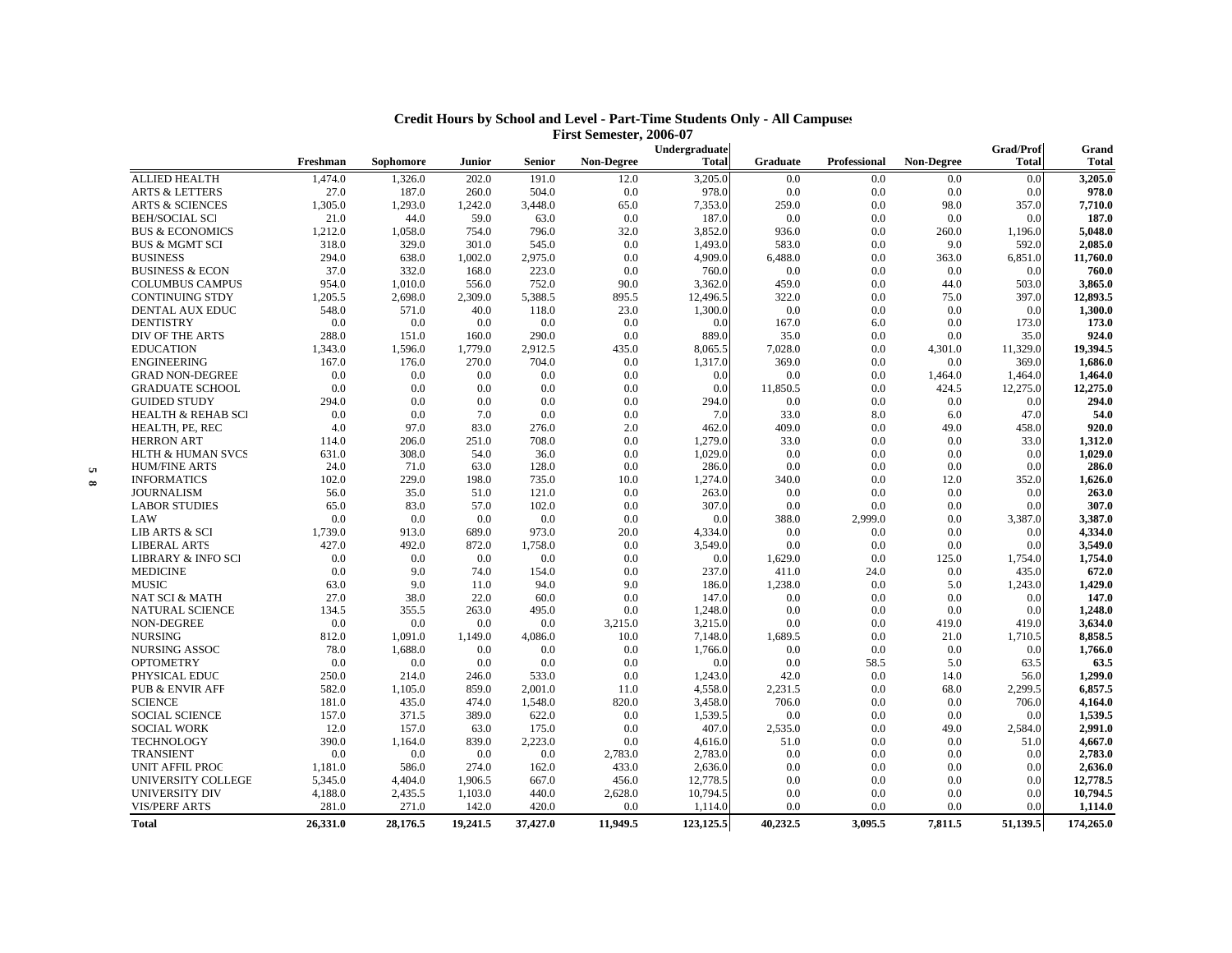|                     |                               |          |           |         |               |            | Undergraduate |          |                     |                   | <b>Grad/Prof</b> | Grand        |
|---------------------|-------------------------------|----------|-----------|---------|---------------|------------|---------------|----------|---------------------|-------------------|------------------|--------------|
|                     |                               | Freshman | Sophomore | Junior  | <b>Senior</b> | Non-Degree | <b>Total</b>  | Graduate | <b>Professional</b> | <b>Non-Degree</b> | <b>Total</b>     | <b>Total</b> |
| Bloomington         | <b>ARTS &amp; SCIENCES</b>    | 0.0      | 444.0     | 624.0   | 2,103.0       | 39.0       | 3,210.0       | 12.0     | 0.0                 | 0.0               | 12.0             | 3,222.0      |
|                     | <b>BUSINESS</b>               | 0.0      | 53.0      | 57.5    | 379.0         | 0.0        | 489.5         | 189.0    | 0.0                 | 6.0               | 195.0            | 684.5        |
|                     | <b>CONTINUING STDY</b>        | 179.0    | 413.0     | 270.0   | 348.0         | 779.5      | 1,989.5       | 0.0      | 0.0                 | 0.0               | 0.0              | 1,989.5      |
|                     | <b>EDUCATION</b>              | 0.0      | 0.0       | 18.0    | 215.0         | 12.0       | 245.0         | 1,181.0  | 0.0                 | 782.0             | 1,963.0          | 2,208.0      |
|                     | <b>GRADUATE SCHOOL</b>        | 0.0      | 0.0       | 0.0     | 0.0           | 0.0        | 0.0           | 8,748.0  | 0.0                 | 405.5             | 9,153.5          | 9,153.5      |
|                     | HEALTH, PE, REC               | 4.0      | 97.0      | 83.0    | 276.0         | 2.0        | 462.0         | 409.0    | 0.0                 | 49.0              | 458.0            | 920.0        |
|                     | <b>INFORMATICS</b>            | 0.0      | 20.0      | 14.0    | 129.0         | 0.0        | 163.0         | 42.0     | 0.0                 | 12.0              | 54.0             | 217.0        |
|                     | <b>JOURNALISM</b>             | 0.0      | 0.0       | 20.0    | 58.0          | 0.0        | 78.0          | 0.0      | 0.0                 | 0.0               | 0.0              | 78.0         |
|                     | <b>LABOR STUDIES</b>          | 0.0      | 3.0       | 3.0     | 6.0           | 0.0        | 12.0          | 0.0      | 0.0                 | 0.0               | 0.0              | 12.0         |
|                     | LAW                           | 0.0      | 0.0       | 0.0     | 0.0           | 0.0        | 0.0           | 269.0    | 289.0               | 0.0               | 558.0            | 558.0        |
|                     | <b>LIBRARY &amp; INFO SCI</b> | 0.0      | 0.0       | 0.0     | 0.0           | 0.0        | 0.0           | 506.0    | 0.0                 | 38.0              | 544.0            | 544.0        |
|                     | <b>MUSIC</b>                  | 63.0     | 9.0       | 11.0    | 94.0          | 9.0        | 186.0         | 1,148.0  | 0.0                 | 3.0               | 1,151.0          | 1,337.0      |
|                     | <b>NURSING</b>                | 0.0      | 0.0       | 0.0     | 11.0          | 0.0        | 11.0          | 0.0      | 0.0                 | 3.0               | 3.0              | 14.0         |
|                     | <b>OPTOMETRY</b>              | 0.0      | 0.0       | 0.0     | 0.0           | 0.0        | 0.0           | 0.0      | 58.5                | 5.0               | 63.5             | 63.5         |
|                     | <b>PUB &amp; ENVIR AFF</b>    | 0.0      | 15.0      | 37.0    | 204.0         | 0.0        | 256.0         | 114.0    | 0.0                 | 0.0               | 114.0            | 370.0        |
|                     | <b>SOCIAL WORK</b>            | 0.0      | 0.0       | 0.0     | 9.0           | 0.0        | 9.0           | 0.0      | 0.0                 | 0.0               | 0.0              | 9.0          |
|                     | <b>UNIVERSITY DIV</b>         | 586.0    | 551.0     | 214.0   | 69.0          | 451.0      | 1,871.0       | 0.0      | 0.0                 | 0.0               | 0.0              | 1,871.0      |
|                     | <b>Bloomington Total</b>      | 832.0    | 1.605.0   | 1,351.5 | 3,901.0       | 1,292.5    | 8,982.0       | 12,618.0 | 347.5               | 1,303.5           | 14,269.0         | 23,251.0     |
| <b>Indianapolis</b> | <b>BUSINESS</b>               | 43.0     | 89.0      | 387.5   | 1.584.0       | 0.0        | 2,103.5       | 5,157.0  | 0.0                 | 345.0             | 5,502.0          | 7.605.5      |
|                     | <b>COLUMBUS CAMPUS</b>        | 954.0    | 1,010.0   | 556.0   | 752.0         | 90.0       | 3,362.0       | 459.0    | 0.0                 | 44.0              | 503.0            | 3,865.0      |
|                     | <b>CONTINUING STDY</b>        | 176.0    | 694.0     | 744.0   | 1,887.0       | 0.0        | 3,501.0       | 322.0    | 0.0                 | 75.0              | 397.0            | 3,898.0      |
|                     | <b>DENTAL AUX EDUC</b>        | 10.0     | 87.0      | 0.0     | 86.0          | 7.0        | 190.0         | 0.0      | 0.0                 | 0.0               | 0.0              | 190.0        |
|                     | <b>DENTISTRY</b>              | 0.0      | 0.0       | 0.0     | 0.0           | 0.0        | 0.0           | 167.0    | 6.0                 | 0.0               | 173.0            | 173.0        |
|                     | <b>EDUCATION</b>              | 79.0     | 372.0     | 408.0   | 547.0         | 321.0      | 1,727.0       | 1,903.0  | 0.0                 | 791.0             | 2,694.0          | 4,421.0      |
|                     | <b>ENGINEERING</b>            | 167.0    | 176.0     | 270.0   | 704.0         | 0.0        | 1,317.0       | 369.0    | 0.0                 | 0.0               | 369.0            | 1,686.0      |
|                     | <b>GRAD NON-DEGREE</b>        | 0.0      | 0.0       | 0.0     | 0.0           | 0.0        | 0.0           | 0.0      | 0.0                 | 1,464.0           | 1,464.0          | 1,464.0      |
|                     | <b>GRADUATE SCHOOL</b>        | 0.0      | 0.0       | 0.0     | 0.0           | 0.0        | 0.0           | 2,626.5  | 0.0                 | 0.0               | 2,626.5          | 2,626.5      |
|                     | <b>HEALTH &amp; REHAB SCI</b> | 0.0      | 0.0       | 7.0     | 0.0           | 0.0        | 7.0           | 33.0     | 8.0                 | 6.0               | 47.0             | 54.0         |
|                     | <b>HERRON ART</b>             | 114.0    | 206.0     | 251.0   | 708.0         | 0.0        | 1,279.0       | 33.0     | 0.0                 | 0.0               | 33.0             | 1,312.0      |
|                     | <b>INFORMATICS</b>            | 102.0    | 209.0     | 184.0   | 606.0         | 10.0       | 1,111.0       | 298.0    | 0.0                 | 0.0               | 298.0            | 1,409.0      |
|                     | <b>JOURNALISM</b>             | 56.0     | 35.0      | 31.0    | 63.0          | 0.0        | 185.0         | 0.0      | 0.0                 | 0.0               | 0.0              | 185.0        |
|                     | <b>LABOR STUDIES</b>          | 3.0      | 9.0       | 18.0    | 28.0          | 0.0        | 58.0          | 0.0      | 0.0                 | 0.0               | 0.0              | 58.0         |
|                     | <b>LAW</b>                    | 0.0      | 0.0       | 0.0     | 0.0           | 0.0        | 0.0           | 119.0    | 2,710.0             | 0.0               | 2,829.0          | 2,829.0      |
|                     | <b>LIBERAL ARTS</b>           | 427.0    | 492.0     | 872.0   | 1,758.0       | 0.0        | 3,549.0       | 0.0      | 0.0                 | 0.0               | 0.0              | 3,549.0      |
|                     | <b>LIBRARY &amp; INFO SCI</b> | 0.0      | 0.0       | 0.0     | 0.0           | 0.0        | 0.0           | 1,123.0  | 0.0                 | 87.0              | 1,210.0          | 1,210.0      |
|                     | <b>MEDICINE</b>               | 0.0      | 9.0       | 74.0    | 154.0         | 0.0        | 237.0         | 411.0    | 24.0                | 0.0               | 435.0            | 672.0        |
|                     | <b>MUSIC</b>                  | 0.0      | 0.0       | 0.0     | 0.0           | 0.0        | 0.0           | 90.0     | 0.0                 | 2.0               | 92.0             | 92.0         |
|                     | <b>NURSING</b>                | 32.0     | 61.0      | 212.0   | 1,334.0       | 3.0        | 1,642.0       | 1,689.5  | 0.0                 | 18.0              | 1,707.5          | 3,349.5      |
|                     | PHYSICAL EDUC                 | 250.0    | 214.0     | 246.0   | 533.0         | 0.0        | 1,243.0       | 42.0     | 0.0                 | 14.0              | 56.0             | 1,299.0      |
|                     | <b>PUB &amp; ENVIR AFF</b>    | 24.0     | 303.0     | 312.0   | 806.0         | 0.0        | 1,445.0       | 1,132.5  | 0.0                 | 12.0              | 1,144.5          | 2,589.5      |
|                     | <b>SCIENCE</b>                | 181.0    | 435.0     | 474.0   | 1,548.0       | 820.0      | 3,458.0       | 706.0    | 0.0                 | 0.0               | 706.0            | 4,164.0      |
|                     | <b>SOCIAL WORK</b>            | 0.0      | 29.0      | 15.0    | 66.0          | 0.0        | 110.0         | 1,615.0  | 0.0                 | 9.0               | 1,624.0          | 1,734.0      |
|                     | <b>TECHNOLOGY</b>             | 390.0    | 1,164.0   | 839.0   | 2,223.0       | 0.0        | 4,616.0       | 51.0     | 0.0                 | 0.0               | 51.0             | 4,667.0      |
|                     | <b>TRANSIENT</b>              | 0.0      | 0.0       | 0.0     | 0.0           | 2,292.0    | 2,292.0       | 0.0      | 0.0                 | 0.0               | 0.0              | 2,292.0      |
|                     | UNIVERSITY COLLEGE            | 5,345.0  | 4,404.0   | 1,906.5 | 667.0         | 456.0      | 12,778.5      | 0.0      | 0.0                 | 0.0               | 0.0              | 12,778.5     |
|                     | <b>Indianapolis Total</b>     | 8.353.0  | 9,998.0   | 7,807.0 | 16,054.0      | 3.999.0    | 46,211.0      | 18,346.5 | 2.748.0             | 2,867.0           | 23,961.5         | 70,172.5     |

#### **Credit Hours by Campus, School, and Level -Part-Time Students Only First Semester, 2006-07**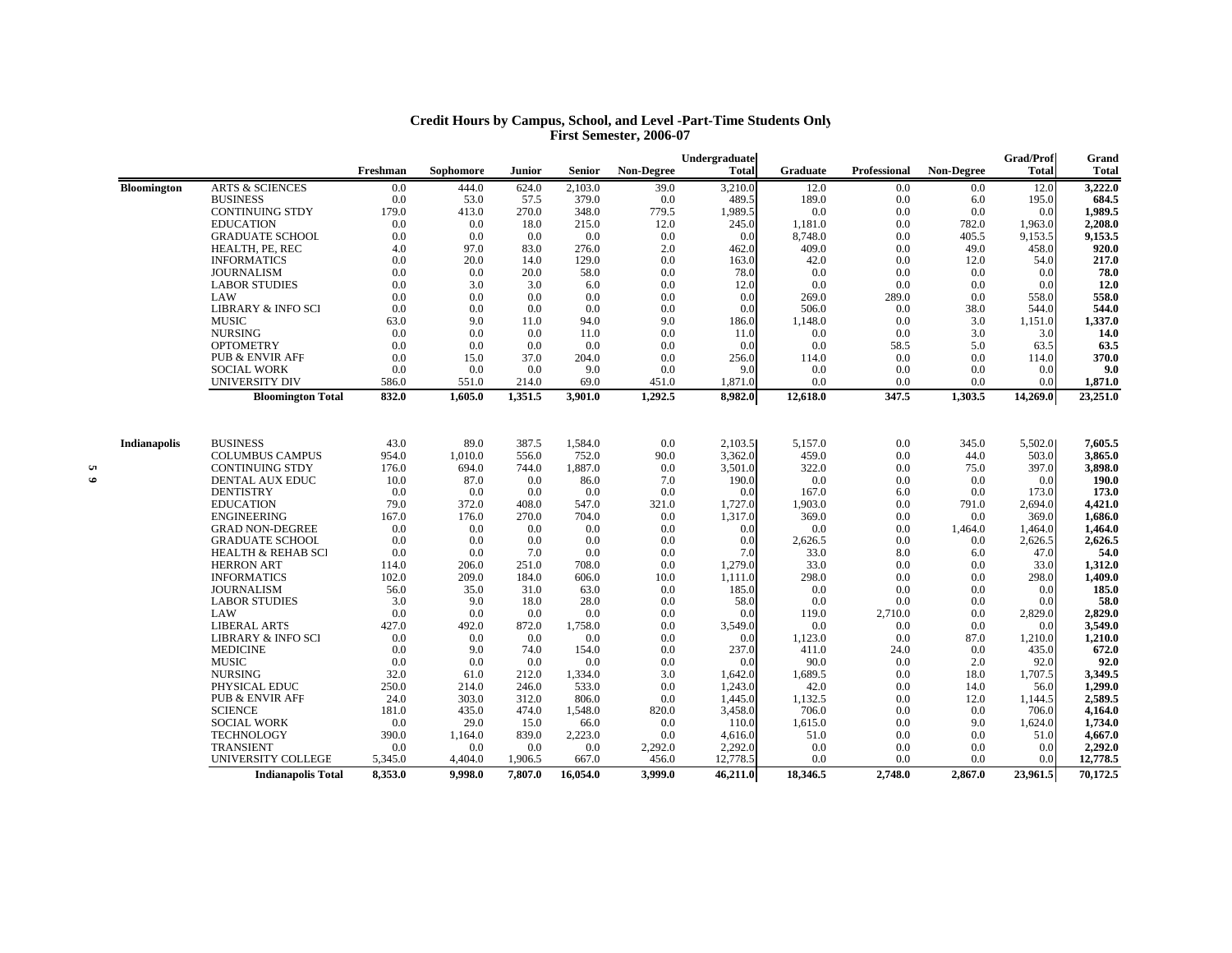#### **Credit Hours by Campus, School, and Level - Part-Time Students Only First Semester, 2006-07**

|                   |                                            |               |           |               |                |            | Undergraduate |            |              |                   | <b>Grad/Prof</b> | Grand          |
|-------------------|--------------------------------------------|---------------|-----------|---------------|----------------|------------|---------------|------------|--------------|-------------------|------------------|----------------|
|                   |                                            | Freshman      | Sophomore | Junior        | Senior         | Non-Degree | <b>Total</b>  | Graduate   | Professional | <b>Non-Degree</b> | <b>Total</b>     | <b>Total</b>   |
| East              | <b>BEH/SOCIAL SCI</b>                      | 21.0          | 44.0      | 59.0          | 63.0           | 0.0        | 187.0         | 0.0        |              | 0.0               | 0.0              | 187.0          |
|                   | <b>BUSINESS &amp; ECON</b>                 | 37.0          | 332.0     | 168.0         | 223.0          | 0.0        | 760.0         | 0.0        |              | 0.0               | 0.0              | 760.0          |
|                   | <b>CONTINUING STDY</b>                     | 56.0          | 146.0     | 23.0          | 175.0          | 0.0        | 400.0         | 0.0        |              | 0.0               | 0.0              | 400.0          |
|                   | <b>EDUCATION</b>                           | 195.0         | 126.0     | 141.0         | 170.5          | 0.0        | 632.5         | 0.0        |              | 87.0              | 87.0             | 719.5          |
|                   | <b>HUM/FINE ARTS</b>                       | 24.0          | 71.0      | 63.0          | 128.0          | 0.0        | 286.0         | 0.0        |              | 0.0               | 0.0              | 286.0          |
|                   | <b>NAT SCI &amp; MATH</b>                  | 27.0          | 38.0      | 22.0          | 60.0           | 0.0        | 147.0         | 0.0        |              | 0.0               | 0.0              | 147.0          |
|                   | NON-DEGREE                                 | 0.0           | 0.0       | 0.0           | 0.0            | 93.0       | 93.0          | 0.0        |              | 75.0              | 75.0             | 168.0          |
|                   | <b>NURSING</b>                             | 11.0          | 11.0      | 28.0          | 224.0          | 0.0        | 274.0         | 0.0        |              | 0.0               | 0.0              | 274.0          |
|                   | NURSING ASSOC                              | 0.0           | 213.0     | 0.0           | 0.0            | 0.0        | 213.0         | 0.0        |              | 0.0               | 0.0              | 213.0          |
|                   | <b>PUB &amp; ENVIR AFF</b>                 | 12.0          | 73.0      | 30.0          | 62.0           | 0.0        | 177.0         | 0.0        |              | 0.0               | 0.0              | 177.0          |
|                   | <b>SOCIAL WORK</b>                         | 12.0          | 128.0     | 48.0          | 100.0          | 0.0        | 288.0         | 0.0        |              | 0.0               | 0.0              | 288.0          |
|                   | TRANSIENT                                  | 0.0           | 0.0       | 0.0           | 0.0            | 38.0       | 38.0          | 0.0        |              | 0.0               | 0.0              | 38.0           |
|                   | <b>UNIVERSITY DIV</b>                      | 1,105.0       | 456.0     | 105.0         | 91.0           | 766.0      | 2,523.0       | 0.0        |              | 0.0               | 0.0              | 2,523.0        |
|                   | <b>East Total</b>                          | 1,500.0       | 1,638.0   | 687.0         | 1,296.5        | 897.0      | 6,018.5       | 0.0        |              | 162.0             | 162.0            | 6,180.5        |
| <b>Fort Wayne</b> | <b>ARTS &amp; SCIENCES</b>                 | 363.0         | 257.0     | 141.0         | 469.0          | 20.0       | 1,250.0       | 247.0      |              | 98.0              | 345.0            | 1,595.0        |
|                   | <b>BUS &amp; MGMT SCI</b>                  | 318.0         | 329.0     | 301.0         | 545.0          | 0.0        | 1,493.0       | 583.0      |              | 9.0               | 592.0            | 2,085.0        |
|                   | <b>CONTINUING STDY</b>                     | 288.0         | 407.0     | 315.0         | 798.0          | 0.0        | 1,808.0       | 0.0        |              | 0.0               | 0.0              | 1,808.0        |
|                   | <b>EDUCATION</b>                           | 433.0         | 397.0     | 484.0         | 851.0          | 12.0       | 2,177.0       | 1,192.0    |              | 510.0             | 1,702.0          | 3,879.0        |
|                   | <b>HLTH &amp; HUMAN SVCS</b>               | 631.0         | 308.0     | 54.0          | 36.0           | 0.0        | 1,029.0       | 0.0        |              | 0.0               | 0.0              | 1,029.0        |
|                   | <b>LABOR STUDIES</b>                       | 9.0           | 10.0      | 3.0           | 9.0            | 0.0        | 31.0          | 0.0        |              | 0.0               | 0.0              | 31.0           |
|                   | <b>PUB &amp; ENVIR AFF</b>                 | 124.0         | 169.0     | 136.0         | 284.0          | 0.0        | 713.0         | 193.0      |              | 0.0               | 193.0            | 906.0          |
|                   | <b>UNIT AFFIL PROC</b>                     | 1,181.0       | 586.0     | 274.0         | 162.0          | 433.0      | 2,636.0       | 0.0        |              | 0.0               | 0.0              | 2,636.0        |
|                   | <b>VIS/PERF ARTS</b>                       | 281.0         | 271.0     | 142.0         | 420.0          | 0.0        | 1,114.0       | 0.0        |              | 0.0               | 0.0              | 1,114.0        |
|                   | <b>Fort Wayne Total</b>                    | 3,628.0       | 2,734.0   | 1.850.0       | 3,574.0        | 465.0      | 12,251.0      | 2,215.0    |              | 617.0             | 2,832.0          | 15,083.0       |
|                   |                                            |               |           |               |                |            |               |            |              |                   |                  |                |
| Kokomo            | <b>ALLIED HEALTH</b>                       | 271.0         | 191.0     | 43.0          | 14.0           | 0.0        | 519.0         | 0.0        |              | 0.0               | 0.0<br>0.0       | 519.0          |
|                   | <b>ARTS &amp; SCIENCES</b>                 | 299.0         | 208.0     | 177.0         | 231.0          | 0.0        | 915.0         | 0.0        |              | 0.0               |                  | 915.0          |
|                   | <b>BUSINESS</b>                            | 211.0         | 219.0     | 181.0         | 163.0          | 0.0        | 774.0         | 201.0      |              | 12.0              | 213.0            | 987.0          |
|                   | <b>CONTINUING STDY</b><br><b>EDUCATION</b> | 171.0         | 231.0     | 111.0<br>83.0 | 275.0<br>166.0 | 0.0        | 788.0         | 0.0        |              | 0.0               | 0.0<br>163.0     | 788.0<br>607.0 |
|                   |                                            | 94.0          | 93.0      |               |                | 8.0        | 444.0         | 12.0       |              | 151.0             |                  |                |
|                   | <b>GRADUATE SCHOOL</b>                     | 0.0           | 0.0       | 0.0           | 0.0            | 0.0        | 0.0           | 49.0       |              | 6.0               | 55.0             | 55.0           |
|                   | <b>LABOR STUDIES</b>                       | 18.0          | 13.0      | 6.0           | 27.0           | 0.0        | 64.0          | 0.0        |              | 0.0               | 0.0              | 64.0           |
|                   | NON-DEGREE                                 | 0.0           | 0.0       | 0.0           | 0.0            | 44.0       | 44.0          | 0.0        |              | 61.0              | 61.0             | 105.0          |
|                   | <b>NURSING</b><br><b>NURSING ASSOC</b>     | 123.0<br>78.0 | 284.0     | 266.0         | 796.0<br>0.0   | 0.0<br>0.0 | 1,469.0       | 0.0<br>0.0 |              | 0.0               | 0.0              | 1,469.0        |
|                   |                                            |               | 1,434.0   | 0.0           |                |            | 1,512.0       |            |              | 0.0               | 0.0              | 1,512.0        |
|                   | <b>PUB &amp; ENVIR AFF</b>                 | 78.0          | 85.0      | 52.0          | 85.0           | 0.0        | 300.0         | 15.0       |              | 0.0               | 15.0<br>0.0      | 315.0          |
|                   | <b>TRANSIENT</b>                           | 0.0           | 0.0       | 0.0           | 0.0            | 43.0       | 43.0          | 0.0        |              | 0.0               |                  | 43.0           |
|                   | <b>UNIVERSITY DIV</b>                      | 288.0         | 84.0      | 25.0          | 5.0            | 789.0      | 1,191.0       | 0.0        |              | 0.0               | 0.0              | 1,191.0        |
|                   | Kokomo Total                               | 1,631.0       | 2,842.0   | 944.0         | 1,762.0        | 884.0      | 8,063.0       | 277.0      |              | 230.0             | 507.0            | 8,570.0        |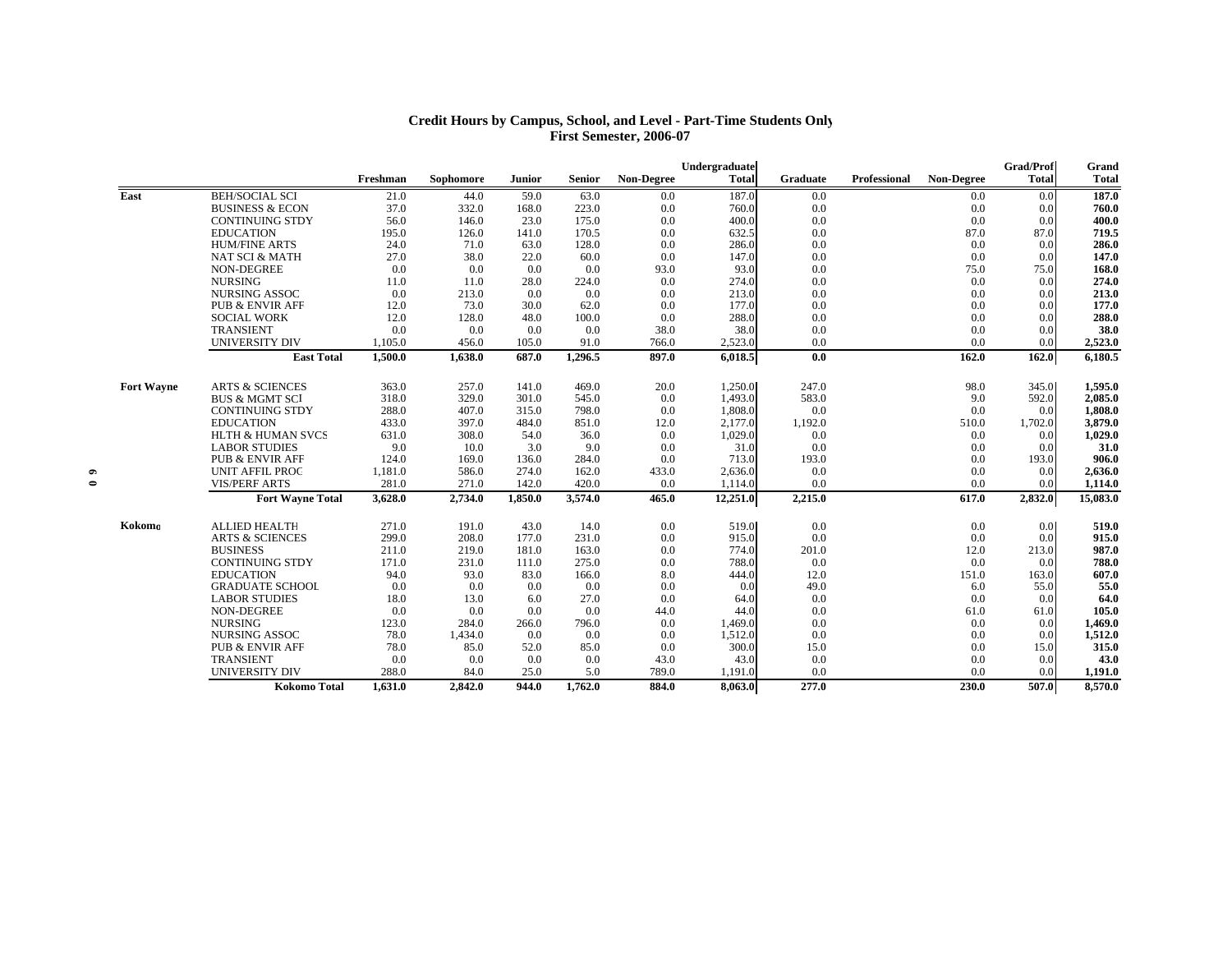| <b>Credit Hours by Campus, School, and Level - Part-Time Students Only</b> |
|----------------------------------------------------------------------------|
| First Semester, 2006-07                                                    |
|                                                                            |

|                   |                            |          |           |         |               |                   | Undergraduate |                 |                     |                   | <b>Grad/Prof</b> | Grand        |
|-------------------|----------------------------|----------|-----------|---------|---------------|-------------------|---------------|-----------------|---------------------|-------------------|------------------|--------------|
|                   |                            | Freshman | Sophomore | Junior  | <b>Senior</b> | <b>Non-Degree</b> | <b>Total</b>  | <b>Graduate</b> | <b>Professional</b> | <b>Non-Degree</b> | <b>Total</b>     | <b>Total</b> |
| <b>Northwest</b>  | <b>ALLIED HEALTH</b>       | 835.0    | 909.0     | 159.0   | 165.0         | 12.0              | 2,080.0       | 0.0             |                     | 0.0               | 0.0              | 2,080.0      |
|                   | <b>ARTS &amp; SCIENCES</b> | 643.0    | 384.0     | 300.0   | 645.0         | 6.0               | 1,978.0       | 0.0             |                     | 0.0               | 0.0              | 1,978.0      |
|                   | <b>BUS &amp; ECONOMICS</b> | 303.0    | 304.0     | 269.0   | 182.0         | 5.0               | 1,063.0       | 338.0           |                     | 123.0             | 461.0            | 1,524.0      |
|                   | <b>CONTINUING STDY</b>     | 163.0    | 310.0     | 265.0   | 500.0         | 12.0              | 1,250.0       | 0.0             |                     | 0.0               | 0.0              | 1,250.0      |
|                   | <b>DENTAL AUX EDUC</b>     | 219.0    | 200.0     | 40.0    | 32.0          | 16.0              | 507.0         | 0.0             |                     | 0.0               | 0.0              | 507.0        |
|                   | <b>EDUCATION</b>           | 113.0    | 177.0     | 140.0   | 216.0         | 79.0              | 725.0         | 234.0           |                     | 578.0             | 812.0            | 1,537.0      |
|                   | <b>GUIDED STUDY</b>        | 294.0    | 0.0       | 0.0     | 0.0           | 0.0               | 294.0         | 0.0             |                     | 0.0               | 0.0              | 294.0        |
|                   | <b>LABOR STUDIES</b>       | 35.0     | 48.0      | 18.0    | 16.0          | 0.0               | 117.0         | 0.0             |                     | 0.0               | 0.0              | 117.0        |
|                   | NON-DEGREE                 | 0.0      | 0.0       | 0.0     | 0.0           | 243.0             | 243.0         | 0.0             |                     | 0.0               | 0.0              | 243.0        |
|                   | <b>NURSING</b>             | 281.0    | 282.0     | 224.0   | 831.0         | 4.0               | 1,622.0       | 0.0             |                     | 0.0               | 0.0              | 1,622.0      |
|                   | <b>NURSING ASSOC</b>       | 0.0      | 41.0      | 0.0     | 0.0           | 0.0               | 41.0          | 0.0             |                     | 0.0               | 0.0              | 41.0         |
|                   | <b>PUB &amp; ENVIR AFF</b> | 163.0    | 310.0     | 140.0   | 228.0         | 11.0              | 852.0         | 612.0           |                     | 30.0              | 642.0            | 1,494.0      |
|                   | <b>SOCIAL WORK</b>         | 0.0      | 0.0       | 0.0     | 0.0           | 0.0               | 0.0           | 514.0           |                     | 1.0               | 515.0            | 515.0        |
|                   | <b>TRANSIENT</b>           | 0.0      | 0.0       | 0.0     | 0.0           | 265.0             | 265.0         | 0.0             |                     | 0.0               | 0.0              | 265.0        |
|                   | <b>UNIVERSITY DIV</b>      | 24.0     | 8.0       | 0.0     | 0.0           | 241.0             | 273.0         | 0.0             |                     | 0.0               | 0.0              | 273.0        |
|                   | <b>Northwest Total</b>     | 3,073.0  | 2,973.0   | 1,555.0 | 2,815.0       | 894.0             | 11,310.0      | 1,698.0         |                     | 732.0             | 2,430.0          | 13,740.0     |
| <b>South Bend</b> | <b>ALLIED HEALTH</b>       | 368.0    | 226.0     | 0.0     | 12.0          | 0.0               | 606.0         | 0.0             |                     | 0.0               | 0.0              | 606.0        |
|                   | <b>BUS &amp; ECONOMICS</b> | 909.0    | 754.0     | 485.0   | 614.0         | 27.0              | 2,789.0       | 598.0           |                     | 137.0             | 735.0            | 3,524.0      |
|                   | <b>CONTINUING STDY</b>     | 117.0    | 139.0     | 255.0   | 597.0         | 23.0              | 1,131.0       | 0.0             |                     | 0.0               | 0.0              | 1,131.0      |
|                   | DENTAL AUX EDUC            | 319.0    | 284.0     | 0.0     | 0.0           | 0.0               | 603.0         | 0.0             |                     | 0.0               | 0.0              | 603.0        |
|                   | DIV OF THE ARTS            | 288.0    | 151.0     | 160.0   | 290.0         | 0.0               | 889.0         | 35.0            |                     | 0.0               | 35.0             | 924.0        |
|                   | <b>EDUCATION</b>           | 420.0    | 375.0     | 373.0   | 376.0         | 3.0               | 1,547.0       | 1,069.0         |                     | 568.0             | 1,637.0          | 3,184.0      |
|                   | <b>GRADUATE SCHOOL</b>     | 0.0      | 0.0       | 0.0     | 0.0           | 0.0               | 0.0           | 330.0           |                     | 13.0              | 343.0            | 343.0        |
|                   | <b>LABOR STUDIES</b>       | 0.0      | 0.0       | 9.0     | 16.0          | 0.0               | 25.0          | 0.0             |                     | 0.0               | 0.0              | 25.0         |
|                   | LIB ARTS & SCI             | 1,739.0  | 913.0     | 689.0   | 973.0         | 20.0              | 4,334.0       | 0.0             |                     | 0.0               | 0.0              | 4,334.0      |
|                   | NON-DEGREE                 | 0.0      | 0.0       | 0.0     | 0.0           | 2,412.0           | 2,412.0       | 0.0             |                     | 280.0             | 280.0            | 2,692.0      |
|                   | <b>NURSING</b>             | 362.0    | 384.0     | 300.0   | 383.0         | 3.0               | 1,432.0       | 0.0             |                     | 0.0               | 0.0              | 1,432.0      |
|                   | <b>PUB &amp; ENVIR AFF</b> | 181.0    | 150.0     | 152.0   | 332.0         | 0.0               | 815.0         | 165.0           |                     | 26.0              | 191.0            | 1,006.0      |
|                   | <b>SOCIAL WORK</b>         | 0.0      | 0.0       | 0.0     | 0.0           | 0.0               | 0.0           | 406.0           |                     | 39.0              | 445.0            | 445.0        |
|                   | TRANSIENT                  | 0.0      | 0.0       | 0.0     | 0.0           | 127.0             | 127.0         | 0.0             |                     | 0.0               | 0.0              | 127.0        |
|                   | <b>South Bend Total</b>    | 4,703.0  | 3,376.0   | 2,423.0 | 3,593.0       | 2,615.0           | 16,710.0      | 2,603.0         |                     | 1,063.0           | 3,666.0          | 20,376.0     |
| <b>Southeast</b>  | <b>ARTS &amp; LETTERS</b>  | 27.0     | 187.0     | 260.0   | 504.0         | 0.0               | 978.0         | 0.0             |                     | 0.0               | 0.0              | 978.0        |
|                   | <b>BUSINESS</b>            | 40.0     | 277.0     | 376.0   | 849.0         | 0.0               | 1,542.0       | 941.0           |                     | 0.0               | 941.0            | 2,483.0      |
|                   | <b>CONTINUING STDY</b>     | 55.5     | 358.0     | 326.0   | 808.5         | 81.0              | 1,629.0       | 0.0             |                     | 0.0               | 0.0              | 1,629.0      |
|                   | <b>EDUCATION</b>           | 9.0      | 56.0      | 132.0   | 371.0         | 0.0               | 568.0         | 1,437.0         |                     | 834.0             | 2,271.0          | 2,839.0      |
|                   | <b>GRADUATE SCHOOL</b>     | 0.0      | 0.0       | 0.0     | 0.0           | 0.0               | 0.0           | 97.0            |                     | 0.0               | 97.0             | 97.0         |
|                   | NATURAL SCIENCE            | 134.5    | 355.5     | 263.0   | 495.0         | 0.0               | 1,248.0       | 0.0             |                     | 0.0               | 0.0              | 1,248.0      |
|                   | NON-DEGREE                 | 0.0      | 0.0       | 0.0     | 0.0           | 423.0             | 423.0         | 0.0             |                     | 3.0               | 3.0              | 426.0        |
|                   | <b>NURSING</b>             | 3.0      | 69.0      | 119.0   | 507.0         | 0.0               | 698.0         | 0.0             |                     | 0.0               | 0.0              | 698.0        |
|                   | <b>SOCIAL SCIENCE</b>      | 157.0    | 371.5     | 389.0   | 622.0         | 0.0               | 1,539.5       | 0.0             |                     | 0.0               | 0.0              | 1,539.5      |
|                   | <b>TRANSIENT</b>           | 0.0      | 0.0       | 0.0     | 0.0           | 18.0              | 18.0          | 0.0             |                     | 0.0               | 0.0              | 18.0         |
|                   | <b>UNIVERSITY DIV</b>      | 2,185.0  | 1,336.5   | 759.0   | 275.0         | 381.0             | 4,936.5       | 0.0             |                     | 0.0               | 0.0              | 4,936.5      |
|                   | <b>Southeast Total</b>     | 2,611.0  | 3.010.5   | 2,624.0 | 4,431.5       | 903.0             | 13,580.0      | 2,475.0         |                     | 837.0             | 3,312.0          | 16,892.0     |
|                   |                            |          |           |         |               |                   |               |                 |                     |                   |                  |              |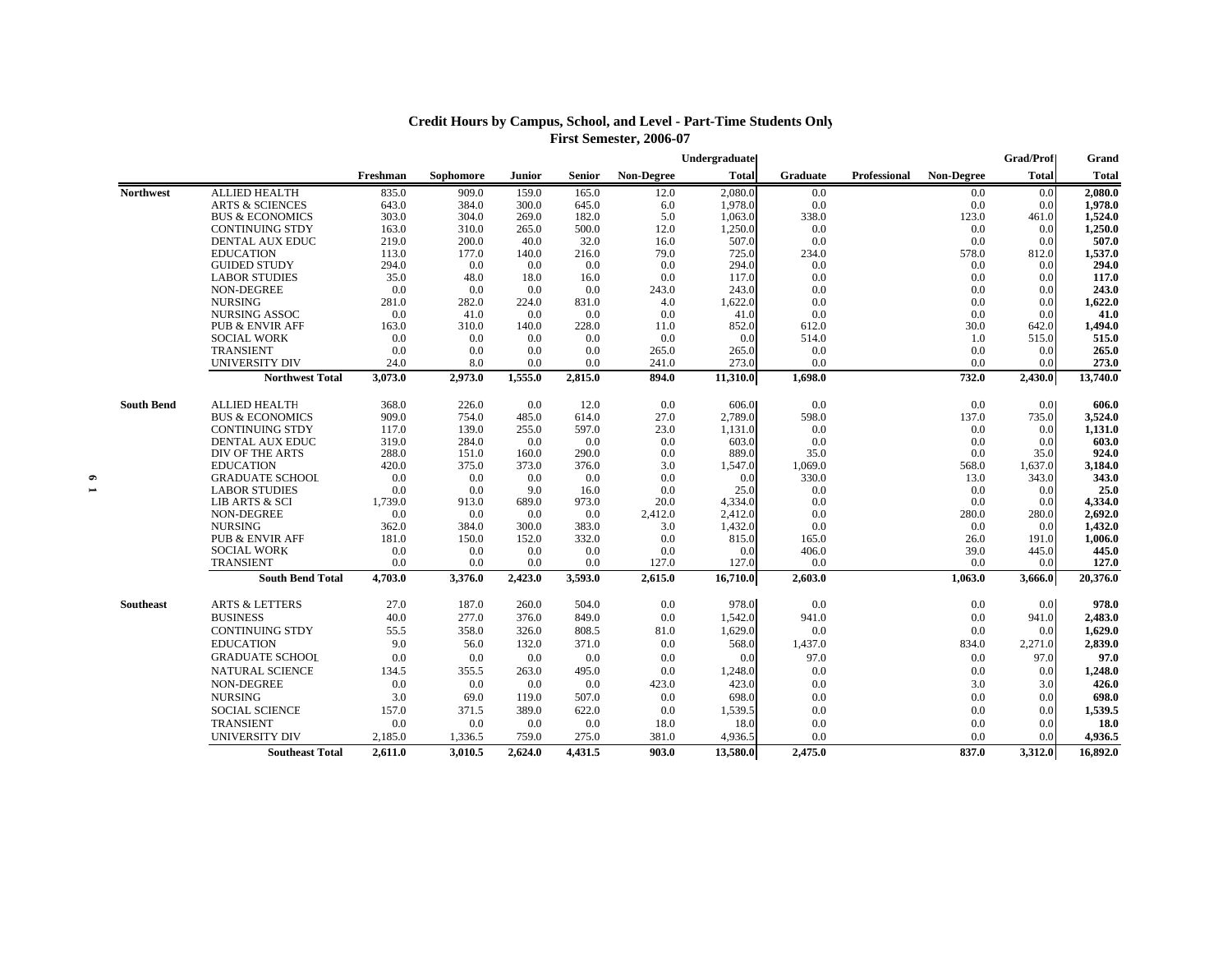# **Matriculant Credit Hours by School and Level - All Campuses First Semester, 2006-07**

|                               | <b>Grad/Prof</b><br>Undergraduate |           |         |         |                   |              |                 | Grand               |                   |              |              |
|-------------------------------|-----------------------------------|-----------|---------|---------|-------------------|--------------|-----------------|---------------------|-------------------|--------------|--------------|
|                               | Freshman                          | Sophomore | Junior  | Senior  | <b>Non-Degree</b> | <b>Total</b> | <b>Graduate</b> | <b>Professional</b> | <b>Non-Degree</b> | <b>Total</b> | <b>Total</b> |
| <b>ALLIED HEALTH</b>          | 2,577.0                           | 402.0     | 29.0    | 11.0    | 0.0               | 3,019.0      | 0.0             | 0.0                 | 0.0               | 0.0          | 3,019.0      |
| <b>ARTS &amp; LETTERS</b>     | 19.0                              | 114.0     | 88.0    | 0.0     | 0.0               | 221.0        | 0.0             | 0.0                 | 0.0               | 0.0          | 221.0        |
| <b>ARTS &amp; SCIENCES</b>    | 7,564.0                           | 2,351.0   | 920.0   | 204.0   | 0.0               | 11,039.0     | 81.0            | 0.0                 | 0.0               | 81.0         | 11,120.0     |
| <b>BEH/SOCIAL SCI</b>         | 0.0                               | 12.0      | 0.0     | 0.0     | 0.0               | 12.0         | 0.0             | 0.0                 | 0.0               | 0.0          | 12.0         |
| <b>BUS &amp; ECONOMICS</b>    | 3,662.0                           | 359.0     | 167.0   | 57.0    | 0.0               | 4,245.0      | 203.0           | 0.0                 | 0.0               | 203.0        | 4,448.0      |
| <b>BUS &amp; MGMT SCI</b>     | 1,393.0                           | 39.0      | 15.0    | 0.0     | 0.0               | 1,447.0      | 152.0           | 0.0                 | 0.0               | 152.0        | 1,599.0      |
| <b>BUSINESS</b>               | 8,302.0                           | 597.0     | 216.0   | 30.0    | 0.0               | 9,145.0      | 4,828.0         | 0.0                 | 0.0               | 4,828.0      | 13,973.0     |
| <b>BUSINESS &amp; ECON</b>    | 180.0                             | 40.0      | 48.0    | 0.0     | 0.0               | 268.0        | 0.0             | 0.0                 | 0.0               | 0.0          | 268.0        |
| <b>COLUMBUS CAMPUS</b>        | 4,197.0                           | 433.0     | 113.0   | 12.0    | 0.0               | 4,755.0      | 81.0            | 0.0                 | 0.0               | 81.0         | 4,836.0      |
| <b>CONTINUING STDY</b>        | 1,286.0                           | 369.0     | 512.0   | 168.0   | 0.0               | 2,335.0      | 45.0            | 0.0                 | 0.0               | 45.0         | 2,380.0      |
| DENTAL AUX EDUC               | 1,396.0                           | 274.0     | 45.0    | 0.0     | 0.0               | 1,715.0      | 0.0             | 0.0                 | 0.0               | 0.0          | 1,715.0      |
| <b>DENTISTRY</b>              | 0.0                               | 0.0       | 0.0     | 0.0     | 0.0               | 0.0          | 15.5            | 0.0                 | 0.0               | 15.5         | 15.5         |
| DIV OF THE ARTS               | 1,098.0                           | 73.0      | 69.0    | 27.0    | 0.0               | 1,267.0      | 18.0            | 0.0                 | 0.0               | 18.0         | 1,285.0      |
| <b>EDUCATION</b>              | 6,273.0                           | 1,073.0   | 535.0   | 319.0   | 0.0               | 8,200.0      | 1,620.0         | 0.0                 | 0.0               | 1,620.0      | 9,820.0      |
| <b>ENGINEERING</b>            | 1,016.0                           | 221.0     | 144.0   | 168.0   | 0.0               | 1,549.0      | 228.0           | 0.0                 | 0.0               | 228.0        | 1,777.0      |
| <b>GRADUATE SCHOOL</b>        | 0.0                               | 0.0       | 0.0     | 0.0     | 0.0               | 0.0          | 7,659.0         | 0.0                 | 0.0               | 7,659.0      | 7,659.0      |
| <b>GUIDED STUDY</b>           | 1,419.0                           | 0.0       | 0.0     | 0.0     | 0.0               | 1,419.0      | 0.0             | 0.0                 | 0.0               | 0.0          | 1,419.0      |
| <b>HEALTH &amp; REHAB SCI</b> | 0.0                               | 0.0       | 0.0     | 0.0     | 0.0               | 0.0          | 117.0           | 256.0               | 0.0               | 373.0        | 373.0        |
| HEALTH, PE, REC               | 137.0                             | 291.0     | 107.0   | 19.0    | 0.0               | 554.0        | 630.0           | 0.0                 | 0.0               | 630.0        | 1,184.0      |
| <b>HERRON ART</b>             | 1,748.0                           | 212.0     | 79.0    | 96.0    | 0.0               | 2,135.0      | 27.0            | 0.0                 | 0.0               | 27.0         | 2,162.0      |
| <b>HLTH &amp; HUMAN SVCS</b>  | 1,902.0                           | 120.0     | 6.0     | 6.0     | 0.0               | 2,034.0      | 0.0             | 0.0                 | 0.0               | 0.0          | 2,034.0      |
| <b>HUM/FINE ARTS</b>          | 0.0                               | 11.0      | 0.0     | 0.0     | 0.0               | 11.0         | 0.0             | 0.0                 | 0.0               | 0.0          | 11.0         |
| <b>INFORMATICS</b>            | 428.5                             | 201.0     | 72.0    | 0.0     | 0.0               | 701.5        | 472.0           | 0.0                 | 0.0               | 472.0        | 1,173.5      |
| <b>JOURNALISM</b>             | 823.0                             | 106.0     | 69.0    | 12.0    | 0.0               | 1,010.0      | 0.0             | 0.0                 | 0.0               | 0.0          | 1,010.0      |
| <b>LABOR STUDIES</b>          | 33.0                              | 9.0       | 6.0     | 0.0     | 0.0               | 48.0         | 0.0             | 0.0                 | 0.0               | 0.0          | 48.0         |
| LAW                           | 0.0                               | 0.0       | 0.0     | 0.0     | 0.0               | 0.0          | 986.0           | 4,159.0             | 0.0               | 5,145.0      | 5,145.0      |
| <b>LIB ARTS &amp; SCI</b>     | 4,707.0                           | 456.0     | 215.0   | 92.0    | 0.0               | 5,470.0      | 0.0             | 0.0                 | 0.0               | 0.0          | 5,470.0      |
| <b>LIBERAL ARTS</b>           | 1,167.0                           | 510.0     | 526.0   | 189.0   | 0.0               | 2,392.0      | 0.0             | 0.0                 | 0.0               | 0.0          | 2,392.0      |
| <b>LIBRARY &amp; INFO SCI</b> | 0.0                               | 0.0       | 0.0     | 0.0     | 0.0               | 0.0          | 878.0           | 0.0                 | 0.0               | 878.0        | 878.0        |
| <b>MEDICINE</b>               | 588.0                             | 0.0       | 5.0     | 13.0    | 0.0               | 606.0        | 222.0           | 3,112.0             | 0.0               | 3,334.0      | 3,940.0      |
| <b>MUSIC</b>                  | 2,990.0                           | 387.0     | 108.0   | 73.0    | 0.0               | 3,558.0      | 2,309.0         | 0.0                 | 0.0               | 2,309.0      | 5,867.0      |
| NAT SCI & MATH                | 24.0                              | 0.0       | 0.0     | 0.0     | 0.0               | 24.0         | 0.0             | 0.0                 | 0.0               | 0.0          | 24.0         |
| <b>NATURAL SCIENCE</b>        | 38.5                              | 108.0     | 105.0   | 63.0    | 0.0               | 314.5        | 0.0             | 0.0                 | 0.0               | 0.0          | 314.5        |
| <b>NURSING</b>                | 2,853.0                           | 385.0     | 201.0   | 642.0   | 0.0               | 4,081.0      | 151.0           | 0.0                 | 0.0               | 151.0        | 4,232.0      |
| <b>NURSING ASSOC</b>          | 34.0                              | 96.0      | 0.0     | 0.0     | 0.0               | 130.0        | 0.0             | 0.0                 | 0.0               | 0.0          | 130.0        |
| <b>OPTOMETRY</b>              | 0.0                               | 0.0       | 0.0     | 0.0     | 0.0               | 0.0          | 0.0             | 795.5               | 0.0               | 795.5        | 795.5        |
| PHYSICAL EDUC                 | 1,119.0                           | 358.0     | 165.0   | 32.0    | 0.0               | 1,674.0      | 15.0            | 0.0                 | 0.0               | 15.0         | 1,689.0      |
| <b>PUB &amp; ENVIR AFF</b>    | 2,050.0                           | 668.0     | 293.0   | 75.0    | 0.0               | 3,086.0      | 1,795.0         | 0.0                 | 0.0               | 1,795.0      | 4,881.0      |
| <b>SCIENCE</b>                | 2,335.0                           | 358.0     | 292.0   | 217.0   | 0.0               | 3,202.0      | 889.0           | 0.0                 | 0.0               | 889.0        | 4,091.0      |
| <b>SOCIAL SCIENCE</b>         | 83.0                              | 109.0     | 213.0   | 15.0    | 0.0               | 420.0        | 0.0             | 0.0                 | 0.0               | 0.0          | 420.0        |
| <b>SOCIAL WORK</b>            | 12.0                              | 0.0       | 0.0     | 0.0     | 0.0               | 12.0         | 806.0           | 0.0                 | 0.0               | 806.0        | 818.0        |
| <b>TECHNOLOGY</b>             | 837.0                             | 477.0     | 474.0   | 228.0   | 0.0               | 2,016.0      | 18.0            | 0.0                 | 0.0               | 18.0         | 2,034.0      |
| <b>UNIT AFFIL PROG</b>        | 6,305.0                           | 281.0     | 45.0    | 42.0    | 0.0               | 6,673.0      | 0.0             | 0.0                 | 0.0               | 0.0          | 6,673.0      |
| UNIVERSITY COLLEGE            | 26,187.0                          | 3,758.0   | 1,625.0 | 259.0   | 0.0               | 31,829.0     | 0.0             | 0.0                 | 0.0               | 0.0          | 31,829.0     |
| UNIVERSITY DIV                | 104,119.0                         | 6,681.0   | 2,236.5 | 297.0   | 0.0               | 113,333.5    | 0.0             | 0.0                 | 0.0               | 0.0          | 113,333.5    |
| <b>VIS/PERF ARTS</b>          | 1,329.0                           | 38.0      | 34.0    | 30.0    | 0.0               | 1,431.0      | 0.0             | 0.0                 | 0.0               | 0.0          | 1,431.0      |
| <b>Total</b>                  | 202,231.0                         | 21,977.0  | 9,777.5 | 3,396.0 | 0.0               | 237,381.5    | 24,245.5        | 8,322.5             | 0.0               | 32,568.0     | 269,949.5    |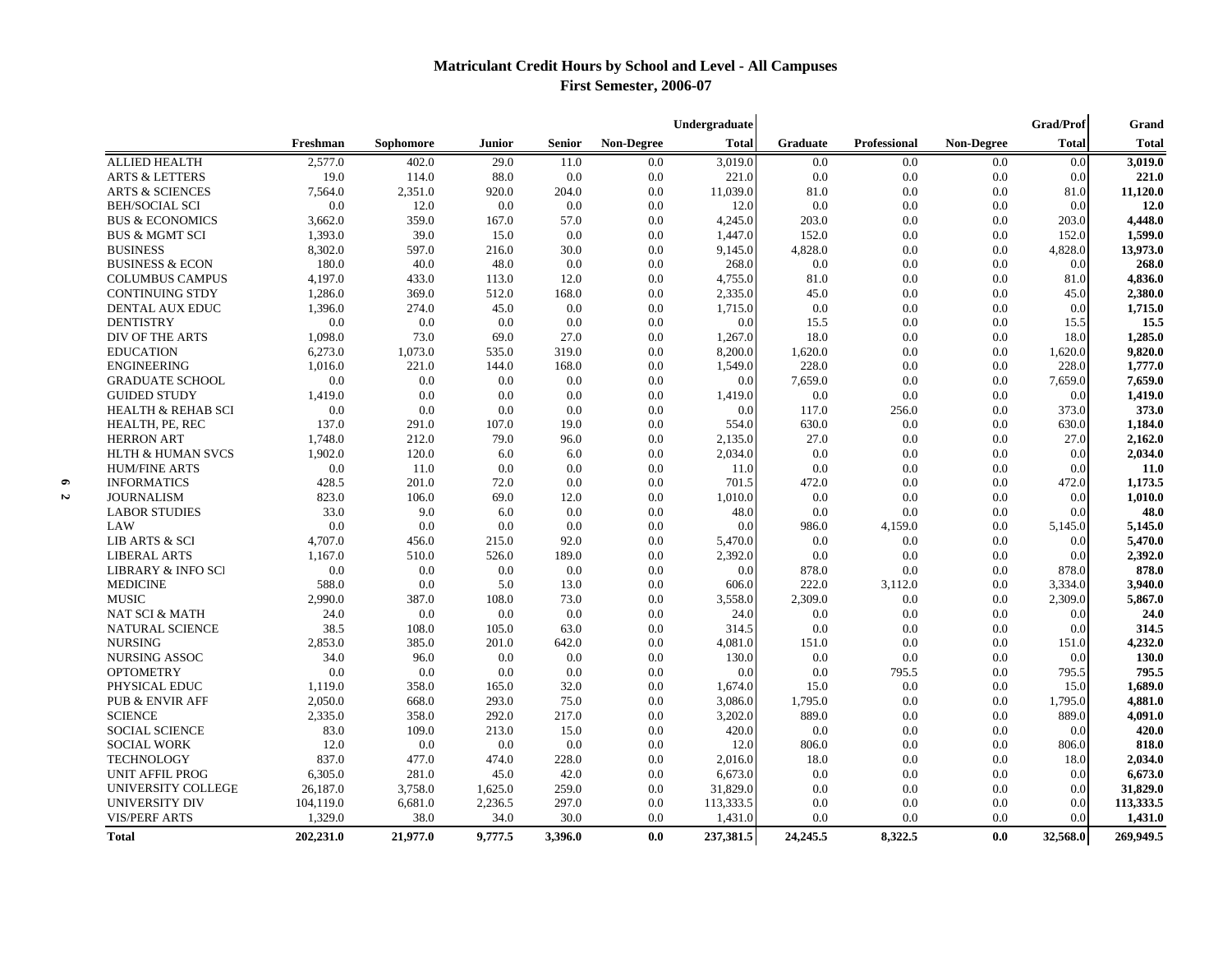## **Matriculant Credit Hours by Campus, School, and Level First Semester, 2006-07**

|                    |                               |           |           |         |               |            | Undergraduate |          |              |            | <b>Grad/Prof</b> | Grand        |
|--------------------|-------------------------------|-----------|-----------|---------|---------------|------------|---------------|----------|--------------|------------|------------------|--------------|
|                    |                               | Freshman  | Sophomore | Junior  | <b>Senior</b> | Non-Degree | <b>Total</b>  | Graduate | Professional | Non-Degree | <b>Total</b>     | <b>Total</b> |
| <b>Bloomington</b> | <b>ARTS &amp; SCIENCES</b>    | 2,109.0   | 1,940.0   | 674.0   | 96.0          | 0.0        | 4,819.0       | 0.0      | 0.0          | 0.0        | 0.0              | 4,819.0      |
|                    | <b>BUSINESS</b>               | 6,872.0   | 374.0     | 0.0     | 0.0           | 0.0        | 7,246.0       | 3,218.5  | 0.0          | 0.0        | 3,218.5          | 10,464.5     |
|                    | <b>CONTINUING STDY</b>        | 209.0     | 26.0      | 59.0    | 15.0          | 0.0        | 309.0         | 0.0      | 0.0          | 0.0        | 0.0              | 309.0        |
|                    | <b>EDUCATION</b>              | 0.0       | 0.0       | 0.0     | 0.0           | 0.0        | 0.0           | 946.0    | 0.0          | 0.0        | 946.0            | 946.0        |
|                    | <b>GRADUATE SCHOOL</b>        | 0.0       | 0.0       | 0.0     | 0.0           | 0.0        | 0.0           | 6,624.0  | 0.0          | 0.0        | 6,624.0          | 6,624.0      |
|                    | HEALTH, PE, REC               | 137.0     | 291.0     | 107.0   | 19.0          | 0.0        | 554.0         | 630.0    | 0.0          | 0.0        | 630.0            | 1,184.0      |
|                    | <b>INFORMATICS</b>            | 185.5     | 32.0      | 0.0     | 0.0           | 0.0        | 217.5         | 330.0    | 0.0          | 0.0        | 330.0            | 547.5        |
|                    | <b>JOURNALISM</b>             | 550.0     | 0.0       | 0.0     | 0.0           | 0.0        | 550.0         | 0.0      | 0.0          | 0.0        | 0.0              | 550.0        |
|                    | LAW                           | 0.0       | 0.0       | 0.0     | 0.0           | 0.0        | 0.0           | 527.0    | 1,666.0      | 0.0        | 2,193.0          | 2,193.0      |
|                    | <b>LIBRARY &amp; INFO SCI</b> | 0.0       | 0.0       | 0.0     | 0.0           | 0.0        | 0.0           | 666.0    | 0.0          | 0.0        | 666.0            | 666.0        |
|                    | <b>MUSIC</b>                  | 2,990.0   | 387.0     | 108.0   | 73.0          | 0.0        | 3,558.0       | 2,207.0  | 0.0          | 0.0        | 2,207.0          | 5,765.0      |
|                    | <b>OPTOMETRY</b>              | 0.0       | 0.0       | 0.0     | 0.0           | 0.0        | 0.0           | 0.0      | 795.5        | 0.0        | 795.5            | 795.5        |
|                    | <b>PUB &amp; ENVIR AFF</b>    | 16.0      | 68.0      | 47.0    | 18.0          | 0.0        | 149.0         | 1,378.0  | 0.0          | 0.0        | 1,378.0          | 1,527.0      |
|                    | UNIVERSITY DIV                | 88,873.0  | 5,599.5   | 1,770.0 | 196.0         | 0.0        | 96,438.5      | 0.0      | 0.0          | 0.0        | 0.0              | 96,438.5     |
|                    | <b>Bloomington Total</b>      | 101.941.5 | 8.717.5   | 2.765.0 | 417.0         | 0.0        | 113,841.0     | 16,526.5 | 2,461.5      | 0.0        | 18,988.0         | 132,829.0    |
| Indianapolis       | <b>BUSINESS</b>               | 660.0     | 0.0       | 19.0    | 0.0           | 0.0        | 679.0         | 1,468.5  | 0.0          | 0.0        | 1,468.5          | 2,147.5      |
|                    | <b>COLUMBUS CAMPUS</b>        | 4,197.0   | 433.0     | 113.0   | 12.0          | 0.0        | 4,755.0       | 81.0     | 0.0          | 0.0        | 81.0             | 4,836.0      |
|                    | <b>CONTINUING STDY</b>        | 75.0      | 162.0     | 133.0   | 61.0          | 0.0        | 431.0         | 45.0     | 0.0          | 0.0        | 45.0             | 476.0        |
|                    | <b>DENTAL AUX EDUC</b>        | 80.0      | 119.0     | 0.0     | 0.0           | 0.0        | 199.0         | 0.0      | 0.0          | 0.0        | 0.0              | 199.0        |
|                    | <b>DENTISTRY</b>              | 0.0       | 0.0       | 0.0     | 0.0           | 0.0        | 0.0           | 15.5     | 0.0          | 0.0        | 15.5             | 15.5         |
|                    | <b>EDUCATION</b>              | 1,030.0   | 428.0     | 140.0   | 176.0         | 0.0        | 1,774.0       | 267.0    | 0.0          | 0.0        | 267.0            | 2,041.0      |
|                    | <b>ENGINEERING</b>            | 1,016.0   | 221.0     | 144.0   | 168.0         | 0.0        | 1,549.0       | 228.0    | 0.0          | 0.0        | 228.0            | 1,777.0      |
|                    | <b>GRADUATE SCHOOL</b>        | 0.0       | 0.0       | 0.0     | 0.0           | 0.0        | 0.0           | 949.0    | 0.0          | 0.0        | 949.0            | 949.0        |
|                    | <b>HEALTH &amp; REHAB SCI</b> | 0.0       | 0.0       | 0.0     | 0.0           | 0.0        | 0.0           | 117.0    | 256.0        | 0.0        | 373.0            | 373.0        |
|                    | <b>HERRON ART</b>             | 1,748.0   | 212.0     | 79.0    | 96.0          | 0.0        | 2,135.0       | 27.0     | 0.0          | 0.0        | 27.0             | 2,162.0      |
|                    | <b>INFORMATICS</b>            | 243.0     | 169.0     | 72.0    | 0.0           | 0.0        | 484.0         | 142.0    | 0.0          | 0.0        | 142.0            | 626.0        |
|                    | <b>JOURNALISM</b>             | 273.0     | 106.0     | 69.0    | 12.0          | 0.0        | 460.0         | 0.0      | 0.0          | 0.0        | 0.0              | 460.0        |
|                    | LAW                           | 0.0       | 0.0       | 0.0     | 0.0           | 0.0        | 0.0           | 459.0    | 2,493.0      | 0.0        | 2,952.0          | 2,952.0      |
|                    | <b>LIBERAL ARTS</b>           | 1,167.0   | 510.0     | 526.0   | 189.0         | 0.0        | 2,392.0       | 0.0      | 0.0          | 0.0        | 0.0              | 2,392.0      |
|                    | <b>LIBRARY &amp; INFO SCI</b> | 0.0       | 0.0       | 0.0     | 0.0           | 0.0        | 0.0           | 212.0    | 0.0          | 0.0        | 212.0            | 212.0        |
|                    | <b>MEDICINE</b>               | 588.0     | 0.0       | 5.0     | 13.0          | 0.0        | 606.0         | 222.0    | 3,112.0      | 0.0        | 3,334.0          | 3,940.0      |
|                    | <b>MUSIC</b>                  | 0.0       | 0.0       | 0.0     | 0.0           | 0.0        | 0.0           | 102.0    | 0.0          | 0.0        | 102.0            | 102.0        |
|                    | <b>NURSING</b>                | 23.0      | 23.0      | 46.0    | 338.0         | 0.0        | 430.0         | 151.0    | 0.0          | 0.0        | 151.0            | 581.0        |
|                    | PHYSICAL EDUC                 | 1,119.0   | 358.0     | 165.0   | 32.0          | 0.0        | 1,674.0       | 15.0     | 0.0          | 0.0        | 15.0             | 1,689.0      |
|                    | <b>PUB &amp; ENVIR AFF</b>    | 65.0      | 258.0     | 124.0   | 33.0          | 0.0        | 480.0         | 270.0    | 0.0          | 0.0        | 270.0            | 750.0        |
|                    | <b>SCIENCE</b>                | 2,335.0   | 358.0     | 292.0   | 217.0         | 0.0        | 3,202.0       | 889.0    | 0.0          | 0.0        | 889.0            | 4,091.0      |
|                    | <b>SOCIAL WORK</b>            | 0.0       | 0.0       | 0.0     | 0.0           | 0.0        | 0.0           | 788.0    | 0.0          | 0.0        | 788.0            | 788.0        |
|                    | <b>TECHNOLOGY</b>             | 837.0     | 477.0     | 474.0   | 228.0         | 0.0        | 2,016.0       | 18.0     | 0.0          | 0.0        | 18.0             | 2,034.0      |
|                    | UNIVERSITY COLLEGE            | 26,187.0  | 3,758.0   | 1,625.0 | 259.0         | 0.0        | 31,829.0      | 0.0      | 0.0          | 0.0        | 0.0              | 31,829.0     |
|                    | <b>Indianapolis Total</b>     | 41,643.0  | 7.592.0   | 4.026.0 | 1.834.0       | 0.0        | 55,095.0      | 6,466.0  | 5,861.0      | 0.0        | 12,327.0         | 67,422.0     |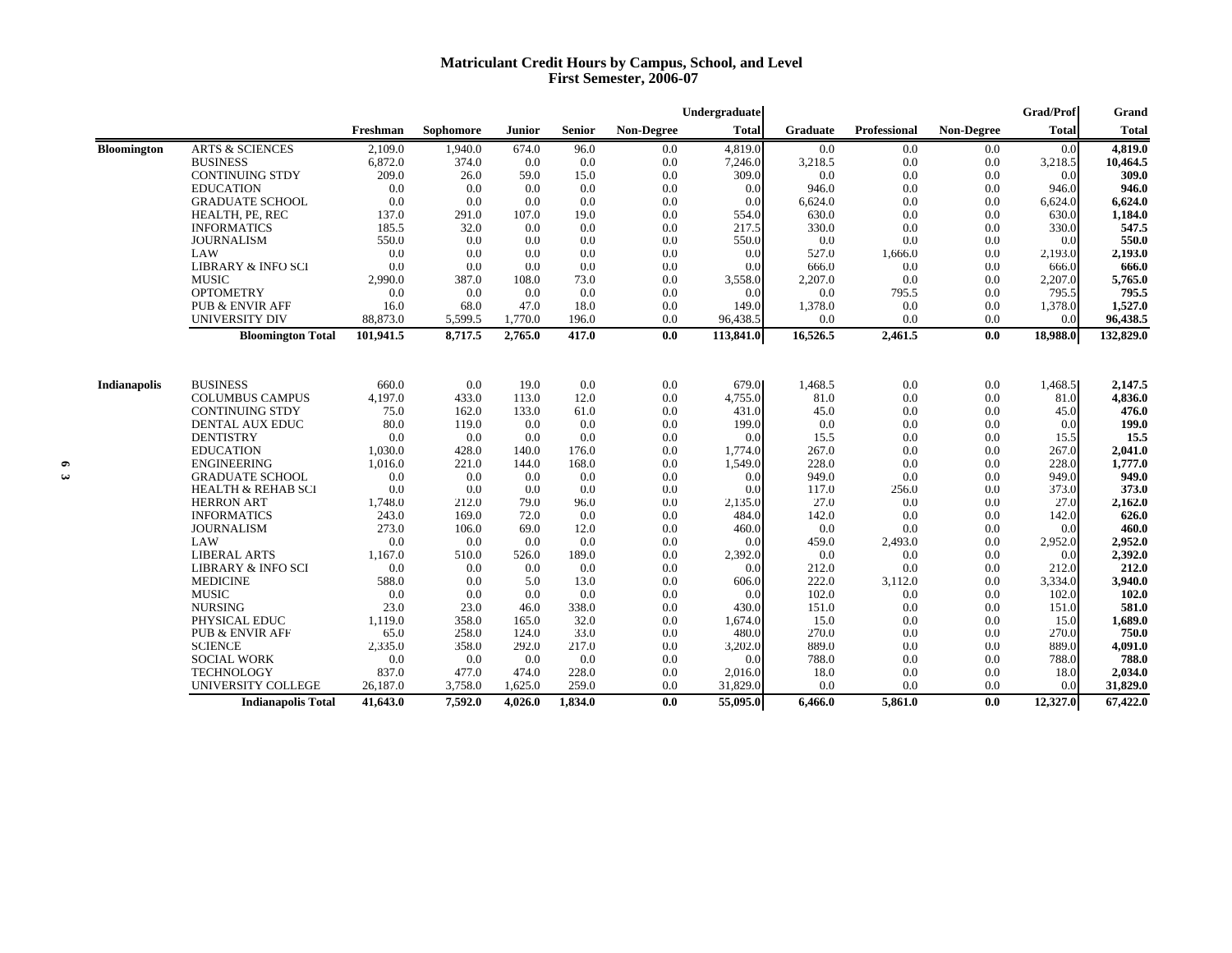## **Matriculant Credit Hours by Campus, School, and Level First Semester, 2006-07**

|                   |                                     |                    |                |               |               |            | Undergraduate      |                 |                     |            | <b>Grad/Prof</b> | Grand              |
|-------------------|-------------------------------------|--------------------|----------------|---------------|---------------|------------|--------------------|-----------------|---------------------|------------|------------------|--------------------|
|                   |                                     | Freshman           | Sophomore      | <b>Junior</b> | <b>Senior</b> | Non-Degree | <b>Total</b>       | <b>Graduate</b> | <b>Professional</b> | Non-Degree | <b>Total</b>     | <b>Total</b>       |
| <b>East</b>       | <b>BEH/SOCIAL SCI</b>               | 0.0                | 12.0           | 0.0           | $_{0.0}$      | 0.0        | 12.0               | 0.0             |                     | 0.0        | 0.0              | I2.0               |
|                   | <b>BUSINESS &amp; ECON</b>          | 180.0              | 40.0           | 48.0          | 0.0           | 0.0        | 268.0              | 0.0             |                     | 0.0        | 0.0              | 268.0              |
|                   | <b>CONTINUING STDY</b>              | 39.0               | 7.0            | 0.0           | 0.0           | 0.0        | 46.0               | 0.0             |                     | 0.0        | 0.0              | 46.0               |
|                   | <b>EDUCATION</b>                    | 455.0              | 18.0           | 11.0          | 0.0           | 0.0        | 484.0              | 0.0             |                     | 0.0        | 0.0              | 484.0              |
|                   | <b>HUM/FINE ARTS</b>                | 0.0                | 11.0           | 0.0           | 0.0           | 0.0        | 11.0               | 0.0             |                     | 0.0        | 0.0              | 11.0               |
|                   | <b>NAT SCI &amp; MATH</b>           | 24.0               | 0.0            | 0.0           | 0.0           | 0.0        | 24.0               | 0.0             |                     | 0.0        | 0.0              | 24.0               |
|                   | <b>NURSING</b>                      | 0.0                | 27.0           | 0.0           | 7.0           | 0.0        | 34.0               | 0.0             |                     | 0.0        | 0.0              | 34.0               |
|                   | <b>NURSING ASSOC</b>                | 12.0               | 12.0           | 0.0           | 0.0           | 0.0        | 24.0               | 0.0             |                     | 0.0        | 0.0              | 24.0               |
|                   | <b>PUB &amp; ENVIR AFF</b>          | 12.0               | 0.0            | 0.0           | 0.0           | 0.0        | 12.0               | 0.0             |                     | 0.0        | 0.0              | 12.0               |
|                   | <b>SOCIAL WORK</b>                  | 12.0               | 0.0            | 0.0           | 0.0           | 0.0        | 12.0               | 0.0             |                     | 0.0        | 0.0              | 12.0               |
|                   | UNIVERSITY DIV<br><b>East Total</b> | 3,019.0<br>3,753.0 | 139.0<br>266.0 | 37.0<br>96.0  | 3.0<br>10.0   | 0.0<br>0.0 | 3,198.0<br>4,125.0 | 0.0<br>0.0      |                     | 0.0<br>0.0 | 0.0<br>0.0       | 3,198.0<br>4,125.0 |
|                   |                                     |                    |                |               |               |            |                    |                 |                     |            |                  |                    |
| <b>Fort Wayne</b> | <b>ARTS &amp; SCIENCES</b>          | 1,490.0            | 116.0          | 115.0         | 45.0          | 0.0        | 1,766.0            | 81.0            |                     | 0.0        | 81.0             | 1,847.0            |
|                   | <b>BUS &amp; MGMT SCI</b>           | 1,393.0            | 39.0           | 15.0          | 0.0           | 0.0        | 1.447.0            | 152.0           |                     | 0.0        | 152.0            | 1,599.0            |
|                   | <b>CONTINUING STDY</b>              | 689.0              | 63.0           | 102.0         | 30.0          | 0.0        | 884.0              | 0.0             |                     | 0.0        | 0.0              | 884.0              |
|                   | <b>EDUCATION</b>                    | 1,927.0            | 185.0          | 54.0          | 36.0          | 0.0        | 2,202.0            | 228.0           |                     | 0.0        | 228.0            | 2,430.0            |
|                   | <b>HLTH &amp; HUMAN SVCS</b>        | 1,902.0            | 120.0          | 6.0           | 6.0           | 0.0        | 2,034.0            | 0.0             |                     | 0.0        | 0.0              | 2,034.0            |
|                   | <b>PUB &amp; ENVIR AFF</b>          | 603.0              | 56.0           | 15.0          | 0.0           | 0.0        | 674.0              | 66.0            |                     | 0.0        | 66.0             | 740.0              |
|                   | <b>UNIT AFFIL PROG</b>              | 6,305.0            | 281.0          | 45.0          | 42.0          | 0.0        | 6,673.0            | 0.0             |                     | 0.0        | 0.0              | 6,673.0            |
|                   | <b>VIS/PERF ARTS</b>                | 1,329.0            | 38.0           | 34.0          | 30.0          | 0.0        | 1,431.0            | 0.0             |                     | 0.0        | 0.0              | 1,431.0            |
|                   | <b>Fort Wayne Total</b>             | 15,638.0           | 898.0          | 386.0         | 189.0         | 0.0        | 17,111.0           | 527.0           |                     | 0.0        | 527.0            | 17,638.0           |
| Kokomo            | <b>ALLIED HEALTH</b>                | 566.0              | 49.0           | 8.0           | 0.0           | 0.0        | 623.0              | 0.0             |                     | 0.0        | 0.0              | 623.0              |
|                   | <b>ARTS &amp; SCIENCES</b>          | 1,343.0            | 114.0          | 30.0          | 18.0          | 0.0        | 1,505.0            | 0.0             |                     | 0.0        | 0.0              | 1,505.0            |
|                   | <b>BUSINESS</b>                     | 770.0              | 81.0           | 36.0          | 0.0           | 0.0        | 887.0              | 18.0            |                     | 0.0        | 18.0             | 905.0              |
|                   | <b>CONTINUING STDY</b>              | 119.0              | 24.0           | 23.0          | 3.0           | 0.0        | 169.0              | 0.0             |                     | 0.0        | 0.0              | 169.0              |
|                   | <b>EDUCATION</b>                    | 667.0              | 64.0           | 36.0          | 18.0          | 0.0        | 785.0              | 0.0             |                     | 0.0        | 0.0              | 785.0              |
|                   | <b>LABOR STUDIES</b>                | 12.0               | 0.0            | 0.0           | 0.0           | 0.0        | 12.0               | 0.0             |                     | 0.0        | 0.0              | 12.0               |
|                   | <b>NURSING</b>                      | 713.0              | 62.0           | 42.0          | 163.0         | 0.0        | 980.0              | 0.0             |                     | 0.0        | 0.0              | 980.0              |
|                   | <b>NURSING ASSOC</b>                | 22.0               | 84.0           | 0.0           | 0.0           | 0.0        | 106.0              | 0.0             |                     | 0.0        | 0.0              | 106.0              |
|                   | <b>PUB &amp; ENVIR AFF</b>          | 258.0              | 27.0           | 16.0          | 0.0           | 0.0        | 301.0              | 0.0             |                     | 0.0        | 0.0              | 301.0              |
|                   | UNIVERSITY DIV                      | 848.0              | 6.0            | 12.0          | 0.0           | 0.0        | 866.0              | 0.0             |                     | 0.0        | 0.0              | 866.0              |
|                   | <b>Kokomo Total</b>                 | 5,318.0            | 511.0          | 203.0         | 202.0         | 0.0        | 6,234.0            | 18.0            |                     | 0.0        | 18.0             | 6,252.0            |
| <b>Northwest</b>  | <b>ALLIED HEALTH</b>                | 1,386.0            | 280.0          | 8.0           | 11.0          | 0.0        | 1,685.0            | 0.0             |                     | 0.0        | 0.0              | 1,685.0            |
|                   | <b>ARTS &amp; SCIENCES</b>          | 2,622.0            | 181.0          | 101.0         | 45.0          | 0.0        | 2,949.0            | 0.0             |                     | 0.0        | 0.0              | 2,949.0            |
|                   | <b>BUS &amp; ECONOMICS</b>          | 995.0              | 29.0           | 23.0          | 18.0          | 0.0        | 1,065.0            | 36.0            |                     | 0.0        | 36.0             | 1,101.0            |
|                   | <b>CONTINUING STDY</b>              | 38.0               | 37.0           | 36.0          | 29.0          | 0.0        | 140.0              | 0.0             |                     | 0.0        | 0.0              | 140.0              |
|                   | <b>DENTAL AUX EDUC</b>              | 602.0              | 52.0           | 45.0          | 0.0           | 0.0        | 699.0              | 0.0             |                     | 0.0        | 0.0              | 699.0              |
|                   | <b>EDUCATION</b>                    | 713.0              | 63.0           | 52.0          | 0.0           | 0.0        | 828.0              | 15.0            |                     | 0.0        | 15.0             | 843.0              |
|                   | <b>GUIDED STUDY</b>                 | 1,419.0            | 0.0            | 0.0           | 0.0           | 0.0        | 1,419.0            | 0.0             |                     | 0.0        | 0.0              | 1,419.0            |
|                   | <b>LABOR STUDIES</b>                | 21.0               | 9.0            | 6.0           | 0.0           | 0.0        | 36.0               | 0.0             |                     | 0.0        | 0.0              | 36.0               |
|                   | <b>NURSING</b>                      | 812.0              | 115.0          | 35.0          | 101.0         | 0.0        | 1,063.0            | 0.0             |                     | 0.0        | 0.0              | 1,063.0            |
|                   | <b>PUB &amp; ENVIR AFF</b>          | 610.0              | 201.0          | 9.0           | 0.0           | 0.0        | 820.0              | 45.0            |                     | 0.0        | 45.0             | 865.0              |
|                   | <b>SOCIAL WORK</b>                  | 0.0                | 0.0            | 0.0           | 0.0           | 0.0        | 0.0                | 12.0            |                     | 0.0        | 12.0             | <b>12.0</b>        |
|                   | <b>Northwest Total</b>              | 9,218.0            | 967.0          | 315.0         | 204.0         | 0.0        | 10,704.0           | 108.0           |                     | 0.0        | 108.0            | 10,812.0           |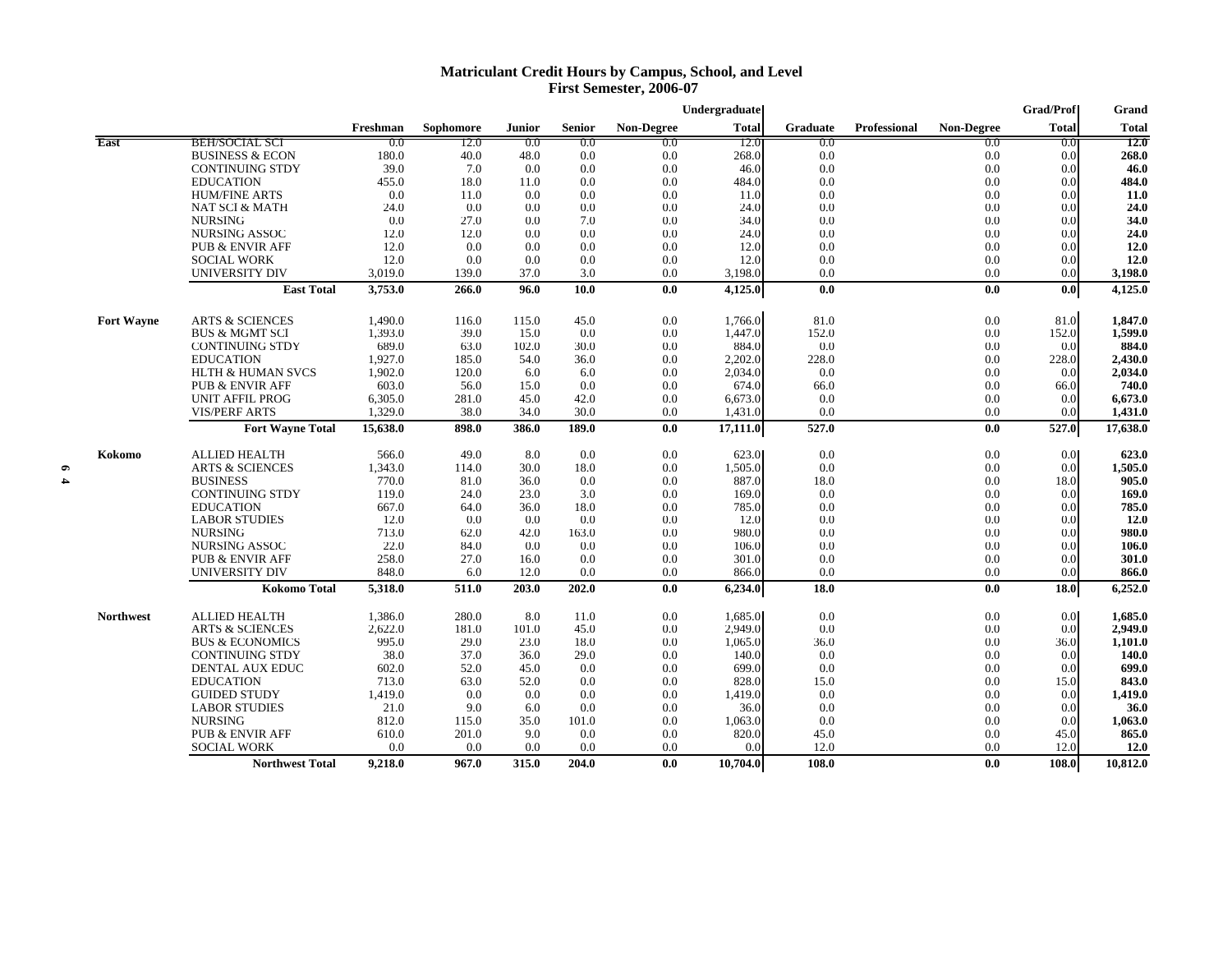## **Matriculant Credit Hours by Campus, School, and Level First Semester, 2006-07**

|                   |                            |          |           |         |               |                   | Undergraduate |                 |                     |                   | <b>Grad/Prof</b> | Grand        |
|-------------------|----------------------------|----------|-----------|---------|---------------|-------------------|---------------|-----------------|---------------------|-------------------|------------------|--------------|
|                   |                            | Freshman | Sophomore | Junior  | <b>Senior</b> | <b>Non-Degree</b> | <b>Total</b>  | <b>Graduate</b> | <b>Professional</b> | <b>Non-Degree</b> | <b>Total</b>     | <b>Total</b> |
| <b>South Bend</b> | <b>ALLIED HEALTH</b>       | 625.0    | 73.0      | 13.0    | 0.0           | 0.0               | 711.0         | 0.0             |                     | 0.0               | 0.0              | 711.0        |
|                   | <b>BUS &amp; ECONOMICS</b> | 2,667.0  | 330.0     | 144.0   | 39.0          | 0.0               | 3,180.0       | 167.0           |                     | 0.0               | 167.0            | 3,347.0      |
|                   | <b>CONTINUING STDY</b>     | 90.0     | 13.0      | 31.0    | 6.0           | 0.0               | 140.0         | 0.0             |                     | 0.0               | 0.0              | 140.0        |
|                   | <b>DENTAL AUX EDUC</b>     | 714.0    | 103.0     | 0.0     | 0.0           | 0.0               | 817.0         | 0.0             |                     | 0.0               | 0.0              | 817.0        |
|                   | DIV OF THE ARTS            | 1,098.0  | 73.0      | 69.0    | 27.0          | 0.0               | 1,267.0       | 18.0            |                     | 0.0               | 18.0             | 1,285.0      |
|                   | <b>EDUCATION</b>           | 1,457.0  | 274.0     | 215.0   | 74.0          | 0.0               | 2,020.0       | 86.0            |                     | 0.0               | 86.0             | 2,106.0      |
|                   | <b>GRADUATE SCHOOL</b>     | 0.0      | 0.0       | 0.0     | 0.0           | 0.0               | 0.0           | 65.0            |                     | 0.0               | 65.0             | 65.0         |
|                   | <b>LIB ARTS &amp; SCI</b>  | 4,707.0  | 456.0     | 215.0   | 92.0          | 0.0               | 5,470.0       | 0.0             |                     | 0.0               | 0.0              | 5,470.0      |
|                   | <b>NURSING</b>             | 1,290.0  | 114.0     | 63.0    | 30.0          | 0.0               | 1,497.0       | 0.0             |                     | 0.0               | 0.0              | 1,497.0      |
|                   | <b>PUB &amp; ENVIR AFF</b> | 486.0    | 58.0      | 82.0    | 24.0          | 0.0               | 650.0         | 36.0            |                     | 0.0               | 36.0             | 686.0        |
|                   | <b>SOCIAL WORK</b>         | 0.0      | 0.0       | 0.0     | 0.0           | 0.0               | 0.0           | 6.0             |                     | 0.0               | 6.0              | 6.0          |
|                   | <b>South Bend Total</b>    | 13,134.0 | 1,494.0   | 832.0   | 292.0         | 0.0               | 15,752.0      | 378.0           |                     | 0.0               | 378.0            | 16,130.0     |
| <b>Southeast</b>  | <b>ARTS &amp; LETTERS</b>  | 19.0     | 114.0     | 88.0    | 0.0           | 0.0               | 221.0         | 0.0             |                     | 0.0               | 0.0              | 221.0        |
|                   | <b>BUSINESS</b>            | 0.0      | 142.0     | 161.0   | 30.0          | 0.0               | 333.0         | 123.0           |                     | 0.0               | 123.0            | 456.0        |
|                   | <b>CONTINUING STDY</b>     | 27.0     | 37.0      | 128.0   | 24.0          | 0.0               | 216.0         | 0.0             |                     | 0.0               | 0.0              | 216.0        |
|                   | <b>EDUCATION</b>           | 24.0     | 41.0      | 27.0    | 15.0          | 0.0               | 107.0         | 78.0            |                     | 0.0               | 78.0             | 185.0        |
|                   | <b>GRADUATE SCHOOL</b>     | 0.0      | 0.0       | 0.0     | 0.0           | 0.0               | 0.0           | 21.0            |                     | 0.0               | 21.0             | 21.0         |
|                   | <b>NATURAL SCIENCE</b>     | 38.5     | 108.0     | 105.0   | 63.0          | 0.0               | 314.5         | 0.0             |                     | 0.0               | 0.0              | 314.5        |
|                   | <b>NURSING</b>             | 15.0     | 44.0      | 15.0    | 3.0           | 0.0               | 77.0          | 0.0             |                     | 0.0               | 0.0              | 77.0         |
|                   | <b>SOCIAL SCIENCE</b>      | 83.0     | 109.0     | 213.0   | 15.0          | 0.0               | 420.0         | 0.0             |                     | 0.0               | 0.0              | 420.0        |
|                   | UNIVERSITY DIV             | 11,379.0 | 936.5     | 417.5   | 98.0          | 0.0               | 12,831.0      | 0.0             |                     | 0.0               | 0.0              | 12,831.0     |
|                   | <b>Southeast Total</b>     | 11,585.5 | 1,531.5   | 1,154.5 | 248.0         | 0.0               | 14,519.5      | 222.0           |                     | 0.0               | 222.0            | 14,741.5     |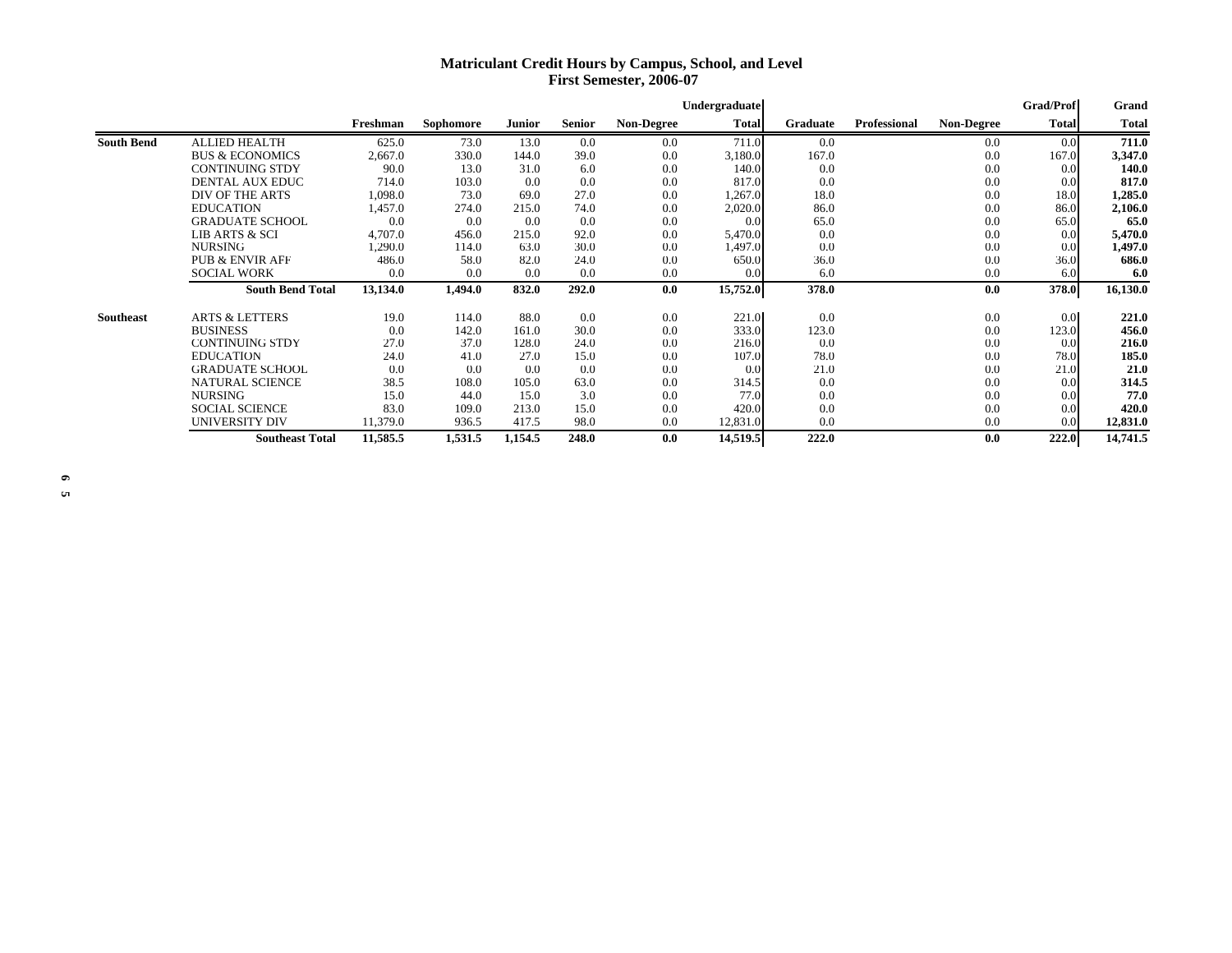## **Resident Credit Hours by School and Level - All Campuses First Semester, 2006-07**

|           |                               |           |           |               |               |                   |              | Grad/Prof | Grand        |            |              |              |
|-----------|-------------------------------|-----------|-----------|---------------|---------------|-------------------|--------------|-----------|--------------|------------|--------------|--------------|
|           |                               | Freshman  | Sophomore | <b>Junior</b> | <b>Senior</b> | <b>Non-Degree</b> | <b>Total</b> | Graduate  | Professional | Non-Degree | <b>Total</b> | <b>Total</b> |
|           | <b>ALLIED HEALTH</b>          | 4,653.0   | 4.881.0   | 427.0         | 525.0         | 24.0              | 10,510.0     | 0.0       | 0.0          | 0.0        | 0.0          | 10,510.0     |
|           | <b>ARTS &amp; LETTERS</b>     | 166.0     | 769.0     | 803.0         | 1,052.5       | 0.0               | 2,790.5      | 0.0       | 0.0          | 0.0        | 0.0          | 2,790.5      |
|           | <b>ARTS &amp; SCIENCES</b>    | 10.441.0  | 29,610.0  | 30.116.5      | 37.637.5      | 218.0             | 108,023.0    | 362.0     | 0.0          | 99.0       | 461.0        | 108,484.0    |
|           | <b>BEH/SOCIAL SCI</b>         | 37.0      | 127.0     | 152.0         | 209.0         | 0.0               | 525.0        | 0.0       | 0.0          | 0.0        | 0.0          | 525.0        |
|           | <b>BUS &amp; ECONOMICS</b>    | 5,837.0   | 3,503.0   | 2,558.0       | 3,012.0       | 74.0              | 14,984.0     | 1,171.0   | 0.0          | 301.0      | 1,472.0      | 16,456.0     |
|           | <b>BUS &amp; MGMT SCI</b>     | 2,037.0   | 2,071.0   | 1,986.0       | 2,498.0       | 0.0               | 8,592.0      | 795.0     | 0.0          | 3.0        | 798.0        | 9,390.0      |
|           | <b>BUSINESS</b>               | 4,988.0   | 9,281.0   | 12,752.5      | 19,214.0      | 0.0               | 46,235.5     | 6,189.5   | 0.0          | 142.5      | 6,332.0      | 52,567.5     |
|           | <b>BUSINESS &amp; ECON</b>    | 318.0     | 807.0     | 602.0         | 774.0         | 0.0               | 2,501.0      | 0.0       | 0.0          | 0.0        | 0.0          | 2,501.0      |
|           | <b>COLUMBUS CAMPUS</b>        | 5,911.0   | 3,748.0   | 2,238.0       | 2,846.0       | 294.0             | 15,037.0     | 474.0     | 0.0          | 64.0       | 538.0        | 15,575.0     |
|           | <b>CONTINUING STDY</b>        | 3,140.5   | 6,177.0   | 7,624.5       | 15,229.5      | 1,031.5           | 33,203.0     | 334.0     | 0.0          | 0.0        | 334.0        | 33,537.0     |
|           | DENTAL AUX EDUC               | 2,490.0   | 3.500.0   | 192.0         | 175.0         | 39.0              | 6,396.0      | 0.0       | 0.0          | 0.0        | 0.0          | 6,396.0      |
|           | <b>DENTISTRY</b>              | 0.0       | 0.0       | 0.0           | 0.0           | 0.0               | 0.0          | 379.0     | 6,120.5      | 0.0        | 6,499.5      | 6,499.5      |
|           | DIV OF THE ARTS               | 1,669.0   | 982.0     | 825.0         | 1,155.0       | 12.0              | 4,643.0      | 23.0      | 0.0          | 0.0        | 23.0         | 4,666.0      |
|           | <b>EDUCATION</b>              | 9.732.0   | 9.992.5   | 13.957.0      | 25,240.0      | 971.0             | 59.892.5     | 8,848.0   | 0.0          | 4.952.0    | 13,800.0     | 73,692.5     |
|           | <b>ENGINEERING</b>            | 1,117.0   | 1,163.0   | 1,336.0       | 2,166.0       | 0.0               | 5,782.0      | 328.0     | 0.0          | 0.0        | 328.0        | 6,110.0      |
|           | <b>GRAD NON-DEGREE</b>        | 0.0       | 0.0       | 0.0           | 0.0           | 0.0               | 0.0          | 0.0       | 0.0          | 1,821.5    | 1.821.5      | 1,821.5      |
|           | <b>GRADUATE SCHOOL</b>        | 0.0       | 0.0       | 0.0           | 0.0           | 0.0               | 0.0          | 10,539.0  | 0.0          | 323.0      | 10,862.0     | 10,862.0     |
|           | <b>GUIDED STUDY</b>           | 1,750.0   | 12.0      | 0.0           | 0.0           | 0.0               | 1,762.0      | 0.0       | 0.0          | 0.0        | 0.0          | 1,762.0      |
|           | <b>HEALTH &amp; REHAB SCI</b> | 0.0       | 0.0       | 22.0          | 16.0          | 0.0               | 38.0         | 985.0     | 1,539.0      | 12.0       | 2,536.0      | 2,574.0      |
|           | HEALTH, PE, REC               | 96.0      | 4,388.0   | 6,198.0       | 8,706.5       | 29.0              | 19,417.5     | 1,060.0   | 0.0          | 42.0       | 1,102.0      | 20,519.5     |
|           | <b>HERRON ART</b>             | 2.103.0   | 2,347.0   | 2.073.0       | 3.086.0       | 0.0               | 9.609.0      | 57.0      | 0.0          | 0.0        | 57.0         | 9,666.0      |
|           | <b>HLTH &amp; HUMAN SVCS</b>  | 3,113.0   | 2,262.0   | 179.0         | 48.0          | 0.0               | 5,602.0      | 0.0       | 0.0          | 0.0        | 0.0          | 5,602.0      |
| $\bullet$ | <b>HUM/FINE ARTS</b>          | 49.0      | 318.0     | 254.0         | 367.0         | 0.0               | 988.0        | 0.0       | 0.0          | 0.0        | 0.0          | 988.0        |
|           | <b>INFORMATICS</b>            | 604.0     | 2,160.5   | 2,459.5       | 3,828.0       | 15.0              | 9,067.0      | 659.0     | 0.0          | 12.0       | 671.0        | 9,738.0      |
|           | <b>JOURNALISM</b>             | 914.0     | 2.249.0   | 2,244.0       | 2,575.0       | 0.0               | 7,982.0      | 0.0       | 0.0          | 0.0        | 0.0          | 7,982.0      |
|           | <b>LABOR STUDIES</b>          | 110.0     | 116.0     | 129.0         | 222.5         | 0.0               | 577.5        | 0.0       | 0.0          | 0.0        | 0.0          | 577.5        |
|           | LAW                           | 0.0       | 0.0       | 0.0           | 0.0           | 0.0               | 0.0          | 115.0     | 13,668.0     | 0.0        | 13,783.0     | 13,783.0     |
|           | LIB ARTS & SCI                | 7,792.0   | 3,955.0   | 2,634.0       | 3,341.0       | 48.0              | 17,770.0     | 0.0       | 0.0          | 0.0        | 0.0          | 17,770.0     |
|           | <b>LIBERAL ARTS</b>           | 2.222.0   | 3.271.0   | 5.098.0       | 6.803.5       | 0.0               | 17.394.5     | 0.0       | 0.0          | 0.0        | 0.0          | 17.394.5     |
|           | LIBRARY & INFO SCI            | 0.0       | 0.0       | 0.0           | 0.0           | 0.0               | 0.0          | 2,517.0   | 0.0          | 179.0      | 2,696.0      | 2,696.0      |
|           | <b>MEDICINE</b>               | 132.0     | 1,081.0   | 386.0         | 1,463.0       | 0.0               | 3,062.0      | 804.0     | 16,943.0     | 0.0        | 17,747.0     | 20,809.0     |
|           | <b>MUSIC</b>                  | 559.0     | 784.0     | 659.0         | 1.165.0       | 24.0              | 3.191.0      | 917.0     | 0.0          | 3.0        | 920.0        | 4,111.0      |
|           | <b>NAT SCI &amp; MATH</b>     | 54.0      | 150.0     | 138.0         | 171.0         | 0.0               | 513.0        | 0.0       | 0.0          | 0.0        | 0.0          | 513.0        |
|           | <b>NATURAL SCIENCE</b>        | 377.0     | 961.5     | 688.0         | 1.166.0       | 0.0               | 3.192.5      | 0.0       | 0.0          | 0.0        | 0.0          | 3.192.5      |
|           | NON-DEGREE                    | 0.0       | 0.0       | 0.0           | 0.0           | 3,543.0           | 3,543.0      | 0.0       | 0.0          | 474.0      | 474.0        | 4,017.0      |
|           | <b>NURSING</b>                | 4,151.0   | 4,558.0   | 5,846.0       | 14,725.0      | 20.0              | 29,300.0     | 1,977.5   | 0.0          | 15.0       | 1,992.5      | 31,292.5     |
|           | NURSING ASSOC                 | 179.0     | 2,688.0   | 0.0           | 0.0           | 0.0               | 2,867.0      | 0.0       | 0.0          | 0.0        | 0.0          | 2,867.0      |
|           | <b>OPTOMETRY</b>              | 0.0       | 153.0     | 0.0           | 0.0           | 0.0               | 153.0        | 0.0       | 2,471.0      | 0.0        | 2,471.0      | 2,624.0      |
|           | PHYSICAL EDUC                 | 1.931.0   | 2.456.0   | 2,683.0       | 3.436.0       | 0.0               | 10,506.0     | 105.0     | 0.0          | 14.0       | 119.0        | 10,625.0     |
|           | <b>PUB &amp; ENVIR AFF</b>    | 3,733.0   | 6,059.0   | 7,918.0       | 11,205.0      | 26.0              | 28.941.0     | 4,249.5   | 0.0          | 80.0       | 4,329.5      | 33,270.5     |
|           | <b>SCIENCE</b>                | 2,587.0   | 3,344.0   | 3,953.0       | 6,728.0       | 1,202.0           | 17,814.0     | 2,191.0   | 0.0          | 0.0        | 2,191.0      | 20,005.0     |
|           | <b>SOCIAL SCIENCE</b>         | 364.0     | 1,220.5   | 1,483.0       | 1.495.5       | 0.0               | 4,563.0      | 0.0       | 0.0          | 0.0        | 0.0          | 4,563.0      |
|           | <b>SOCIAL WORK</b>            | 99.0      | 512.0     | 885.0         | 1,458.0       | 0.0               | 2,954.0      | 6,675.0   | 0.0          | 49.0       | 6,724.0      | 9,678.0      |
|           | <b>TECHNOLOGY</b>             | 1,454.0   | 4,067.0   | 3,508.0       | 5,579.0       | 0.0               | 14,608.0     | 78.0      | 0.0          | 0.0        | 78.0         | 14,686.0     |
|           | <b>TRANSIENT</b>              | 0.0       | 0.0       | 0.0           | 0.0           | 3,924.0           | 3.924.0      | 0.0       | 0.0          | 0.0        | 0.0          | 3.924.0      |
|           | <b>UNIT AFFIL PROG</b>        | 9,100.0   | 3,025.0   | 843.0         | 364.0         | 477.0             | 13,809.0     | 0.0       | 0.0          | 0.0        | 0.0          | 13,809.0     |
|           | UNIVERSITY COLLEGE            | 37,901.0  | 22,751.0  | 8.137.0       | 2.135.5       | 657.0             | 71.581.5     | 0.0       | 0.0          | 0.0        | 0.0          | 71.581.5     |
|           | UNIVERSITY DIV                | 87,254.0  | 37,129.5  | 9,636.5       | 1,861.0       | 2,836.0           | 138,717.0    | 0.0       | 0.0          | 0.0        | 0.0          | 138,717.0    |
|           | <b>VIS/PERF ARTS</b>          | 2,017.0   | 1,590.0   | 973.0         | 1,381.0       | 14.0              | 5,975.0      | 0.0       | 0.0          | 0.0        | 0.0          | 5,975.0      |
|           | <b>Total</b>                  | 223.181.5 | 190,219.5 | 144.596.5     | 195,060.0     | 15,478.5          | 768.536.0    | 51,832.5  | 40,741.5     | 8,586.0    | 101.160.0    | 869,696.0    |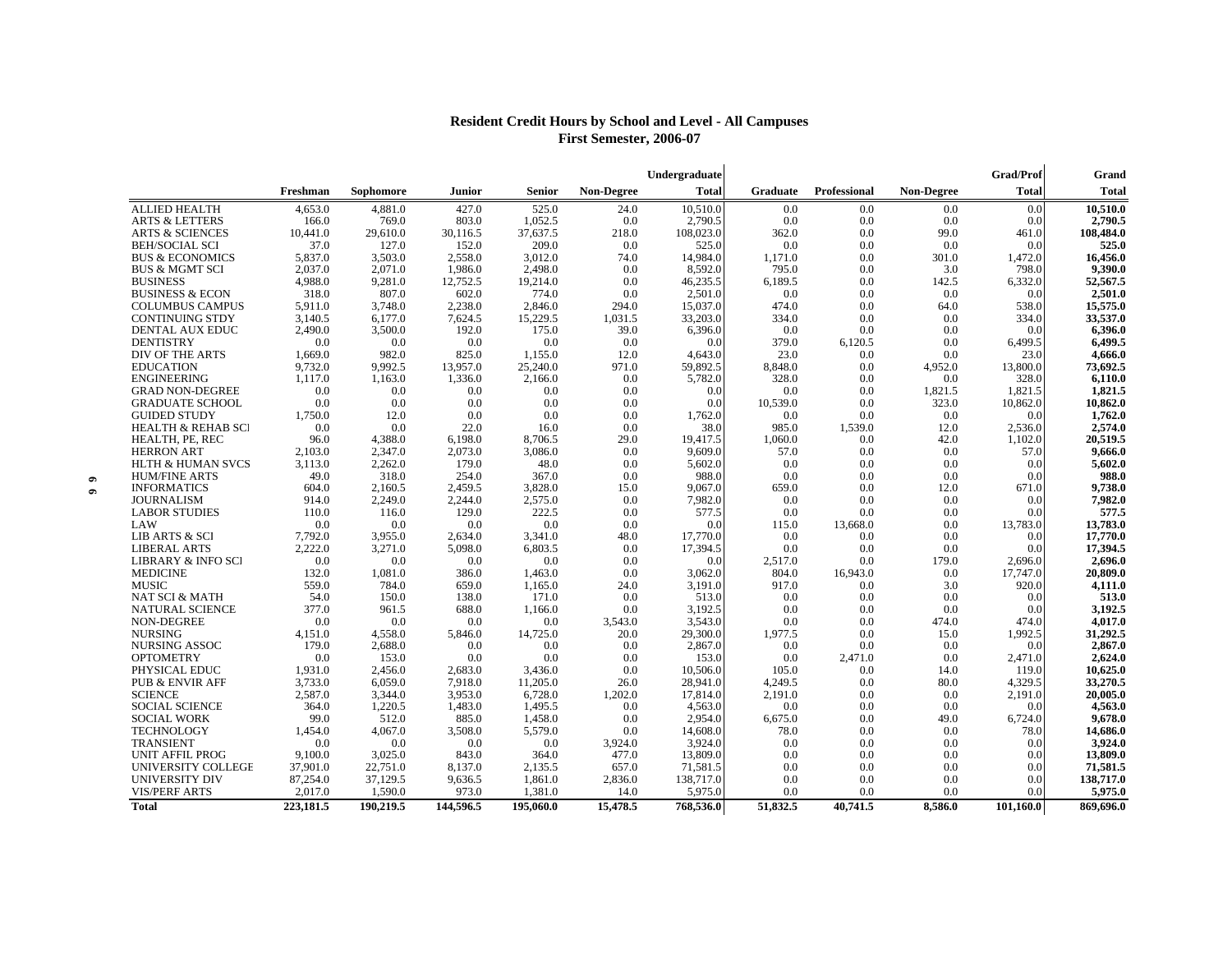## **Resident Credit Hours by Campus, School, and Level First Semester, 2006-07**

|                     |                                        |                    |                    |                    |                |                   | Undergraduate       |                  |                     |                   | Grad/Prof        | Grand               |
|---------------------|----------------------------------------|--------------------|--------------------|--------------------|----------------|-------------------|---------------------|------------------|---------------------|-------------------|------------------|---------------------|
|                     |                                        | Freshman           | Sophomore          | Junior             | Senior         | <b>Non-Degree</b> | <b>Total</b>        | Graduate         | <b>Professional</b> | <b>Non-Degree</b> | <b>Total</b>     | <b>Total</b>        |
| <b>Bloomington</b>  | <b>ARTS &amp; SCIENCES</b>             | 1,738.0            | 24,529.0           | 25,812.5           | 32,562.5       | 180.0             | 84,822.0            | 22.0             | 0.0                 | 0.0               | 22.0             | 84,844.0            |
|                     | <b>BUSINESS</b>                        | 3,015.0            | 6,661.0            | 7,878.5            | 10,230.5       | 0.0               | 27,785.0            | 2,910.5          | 0.0                 | 6.0               | 2,916.5          | 30,701.5            |
|                     | <b>CONTINUING STDY</b>                 | 579.0              | 1,157.0            | 1,722.0            | 2,790.0        | 921.5             | 7,169.5             | 0.0              | 0.0                 | 0.0               | 0.0              | 7,169.5             |
|                     | <b>EDUCATION</b>                       | 0.0                | 156.0              | 3,384.5            | 8,132.5        | 30.0              | 11,703.0            | 2,525.0          | 0.0                 | 924.0             | 3,449.0          | 15,152.0            |
|                     | <b>GRADUATE SCHOOL</b>                 | 0.0                | 0.0                | 0.0                | 0.0            | 0.0               | 0.0                 | 6,691.5          | 0.0                 | 295.0             | 6,986.5          | 6,986.5             |
|                     | HEALTH, PE, REC                        | 96.0               | 4,388.0            | 6,198.0            | 8,706.5        | 29.0              | 19,417.5            | 1,060.0          | 0.0                 | 42.0              | 1,102.0          | 20,519.5            |
|                     | <b>INFORMATICS</b>                     | 137.0              | 703.5              | 1,136.5            | 1,643.0        | 15.0              | 3,635.0             | 228.0            | 0.0                 | 12.0              | 240.0            | 3,875.0             |
|                     | <b>JOURNALISM</b>                      | 356.0              | 1,765.0            | 1.771.0            | 2,047.0        | 0.0               | 5,939.0             | 0.0              | 0.0                 | 0.0               | 0.0              | 5,939.0             |
|                     | <b>LABOR STUDIES</b>                   | 0.0                | 3.0                | 29.0               | 21.0           | 0.0               | 53.0                | 0.0              | 0.0                 | 0.0               | 0.0              | 53.0                |
|                     | LAW                                    | 0.0                | 0.0                | 0.0                | 0.0            | 0.0               | 0.0                 | 26.0             | 3,686.0             | 0.0               | 3,712.0          | 3,712.0             |
|                     | <b>LIBRARY &amp; INFO SCI</b>          | 0.0                | 0.0                | 0.0                | 0.0            | 0.0               | 0.0                 | 974.0            | 0.0                 | 50.0              | 1,024.0          | 1,024.0             |
|                     | <b>MUSIC</b>                           | 559.0              | 784.0              | 659.0              | 1,165.0        | 24.0              | 3,191.0             | 842.0            | 0.0                 | 3.0               | 845.0            | 4,036.0             |
|                     | <b>NURSING</b>                         | 0.0                | 402.0              | 457.0              | 1,048.0        | 0.0               | 1,907.0             | 0.0              | 0.0                 | 3.0               | 3.0              | 1,910.0             |
|                     | <b>OPTOMETRY</b>                       | 0.0                | 153.0              | 0.0                | 0.0            | 0.0               | 153.0               | 0.0              | 2,471.0             | 0.0               | 2,471.0          | 2,624.0             |
|                     | <b>PUB &amp; ENVIR AFF</b>             | 44.0               | 1,466.0            | 3,196.0            | 4,542.0        | 0.0               | 9,248.0             | 1,399.0          | 0.0                 | 0.0               | 1,399.0          | 10,647.0            |
|                     | <b>SOCIAL WORK</b>                     | 0.0                | 61.0               | 298.0              | 304.0          | 0.0               | 663.0               | 0.0              | 0.0                 | 0.0               | 0.0              | 663.0               |
|                     | UNIVERSITY DIV                         | 67,951.0           | 30,199.5           | 7,617.0            | 1,023.0        | 480.0             | 107,270.5           | 0.0              | 0.0                 | 0.0               | 0.0              | 107,270.5           |
|                     | <b>Bloomington Total</b>               | 74,475.0           | 72,428.0           | 60,159.0           | 74,215.0       | 1,679.5           | 282,956.5           | 16,678.0         | 6,157.0             | 1,335.0           | 24,170.0         | 307,126.5           |
|                     |                                        |                    |                    |                    |                |                   |                     |                  |                     |                   |                  |                     |
| <b>Indianapolis</b> | <b>BUSINESS</b>                        | 684.0              | 959.0              | 3,049.5            | 6,411.5        | 0.0               | 11,104.0            | 2,635.5          | 0.0                 | 124.5             | 2,760.0          | 13,864.0            |
|                     | <b>COLUMBUS CAMPUS</b>                 | 5,911.0            | 3,748.0            | 2,238.0            | 2,846.0        | 294.0             | 15,037.0            | 474.0            | 0.0                 | 64.0              | 538.0            | 15,575.0            |
|                     | <b>CONTINUING STDY</b>                 | 254.0              | 1,312.0            | 2,345.0            | 5,433.0        | 0.0               | 9,344.0             | 334.0            | 0.0                 | 0.0               | 334.0            | 9,678.0             |
|                     | <b>DENTAL AUX EDUC</b>                 | 394.0              | 1,258.0            | 0.0                | 86.0           | 7.0               | 1,745.0             | 0.0              | 0.0                 | 0.0               | 0.0              | 1,745.0             |
|                     | <b>DENTISTRY</b>                       | 0.0                | 0.0                | 0.0                | 0.0            | 0.0               | 0.0                 | 379.0            | 6,120.5             | 0.0               | 6,499.5          | 6,499.5             |
|                     | <b>EDUCATION</b><br><b>ENGINEERING</b> | 1,545.0<br>1,117.0 | 2,860.0<br>1,163.0 | 3,246.0<br>1,336.0 | 5,479.0        | 777.0<br>0.0      | 13,907.0<br>5,782.0 | 2,503.0<br>328.0 | 0.0<br>0.0          | 1,041.0<br>0.0    | 3,544.0<br>328.0 | 17,451.0<br>6,110.0 |
|                     | <b>GRAD NON-DEGREE</b>                 | 0.0                | 0.0                | 0.0                | 2,166.0<br>0.0 | 0.0               | 0.0                 | 0.0              | 0.0                 | 1,821.5           | 1,821.5          | 1,821.5             |
|                     | <b>GRADUATE SCHOOL</b>                 | 0.0                | 0.0                | 0.0                | 0.0            | 0.0               | 0.0                 | 3,321.5          | 0.0                 | 0.0               | 3,321.5          | 3,321.5             |
|                     | <b>HEALTH &amp; REHAB SCI</b>          | 0.0                | 0.0                | 22.0               | 16.0           | 0.0               | 38.0                | 985.0            | 1,539.0             | 12.0              | 2,536.0          | 2,574.0             |
|                     | <b>HERRON ART</b>                      | 2,103.0            | 2,347.0            | 2,073.0            | 3,086.0        | 0.0               | 9,609.0             | 57.0             | 0.0                 | 0.0               | 57.0             | 9,666.0             |
|                     | <b>INFORMATICS</b>                     | 467.0              | 1,457.0            | 1,323.0            | 2,185.0        | 0.0               | 5,432.0             | 431.0            | 0.0                 | 0.0               | 431.0            | 5,863.0             |
|                     | <b>JOURNALISM</b>                      | 558.0              | 484.0              | 473.0              | 528.0          | 0.0               | 2,043.0             | 0.0              | 0.0                 | 0.0               | 0.0              | 2,043.0             |
|                     | <b>LABOR STUDIES</b>                   | 3.0                | 9.0                | 30.0               | 112.5          | 0.0               | 154.5               | 0.0              | 0.0                 | 0.0               | 0.0              | 154.5               |
|                     | LAW                                    | 0.0                | 0.0                | 0.0                | 0.0            | 0.0               | 0.0                 | 89.0             | 9,982.0             | 0.0               | 10,071.0         | 10,071.0            |
|                     | <b>LIBERAL ARTS</b>                    | 2,222.0            | 3,271.0            | 5,098.0            | 6,803.5        | 0.0               | 17,394.5            | 0.0              | 0.0                 | 0.0               | 0.0              | 17,394.5            |
|                     | <b>LIBRARY &amp; INFO SCI</b>          | 0.0                | 0.0                | 0.0                | 0.0            | 0.0               | 0.0                 | 1,543.0          | 0.0                 | 129.0             | 1,672.0          | 1,672.0             |
|                     | <b>MEDICINE</b>                        | 132.0              | 1,081.0            | 386.0              | 1,463.0        | 0.0               | 3,062.0             | 804.0            | 16,943.0            | 0.0               | 17,747.0         | 20,809.0            |
|                     | <b>MUSIC</b>                           | 0.0                | 0.0                | 0.0                | 0.0            | 0.0               | 0.0                 | 75.0             | 0.0                 | 0.0               | 75.0             | 75.0                |
|                     | <b>NURSING</b>                         | 32.0               | 747.0              | 2,208.0            | 7,094.0        | 0.0               | 10,081.0            | 1,977.5          | 0.0                 | 12.0              | 1,989.5          | 12,070.5            |
|                     | PHYSICAL EDUC                          | 1,931.0            | 2,456.0            | 2,683.0            | 3,436.0        | 0.0               | 10,506.0            | 105.0            | 0.0                 | 14.0              | 119.0            | 10,625.0            |
|                     | <b>PUB &amp; ENVIR AFF</b>             | 236.0              | 1,428.0            | 2,044.0            | 3,055.0        | 0.0               | 6,763.0             | 1,601.5          | 0.0                 | 6.0               | 1,607.5          | 8,370.5             |
|                     | <b>SCIENCE</b>                         | 2,587.0            | 3,344.0            | 3,953.0            | 6,728.0        | 1,202.0           | 17,814.0            | 2,191.0          | 0.0                 | 0.0               | 2,191.0          | 20,005.0            |
|                     | <b>SOCIAL WORK</b>                     | 0.0                | 159.0              | 431.0              | 810.0          | 0.0               | 1,400.0             | 5,146.0          | 0.0                 | 9.0               | 5,155.0          | 6,555.0             |
|                     | <b>TECHNOLOGY</b>                      | 1,454.0            | 4,067.0            | 3,508.0            | 5,579.0        | 0.0               | 14,608.0            | 78.0             | 0.0                 | 0.0               | 78.0             | 14,686.0            |
|                     | <b>TRANSIENT</b>                       | 0.0                | 0.0                | 0.0                | 0.0            | 3,068.0           | 3,068.0             | 0.0              | 0.0                 | 0.0               | 0.0              | 3,068.0             |
|                     | UNIVERSITY COLLEGE                     | 37,901.0           | 22,751.0           | 8,137.0            | 2,135.5        | 657.0             | 71,581.5            | 0.0              | 0.0                 | 0.0               | 0.0              | 71,581.5            |
|                     | <b>Indianapolis Total</b>              | 59,531.0           | 54,901.0           | 44,583.5           | 65,453.0       | 6,005.0           | 230,473.5           | 25,058.0         | 34,584.5            | 3,233.0           | 62,875.5         | 293,349.0           |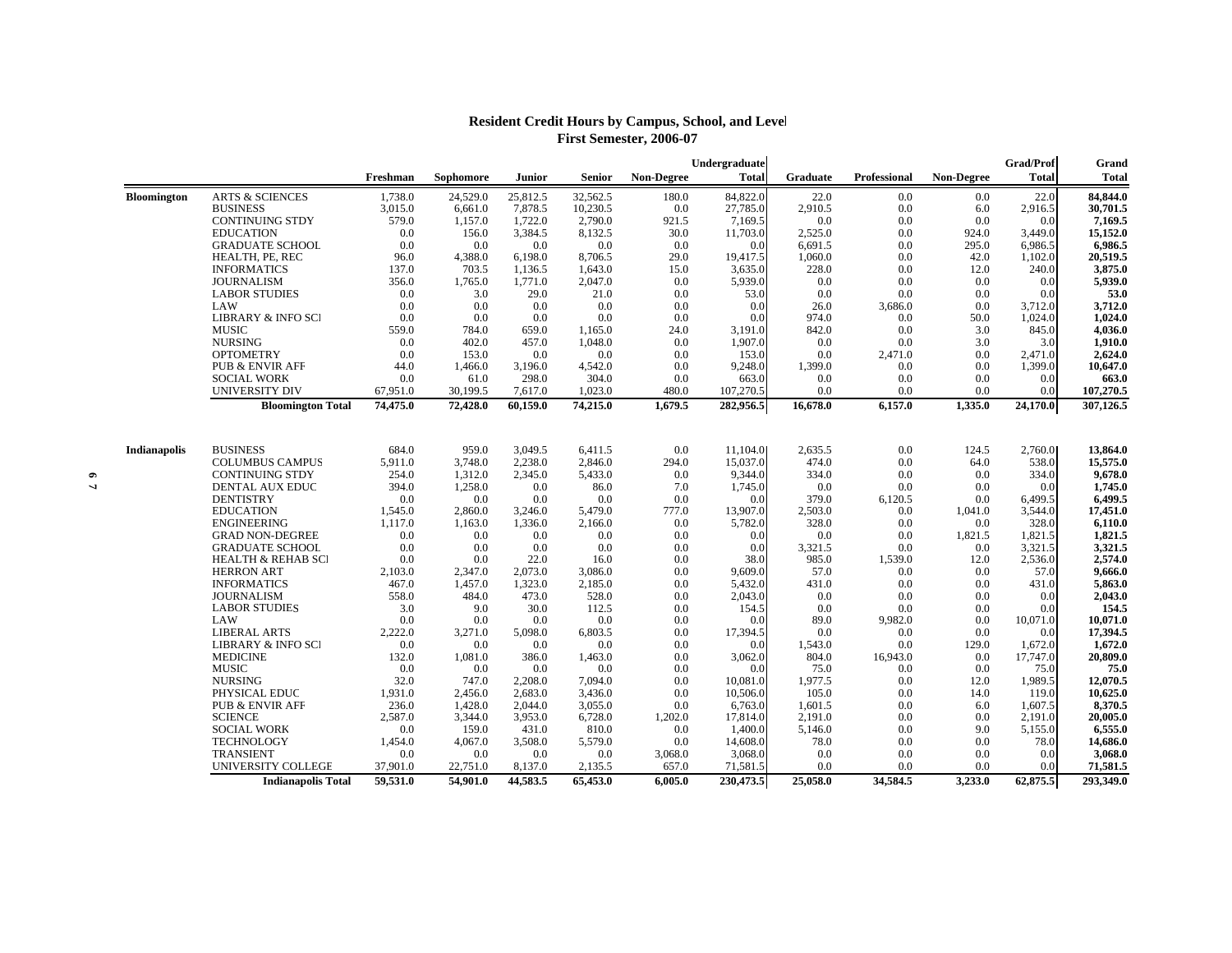## **Resident Credit Hours by Campus, School, and Level First Semester, 2006-07**

|                   |                              |          |           |         |          |                   | Undergraduate |                 |                     |            | Grad/Prof    | Grand        |
|-------------------|------------------------------|----------|-----------|---------|----------|-------------------|---------------|-----------------|---------------------|------------|--------------|--------------|
|                   |                              | Freshman | Sophomore | Junior  | Senior   | <b>Non-Degree</b> | <b>Total</b>  | <b>Graduate</b> | <b>Professional</b> | Non-Degree | <b>Total</b> | <b>Total</b> |
| East              | <b>BEH/SOCIAL SCI</b>        | 37.0     | 127.0     | 152.0   | 209.0    | 0.0               | 525.0         | 0.0             |                     | 0.0        | 0.0          | 525.0        |
|                   | <b>BUSINESS &amp; ECON</b>   | 318.0    | 807.0     | 602.0   | 774.0    | 0.0               | 2,501.0       | 0.0             |                     | 0.0        | 0.0          | 2,501.0      |
|                   | <b>CONTINUING STDY</b>       | 173.0    | 260.0     | 76.0    | 374.0    | 0.0               | 883.0         | 0.0             |                     | 0.0        | 0.0          | 883.0        |
|                   | <b>EDUCATION</b>             | 747.0    | 540.0     | 488.0   | 777.0    | 0.0               | 2,552.0       | 0.0             |                     | 112.0      | 112.0        | 2,664.0      |
|                   | <b>HUM/FINE ARTS</b>         | 49.0     | 318.0     | 254.0   | 367.0    | 0.0               | 988.0         | 0.0             |                     | 0.0        | 0.0          | 988.0        |
|                   | <b>NAT SCI &amp; MATH</b>    | 54.0     | 150.0     | 138.0   | 171.0    | 0.0               | 513.0         | 0.0             |                     | 0.0        | 0.0          | 513.0        |
|                   | <b>NON-DEGREE</b>            | 0.0      | 0.0       | 0.0     | 0.0      | 110.0             | 110.0         | 0.0             |                     | 98.0       | 98.0         | 208.0        |
|                   | <b>NURSING</b>               | 12.0     | 228.0     | 404.0   | 718.0    | 0.0               | 1,362.0       | 0.0             |                     | 0.0        | 0.0          | 1,362.0      |
|                   | <b>NURSING ASSOC</b>         | 12.0     | 401.0     | 0.0     | 0.0      | 0.0               | 413.0         | 0.0             |                     | 0.0        | 0.0          | 413.0        |
|                   | PUB & ENVIR AFF              | 54.0     | 205.0     | 153.0   | 172.0    | 0.0               | 584.0         | 0.0             |                     | 0.0        | 0.0          | 584.0        |
|                   | <b>SOCIAL WORK</b>           | 99.0     | 292.0     | 156.0   | 344.0    | 0.0               | 891.0         | 0.0             |                     | 0.0        | 0.0          | 891.0        |
|                   | <b>TRANSIENT</b>             | 0.0      | 0.0       | 0.0     | 0.0      | 18.0              | 18.0          | 0.0             |                     | 0.0        | 0.0          | 18.0         |
|                   | <b>UNIVERSITY DIV</b>        | 4,425.0  | 1,409.0   | 284.0   | 141.0    | 863.0             | 7,122.0       | 0.0             |                     | 0.0        | 0.0          | 7,122.0      |
|                   | <b>East Total</b>            | 5,980.0  | 4,737.0   | 2,707.0 | 4,047.0  | 991.0             | 18,462.0      | 0.0             |                     | 210.0      | 210.0        | 18,672.0     |
| <b>Fort Wayne</b> | <b>ARTS &amp; SCIENCES</b>   | 2.417.0  | 1.336.0   | 1.406.0 | 1.666.0  | 32.0              | 6,857.0       | 340.0           |                     | 99.0       | 439.0        | 7,296.0      |
|                   | <b>BUS &amp; MGMT SCI</b>    | 2,037.0  | 2,071.0   | 1,986.0 | 2,498.0  | 0.0               | 8,592.0       | 795.0           |                     | 3.0        | 798.0        | 9,390.0      |
|                   | <b>CONTINUING STDY</b>       | 1,112.0  | 1,132.0   | 1.052.0 | 2,244.0  | 0.0               | 5,540.0       | 0.0             |                     | 0.0        | 0.0          | 5,540.0      |
|                   | <b>EDUCATION</b>             | 2,910.0  | 2,667.0   | 2,395.0 | 4,190.0  | 12.0              | 12,174.0      | 1,207.0         |                     | 526.0      | 1,733.0      | 13,907.0     |
|                   | <b>HLTH &amp; HUMAN SVCS</b> | 3,113.0  | 2,262.0   | 179.0   | 48.0     | 0.0               | 5,602.0       | 0.0             |                     | 0.0        | 0.0          | 5,602.0      |
|                   | <b>LABOR STUDIES</b>         | 30.0     | 19.0      | 0.0     | 6.0      | 0.0               | 55.0          | 0.0             |                     | 0.0        | 0.0          | 55.0         |
|                   | <b>PUB &amp; ENVIR AFF</b>   | 1,000.0  | 695.0     | 725.0   | 1,169.0  | 0.0               | 3,589.0       | 238.0           |                     | 0.0        | 238.0        | 3,827.0      |
|                   | <b>UNIT AFFIL PROG</b>       | 9,100.0  | 3,025.0   | 843.0   | 364.0    | 477.0             | 13,809.0      | 0.0             |                     | 0.0        | 0.0          | 13,809.0     |
|                   | <b>VIS/PERF ARTS</b>         | 2,017.0  | 1,590.0   | 973.0   | 1,381.0  | 14.0              | 5,975.0       | 0.0             |                     | 0.0        | 0.0          | 5,975.0      |
|                   | <b>Fort Wayne Total</b>      | 23,736.0 | 14,797.0  | 9,559.0 | 13,566.0 | 535.0             | 62,193.0      | 2,580.0         |                     | 628.0      | 3,208.0      | 65,401.0     |
| Kokomo            | <b>ALLIED HEALTH</b>         | 924.0    | 730.0     | 69.0    | 14.0     | 0.0               | 1,737.0       | 0.0             |                     | 0.0        | 0.0          | 1,737.0      |
|                   | <b>ARTS &amp; SCIENCES</b>   | 2,060.0  | 1.602.0   | 1,103.0 | 1,103.0  | 0.0               | 5,868.0       | 0.0             |                     | 0.0        | 0.0          | 5,868.0      |
|                   | <b>BUSINESS</b>              | 1,183.0  | 941.0     | 603.0   | 664.0    | 0.0               | 3,391.0       | 252.0           |                     | 12.0       | 264.0        | 3,655.0      |
|                   | <b>CONTINUING STDY</b>       | 281.0    | 479.0     | 327.0   | 642.0    | 0.0               | 1,729.0       | 0.0             |                     | 0.0        | 0.0          | 1,729.0      |
|                   | <b>EDUCATION</b>             | 961.0    | 594.0     | 592.0   | 725.0    | 20.0              | 2,892.0       | 12.0            |                     | 233.0      | 245.0        | 3,137.0      |
|                   | <b>GRADUATE SCHOOL</b>       | 0.0      | 0.0       | 0.0     | 0.0      | 0.0               | 0.0           | 58.0            |                     | 6.0        | 64.0         | 64.0         |
|                   | <b>GUIDED STUDY</b>          | 0.0      | 12.0      | 0.0     | 0.0      | 0.0               | 12.0          | 0.0             |                     | 0.0        | 0.0          | 12.0         |
|                   | <b>LABOR STUDIES</b>         | 30.0     | 13.0      | 31.0    | 27.0     | 0.0               | 101.0         | 0.0             |                     | 0.0        | 0.0          | 101.0        |
|                   | NON-DEGREE                   | 0.0      | 0.0       | 0.0     | 0.0      | 44.0              | 44.0          | 0.0             |                     | 64.0       | 64.0         | 108.0        |
|                   | <b>NURSING</b>               | 959.0    | 892.0     | 828.0   | 1,500.0  | 0.0               | 4,179.0       | 0.0             |                     | 0.0        | 0.0          | 4,179.0      |
|                   | <b>NURSING ASSOC</b>         | 154.0    | 1,833.0   | 0.0     | 0.0      | 0.0               | 1,987.0       | 0.0             |                     | 0.0        | 0.0          | 1,987.0      |
|                   | PUB & ENVIR AFF              | 379.0    | 271.0     | 210.0   | 311.0    | 0.0               | 1,171.0       | 15.0            |                     | 0.0        | 15.0         | 1,186.0      |
|                   | <b>TRANSIENT</b>             | 0.0      | 0.0       | 0.0     | 0.0      | 70.0              | 70.0          | 0.0             |                     | 0.0        | 0.0          | 70.0         |
|                   | <b>UNIVERSITY DIV</b>        | 1,425.0  | 304.0     | 90.0    | 17.0     | 804.0             | 2,640.0       | 0.0             |                     | 0.0        | 0.0          | 2,640.0      |
|                   | Kokomo Total                 | 8,356.0  | 7,671.0   | 3,853.0 | 5,003.0  | 938.0             | 25,821.0      | 337.0           |                     | 315.0      | 652.0        | 26,473.0     |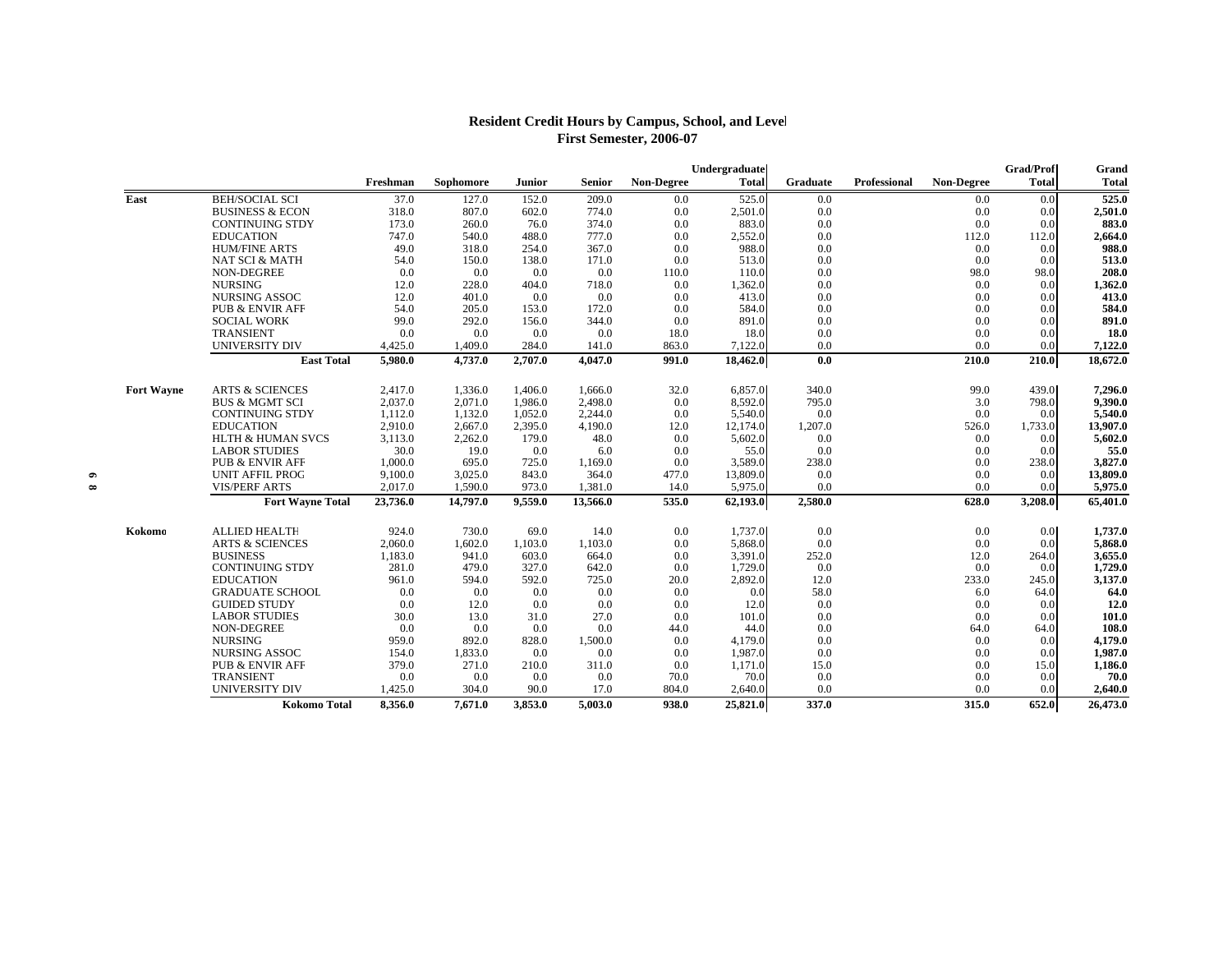## **Resident Credit Hours by Campus, School, and Level First Semester, 2006-07**

|                   |                              |             |                  |              |             |                   | Undergraduate  |                 |                     |                   | <b>Grad/Prof</b> | Grand          |
|-------------------|------------------------------|-------------|------------------|--------------|-------------|-------------------|----------------|-----------------|---------------------|-------------------|------------------|----------------|
|                   |                              | Freshman    | <b>Sophomore</b> | Junior       | Senior      | <b>Non-Degree</b> | <b>Total</b>   | <b>Graduate</b> | <b>Professional</b> | <b>Non-Degree</b> | <b>Total</b>     | <b>Total</b>   |
| <b>Northwest</b>  | <b>ALLIED HEALTH</b>         | 2,645.0     | 3,058.0          | 345.0        | 499.0       | 24.0              | 6,571.0        | 0.0             |                     | 0.0               | 0.0              | 6,571.0        |
|                   | <b>ARTS &amp; SCIENCES</b>   | 4,226.0     | 2,143.0          | 1,795.0      | 2,306.0     | 6.0               | 10,476.0       | 0.0             |                     | 0.0               | 0.0              | 10,476.0       |
|                   | <b>BUS &amp; ECONOMICS</b>   | 1,649.0     | 1,181.0          | 922.0        | 1,046.0     | 5.0               | 4,803.0        | 446.0           |                     | 141.0             | 587.0            | 5,390.0        |
|                   | <b>CONTINUING STDY</b>       | 425.0       | 670.0            | 840.0        | 1,179.0     | 12.0              | 3,126.0        | 0.0             |                     | 0.0               | 0.0              | 3,126.0        |
|                   | DENTAL AUX EDUC              | 1,024.0     | 991.0            | 192.0        | 89.0        | 16.0              | 2,312.0        | 0.0             |                     | 0.0               | 0.0              | 2,312.0        |
|                   | <b>EDUCATION</b>             | 1,140.0     | 809.0            | 671.0        | 1,382.0     | 129.0             | 4,131.0        | 262.0           |                     | 717.0             | 979.0            | 5,110.0        |
|                   | <b>GUIDED STUDY</b>          | 1,750.0     | 0.0              | 0.0          | 0.0         | 0.0               | 1,750.0        | 0.0             |                     | 0.0               | 0.0              | 1,750.0        |
|                   | <b>LABOR STUDIES</b>         | 47.0<br>0.0 | 60.0<br>0.0      | 30.0         | 28.0<br>0.0 | 0.0               | 165.0<br>261.0 | 0.0<br>0.0      |                     | 0.0               | 0.0              | 165.0<br>261.0 |
|                   | NON-DEGREE<br><b>NURSING</b> | 1,271.0     | 876.0            | 0.0<br>782.0 | 1,529.0     | 261.0<br>4.0      | 4,462.0        | 0.0             |                     | 0.0<br>0.0        | 0.0<br>0.0       | 4,462.0        |
|                   | <b>NURSING ASSOC</b>         | 13.0        | 454.0            | 0.0          | 0.0         | 0.0               | 467.0          | 0.0             |                     | 0.0               | 0.0              | 467.0          |
|                   | <b>PUB &amp; ENVIR AFF</b>   | 1.301.0     | 1.349.0          | 823.0        | 1.044.0     | 11.0              | 4,528.0        | 753.0           |                     | 51.0              | 804.0            | 5,332.0        |
|                   | <b>SOCIAL WORK</b>           | 0.0         | 0.0              | 0.0          | 0.0         | 0.0               | 0.0            | 801.0           |                     | 1.0               | 802.0            | 802.0          |
|                   | <b>TRANSIENT</b>             | 0.0         | 0.0              | 0.0          | 0.0         | 503.0             | 503.0          | 0.0             |                     | 0.0               | 0.0              | 503.0          |
|                   | UNIVERSITY DIV               | 77.0        | 125.0            | 0.0          | 0.0         | 255.0             | 457.0          | 0.0             |                     | 0.0               | 0.0              | 457.0          |
|                   | <b>Northwest Total</b>       | 15,568.0    | 11,716.0         | 6,400.0      | 9,102.0     | 1,226.0           | 44,012.0       | 2,262.0         |                     | 910.0             | 3,172.0          | 47,184.0       |
| <b>South Bend</b> | <b>ALLIED HEALTH</b>         | 1,084.0     | 1,093.0          | 13.0         | 12.0        | 0.0               | 2,202.0        | 0.0             |                     | 0.0               | 0.0              | 2,202.0        |
|                   | <b>BUS &amp; ECONOMICS</b>   | 4,188.0     | 2,322.0          | 1.636.0      | 1.966.0     | 69.0              | 10,181.0       | 725.0           |                     | 160.0             | 885.0            | 11,066.0       |
|                   | <b>CONTINUING STDY</b>       | 225.0       | 440.0            | 571.0        | 1,346.0     | 23.0              | 2,605.0        | 0.0             |                     | 0.0               | 0.0              | 2,605.0        |
|                   | <b>DENTAL AUX EDUC</b>       | 1,072.0     | 1,251.0          | 0.0          | 0.0         | 16.0              | 2,339.0        | 0.0             |                     | 0.0               | 0.0              | 2,339.0        |
|                   | DIV OF THE ARTS              | 1,669.0     | 982.0            | 825.0        | 1,155.0     | 12.0              | 4,643.0        | 23.0            |                     | 0.0               | 23.0             | 4,666.0        |
|                   | <b>EDUCATION</b>             | 2,394.0     | 1,996.0          | 2,075.0      | 2,485.0     | 3.0               | 8,953.0        | 1,567.0         |                     | 730.0             | 2,297.0          | 11,250.0       |
|                   | <b>GRADUATE SCHOOL</b>       | 0.0         | 0.0              | 0.0          | 0.0         | 0.0               | 0.0            | 380.0           |                     | 13.0              | 393.0            | 393.0          |
|                   | <b>LABOR STUDIES</b>         | 0.0         | 12.0             | 9.0          | 28.0        | 0.0               | 49.0           | 0.0             |                     | 0.0               | 0.0              | 49.0           |
|                   | LIB ARTS & SCI               | 7,792.0     | 3,955.0          | 2,634.0      | 3,341.0     | 48.0              | 17,770.0       | 0.0             |                     | 0.0               | 0.0              | 17,770.0       |
|                   | NON-DEGREE                   | 0.0         | 0.0              | 0.0          | 0.0         | 2,774.0           | 2,774.0        | 0.0             |                     | 300.0             | 300.0            | 3,074.0        |
|                   | <b>NURSING</b>               | 1,874.0     | 999.0            | 782.0        | 1,976.0     | 16.0              | 5,647.0        | 0.0             |                     | 0.0               | 0.0              | 5,647.0        |
|                   | <b>PUB &amp; ENVIR AFF</b>   | 719.0       | 645.0            | 767.0        | 912.0       | 15.0              | 3,058.0        | 243.0           |                     | 23.0              | 266.0            | 3,324.0        |
|                   | <b>SOCIAL WORK</b>           | 0.0         | 0.0              | 0.0          | 0.0         | 0.0               | 0.0            | 728.0           |                     | 39.0              | 767.0            | 767.0          |
|                   | <b>TRANSIENT</b>             | 0.0         | 0.0              | 0.0          | 0.0         | 259.0             | 259.0          | 0.0             |                     | 0.0               | 0.0              | 259.0          |
|                   | <b>South Bend Total</b>      | 21,017.0    | 13,695.0         | 9,312.0      | 13,221.0    | 3,235.0           | 60,480.0       | 3,666.0         |                     | 1,265.0           | 4,931.0          | 65,411.0       |
| <b>Southeast</b>  | <b>ARTS &amp; LETTERS</b>    | 166.0       | 769.0            | 803.0        | 1,052.5     | 0.0               | 2,790.5        | 0.0             |                     | 0.0               | 0.0              | 2,790.5        |
|                   | <b>BUSINESS</b>              | 106.0       | 720.0            | 1,221.5      | 1,908.0     | 0.0               | 3,955.5        | 391.5           |                     | 0.0               | 391.5            | 4,347.0        |
|                   | <b>CONTINUING STDY</b>       | 91.5        | 727.0            | 691.5        | 1,221.5     | 75.0              | 2,806.5        | 0.0             |                     | 0.0               | 0.0              | 2,806.5        |
|                   | <b>EDUCATION</b>             | 35.0        | 370.5            | 1,105.5      | 2,069.5     | 0.0               | 3,580.5        | 772.0           |                     | 669.0             | 1,441.0          | 5,021.5        |
|                   | <b>GRADUATE SCHOOL</b>       | 0.0         | 0.0              | 0.0          | 0.0         | 0.0               | 0.0            | 88.0            |                     | 9.0               | 97.0             | 97.0           |
|                   | NATURAL SCIENCE              | 377.0       | 961.5            | 688.0        | 1,166.0     | 0.0               | 3,192.5        | 0.0             |                     | 0.0               | 0.0              | 3,192.5        |
|                   | NON-DEGREE                   | 0.0         | 0.0              | 0.0          | 0.0         | 354.0             | 354.0          | 0.0             |                     | 12.0              | 12.0             | 366.0          |
|                   | <b>NURSING</b>               | 3.0         | 414.0            | 385.0        | 860.0       | 0.0               | 1,662.0        | 0.0             |                     | 0.0               | 0.0              | 1,662.0        |
|                   | <b>SOCIAL SCIENCE</b>        | 364.0       | 1,220.5          | 1,483.0      | 1,495.5     | 0.0               | 4,563.0        | 0.0             |                     | 0.0               | 0.0              | 4,563.0        |
|                   | <b>TRANSIENT</b>             | 0.0         | 0.0              | 0.0          | 0.0         | 6.0               | 6.0            | 0.0             |                     | 0.0               | 0.0              | 6.0            |
|                   | UNIVERSITY DIV               | 13.376.0    | 5.092.0          | 1.645.5      | 680.0       | 434.0             | 21,227.5       | 0.0             |                     | 0.0               | 0.0              | 21,227.5       |
|                   | <b>Southeast Total</b>       | 14,518.5    | 10.274.5         | 8.023.0      | 10.453.0    | 869.0             | 44.138.0       | 1.251.5         |                     | 690.0             | 1,941.5          | 46.079.5       |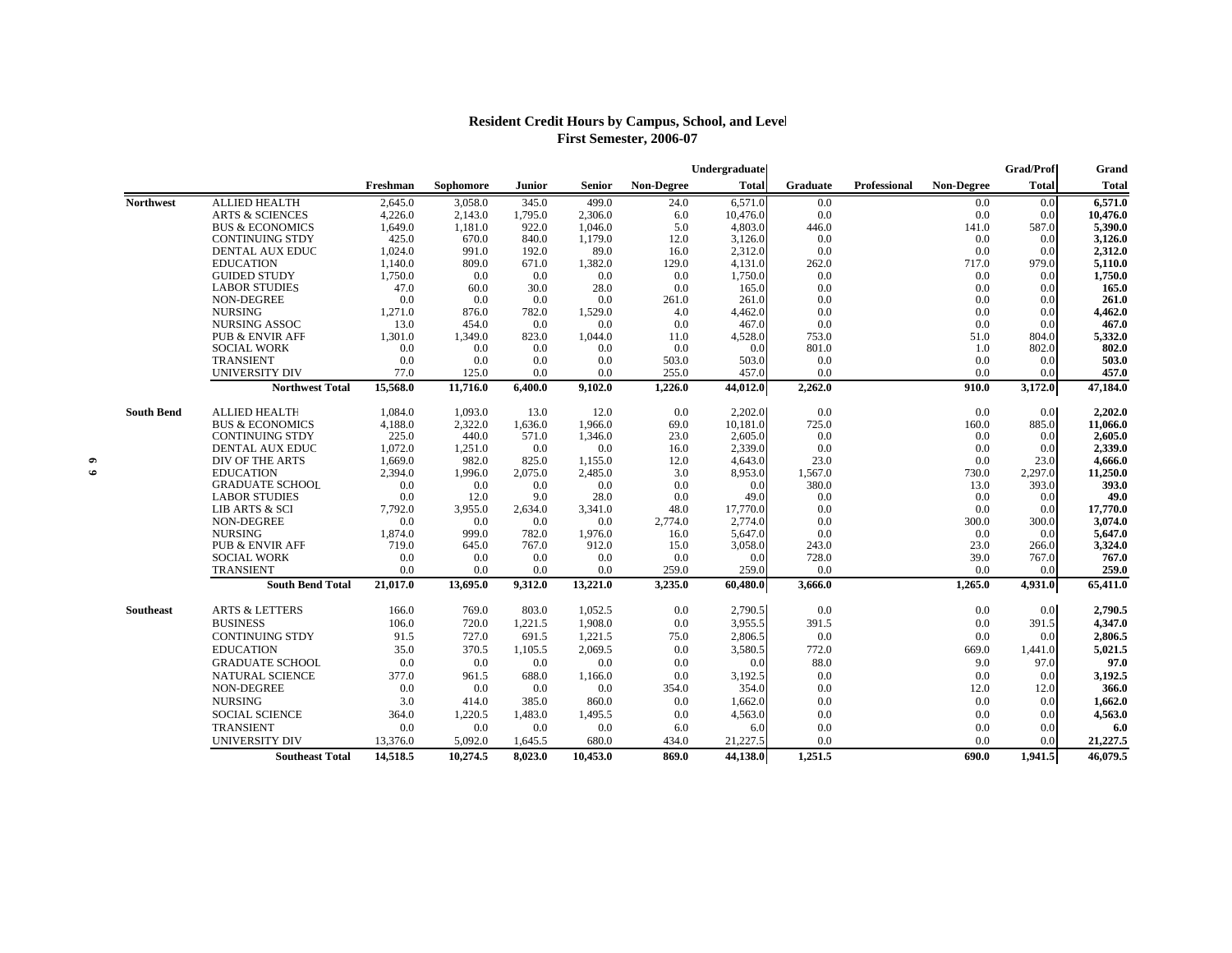|                               |          |           |               |                |                   | Undergraduate |          |              |                   | Grad/Prof    | Grand        |
|-------------------------------|----------|-----------|---------------|----------------|-------------------|---------------|----------|--------------|-------------------|--------------|--------------|
|                               | Freshman | Sophomore | <b>Junior</b> | Senior         | <b>Non-Degree</b> | <b>Total</b>  | Graduate | Professional | <b>Non-Degree</b> | <b>Total</b> | <b>Total</b> |
| <b>ALLIED HEALTH</b>          | 95.0     | 90.0      | 8.0           | 11.0           | 0.0               | 204.0         | 0.0      | 0.0          | 0.0               | 0.0          | 204.0        |
| <b>ARTS &amp; LETTERS</b>     | 8.0      | 181.0     | 383.0         | 455.0          | 0.0               | 1,027.0       | 0.0      | 0.0          | 0.0               | 0.0          | 1,027.0      |
| <b>ARTS &amp; SCIENCES</b>    | 853.0    | 8,596.5   | 10,530.5      | 12,113.0       | 732.0             | 32,825.0      | 18.0     | 0.0          | 17.0              | 35.0         | 32,860.0     |
| <b>BEH/SOCIAL SCI</b>         | 0.0      | 27.0      | 33.0          | 15.0           | 0.0               | 75.0          | 0.0      | 0.0          | 0.0               | 0.0          | 75.0         |
| <b>BUS &amp; ECONOMICS</b>    | 313.0    | 167.0     | 181.0         | 187.0          | 0.0               | 848.0         | 570.0    | 0.0          | 31.0              | 601.0        | 1,449.0      |
| <b>BUS &amp; MGMT SCI</b>     | 113.0    | 48.0      | 61.0          | 128.0          | 0.0               | 350.0         | 106.0    | 0.0          | 6.0               | 112.0        | 462.0        |
| <b>BUSINESS</b>               | 4,323.5  | 6,809.0   | 8,391.0       | 12,815.5       | 75.5              | 32,414.5      | 10,988.0 | 0.0          | 469.5             | 11,457.5     | 43,872.0     |
| <b>BUSINESS &amp; ECON</b>    | 130.0    | 130.0     | 196.0         | 146.0          | 0.0               | 602.0         | 0.0      | 0.0          | 0.0               | 0.0          | 602.0        |
| <b>COLUMBUS CAMPUS</b>        | 13.0     | 17.0      | 0.0           | 12.0           | 4.0               | 46.0          | 21.0     | 0.0          | 1.0               | 22.0         | 68.0         |
| <b>CONTINUING STDY</b>        | 182.0    | 429.0     | 1,041.0       | 1,509.5        | 154.0             | 3,315.5       | 24.0     | 0.0          | 75.0              | 99.0         | 3,414.5      |
| DENTAL AUX EDUC               | 70.0     | 114.0     | 0.0           | 0.0            | 0.0               | 184.0         | 0.0      | 0.0          | 0.0               | 0.0          | 184.0        |
| <b>DENTISTRY</b>              | 0.0      | 0.0       | 0.0           | 0.0            | 0.0               | 0.0           | 643.0    | 2,587.3      | 0.0               | 3,230.3      | 3,230.3      |
| DIV OF THE ARTS               | 75.0     | 44.0      | 105.0         | 43.0           | 0.0               | 267.0         | 87.0     | 0.0          | 0.0               | 87.0         | 354.0        |
| <b>EDUCATION</b>              | 384.0    | 329.0     | 1.859.0       | 3,559.0        | 46.0              | 6.177.0       | 2,543.0  | 0.0          | 624.0             | 3,167.0      | 9,344.0      |
| <b>ENGINEERING</b>            | 206.0    | 307.0     | 143.0         | 486.0          | 0.0               | 1,142.0       | 438.0    | 0.0          | 0.0               | 438.0        | 1,580.0      |
| <b>GRAD NON-DEGREE</b>        | 0.0      | 0.0       | 0.0           | 0.0            | 0.0               | 0.0           | 0.0      | 0.0          | 125.5             | 125.5        | 125.5        |
| <b>GRADUATE SCHOOL</b>        | 0.0      | 0.0       | 0.0           | 0.0            | 0.0               | 0.0           | 28,331.0 | 0.0          | 294.0             | 28,625.0     | 28,625.0     |
| <b>GUIDED STUDY</b>           | 21.0     | 0.0       | 0.0           | 0.0            | 0.0               | 21.0          | 0.0      | 0.0          | 0.0               | 0.0          | 21.0         |
| <b>HEALTH &amp; REHAB SCI</b> | 0.0      | 0.0       | 0.0           | 0.0            | 0.0               | 0.0           | 125.0    | 96.0         | 6.0               | 227.0        | 227.0        |
| HEALTH, PE, REC               | 45.0     | 1,530.0   | 2,618.0       | 3,156.0        | 48.0              | 7.397.0       | 870.0    | 0.0          | 16.0              | 886.0        | 8,283.0      |
| <b>HERRON ART</b>             | 92.0     | 62.0      | 30.0          | 129.0          | 0.0               | 313.0         | 0.0      | 0.0          | 0.0               | 0.0          | 313.0        |
| <b>HLTH &amp; HUMAN SVCS</b>  | 115.0    | 59.0      | 18.0          | 0.0            | 0.0               | 192.0         | 0.0      | 0.0          | 0.0               | 0.0          | 192.0        |
| <b>HUM/FINE ARTS</b>          | 0.0      | 22.0      | 57.0          | 25.0           | 0.0               | 104.0         | 0.0      | 0.0          | 0.0               | 0.0          | 104.0        |
| <b>INFORMATICS</b>            | 75.5     | 163.5     | 295.0         | 361.0          | 23.0              | 918.0         | 714.0    | 0.0          | 0.0               | 714.0        | 1,632.0      |
| <b>JOURNALISM</b>             | 253.0    | 1,181.0   | 1,213.0       | 1,658.5        | 0.0               | 4,305.5       | 0.0      | 0.0          | 0.0               | 0.0          | 4,305.5      |
| <b>LABOR STUDIES</b>          | 0.0      | 3.0       | 6.0           | 34.0           | 0.0               | 43.0          | 0.0      | 0.0          | 0.0               | 0.0          | 43.0         |
| LAW                           | 0.0      | 0.0       | 0.0           | 0.0            | 0.0               | 0.0           | 1,498.0  | 7,640.0      | 80.0              | 9,218.0      | 9,218.0      |
| LIB ARTS & SCI                | 353.0    | 259.0     | 195.0         | 262.0          | 0.0               | 1,069.0       | 0.0      | 0.0          | 0.0               | 0.0          | 1,069.0      |
| <b>LIBERAL ARTS</b>           | 63.0     | 98.0      | 41.0          | 161.0          | 13.0              | 376.0         | 0.0      | 0.0          | 0.0               | 0.0          | 376.0        |
| <b>LIBRARY &amp; INFO SCI</b> | 0.0      | 0.0       | 0.0           | 0.0            | 0.0               | 0.0           | 1,589.5  | 0.0          | 3.0               | 1,592.5      | 1,592.5      |
| <b>MEDICINE</b>               | 504.0    | 0.0       | 5.0           | 31.0           | 0.0               | 540.0         | 329.0    | 1,805.0      | 0.0               | 2,134.0      | 2,674.0      |
| <b>MUSIC</b>                  | 2,627.0  | 1.960.0   | 1,707.0       | 3,372.0        | 16.0              | 9,682.0       | 6,733.0  | 0.0          | 48.0              | 6,781.0      | 16,463.0     |
| NAT SCI & MATH                | 12.0     | 40.0      | 35.0          | 27.0           | 0.0               | 114.0         | 0.0      | 0.0          | 0.0               | 0.0          | 114.0        |
| NATURAL SCIENCE               | 65.5     | 232.0     | 355.0         | 478.0          | 0.0               | 1,130.5       | 0.0      | 0.0          | 0.0               | 0.0          | 1,130.5      |
| NON-DEGREE                    | 0.0      | 0.0       | 0.0           | 0.0            | 377.0             | 377.0         | 0.0      | 0.0          | 109.0             | 109.0        | 486.0        |
| <b>NURSING</b>                | 236.0    | 224.0     | 370.0         | 670.0          | 3.0               | 1.503.0       | 85.0     | 0.0          | 6.0               | 91.0         | 1,594.0      |
| NURSING ASSOC                 | 0.0      | 27.0      | 0.0           | 0.0            | 0.0               | 27.0          | 0.0      | 0.0          | 0.0               | 0.0          | 27.0         |
| <b>OPTOMETRY</b>              | 0.0      | 0.0       | 0.0           | 0.0            | 0.0               | 0.0           | 0.0      | 2,855.5      | 5.0               | 2,860.5      | 2,860.5      |
| PHYSICAL EDUC                 | 47.0     | 95.0      | 89.0          | 141.0          | 0.0               | 372.0         | 9.0      | 0.0          | 0.0               | 9.0          | 381.0        |
| <b>PUB &amp; ENVIR AFF</b>    | 86.0     | 437.0     | 1,569.0       | 1,846.5        | 0.0               | 3,938.5       | 2,839.5  | 0.0          | 9.0               | 2,848.5      | 6,787.0      |
| <b>SCIENCE</b>                | 160.0    | 51.0      | 166.0         | 195.0          | 50.0              | 622.0         | 701.0    | 0.0          | 0.0               | 701.0        | 1,323.0      |
|                               | 201.0    | 279.0     |               | 559.0          | 0.0               |               | 0.0      | 0.0          | 0.0               |              | 1,651.0      |
| <b>SOCIAL SCIENCE</b>         |          |           | 612.0         |                |                   | 1,651.0       |          |              |                   | 0.0          | 465.0        |
| <b>SOCIAL WORK</b>            | 0.0      | 36.0      | 129.0         | 175.0<br>179.0 | 0.0<br>0.0        | 340.0         | 116.0    | 0.0<br>0.0   | 9.0<br>0.0        | 125.0        |              |
| <b>TECHNOLOGY</b>             | 110.0    | 119.0     | 106.0         |                |                   | 514.0         | 10.0     |              |                   | 10.0         | 524.0        |
| <b>TRANSIENT</b>              | 0.0      | 0.0       | 0.0           | 0.0            | 276.0             | 276.0         | 0.0      | 0.0          | 0.0               | 0.0          | 276.0        |
| <b>UNIT AFFIL PROG</b>        | 324.0    | 143.0     | 12.0          | 24.0           | 22.0              | 525.0         | 0.0      | 0.0          | 0.0               | 0.0          | 525.0        |
| UNIVERSITY COLLEGE            | 938.0    | 471.0     | 232.0         | 72.0           | 18.0              | 1,731.0       | 0.0      | 0.0          | 0.0               | 0.0          | 1,731.0      |
| UNIVERSITY DIV                | 42,162.0 | 15,948.5  | 4,264.5       | 737.5          | 75.0              | 63,187.5      | 0.0      | 0.0          | 0.0               | 0.0          | 63,187.5     |
| <b>VIS/PERF ARTS</b>          | 60.0     | 106.0     | 38.0          | 54.0           | 0.0               | 258.0         | 0.0      | 0.0          | 0.0               | 0.0          | 258.0        |
| <b>Total</b>                  | 55,315.5 | 40.834.5  | 37,094.0      | 45,827.5       | 1,932.5           | 181.004.0     | 59,388.0 | 14,983.8     | 1,934.0           | 76,305.8     | 257,309.8    |

## **Non-Resident Credit Hours by School and Level - All Campuses First Semester, 2006-07**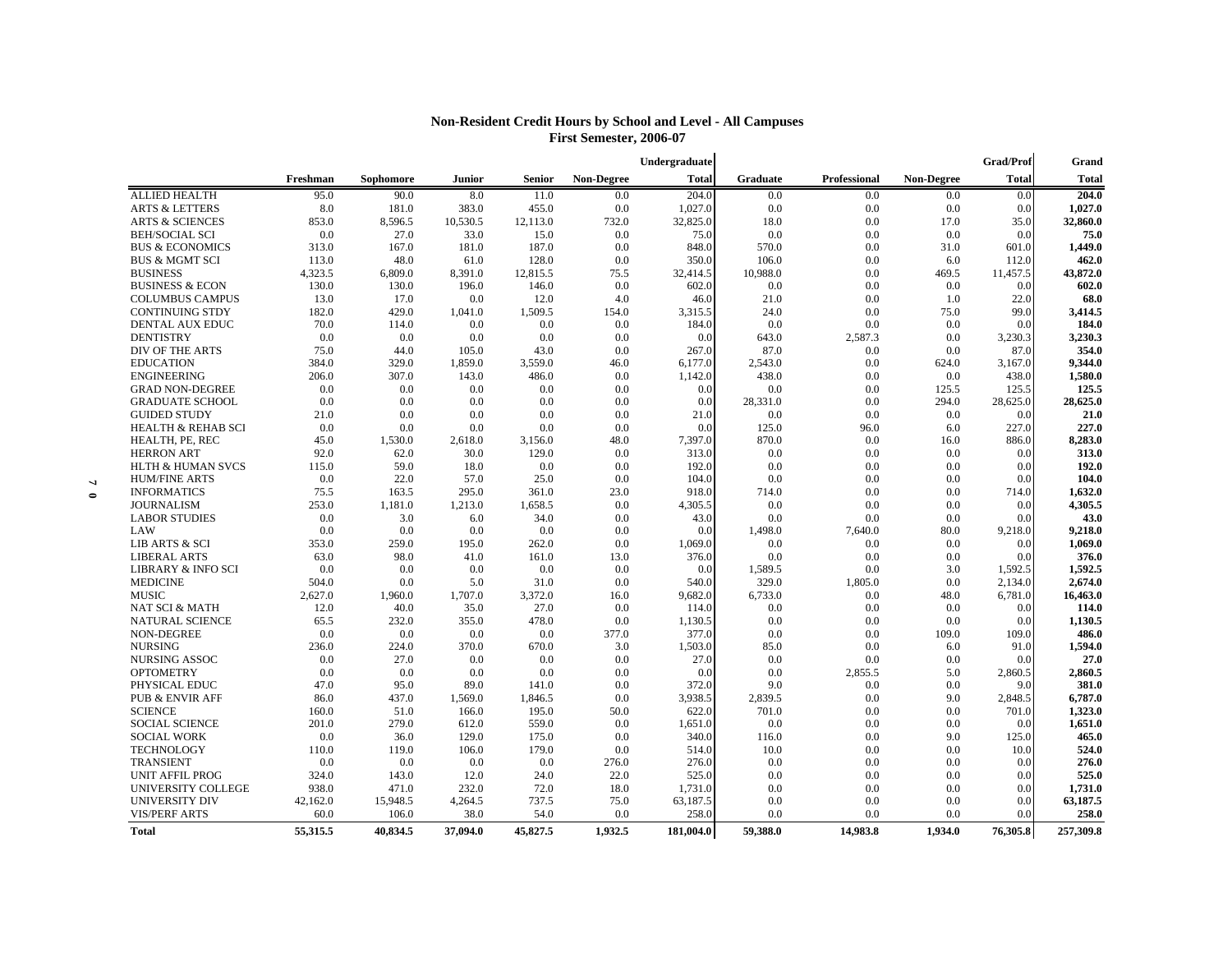## **Non-Resident Credit Hours by Campus, School, and Level First Semester, 2006-07**

|                     |                               |          |           |          |          |                   | Undergraduate |          |              |                   | Grad/Prof      | Grand     |
|---------------------|-------------------------------|----------|-----------|----------|----------|-------------------|---------------|----------|--------------|-------------------|----------------|-----------|
|                     |                               | Freshman | Sophomore | Junior   | Senior   | <b>Non-Degree</b> | <b>Total</b>  | Graduate | Professional | <b>Non-Degree</b> | <b>Total</b>   | Total     |
| <b>Bloomington</b>  | <b>ARTS &amp; SCIENCES</b>    | 601.0    | 8,508.5   | 10,421.5 | 12,043.0 | 729.0             | 32,303.0      | 0.0      | 0.0          | 0.0               | 0.0            | 32,303.0  |
|                     | <b>BUSINESS</b>               | 4,175.5  | 6,533.0   | 7,790.0  | 11,707.5 | 75.5              | 30,281.5      | 6,615.0  | 0.0          | 213.0             | 6,828.0        | 37,109.5  |
|                     | <b>CONTINUING STDY</b>        | 37.0     | 76.0      | 432.0    | 544.5    | 148.0             | 1,237.5       | 0.0      | 0.0          | 0.0               | 0.0            | 1,237.5   |
|                     | <b>EDUCATION</b>              | 0.0      | 0.0       | 1,218.0  | 2,405.0  | 6.0               | 3,629.0       | 1,577.0  | 0.0          | 243.0             | 1,820.0        | 5,449.0   |
|                     | <b>GRADUATE SCHOOL</b>        | 0.0      | 0.0       | 0.0      | 0.0      | 0.0               | 0.0           | 26,337.0 | 0.0          | 294.0             | 26,631.0       | 26,631.0  |
|                     | HEALTH, PE, REC               | 45.0     | 1,530.0   | 2,618.0  | 3,156.0  | 48.0              | 7,397.0       | 870.0    | 0.0          | 16.0              | 886.0          | 8,283.0   |
|                     | <b>INFORMATICS</b>            | 62.5     | 140.5     | 280.0    | 308.0    | 0.0               | 791.0         | 538.0    | 0.0          | 0.0               | 538.0          | 1,329.0   |
|                     | <b>JOURNALISM</b>             | 241.0    | 1,126.0   | 1,162.0  | 1,652.5  | 0.0               | 4,181.5       | 0.0      | 0.0          | 0.0               | 0.0            | 4,181.5   |
|                     | <b>LABOR STUDIES</b>          | 0.0      | 0.0       | 3.0      | 15.0     | 0.0               | 18.0          | 0.0      | 0.0          | 0.0               | 0 <sub>0</sub> | 18.0      |
|                     | LAW                           | 0.0      | 0.0       | 0.0      | 0.0      | 0.0               | 0.0           | 868.0    | 5,218.0      | 80.0              | 6,166.0        | 6,166.0   |
|                     | <b>LIBRARY &amp; INFO SCI</b> | 0.0      | 0.0       | 0.0      | 0.0      | 0.0               | 0.0           | 1,513.5  | 0.0          | 0.0               | 1,513.5        | 1,513.5   |
|                     | <b>MUSIC</b>                  | 2.627.0  | 1,960.0   | 1.707.0  | 3,372.0  | 16.0              | 9.682.0       | 6.601.0  | 0.0          | 46.0              | 6,647.0        | 16,329.0  |
|                     | <b>NURSING</b>                | 0.0      | 46.0      | 100.0    | 61.0     | 0.0               | 207.0         | 0.0      | 0.0          | 0.0               | 0.0            | 207.0     |
|                     | <b>OPTOMETRY</b>              | 0.0      | 0.0       | 0.0      | 0.0      | 0.0               | 0.0           | 0.0      | 2,855.5      | 5.0               | 2,860.5        | 2,860.5   |
|                     | <b>PUB &amp; ENVIR AFF</b>    | 0.0      | 368.0     | 1,419.0  | 1,656.5  | 0.0               | 3,443.5       | 2,321.5  | 0.0          | 0.0               | 2,321.5        | 5,765.0   |
|                     | <b>SOCIAL WORK</b>            | 0.0      | 33.0      | 72.0     | 112.0    | 0.0               | 217.0         | 0.0      | 0.0          | 0.0               | 0.0            | 217.0     |
|                     | UNIVERSITY DIV                | 38,880.0 | 14,580.0  | 3,532.0  | 463.5    | 0.0               | 57,455.5      | 0.0      | 0.0          | 0.0               | 0.0            | 57,455.5  |
|                     | <b>Bloomington Total</b>      | 46,669.0 | 34,901.0  | 30,754.5 | 37,496.5 | 1,022.5           | 150,843.5     | 47,241.0 | 8,073.5      | 897.0             | 56,211.5       | 207,055.0 |
|                     |                               |          |           |          |          |                   |               |          |              |                   |                |           |
| <b>Indianapolis</b> | <b>BUSINESS</b>               | 101.0    | 43.0      | 105.0    | 228.0    | 0.0               | 477.0         | 3,708.0  | 0.0          | 238.5             | 3,946.5        | 4,423.5   |
|                     | <b>COLUMBUS CAMPUS</b>        | 13.0     | 17.0      | 0.0      | 12.0     | 4.0               | 46.0          | 21.0     | 0.0          | 1.0               | 22.0           | 68.0      |
|                     | <b>CONTINUING STDY</b>        | 14.0     | 31.0      | 30.0     | 21.0     | 0.0               | 96.0          | 24.0     | 0.0          | 75.0              | 99.0           | 195.0     |
|                     | <b>DENTAL AUX EDUC</b>        | 0.0      | 21.0      | 0.0      | 0.0      | 0.0               | 21.0          | 0.0      | 0.0          | 0.0               | 0.0            | 21.0      |
|                     | <b>DENTISTRY</b>              | 0.0      | 0.0       | 0.0      | 0.0      | 0.0               | 0.0           | 643.0    | 2,587.3      | 0.0               | 3,230.3        | 3,230.3   |
|                     | <b>EDUCATION</b>              | 0.0      | 12.0      | 21.0     | 74.0     | 40.0              | 147.0         | 122.0    | 0.0          | 8.0               | 130.0          | 277.0     |
|                     | <b>ENGINEERING</b>            | 206.0    | 307.0     | 143.0    | 486.0    | 0.0               | 1,142.0       | 438.0    | 0.0          | 0.0               | 438.0          | 1,580.0   |
|                     | <b>GRAD NON-DEGREE</b>        | 0.0      | 0.0       | 0.0      | 0.0      | 0.0               | 0.0           | 0.0      | 0.0          | 125.5             | 125.5          | 125.5     |
|                     | <b>GRADUATE SCHOOL</b>        | 0.0      | 0.0       | 0.0      | 0.0      | 0.0               | 0.0           | 1,852.0  | 0.0          | 0.0               | 1,852.0        | 1,852.0   |
|                     | <b>HEALTH &amp; REHAB SCI</b> | 0.0      | 0.0       | 0.0      | 0.0      | 0.0               | 0.0           | 125.0    | 96.0         | 6.0               | 227.0          | 227.0     |
|                     | <b>HERRON ART</b>             | 92.0     | 62.0      | 30.0     | 129.0    | 0.0               | 313.0         | 0.0      | 0.0          | 0.0               | 0.0            | 313.0     |
|                     | <b>INFORMATICS</b>            | 13.0     | 23.0      | 15.0     | 53.0     | 23.0              | 127.0         | 176.0    | 0.0          | 0.0               | 176.0          | 303.0     |
|                     | <b>JOURNALISM</b>             | 12.0     | 55.0      | 51.0     | 6.0      | 0.0               | 124.0         | 0.0      | 0.0          | 0.0               | 0.0            | 124.0     |
|                     | <b>LABOR STUDIES</b>          | 0.0      | 0.0       | 0.0      | 16.0     | 0.0               | 16.0          | 0.0      | 0.0          | 0.0               | 0.0            | 16.0      |
|                     | LAW                           | 0.0      | 0.0       | 0.0      | 0.0      | 0.0               | 0.0           | 630.0    | 2,422.0      | 0.0               | 3,052.0        | 3,052.0   |
|                     | <b>LIBERAL ARTS</b>           | 63.0     | 98.0      | 41.0     | 161.0    | 13.0              | 376.0         | 0.0      | 0.0          | 0.0               | 0.0            | 376.0     |
|                     | LIBRARY & INFO SCI            | 0.0      | 0.0       | 0.0      | 0.0      | 0.0               | 0.0           | 76.0     | 0.0          | 3.0               | 79.0           | 79.0      |
|                     | <b>MEDICINE</b>               | 504.0    | 0.0       | 5.0      | 31.0     | 0.0               | 540.0         | 329.0    | 1,805.0      | 0.0               | 2,134.0        | 2,674.0   |
|                     | <b>MUSIC</b>                  | 0.0      | 0.0       | 0.0      | 0.0      | 0.0               | 0.0           | 132.0    | 0.0          | 2.0               | 134.0          | 134.0     |
|                     | <b>NURSING</b>                | 0.0      | 27.0      | 32.0     | 217.0    | 3.0               | 279.0         | 85.0     | 0.0          | 6.0               | 91.0           | 370.0     |
|                     | PHYSICAL EDUC                 | 47.0     | 95.0      | 89.0     | 141.0    | 0.0               | 372.0         | 9.0      | 0.0          | 0.0               | 9.0            | 381.0     |
|                     | <b>PUB &amp; ENVIR AFF</b>    | 0.0      | 15.0      | 60.0     | 51.0     | 0.0               | 126.0         | 471.0    | 0.0          | 6.0               | 477.0          | 603.0     |
|                     | <b>SCIENCE</b>                | 160.0    | 51.0      | 166.0    | 195.0    | 50.0              | 622.0         | 701.0    | 0.0          | 0.0               | 701.0          | 1,323.0   |
|                     | <b>SOCIAL WORK</b>            | 0.0      | 0.0       | 3.0      | 27.0     | 0.0               | 30.0          | 84.0     | 0.0          | 0.0               | 84.0           | 114.0     |
|                     | <b>TECHNOLOGY</b>             | 110.0    | 119.0     | 106.0    | 179.0    | 0.0               | 514.0         | 10.0     | 0.0          | 0.0               | 10.0           | 524.0     |
|                     | <b>TRANSIENT</b>              | 0.0      | 0.0       | 0.0      | 0.0      | 146.0             | 146.0         | 0.0      | 0.0          | 0.0               | 0.0            | 146.0     |
|                     | UNIVERSITY COLLEGE            | 938.0    | 471.0     | 232.0    | 72.0     | 18.0              | 1,731.0       | 0.0      | 0.0          | 0.0               | 0.0            | 1,731.0   |
|                     | <b>Indianapolis Total</b>     | 2,273.0  | 1,447.0   | 1.129.0  | 2.099.0  | 297.0             | 7.245.0       | 9,636.0  | 6,910.3      | 471.0             | 17,017.3       | 24,262.3  |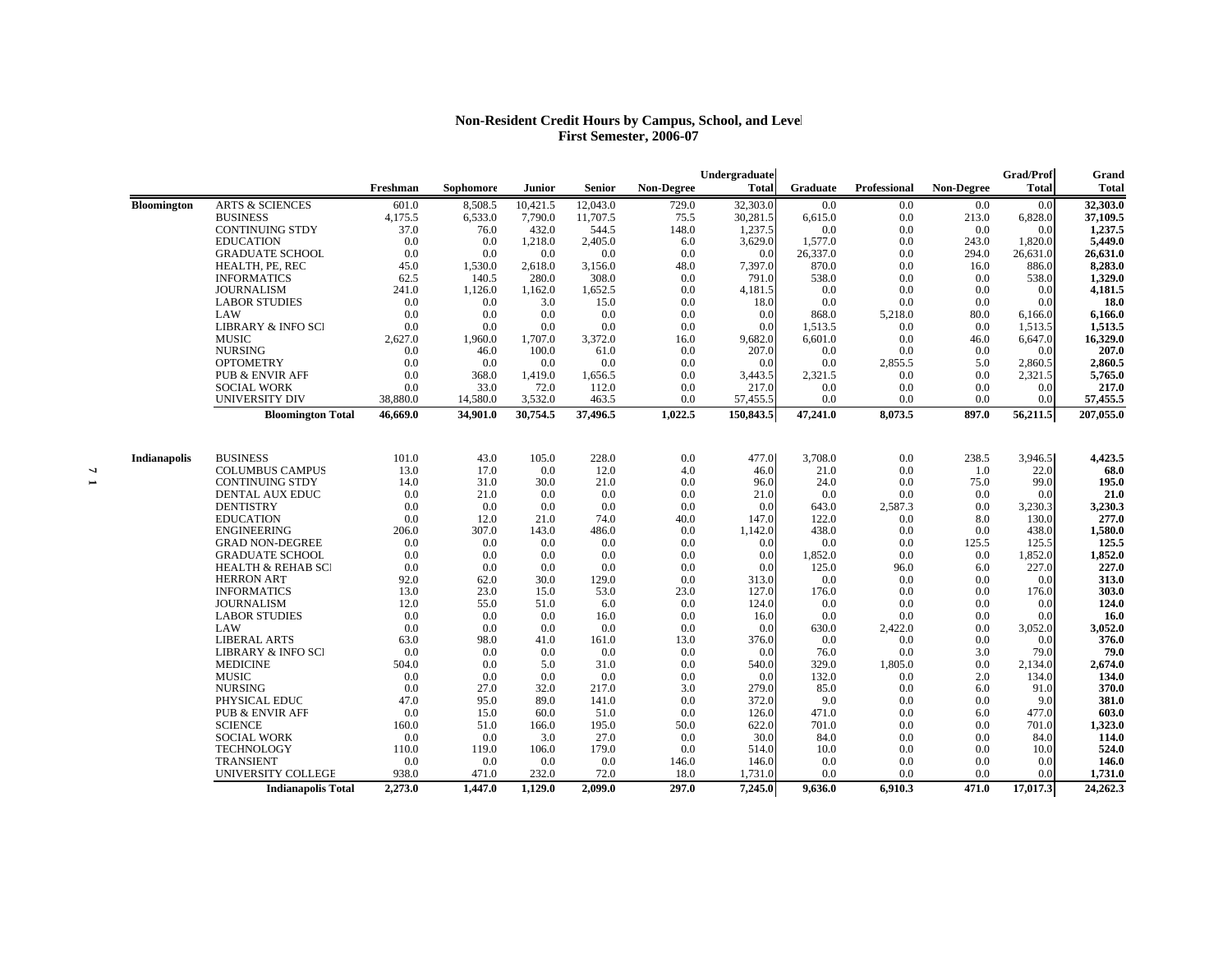## **Non-Resident Credit Hours by Campus, School, and Level First Semester, 2006-07**

|                   |                                         |                |              |              |               |                   | Undergraduate  |                 |                     |                   | Grad/Prof     | Grand          |
|-------------------|-----------------------------------------|----------------|--------------|--------------|---------------|-------------------|----------------|-----------------|---------------------|-------------------|---------------|----------------|
|                   |                                         | Freshman       | Sophomore    | Junior       | <b>Senior</b> | <b>Non-Degree</b> | <b>Total</b>   | <b>Graduate</b> | <b>Professional</b> | <b>Non-Degree</b> | <b>Total</b>  | <b>Total</b>   |
| East              | <b>BEH/SOCIAL SCI</b>                   | 0.0            | 27.0         | 33.0         | 15.0          | 0.0               | 75.0           | 0.0             |                     | 0.0               | 0.0           | 75.0           |
|                   | <b>BUSINESS &amp; ECON</b>              | 130.0          | 130.0        | 196.0        | 146.0         | 0.0               | 602.0          | 0.0             |                     | 0.0               | 0.0           | 602.0          |
|                   | <b>CONTINUING STDY</b>                  | 28.0           | 59.0         | 0.0          | 15.0          | 0.0               | 102.0          | 0.0             |                     | 0.0               | 0.0           | 102.0          |
|                   | <b>EDUCATION</b>                        | 148.0          | 63.0         | 162.0        | 234.0         | 0.0               | 607.0          | 0.0             |                     | 6.0               | 6.0           | 613.0          |
|                   | <b>HUM/FINE ARTS</b>                    | 0.0            | 22.0         | 57.0         | 25.0          | 0.0               | 104.0          | 0.0             |                     | 0.0               | 0.0           | 104.0          |
|                   | <b>NAT SCI &amp; MATH</b>               | 12.0           | 40.0         | 35.0         | 27.0          | 0.0               | 114.0          | 0.0             |                     | 0.0               | 0.0           | 114.0          |
|                   | NON-DEGREE                              | 0.0            | 0.0          | 0.0          | 0.0           | 9.0               | 9.0            | 0.0             |                     | 27.0              | 27.0          | 36.0           |
|                   | <b>NURSING</b>                          | 24.0           | 52.0         | 75.0         | 104.0         | 0.0               | 255.0          | 0.0             |                     | 0.0               | 0.0           | 255.0          |
|                   | NURSING ASSOC                           | 0.0            | 27.0         | 0.0          | 0.0           | 0.0               | 27.0           | 0.0             |                     | 0.0               | 0.0           | 27.0           |
|                   | <b>PUB &amp; ENVIR AFF</b>              | 0.0            | 18.0         | 30.0         | 16.0          | 0.0               | 64.0           | 0.0             |                     | 0.0               | 0.0           | 64.0           |
|                   | <b>SOCIAL WORK</b>                      | 0.0            | 3.0          | 54.0         | 36.0          | 0.0               | 93.0           | 0.0             |                     | 0.0               | 0.0           | 93.0           |
|                   | <b>TRANSIENT</b>                        | 0.0            | 0.0          | 0.0          | 0.0           | 20.0              | 20.0           | 0.0             |                     | 0.0               | 0.0           | 20.0           |
|                   | UNIVERSITY DIV                          | 664.0          | 124.0        | 25.0         | 27.0          | 71.0              | 911.0          | 0.0             |                     | 0.0               | 0.0           | 911.0          |
|                   | <b>East Total</b>                       | 1,006.0        | 565.0        | 667.0        | 645.0         | 100.0             | 2,983.0        | 0.0             |                     | 33.0              | 33.0          | 3,016.0        |
|                   | <b>ARTS &amp; SCIENCES</b>              |                |              |              | 58.0          |                   |                |                 |                     |                   |               |                |
| <b>Fort Wayne</b> | <b>BUS &amp; MGMT SCI</b>               | 143.0<br>113.0 | 53.0<br>48.0 | 73.0<br>61.0 | 128.0         | 3.0<br>0.0        | 330.0<br>350.0 | 18.0<br>106.0   |                     | 17.0<br>6.0       | 35.0<br>112.0 | 365.0<br>462.0 |
|                   | <b>CONTINUING STDY</b>                  | 64.0           | 90.0         | 123.0        | 120.0         | 0.0               | 397.0          | 0.0             |                     | 0.0               | 0.0           | 397.0          |
|                   | <b>EDUCATION</b>                        | 118.0          | 58.0         | 37.0         | 97.0          | 0.0               | 310.0          | 33.0            |                     | 13.0              | 46.0          | 356.0          |
|                   | <b>HLTH &amp; HUMAN SVCS</b>            | 115.0          | 59.0         | 18.0         | 0.0           | 0.0               | 192.0          | 0.0             |                     | 0.0               | 0.0           | 192.0          |
|                   | <b>LABOR STUDIES</b>                    | 0.0            | 3.0          | 3.0          | 3.0           | 0.0               | 9.0            | 0.0             |                     | 0.0               | 0.0           | 9.0            |
|                   | <b>PUB &amp; ENVIR AFF</b>              | 33.0           | 24.0         | 30.0         | 90.0          | 0.0               | 177.0          | 3.0             |                     | 0.0               | 3.0           | 180.0          |
|                   | <b>UNIT AFFIL PROG</b>                  | 324.0          | 143.0        | 12.0         | 24.0          | 22.0              | 525.0          | 0.0             |                     | 0.0               | 0.0           | 525.0          |
|                   | <b>VIS/PERF ARTS</b>                    | 60.0           | 106.0        | 38.0         | 54.0          | 0.0               | 258.0          | 0.0             |                     | 0.0               | 0.0           | 258.0          |
|                   | <b>Fort Wayne Total</b>                 | 970.0          | 584.0        | 395.0        | 574.0         | 25.0              | 2,548.0        | 160.0           |                     | 36.0              | 196.0         | 2,744.0        |
| Kokomo            | <b>ALLIED HEALTH</b>                    | 0.0            | 11.0         | 0.0          | 0.0           | 0.0               | 11.0           | 0.0             |                     | 0.0               | 0.0           | <b>11.0</b>    |
|                   | <b>ARTS &amp; SCIENCES</b>              | 25.0           | 0.0          | 0.0          | 12.0          | 0.0               | 37.0           | 0.0             |                     | 0.0               | 0.0           | 37.0           |
|                   | <b>BUSINESS</b>                         | 34.0           | 21.0         | 6.0          | 0.0           | 0.0               | 61.0           | 21.0            |                     | 18.0              | 39.0          | 100.0          |
|                   | <b>CONTINUING STDY</b>                  | 12.0           | 15.0         | 0.0          | 0.0           | 0.0               | 27.0           | 0.0             |                     | 0.0               | 0.0           | 27.0           |
|                   | <b>EDUCATION</b>                        | 12.0           | 0.0          | 0.0          | 0.0           | 0.0               | 12.0           | 0.0             |                     | 6.0               | 6.0           | 18.0           |
|                   | NON-DEGREE                              | 0.0            | 0.0          | 0.0          | 0.0           | 0.0               | 0.0            | 0.0             |                     | 6.0               | 6.0           | 6.0            |
|                   | <b>NURSING</b>                          | 6.0            | 0.0          | 0.0          | 0.0           | 0.0               | 6.0            | 0.0             |                     | 0.0               | 0.0           | 6.0            |
|                   | <b>TRANSIENT</b>                        | 0.0            | 0.0          | 0.0          | 0.0           | 9.0               | 9.0            | 0.0             |                     | 0.0               | 0.0           | 9.0            |
|                   | <b>Kokomo Total</b>                     | 89.0           | 47.0         | 6.0          | 12.0          | 9.0               | 163.0          | 21.0            |                     | 30.0              | 51.0          | 214.0          |
|                   |                                         |                |              |              |               |                   |                |                 |                     |                   |               |                |
| <b>Northwest</b>  | <b>ALLIED HEALTH</b>                    | 58.0           | 75.0         | 8.0          | 11.0          | 0.0               | 152.0          | 0.0             |                     | 0.0               | 0.0           | 152.0          |
|                   | <b>ARTS &amp; SCIENCES</b>              | 84.0           | 35.0         | 36.0         | 0.0           | 0.0               | 155.0          | 0.0             |                     | 0.0               | 0.0           | 155.0          |
|                   | <b>BUS &amp; ECONOMICS</b>              | 44.0           | 0.0          | 3.0          | 0.0           | 0.0               | 47.0           | 6.0             |                     | 0.0               | 6.0           | 53.0           |
|                   | <b>CONTINUING STDY</b>                  | 0.0            | 0.0          | 0.0          | 18.0          | 0.0               | 18.0           | 0.0             |                     | 0.0               | 0.0           | 18.0           |
|                   | <b>DENTAL AUX EDUC</b>                  | 13.0           | 14.0         | 0.0          | 0.0           | 0.0               | 27.0           | 0.0             |                     | 0.0               | 0.0           | 27.0           |
|                   | <b>EDUCATION</b><br><b>GUIDED STUDY</b> | 0.0<br>21.0    | 0.0<br>0.0   | 16.0<br>0.0  | 48.0<br>0.0   | 0.0<br>0.0        | 64.0           | 0.0<br>0.0      |                     | 7.0<br>0.0        | 7.0<br>0.0    | 71.0<br>21.0   |
|                   |                                         |                |              |              |               |                   | 21.0           |                 |                     |                   |               |                |
|                   | NON-DEGREE<br><b>NURSING</b>            | 0.0            | 0.0          | 0.0          | 0.0           | 11.0              | 11.0           | 0.0             |                     | 0.0               | 0.0           | <b>11.0</b>    |
|                   | <b>PUB &amp; ENVIR AFF</b>              | 14.0<br>23.0   | 15.0         | 3.0          | 23.0<br>15.0  | 0.0<br>0.0        | 55.0           | 0.0<br>9.0      |                     | 0.0               | 0.0<br>9.0    | 55.0<br>59.0   |
|                   |                                         |                | 0.0          | 12.0         |               |                   | 50.0           |                 |                     | 0.0               |               |                |
|                   | <b>SOCIAL WORK</b><br><b>TRANSIENT</b>  | 0.0<br>0.0     | 0.0<br>0.0   | 0.0<br>0.0   | 0.0<br>0.0    | 0.0<br>12.0       | 0.0<br>12.0    | 6.0<br>0.0      |                     | 0.0<br>0.0        | 6.0<br>0.0    | 6.0<br>12.0    |
|                   | <b>Northwest Total</b>                  | 257.0          | 139.0        | 78.0         | 115.0         | 23.0              | 612.0          | 21.0            |                     | 7.0               | 28.0          | 640.0          |
|                   |                                         |                |              |              |               |                   |                |                 |                     |                   |               |                |